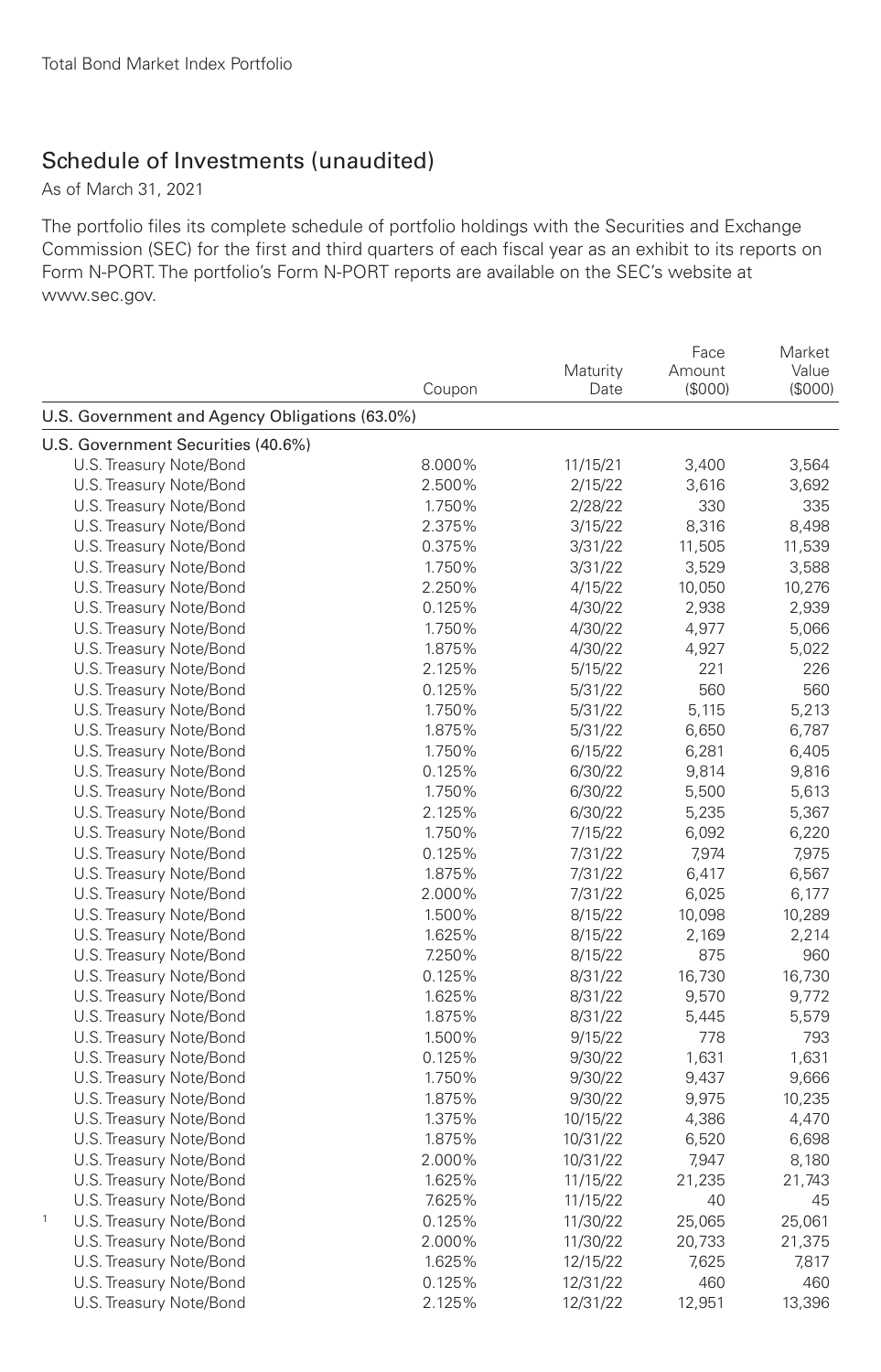|                                                    | Coupon           | Maturity<br>Date   | Face<br>Amount<br>(\$000) | Market<br>Value<br>(\$000) |
|----------------------------------------------------|------------------|--------------------|---------------------------|----------------------------|
| U.S. Treasury Note/Bond                            | 1.500%           | 1/15/23            | 7,705                     | 7,890                      |
| U.S. Treasury Note/Bond                            | 0.125%           | 1/31/23            | 12,426                    | 12,418                     |
| U.S. Treasury Note/Bond                            | 1.750%           | 1/31/23            | 7,020                     | 7,224                      |
| U.S. Treasury Note/Bond                            | 2.000%           | 2/15/23            | 8,298                     | 8,582                      |
| U.S. Treasury Note/Bond                            | 7.125%           | 2/15/23            | 1,690                     | 1,908                      |
| U.S. Treasury Note/Bond                            | 0.125%           | 2/28/23            | 667                       | 667                        |
| U.S. Treasury Note/Bond                            | 1.500%           | 2/28/23            | 2,889                     | 2,963                      |
| U.S. Treasury Note/Bond                            | 0.500%           | 3/15/23            | 12,726                    | 12,807                     |
| U.S. Treasury Note/Bond                            | 0.125%           | 3/31/23            | 3,795                     | 3,793                      |
| U.S. Treasury Note/Bond                            | 1.500%           | 3/31/23            | 7,005                     | 7,191                      |
| U.S. Treasury Note/Bond                            | 2.500%           | 3/31/23            | 6,770                     | 7,086                      |
| U.S. Treasury Note/Bond                            | 0.250%           | 4/15/23            | 8,425                     | 8,438                      |
| U.S. Treasury Note/Bond                            | 1.625%           | 4/30/23            | 215                       | 221                        |
| U.S. Treasury Note/Bond                            | 2.750%           | 4/30/23            | 3,500                     | 3,686                      |
| U.S. Treasury Note/Bond                            | 0.125%           | 5/15/23            | 4,220                     | 4,215                      |
| U.S. Treasury Note/Bond                            | 1.750%           | 5/15/23            | 7,400                     | 7,643                      |
| U.S. Treasury Note/Bond                            | 1.625%           | 5/31/23            | 7,175                     | 7,395                      |
| U.S. Treasury Note/Bond                            | 2.750%           | 5/31/23            | 5,850                     | 6,173                      |
| U.S. Treasury Note/Bond                            | 0.250%           | 6/15/23            | 13,420                    | 13,435                     |
| U.S. Treasury Note/Bond                            | 1.375%           | 6/30/23            | 5,050                     | 5,183                      |
| U.S. Treasury Note/Bond<br>1                       | 2.625%           | 6/30/23            | 5,398                     | 5,691<br>25,807            |
| U.S. Treasury Note/Bond<br>U.S. Treasury Note/Bond | 0.125%<br>1.250% | 7/15/23<br>7/31/23 | 25,859<br>2,630           | 2,693                      |
| U.S. Treasury Note/Bond                            | 2.750%           | 7/31/23            | 3,555                     | 3,765                      |
| U.S. Treasury Note/Bond                            | 0.125%           | 8/15/23            | 5,695                     | 5,682                      |
| U.S. Treasury Note/Bond                            | 6.250%           | 8/15/23            | 6,565                     | 7,496                      |
| U.S. Treasury Note/Bond                            | 1.375%           | 8/31/23            | 10,235                    | 10,520                     |
| U.S. Treasury Note/Bond                            | 2.750%           | 8/31/23            | 4,860                     | 5,155                      |
| U.S. Treasury Note/Bond                            | 0.125%           | 9/15/23            | 10,870                    | 10,839                     |
| U.S. Treasury Note/Bond                            | 1.375%           | 9/30/23            | 2,315                     | 2,381                      |
| U.S. Treasury Note/Bond                            | 2.875%           | 9/30/23            | 4,309                     | 4,592                      |
| U.S. Treasury Note/Bond                            | 0.125%           | 10/15/23           | 3,605                     | 3,593                      |
| U.S. Treasury Note/Bond                            | 1.625%           | 10/31/23           | 3,750                     | 3,882                      |
| U.S. Treasury Note/Bond                            | 2.875%           | 10/31/23           | 9,503                     | 10,141                     |
| U.S. Treasury Note/Bond                            | 0.250%           | 11/15/23           | 1,040                     | 1,039                      |
| U.S. Treasury Note/Bond                            | 2.750%           | 11/15/23           | 4,261                     | 4,538                      |
| U.S. Treasury Note/Bond                            | 2.125%           | 11/30/23           | 6,150                     | 6,454                      |
| U.S. Treasury Note/Bond                            | 2.875%           | 11/30/23           | 344                       | 368                        |
| 1<br>U.S. Treasury Note/Bond                       | 0.125%           | 12/15/23           | 25,734                    | 25,621                     |
| U.S. Treasury Note/Bond                            | 2.250%           | 12/31/23           | 2,267                     | 2,388                      |
| U.S. Treasury Note/Bond                            | 2.625%           | 12/31/23           | 7,337                     | 7,805                      |
| U.S. Treasury Note/Bond                            | 0.125%           | 1/15/24            | 5,920                     | 5,889                      |
| U.S. Treasury Note/Bond                            | 2.250%           | 1/31/24            | 3,215                     | 3,391                      |
| U.S. Treasury Note/Bond                            | 2.500%<br>0.125% | 1/31/24            | 9,419<br>7,010            | 9,999                      |
| U.S. Treasury Note/Bond                            | 2.750%           | 2/15/24            | 10,710                    | 6,972<br>11,453            |
| U.S. Treasury Note/Bond<br>U.S. Treasury Note/Bond | 2.125%           | 2/15/24<br>2/29/24 | 8,725                     | 9,178                      |
| U.S. Treasury Note/Bond                            | 2.375%           | 2/29/24            | 6,712                     | 7,108                      |
| U.S. Treasury Note/Bond                            | 0.250%           | 3/15/24            | 8,235                     | 8,213                      |
| U.S. Treasury Note/Bond                            | 2.125%           | 3/31/24            | 18,446                    | 19,417                     |
| U.S. Treasury Note/Bond                            | 2.000%           | 4/30/24            | 1,260                     | 1,323                      |
| U.S. Treasury Note/Bond                            | 2.250%           | 4/30/24            | 10,559                    | 11,163                     |
| U.S. Treasury Note/Bond                            | 2.000%           | 5/31/24            | 11,547                    | 12,125                     |
| U.S. Treasury Note/Bond                            | 1.750%           | 6/30/24            | 8,060                     | 8,403                      |
| U.S. Treasury Note/Bond                            | 2.000%           | 6/30/24            | 10,955                    | 11,510                     |
| U.S. Treasury Note/Bond                            | 1.750%           | 7/31/24            | 9,127                     | 9,521                      |
| U.S. Treasury Note/Bond                            | 2.125%           | 7/31/24            | 9,736                     | 10,276                     |
| U.S. Treasury Note/Bond                            | 2.375%           | 8/15/24            | 11,564                    | 12,305                     |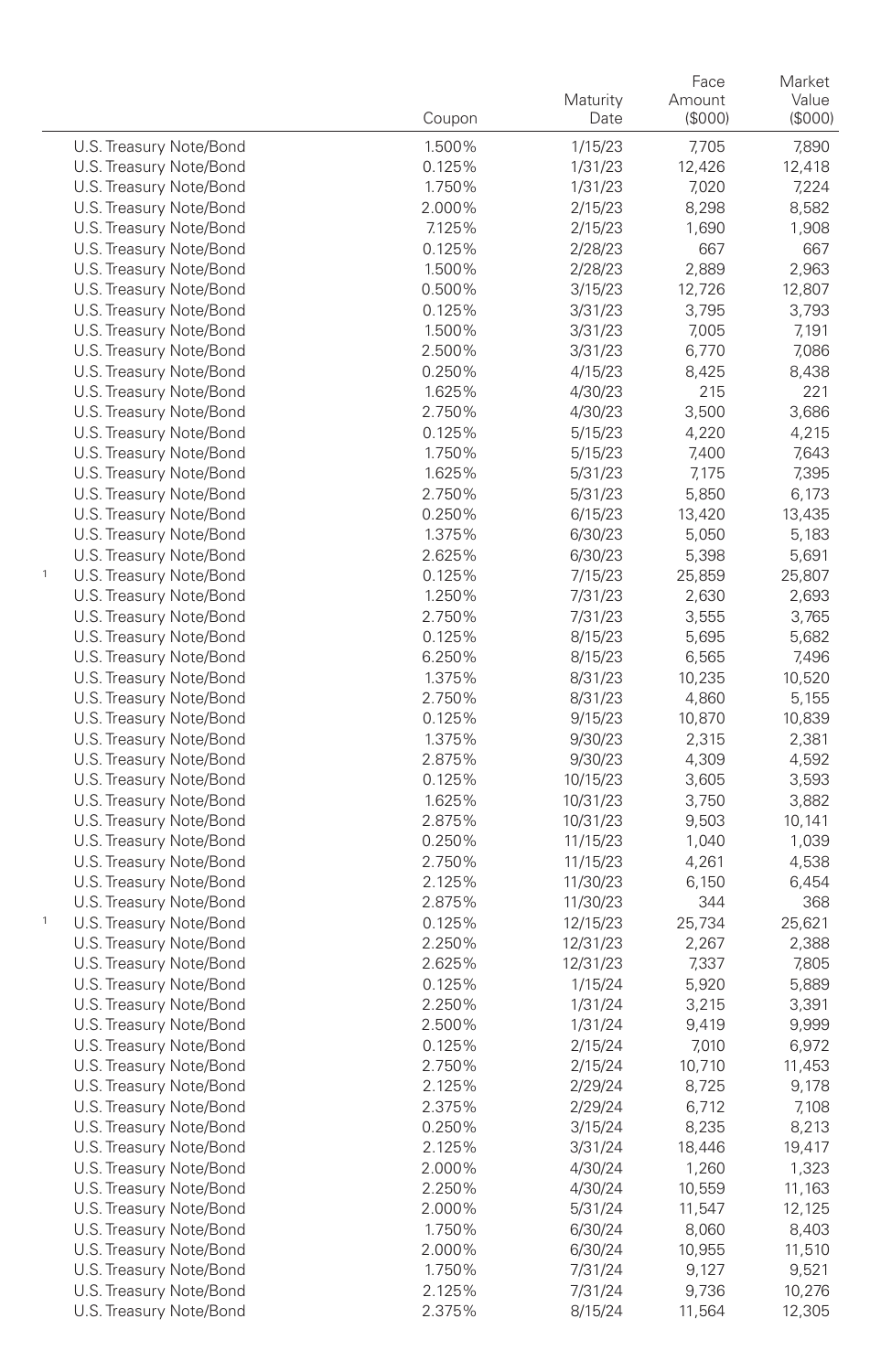|                                                    | Coupon           | Maturity<br>Date     | Face<br>Amount<br>(\$000) | Market<br>Value<br>(\$000) |
|----------------------------------------------------|------------------|----------------------|---------------------------|----------------------------|
| U.S. Treasury Note/Bond                            |                  |                      |                           |                            |
| U.S. Treasury Note/Bond                            | 1.250%<br>1.875% | 8/31/24              | 10,125                    | 10,388<br>4,875            |
| U.S. Treasury Note/Bond                            | 1.500%           | 8/31/24<br>9/30/24   | 4,655<br>785              | 813                        |
| U.S. Treasury Note/Bond                            | 2.125%           | 9/30/24              | 3,394                     | 3,585                      |
| U.S. Treasury Note/Bond                            | 1.500%           | 10/31/24             | 9,070                     | 9,379                      |
| U.S. Treasury Note/Bond                            | 2.250%           | 10/31/24             | 5,980                     | 6,344                      |
| U.S. Treasury Note/Bond                            | 2.250%           | 11/15/24             | 12,681                    | 13,458                     |
| U.S. Treasury Note/Bond                            | 7.500%           | 11/15/24             | 25                        | 31                         |
| U.S. Treasury Note/Bond                            | 1.500%           | 11/30/24             | 7,847                     | 8,113                      |
| U.S. Treasury Note/Bond                            | 2.125%           | 11/30/24             | 10,054                    | 10,626                     |
| U.S. Treasury Note/Bond                            | 1.750%           | 12/31/24             | 14,765                    | 15,402                     |
| U.S. Treasury Note/Bond                            | 2.250%           | 12/31/24             | 1,645                     | 1,748                      |
| U.S. Treasury Note/Bond                            | 1.375%           | 1/31/25              | 4,905                     | 5,047                      |
| U.S. Treasury Note/Bond                            | 2.500%           | 1/31/25              | 6,340                     | 6,799                      |
| U.S. Treasury Note/Bond                            | 2.000%           | 2/15/25              | 8,625                     | 9,083                      |
| U.S. Treasury Note/Bond                            | 1.125%           | 2/28/25              | 330                       | 336                        |
| U.S. Treasury Note/Bond                            | 2.750%           | 2/28/25              | 2,513                     | 2,720                      |
| U.S. Treasury Note/Bond                            | 0.500%           | 3/31/25              | 23,074                    | 22,922                     |
| U.S. Treasury Note/Bond                            | 2.625%           | 3/31/25              | 1,961                     | 2,114                      |
| U.S. Treasury Note/Bond                            | 0.375%           | 4/30/25              | 2,194                     | 2,167                      |
| U.S. Treasury Note/Bond                            | 2.875%           | 4/30/25              | 4,060                     | 4,420                      |
| U.S. Treasury Note/Bond                            | 2.125%           | 5/15/25              | 12,735                    | 13,479                     |
| U.S. Treasury Note/Bond                            | 0.250%           | 5/31/25              | 9,593                     | 9,409                      |
| U.S. Treasury Note/Bond                            | 2.875%           | 5/31/25              | 6,350                     | 6,917                      |
| U.S. Treasury Note/Bond                            | 0.250%           | 6/30/25              | 9,264                     | 9,076                      |
| U.S. Treasury Note/Bond                            | 2.750%           | 6/30/25              | 4,880                     | 5,294                      |
| U.S. Treasury Note/Bond                            | 0.250%           | 7/31/25              | 8,797                     | 8,603                      |
| U.S. Treasury Note/Bond                            | 2.875%           | 7/31/25              | 5,105                     | 5,568                      |
| U.S. Treasury Note/Bond                            | 2.000%           | 8/15/25              | 14,580                    | 15,362                     |
| U.S. Treasury Note/Bond                            | 6.875%           | 8/15/25              | 2,085                     | 2,631                      |
| U.S. Treasury Note/Bond                            | 0.250%           | 8/31/25              | 6,080                     | 5,937                      |
| U.S. Treasury Note/Bond                            | 2.750%           | 8/31/25              | 6,385                     | 6,934                      |
| U.S. Treasury Note/Bond                            | 0.250%           | 9/30/25              | 5,675                     | 5,535                      |
| U.S. Treasury Note/Bond                            | 0.250%           | 10/31/25             | 7,765                     | 7,561                      |
| U.S. Treasury Note/Bond                            | 3.000%           | 10/31/25             | 4,015                     | 4,410                      |
| U.S. Treasury Note/Bond                            | 2.250%           | 11/15/25             | 10,421                    | 11,095                     |
| U.S. Treasury Note/Bond                            | 0.375%           | 11/30/25             | 12,230                    | 11,962                     |
| U.S. Treasury Note/Bond                            | 2.875%           | 11/30/25             | 6,285                     | 6,870                      |
| U.S. Treasury Note/Bond                            | 0.375%           | 12/31/25             | 4,993                     | 4,876                      |
| U.S. Treasury Note/Bond                            | 2.625%           | 12/31/25             | 9,165                     | 9,915                      |
| U.S. Treasury Note/Bond                            | 0.375%           | 1/31/26              | 12,245                    | 11,941                     |
| U.S. Treasury Note/Bond                            | 2.625%           | 1/31/26              | 4,700                     | 5,087                      |
| U.S. Treasury Note/Bond                            | 1.625%           | 2/15/26              | 11,936                    | 12,343                     |
| U.S. Treasury Note/Bond                            | 0.500%           | 2/28/26              | 4,701                     | 4,608                      |
| U.S. Treasury Note/Bond                            | 0.750%           | 3/31/26              | 10,590                    | 10,497                     |
| U.S. Treasury Note/Bond                            | 2.250%           | 3/31/26              | 6,250                     | 6,653                      |
| U.S. Treasury Note/Bond                            | 2.375%           | 4/30/26              | 4,780                     | 5,118                      |
| U.S. Treasury Note/Bond                            | 1.625%           | 5/15/26              | 10,789                    | 11,143                     |
| U.S. Treasury Note/Bond                            | 2.125%           | 5/31/26              | 6,595                     | 6,977                      |
| U.S. Treasury Note/Bond                            | 1.875%           | 6/30/26              | 9,335                     | 9,755                      |
| U.S. Treasury Note/Bond                            | 1.875%           | 7/31/26              | 8,066                     | 8,424                      |
| U.S. Treasury Note/Bond                            | 1.500%           | 8/15/26              | 10,068                    | 10,311                     |
| U.S. Treasury Note/Bond                            | 6.750%<br>1.625% | 8/15/26              | 630                       | 819                        |
| U.S. Treasury Note/Bond<br>U.S. Treasury Note/Bond |                  | 9/30/26              | 5,215                     | 5,371                      |
| U.S. Treasury Note/Bond                            | 1.625%           | 10/31/26             | 7,825                     | 8,051                      |
| U.S. Treasury Note/Bond                            | 2.000%<br>6.500% | 11/15/26<br>11/15/26 | 19,605<br>765             | 20,573<br>991              |
| U.S. Treasury Note/Bond                            | 1.625%           |                      | 7,070                     |                            |
|                                                    |                  | 11/30/26             |                           | 7,271                      |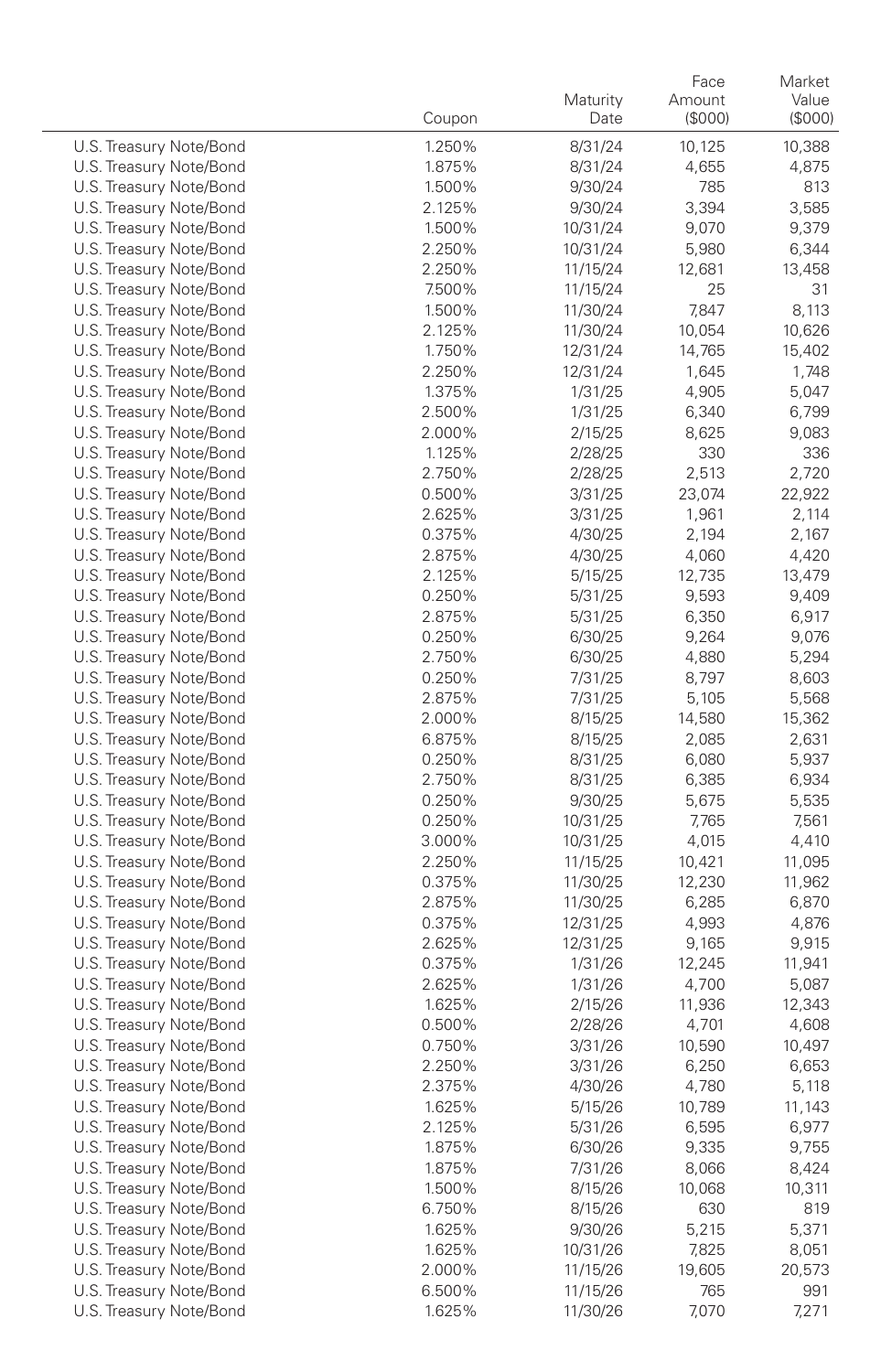|                                                    | Coupon           | Maturity<br>Date   | Face<br>Amount<br>(\$000) | Market<br>Value<br>(\$000) |
|----------------------------------------------------|------------------|--------------------|---------------------------|----------------------------|
|                                                    |                  |                    |                           |                            |
| U.S. Treasury Note/Bond                            | 1.750%           | 12/31/26           | 9,983                     | 10,329                     |
| U.S. Treasury Note/Bond                            | 1.500%           | 1/31/27            | 1,335                     | 1,361                      |
| U.S. Treasury Note/Bond                            | 2.250%           | 2/15/27            | 6,372                     | 6,767                      |
| U.S. Treasury Note/Bond                            | 6.625%           | 2/15/27            | 65                        | 85                         |
| U.S. Treasury Note/Bond                            | 1.125%           | 2/28/27            | 16,798                    | 16,750                     |
| U.S. Treasury Note/Bond<br>U.S. Treasury Note/Bond | 0.625%<br>0.500% | 3/31/27            | 15,968<br>910             | 15,440<br>872              |
| U.S. Treasury Note/Bond                            | 2.375%           | 4/30/27            | 8,831                     | 9,437                      |
| U.S. Treasury Note/Bond                            | 0.500%           | 5/15/27            | 10,505                    | 10,042                     |
| U.S. Treasury Note/Bond                            | 0.500%           | 5/31/27<br>6/30/27 | 12,990                    | 12,397                     |
| U.S. Treasury Note/Bond                            | 0.375%           | 7/31/27            | 12,560                    | 11,865                     |
| U.S. Treasury Note/Bond                            | 2.250%           | 8/15/27            | 8,422                     | 8,926                      |
| U.S. Treasury Note/Bond                            | 6.375%           | 8/15/27            | 185                       | 243                        |
| U.S. Treasury Note/Bond                            | 0.500%           | 8/31/27            | 10,825                    | 10,291                     |
| U.S. Treasury Note/Bond                            | 0.375%           | 9/30/27            | 7,875                     | 7,411                      |
| U.S. Treasury Note/Bond                            | 0.500%           | 10/31/27           | 12,115                    | 11,475                     |
| U.S. Treasury Note/Bond                            | 2.250%           | 11/15/27           | 11,502                    | 12,174                     |
| U.S. Treasury Note/Bond                            | 6.125%           | 11/15/27           | 1,839                     | 2,403                      |
| U.S. Treasury Note/Bond                            | 0.625%           | 11/30/27           | 17,153                    | 16,357                     |
| U.S. Treasury Note/Bond                            | 0.625%           | 12/31/27           | 16,975                    | 16,163                     |
| U.S. Treasury Note/Bond                            | 0.750%           | 1/31/28            | 12,285                    | 11,780                     |
| U.S. Treasury Note/Bond                            | 2.750%           | 2/15/28            | 7,480                     | 8,159                      |
| U.S. Treasury Note/Bond                            | 1.125%           | 2/29/28            | 8,260                     | 8,115                      |
| U.S. Treasury Note/Bond                            | 1.250%           | 3/31/28            | 10,855                    | 10,743                     |
| U.S. Treasury Note/Bond                            | 2.875%           | 5/15/28            | 12,080                    | 13,278                     |
| U.S. Treasury Note/Bond                            | 2.875%           | 8/15/28            | 13,082                    | 14,388                     |
| U.S. Treasury Note/Bond                            | 5.500%           | 8/15/28            | 2,745                     | 3,526                      |
| U.S. Treasury Note/Bond                            | 3.125%           | 11/15/28           | 11,328                    | 12,666                     |
| U.S. Treasury Note/Bond                            | 5.250%           | 11/15/28           | 1,655                     | 2,107                      |
| U.S. Treasury Note/Bond                            | 2.375%           | 5/15/29            | 11,877                    | 12,624                     |
| U.S. Treasury Note/Bond                            | 1.625%           | 8/15/29            | 11,565                    | 11,608                     |
| U.S. Treasury Note/Bond                            | 1.750%           | 11/15/29           | 8,091                     | 8,188                      |
| U.S. Treasury Note/Bond                            | 1.500%           | 2/15/30            | 2,454                     | 2,424                      |
| U.S. Treasury Note/Bond                            | 0.625%           | 5/15/30            | 14,212                    | 12,938                     |
| U.S. Treasury Note/Bond                            | 6.250%           | 5/15/30            | 2,350                     | 3,278                      |
| U.S. Treasury Note/Bond                            | 0.625%           | 8/15/30            | 17,052                    | 15,453                     |
| U.S. Treasury Note/Bond                            | 0.875%           | 11/15/30           | 23,561                    | 21,794                     |
| U.S. Treasury Note/Bond                            | 1.125%           | 2/15/31            | 20,749                    | 19,605                     |
| U.S. Treasury Note/Bond                            | 5.375%           | 2/15/31            | 5,075                     | 6,784                      |
| U.S. Treasury Note/Bond                            | 4.500%           | 2/15/36            | 2,548                     | 3,370                      |
| U.S. Treasury Note/Bond                            | 4.750%           | 2/15/37            | 2,000                     | 2,735                      |
| U.S. Treasury Note/Bond                            | 5.000%           | 5/15/37            | 1,250                     | 1,754                      |
| U.S. Treasury Note/Bond                            | 4.375%           | 2/15/38            | 1,450                     | 1,916                      |
| U.S. Treasury Note/Bond                            | 4.500%           | 5/15/38            | 1,559                     | 2,091                      |
| U.S. Treasury Note/Bond                            | 3.500%           | 2/15/39            | 1,920                     | 2,300                      |
| U.S. Treasury Note/Bond                            | 4.250%           | 5/15/39            | 2,247                     | 2,951                      |
| U.S. Treasury Note/Bond                            | 4.500%           | 8/15/39            | 2,516                     | 3,406                      |
| U.S. Treasury Note/Bond                            | 4.375%           | 11/15/39           | 2,742                     | 3,664                      |
| U.S. Treasury Note/Bond                            | 4.625%           | 2/15/40            | 3,750                     | 5,169                      |
| U.S. Treasury Note/Bond                            | 1.125%           | 5/15/40            | 11,395                    | 9,308                      |
| U.S. Treasury Note/Bond                            | 4.375%           | 5/15/40            | 2,735                     | 3,667                      |
| U.S. Treasury Note/Bond                            | 1.125%           | 8/15/40            | 13,705                    | 11,152                     |
| U.S. Treasury Note/Bond                            | 3.875%           | 8/15/40            | 3,015                     | 3,802                      |
| U.S. Treasury Note/Bond                            | 1.375%           | 11/15/40           | 11,678                    | 9,941                      |
| U.S. Treasury Note/Bond                            | 4.250%           | 11/15/40           | 3,295                     | 4,359                      |
| U.S. Treasury Note/Bond                            | 1.875%           | 2/15/41            | 10,302                    | 9,594                      |
| U.S. Treasury Note/Bond                            | 4.750%           | 2/15/41            | 3,956                     | 5,571                      |
| U.S. Treasury Note/Bond                            | 4.375%           | 5/15/41            | 925                       | 1,246                      |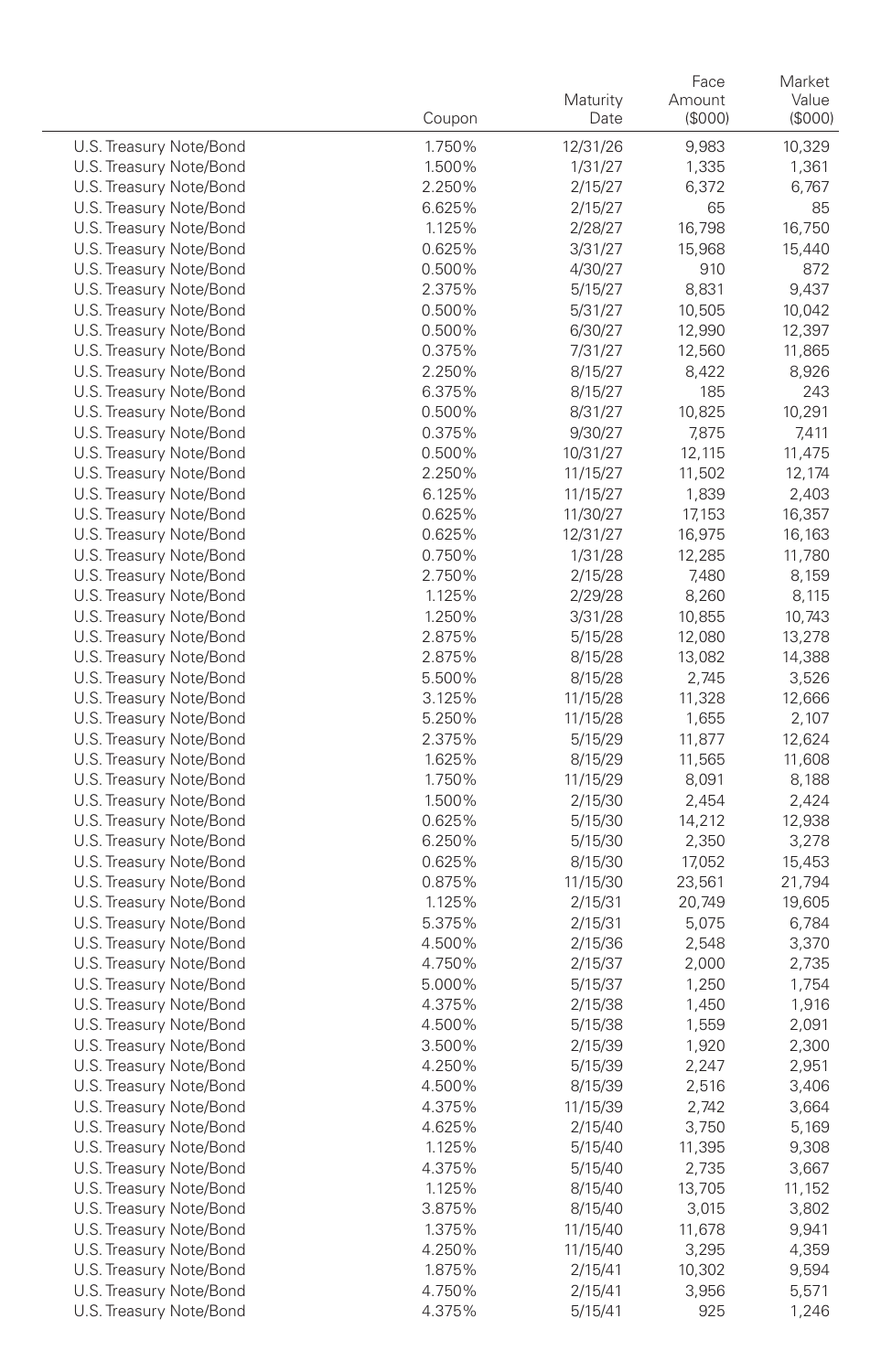|                                   |        | Maturity | Face<br>Amount | Market<br>Value |
|-----------------------------------|--------|----------|----------------|-----------------|
|                                   | Coupon | Date     | (\$000)        | (\$000)         |
| U.S. Treasury Note/Bond           | 3.750% | 8/15/41  | 2,825          | 3,515           |
| U.S. Treasury Note/Bond           | 3.125% | 11/15/41 | 2,701          | 3,077           |
| U.S. Treasury Note/Bond           | 3.125% | 2/15/42  | 3,631          | 4,139           |
| U.S. Treasury Note/Bond           | 3.000% | 5/15/42  | 2,720          | 3,039           |
| U.S. Treasury Note/Bond           | 2.750% | 8/15/42  | 5,595          | 6,005           |
| U.S. Treasury Note/Bond           | 2.750% | 11/15/42 | 5,746          | 6,162           |
| U.S. Treasury Note/Bond           | 3.125% | 2/15/43  | 6,850          | 7,797           |
| U.S. Treasury Note/Bond           | 3.625% | 8/15/43  | 7,405          | 9,092           |
| U.S. Treasury Note/Bond           | 3.750% | 11/15/43 | 700            | 876             |
| U.S. Treasury Note/Bond           | 3.625% | 2/15/44  | 9,051          | 11,133          |
| U.S. Treasury Note/Bond           | 3.375% | 5/15/44  | 9,099          | 10,779          |
| U.S. Treasury Note/Bond           | 3.125% | 8/15/44  | 8,831          | 10,054          |
| U.S. Treasury Note/Bond           | 3.000% | 11/15/44 | 8,262          | 9,218           |
| U.S. Treasury Note/Bond           | 2.500% | 2/15/45  | 8,820          | 9,012           |
| U.S. Treasury Note/Bond           | 3.000% | 5/15/45  | 6,477          | 7,226           |
| U.S. Treasury Note/Bond           | 2.875% | 8/15/45  | 4,991          | 5,453           |
| U.S. Treasury Note/Bond           | 3.000% | 11/15/45 | 3,084          | 3,445           |
| U.S. Treasury Note/Bond           | 2.500% | 2/15/46  | 2,655          | 2,708           |
| U.S. Treasury Note/Bond           | 2.500% | 5/15/46  | 8,981          | 9,159           |
| U.S. Treasury Note/Bond           | 2.250% | 8/15/46  | 7,656          | 7,438           |
| U.S. Treasury Note/Bond           | 2.875% | 11/15/46 | 10,175         | 11,129          |
| U.S. Treasury Note/Bond           | 3.000% | 2/15/47  | 9,000          | 10,081          |
| U.S. Treasury Note/Bond           | 3.000% | 5/15/47  | 7,293          | 8,171           |
| U.S. Treasury Note/Bond           | 2.750% | 8/15/47  | 6,988          | 7,476           |
| U.S. Treasury Note/Bond           | 2.750% | 11/15/47 | 908            | 972             |
| U.S. Treasury Note/Bond           | 3.000% | 2/15/48  | 8,479          | 9,515           |
| U.S. Treasury Note/Bond           | 3.125% | 5/15/48  | 8,984          | 10,317          |
| U.S. Treasury Note/Bond           | 3.000% | 8/15/48  | 9,510          | 10,685          |
| U.S. Treasury Note/Bond           | 3.375% | 11/15/48 | 4,300          | 5,170           |
| U.S. Treasury Note/Bond           | 3.000% | 2/15/49  | 11,044         | 12,423          |
| U.S. Treasury Note/Bond           | 2.250% | 8/15/49  | 5,029          | 4,870           |
| U.S. Treasury Note/Bond           | 2.375% | 11/15/49 | 1,676          | 1,667           |
| U.S. Treasury Note/Bond           | 2.000% | 2/15/50  | 9,144          | 8,374           |
| U.S. Treasury Note/Bond           | 1.250% | 5/15/50  | 17,911         | 13,537          |
| U.S. Treasury Note/Bond           | 1.375% | 8/15/50  | 18,866         | 14,733          |
| U.S. Treasury Note/Bond           | 1.625% | 11/15/50 | 17,877         | 14,911          |
| U.S. Treasury Note/Bond           | 1.875% | 2/15/51  | 13,790         | 12,239          |
|                                   |        |          |                | 1,927,749       |
| Agency Bonds and Notes (1.5%)     |        |          |                |                 |
| Federal Farm Credit Banks Funding |        |          |                |                 |
| Corp.                             | 1.600% | 12/28/21 | 225            | 228             |
| Federal Farm Credit Banks Funding |        |          |                |                 |
| Corp.                             | 0.375% | 4/8/22   | 700            | 702             |
| Federal Farm Credit Banks Funding |        |          |                |                 |
| Corp.                             | 0.125% | 11/23/22 | 750            | 750             |
| Federal Farm Credit Banks Funding |        |          |                |                 |
| Corp.                             | 0.125% | 2/3/23   | 750            | 749             |
| Federal Farm Credit Banks Funding |        |          |                |                 |
| Corp.                             | 1.770% | 6/26/23  | 150            | 155             |
| Federal Farm Credit Banks Funding |        |          |                |                 |
| Corp.                             | 3.500% | 12/20/23 | 75             | 81              |
| Federal Farm Credit Banks Funding |        |          |                |                 |
| Corp.                             | 0.250% | 2/26/24  | 600            | 598             |
| Federal Home Loan Banks           | 1.625% | 12/20/21 | 1,300          | 1,315           |
| Federal Home Loan Banks           | 0.250% | 6/3/22   | 2,000          | 2,003           |
| Federal Home Loan Banks           | 2.125% | 6/10/22  | 175            | 179             |
| Federal Home Loan Banks           | 0.125% | 8/12/22  | 1,000          | 1,000           |
| Federal Home Loan Banks           | 2.000% | 9/9/22   | 250            | 257             |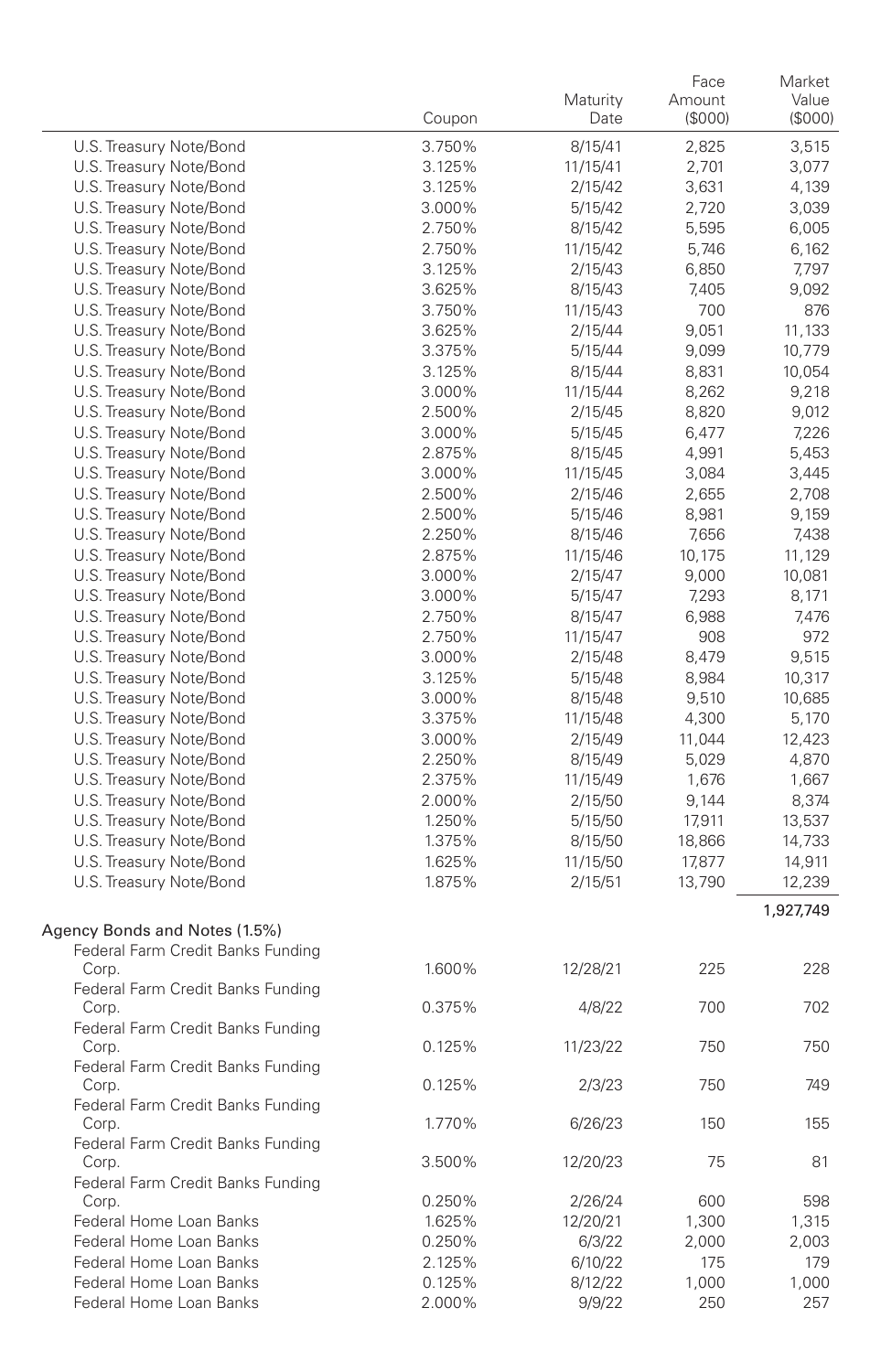|                                                                                                                    |                                                                                |                  |                    | Face         | Market         |
|--------------------------------------------------------------------------------------------------------------------|--------------------------------------------------------------------------------|------------------|--------------------|--------------|----------------|
|                                                                                                                    |                                                                                |                  | Maturity           | Amount       | Value          |
|                                                                                                                    |                                                                                | Coupon           | Date               | (\$000)      | (\$000)        |
|                                                                                                                    | Federal Home Loan Banks                                                        | 0.125%           | 10/21/22           | 500          | 500            |
|                                                                                                                    | Federal Home Loan Banks                                                        | 1.375%           | 2/17/23            | 800          | 818            |
|                                                                                                                    | Federal Home Loan Banks                                                        | 2.125%           | 3/10/23            | 970          | 1,007          |
|                                                                                                                    | Federal Home Loan Banks                                                        | 0.125%           | 3/17/23            | 1,000        | 999            |
|                                                                                                                    | Federal Home Loan Banks                                                        | 2.500%           | 2/13/24            | 535          | 568            |
|                                                                                                                    | Federal Home Loan Banks                                                        | 1.500%           | 8/15/24            | 330          | 341            |
|                                                                                                                    | Federal Home Loan Banks                                                        | 0.500%           | 4/14/25            | 1,000        | 993            |
|                                                                                                                    | Federal Home Loan Banks                                                        | 0.375%           | 9/4/25             | 500          | 491            |
|                                                                                                                    | Federal Home Loan Banks                                                        | 3.250%           | 11/16/28           | 315          | 354            |
|                                                                                                                    | Federal Home Loan Banks                                                        | 5.500%           | 7/15/36            | 1,400        | 2,016          |
| $\overline{\mathbf{c}}$                                                                                            | Federal Home Loan Mortgage Corp.                                               | 2.375%           | 1/13/22            | 800          | 814            |
| $\overline{2}$                                                                                                     | Federal Home Loan Mortgage Corp.                                               | 0.250%           | 6/8/22             | 600          | 601            |
| $\mathfrak 2$                                                                                                      | Federal Home Loan Mortgage Corp.                                               | 0.125%           | 7/25/22            | 800          | 800            |
| $\overline{2}$                                                                                                     | Federal Home Loan Mortgage Corp.                                               | 0.375%           | 4/20/23            | 1,200        | 1,205          |
| $\overline{2}$                                                                                                     | Federal Home Loan Mortgage Corp.                                               | 0.375%           | 5/5/23             | 600          | 602            |
| $\overline{2}$                                                                                                     | Federal Home Loan Mortgage Corp.                                               | 2.750%           | 6/19/23            | 500          | 528            |
| $\overline{c}$                                                                                                     | Federal Home Loan Mortgage Corp.                                               | 0.250%           | 6/26/23            | 2,000        | 2,002          |
| $\overline{2}$                                                                                                     | Federal Home Loan Mortgage Corp.                                               | 0.250%           | 8/24/23            | 1,650        | 1,650          |
| $\overline{c}$                                                                                                     | Federal Home Loan Mortgage Corp.                                               | 0.250%           | 9/8/23             | 1,800        | 1,799          |
| $\overline{2}$                                                                                                     | Federal Home Loan Mortgage Corp.                                               | 0.250%           | 11/6/23            | 1,000        | 999            |
| $\overline{c}$                                                                                                     | Federal Home Loan Mortgage Corp.                                               | 0.250%           | 12/4/23            | 1,500        | 1,498          |
| $\overline{2}$                                                                                                     | Federal Home Loan Mortgage Corp.                                               | 1.500%           | 2/12/25            | 1,200        | 1,239          |
| $\overline{c}$<br>$\overline{c}$                                                                                   | Federal Home Loan Mortgage Corp.                                               | 0.375%           | 7/21/25            | 1,500        | 1,474          |
| $\overline{c}$                                                                                                     | Federal Home Loan Mortgage Corp.                                               | 0.375%           | 9/23/25            | 2,000        | 1,964          |
| $\overline{c}$                                                                                                     | Federal Home Loan Mortgage Corp.                                               | 6.750%           | 9/15/29            | 127          | 180            |
| $\overline{c}$                                                                                                     | Federal Home Loan Mortgage Corp.                                               | 6.750%           | 3/15/31            | 1,525        | 2,208          |
| $\overline{c}$                                                                                                     | Federal Home Loan Mortgage Corp.                                               | 6.250%           | 7/15/32            | 502          | 724            |
| $\overline{c}$                                                                                                     | Federal National Mortgage Association                                          | 2.000%           | 1/5/22             | 500          | 507            |
| $\overline{c}$                                                                                                     | Federal National Mortgage Association                                          | 2.625%           | 1/11/22            | 216          | 220            |
| $\overline{c}$                                                                                                     | Federal National Mortgage Association                                          | 2.250%           | 4/12/22            | 476          | 486            |
| $\overline{c}$                                                                                                     | Federal National Mortgage Association                                          | 1.375%           | 9/6/22             | 350          | 356            |
| $\overline{c}$                                                                                                     | Federal National Mortgage Association                                          | 2.000%           | 10/5/22            | 850          | 874            |
| $\overline{c}$                                                                                                     | Federal National Mortgage Association                                          | 2.375%           | 1/19/23            | 2,394        | 2,489          |
| $\overline{c}$                                                                                                     | Federal National Mortgage Association                                          | 0.250%           | 5/22/23            | 1,200        | 1,201<br>2,000 |
| $\overline{c}$                                                                                                     | Federal National Mortgage Association<br>Federal National Mortgage Association | 0.250%<br>2.875% | 7/10/23<br>9/12/23 | 2,000<br>400 | 425            |
| $\overline{c}$                                                                                                     | Federal National Mortgage Association                                          | 0.250%           | 11/27/23           | 1,000        | 999            |
| $\overline{c}$                                                                                                     | Federal National Mortgage Association                                          | 2.500%           | 2/5/24             | 975          | 1,035          |
| $\overline{c}$                                                                                                     | Federal National Mortgage Association                                          | 1.750%           | 7/2/24             | 1,028        | 1,071          |
| $\overline{c}$                                                                                                     | Federal National Mortgage Association                                          | 2.625%           | 9/6/24             | 160          | 172            |
| $\overline{c}$                                                                                                     | Federal National Mortgage Association                                          | 1.625%           | 10/15/24           | 970          | 1,007          |
| $\sqrt{2}$                                                                                                         | Federal National Mortgage Association                                          | 1.625%           | 1/7/25             | 1,300        | 1,352          |
| $\overline{c}$                                                                                                     | Federal National Mortgage Association                                          | 0.625%           | 4/22/25            | 1,000        | 998            |
| $\overline{2}$                                                                                                     | Federal National Mortgage Association                                          | 0.500%           | 6/17/25            | 1,000        | 990            |
| $\overline{c}$                                                                                                     | Federal National Mortgage Association                                          | 0.375%           | 8/25/25            | 2,000        | 1,966          |
| $\bar{2}$                                                                                                          | Federal National Mortgage Association                                          | 0.500%           | 11/7/25            | 2,000        | 1,968          |
| $\overline{c}$                                                                                                     | Federal National Mortgage Association                                          | 2.125%           | 4/24/26            | 575          | 608            |
| $\mathfrak{2}% _{T}=\mathfrak{2}_{T}\!\left( a,b\right) ,\ \mathfrak{2}_{T}=\mathfrak{2}_{T}\!\left( a,b\right) ,$ | Federal National Mortgage Association                                          | 1.875%           | 9/24/26            | 500          | 522            |
| $\mathfrak{2}% _{T}=\mathfrak{2}_{T}\!\left( a,b\right) ,\ \mathfrak{2}_{T}=\mathfrak{2}_{T}\!\left( a,b\right) ,$ | Federal National Mortgage Association                                          | 0.750%           | 10/8/27            | 1,000        | 963            |
| $\mathfrak 2$                                                                                                      | Federal National Mortgage Association                                          | 6.250%           | 5/15/29            | 175          | 237            |
| $\mathfrak 2$                                                                                                      | Federal National Mortgage Association                                          | 7.125%           | 1/15/30            | 925          | 1,333          |
| $\mathfrak 2$                                                                                                      | Federal National Mortgage Association                                          | 7.250%           | 5/15/30            | 300          | 439            |
| $\bar{2}$                                                                                                          | Federal National Mortgage Association                                          | 0.875%           | 8/5/30             | 1,000        | 924            |
| $\mathfrak z$                                                                                                      | Federal National Mortgage Association                                          | 6.625%           | 11/15/30           | 300          | 428            |
| $\mathfrak z$                                                                                                      | Federal National Mortgage Association                                          | 5.625%           | 7/15/37            | 275          | 406            |
| $\mathbf 2$                                                                                                        | Freddie Mac                                                                    | 0.125%           | 10/16/23           | 1,000        | 996            |
|                                                                                                                    | Private Export Funding Corp.                                                   | 4.300%           | 12/15/21           | 100          | 103            |
|                                                                                                                    | Private Export Funding Corp.                                                   | 2.800%           | 5/15/22            | 125          | 128            |
|                                                                                                                    |                                                                                |                  |                    |              |                |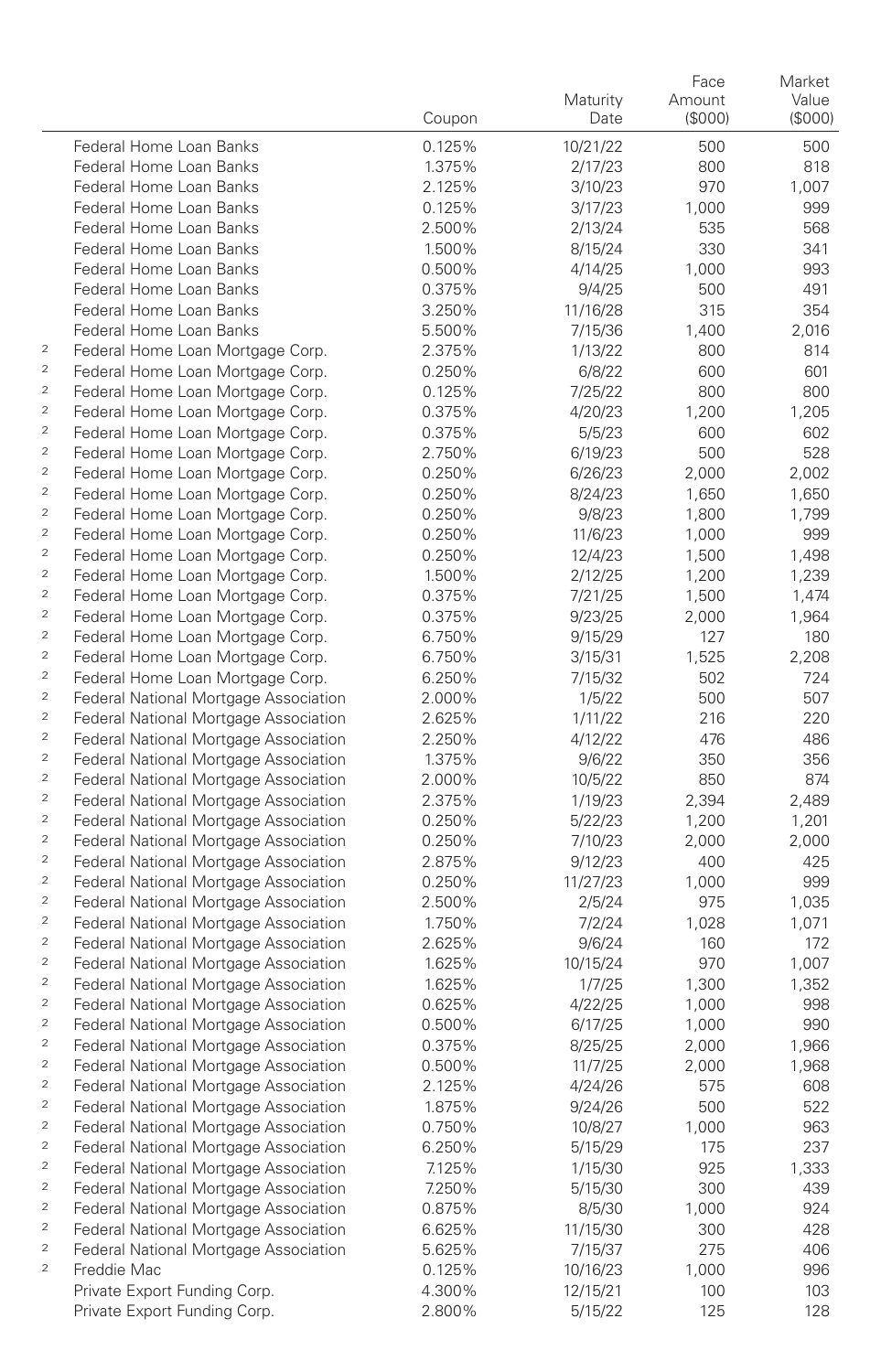|     |                                                 | Coupon | Maturity<br>Date  | Face<br>Amount<br>(\$000) | Market<br>Value<br>(\$000) |
|-----|-------------------------------------------------|--------|-------------------|---------------------------|----------------------------|
|     | Private Export Funding Corp.                    | 2.050% | 11/15/22          | 1,075                     | 1,105                      |
|     | Private Export Funding Corp.                    | 3.550% | 1/15/24           | 100                       | 108                        |
|     | Private Export Funding Corp.                    | 2.450% | 7/15/24           | 100                       | 106                        |
|     | Private Export Funding Corp.                    | 3.250% | 6/15/25           | 50                        | 55                         |
|     | Tennessee Valley Authority                      | 1.875% | 8/15/22           | 175                       | 179                        |
|     | Tennessee Valley Authority                      | 2.875% | 9/15/24           | 191                       | 206                        |
|     | Tennessee Valley Authority                      | 0.750% | 5/15/25           | 200                       | 199                        |
|     | Tennessee Valley Authority                      | 6.750% | 11/1/25           | 134                       | 170                        |
|     | Tennessee Valley Authority                      | 7.125% | 5/1/30            | 1,000                     | 1,438                      |
|     | Tennessee Valley Authority                      | 4.650% | 6/15/35           | 175                       | 227                        |
|     | Tennessee Valley Authority                      | 5.880% | 4/1/36            | 250                       | 360                        |
|     | Tennessee Valley Authority                      | 5.500% | 6/15/38           | 100                       | 140                        |
|     | Tennessee Valley Authority                      | 5.250% | 9/15/39           | 412                       | 566                        |
|     | Tennessee Valley Authority                      | 4.875% | 1/15/48           | 100                       | 136                        |
|     | Tennessee Valley Authority                      | 5.375% | 4/1/56            | 50                        | 76                         |
|     | Tennessee Valley Authority                      | 4.625% | 9/15/60           | 180                       | 247                        |
|     | Tennessee Valley Authority                      | 4.250% | 9/15/65           | 200                       | 259                        |
|     | Conventional Mortgage-Backed Securities (20.9%) |        |                   |                           | 69,171                     |
| 2,3 | Fannie Mae Pool                                 | 6.500% | 9/1/32            | 15                        | 17                         |
| 2,3 | Freddie Mac Gold Pool                           | 2.000% | 8/1/28-12/1/31    | 471                       | 484                        |
| 2,3 | Freddie Mac Gold Pool                           | 2.500% | 4/1/27-2/1/43     | 9,040                     | 9,426                      |
| 2,3 | Freddie Mac Gold Pool                           | 3.000% | 10/1/26-8/1/47    | 30,390                    | 32,061                     |
| 2,3 | Freddie Mac Gold Pool                           | 3.500% | 9/1/25-11/1/48    | 35,619                    | 38,183                     |
| 2,3 | Freddie Mac Gold Pool                           | 4.000% | 6/1/24-11/1/48    | 20,029                    | 21,839                     |
| 2,3 | Freddie Mac Gold Pool                           | 4.500% | 9/1/21-10/1/48    | 10,147                    | 11,228                     |
| 2,3 | Freddie Mac Gold Pool                           | 5.000% | 1/1/22-11/1/48    | 2,688                     | 3,043                      |
| 2,3 | Freddie Mac Gold Pool                           | 5.500% | 7/1/22-6/1/41     | 1,961                     | 2,251                      |
| 2,3 | Freddie Mac Gold Pool                           | 6.000% | $9/1/21 - 3/1/39$ | 1,459                     | 1,687                      |
| 2,3 | Freddie Mac Gold Pool                           | 6.500% | 8/1/23-4/1/39     | 455                       | 518                        |
| 2,3 | Freddie Mac Gold Pool                           | 7.000% | 4/1/23-2/1/37     | 112                       | 125                        |
| 2,3 | Freddie Mac Gold Pool                           | 7.500% | 1/1/23-4/1/28     | 6                         | 9                          |
| 2,3 | Freddie Mac Gold Pool                           | 8.000% | 1/1/22-7/1/30     | 10                        | 11                         |
| 2,3 | Freddie Mac Gold Pool                           | 8.500% | 7/1/24-11/1/30    | 9                         | 10                         |
| 2,3 | Freddie Mac Gold Pool                           | 9.000% | 5/1/27-5/1/30     | 3                         | $\overline{4}$             |
| 3,4 | Ginnie Mae                                      | 2.000% | 4/21/51           | 11,299                    | 11,408                     |
| 3,4 | Ginnie Mae                                      | 2.500% | 4/21/51           | 2,476                     | 2,555                      |
| 3   | Ginnie Mae I Pool                               | 3.000% | 1/15/26-12/15/45  | 2,007                     | 2,089                      |
| 3   | Ginnie Mae I Pool                               | 3.500% | 11/15/25-9/15/49  | 1,860                     | 1,983                      |
| 3   | Ginnie Mae I Pool                               | 4.000% | 10/15/24-11/15/47 | 2,158                     | 2,350                      |
| 3   | Ginnie Mae I Pool                               | 4.500% | 10/15/24-3/15/41  | 2,122                     | 2,392                      |
| 3   | Ginnie Mae I Pool                               | 5.000% | 5/15/33-4/15/41   | 1,645                     | 1,868                      |
| 3   | Ginnie Mae I Pool                               | 5.500% | 1/15/32-12/15/40  | 1,009                     | 1,161                      |
| 3   | Ginnie Mae I Pool                               | 6.000% | 1/15/24-3/15/40   | 722                       | 824                        |
| 3   | Ginnie Mae I Pool                               | 6.500% | 11/15/23-12/15/38 | 187                       | 203                        |
| 3   | Ginnie Mae I Pool                               | 7.000% | 5/15/23-10/15/31  | 44                        | 47                         |
| З   | Ginnie Mae I Pool                               | 7.500% | 4/15/22-1/15/31   | 16                        | 21                         |
| 3   | Ginnie Mae I Pool                               | 8.000% | 3/15/22-10/15/30  | 13                        | 16                         |
| 3   | Ginnie Mae I Pool                               | 8.500% | 6/15/24-9/15/26   | 1                         | $\mathbf{1}$               |
| 3,4 | Ginnie Mae II Pool                              | 2.000% | 7/20/50-3/20/51   | 14,088                    | 14,239                     |
| 3,4 | Ginnie Mae II Pool                              | 2.500% | 6/20/27-3/20/51   | 28,593                    | 29,542                     |
| 3   | Ginnie Mae II Pool                              | 3.000% | 2/20/27-9/20/50   | 54,318                    | 57,097                     |
| 3   | Ginnie Mae II Pool                              | 3.500% | 9/20/25-10/20/50  | 51,645                    | 55,372                     |
| 3   | Ginnie Mae II Pool                              | 4.000% | 9/20/25-5/20/50   | 26,938                    | 29,236                     |
| 3   | Ginnie Mae II Pool                              | 4.500% | 2/20/39-9/20/49   | 13,947                    | 15,346                     |
| 3   | Ginnie Mae II Pool                              | 5.000% | 12/20/32-3/20/49  | 4,816                     | 5,336                      |
| 3   | Ginnie Mae II Pool                              | 5.500% | 6/20/34-9/20/41   | 785                       | 909                        |
| 3   | Ginnie Mae II Pool                              | 6.000% | 3/20/33-7/20/39   | 379                       | 439                        |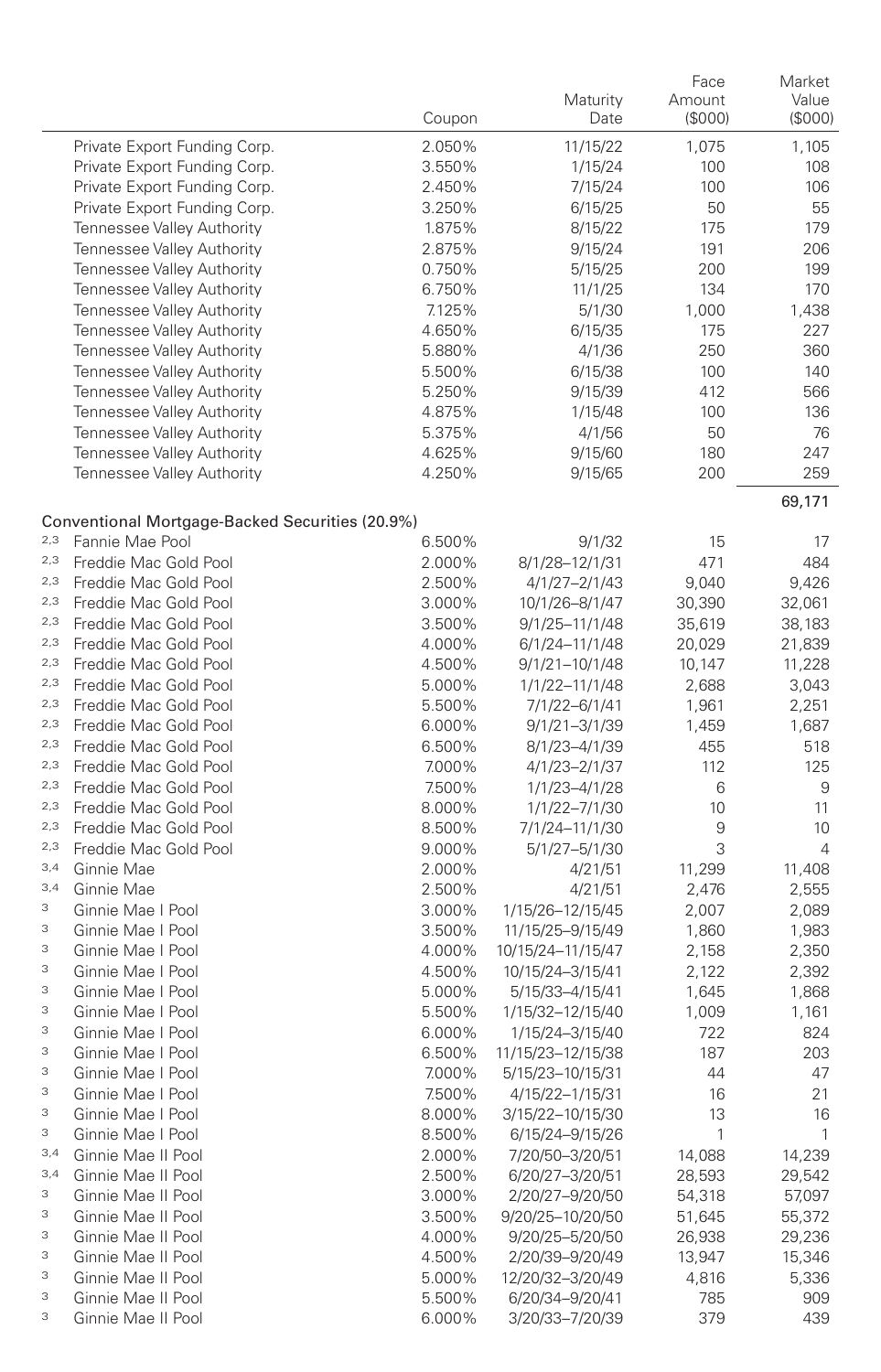|                                                             | Coupon | Maturity<br>Date  | Face<br>Amount<br>(\$000) | Market<br>Value<br>(\$000) |
|-------------------------------------------------------------|--------|-------------------|---------------------------|----------------------------|
| 3<br>Ginnie Mae II Pool                                     | 6.500% | 12/20/35-11/20/39 | 139                       | 164                        |
| З<br>Ginnie Mae II Pool                                     | 7.000% | 8/20/36-4/20/38   | 18                        | 21                         |
| 2,3,4 UMBS Pool                                             | 1.500% | 11/1/35-4/14/51   | 42,598                    | 41,707                     |
| 2,3,4 UMBS Pool                                             | 2.000% | 11/1/23-4/14/51   | 162,420                   | 163,056                    |
| 2,3,4 UMBS Pool                                             | 2.500% | 1/1/27-4/14/51    | 111,811                   | 115,277                    |
| 2,3,4 UMBS Pool                                             | 3.000% | 11/1/25-4/14/51   | 112,893                   | 118,670                    |
| 2,3,4 UMBS Pool                                             | 3.500% | 9/1/25-4/14/51    | 79,142                    | 84,569                     |
| 2,3 UMBS Pool                                               | 4.000% | 2/1/24-7/1/50     | 59,558                    | 64,777                     |
| 2,3 UMBS Pool                                               | 4.500% | 11/1/22-7/1/50    | 27,702                    | 30,638                     |
| 2,3 UMBS Pool                                               | 5.000% | $6/1/21 - 3/1/50$ | 10,138                    | 11,428                     |
| 2,3 UMBS Pool                                               | 5.500% | 6/1/21-6/1/49     | 3,985                     | 4,616                      |
| 2,3 UMBS Pool                                               | 6.000% | $5/1/21 - 5/1/41$ | 2,498                     | 2,897                      |
| 2,3 UMBS Pool                                               | 6.500% | 12/1/23-10/1/39   | 673                       | 780                        |
| 2,3 UMBS Pool                                               | 7.000% | 6/1/23-11/1/37    | 180                       | 206                        |
| 2,3 UMBS Pool                                               | 7.500% | 11/1/22-2/1/32    | 22                        | 24                         |
| 2,3 UMBS Pool                                               | 8.000% | 6/1/22-11/1/30    | 10                        | 12                         |
| 2,3 UMBS Pool                                               | 8.500% | 7/1/22-4/1/31     | 3                         | 4                          |
| Nonconventional Mortgage-Backed Securities (0.0%)           |        |                   |                           | 994,176                    |
| 2,3,5 Fannie Mae Pool, 12M USD LIBOR +<br>1.290%            | 2.209% | 12/1/41           | 16                        | 17                         |
| 2,3,5 Fannie Mae Pool, 12M USD LIBOR +<br>1.310%            | 1.893% | 9/1/37            | 38                        | 39                         |
| <sup>2,3,5</sup> Fannie Mae Pool, 12M USD LIBOR +<br>1.392% | 2.002% | 10/1/37           | 16                        | 16                         |
| <sup>2,3,5</sup> Fannie Mae Pool, 12M USD LIBOR +<br>1.432% | 2.065% | 7/1/36            | 4                         | $\overline{4}$             |
| 2,3,5 Fannie Mae Pool, 12M USD LIBOR +<br>1.474%            | 1.969% | 3/1/43            | 46                        | 46                         |
| <sup>2,3,5</sup> Fannie Mae Pool, 12M USD LIBOR +<br>1.553% | 2.187% | 9/1/43            | 4                         | $\overline{4}$             |
| <sup>2,3,5</sup> Fannie Mae Pool, 12M USD LIBOR +<br>1.560% | 2.302% | 7/1/43            | 86                        | 89                         |
| <sup>2,3,5</sup> Fannie Mae Pool, 12M USD LIBOR +<br>1.601% | 2.371% | 6/1/43            | 21                        | 21                         |
| 2,3,5 Fannie Mae Pool, 12M USD LIBOR +<br>1.613%            | 2.349% | 8/1/39            | 18                        | 18                         |
| <sup>2,3,5</sup> Fannie Mae Pool, 12M USD LIBOR +<br>1.623% | 1.998% | 2/1/36            | 4                         | $\overline{4}$             |
| <sup>2,3,5</sup> Fannie Mae Pool, 12M USD LIBOR +<br>1.625% | 2.326% | 8/1/35            | 36                        | 39                         |
| 2,3,5 Fannie Mae Pool, 12M USD LIBOR +<br>1.625%            | 2.424% | 10/1/37           | 9                         | 9                          |
| <sup>2,3,5</sup> Fannie Mae Pool, 12M USD LIBOR +<br>1.627% | 2.002% | 3/1/38            | 4                         | 5                          |
| 2,3,5 Fannie Mae Pool, 12M USD LIBOR +<br>1.635%            | 2.135% | 11/1/36           | 4                         | $\overline{4}$             |
| 2,3,5 Fannie Mae Pool, 12M USD LIBOR +<br>1.643%            | 2.018% | 1/1/37            | 6                         | 6                          |
| 2,3,5 Fannie Mae Pool, 12M USD LIBOR +<br>1.657%            | 2.444% | 10/1/42           | 15                        | 15                         |
| <sup>2,3,5</sup> Fannie Mae Pool, 12M USD LIBOR +<br>1.660% | 2.207% | 9/1/40            | 4                         | 5                          |
| <sup>2,3,5</sup> Fannie Mae Pool, 12M USD LIBOR +<br>1.665% | 2.540% | 6/1/36            | 1                         | 1                          |
| 2,3,5 Fannie Mae Pool, 12M USD LIBOR +<br>1.684%            | 2.105% | 12/1/33           | 4                         | 5                          |
| <sup>2,3,5</sup> Fannie Mae Pool, 12M USD LIBOR +<br>1.690% | 2.212% | 10/1/39           | 9                         | 9                          |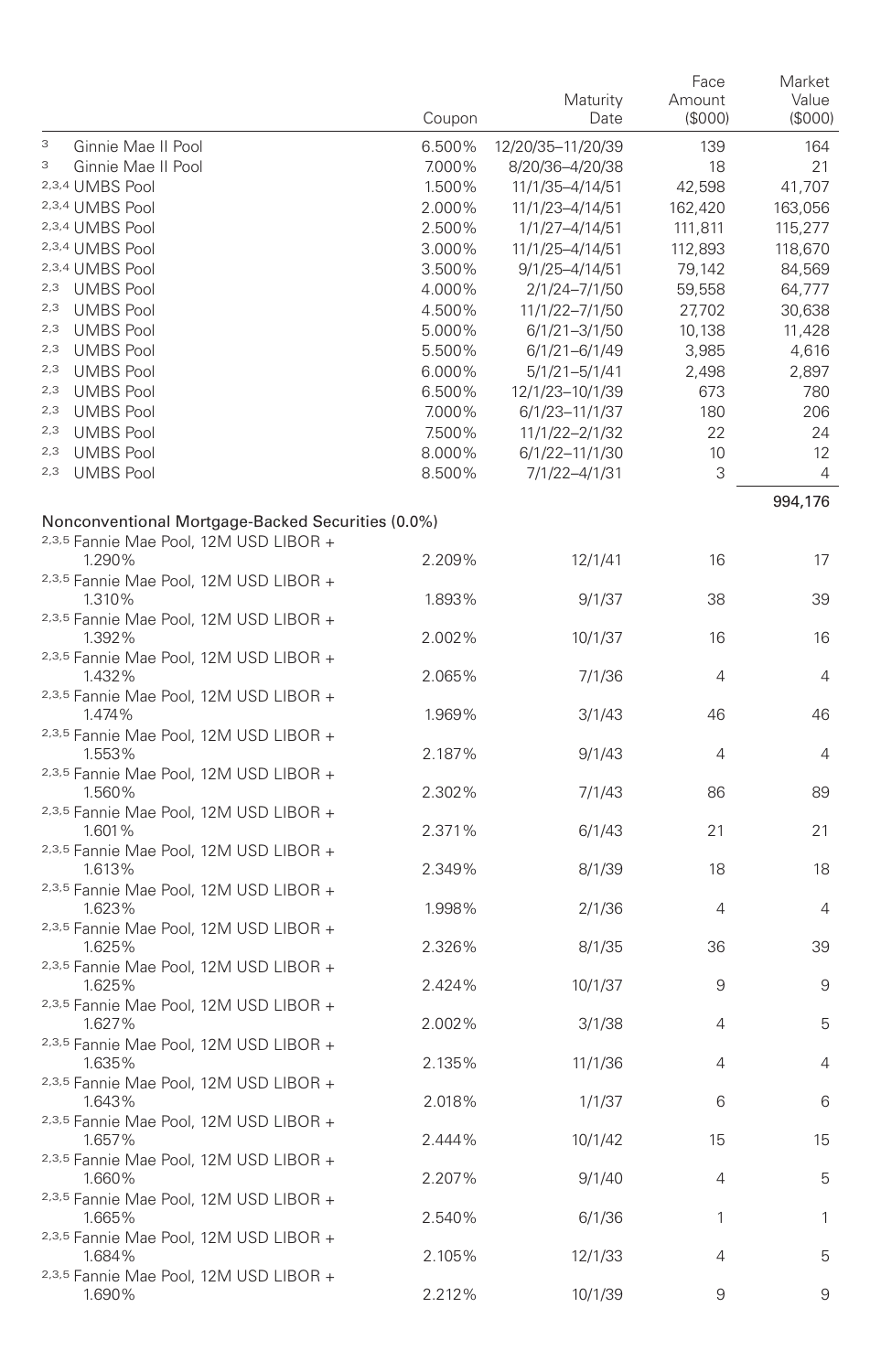|                                                                                                       | Coupon | Maturity<br>Date | Face<br>Amount<br>(S000) | Market<br>Value<br>(S000) |
|-------------------------------------------------------------------------------------------------------|--------|------------------|--------------------------|---------------------------|
| 2,3,5 Fannie Mae Pool, 12M USD LIBOR +<br>1.690%                                                      | 2.326% | 9/1/42           | 33                       | 35                        |
| <sup>2,3,5</sup> Fannie Mae Pool, 12M USD LIBOR +<br>1.690%                                           | 3.011% | 5/1/40           | 9                        | 10                        |
| <sup>2,3,5</sup> Fannie Mae Pool, 12M USD LIBOR +<br>1.693%                                           | 2.236% | 11/1/39          | 7                        | 8                         |
| 2,3,5 Fannie Mae Pool, 12M USD LIBOR +<br>1.695%                                                      | 2.445% | 7/1/39           | 4                        | $\overline{4}$            |
| 2,3,5 Fannie Mae Pool, 12M USD LIBOR +<br>1.698%                                                      | 2.453% | 8/1/40           | 10                       | 11                        |
| <sup>2,3,5</sup> Fannie Mae Pool, 12M USD LIBOR +<br>1.700%                                           | 2.075% | 12/1/40          | 10                       | 11                        |
| <sup>2,3,5</sup> Fannie Mae Pool, 12M USD LIBOR +<br>1.700%                                           | 2.150% | 1/1/42           | 17                       | 18                        |
| 2,3,5 Fannie Mae Pool, 12M USD LIBOR +<br>1.700%                                                      | 2.678% | 7/1/37           | 8                        | 8                         |
| <sup>2,3,5</sup> Fannie Mae Pool, 12M USD LIBOR +<br>1.701%                                           | 2.248% | 10/1/42          | 15                       | 16                        |
| 2,3,5 Fannie Mae Pool, 12M USD LIBOR +<br>1.705%                                                      | 2.109% | 11/1/39          | 4                        | $\overline{4}$            |
| 2,3,5 Fannie Mae Pool, 12M USD LIBOR +<br>1.722%                                                      | 3.087% | 5/1/42           | 21                       | 22                        |
| 2,3,5 Fannie Mae Pool, 12M USD LIBOR +<br>1.729%                                                      | 2.229% | 9/1/34           | 4                        | $\overline{4}$            |
| 2,3,5 Fannie Mae Pool, 12M USD LIBOR +<br>1.736%                                                      | 2.408% | 9/1/43           | 31                       | 32                        |
| <sup>2,3,5</sup> Fannie Mae Pool, 12M USD LIBOR +<br>1.739%                                           | 2.613% | 6/1/41           | 3                        | 3                         |
| 2,3,5 Fannie Mae Pool, 12M USD LIBOR +<br>1.747%                                                      | 2.604% | 7/1/41           | 26                       | 27                        |
| <sup>2,3,5</sup> Fannie Mae Pool, 12M USD LIBOR +<br>1.750%                                           | 2.447% | 10/1/40          | 6                        | 6                         |
| 2,3,5 Fannie Mae Pool, 12M USD LIBOR +<br>1.771%                                                      | 2.547% | 5/1/42           | 6                        | 6                         |
| 2,3,5 Fannie Mae Pool, 12M USD LIBOR +<br>1.780%                                                      | 2.155% | 2/1/41           | 6                        | 7                         |
| 2,3,5 Fannie Mae Pool, 12M USD LIBOR +<br>1.781%                                                      | 2.729% | 7/1/42           | 11                       | 12                        |
| 2,3,5 Fannie Mae Pool, 12M USD LIBOR +<br>1.792%                                                      | 3.360% | 8/1/42           | 35                       | 35                        |
| <sup>2,3,5</sup> Fannie Mae Pool, 12M USD LIBOR +<br>1.795%                                           | 2.615% | 3/1/42           | 15                       | 16                        |
| 2,3,5 Fannie Mae Pool, 12M USD LIBOR +<br>1.795%                                                      | 3.145% | 3/1/42           | 18                       | 19                        |
| 2,3,5 Fannie Mae Pool, 12M USD LIBOR +<br>1.805%                                                      | 2.274% | 11/1/41          | 20                       | 21                        |
| <sup>2,3,5</sup> Fannie Mae Pool, 12M USD LIBOR +<br>1.810%<br>2,3,5 Fannie Mae Pool, 12M USD LIBOR + | 2.185% | 11/1/39-12/1/40  | 10                       | 10                        |
| 1.810%<br>2,3,5 Fannie Mae Pool, 12M USD LIBOR +                                                      | 2.310% | 11/1/33-10/1/40  | 18                       | 20                        |
| 1.813%<br><sup>2,3,5</sup> Fannie Mae Pool, 12M USD LIBOR +                                           | 2.201% | 1/1/42           | 10                       | 11                        |
| 1.813%<br><sup>2,3,5</sup> Fannie Mae Pool, 12M USD LIBOR +                                           | 2.213% | 11/1/41          | 11                       | 12                        |
| 1.813%<br>2,3,5 Fannie Mae Pool, 12M USD LIBOR +                                                      | 2.573% | 9/1/40           | 20                       | 22                        |
| 1.815%<br><sup>2,3,5</sup> Fannie Mae Pool, 12M USD LIBOR +                                           | 2.190% | 2/1/41           | 10                       | 11                        |
| 1.815%                                                                                                | 2.224% | 12/1/41          | 12                       | 13                        |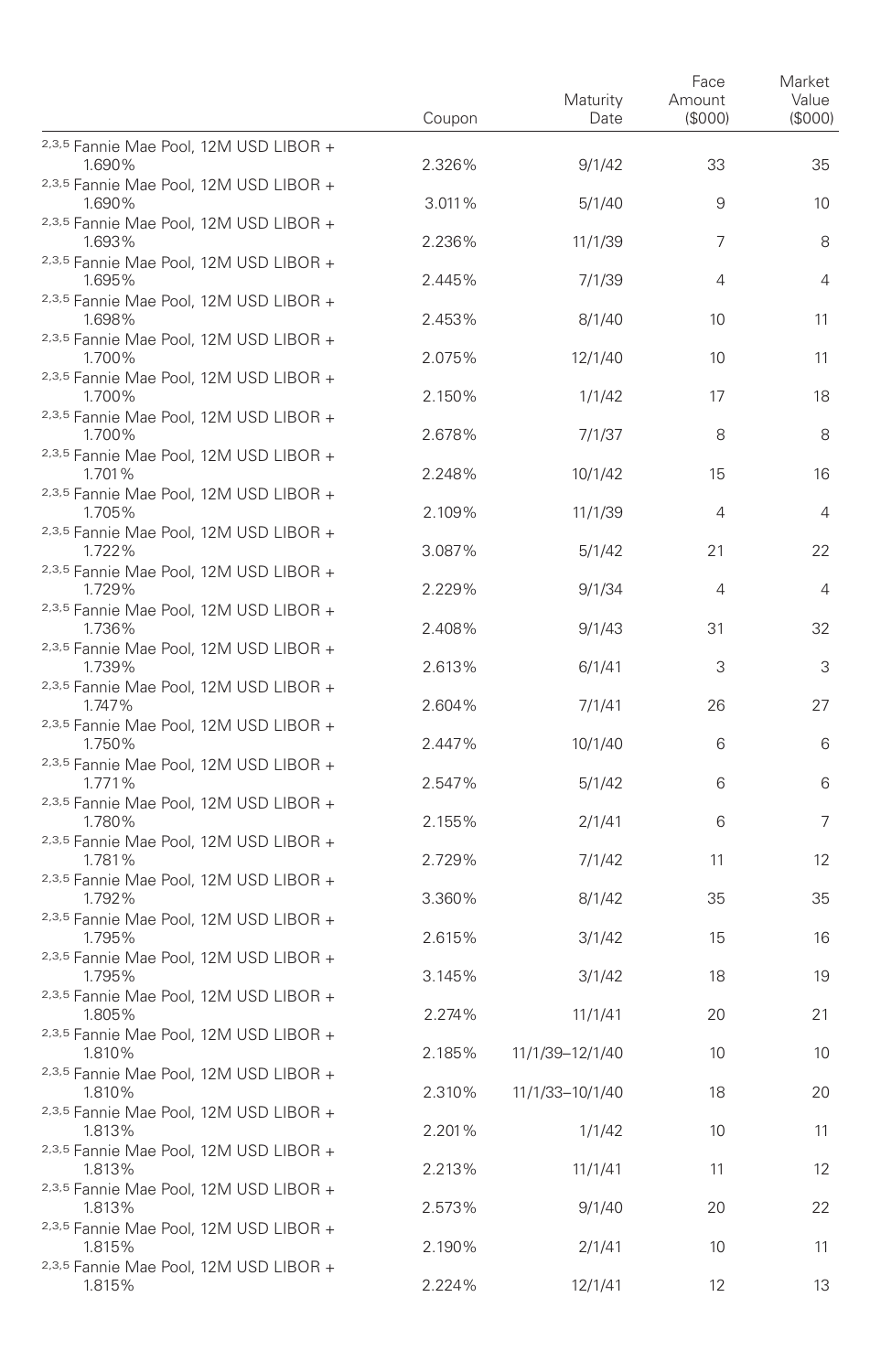|                                                                                            | Coupon | Maturity<br>Date | Face<br>Amount<br>(\$000) | Market<br>Value<br>(S000) |
|--------------------------------------------------------------------------------------------|--------|------------------|---------------------------|---------------------------|
| 2,3,5 Fannie Mae Pool, 12M USD LIBOR +<br>1.815%                                           | 2.289% | 12/1/40          | 8                         | 9                         |
| <sup>2,3,5</sup> Fannie Mae Pool, 12M USD LIBOR +<br>1.815%                                | 2.315% | 11/1/40          | 4                         | 5                         |
| 2,3,5 Fannie Mae Pool, 12M USD LIBOR +<br>1.815%                                           | 3.095% | 5/1/41           | 10                        | 10                        |
| 2,3,5 Fannie Mae Pool, 12M USD LIBOR +<br>1.819%                                           | 2.195% | 3/1/41           | 16                        | 17                        |
| 2,3,5 Fannie Mae Pool, 12M USD LIBOR +<br>1.820%                                           | 2.195% | 12/1/40          | 5                         | 6                         |
| 2,3,5 Fannie Mae Pool, 12M USD LIBOR +<br>1.823%                                           | 2.292% | 12/1/39          | 10                        | 10                        |
| <sup>2,3,5</sup> Fannie Mae Pool, 12M USD LIBOR +<br>1.824%                                | 2.200% | 2/1/41           | 9                         | 10                        |
| 2,3,5 Fannie Mae Pool, 12M USD LIBOR +<br>1.825%                                           | 3.825% | 3/1/41           | 9                         | 10                        |
| 2,3,5 Fannie Mae Pool, 12M USD LIBOR +<br>1.830%                                           | 2.205% | 4/1/41           | 14                        | 14                        |
| 2,3,5 Fannie Mae Pool, 12M USD LIBOR +<br>1.830%                                           | 2.830% | 6/1/41           | 14                        | 14                        |
| 2,3,5 Fannie Mae Pool, 12M USD LIBOR +<br>1.835%<br>2,3,5 Fannie Mae Pool, 12M USD LIBOR + | 2.210% | 1/1/40           | 10                        | 10                        |
| 1.840%<br><sup>2,3,5</sup> Fannie Mae Pool, 12M USD LIBOR +                                | 2.566% | 8/1/39           | 10                        | 10                        |
| 1.874%<br>2,3,5 Fannie Mae Pool, 12M USD LIBOR +                                           | 3.614% | 5/1/40           | 3                         | 3                         |
| 1.880%<br>2,3,5 Fannie Mae Pool, 12M USD LIBOR +                                           | 2.550% | 11/1/34          | 6                         | 7                         |
| 1.909%<br>2,3,5 Fannie Mae Pool, 12M USD LIBOR +                                           | 3.659% | 4/1/37           | 9                         | 10                        |
| 1.912%                                                                                     | 2.787% | 5/1/36           | 3                         | 3                         |
| 2,3,5 Fannie Mae Pool, 1YR CMT + 2.155%                                                    | 2.280% | 12/1/37          | 15                        | 16                        |
| 2,3,5 Fannie Mae Pool, 1YR CMT + 2.268%                                                    | 2.393% | 12/1/35          | 9                         | 10                        |
| 2,3,5 Fannie Mae Pool, 1YR CMT + 2.313%                                                    | 2.438% | 1/1/35           | 10                        | 11                        |
| 2,3,5 Fannie Mae Pool, 6M USD LIBOR +<br>1.146%<br>2,3,5 Fannie Mae Pool, 6M USD LIBOR +   | 1.396% | 4/1/37           | 10                        | 11                        |
| 1.840%<br>2,3,5 Freddie Mac Non Gold Pool, 12M USD                                         | 2.090% | 8/1/37           | 10                        | 11                        |
| $LIBOR + 1.487%$<br>2,3,5 Freddie Mac Non Gold Pool, 12M USD                               | 1.987% | 3/1/37           | 1                         | $\mathbf{1}$              |
| $LIBOR + 1.588%$<br>2,3,5 Freddie Mac Non Gold Pool, 12M USD                               | 2.389% | 9/1/37           | 3                         | 3                         |
| $LIBOR + 1.625%$<br>2,3,5 Freddie Mac Non Gold Pool, 12M USD                               | 2.000% | 1/1/38           | 2                         | 2                         |
| $LIBOR + 1.640\%$<br>2,3,5 Freddie Mac Non Gold Pool, 12M USD                              | 2.015% | 12/1/36          | 8                         | 9                         |
| $LIBOR + 1.640\%$<br>2,3,5 Freddie Mac Non Gold Pool, 12M USD                              | 2.659% | 5/1/42           | 3                         | 3                         |
| $LIBOR + 1.660\%$<br>2,3,5 Freddie Mac Non Gold Pool, 12M USD                              | 2.160% | 10/1/37          | 7                         | 7                         |
| $LIBOR + 1.695\%$<br>2,3,5 Freddie Mac Non Gold Pool, 12M USD                              | 2.070% | 2/1/37           | 6                         | 6                         |
| LIBOR + 1.727%<br>2,3,5 Freddie Mac Non Gold Pool, 12M USD                                 | 2.102% | 1/1/35           | 1                         | 1                         |
| LIBOR + 1.743%<br>2,3,5 Freddie Mac Non Gold Pool, 12M USD                                 | 2.118% | 12/1/36          | 14                        | 15                        |
| LIBOR + 1.745%<br>2,3,5 Freddie Mac Non Gold Pool, 12M USD                                 | 2.120% | 12/1/40          | 14                        | 15                        |
| LIBOR + 1.750%                                                                             | 3.500% | 5/1/38           | 1                         | $\mathbf{1}$              |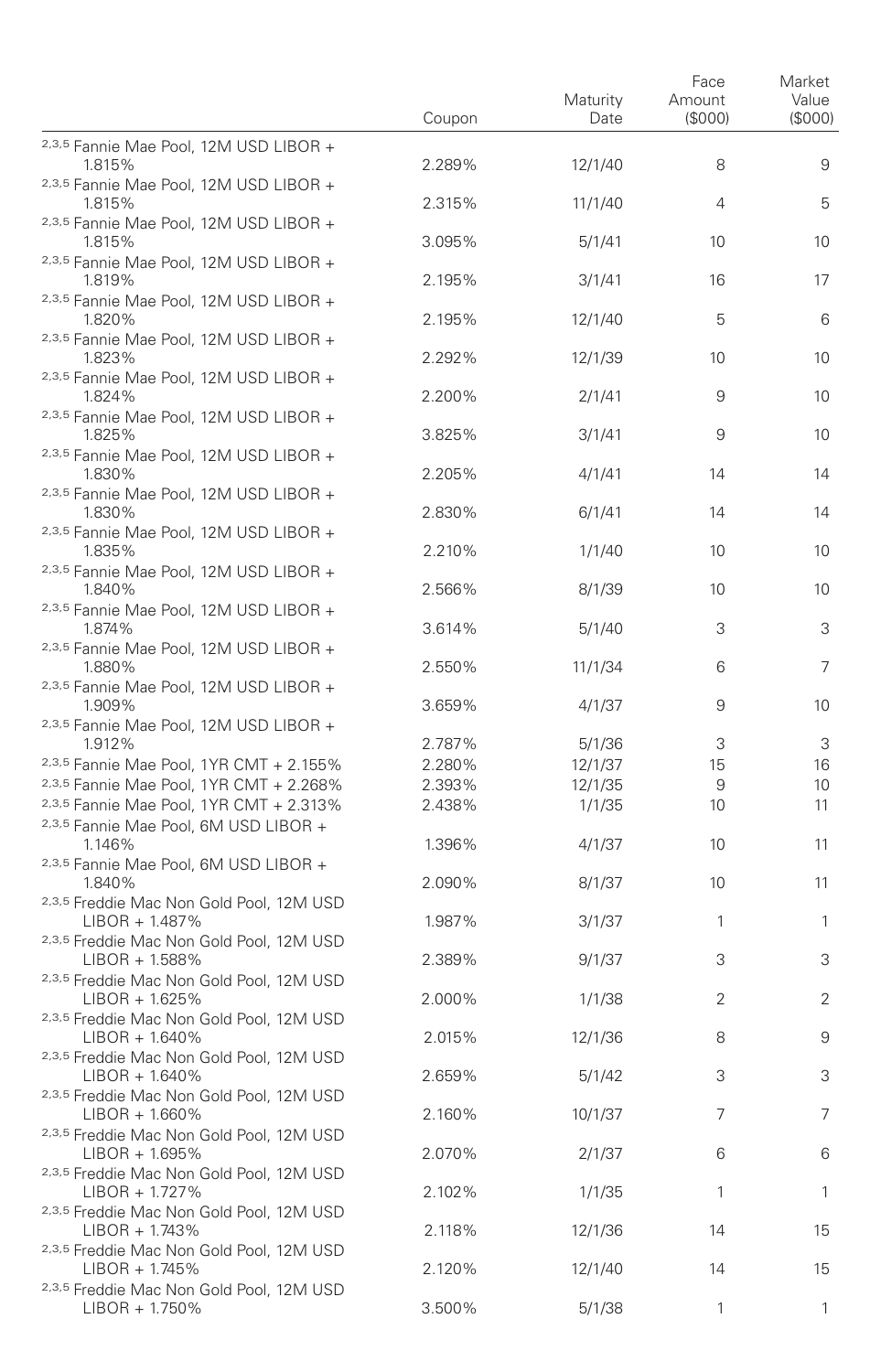|     |                                                                                                        | Coupon           | Maturity<br>Date  | Face<br>Amount<br>(\$000) | Market<br>Value<br>(\$000) |  |
|-----|--------------------------------------------------------------------------------------------------------|------------------|-------------------|---------------------------|----------------------------|--|
|     | 2,3,5 Freddie Mac Non Gold Pool, 12M USD<br>$LIBOR + 1.765\%$                                          | 2.219%           | 12/1/36           | 4                         | 4                          |  |
|     | 2,3,5 Freddie Mac Non Gold Pool, 12M USD<br>LIBOR + 1.798%                                             | 2.040%           | 12/1/34           | 3                         | 3                          |  |
|     | 2,3,5 Freddie Mac Non Gold Pool, 12M USD<br>LIBOR + 1.830%                                             | 2.247%           | 12/1/35           | 8                         | 9                          |  |
|     | 2,3,5 Freddie Mac Non Gold Pool, 12M USD<br>LIBOR + 1.861%                                             | 2.243%           | 2/1/42            | 6                         | 7                          |  |
|     | 2,3,5 Freddie Mac Non Gold Pool, 12M USD<br>LIBOR + 1.880%                                             | 2.255%           | 12/1/40-3/1/41    | 18                        | 18                         |  |
|     | 2,3,5 Freddie Mac Non Gold Pool, 12M USD<br>LIBOR + 1.880%                                             | 2.768%           | 6/1/40            | 6                         | 6                          |  |
|     | 2,3,5 Freddie Mac Non Gold Pool, 12M USD<br>LIBOR + 1.880%                                             | 2.814%           | 6/1/41            | 5                         | 5                          |  |
|     | 2,3,5 Freddie Mac Non Gold Pool, 12M USD<br>LIBOR + 1.880%                                             | 2.880%           | 6/1/40            | 9                         | 9                          |  |
|     | 2,3,5 Freddie Mac Non Gold Pool, 12M USD<br>LIBOR + 1.880%                                             | 3.044%           | 5/1/40            | 3                         | 4                          |  |
|     | 2,3,5 Freddie Mac Non Gold Pool, 12M USD<br>LIBOR + 1.880%<br>2,3,5 Freddie Mac Non Gold Pool, 12M USD | 3.630%           | 5/1/40            | 2                         | 2                          |  |
|     | $LIBOR + 1.889%$<br>2,3,5 Freddie Mac Non Gold Pool, 12M USD                                           | 2.281%           | 2/1/42            | 8                         | 8                          |  |
|     | LIBOR + 1.894%<br>2,3,5 Freddie Mac Non Gold Pool, 12M USD                                             | 2.519%           | 9/1/40            | 17                        | 18                         |  |
|     | LIBOR + 1.900%<br>2,3,5 Freddie Mac Non Gold Pool, 12M USD                                             | 2.353%           | 11/1/40           | 10                        | 11                         |  |
|     | LIBOR + 1.900%<br>2,3,5 Freddie Mac Non Gold Pool, 12M USD                                             | 2.797%           | 6/1/40            | 8                         | 8                          |  |
|     | LIBOR + 1.910%<br>2,3,5 Freddie Mac Non Gold Pool, 12M USD                                             | 2.285%           | 1/1/41-2/1/41     | 12                        | 13                         |  |
|     | $LIBOR + 2.006\%$<br>2,3,5 Freddie Mac Non Gold Pool, 12M USD                                          | 3.309%           | 5/1/37            | 14                        | 15                         |  |
|     | $LIBOR + 2.085%$<br>2,3,5 Freddie Mac Non Gold Pool, 1YR CMT +                                         | 2.460%           | 3/1/38            | 2                         | 3                          |  |
|     | 2.250%<br>2,3,5 Freddie Mac Non Gold Pool, 1YR CMT +                                                   | 2.375%           | 2/1/36            | 5                         | 5                          |  |
|     | 2.250%<br>2,3,5 Freddie Mac Non Gold Pool, 1YR CMT +                                                   | 2.378%           | 11/1/34           | 18                        | 18                         |  |
|     | 2.250%<br>2,3,5 Freddie Mac Non Gold Pool, 1YR CMT +<br>2.410%                                         | 2.953%<br>2.537% | 5/1/36<br>10/1/36 | 3<br>9                    | 3<br>10                    |  |
|     | 2,3,5 Freddie Mac Non Gold Pool, 6M USD<br>LIBOR + 1.355%                                              | 1.855%           | 6/1/37            | 7                         | 7                          |  |
|     | 3,5 Ginnie Mae II Pool, 1YR CMT + 1.500%                                                               | 1.625%           | 7/20/38-12/20/40  | 15                        | 15                         |  |
|     | 3,5 Ginnie Mae II Pool, 1YR CMT + 1.500%                                                               | 2.125%           | 10/20/38-12/20/42 | 92                        | 94                         |  |
|     | 3,5 Ginnie Mae II Pool, 1YR CMT + 1.500%                                                               | 2.250%           | 7/20/41-8/20/41   | 28                        | 29                         |  |
|     | 3,5 Ginnie Mae II Pool, 1YR CMT + 1.500%                                                               | 2.875%           | 4/20/41-6/20/43   | 70                        | 73                         |  |
|     | 3,5 Ginnie Mae II Pool, 1YR CMT + 1.500%                                                               | 3.000%           | 1/20/41-3/20/43   | 73                        | 75                         |  |
|     | 3,5 Ginnie Mae II Pool, 1YR CMT + 2.000%                                                               | 2.125%           | 11/20/40          | $\mathbf{1}$              | 1                          |  |
|     | 3,5 Ginnie Mae II Pool, 1YR CMT + 2.000%                                                               | 2.375%           | 5/20/41           | 3                         | 3                          |  |
| 3,5 | Ginnie Mae II Pool, 1YR CMT + 2.000%                                                                   | 3.375%           | 5/20/41           | 3                         | 3                          |  |
|     |                                                                                                        |                  |                   |                           | 1,539                      |  |
|     | Total U.S. Government and Agency Obligations (Cost \$2,937,222)                                        |                  |                   |                           |                            |  |
|     | Asset-Backed/Commercial Mortgage-Backed Securities (2.8%)                                              |                  |                   |                           | 2,992,635                  |  |
| 3   | Ally Auto Receivables Trust Class A3<br>Series 2018-1                                                  | 2.350%           | 6/15/22           | 2                         | 2                          |  |
| 3   | Ally Auto Receivables Trust Class A3                                                                   |                  |                   |                           |                            |  |

Series 2018-3 3.000% 1/17/23 6 6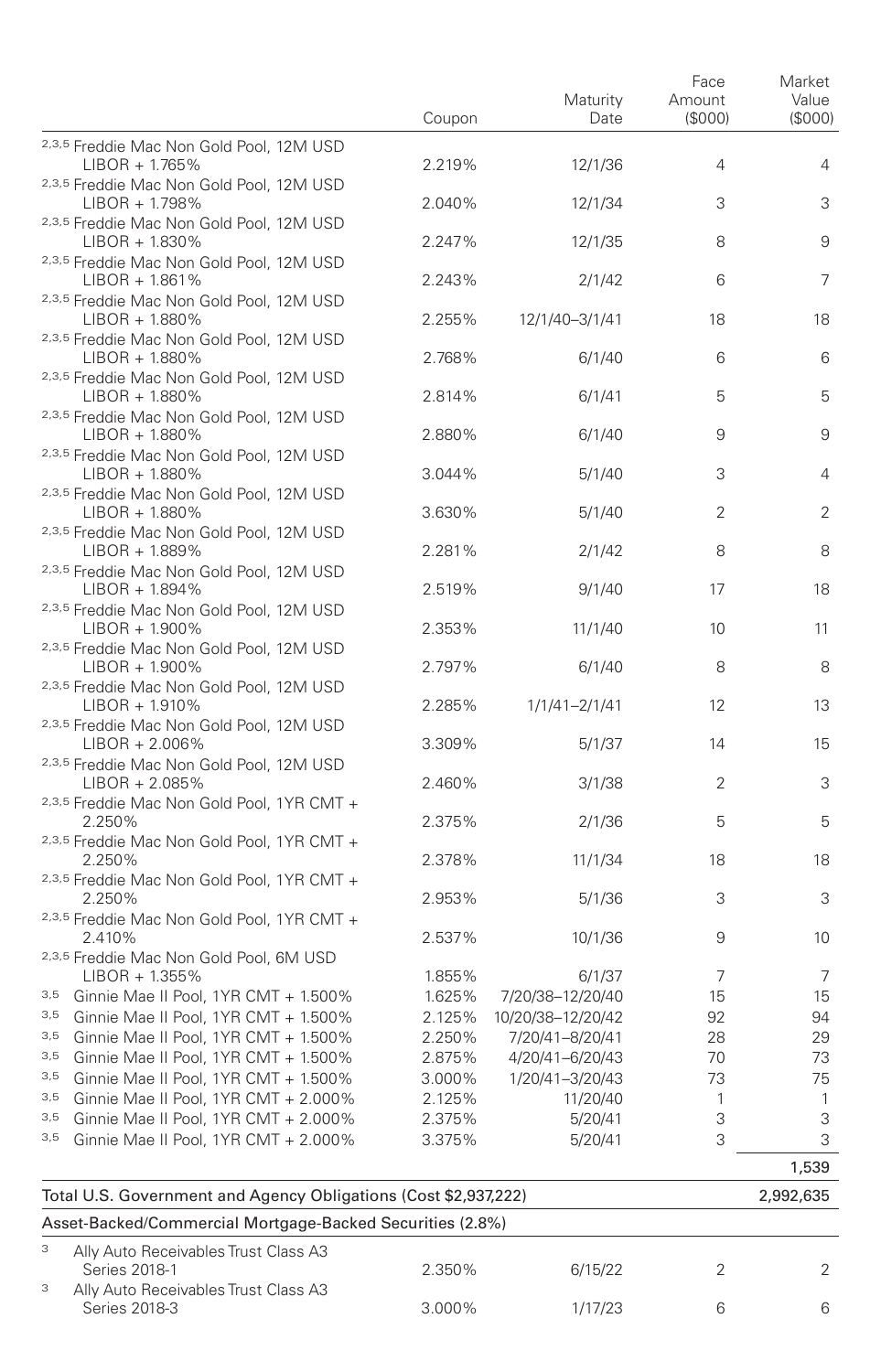|   |                                                                          | Coupon | Maturity<br>Date | Face<br>Amount<br>(\$000) | Market<br>Value<br>(SOOO) |
|---|--------------------------------------------------------------------------|--------|------------------|---------------------------|---------------------------|
| 3 | Ally Auto Receivables Trust Class A3<br>Series 2019-2                    | 2.230% | 1/16/24          | 243                       | 246                       |
| 3 | Ally Auto Receivables Trust Class A3<br>Series 2019-4                    | 1.840% | 6/17/24          | 230                       | 233                       |
| 3 | Ally Auto Receivables Trust Class A4<br>Series 2018-1                    | 2.530% | 2/15/23          | 25                        | 25                        |
| 3 | Ally Auto Receivables Trust Class A4<br>Series 2018-3                    | 3.120% | 7/17/23          | 50                        | 51                        |
| 3 | Ally Auto Receivables Trust Class A4<br>Series 2019-2                    | 2.260% | 8/15/24          | 50                        | 52                        |
| 3 | Ally Auto Receivables Trust Class A4<br>Series 2019-4                    | 1.920% | 1/15/25          | 25                        | 26                        |
| 3 | Ally Master Owner Trust Class A Series<br>2018-2                         | 3.290% | 5/15/23          | 100                       | 100                       |
| 3 | American Express Credit Account<br>Master Trust Class A Series 2017-7    | 2.350% |                  | 225                       | 232                       |
| 3 | American Express Credit Account                                          |        | 5/15/25          |                           |                           |
| 3 | Master Trust Class A Series 2018-2<br>American Express Credit Account    | 3.010% | 10/15/25         | 250                       | 263                       |
| 3 | Master Trust Class A Series 2018-4<br>American Express Credit Account    | 2.990% | 12/15/23         | 325                       | 326                       |
| 3 | Master Trust Class A Series 2018-8<br>American Express Credit Account    | 3.180% | 4/15/24          | 100                       | 101                       |
| 3 | Master Trust Class A Series 2019-3<br>AmeriCredit Automobile Receivables | 2.000% | 4/15/25          | 250                       | 256                       |
| 3 | Trust Class A3 Series 2018-1<br>AmeriCredit Automobile Receivables       | 3.070% | 12/19/22         | 6                         | 6                         |
| 3 | Trust Class A3 Series 2019-1<br>AmeriCredit Automobile Receivables       | 2.970% | 11/20/23         | 50                        | 50                        |
| 3 | Trust Class A3 Series 2020-1<br>AmeriCredit Automobile Receivables       | 1.110% | 8/19/24          | 500                       | 504                       |
| 3 | Trust Class A3 Series 2020-2<br>AmeriCredit Automobile Receivables       | 0.660% | 12/18/24         | 25                        | 25                        |
| 3 | Trust Class A3 Series 2020-3<br>AmeriCredit Automobile Receivables       | 0.530% | 6/18/25          | 25                        | 25                        |
| 3 | Trust Class A3 Series 2021-1<br>AmeriCredit Automobile Receivables       | 0.370% | 8/18/25          | 50                        | 50                        |
| 3 | Trust Class B Series 2018-1<br>AmeriCredit Automobile Receivables        | 3.260% | 1/18/24          | 56                        | 57                        |
| 3 | Trust Class B Series 2020-3<br>AmeriCredit Automobile Receivables        | 0.760% | 12/18/25         | 25                        | 25                        |
| 3 | Trust Class B Series 2021-1<br>AmeriCredit Automobile Receivables        | 0.680% | 10/19/26         | 25                        | 25                        |
| 3 | Trust Class C Series 2018-1<br>AmeriCredit Automobile Receivables        | 3.500% | 1/18/24          | 50                        | 52                        |
| 3 | Trust Class C Series 2021-1<br>BA Credit Card Trust Class A1 Series      | 0.890% | 10/19/26         | 25                        | 25                        |
| 3 | 2019-A1<br>BA Credit Card Trust Class A2 Series                          | 1.740% | 1/15/25          | 150                       | 153                       |
| 3 | 2018-A2<br><b>BAMLL Commercial Mortgage</b>                              | 3.000% | 9/15/23          | 400                       | 400                       |
|   | Securities Trust Class A4 Series<br>2017-BNK3                            | 3.574% | 2/15/50          | 72                        | 79                        |
| 3 | Banc of America Commercial Mortgage<br>Trust Class A4 Series 2015-UBS7   | 3.705% | 9/15/48          | 75                        | 82                        |
| 3 | Banc of America Commercial Mortgage<br>Trust Class AS Series 2017-BNK3   | 3.748% | 2/15/50          | 28                        | 30                        |
| 3 | Banc of America Commercial Mortgage<br>Trust Class ASB Series 2015-UBS7  | 3.429% | 9/15/48          | 46                        | 48                        |
| 3 | BANK Class A2 Series 2018-BN14                                           | 4.128% | 9/15/60          | 50                        | 53                        |
| 3 | BANK Class A3 Series 2017-BNK9                                           | 3.279% | 11/15/54         | 150                       | 161                       |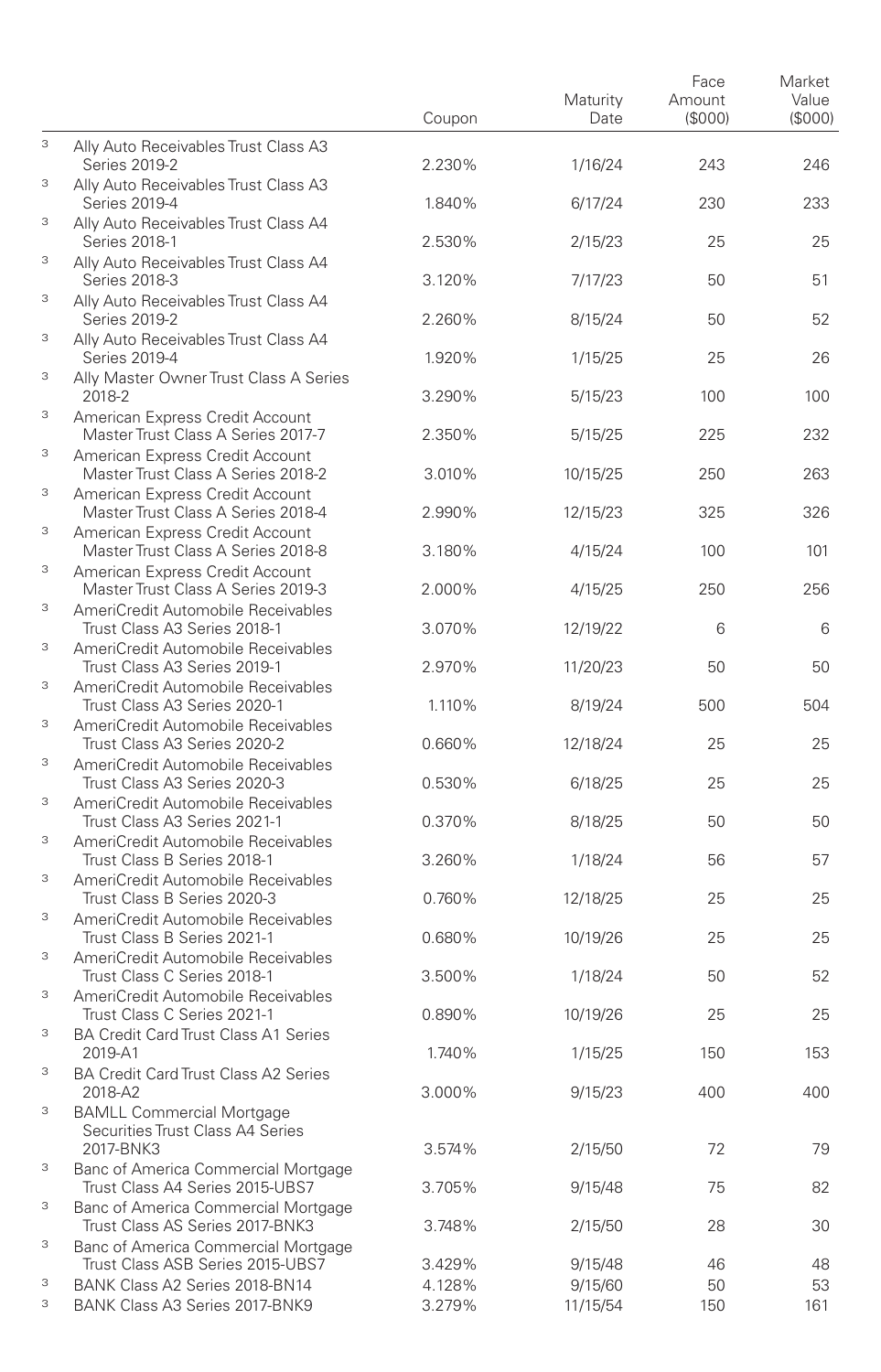|                           |                                                                      | Coupon           | Maturity<br>Date    | Face<br>Amount<br>(\$000) | Market<br>Value<br>(\$000) |
|---------------------------|----------------------------------------------------------------------|------------------|---------------------|---------------------------|----------------------------|
| 3,5                       | BANK Class A3 Series 2018-BN11                                       | 4.046%           | 3/15/61             | 100                       | 112                        |
| 3                         | BANK Class A3 Series 2019-BN19                                       | 3.183%           | 8/15/61             | 275                       | 293                        |
| 3                         | BANK Class A3 Series 2019-BN20                                       | 3.011%           | 9/15/62             | 170                       | 179                        |
| 3                         | BANK Class A3 Series 2019-BN23                                       | 2.920%           | 12/15/52            | 180                       | 188                        |
| 3                         | BANK Class A3 Series 2019-BN24                                       | 2.960%           | 11/15/62            | 150                       | 157                        |
| 3                         | BANK Class A4 Series 2017-BNK6                                       | 3.254%           | 7/15/60             | 50                        | 54                         |
| 3<br>3                    | BANK Class A4 Series 2017-BNK7                                       | 3.175%           | 9/15/60             | 100                       | 107                        |
| 3                         | BANK Class A4 Series 2017-BNK8                                       | 3.488%           | 11/15/50            | 150                       | 164                        |
| 3,5                       | BANK Class A4 Series 2017-BNK9<br>BANK Class A4 Series 2018-BN12     | 3.538%<br>4.255% | 11/15/54            | 150                       | 164                        |
| 3                         | BANK Class A4 Series 2018-BN13                                       | 3.953%           | 5/15/61<br>8/15/61  | 125<br>50                 | 142<br>56                  |
| 3,5                       | BANK Class A4 Series 2018-BN14                                       | 4.231%           | 9/15/60             | 100                       | 113                        |
| 3,5                       | BANK Class A4 Series 2018-BN15                                       | 4.407%           | 11/15/61            | 110                       | 126                        |
| 3                         | BANK Class A4 Series 2019-BN16                                       | 4.005%           | 2/15/52             | 125                       | 140                        |
| 3                         | BANK Class A4 Series 2019-BN17                                       | 3.714%           | 4/15/52             | 100                       | 110                        |
| 3                         | BANK Class A4 Series 2019-BN18                                       | 3.584%           | 5/15/62             | 375                       | 410                        |
| 3                         | BANK Class A4 Series 2019-BN22                                       | 2.978%           | 11/15/62            | 290                       | 304                        |
| 3                         | BANK Class A4 Series 2020-BN26                                       | 2.403%           | 3/15/63             | 175                       | 176                        |
| 3                         | BANK Class A4 Series 2020-BN28                                       | 1.844%           | 3/15/63             | 50                        | 48                         |
| 3                         | BANK Class A4 Series 2020-BN29                                       | 1.997%           | 11/15/53            | 50                        | 48                         |
| 3                         | BANK Class A4 Series 2020-BN30                                       | 1.925%           | 12/15/53            | 75                        | 72                         |
| 3,6                       | BANK Class A4 Series 2021-BN31                                       | 2.036%           | 2/15/54             | 50                        | 49                         |
| 3                         | BANK Class A5 Series 2017-BNK5                                       | 3.390%           | 6/15/60             | 150                       | 163                        |
| 3                         | BANK Class A5 Series 2017-BNK6                                       | 3.518%           | 7/15/60             | 404                       | 443                        |
| 3                         | BANK Class A5 Series 2017-BNK7                                       | 3.435%           | 9/15/60             | 75                        | 82                         |
| 3                         | BANK Class A5 Series 2018-BN10                                       | 3.688%           | 2/15/61             | 250                       | 276                        |
| 3,5                       | BANK Class A5 Series 2018-BN13                                       | 4.217%           | 8/15/61             | 25                        | 28                         |
| 3                         | BANK Class A5 Series 2019-BN21                                       | 2.851%           | 10/17/52            | 375                       | 390                        |
| 3                         | BANK Class A5 Series 2020-BN25                                       | 2.649%           | 1/15/63             | 200                       | 205                        |
| 3                         | BANK Class A5 Series 2020-BN27                                       | 2.144%           | 4/15/63             | 150                       | 148                        |
| 3                         | BANK Class A5 Series 2021-BNK32                                      | 2.643%           | 4/15/54             | 75                        | 77                         |
| 3<br>3                    | BANK Class AS Series 2017-BNK5                                       | 3.624%           | 6/15/60             | 100                       | 108                        |
| 3                         | BANK Class AS Series 2017-BNK6<br>BANK Class AS Series 2017-BNK7     | 3.741%           | 7/15/60             | 404                       | 438                        |
| 3                         | <b>BANK Class AS Series 2017-BNK8</b>                                | 3.748%<br>3.731% | 9/15/60<br>11/15/50 | 75<br>25                  | 81<br>27                   |
| 3,5                       | BANK Class AS Series 2018-BN10                                       | 3.898%           | 2/15/61             | 50                        | 55                         |
| 3,5                       | BANK Class AS Series 2018-BN12                                       | 4.357%           | 5/15/61             | 50                        | 56                         |
| 3,5                       | BANK Class AS Series 2018-BN14                                       | 4.481%           | 9/15/60             | 25                        | 28                         |
| 3                         | BANK Class AS Series 2019-BN17                                       | 3.976%           | 4/15/52             | 25                        | 28                         |
| 3,5                       | BANK Class AS Series 2019-BN18                                       | 3.826%           | 5/15/62             | 50                        | 55                         |
| 3                         | BANK Class AS Series 2019-BN21                                       | 3.093%           | 10/17/52            | 75                        | 78                         |
| 3                         | BANK Class AS Series 2019-BN23                                       | 3.203%           | 12/15/52            | 75                        | 79                         |
| 3,5                       | BANK Class AS Series 2019-BN24                                       | 3.283%           | 11/15/62            | 75                        | 80                         |
| 3                         | BANK Class AS Series 2020-BN25                                       | 2.841%           | 1/15/63             | 65                        | 67                         |
| 3                         | BANK Class AS Series 2020-BN26                                       | 2.687%           | 3/15/63             | 55                        | 55                         |
| 3                         | BANK Class AS Series 2020-BN27                                       | 2.551%           | 4/15/63             | 50                        | 50                         |
|                           | 3,5,6 BANK Class AS Series 2021-BN31                                 | 2.211%           | 2/15/54             | 25                        | 24                         |
| 3                         | BANK Class ASB Series 2018-BN10                                      | 3.641%           | 2/15/61             | 50                        | 55                         |
| 3,5                       | BANK Class C Series 2017-BNK8                                        | 4.071%           | 11/15/50            | 50                        | 52                         |
| 3,5                       | BANK Class C Series 2019-BN19                                        | 4.034%           | 8/15/61             | 35                        | 37                         |
| $\ensuremath{\mathsf{3}}$ | Barclays Commercial Mortgage Trust<br>Class A4 Series 2019-C3        | 3.583%           | 5/15/52             | 700                       | 766                        |
| 3                         | <b>Barclays Commercial Mortgage Trust</b><br>Class A4 Series 2019-C5 | 3.063%           | 11/15/52            | 150                       | 158                        |
| 3                         | Barclays Commercial Mortgage Trust<br>Class A5 Series 2019-C4        | 2.919%           | 8/15/52             | 275                       | 287                        |
| 3                         | Barclays Commercial Mortgage Trust<br>Class AS Series 2019-C4        | 3.171%           | 8/15/52             | 25                        | 26                         |
|                           |                                                                      |                  |                     |                           |                            |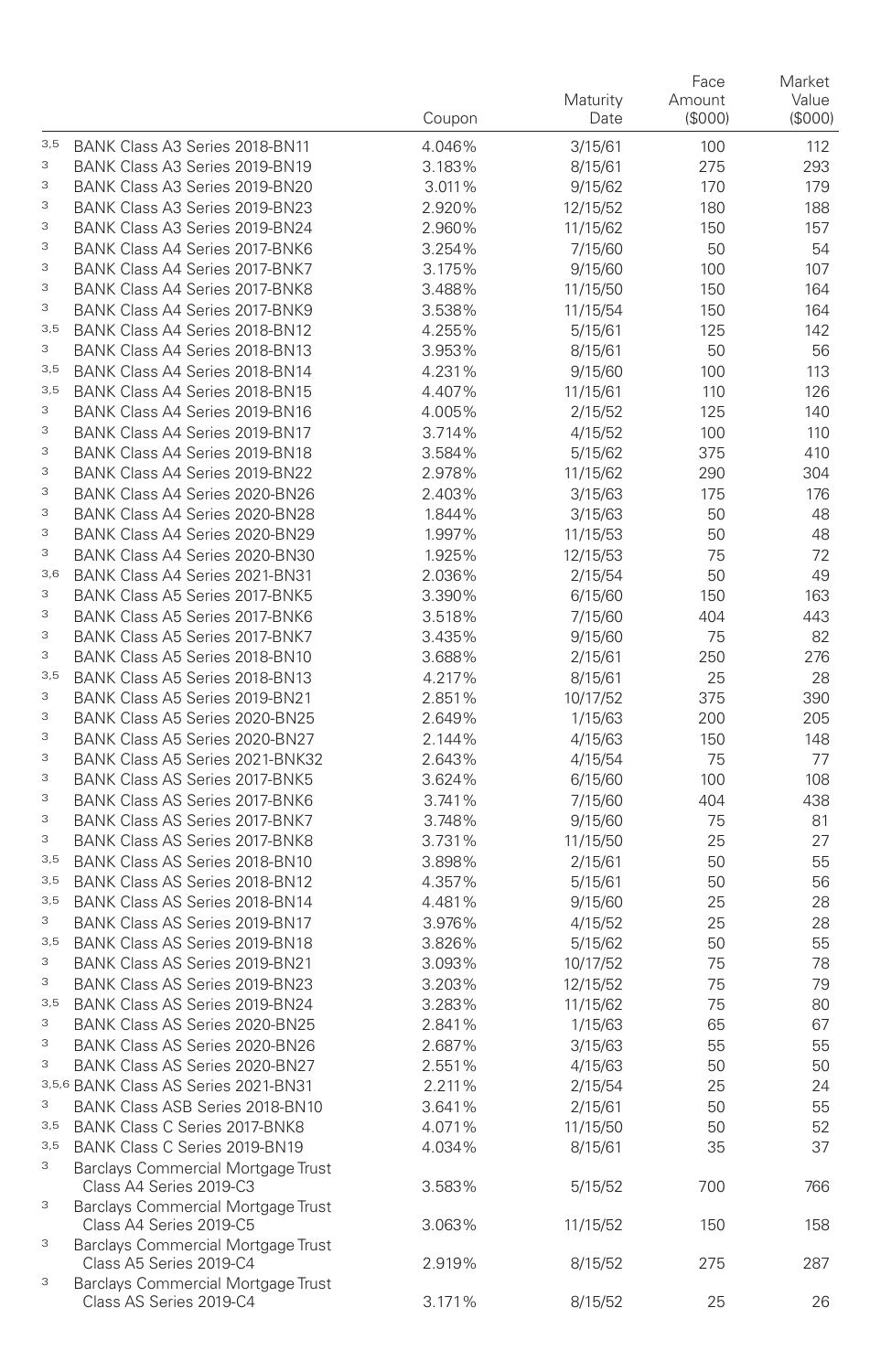|     |                                                                          | Coupon | Maturity<br>Date | Face<br>Amount<br>(\$000) | Market<br>Value<br>(\$000) |
|-----|--------------------------------------------------------------------------|--------|------------------|---------------------------|----------------------------|
| 3,5 | Barclays Commercial Mortgage Trust<br>Class AS Series 2019-C5            | 3.366% | 11/15/52         | 100                       | 106                        |
| 3   | <b>BBCMS Mortgage Trust Class A4 Series</b><br>2017-C1                   | 3.674% | 2/15/50          | 325                       | 359                        |
| 3   | <b>BBCMS Mortgage Trust Class A4 Series</b><br>2020-C6                   | 2.639% | 2/15/53          | 100                       | 102                        |
| 3   | <b>BBCMS Mortgage Trust Class A5 Series</b><br>2018-C2                   | 4.314% | 12/15/51         | 125                       | 143                        |
| 3   | <b>BBCMS Mortgage Trust Class A5 Series</b><br>2020-C7                   | 2.037% | 4/15/53          | 50                        | 49                         |
| 3   | <b>BBCMS Mortgage Trust Class A5 Series</b><br>2020-C8                   | 2.040% | 10/15/53         | 125                       | 121                        |
| 3   | <b>BBCMS Mortgage Trust Class A5 Series</b><br>2021-C9                   | 2.299% | 2/15/54          | 150                       | 149                        |
| 3   | <b>BBCMS Mortgage Trust Class AS Series</b><br>2017-C1                   | 3.898% | 2/15/50          | 100                       | 109                        |
| 3   | <b>BBCMS Mortgage Trust Class AS Series</b><br>2020-C6                   | 2.840% | 2/15/53          | 35                        | 36                         |
|     | 3,5 Bear Stearns Commercial Mortgage<br>Securities Trust Class AM Series |        |                  |                           |                            |
| 3   | 2007-T26<br>Benchmark Mortgage Trust Class A2                            | 5.432% | 1/12/45          | 27                        | 27                         |
| 3   | Series 2018-B2<br>Benchmark Mortgage Trust Class A2                      | 3.662% | 2/15/51          | 125                       | 131                        |
| 3   | <b>Series 2018-B3</b>                                                    | 3.848% | 4/10/51          | 100                       | 105                        |
|     | Benchmark Mortgage Trust Class A2<br>Series 2018-B6                      | 4.203% | 10/10/51         | 50                        | 53                         |
| 3   | Benchmark Mortgage Trust Class A2<br>Series 2020-B17                     | 2.211% | 3/15/53          | 50                        | 52                         |
| 3   | Benchmark Mortgage Trust Class A3<br>Series 2020-IG1                     | 2.687% | 9/15/43          | 125                       | 128                        |
| 3   | Benchmark Mortgage Trust Class A4<br>Series 2018-B5                      | 4.208% | 7/15/51          | 75                        | 85                         |
| 3   | Benchmark Mortgage Trust Class A4<br>Series 2018-B6                      | 4.261% | 10/10/51         | 50                        | 57                         |
| 3,5 | Benchmark Mortgage Trust Class A4<br>Series 2018-B7                      | 4.510% | 5/15/53          | 175                       | 202                        |
| 3   | Benchmark Mortgage Trust Class A4<br>Series 2019-B10                     | 3.717% | 3/15/62          | 80                        | 88                         |
| 3   | Benchmark Mortgage Trust Class A4<br>Series 2019-B13                     | 2.952% | 8/15/57          | 280                       | 293                        |
|     | 3,5 Benchmark Mortgage Trust Class A5<br>Series 2018-B1                  | 3.666% | 1/15/51          | 100                       | 110                        |
| 3,5 | Benchmark Mortgage Trust Class A5<br>Series 2018-B2                      | 3.882% | 2/15/51          | 325                       | 362                        |
| 3   | Benchmark Mortgage Trust Class A5<br>Series 2018-B3                      | 4.025% | 4/10/51          | 225                       | 253                        |
| 3,5 | Benchmark Mortgage Trust Class A5<br><b>Series 2018-B4</b>               | 4.121% | 7/15/51          | 350                       | 396                        |
| 3   | Benchmark Mortgage Trust Class A5<br>Series 2018-B8                      | 4.232% | 1/15/52          | 125                       | 142                        |
| 3   | Benchmark Mortgage Trust Class A5<br>Series 2019-B11                     | 3.542% | 5/15/52          | 275                       | 300                        |
| 3   | Benchmark Mortgage Trust Class A5<br>Series 2019-B14                     | 3.049% | 12/15/62         | 225                       | 238                        |
| 3   | Benchmark Mortgage Trust Class A5<br>Series 2019-B15                     | 2.928% | 12/15/72         | 230                       | 241                        |
| 3   | Benchmark Mortgage Trust Class A5<br>Series 2019-B9                      | 4.016% | 3/15/52          | 105                       | 118                        |
| 3   | Benchmark Mortgage Trust Class A5<br>Series 2020-B16                     | 2.732% | 2/15/53          | 100                       | 103                        |
|     |                                                                          |        |                  |                           |                            |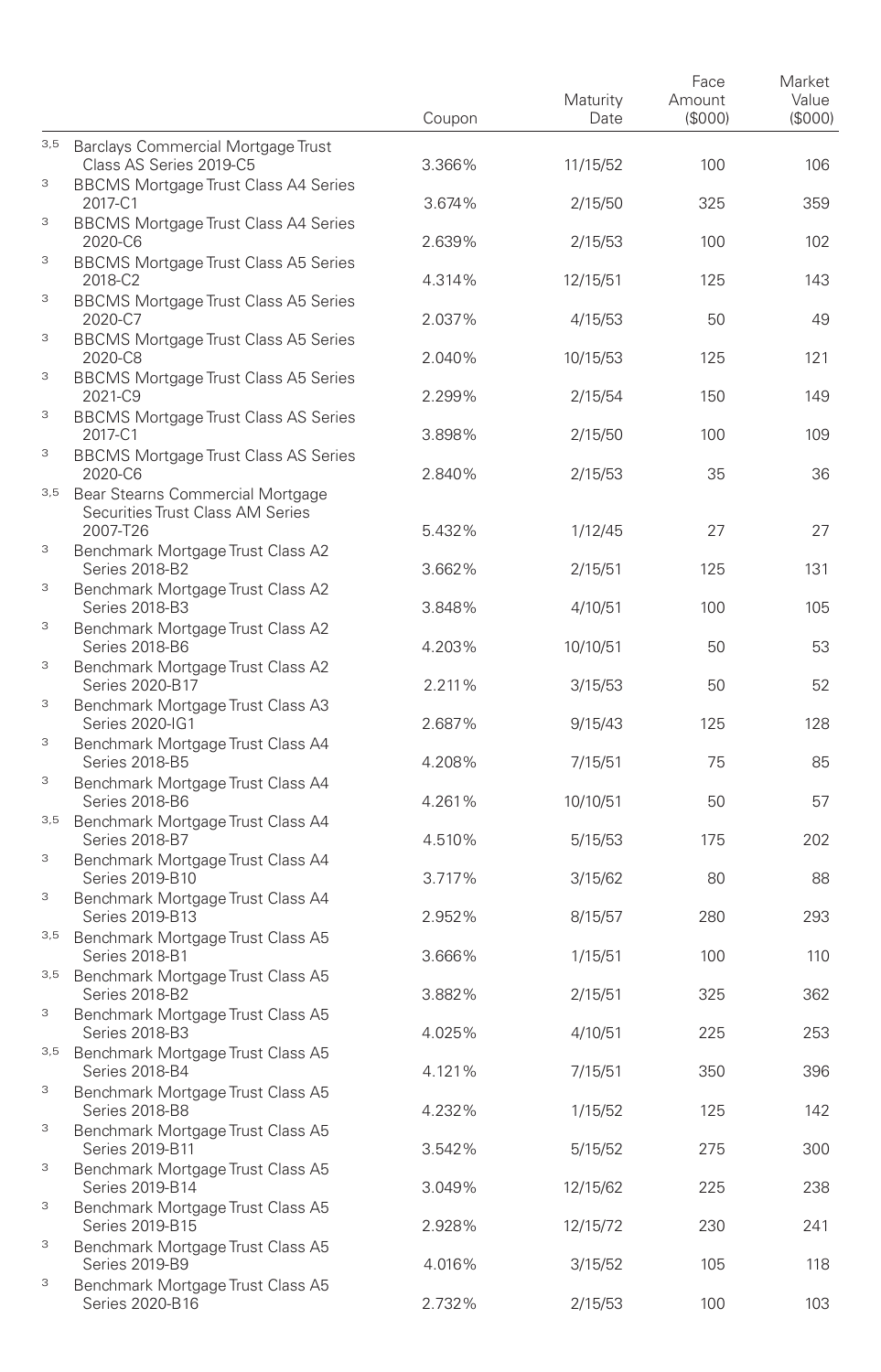|        |                                                                                                 | Coupon | Maturity<br>Date | Face<br>Amount<br>(\$000) | Market<br>Value<br>(S000) |
|--------|-------------------------------------------------------------------------------------------------|--------|------------------|---------------------------|---------------------------|
| 3      | Benchmark Mortgage Trust Class A5<br>Series 2020-B17                                            | 2.289% | 3/15/53          | 100                       | 100                       |
| 3      | Benchmark Mortgage Trust Class A5<br>Series 2020-B19                                            | 1.850% | 9/15/53          | 63                        | 61                        |
| 3      | Benchmark Mortgage Trust Class A5<br>Series 2020-B20                                            | 2.034% | 10/15/53         | 100                       | 97                        |
| 3      | Benchmark Mortgage Trust Class A5<br>Series 2020-B21                                            | 1.978% | 12/17/53         | 125                       | 121                       |
| 3      | Benchmark Mortgage Trust Class A5<br>Series 2020-B22                                            | 1.973% | 1/15/54          | 100                       | 96                        |
| 3,6    | Benchmark Mortgage Trust Class A5<br>Series 2021-B23                                            | 2.070% | 2/15/54          | 225                       | 219                       |
| 3      | Benchmark Mortgage Trust Class A5<br>Series 2021-B24                                            | 2.584% | 3/15/54          | 125                       | 127                       |
|        | 3,5 Benchmark Mortgage Trust Class AM<br>Series 2018-B1                                         | 3.878% | 1/15/51          | 50                        | 55                        |
| 3,5    | Benchmark Mortgage Trust Class AM<br>Series 2018-B4                                             | 4.311% | 7/15/51          | 75                        | 84                        |
| 3      | Benchmark Mortgage Trust Class AM<br>Series 2019-B10                                            | 3.979% | 3/15/62          | 50                        | 55                        |
| 3,5    | Benchmark Mortgage Trust Class AM<br>Series 2020-B16                                            | 2.944% | 2/15/53          | 25                        | 26                        |
| 3,5    | Benchmark Mortgage Trust Class AS<br>Series 2018-B2                                             | 4.084% | 2/15/51          | 150                       | 167                       |
| 3      | Benchmark Mortgage Trust Class AS<br><b>Series 2018-B6</b>                                      | 4.441% | 10/10/51         | 25                        | 28                        |
| 3,5    | Benchmark Mortgage Trust Class AS<br>Series 2018-B8                                             | 4.532% | 1/15/52          | 50                        | 57                        |
| 3<br>3 | Benchmark Mortgage Trust Class AS<br>Series 2019-B11                                            | 3.784% | 5/15/52          | 75                        | 82                        |
| 3      | Benchmark Mortgage Trust Class AS<br>Series 2020-B17                                            | 2.583% | 3/15/53          | 30                        | 30                        |
| 3      | Benchmark Mortgage Trust Class AS<br>Series 2020-B19                                            | 2.148% | 9/15/53          | 25                        | 24                        |
| 3,5    | Benchmark Mortgage Trust Class AS<br>Series 2020-B20                                            | 2.375% | 10/15/53         | 10                        | 10                        |
| 3,6    | Benchmark Mortgage Trust Class AS<br>Series 2020-IG1                                            | 2.909% | 9/15/43          | 50                        | 51                        |
| 3      | Benchmark Mortgage Trust Class AS<br>Series 2021-B23                                            | 2.274% | 2/15/54          | 75                        | 72                        |
| 3      | Benchmark Mortgage Trust Class AS<br>Series 2021-B24<br><b>BMW Vehicle Lease Trust Class A3</b> | 2.780% | 3/15/54          | 25                        | 25                        |
| 3      | Series 2021-1<br><b>BMW Vehicle Lease Trust Class A4</b>                                        | 0.290% | 1/25/24          | 75                        | 75                        |
| 3      | Series 2021-1<br><b>BMW Vehicle Owner Trust Class A3</b>                                        | 0.370% | 7/25/24          | 25                        | 25                        |
| 3      | Series 2020-A<br><b>BMW Vehicle Owner Trust Class A4</b>                                        | 0.480% | 10/25/24         | 25                        | 25                        |
| 3      | Series 2018-A<br>Cantor Commercial Real Estate Lending                                          | 2.510% | 6/25/24          | 47                        | 48                        |
| 3      | Class A4 Series 2019-CF3<br>Cantor Commercial Real Estate Lending                               | 3.006% | 1/15/53          | 135                       | 142                       |
| 3      | Class A5 Series 2019-CF1<br>Cantor Commercial Real Estate Lending                               | 3.786% | 5/15/52          | 125                       | 138                       |
| 3      | Class A5 Series 2019-CF2<br>Cantor Commercial Real Estate Lending                               | 2.874% | 11/15/52         | 140                       | 146                       |
| 3      | Class AS Series 2019-CF3<br>Capital One Multi-Asset Execution Trust                             | 3.298% | 1/15/53          | 60                        | 63                        |
|        | Class A1 Series 2018-A1                                                                         | 3.010% | 2/15/24          | 125                       | 125                       |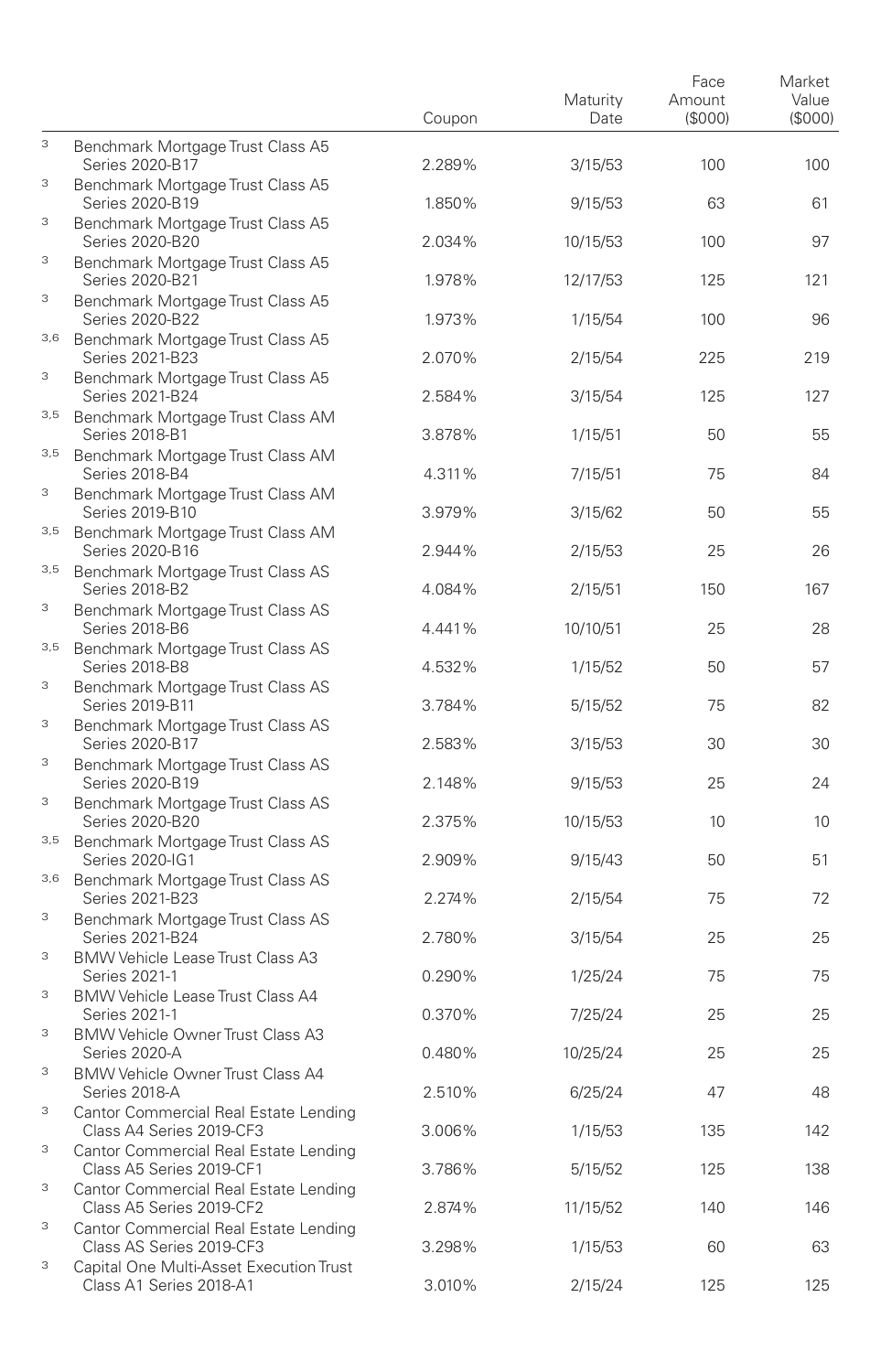|        |                                                                                           | Coupon | Maturity<br>Date | Face<br>Amount<br>(\$000) | Market<br>Value<br>(\$000) |
|--------|-------------------------------------------------------------------------------------------|--------|------------------|---------------------------|----------------------------|
| 3      | Capital One Multi-Asset Execution Trust<br>Class A1 Series 2019-A1                        | 2.840% | 12/15/24         | 75                        | 77                         |
| 3      | Capital One Multi-Asset Execution Trust<br>Class A6 Series 2017-A6                        | 2.290% | 7/15/25          | 355                       | 366                        |
| 3      | Capital One Prime Auto Receivables<br>Trust Class A3 Series 2019-1                        | 2.510% | 11/15/23         | 84                        | 86                         |
| 3      | Capital One Prime Auto Receivables<br>Trust Class A3 Series 2020-1                        | 1.600% | 11/15/24         | 50                        | 51                         |
| 3      | Capital One Prime Auto Receivables<br>Trust Class A4 Series 2019-1                        | 2.560% | 10/15/24         | 35                        | 36                         |
| 3      | Capital One Prime Auto Receivables<br>Trust Class A4 Series 2020-1                        | 1.630% | 8/15/25          | 15                        | 15                         |
| 3      | CarMax Auto Owner Trust Class A3<br>Series 2017-4                                         | 2.110% | 10/17/22         | 7                         | 7                          |
| 3      | CarMax Auto Owner Trust Class A3<br>Series 2018-1                                         | 2.480% | 11/15/22         | 17                        | 17                         |
| 3      | CarMax Auto Owner Trust Class A3<br>Series 2018-2                                         | 2.980% | 1/17/23          | 26                        | 26                         |
| 3      | Carmax Auto Owner Trust Class A3<br>Series 2019-4                                         | 2.020% | 11/15/24         | 180                       | 184                        |
| 3      | Carmax Auto Owner Trust Class A3<br>Series 2020-1                                         | 1.890% | 12/16/24         | 90                        | 92                         |
| 3      | CarMax Auto Owner Trust Class A3<br>Series 2020-2                                         | 1.700% | 11/15/24         | 25                        | 25                         |
| 3      | CarMax Auto Owner Trust Class A3<br>Series 2020-3                                         | 0.620% | 3/17/25          | 75                        | 75                         |
| 3      | CarMax Auto Owner Trust Class A3<br>Series 2020-4                                         | 0.500% | 8/15/25          | 475                       | 476                        |
| 3      | CarMax Auto Owner Trust Class A3<br>Series 2020-4                                         | 0.630% | 6/15/26          | 25                        | 25                         |
| 3      | CarMax Auto Owner Trust Class A3<br>Series 2021-1                                         | 0.340% | 12/15/25         | 60                        | 60                         |
| 3<br>3 | CarMax Auto Owner Trust Class A4<br>Series 2017-4                                         | 2.330% | 5/15/23          | 50                        | 51                         |
| 3      | CarMax Auto Owner Trust Class A4<br>Series 2018-1                                         | 2.640% | 6/15/23          | 50                        | 51                         |
| 3      | CarMax Auto Owner Trust Class A4<br>Series 2018-2                                         | 3.160% | 7/17/23          | 50                        | 51                         |
| 3      | CarMax Auto Owner Trust Class A4<br>Series 2019-4<br>Carmax Auto Owner Trust Class A4     | 2.130% | 7/15/25          | 25                        | 26                         |
| 3      | Series 2020-1<br>CarMax Auto Owner Trust Class A4                                         | 2.030% | 6/16/25          | 15                        | 16                         |
| 3      | Series 2020-3                                                                             | 0.770% | 3/16/26          | 25                        | 25                         |
| 3      | CD Commercial Mortgage Trust<br>Class AAB Series 2017-CD3<br>CD Commercial Mortgage Trust | 3.453% | 2/10/50          | 25                        | 27                         |
| 3      | Class ASB Series 2017-CD6<br>CD Mortgage Trust Class A3 Series                            | 3.332% | 11/13/50         | 50                        | 54                         |
| 3      | 2019-CD8<br>CD Mortgage Trust Class A4 Series                                             | 2.657% | 8/15/57          | 40                        | 41                         |
| 3,5    | 2016-CD1<br>CD Mortgage Trust Class A4 Series                                             | 2.724% | 8/10/49          | 150                       | 158                        |
| 3      | 2016-CD2<br>CD Mortgage Trust Class A4 Series                                             | 3.526% | 11/10/49         | 100                       | 109                        |
| 3      | 2017-CD3<br>CD Mortgage Trust Class A4 Series                                             | 3.631% | 2/10/50          | 144                       | 158                        |
| 3      | 2018-CD7<br>CD Mortgage Trust Class A4 Series                                             | 4.279% | 8/15/51          | 75                        | 85                         |
|        | 2019-CD8                                                                                  | 2.912% | 8/15/57          | 450                       | 468                        |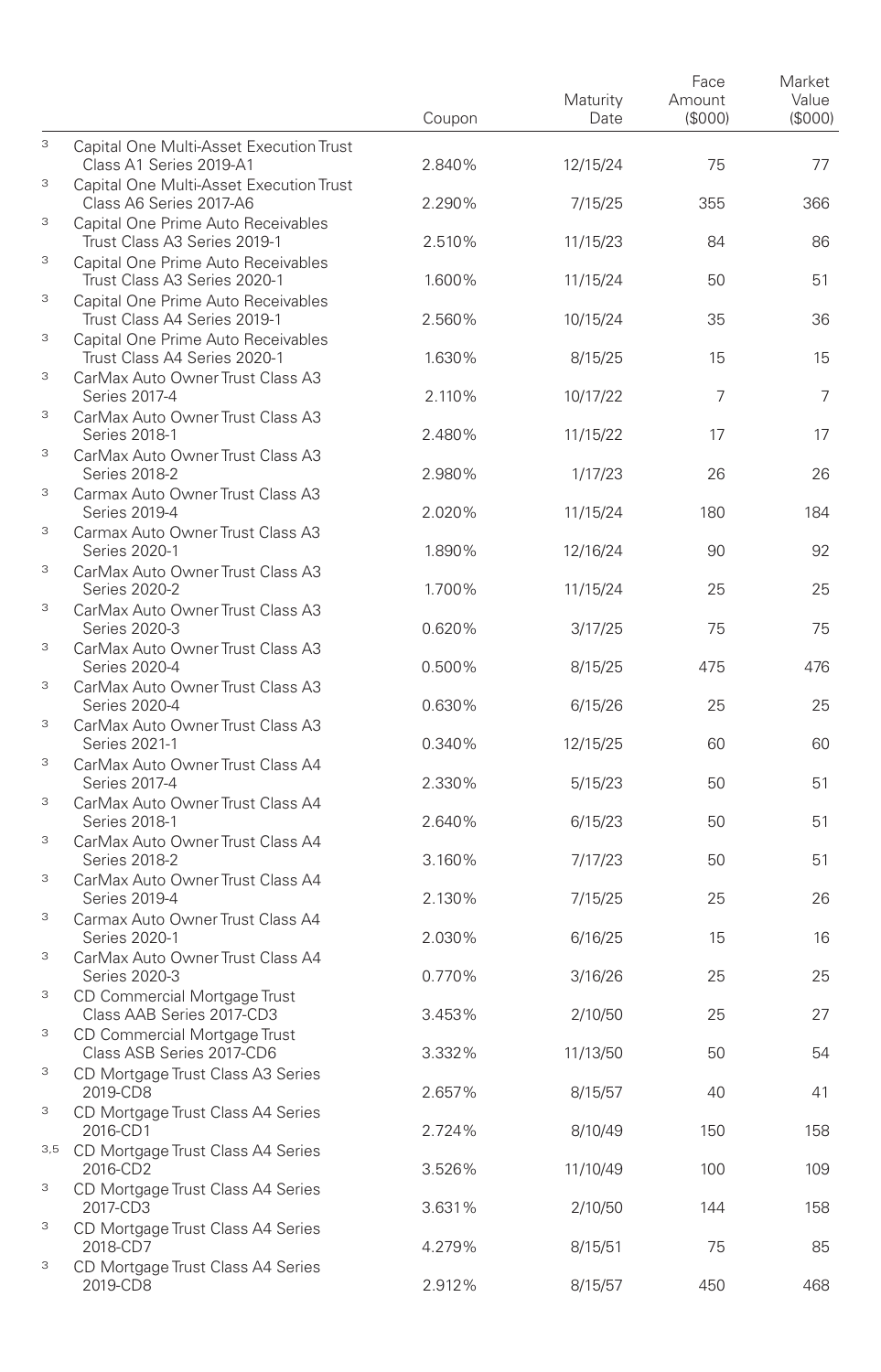|                           |                                                                                                            | Coupon | Maturity<br>Date | Face<br>Amount<br>(\$000) | Market<br>Value<br>(S000) |
|---------------------------|------------------------------------------------------------------------------------------------------------|--------|------------------|---------------------------|---------------------------|
| 3                         | CD Mortgage Trust Class A5 Series<br>2017-CD6                                                              | 3.456% | 11/13/50         | 125                       | 136                       |
| 3,5                       | CD Mortgage Trust Class AM Series<br>2017-CD6                                                              | 3.709% | 11/13/50         | 75                        | 81                        |
| 3                         | CD Mortgage Trust Class AS Series<br>2017-CD3                                                              | 3.833% | 2/10/50          | 31                        | 33                        |
| 3                         | CD Mortgage Trust Class ASB Series<br>2018-CD7                                                             | 4.213% | 8/15/51          | 10                        | 11                        |
| 3                         | CenterPoint Energy Transition Bond Co.<br>IV LLC Class A3 Series 2012-1                                    | 3.028% | 10/15/25         | 315                       | 330                       |
| 3                         | <b>CFCRE Commercial Mortgage Trust</b><br>Class A3 Series 2016-C3                                          | 3.865% | 1/10/48          | 125                       | 138                       |
| 3,5                       | <b>CFCRE Commercial Mortgage Trust</b><br>Class A3 Series 2016-C6                                          | 3.217% | 11/10/49         | 250                       | 267                       |
| 3                         | CFCRE Commercial Mortgage Trust<br>Class A4 Series 2016-C4                                                 | 3.283% | 5/10/58          | 150                       | 161                       |
| 3<br>3                    | <b>CFCRE Commercial Mortgage Trust</b><br>Class A4 Series 2017-C8                                          | 3.572% | 6/15/50          | 50                        | 54                        |
| 3                         | <b>CFCRE Commercial Mortgage Trust</b><br>Class AM Series 2016-C4<br><b>CGMS Commercial Mortgage Trust</b> | 3.691% | 5/10/58          | 100                       | 108                       |
| 3,5                       | Class A4 Series 2017-B1<br><b>CGMS Commercial Mortgage Trust</b>                                           | 3.458% | 8/15/50          | 250                       | 272                       |
| 3                         | Class AS Series 2017-B1<br>Chase Issuance Trust Class A1 Series                                            | 3.711% | 8/15/50          | 50                        | 54                        |
| 3                         | 2020-A1                                                                                                    | 1.530% | 1/15/25          | 450                       | 460                       |
| 3                         | Chase Issuance Trust Class A7 Series<br>2012-A7                                                            | 2.160% | 9/15/24          | 313                       | 322                       |
| 3                         | Citibank Credit Card Issuance Trust<br>Class A2 Series 2016-A2<br>Citibank Credit Card Issuance Trust      | 2.190% | 11/20/23         | 200                       | 203                       |
| 3                         | Class A3 Series 2018-A3<br>Citibank Credit Card Issuance Trust                                             | 3.290% | 5/23/25          | 450                       | 478                       |
| 3                         | Class A5 Series 2014-A5<br>Citibank Credit Card Issuance Trust                                             | 2.680% | 6/7/23           | 200                       | 201                       |
| 3                         | Class A6 Series 2018-A6<br>Citigroup Commercial Mortgage Trust                                             | 3.210% | 12/7/24          | 100                       | 105                       |
| 3                         | Class A2 Series 2018-B2<br>Citigroup Commercial Mortgage Trust                                             | 3.788% | 3/10/51          | 50                        | 52                        |
| 3                         | Class A3 Series 2016-P4<br>Citigroup Commercial Mortgage Trust                                             | 2.646% | 7/10/49          | 150                       | 157                       |
| 3                         | Class A4 Series 2012-GC8<br>Citigroup Commercial Mortgage Trust                                            | 3.024% | 9/10/45          | 69                        | 71                        |
| 3,5                       | Class A4 Series 2013-GC11<br>Citigroup Commercial Mortgage Trust                                           | 3.093% | 4/10/46          | 100                       | 104                       |
| 3                         | Class A4 Series 2013-GC15<br>Citigroup Commercial Mortgage Trust                                           | 4.371% | 9/10/46          | 50                        | 54                        |
| 3                         | Class A4 Series 2014-GC19<br>Citigroup Commercial Mortgage Trust                                           | 4.023% | 3/10/47          | 25                        | 27                        |
| 3                         | Class A4 Series 2014-GC23<br>Citigroup Commercial Mortgage Trust                                           | 3.622% | 7/10/47          | 100                       | 108                       |
| 3                         | Class A4 Series 2014-GC25<br>Citigroup Commercial Mortgage Trust                                           | 3.635% | 10/10/47         | 175                       | 189                       |
| 3                         | Class A4 Series 2015-GC29<br>Citigroup Commercial Mortgage Trust                                           | 3.192% | 4/10/48          | 175                       | 188                       |
| $\ensuremath{\mathsf{3}}$ | Class A4 Series 2015-GC31<br>Citigroup Commercial Mortgage Trust                                           | 3.762% | 6/10/48          | 100                       | 110                       |
| 3                         | Class A4 Series 2015-GC33<br>Citigroup Commercial Mortgage Trust                                           | 3.778% | 9/10/58          | 100                       | 110                       |
|                           | Class A4 Series 2016-C1                                                                                    | 3.209% | 5/10/49          | 125                       | 135                       |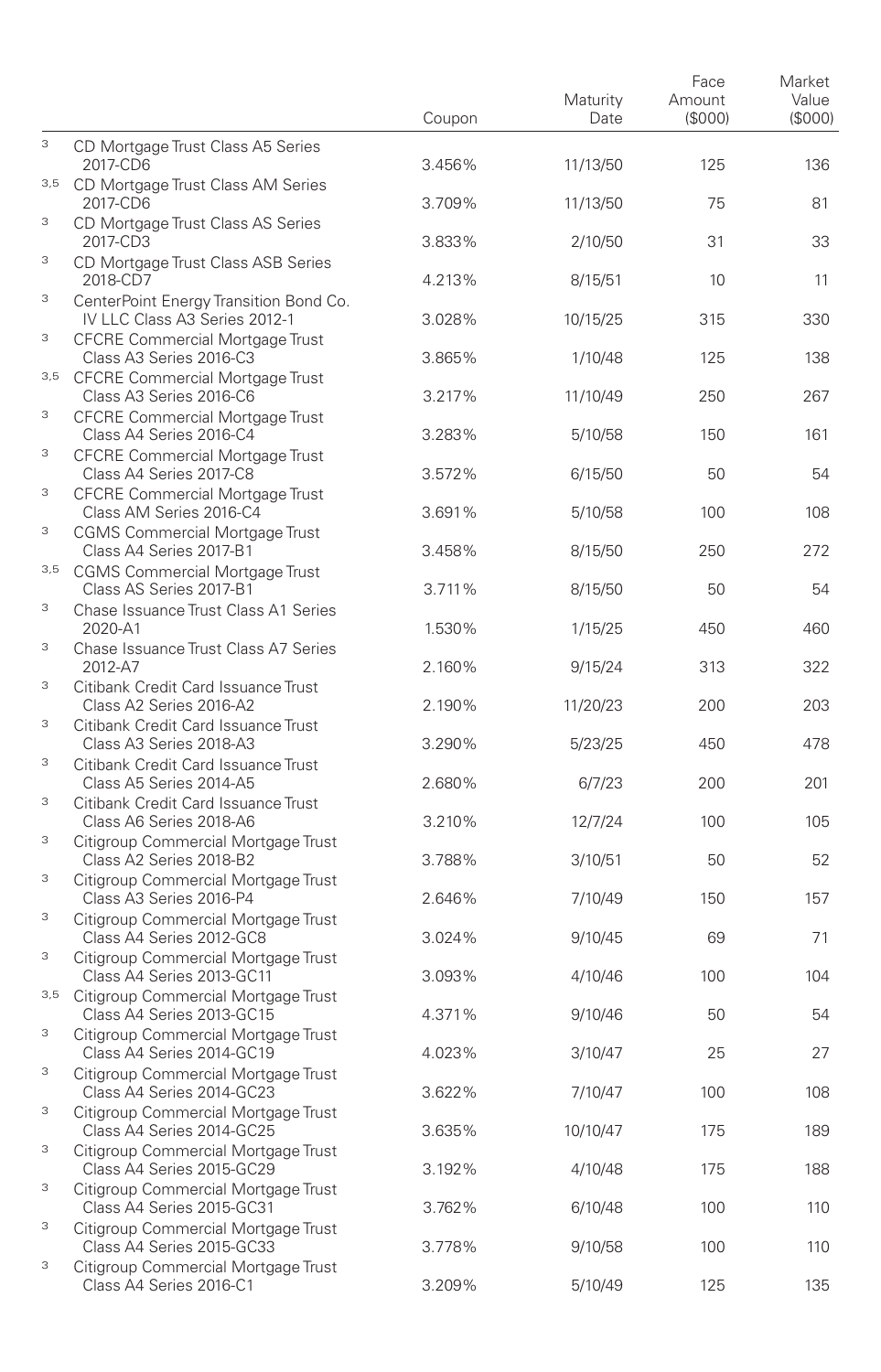|          |                                                                                                       | Coupon | Maturity<br>Date | Face<br>Amount<br>(\$000) | Market<br>Value<br>(S000) |
|----------|-------------------------------------------------------------------------------------------------------|--------|------------------|---------------------------|---------------------------|
| 3        | Citigroup Commercial Mortgage Trust<br>Class A4 Series 2016-GC37                                      | 3.314% | 4/10/49          | 50                        | 54                        |
| 3        | Citigroup Commercial Mortgage Trust<br>Class A4 Series 2016-P4                                        | 2.902% | 7/10/49          | 75                        | 80                        |
| 3        | Citigroup Commercial Mortgage Trust<br>Class A4 Series 2017-C4                                        | 3.471% | 10/12/50         | 250                       | 272                       |
| 3        | Citigroup Commercial Mortgage Trust<br>Class A4 Series 2018-B2                                        | 4.009% | 3/10/51          | 275                       | 307                       |
| 3        | Citigroup Commercial Mortgage Trust<br>Class A4 Series 2019-GC43                                      | 3.038% | 11/10/52         | 275                       | 290                       |
| 3        | Citigroup Commercial Mortgage Trust<br>Class A5 Series 2014-GC21                                      | 3.855% | 5/10/47          | 50                        | 54                        |
| 3        | Citigroup Commercial Mortgage Trust<br>Class A5 Series 2015-GC27                                      | 3.137% | 2/10/48          | 225                       | 240                       |
| 3        | Citigroup Commercial Mortgage Trust<br>Class A5 Series 2016-GC36                                      | 3.616% | 2/10/49          | 475                       | 520                       |
| 3        | Citigroup Commercial Mortgage Trust<br>Class A5 Series 2019-GC41                                      | 2.869% | 8/10/56          | 225                       | 235                       |
| 3        | Citigroup Commercial Mortgage Trust<br>Class A5 Series 2020-GC46                                      | 2.717% | 2/15/53          | 110                       | 113                       |
| 3        | Citigroup Commercial Mortgage Trust<br>Class AAB Series 2014-GC19                                     | 3.552% | 3/10/47          | 15                        | 16                        |
| 3        | Citigroup Commercial Mortgage Trust<br>Class AAB Series 2016-C1                                       | 3.003% | 5/10/49          | 55                        | 58                        |
| 3,5<br>3 | Citigroup Commercial Mortgage Trust<br>Class AS Series 2013-GC15                                      | 4.649% | 9/10/46          | 75                        | 80                        |
|          | Citigroup Commercial Mortgage Trust<br>Class AS Series 2014-GC19                                      | 4.345% | 3/10/47          | 25                        | 27                        |
| 3<br>3   | Citigroup Commercial Mortgage Trust<br>Class AS Series 2015-GC27                                      | 3.571% | 2/10/48          | 100                       | 106                       |
| 3,5      | Citigroup Commercial Mortgage Trust<br>Class AS Series 2017-C4<br>Citigroup Commercial Mortgage Trust | 3.764% | 10/12/50         | 50                        | 54                        |
|          | Class AS Series 2020-GC46<br>3,5 Citigroup Commercial Mortgage Trust                                  | 2.918% | 2/15/53          | 45                        | 46                        |
| 3,5      | Class B Series 2014-GC21<br>Citigroup Commercial Mortgage Trust                                       | 4.328% | 5/10/47          | 50                        | 53                        |
| 3        | Class B Series 2015-GC29<br>COMM Mortgage Trust Class A2 Series                                       | 3.758% | 4/10/48          | 84                        | 88                        |
| 3        | 2014-CR15<br>COMM Mortgage Trust Class A2 Series                                                      | 2.928% | 2/10/47          | 26                        | 26                        |
| 3        | 2014-UBS6<br>COMM Mortgage Trust Class A2 Series                                                      | 2.935% | 12/10/47         | 20                        | 21                        |
| 3        | 2015-CR22<br>COMM Mortgage Trust Class A3 Series                                                      | 2.856% | 3/10/48          | 14                        | 14                        |
| 3        | 2012-CR4<br>COMM Mortgage Trust Class A3 Series                                                       | 2.853% | 10/15/45         | 124                       | 128                       |
| 3        | 2013-CR11<br>COMM Mortgage Trust Class A3 Series                                                      | 3.983% | 8/10/50          | 40                        | 43                        |
| 3        | 2013-CR12<br>COMM Mortgage Trust Class A3 Series                                                      | 3.765% | 10/10/46         | 48                        | 50                        |
| 3        | 2014-CR21<br>COMM Mortgage Trust Class A3 Series                                                      | 3.528% | 12/10/47         | 160                       | 171                       |
| 3        | 2017-COR2<br>COMM Mortgage Trust Class A3 Series                                                      | 3.510% | 9/10/50          | 35                        | 38                        |
| 3        | 2018-COR3<br><b>COMM Mortgage Trust Class A4 Series</b>                                               | 4.228% | 5/10/51          | 125                       | 142                       |
| 3,5      | 2012-CR2<br>COMM Mortgage Trust Class A4 Series                                                       | 3.147% | 8/15/45          | 58                        | 60                        |
|          | 2013-CR10                                                                                             | 4.210% | 8/10/46          | 20                        | 22                        |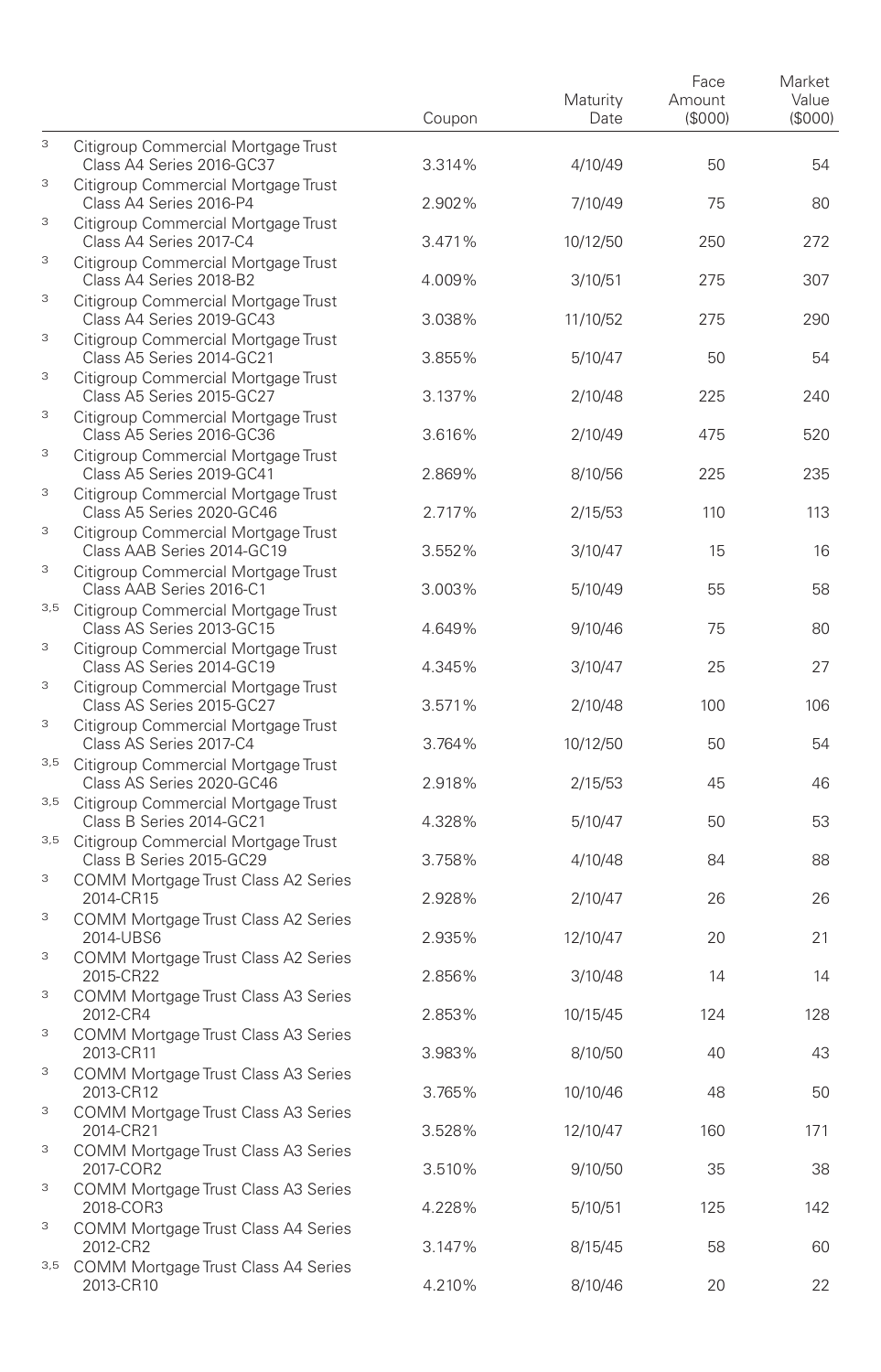|     |                                                     | Coupon | Maturity<br>Date | Face<br>Amount<br>(\$000) | Market<br>Value<br>(S000) |
|-----|-----------------------------------------------------|--------|------------------|---------------------------|---------------------------|
| 3   | COMM Mortgage Trust Class A4 Series<br>2013-CR11    | 4.258% | 8/10/50          | 150                       | 162                       |
| 3   | COMM Mortgage Trust Class A4 Series<br>2013-CR12    | 4.046% | 10/10/46         | 50                        | 54                        |
| 3   | COMM Mortgage Trust Class A4 Series<br>2013-CR6     | 3.101% | 3/10/46          | 515                       | 530                       |
| 3   | COMM Mortgage Trust Class A4 Series<br>2013-CR7     | 3.213% | 3/10/46          | 31                        | 32                        |
|     | 3,5 COMM Mortgage Trust Class A4 Series<br>2013-CR9 | 4.219% | 7/10/45          | 90                        | 96                        |
| 3   | COMM Mortgage Trust Class A4 Series<br>2013-LC6     | 2.941% | 1/10/46          | 83                        | 86                        |
| 3,5 | COMM Mortgage Trust Class A4 Series<br>2014-CR15    | 4.074% | 2/10/47          | 56                        | 61                        |
| 3   | COMM Mortgage Trust Class A4 Series<br>2014-CR20    | 3.590% | 11/10/47         | 50                        | 54                        |
| 3   | COMM Mortgage Trust Class A4 Series<br>2014-LC15    | 4.006% | 4/10/47          | 150                       | 163                       |
| 3   | COMM Mortgage Trust Class A4 Series<br>2014-UBS3    | 3.819% | 6/10/47          | 100                       | 108                       |
| 3   | COMM Mortgage Trust Class A4 Series<br>2014-UBS5    | 3.838% | 9/10/47          | 125                       | 136                       |
| 3   | COMM Mortgage Trust Class A4 Series<br>2015-CCRE24  | 3.432% | 8/10/48          | 237                       | 256                       |
| 3   | COMM Mortgage Trust Class A4 Series<br>2015-CR23    | 3.497% | 5/10/48          | 100                       | 109                       |
| 3   | COMM Mortgage Trust Class A4 Series<br>2015-CR25    | 3.759% | 8/10/48          | 125                       | 138                       |
| 3   | COMM Mortgage Trust Class A4 Series<br>2015-CR26    | 3.630% | 10/10/48         | 225                       | 246                       |
| 3   | COMM Mortgage Trust Class A4 Series<br>2015-CR27    | 3.612% | 10/10/48         | 125                       | 137                       |
| 3   | COMM Mortgage Trust Class A4 Series<br>2015-LC19    | 3.183% | 2/10/48          | 125                       | 134                       |
| 3   | COMM Mortgage Trust Class A4 Series<br>2016-CR28    | 3.762% | 2/10/49          | 150                       | 165                       |
|     | 3,5 COMM Mortgage Trust Class A5 Series<br>2013-CR8 | 3.612% | 6/10/46          | 71                        | 75                        |
| 3   | COMM Mortgage Trust Class A5 Series<br>2013-LC13    | 4.205% | 8/10/46          | 40                        | 43                        |
| 3   | COMM Mortgage Trust Class A5 Series<br>2014-CR17    | 3.977% | 5/10/47          | 50                        | 54                        |
| 3   | COMM Mortgage Trust Class A5 Series<br>2014-CR19    | 3.796% | 8/10/47          | 175                       | 190                       |
| 3   | COMM Mortgage Trust Class A5 Series<br>2014-LC17    | 3.917% | 10/10/47         | 50                        | 54                        |
| 3   | COMM Mortgage Trust Class A5 Series<br>2014-UBS2    | 3.961% | 3/10/47          | 54                        | 58                        |
| 3   | COMM Mortgage Trust Class A5 Series<br>2014-UBS4    | 3.694% | 8/10/47          | 125                       | 135                       |
| 3   | COMM Mortgage Trust Class A5 Series<br>2014-UBS6    | 3.644% | 12/10/47         | 225                       | 245                       |
| 3   | COMM Mortgage Trust Class A5 Series<br>2015-CR22    | 3.309% | 3/10/48          | 150                       | 162                       |
| 3   | COMM Mortgage Trust Class A5 Series<br>2015-DC1     | 3.350% | 2/10/48          | 75                        | 81                        |
| 3   | COMM Mortgage Trust Class A5 Series<br>2019-GC44    | 2.950% | 8/15/57          | 115                       | 121                       |
| 3   | COMM Mortgage Trust Class AM Series<br>2012-CR2     | 3.791% | 8/15/45          | 65                        | 66                        |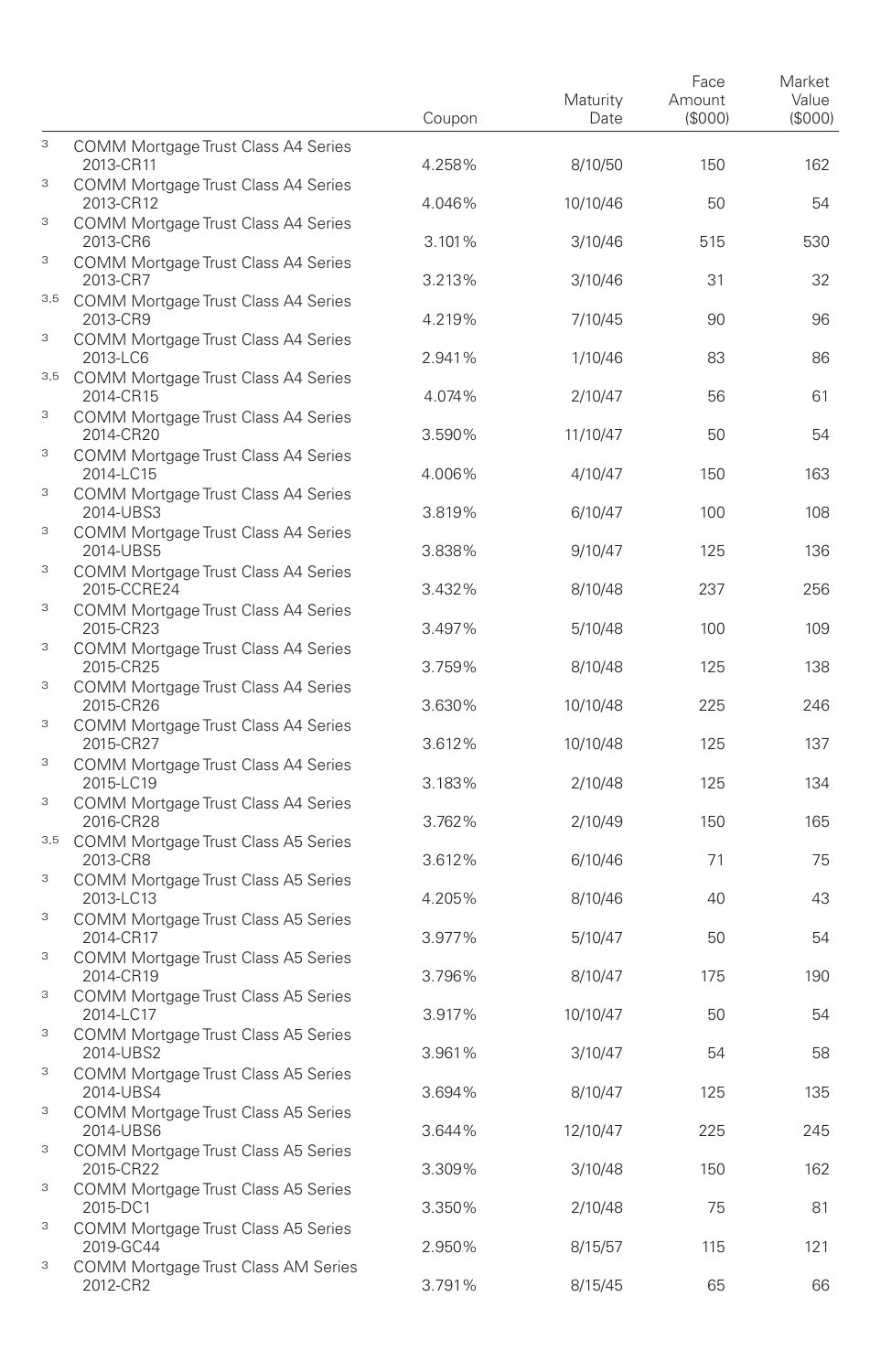|        |                                                                                      | Coupon | Maturity<br>Date | Face<br>Amount<br>(\$000) | Market<br>Value<br>(S000) |
|--------|--------------------------------------------------------------------------------------|--------|------------------|---------------------------|---------------------------|
| 3,7    | <b>COMM Mortgage Trust Class AM Series</b><br>2012-CR3                               | 3.416% | 10/15/45         | 78                        | 79                        |
| 3,5    | COMM Mortgage Trust Class AM Series<br>2013-CR11                                     | 4.715% | 8/10/50          | 30                        | 32                        |
| 3      | <b>COMM Mortgage Trust Class AM Series</b><br>2013-CR12                              | 4.300% | 10/10/46         | 25                        | 26                        |
| 3      | <b>COMM Mortgage Trust Class AM Series</b><br>2013-LC6                               | 3.282% | 1/10/46          | 58                        | 60                        |
| 3      | <b>COMM Mortgage Trust Class AM Series</b><br>2014-CCRE19                            | 4.080% | 8/10/47          | 50                        | 54                        |
| 3      | <b>COMM Mortgage Trust Class AM Series</b><br>2014-CR16                              | 4.278% | 4/10/47          | 75                        | 80                        |
| 3      | <b>COMM Mortgage Trust Class AM Series</b><br>2014-UBS2                              | 4.199% | 3/10/47          | 15                        | 16                        |
| 3      | <b>COMM Mortgage Trust Class AM Series</b><br>2014-UBS4                              | 3.968% | 8/10/47          | 44                        | 47                        |
| 3      | <b>COMM Mortgage Trust Class AM Series</b><br>2014-UBS6                              | 4.048% | 12/10/47         | 50                        | 54                        |
|        | 3,5 COMM Mortgage Trust Class AM Series<br>2015-CR22                                 | 3.603% | 3/10/48          | 100                       | 108                       |
| 3      | COMM Mortgage Trust Class AM Series<br>2015-CR23                                     | 3.801% | 5/10/48          | 50                        | 54                        |
| 3<br>3 | <b>COMM Mortgage Trust Class AM Series</b><br>2015-LC19                              | 3.527% | 2/10/48          | 50                        | 54                        |
| 3      | <b>COMM Mortgage Trust Class AM Series</b><br>2019-GC44                              | 3.263% | 8/15/57          | 50                        | 53                        |
| 3      | COMM Mortgage Trust Class ASB<br>Series 2013-CCRE11                                  | 3.660% | 8/10/50          | 17                        | 17                        |
| 3      | COMM Mortgage Trust Class ASB<br>Series 2013-CR12                                    | 3.623% | 10/10/46         | 28                        | 29                        |
| 3      | COMM Mortgage Trust Class ASB<br>Series 2014-CCRE15<br>COMM Mortgage Trust Class ASB | 3.595% | 2/10/47          | 18                        | 19                        |
| 3      | Series 2014-CCRE16<br>COMM Mortgage Trust Class ASB                                  | 3.653% | 4/10/47          | 28                        | 30                        |
| 3      | Series 2014-CCRE17<br>COMM Mortgage Trust Class ASB                                  | 3.598% | 5/10/47          | 16                        | 16                        |
| 3      | Series 2014-CCRE18<br>COMM Mortgage Trust Class ASB                                  | 3.452% | 7/15/47          | 29                        | 30                        |
| 3      | Series 2014-UBS2<br>COMM Mortgage Trust Class ASB                                    | 3.472% | 3/10/47          | 13                        | 14                        |
| 3      | Series 2014-UBS6<br>COMM Mortgage Trust Class ASB                                    | 3.387% | 12/10/47         | 94                        | 98                        |
| 3      | Series 2015-CCRE23<br>COMM Mortgage Trust Class ASB                                  | 3.257% | 5/10/48          | 61                        | 64                        |
| 3      | Series 2015-CCRE27<br><b>COMM Mortgage Trust Class ASB</b>                           | 3.404% | 10/10/48         | 115                       | 122                       |
| 3      | Series 2015-LC19<br>COMM Mortgage Trust Class ASB                                    | 3.040% | 2/10/48          | 20                        | 21                        |
|        | Series 2016-DC2<br>3,5 COMM Mortgage Trust Class B Series                            | 3.550% | 2/10/49          | 121                       | 129                       |
|        | 2013-CR12<br>3,5 COMM Mortgage Trust Class B Series                                  | 4.762% | 10/10/46         | 25                        | 26                        |
| 3      | 2014-CCRE15<br>COMM Mortgage Trust Class B Series                                    | 4.691% | 2/10/47          | 28                        | 30                        |
| 3      | 2014-CR17<br><b>COMM Mortgage Trust Class B Series</b>                               | 4.377% | 5/10/47          | 25                        | 26                        |
| 3,5    | 2014-UBS2<br>COMM Mortgage Trust Class C Series                                      | 4.701% | 3/10/47          | 10                        | 11                        |
|        | 2013-LC6                                                                             | 4.242% | 1/10/46          | 25                        | 26                        |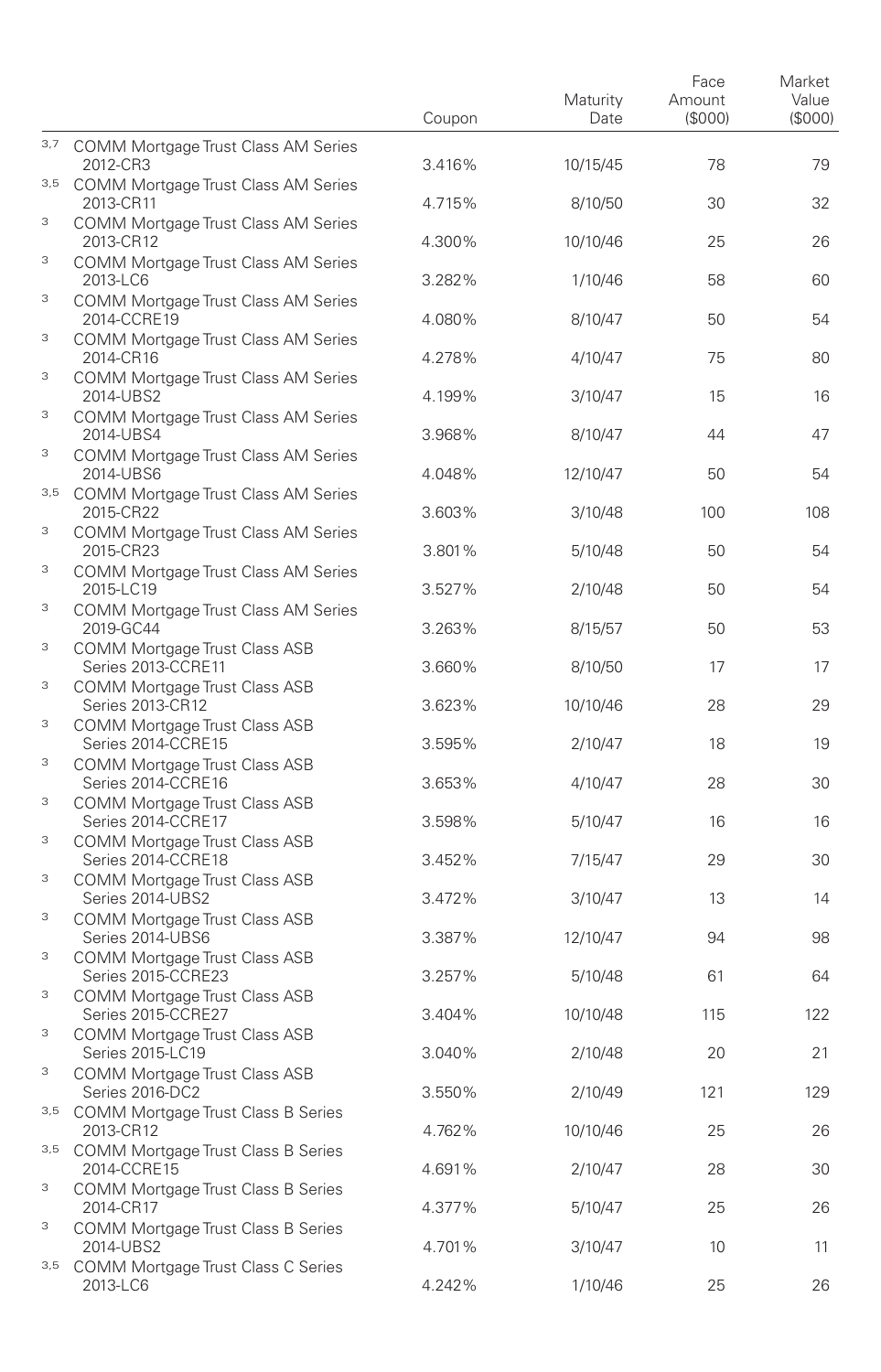|          |                                                                                                              | Coupon           | Maturity<br>Date   | Face<br>Amount<br>(S000) | Market<br>Value<br>(\$000) |
|----------|--------------------------------------------------------------------------------------------------------------|------------------|--------------------|--------------------------|----------------------------|
| 3,5      | COMM Mortgage Trust Class C Series<br>2014-CCRE15                                                            | 4.741%           | 2/10/47            | 50                       | 54                         |
| 3        | CSAIL Commercial Mortgage Trust<br>Class A3 Series 2019-C16                                                  | 3.329%           | 6/15/52            | 275                      | 294                        |
| 3        | <b>CSAIL Commercial Mortgage Trust</b><br>Class A3 Series 2021-C20                                           | 2.805%           | 3/15/54            | 250                      | 255                        |
| 3        | <b>CSAIL Commercial Mortgage Trust</b><br>Class A4 Series 2015-C1                                            | 3.505%           | 4/15/50            | 100                      | 108                        |
| 3        | <b>CSAIL Commercial Mortgage Trust</b><br>Class A4 Series 2015-C2                                            | 3.504%           | 6/15/57            | 150                      | 162                        |
| 3        | <b>CSAIL Commercial Mortgage Trust</b><br>Class A4 Series 2015-C3                                            | 3.718%           | 8/15/48            | 100                      | 109                        |
| 3        | <b>CSAIL Commercial Mortgage Trust</b><br>Class A4 Series 2015-C4                                            | 3.808%           | 11/15/48           | 200                      | 220                        |
| 3<br>3,5 | <b>CSAIL Commercial Mortgage Trust</b><br>Class A4 Series 2017-C8                                            | 3.392%           | 6/15/50            | 150                      | 162                        |
| 3        | <b>CSAIL Commercial Mortgage Trust</b><br>Class A4 Series 2018-CX12                                          | 4.224%           | 8/15/51            | 25                       | 28                         |
| 3        | <b>CSAIL Commercial Mortgage Trust</b><br>Class A4 Series 2019-C15<br><b>CSAIL Commercial Mortgage Trust</b> | 4.053%           | 3/15/52            | 225                      | 251                        |
|          | Class A5 Series 2016-C7<br>3,5 CSAIL Commercial Mortgage Trust                                               | 3.502%           | 11/15/49           | 200                      | 217                        |
| 3        | Class A5 Series 2017-CX10<br><b>CSAIL Commercial Mortgage Trust</b>                                          | 3.458%           | 11/15/50           | 150                      | 162                        |
| $3,5$    | Class A5 Series 2017-CX9<br><b>CSAIL Commercial Mortgage Trust</b>                                           | 3.446%           | 9/15/50            | 50                       | 54                         |
| 3,5      | Class A5 Series 2018-CX11<br><b>CSAIL Commercial Mortgage Trust</b>                                          | 4.033%           | 4/15/51            | 275                      | 306                        |
| 3,5      | Class AS Series 2015-C1<br><b>CSAIL Commercial Mortgage Trust</b>                                            | 3.791%           | 4/15/50            | 75                       | 81                         |
| 3        | Class AS Series 2015-C2<br><b>CSAIL Commercial Mortgage Trust</b>                                            | 3.849%           | 6/15/57            | 75                       | 78                         |
| 3        | Class AS Series 2021-C20<br><b>CSAIL Commercial Mortgage Trust</b>                                           | 3.076%           | 3/15/54            | 50                       | 51                         |
| 3        | Class ASB Series 2015-C3<br><b>CSAIL Commercial Mortgage Trust</b>                                           | 3.448%           | 8/15/48            | 73                       | 77                         |
| $3,5$    | Class ASB Series 2015-C4<br><b>CSAIL Commercial Mortgage Trust</b>                                           | 3.617%           | 11/15/48           | 45                       | 48                         |
| 3,5      | Class B Series 2015-C1<br><b>CSAIL Commercial Mortgage Trust</b>                                             | 4.044%           | 4/15/50            | 50                       | 52                         |
| 3        | Class B Series 2015-C3<br>DBGS Mortgage Trust Class A4 Series                                                | 4.126%           | 8/15/48            | 50                       | 51                         |
| 3        | 2018-C1<br>DBJPM Mortgage Trust Class A4 Series                                                              | 4.466%           | 10/15/51           | 100                      | 115                        |
| 3        | 2016-C1<br>DBJPM Mortgage Trust Class A5 Series                                                              | 3.276%           | 5/10/49            | 75                       | 81                         |
| 3        | 2016-C3<br>DBJPM Mortgage Trust Class A5 Series                                                              | 2.890%           | 8/10/49            | 100                      | 106                        |
| 3        | 2017-C6<br>DBJPM Mortgage Trust Class A5 Series                                                              | 3.328%           | 6/10/50            | 100                      | 108                        |
| 3,5      | 2020-C9<br><b>DBJPM Mortgage Trust Class AM Series</b><br>2017-C6                                            | 1.926%<br>3.561% | 9/15/53<br>6/10/50 | 50<br>50                 | 48<br>54                   |
| 3        | Discover Card Execution Note Trust<br>Class A Series 2015-A3                                                 | 1.890%           | 10/15/24           | 275                      | 282                        |
| 3        | Discover Card Execution Note Trust<br>Class A1 Series 2015-A1                                                | 3.030%           | 8/15/25            | 225                      | 236                        |
| 3        | Discover Card Execution Note Trust<br>Class A2 Series 2017-A2                                                | 2.390%           | 7/15/24            | 150                      | 153                        |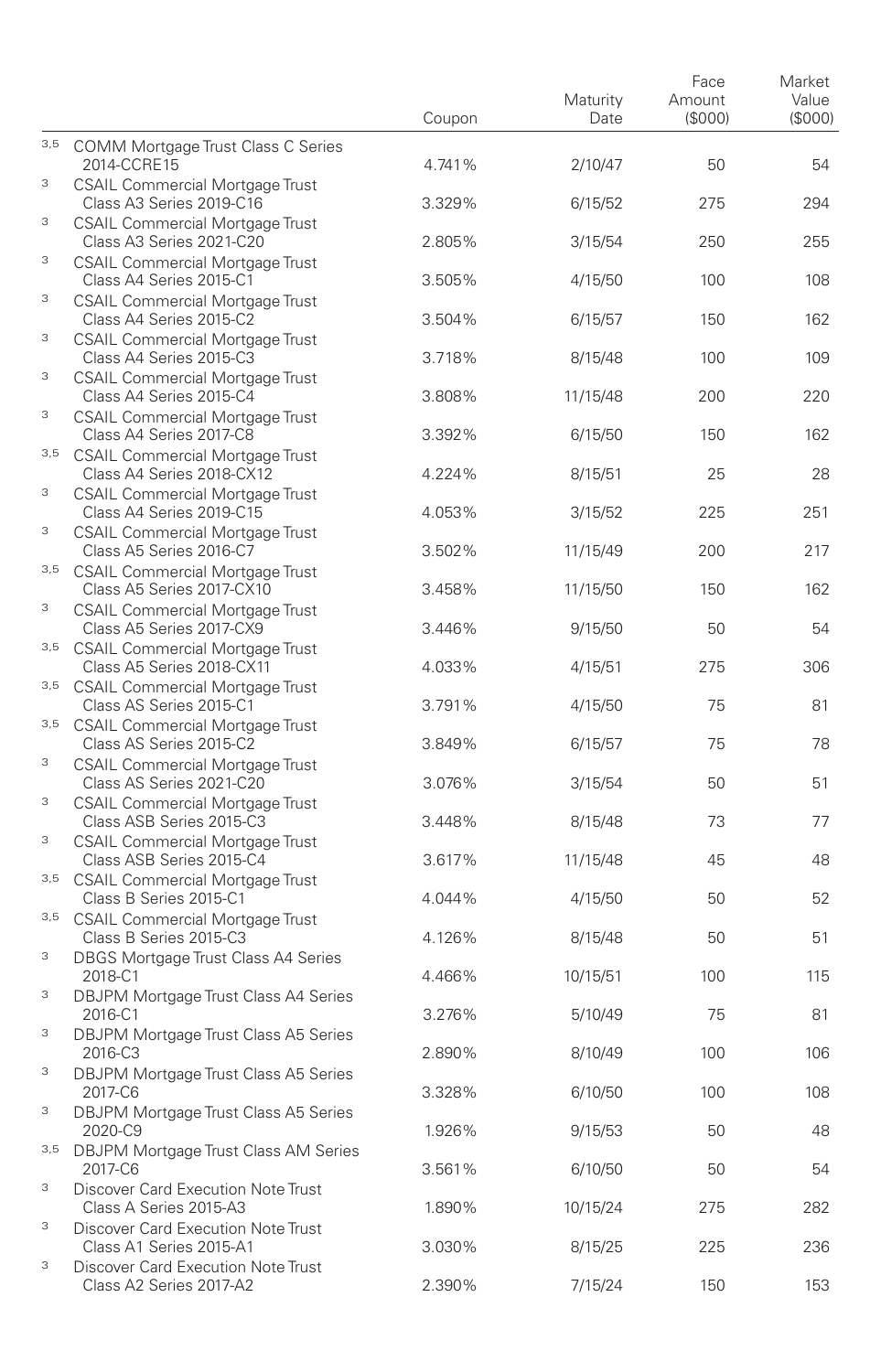|     |                                                                                          | Coupon | Maturity<br>Date | Face<br>Amount<br>(\$000) | Market<br>Value<br>(\$000) |
|-----|------------------------------------------------------------------------------------------|--------|------------------|---------------------------|----------------------------|
| 3   | Drive Auto Receivables Trust Class B<br>Series 2020-1                                    | 2.080% | 7/15/24          | 75                        | 76                         |
| 3   | Drive Auto Receivables Trust Class C<br>Series 2020-1                                    | 2.360% | 3/16/26          | 50                        | 51                         |
| 3   | Drive Auto Receivables Trust Class D<br>Series 2018-5                                    | 4.300% | 4/15/26          | 35                        | 37                         |
| 3   | Drive Auto Receivables Trust Class D<br>Series 2019-1                                    | 4.090% | 6/15/26          | 110                       | 115                        |
| 3   | Exeter Automobile Receivables Trust<br>Class B Series 2021-1A                            | 0.500% | 2/18/25          | 35                        | 35                         |
| 3   | Exeter Automobile Receivables Trust<br>Class C Series 2020-3                             | 1.320% | 7/15/25          | 75                        | 76                         |
| 3   | Exeter Automobile Receivables Trust<br>Class C Series 2021-1A                            | 0.740% | 1/15/26          | 85                        | 85                         |
|     | 2,3,5 Fannie Mae Multifamily Remic Trust<br>Class A2 Series 2015-M12                     | 2.797% | 5/25/25          | 204                       | 218                        |
|     | 2,3,5 Fannie Mae-Aces Class 1A Series<br>2014-M7                                         | 3.234% | 6/25/24          | 231                       | 245                        |
|     | <sup>2,3</sup> Fannie Mae-Aces Class A Series<br>2015-M2                                 | 2.620% | 12/25/24         | 164                       | 173                        |
|     | 2,3 Fannie Mae-Aces Class A1 Series<br>2015-M8                                           | 2.344% | 1/25/25          | 35                        | 36                         |
|     | 2,3 Fannie Mae-Aces Class A2 Series<br>2011-M4                                           | 3.726% | 6/25/21          | 35                        | 35                         |
|     | 2,3,5 Fannie Mae-Aces Class A2 Series<br>2013-M14<br>2,3 Fannie Mae-Aces Class A2 Series | 3.329% | 10/25/23         | 241                       | 256                        |
|     | 2013-M7<br>2,3,5 Fannie Mae-Aces Class A2 Series                                         | 2.280% | 12/27/22         | 48                        | 49                         |
|     | 2014-M1<br>2,3,5 Fannie Mae-Aces Class A2 Series                                         | 3.130% | 7/25/23          | 246                       | 258                        |
|     | 2014-M13<br>2,3,5 Fannie Mae-Aces Class A2 Series                                        | 3.021% | 8/25/24          | 180                       | 192                        |
|     | 2014-M2<br>2,3,5 Fannie Mae-Aces Class A2 Series                                         | 3.513% | 12/25/23         | 242                       | 261                        |
|     | 2014-M3<br>2,3,5 Fannie Mae-Aces Class A2 Series                                         | 3.501% | 1/25/24          | 105                       | 112                        |
|     | 2014-M4<br>2,3,5 Fannie Mae-Aces Class A2 Series                                         | 3.346% | 3/25/24          | 155                       | 166                        |
|     | 2014-M6<br>2,3,5 Fannie Mae-Aces Class A2 Series                                         | 2.679% | 5/25/21          | 27                        | 27                         |
|     | 2014-M8<br>2,3,5 Fannie Mae-Aces Class A2 Series                                         | 3.056% | 6/25/24          | 142                       | 152                        |
|     | 2014-M9<br><sup>2,3</sup> Fannie Mae-Aces Class A2 Series                                | 3.103% | 7/25/24          | 180                       | 193                        |
|     | 2015-M1<br>2,3,5 Fannie Mae-Aces Class A2 Series                                         | 2.532% | 9/25/24          | 279                       | 295                        |
|     | 2015-M10<br>2,3,5 Fannie Mae-Aces Class A2 Series                                        | 3.092% | 4/25/27          | 100                       | 108                        |
|     | 2015-M15<br>2,3 Fannie Mae-Aces Class A2 Series                                          | 2.923% | 10/25/25         | 275                       | 296                        |
| 2,3 | 2015-M3<br>Fannie Mae-Aces Class A2 Series                                               | 2.723% | 10/25/24         | 91                        | 97                         |
|     | 2015-M7<br>2,3,5 Fannie Mae-Aces Class A2 Series                                         | 2.590% | 12/25/24         | 167                       | 176                        |
|     | 2015-M8<br>2,3,5 Fannie Mae-Aces Class A2 Series                                         | 2.900% | 1/25/25          | 100                       | 107                        |
|     | 2016-M11<br>2,3,5 Fannie Mae-Aces Class A2 Series                                        | 2.369% | 7/25/26          | 250                       | 263                        |
|     | 2016-M12                                                                                 | 2.442% | 9/25/26          | 250                       | 263                        |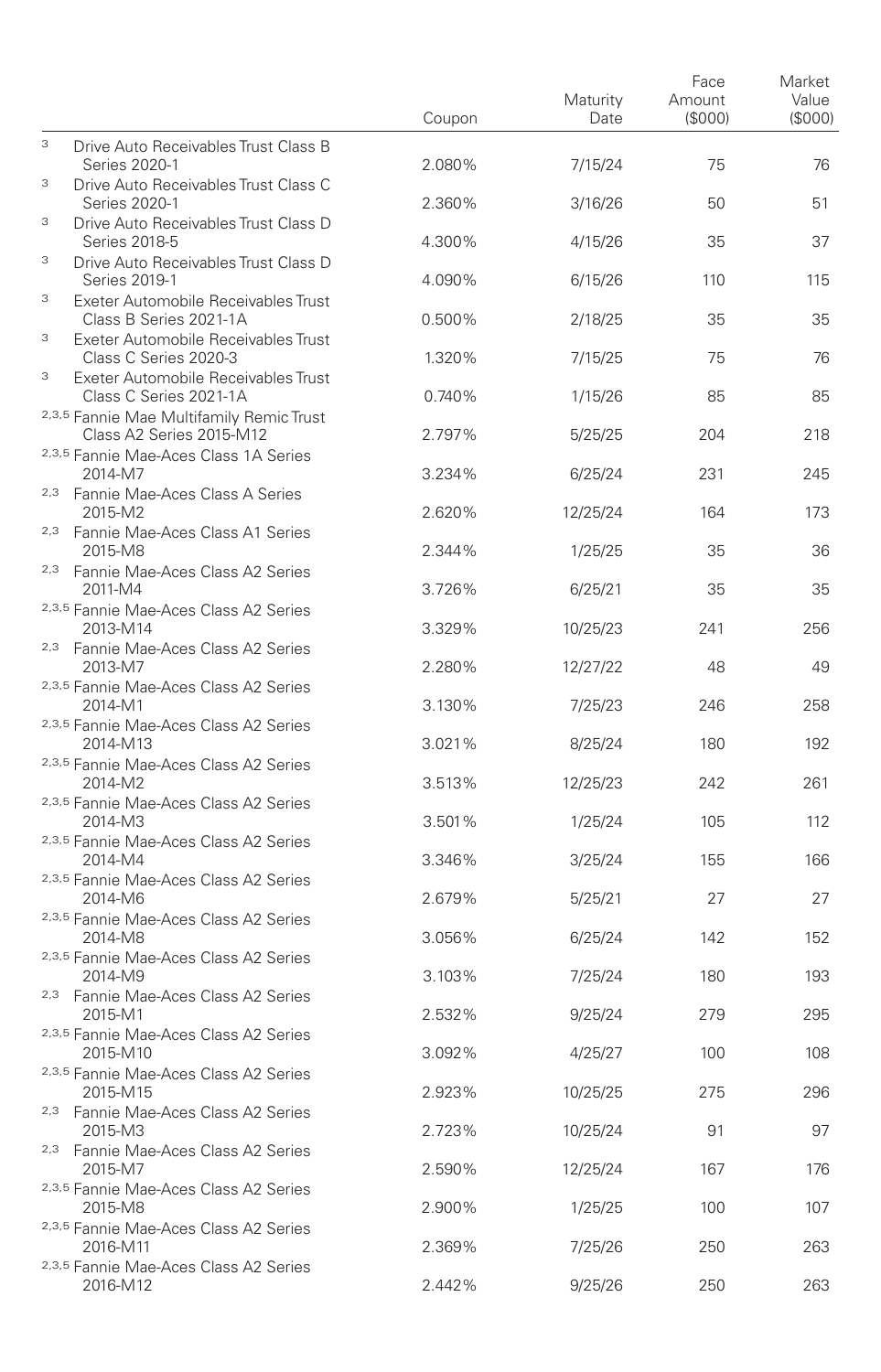|                                                            | Coupon | Maturity<br>Date | Face<br>Amount<br>(\$000) | Market<br>Value<br>(\$000) |
|------------------------------------------------------------|--------|------------------|---------------------------|----------------------------|
| 2,3,5 Fannie Mae-Aces Class A2 Series<br>2016-M13          | 2.483% |                  |                           |                            |
| <sup>2,3</sup> Fannie Mae-Aces Class A2 Series             |        | 9/25/26          | 75                        | 80                         |
| 2016-M3<br>2,3 Fannie Mae-Aces Class A2 Series             | 2.702% | 2/25/26          | 98                        | 105                        |
| 2016-M4                                                    | 2.576% | 3/25/26          | 100                       | 106                        |
| <sup>2,3</sup> Fannie Mae-Aces Class A2 Series<br>2016-M42 | 1.270% | 7/25/30          | 10                        | 9                          |
| 2,3 Fannie Mae-Aces Class A2 Series<br>2016-M5             | 2.469% | 4/25/26          | 200                       | 212                        |
| <sup>2,3</sup> Fannie Mae-Aces Class A2 Series<br>2016-M7  | 2.499% | 9/25/26          | 75                        | 78                         |
| <sup>2,3</sup> Fannie Mae-Aces Class A2 Series<br>2016-M9  | 2.292% | 6/25/26          | 300                       | 315                        |
| 2,3,5 Fannie Mae-Aces Class A2 Series<br>2017-M1           | 2.418% | 10/25/26         | 186                       | 196                        |
| 2,3,5 Fannie Mae-Aces Class A2 Series                      |        |                  |                           |                            |
| 2017-M12<br>2,3,5 Fannie Mae-Aces Class A2 Series          | 3.085% | 6/25/27          | 293                       | 319                        |
| 2017-M14<br>2,3,5 Fannie Mae-Aces Class A2 Series          | 2.868% | 11/25/27         | 75                        | 81                         |
| 2017-M2                                                    | 2.805% | 2/25/27          | 198                       | 213                        |
| 2,3,5 Fannie Mae-Aces Class A2 Series<br>2017-M4           | 2.589% | 12/25/26         | 198                       | 211                        |
| 2,3,5 Fannie Mae-Aces Class A2 Series<br>2017-M5           | 3.161% | 4/25/29          | 75                        | 83                         |
| 2,3,5 Fannie Mae-Aces Class A2 Series<br>2017-M7           | 2.961% | 2/25/27          | 250                       | 271                        |
| 2,3,5 Fannie Mae-Aces Class A2 Series<br>2017-M8           | 3.061% | 5/25/27          | 514                       | 560                        |
| 2,3,5 Fannie Mae-Aces Class A2 Series<br>2018-M10          | 3.370% | 7/25/28          | 125                       | 139                        |
| <sup>2,3</sup> Fannie Mae-Aces Class A2 Series<br>2018-M10 | 3.610% | 2/25/31          | 300                       | 340                        |
| 2,3,5 Fannie Mae-Aces Class A2 Series<br>2018-M12          | 3.639% | 8/25/30          | 50                        | 57                         |
| 2,3,5 Fannie Mae-Aces Class A2 Series<br>2018-M13          | 3.697% | 9/25/30          | 200                       | 229                        |
| 2,3,5 Fannie Mae-Aces Class A2 Series<br>2018-M14          | 3.578% | 8/25/28          | 100                       | 113                        |
| 2,3,5 Fannie Mae-Aces Class A2 Series<br>2018-M4           | 3.045% | 3/25/28          | 165                       | 181                        |
| 2,3,5 Fannie Mae-Aces Class A2 Series<br>2018-M7           | 3.052% | 3/25/28          | 100                       | 109                        |
| 2,3,5 Fannie Mae-Aces Class A2 Series<br>2019-M1           | 3.555% | 9/25/28          | 200                       | 225                        |
| 2,3,5 Fannie Mae-Aces Class A2 Series<br>2019-M12          | 2.885% | 6/25/29          | 400                       | 431                        |
| 2,3 Fannie Mae-Aces Class A2 Series<br>2019-M18            | 2.469% | 8/25/29          | 250                       | 262                        |
| 2,3,5 Fannie Mae-Aces Class A2 Series<br>2019-M2           | 3.631% | 11/25/28         | 200                       | 227                        |
| <sup>2,3</sup> Fannie Mae-Aces Class A2 Series<br>2019-M5  | 3.273% | 2/25/29          | 200                       | 221                        |
| 2,3 Fannie Mae-Aces Class A2 Series<br>2019-M7             |        |                  | 230                       | 252                        |
| 2,3 Fannie Mae-Aces Class A2 Series                        | 3.143% | 4/25/29          |                           |                            |
| 2019-M9<br><sup>2,3</sup> Fannie Mae-Aces Class A2 Series  | 2.937% | 4/25/29          | 325                       | 352                        |
| 2020-M1                                                    | 2.444% | 10/25/29         | 950                       | 996                        |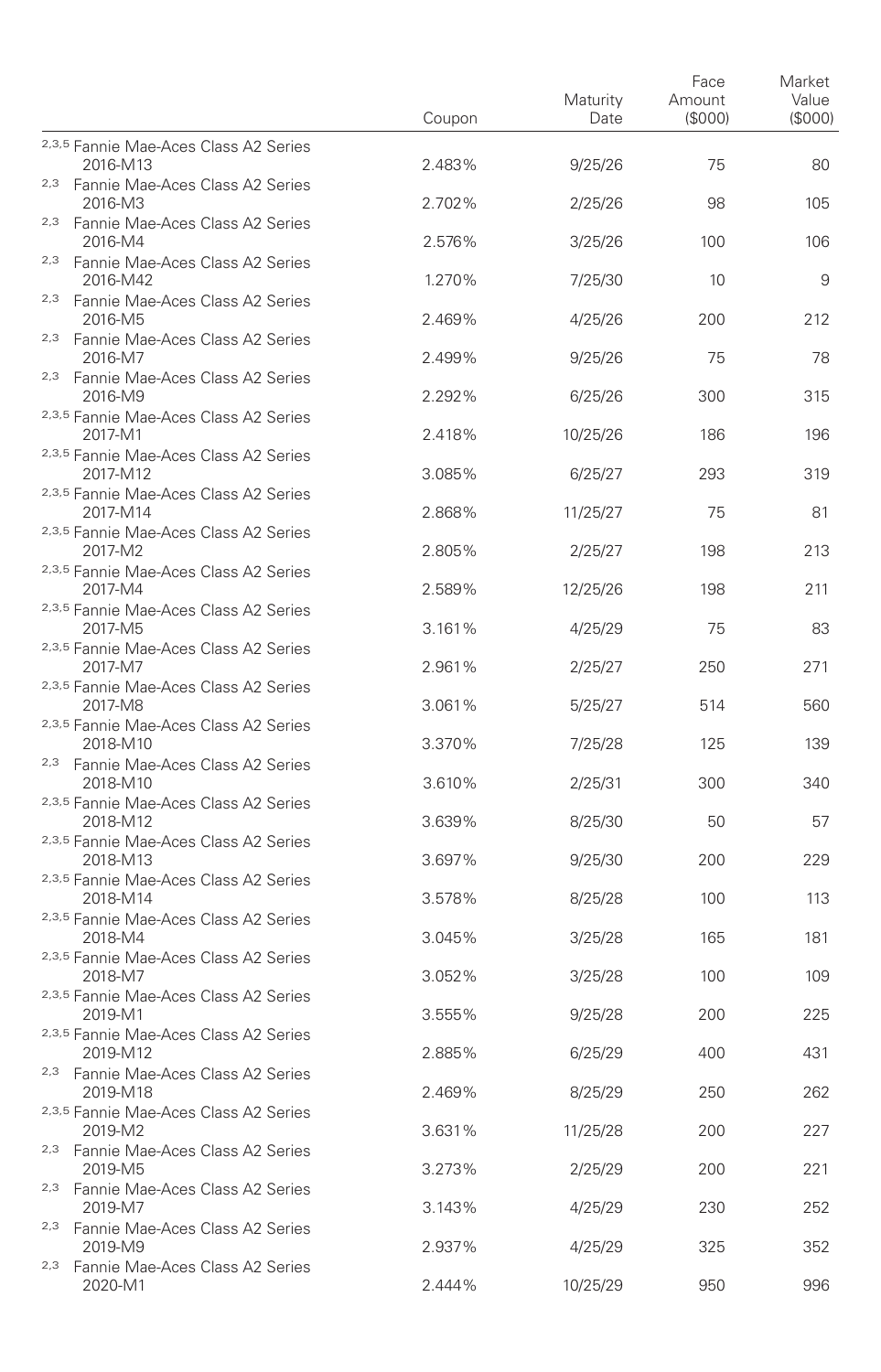|        |                                                                                                 | Coupon | Maturity<br>Date | Face<br>Amount<br>(S000) | Market<br>Value<br>(\$000) |
|--------|-------------------------------------------------------------------------------------------------|--------|------------------|--------------------------|----------------------------|
|        | 2,3 Fannie Mae-Aces Class A2 Series<br>2020-M14                                                 | 1.784% | 5/25/30          | 150                      | 150                        |
|        | <sup>2,3</sup> Fannie Mae-Aces Class A2 Series<br>2020-M22                                      | 2.522% | 8/25/29          | 375                      | 395                        |
|        | 2,3,5 Fannie Mae-Aces Class A2 Series<br>2020-M29                                               | 1.492% | 5/25/30          | 100                      | 97                         |
|        | <sup>2,3</sup> Fannie Mae-Aces Class A2 Series<br>2020-M46                                      | 1.323% | 5/25/30          | 250                      | 239                        |
|        | 2,3 Fannie Mae-Aces Class A2 Series<br>2020-M5                                                  | 2.210% | 1/25/30          | 125                      | 128                        |
|        | 2,3,5 Fannie Mae-Aces Class A2 Series<br>2020-M52                                               | 1.320% | 10/25/30         | 175                      | 166                        |
|        | 2,3,5 Fannie Mae-Aces Class A2 Series<br>2021-M1                                                | 1.390% | 11/25/30         | 60                       | 58                         |
|        | 2,3,5 Fannie Mae-Aces Class A3 Series<br>2018-M3                                                | 3.094% | 2/25/30          | 75                       | 82                         |
|        | 2,3,5 Fannie Mae-Aces Class APT Series<br>2013-M12                                              | 2.417% | 3/25/23          | 161                      | 166                        |
|        | 2,3,5 Fannie Mae-Aces Class APT Series<br>2013-M14                                              | 2.548% | 4/25/23          | 39                       | 39                         |
|        | 2,3,5 Fannie Mae-Aces Class ASV2 Series<br>2014-M12                                             | 2.614% | 10/25/21         | 105                      | 105                        |
|        | 2,3,5 Fannie Mae-Aces Class ATS2 Series<br>2018-M2                                              | 2.902% | 1/25/28          | 425                      | 458                        |
|        | 2,3,5 Fannie Mae-Aces Class AV2 Series<br>2015-M4                                               | 2.509% | 7/25/22          | 99                       | 101                        |
|        | <sup>2,3</sup> Fannie Mae-Aces Class AV2 Series<br>2016-M2                                      | 2.152% | 1/25/23          | 104                      | 106                        |
|        | 2,3 Fannie Mae-Aces Class AV2 Series<br>2016-M7                                                 | 2.157% | 10/25/23         | 46                       | 47                         |
|        | 2,3,5 Fannie Mae-Aces Class AV2 Series<br>2017-M10                                              | 2.555% | 7/25/24          | 109                      | 115                        |
|        | 2,3,5 Fannie Mae-Aces Class AV2 Series<br>2017-M15                                              | 3.136% | 11/25/27         | 275                      | 298                        |
| 3      | Fifth Third Auto Trust Class A3 Series<br>2019-1                                                | 2.640% | 12/15/23         | 101                      | 103                        |
| 3<br>3 | Fifth Third Auto Trust Class A4 Series<br>2019-1                                                | 2.690% | 11/16/26         | 50                       | 52                         |
| 3      | Ford Credit Auto Lease Trust Class A3<br>Series 2019-A                                          | 2.900% | 5/15/22          | 13                       | 13                         |
| 3      | Ford Credit Auto Lease Trust Class A3<br>Series 2020-B<br>Ford Credit Auto Lease Trust Class A4 | 0.620% | 8/15/23          | 150                      | 150                        |
| 3      | Series 2019-A<br>Ford Credit Auto Owner Trust Class A3                                          | 2.980% | 6/15/22          | 25                       | 25                         |
| 3      | Series 2019-A<br>Ford Credit Auto Owner Trust Class A3                                          | 2.780% | 9/15/23          | 121                      | 123                        |
| 3      | Series 2020-A<br>Ford Credit Auto Owner Trust Class A3                                          | 1.040% | 8/15/24          | 25                       | 25                         |
| 3      | Series 2020-B<br>Ford Credit Auto Owner Trust Class A3                                          | 0.560% | 10/15/24         | 150                      | 151                        |
| 3      | Series 2020-C<br>Ford Credit Auto Owner Trust Class A3                                          | 0.410% | 7/15/25          | 75                       | 75                         |
| 3      | Series 2021-A<br>Ford Credit Auto Owner Trust Class A3                                          | 0.260% | 2/15/24          | 100                      | 100                        |
| 3      | Series 2021-A<br>Ford Credit Auto Owner Trust Class A4                                          | 0.300% | 8/15/25          | 150                      | 150                        |
| 3      | Series 2019-A<br>Ford Credit Auto Owner Trust Class A4                                          | 2.850% | 8/15/24          | 50                       | 52                         |
|        | Series 2020-B                                                                                   | 0.790% | 11/15/25         | 35                       | 35                         |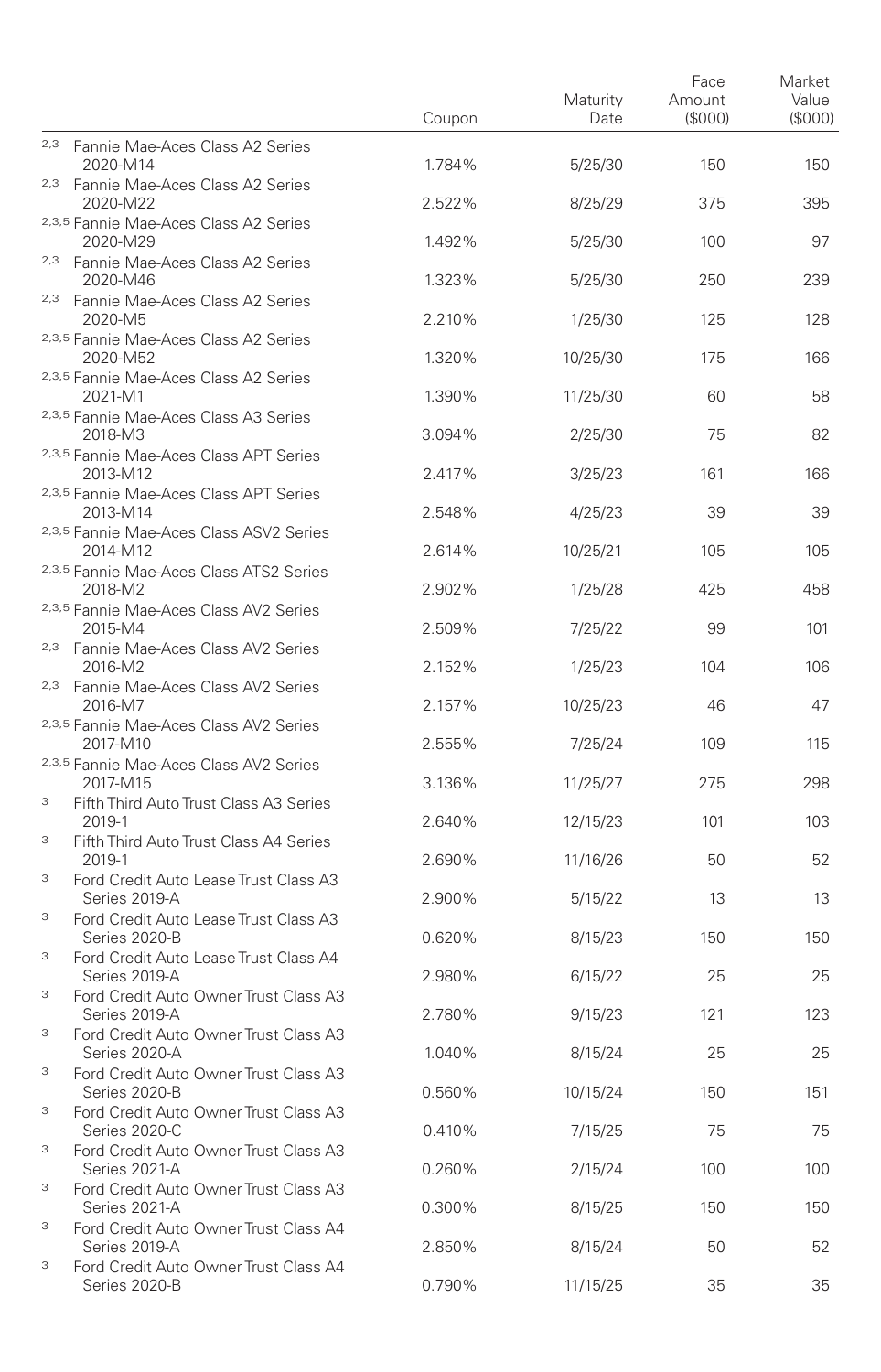|     |                                                                                                        | Coupon | Maturity<br>Date | Face<br>Amount<br>(\$000) | Market<br>Value<br>(S000) |
|-----|--------------------------------------------------------------------------------------------------------|--------|------------------|---------------------------|---------------------------|
| 3   | Ford Credit Auto Owner Trust Class A4<br>Series 2020-C                                                 | 0.510% | 8/15/26          | 25                        | 25                        |
| 3   | Ford Credit Auto Owner Trust Class A4<br>Series 2021-A                                                 | 0.300% | 4/15/24          | 25                        | 25                        |
| 3   | Ford Credit Auto Owner Trust Class A4<br>Series 2021-A                                                 | 0.490% | 9/15/26          | 50                        | 50                        |
| 3   | Ford Credit Floorplan Master Owner<br>Trust Class A Series 2017-3                                      | 2.480% | 9/15/24          | 170                       | 175                       |
| 3   | Ford Credit Floorplan Master Owner<br>Trust Class A Series 2018-2                                      | 3.170% | 3/15/25          | 200                       | 211                       |
| 3   | Ford Credit Floorplan Master Owner<br>Trust Class A Series 2019-4                                      | 2.440% | 9/15/26          | 185                       | 195                       |
| 3   | Ford Credit Floorplan Master Owner<br>Trust Class A Series 2020-2                                      | 1.060% | 9/15/27          | 50                        | 50                        |
| 3   | Ford Credit Floorplan Master Owner<br>Trust Class A1 Series 2018-1                                     | 2.950% | 5/15/23          | 225                       | 226                       |
| 3   | Ford Credit Floorplan Master Owner<br>Trust Class A1 Series 2020-1                                     | 0.700% | 9/15/25          | 275                       | 276                       |
|     | <sup>2,3</sup> Freddie Mac Multifamily Structured Pass<br>Through Certificates Class A1 Series         |        |                  |                           |                           |
|     | K030<br>2,3 Freddie Mac Multifamily Structured Pass<br>Through Certificates Class A1 Series            | 2.779% | 9/25/22          | 64                        | 65                        |
|     | K032<br><sup>2,3</sup> Freddie Mac Multifamily Structured Pass                                         | 3.016% | 2/25/23          | 91                        | 93                        |
|     | Through Certificates Class A1 Series<br>K033                                                           | 2.871% | 2/25/23          | 120                       | 123                       |
| 2,3 | Freddie Mac Multifamily Structured Pass<br>Through Certificates Class A1 Series<br>K038                | 2.604% | 10/25/23         | 30                        | 31                        |
|     | 2,3 Freddie Mac Multifamily Structured Pass<br>Through Certificates Class A1 Series<br>K039            | 2.683% | 12/25/23         | 26                        | 26                        |
|     | <sup>2,3</sup> Freddie Mac Multifamily Structured Pass<br>Through Certificates Class A1 Series         |        |                  |                           |                           |
|     | K040<br><sup>2,3</sup> Freddie Mac Multifamily Structured Pass                                         | 2.768% | 4/25/24          | 56                        | 58                        |
|     | Through Certificates Class A1 Series<br>K042                                                           | 2.267% | 6/25/24          | 26                        | 27                        |
|     | 2,3 Freddie Mac Multifamily Structured Pass<br>Through Certificates Class A1 Series                    |        |                  |                           |                           |
|     | K043<br><sup>2,3</sup> Freddie Mac Multifamily Structured Pass<br>Through Certificates Class A1 Series | 2.532% | 10/25/23         | 25                        | 26                        |
|     | K045<br><sup>2,3</sup> Freddie Mac Multifamily Structured Pass                                         | 2.493% | 11/25/24         | 75                        | 77                        |
|     | Through Certificates Class A1 Series<br>K047                                                           | 2.827% | 12/25/24         | 60                        | 62                        |
|     | <sup>2,3</sup> Freddie Mac Multifamily Structured Pass<br>Through Certificates Class A1 Series<br>K080 | 3.736% | 4/25/28          | 94                        | 105                       |
|     | <sup>2,3</sup> Freddie Mac Multifamily Structured Pass<br>Through Certificates Class A1 Series         |        |                  |                           |                           |
| 2,3 | K087<br>Freddie Mac Multifamily Structured Pass                                                        | 3.591% | 10/25/27         | 93                        | 103                       |
|     | Through Certificates Class A1 Series<br>K121                                                           | 0.995% | 8/25/30          | 25                        | 24                        |
| 2,3 | Freddie Mac Multifamily Structured Pass<br>Through Certificates Class A1 Series<br>K122                | 0.863% | 5/25/30          | 15                        | 14                        |
|     |                                                                                                        |        |                  |                           |                           |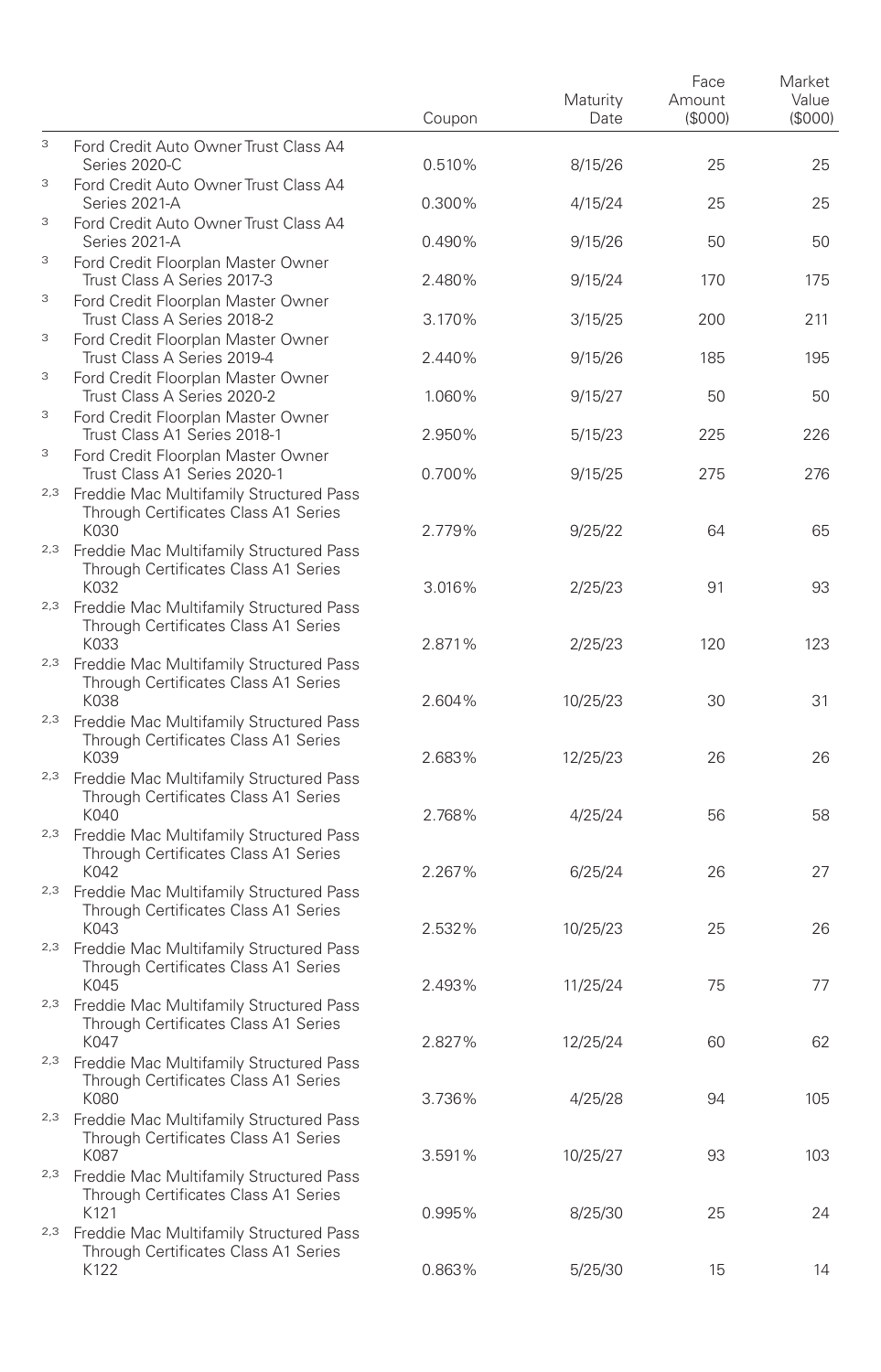|                                                                                                                | Coupon           | Maturity<br>Date | Face<br>Amount<br>(\$000) | Market<br>Value<br>(S000) |
|----------------------------------------------------------------------------------------------------------------|------------------|------------------|---------------------------|---------------------------|
| 2,3 Freddie Mac Multifamily Structured Pass<br>Through Certificates Class A1 Series<br>K730                    |                  |                  | 20                        | 20                        |
| <sup>2,3</sup> Freddie Mac Multifamily Structured Pass<br>Through Certificates Class A2 Series                 | 3.452%           | 9/25/24          |                           |                           |
| K014<br><sup>2,3</sup> Freddie Mac Multifamily Structured Pass<br>Through Certificates Class A2 Series         | 3.871%           | 4/25/21          | 7                         | 7                         |
| K017<br>2,3 Freddie Mac Multifamily Structured Pass<br>Through Certificates Class A2 Series                    | 2.873%           | 12/25/21         | 309                       | 312                       |
| K019<br><sup>2,3</sup> Freddie Mac Multifamily Structured Pass<br>Through Certificates Class A2 Series<br>K020 | 2.272%<br>2.373% | 3/25/22          | 142                       | 144<br>356                |
| <sup>2,3</sup> Freddie Mac Multifamily Structured Pass<br>Through Certificates Class A2 Series                 |                  | 5/25/22          | 350                       |                           |
| K021<br><sup>2,3</sup> Freddie Mac Multifamily Structured Pass<br>Through Certificates Class A2 Series         | 2.396%           | 6/25/22          | 225                       | 230                       |
| K026<br><sup>2,3</sup> Freddie Mac Multifamily Structured Pass<br>Through Certificates Class A2 Series         | 2.510%           | 11/25/22         | 325                       | 335                       |
| K027<br>2,3 Freddie Mac Multifamily Structured Pass<br>Through Certificates Class A2 Series                    | 2.637%           | 1/25/23          | 325                       | 337                       |
| K028<br>2,3,5 Freddie Mac Multifamily Structured Pass<br>Through Certificates Class A2 Series                  | 3.111%           | 2/25/23          | 475                       | 496                       |
| K029<br>2,3,5 Freddie Mac Multifamily Structured Pass<br>Through Certificates Class A2 Series                  | 3.320%           | 2/25/23          | 325                       | 341                       |
| K030<br>2,3,5 Freddie Mac Multifamily Structured Pass<br>Through Certificates Class A2 Series                  | 3.250%           | 4/25/23          | 325                       | 341                       |
| K031<br>2,3,5 Freddie Mac Multifamily Structured Pass<br>Through Certificates Class A2 Series                  | 3.300%           | 4/25/23          | 1,215                     | 1,282                     |
| K032<br>2,3,5 Freddie Mac Multifamily Structured Pass<br>Through Certificates Class A2 Series                  | 3.310%           | 5/25/23          | 340                       | 360                       |
| K033<br>2,3,5 Freddie Mac Multifamily Structured Pass<br>Through Certificates Class A2 Series                  | 3.060%           | 7/25/23          | 325                       | 343                       |
| K034<br>2,3,5 Freddie Mac Multifamily Structured Pass<br>Through Certificates Class A2 Series                  | 3.531%           | 7/25/23          | 288                       | 307                       |
| K035<br>2,3,5 Freddie Mac Multifamily Structured Pass<br>Through Certificates Class A2 Series                  | 3.458%           | 8/25/23          | 400                       | 426                       |
| K036<br><sup>2,3</sup> Freddie Mac Multifamily Structured Pass<br>Through Certificates Class A2 Series         | 3.527%           | 10/25/23         | 325                       | 348                       |
| K038<br><sup>2,3</sup> Freddie Mac Multifamily Structured Pass<br>Through Certificates Class A2 Series         | 3.389%           | 3/25/24          | 400                       | 431                       |
| K039<br>2,3 Freddie Mac Multifamily Structured Pass<br>Through Certificates Class A2 Series                    | 3.303%           | 7/25/24          | 225                       | 243                       |
| K040<br><sup>2,3</sup> Freddie Mac Multifamily Structured Pass<br>Through Certificates Class A2 Series         | 3.241%           | 9/25/24          | 275                       | 297                       |
| K041                                                                                                           | 3.171%           | 10/25/24         | 275                       | 297                       |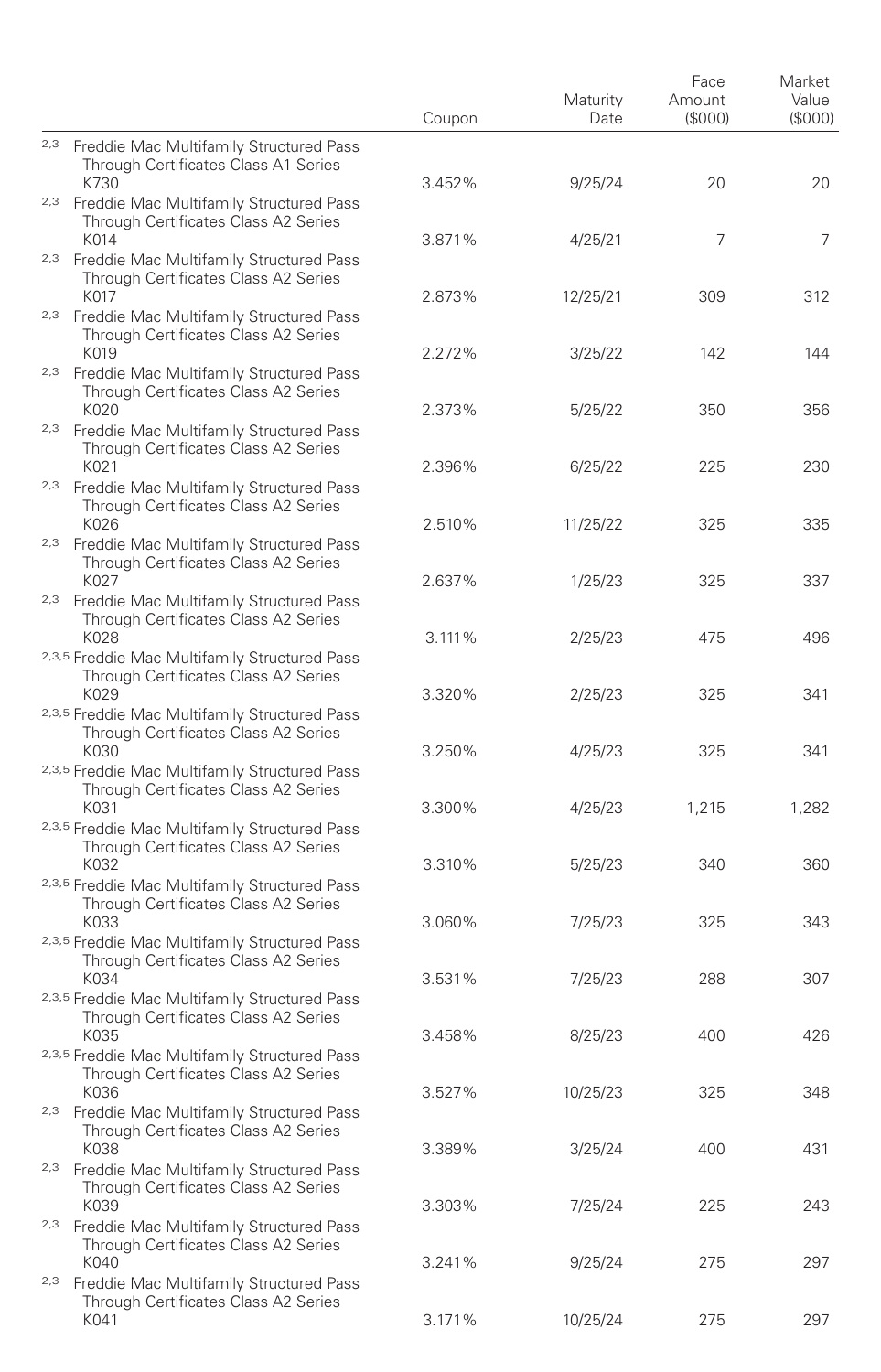|                                                                                                        | Coupon | Maturity<br>Date   | Face<br>Amount<br>(S000) | Market<br>Value<br>(S000) |
|--------------------------------------------------------------------------------------------------------|--------|--------------------|--------------------------|---------------------------|
| 2,3 Freddie Mac Multifamily Structured Pass<br>Through Certificates Class A2 Series<br>K042            | 2.670% | 12/25/24           | 25                       | 27                        |
| <sup>2,3</sup> Freddie Mac Multifamily Structured Pass<br>Through Certificates Class A2 Series<br>K043 | 3.062% |                    |                          |                           |
| <sup>2,3</sup> Freddie Mac Multifamily Structured Pass<br>Through Certificates Class A2 Series<br>K045 | 3.023% | 12/25/24           | 150                      | 162                       |
| 2,3 Freddie Mac Multifamily Structured Pass<br>Through Certificates Class A2 Series<br>K046            | 3.205% | 1/25/25            | 175<br>175               | 189<br>190                |
| 2,3,5 Freddie Mac Multifamily Structured Pass<br>Through Certificates Class A2 Series<br>K047          | 3.329% | 3/25/25<br>5/25/25 | 175                      | 191                       |
| 2,3,5 Freddie Mac Multifamily Structured Pass<br>Through Certificates Class A2 Series<br>K048          | 3.284% |                    | 325                      | 355                       |
| <sup>2,3</sup> Freddie Mac Multifamily Structured Pass<br>Through Certificates Class A2 Series         |        | 6/25/25            |                          |                           |
| K049<br>2,3,5 Freddie Mac Multifamily Structured Pass<br>Through Certificates Class A2 Series          | 3.010% | 7/25/25            | 125                      | 135                       |
| K050<br>2,3 Freddie Mac Multifamily Structured Pass<br>Through Certificates Class A2 Series            | 3.334% | 8/25/25            | 200                      | 219                       |
| K052<br><sup>2,3</sup> Freddie Mac Multifamily Structured Pass<br>Through Certificates Class A2 Series | 3.151% | 11/25/25           | 125                      | 136                       |
| K053<br><sup>2,3</sup> Freddie Mac Multifamily Structured Pass<br>Through Certificates Class A2 Series | 2.995% | 12/25/25           | 75                       | 81                        |
| K054<br>2,3 Freddie Mac Multifamily Structured Pass<br>Through Certificates Class A2 Series            | 2.745% | 1/25/26            | 200                      | 215                       |
| K056<br><sup>2,3</sup> Freddie Mac Multifamily Structured Pass<br>Through Certificates Class A2 Series | 2.525% | 5/25/26            | 150                      | 160                       |
| K058<br>2,3,5 Freddie Mac Multifamily Structured Pass<br>Through Certificates Class A2 Series          | 2.653% | 8/25/26            | 100                      | 107                       |
| K063<br><sup>2,3</sup> Freddie Mac Multifamily Structured Pass<br>Through Certificates Class A2 Series | 3.430% | 1/25/27            | 475                      | 528                       |
| K064<br><sup>2,3</sup> Freddie Mac Multifamily Structured Pass<br>Through Certificates Class A2 Series | 3.224% | 3/25/27            | 300                      | 331                       |
| K065<br><sup>2,3</sup> Freddie Mac Multifamily Structured Pass<br>Through Certificates Class A2 Series | 3.243% | 4/25/27            | 433                      | 478                       |
| K066<br><sup>2,3</sup> Freddie Mac Multifamily Structured Pass<br>Through Certificates Class A2 Series | 3.117% | 6/25/27            | 150                      | 165                       |
| K067<br><sup>2,3</sup> Freddie Mac Multifamily Structured Pass<br>Through Certificates Class A2 Series | 3.194% | 7/25/27            | 500                      | 551                       |
| K068<br>2,3,5 Freddie Mac Multifamily Structured Pass<br>Through Certificates Class A2 Series          | 3.244% | 8/25/27            | 125                      | 138                       |
| K069<br>2,3,5 Freddie Mac Multifamily Structured Pass<br>Through Certificates Class A2 Series          | 3.187% | 9/25/27            | 200                      | 221                       |
| K070                                                                                                   | 3.303% | 11/25/27           | 75                       | 83                        |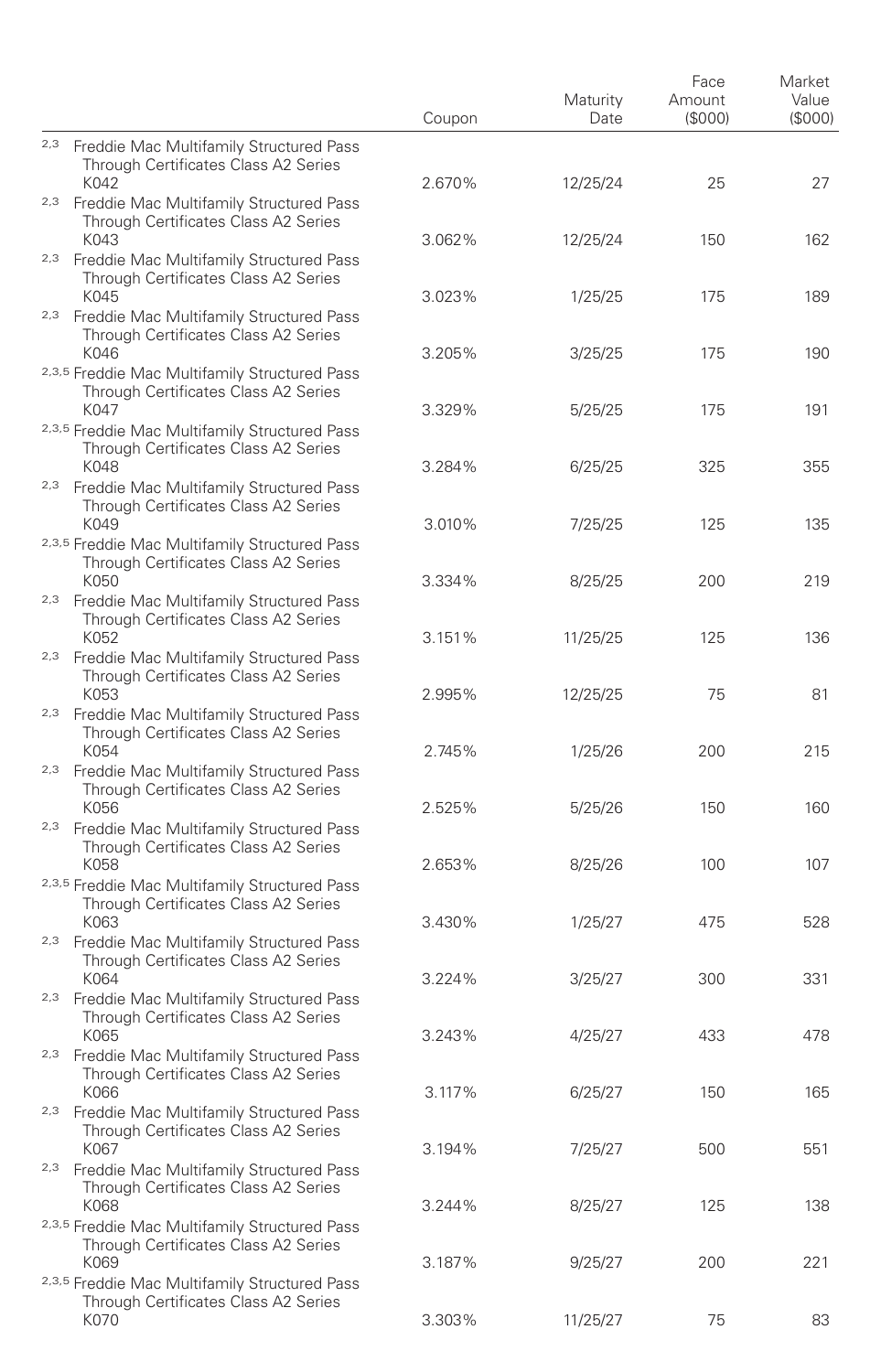|     |                                                                                                                | Coupon           | Maturity<br>Date | Face<br>Amount<br>(S000) | Market<br>Value<br>(S000) |
|-----|----------------------------------------------------------------------------------------------------------------|------------------|------------------|--------------------------|---------------------------|
|     | 2,3 Freddie Mac Multifamily Structured Pass<br>Through Certificates Class A2 Series<br>K071                    | 3.286%           |                  | 225                      | 250                       |
|     | <sup>2,3</sup> Freddie Mac Multifamily Structured Pass<br>Through Certificates Class A2 Series                 |                  | 11/25/27         |                          |                           |
|     | K072<br><sup>2,3</sup> Freddie Mac Multifamily Structured Pass<br>Through Certificates Class A2 Series<br>K073 | 3.444%           | 12/25/27         | 100                      | 112                       |
|     | 2,3 Freddie Mac Multifamily Structured Pass<br>Through Certificates Class A2 Series<br>K074                    | 3.350%<br>3.600% | 1/25/28          | 125                      | 139                       |
|     | 2,3,5 Freddie Mac Multifamily Structured Pass<br>Through Certificates Class A2 Series<br>K075                  |                  | 1/25/28          | 225<br>150               | 254<br>170                |
|     | <sup>2,3</sup> Freddie Mac Multifamily Structured Pass<br>Through Certificates Class A2 Series                 | 3.650%           | 2/25/28          |                          |                           |
|     | K076<br><sup>2,3</sup> Freddie Mac Multifamily Structured Pass<br>Through Certificates Class A2 Series         | 3.900%           | 4/25/28          | 350                      | 402                       |
|     | K078<br><sup>2,3</sup> Freddie Mac Multifamily Structured Pass<br>Through Certificates Class A2 Series         | 3.854%           | 6/25/28          | 100                      | 114                       |
|     | K079<br>2,3,5 Freddie Mac Multifamily Structured Pass<br>Through Certificates Class A2 Series                  | 3.926%           | 6/25/28          | 25                       | 29                        |
|     | K080<br>2,3,5 Freddie Mac Multifamily Structured Pass<br>Through Certificates Class A2 Series                  | 3.926%           | 7/25/28          | 175                      | 201                       |
|     | K081<br>2,3,5 Freddie Mac Multifamily Structured Pass<br>Through Certificates Class A2 Series                  | 3.900%           | 8/25/28          | 350                      | 403                       |
|     | K082<br>2,3,5 Freddie Mac Multifamily Structured Pass<br>Through Certificates Class A2 Series                  | 3.920%           | 9/25/28          | 75                       | 86                        |
|     | K083<br>2,3,5 Freddie Mac Multifamily Structured Pass<br>Through Certificates Class A2 Series                  | 4.050%           | 9/25/28          | 1,700                    | 1,974                     |
|     | K084<br>2,3,5 Freddie Mac Multifamily Structured Pass<br>Through Certificates Class A2 Series                  | 3.780%           | 10/25/28         | 275                      | 312                       |
|     | K085<br><sup>2,3</sup> Freddie Mac Multifamily Structured Pass<br>Through Certificates Class A2 Series         | 4.060%           | 10/25/28         | 225                      | 260                       |
|     | K087<br><sup>2,3</sup> Freddie Mac Multifamily Structured Pass<br>Through Certificates Class A2 Series         | 3.771%           | 12/25/28         | 400                      | 458                       |
|     | K088<br><sup>2,3</sup> Freddie Mac Multifamily Structured Pass<br>Through Certificates Class A2 Series         | 3.690%           | 1/25/29          | 275                      | 313                       |
|     | K089<br><sup>2,3</sup> Freddie Mac Multifamily Structured Pass<br>Through Certificates Class A2 Series         | 3.563%           | 1/25/29          | 25                       | 28                        |
|     | K090<br><sup>2,3</sup> Freddie Mac Multifamily Structured Pass<br>Through Certificates Class A2 Series         | 3.422%           | 2/25/29          | 200                      | 223                       |
|     | K091<br>2,3 Freddie Mac Multifamily Structured Pass<br>Through Certificates Class A2 Series                    | 3.505%           | 3/25/29          | 450                      | 506                       |
| 2,3 | K092<br>Freddie Mac Multifamily Structured Pass<br>Through Certificates Class A2 Series                        | 3.298%           | 4/25/29          | 225                      | 250                       |
|     | K093                                                                                                           | 2.982%           | 5/25/29          | 400                      | 435                       |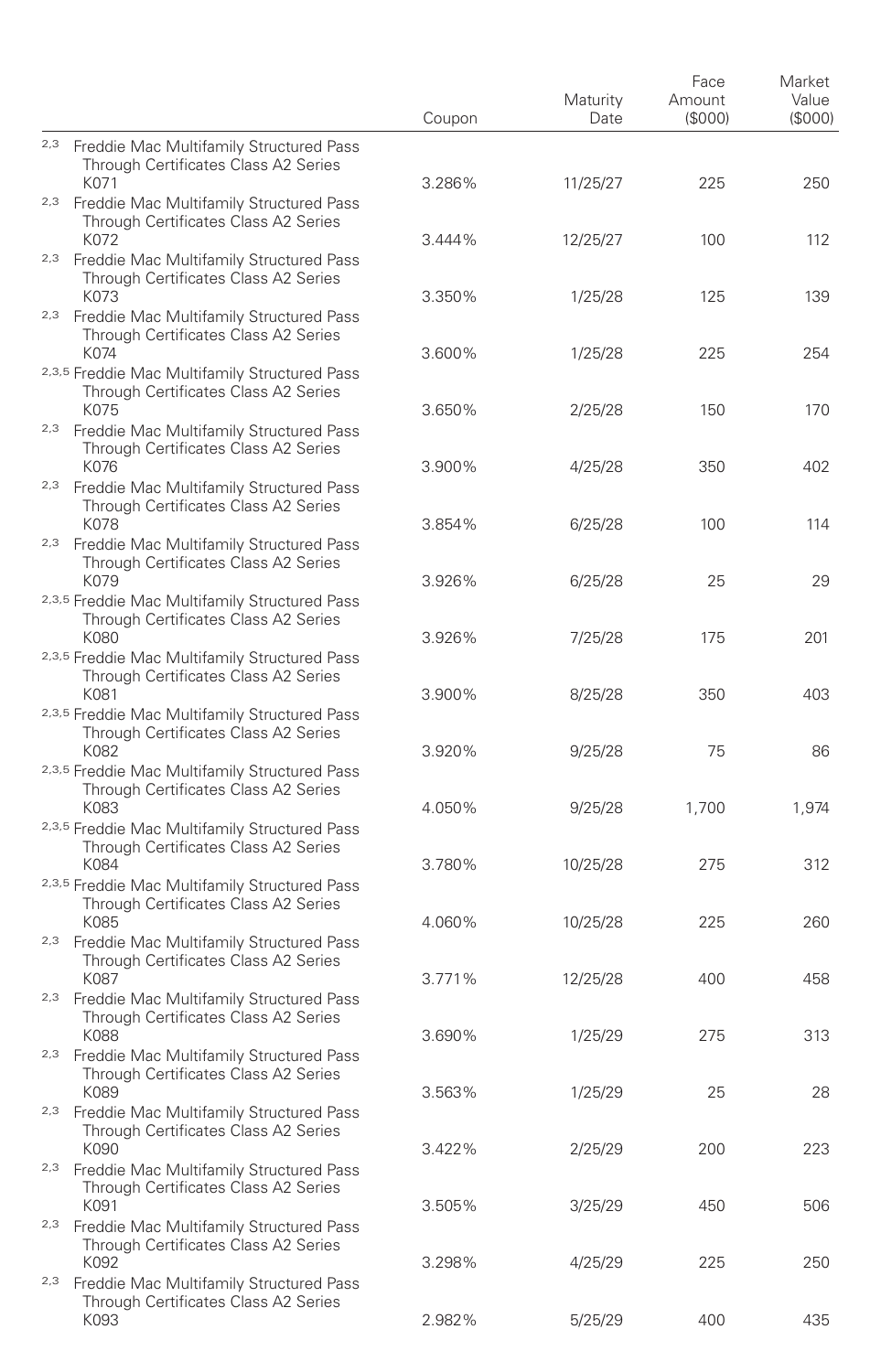|     |                                                                                                                | Coupon           | Maturity<br>Date | Face<br>Amount<br>(\$000) | Market<br>Value<br>(S000) |
|-----|----------------------------------------------------------------------------------------------------------------|------------------|------------------|---------------------------|---------------------------|
|     | 2,3 Freddie Mac Multifamily Structured Pass<br>Through Certificates Class A2 Series                            |                  |                  |                           |                           |
|     | K094<br><sup>2,3</sup> Freddie Mac Multifamily Structured Pass<br>Through Certificates Class A2 Series         | 2.903%           | 6/25/29          | 275                       | 297                       |
|     | K095<br><sup>2,3</sup> Freddie Mac Multifamily Structured Pass<br>Through Certificates Class A2 Series<br>K096 | 2.785%<br>2.519% | 6/25/29          | 275<br>225                | 295<br>237                |
|     | 2,3 Freddie Mac Multifamily Structured Pass<br>Through Certificates Class A2 Series                            |                  | 7/25/29          |                           |                           |
|     | K098<br><sup>2,3</sup> Freddie Mac Multifamily Structured Pass<br>Through Certificates Class A2 Series         | 2.425%           | 8/25/29          | 450                       | 470                       |
|     | K099<br>2,3 Freddie Mac Multifamily Structured Pass<br>Through Certificates Class A2 Series                    | 2.595%           | 9/25/29          | 210                       | 222                       |
|     | K101<br><sup>2,3</sup> Freddie Mac Multifamily Structured Pass<br>Through Certificates Class A2 Series         | 2.524%           | 10/25/29         | 370                       | 389                       |
|     | K102<br><sup>2,3</sup> Freddie Mac Multifamily Structured Pass<br>Through Certificates Class A2 Series         | 2.537%           | 10/25/29         | 350                       | 369                       |
|     | K103<br>2,3 Freddie Mac Multifamily Structured Pass                                                            | 2.651%           | 11/25/29         | 300                       | 318                       |
|     | Through Certificates Class A2 Series<br>K104<br><sup>2,3</sup> Freddie Mac Multifamily Structured Pass         | 2.253%           | 1/25/30          | 445                       | 459                       |
|     | Through Certificates Class A2 Series<br>K105<br><sup>2,3</sup> Freddie Mac Multifamily Structured Pass         | 1.872%           | 1/25/30          | 95                        | 95                        |
|     | Through Certificates Class A2 Series<br>K106<br>2,3 Freddie Mac Multifamily Structured Pass                    | 2.069%           | 1/25/30          | 1,300                     | 1,325                     |
|     | Through Certificates Class A2 Series<br>K107                                                                   | 1.639%           | 1/25/30          | 100                       | 99                        |
|     | <sup>2,3</sup> Freddie Mac Multifamily Structured Pass<br>Through Certificates Class A2 Series<br>K108         | 1.517%           | 3/25/30          | 150                       | 146                       |
|     | 2,3 Freddie Mac Multifamily Structured Pass<br>Through Certificates Class A2 Series<br>K109                    | 1.558%           | 4/25/30          | 425                       | 415                       |
|     | <sup>2,3</sup> Freddie Mac Multifamily Structured Pass<br>Through Certificates Class A2 Series<br>K110         | 1.477%           | 4/25/30          | 25                        | 24                        |
|     | <sup>2,3</sup> Freddie Mac Multifamily Structured Pass<br>Through Certificates Class A2 Series<br>K111         | 1.350%           |                  | 25                        | 24                        |
|     | 2,3 Freddie Mac Multifamily Structured Pass<br>Through Certificates Class A2 Series                            |                  | 5/25/30          |                           |                           |
|     | K114<br><sup>2,3</sup> Freddie Mac Multifamily Structured Pass<br>Through Certificates Class A2 Series         | 1.366%           | 6/25/30          | 125                       | 120                       |
|     | K116<br><sup>2,3</sup> Freddie Mac Multifamily Structured Pass<br>Through Certificates Class A2 Series         | 1.378%           | 7/25/30          | 320                       | 307                       |
| 2,3 | K117<br>Freddie Mac Multifamily Structured Pass<br>Through Certificates Class A2 Series                        | 1.406%           | 8/25/30          | 25                        | 24                        |
| 2,3 | K118<br>Freddie Mac Multifamily Structured Pass                                                                | 1.493%           | 9/25/30          | 400                       | 387                       |
|     | Through Certificates Class A2 Series<br>K120                                                                   | 1.500%           | 10/25/30         | 300                       | 290                       |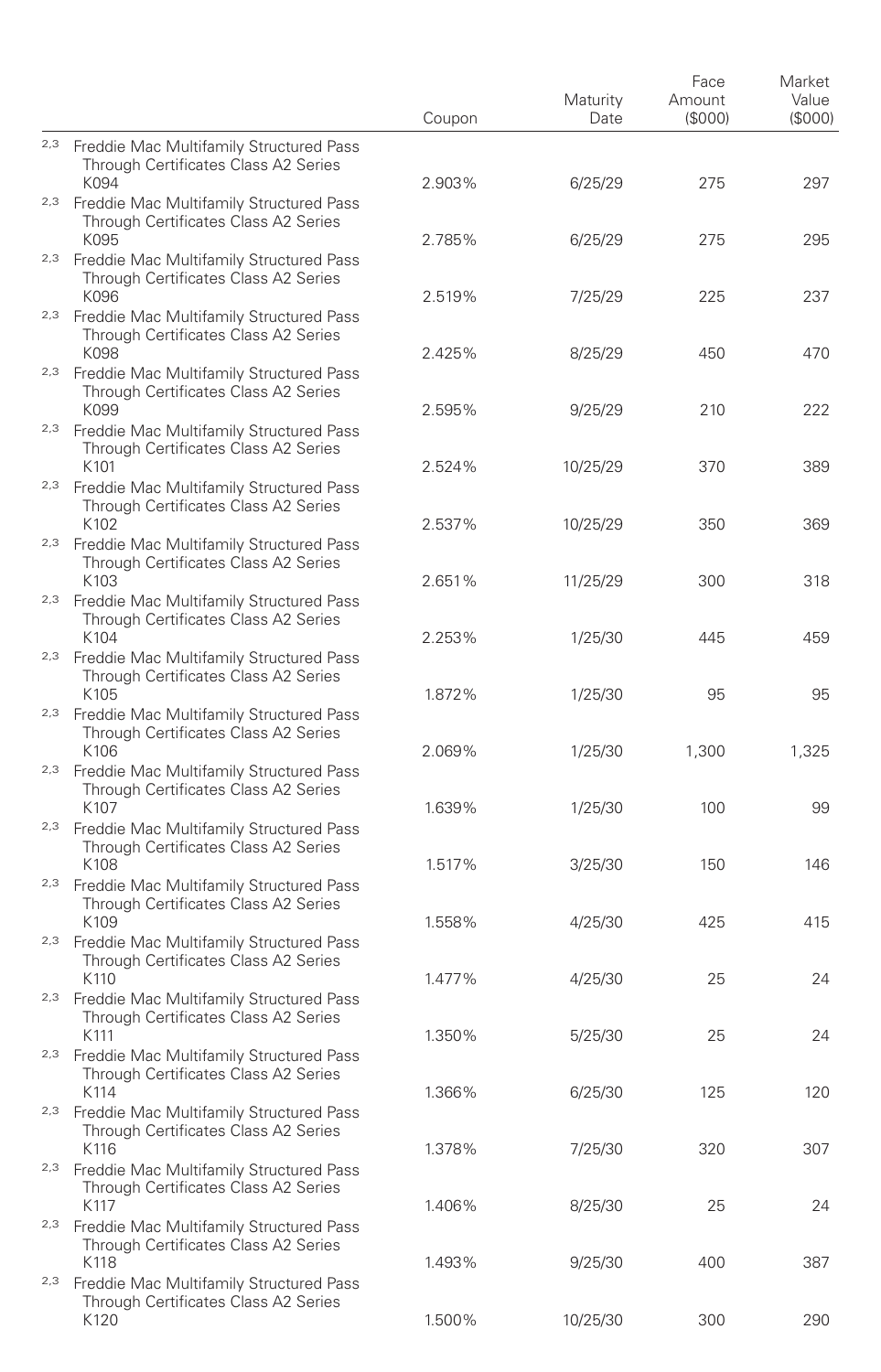|     |                                                                                                          | Coupon | Maturity<br>Date | Face<br>Amount<br>(S000) | Market<br>Value<br>(S000) |
|-----|----------------------------------------------------------------------------------------------------------|--------|------------------|--------------------------|---------------------------|
|     | 2,3 Freddie Mac Multifamily Structured Pass<br>Through Certificates Class A2 Series<br>K121              | 1.547% | 10/25/30         | 175                      | 170                       |
|     | <sup>2,3</sup> Freddie Mac Multifamily Structured Pass<br>Through Certificates Class A2 Series           |        |                  |                          |                           |
|     | K122<br><sup>2,3</sup> Freddie Mac Multifamily Structured Pass<br>Through Certificates Class A2 Series   | 1.521% | 11/25/30         | 175                      | 169                       |
|     | K124<br>2,3 Freddie Mac Multifamily Structured Pass<br>Through Certificates Class A2 Series              | 1.658% | 2/25/54          | 150                      | 147                       |
|     | K125<br><sup>2,3</sup> Freddie Mac Multifamily Structured Pass<br>Through Certificates Class A2 Series   | 1.846% | 1/25/31          | 700                      | 697                       |
|     | K126<br>2,3 Freddie Mac Multifamily Structured Pass<br>Through Certificates Class A2 Series              | 2.074% | 1/25/31          | 250                      | 254                       |
|     | K127<br><sup>2,3</sup> Freddie Mac Multifamily Structured Pass<br>Through Certificates Class A2 Series   | 2.108% | 1/25/31          | 425                      | 432                       |
|     | K-1510<br><sup>2,3</sup> Freddie Mac Multifamily Structured Pass<br>Through Certificates Class A2 Series | 3.718% | 1/25/31          | 75                       | 86                        |
|     | K-1511<br>2,3 Freddie Mac Multifamily Structured Pass<br>Through Certificates Class A2 Series            | 3.470% | 3/25/31          | 100                      | 114                       |
|     | K-1514<br><sup>2,3</sup> Freddie Mac Multifamily Structured Pass                                         | 2.859% | 10/25/34         | 225                      | 238                       |
|     | Through Certificates Class A2 Series<br>K-1515<br><sup>2,3</sup> Freddie Mac Multifamily Structured Pass | 1.940% | 2/25/35          | 150                      | 144                       |
|     | Through Certificates Class A2 Series<br>K-1516<br>2,3 Freddie Mac Multifamily Structured Pass            | 1.721% | 5/25/35          | 225                      | 209                       |
|     | Through Certificates Class A2 Series<br>K-1517<br><sup>2,3</sup> Freddie Mac Multifamily Structured Pass | 1.716% | 7/25/35          | 25                       | 23                        |
|     | Through Certificates Class A2 Series<br>K-1518<br>2,3,6 Freddie Mac Multifamily Structured Pass          | 1.860% | 10/25/35         | 100                      | 94                        |
|     | Through Certificates Class A2 Series<br>K-1519                                                           | 2.013% | 12/25/35         | 100                      | 96                        |
|     | <sup>2,3</sup> Freddie Mac Multifamily Structured Pass<br>Through Certificates Class A2 Series<br>K152   | 3.080% | 1/25/31          | 100                      | 109                       |
|     | <sup>2,3</sup> Freddie Mac Multifamily Structured Pass<br>Through Certificates Class A2 Series<br>K155   | 3.750% | 11/25/32         | 100                      | 114                       |
|     | 2,3,5 Freddie Mac Multifamily Structured Pass<br>Through Certificates Class A2 Series<br>K157            | 3.990% | 5/25/33          | 75                       | 88                        |
|     | <sup>2,3</sup> Freddie Mac Multifamily Structured Pass<br>Through Certificates Class A2 Series<br>K716   | 3.130% | 6/25/21          | 215                      | 216                       |
| 2,3 | Freddie Mac Multifamily Structured Pass<br>Through Certificates Class A2 Series<br>K717                  | 2.991% | 9/25/21          | 213                      | 214                       |
|     | 2,3 Freddie Mac Multifamily Structured Pass<br>Through Certificates Class A2 Series<br>K718              | 2.791% |                  | 223                      | 226                       |
|     | <sup>2,3</sup> Freddie Mac Multifamily Structured Pass<br>Through Certificates Class A2 Series           |        | 1/25/22          |                          |                           |
|     | K720                                                                                                     | 2.716% | 6/25/22          | 150                      | 153                       |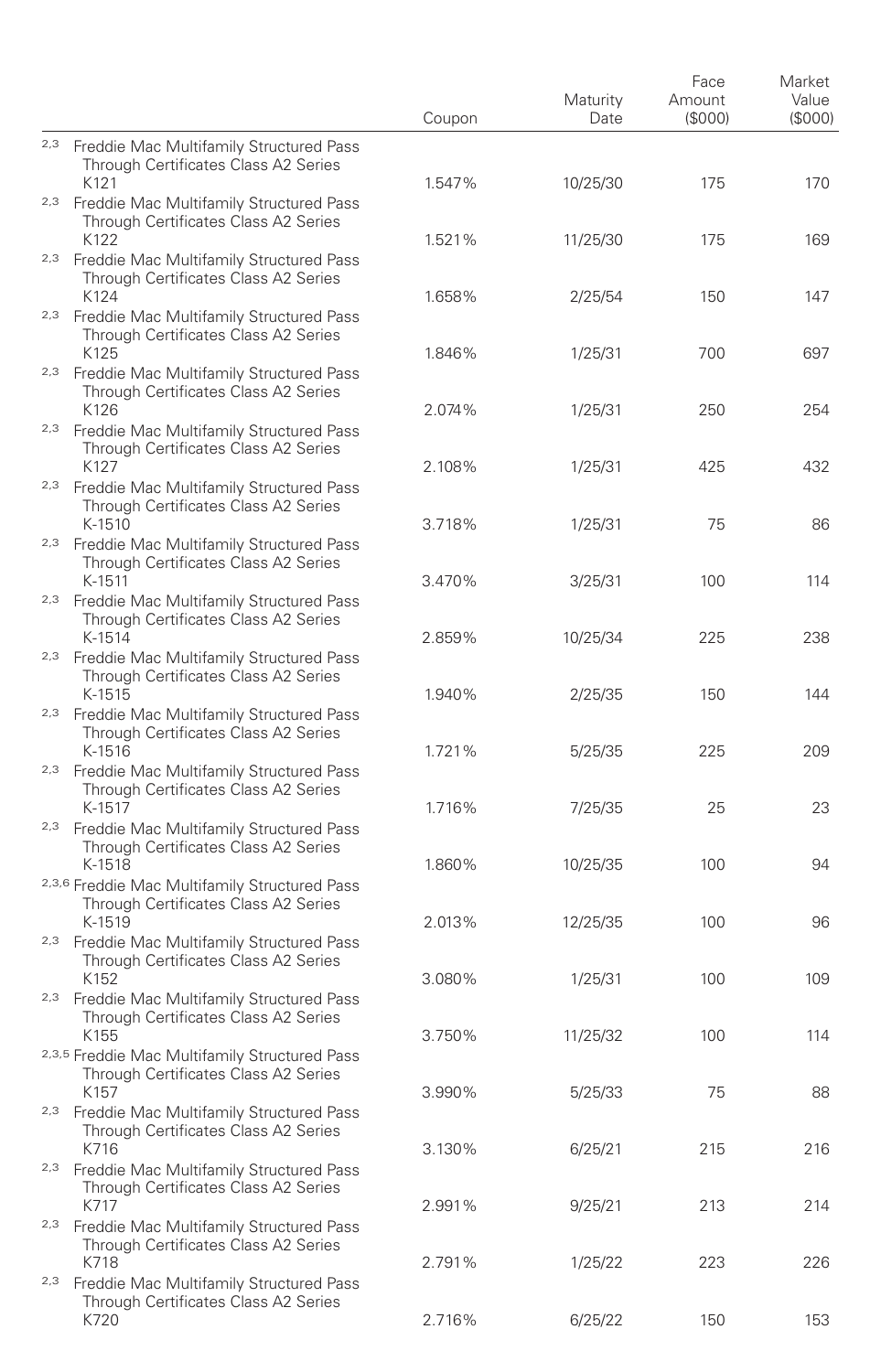|                                                                                                          | Coupon           | Maturity<br>Date | Face<br>Amount<br>(S000) | Market<br>Value<br>(S000) |
|----------------------------------------------------------------------------------------------------------|------------------|------------------|--------------------------|---------------------------|
| 2,3 Freddie Mac Multifamily Structured Pass<br>Through Certificates Class A2 Series                      |                  |                  |                          |                           |
| K723<br>2,3,5 Freddie Mac Multifamily Structured Pass<br>Through Certificates Class A2 Series            | 2.454%           | 8/25/23          | 125                      | 130                       |
| K724<br><sup>2,3</sup> Freddie Mac Multifamily Structured Pass<br>Through Certificates Class A2 Series   | 3.062%           | 11/25/23         | 100                      | 106                       |
| K726<br>2,3 Freddie Mac Multifamily Structured Pass<br>Through Certificates Class A2 Series              | 2.905%           | 4/25/24          | 180                      | 191                       |
| K727<br>2,3,5 Freddie Mac Multifamily Structured Pass<br>Through Certificates Class A2 Series<br>K728    | 2.946%<br>3.064% | 7/25/24          | 200                      | 213                       |
| 2,3 Freddie Mac Multifamily Structured Pass<br>Through Certificates Class A2 Series                      |                  | 8/25/24          | 1,550                    | 1,659                     |
| K729<br>2,3,5 Freddie Mac Multifamily Structured Pass<br>Through Certificates Class A2 Series            | 3.136%           | 10/25/24         | 900                      | 968                       |
| K730<br>2,3,5 Freddie Mac Multifamily Structured Pass<br>Through Certificates Class A2 Series            | 3.590%           | 1/25/25          | 275                      | 301                       |
| K731<br>2,3 Freddie Mac Multifamily Structured Pass<br>Through Certificates Class A2 Series              | 3.600%           | 2/25/25          | 225                      | 245                       |
| K734<br><sup>2,3</sup> Freddie Mac Multifamily Structured Pass<br>Through Certificates Class A2 Series   | 3.208%           | 2/25/26          | 375                      | 408                       |
| K735<br><sup>2,3</sup> Freddie Mac Multifamily Structured Pass<br>Through Certificates Class A2 Series   | 2.862%           | 5/25/26          | 500                      | 538                       |
| K737<br>2,3 Freddie Mac Multifamily Structured Pass<br>Through Certificates Class A2 Series              | 2.525%           | 10/25/26         | 400                      | 425                       |
| K738<br><sup>2,3</sup> Freddie Mac Multifamily Structured Pass<br>Through Certificates Class A2 Series   | 1.545%           | 1/25/27          | 100                      | 101                       |
| K739<br>2,3 Freddie Mac Multifamily Structured Pass<br>Through Certificates Class A2 Series              | 1.336%           | 9/25/27          | 25                       | 25                        |
| KC02<br><sup>2,3</sup> Freddie Mac Multifamily Structured Pass<br>Through Certificates Class A2 Series   | 3.370%           | 7/25/25          | 175                      | 187                       |
| KW01<br><sup>2,3</sup> Freddie Mac Multifamily Structured Pass<br>Through Certificates Class A3 Series   | 2.853%           | 1/25/26          | 200                      | 215                       |
| K-1510<br>2,3 Freddie Mac Multifamily Structured Pass<br>Through Certificates Class A3 Series            | 3.794%           | 1/25/34          | 395                      | 453                       |
| K-1511<br><sup>2,3</sup> Freddie Mac Multifamily Structured Pass<br>Through Certificates Class A3 Series | 3.542%           | 3/25/34          | 225                      | 254                       |
| K-1513<br><sup>2,3</sup> Freddie Mac Multifamily Structured Pass                                         | 2.797%           | 8/25/34          | 335                      | 352                       |
| Through Certificates Class A3 Series<br>K154<br>2,3 Freddie Mac Multifamily Structured Pass              | 3.459%           | 11/25/32         | 50                       | 56                        |
| Through Certificates Class A3 Series<br>K155<br>2,3,5 Freddie Mac Multifamily Structured Pass            | 3.750%           | 4/25/33          | 200                      | 229                       |
| Through Certificates Class A3 Series<br>K157                                                             | 3.990%           | 8/25/33          | 75                       | 87                        |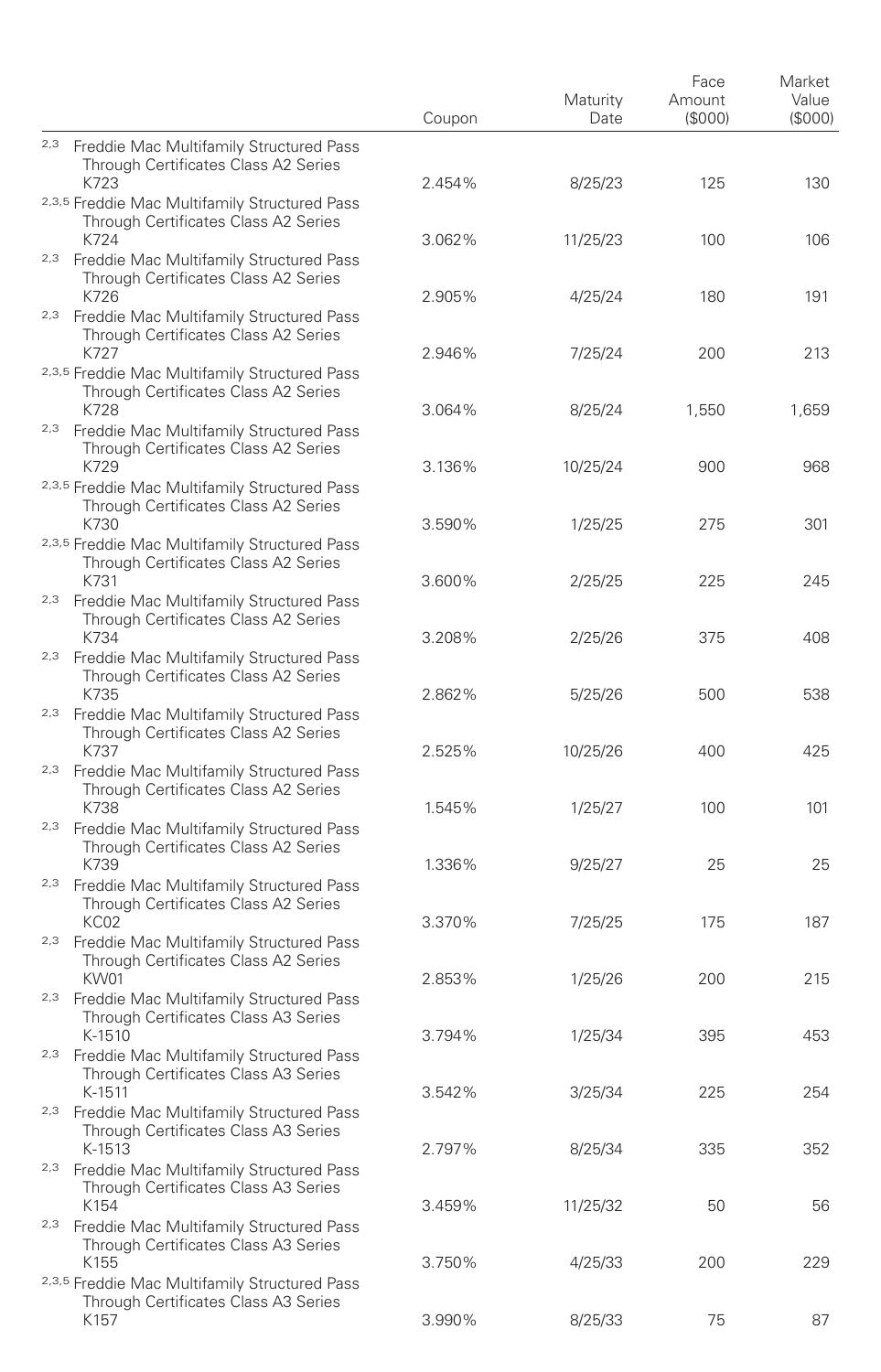|   |                                                                                        | Coupon | Maturity<br>Date | Face<br>Amount<br>(S000) | Market<br>Value<br>(\$000) |
|---|----------------------------------------------------------------------------------------|--------|------------------|--------------------------|----------------------------|
| 3 | <b>GM Financial Automobile Leasing Trust</b><br>Class A3 Series 2019-2                 | 2.670% | 3/21/22          | 25                       | 25                         |
| 3 | <b>GM Financial Automobile Leasing Trust</b><br>Class A3 Series 2020-1                 | 1.670% | 12/20/22         | 25                       | 25                         |
| 3 | <b>GM Financial Automobile Leasing Trust</b><br>Class A3 Series 2020-2                 | 0.800% | 7/20/23          | 25                       | 25                         |
| 3 | <b>GM Financial Automobile Leasing Trust</b>                                           |        |                  |                          |                            |
| 3 | Class A3 Series 2020-3<br><b>GM Financial Automobile Leasing Trust</b>                 | 0.450% | 8/21/23          | 475                      | 476                        |
| 3 | Class A4 Series 2019-2<br><b>GM Financial Automobile Leasing Trust</b>                 | 2.720% | 3/20/23          | 50                       | 51                         |
| 3 | Class A4 Series 2020-1<br>GM Financial Automobile Leasing Trust                        | 1.700% | 12/20/23         | 10                       | 10                         |
| 3 | Class A4 Series 2020-3<br><b>GM Financial Consumer Automobile</b>                      | 0.510% | 10/21/24         | 25                       | 25                         |
|   | Receivables Trust Class A3 Series<br>2018-2                                            | 2.810% | 12/16/22         | 33                       | 33                         |
| 3 | <b>GM Financial Consumer Automobile</b><br>Receivables Trust Class A3 Series           |        |                  |                          |                            |
| 3 | 2020-1<br><b>GM Financial Consumer Automobile</b>                                      | 1.840% | 9/16/24          | 90                       | 91                         |
|   | Receivables Trust Class A3 Series<br>2020-3                                            | 0.450% | 4/16/25          | 175                      | 175                        |
| 3 | <b>GM Financial Consumer Automobile</b><br>Receivables Trust Class A3 Series           |        |                  |                          |                            |
| 3 | 2020-4<br><b>GM Financial Consumer Automobile</b>                                      | 0.380% | 8/18/25          | 115                      | 115                        |
|   | Receivables Trust Class A4 Series<br>2018-2                                            | 3.020% | 12/18/23         | 75                       | 77                         |
| 3 | <b>GM Financial Consumer Automobile</b><br>Receivables Trust Class A4 Series<br>2020-1 | 1.900% | 3/17/25          | 30                       | 31                         |
| 3 | <b>GM Financial Consumer Automobile</b><br>Receivables Trust Class A4 Series           |        |                  |                          |                            |
| 3 | 2020-3<br>GM Financial Leasing Trust Class A3                                          | 0.580% | 1/16/26          | 25                       | 25                         |
| 3 | Series 2021-1<br>GM Financial Securitized Term Class A3                                | 0.260% | 2/20/24          | 75                       | 75                         |
| 3 | Series 2021-1<br>GM Financial Securitized Term Class A4                                | 0.350% | 10/16/25         | 65                       | 65                         |
| 3 | Series 2021-1                                                                          | 0.540% | 5/17/27          | 250                      | 248                        |
| 3 | GS Mortgage Securities Corp II<br>Class A5 Series 2013-GC10                            | 2.943% | 2/10/46          | 92                       | 95                         |
|   | GS Mortgage Securities Corp II<br>Class AS Series 2013-GC10                            | 3.279% | 2/10/46          | 35                       | 36                         |
| 3 | GS Mortgage Securities Trust Class A3<br>Series 2012-GC6                               | 3.482% | 1/10/45          | 293                      | 296                        |
| 3 | GS Mortgage Securities Trust Class A3<br>Series 2012-GCJ9                              | 2.773% | 11/10/45         | 121                      | 125                        |
| 3 | GS Mortgage Securities Trust Class A3<br>Series 2017-GS6                               | 3.433% | 5/10/50          | 150                      | 163                        |
| 3 | GS Mortgage Securities Trust Class A4<br>Series 2011-GC5                               | 3.707% | 8/10/44          | 34                       | 34                         |
| 3 | GS Mortgage Securities Trust Class A4<br>Series 2012-GCJ7                              | 3.377% | 5/10/45          | 104                      | 105                        |
| 3 | GS Mortgage Securities Trust Class A4<br>Series 2013-GC12                              | 3.135% | 6/10/46          | 90                       | 94                         |
| 3 | GS Mortgage Securities Trust Class A4<br>Series 2014-GC18                              | 4.074% | 1/10/47          | 200                      | 215                        |
| 3 | GS Mortgage Securities Trust Class A4<br>Series 2015-GC30                              | 3.382% | 5/10/50          | 150                      | 162                        |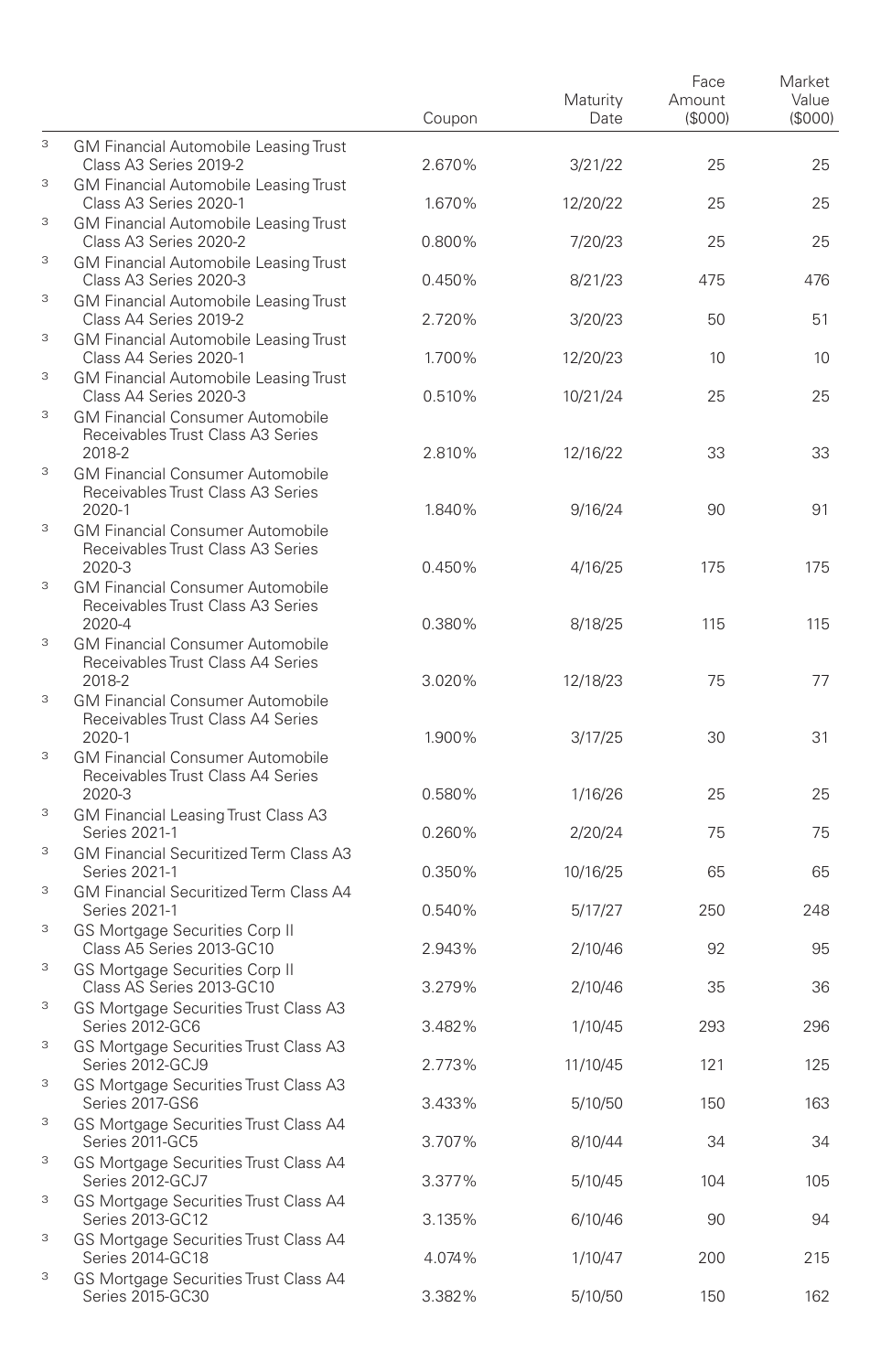|        |                                                                                                      | Coupon | Maturity<br>Date | Face<br>Amount<br>(\$000) | Market<br>Value<br>(S000) |
|--------|------------------------------------------------------------------------------------------------------|--------|------------------|---------------------------|---------------------------|
| 3      | GS Mortgage Securities Trust Class A4<br>Series 2015-GC32                                            | 3.764% | 7/10/48          | 50                        | 55                        |
| 3      | GS Mortgage Securities Trust Class A4<br>Series 2015-GC34                                            | 3.506% | 10/10/48         | 100                       | 109                       |
| 3      | GS Mortgage Securities Trust Class A4<br>Series 2016-GS2                                             | 3.050% | 5/10/49          | 75                        | 80                        |
| 3      | GS Mortgage Securities Trust Class A4<br>Series 2016-GS3                                             | 2.850% | 10/10/49         | 200                       | 211                       |
|        | 3,5 GS Mortgage Securities Trust Class A4<br>Series 2016-GS4                                         | 3.442% | 11/10/49         | 75                        | 82                        |
| 3      | GS Mortgage Securities Trust Class A4<br>Series 2017-GS5                                             | 3.674% | 3/10/50          | 150                       | 165                       |
| 3      | GS Mortgage Securities Trust Class A4<br><b>Series 2017-GS7</b>                                      | 3.430% | 8/10/50          | 261                       | 283                       |
| 3      | GS Mortgage Securities Trust Class A4<br>Series 2019-GC39                                            | 3.567% | 5/10/52          | 100                       | 109                       |
| 3      | GS Mortgage Securities Trust Class A4<br>Series 2019-GC40                                            | 3.160% | 7/10/52          | 150                       | 160                       |
| 3      | GS Mortgage Securities Trust Class A4<br>Series 2019-GC42                                            | 3.001% | 9/1/52           | 275                       | 290                       |
| 3      | GS Mortgage Securities Trust Class A4<br>Series 2019-GSA1                                            | 3.048% | 11/10/52         | 125                       | 132                       |
| 3,5    | GS Mortgage Securities Trust Class A5<br>Series 2013-GC13                                            | 4.051% | 7/10/46          | 20                        | 22                        |
| 3      | GS Mortgage Securities Trust Class A5<br>Series 2013-GC14                                            | 4.243% | 8/10/46          | 200                       | 215                       |
| 3      | GS Mortgage Securities Trust Class A5<br>Series 2014-GC22                                            | 3.862% | 6/10/47          | 50                        | 54                        |
| 3      | GS Mortgage Securities Trust Class A5<br>Series 2014-GC24                                            | 3.931% | 9/10/47          | 125                       | 135                       |
| 3      | GS Mortgage Securities Trust Class A5<br>Series 2014-GC26                                            | 3.629% | 11/10/47         | 225                       | 243                       |
| 3      | GS Mortgage Securities Trust Class A5<br>Series 2015-GC28                                            | 3.396% | 2/10/48          | 150                       | 161                       |
| 3      | GS Mortgage Securities Trust Class A5<br>Series 2020-GC45                                            | 2.911% | 2/13/53          | 125                       | 131                       |
| 3<br>3 | GS Mortgage Securities Trust Class A5<br>Series 2020-GC47                                            | 2.377% | 5/12/53          | 75                        | 75                        |
| 3      | GS Mortgage Securities Trust Class A5<br>Series 2020-GSA2                                            | 2.012% | 12/12/53         | 125                       | 122                       |
| 3      | GS Mortgage Securities Trust Class AAB<br>Series 2013-GC14<br>GS Mortgage Securities Trust Class AAB | 3.817% | 8/10/46          | 14                        | 14                        |
| 3      | Series 2014-GC22<br>GS Mortgage Securities Trust Class AAB                                           | 3.467% | 6/10/47          | 29                        | 30                        |
| 3      | Series 2014-GC26<br>GS Mortgage Securities Trust Class AAB                                           | 3.365% | 11/10/47         | 55                        | 58                        |
| 3      | Series 2015-GC32<br>GS Mortgage Securities Trust Class AB                                            | 3.513% | 7/10/48          | 109                       | 115                       |
| 3      | Series 2015-GC34<br>GS Mortgage Securities Trust Class AS                                            | 3.278% | 10/10/48         | 115                       | 121                       |
| 3      | Series 2013-GCJ2<br>GS Mortgage Securities Trust Class AS                                            | 3.375% | 6/10/46          | 39                        | 41                        |
| 3,5    | Series 2014-GC26<br>GS Mortgage Securities Trust Class AS                                            | 3.964% | 11/10/47         | 50                        | 54                        |
|        | Series 2016-GS4<br>3,5 GS Mortgage Securities Trust Class AS                                         | 3.645% | 11/10/49         | 50                        | 54                        |
| 3      | Series 2017-GS5<br>GS Mortgage Securities Trust Class AS                                             | 3.826% | 3/10/50          | 50                        | 54                        |
|        | Series 2017-GS7                                                                                      | 3.663% | 8/10/50          | 70                        | 75                        |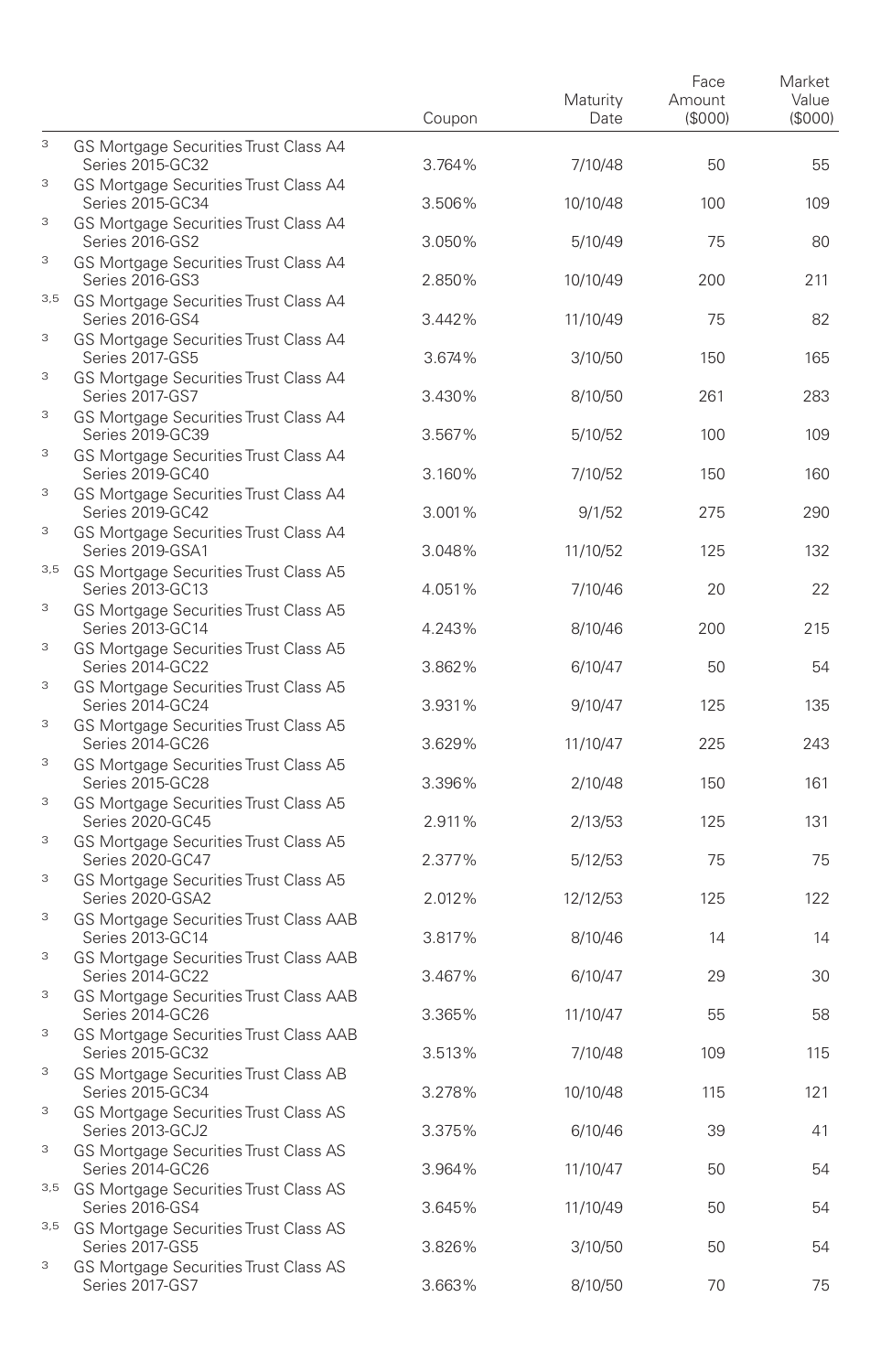|     |                                                                                     | Coupon | Maturity<br>Date | Face<br>Amount<br>(\$000) | Market<br>Value<br>(\$000) |
|-----|-------------------------------------------------------------------------------------|--------|------------------|---------------------------|----------------------------|
| 3   | GS Mortgage Securities Trust Class AS<br>Series 2019-GC42                           | 3.212% | 9/1/52           | 50                        | 53                         |
| 3,5 | GS Mortgage Securities Trust Class AS<br>Series 2020-GC45                           | 3.173% | 2/13/53          | 35                        | 37                         |
| 3   | <b>GS Mortgage Securities Trust Class AS</b><br>Series 2020-GSA2                    | 2.224% | 12/12/53         | 25                        | 24                         |
| 3,5 | GS Mortgage Securities Trust Class B<br>Series 2014-GC24                            | 4.511% | 9/10/47          | 25                        | 26                         |
| 3,5 | GS Mortgage Securities Trust Class B<br>Series 2014-GC26                            | 4.215% | 11/10/47         | 50                        | 52                         |
|     | 3,5 GS Mortgage Securities Trust Class C<br>Series 2017-GS6                         | 4.322% | 5/10/50          | 10                        | 11                         |
| 3   | Honda Auto Receivables Owner Trust<br>Class A3 Series 2018-11                       | 2.600% | 2/15/22          | 19                        | 19                         |
| 3   | Honda Auto Receivables Owner Trust<br>Class A3 Series 2018-2                        | 3.010% | 5/18/22          | 16                        | 16                         |
| 3   | Honda Auto Receivables Owner Trust<br>Class A3 Series 2019-2                        | 2.520% | 6/21/23          | 135                       | 138                        |
| 3   | Honda Auto Receivables Owner Trust<br>Class A3 Series 2020-1                        | 1.610% | 4/22/24          | 110                       | 112                        |
| 3   | Honda Auto Receivables Owner Trust                                                  |        |                  |                           |                            |
| 3   | Class A3 Series 2020-2<br>Honda Auto Receivables Owner Trust                        | 0.820% | 7/15/24          | 60                        | 60                         |
| 3   | Class A3 Series 2020-3<br>Honda Auto Receivables Owner Trust                        | 0.370% | 10/18/24         | 360                       | 360                        |
| 3   | Class A3 Series 2021-1<br>Honda Auto Receivables Owner Trust                        | 0.270% | 4/21/25          | 100                       | 100                        |
| 3   | Class A4 Series 2018-11<br>Honda Auto Receivables Owner Trust                       | 2.780% | 5/15/24          | 75                        | 76                         |
| 3   | Class A4 Series 2018-2<br>Honda Auto Receivables Owner Trust                        | 3.160% | 8/19/24          | 50                        | 51                         |
| 3   | Class A4 Series 2019-2<br>Honda Auto Receivables Owner Trust                        | 2.540% | 3/21/25          | 30                        | 31                         |
| 3   | Class A4 Series 2020-1<br>Honda Auto Receivables Owner Trust                        | 1.630% | 10/21/26         | 20                        | 21                         |
| 3   | Class A4 Series 2020-3<br>Honda Auto Receivables Owner Trust                        | 0.460% | 4/19/27          | 25                        | 25                         |
| 3   | Class A4 Series 2021-1<br>Hyundai Auto Receivables Trust                            | 0.420% | 1/21/28          | 50                        | 50                         |
| 3   | Class A3 Series 2018-A                                                              | 2.790% | 7/15/22          | 9                         | 9                          |
|     | Hyundai Auto Receivables Trust<br>Class A3 Series 2020-A                            | 1.410% | 11/15/24         | 10                        | 10                         |
| 3   | Hyundai Auto Receivables Trust<br>Class A3 Series 2020-B                            | 0.480% | 12/16/24         | 11                        | 11                         |
| 3   | Hyundai Auto Receivables Trust<br>Class A3 Series 2020-C                            | 0.380% | 5/15/25          | 50                        | 50                         |
| 3   | Hyundai Auto Receivables Trust<br>Class A4 Series 2018-A                            | 2.940% | 6/17/24          | 75                        | 76                         |
| 3   | Hyundai Auto Receivables Trust<br>Class A4 Series 2020-B                            | 0.620% | 12/15/25         | 25                        | 25                         |
| 3   | JP Morgan Chase Commercial<br>Mortgage Securities Trust Class A3<br>Series 2012-C6  | 3.507% | 5/15/45          | 149                       | 152                        |
| 3   | JP Morgan Chase Commercial<br>Mortgage Securities Trust Class A3<br>Series 2012-C8  | 2.829% | 10/15/45         | 109                       | 112                        |
| 3   | JP Morgan Chase Commercial<br>Mortgage Securities Trust Class A4<br>Series 2012-CBX | 3.483% | 6/15/45          | 155                       | 157                        |
| 3   | JP Morgan Chase Commercial<br>Mortgage Securities Trust Class A4<br>Series 2013-C16 | 4.166% | 12/15/46         | 100                       | 108                        |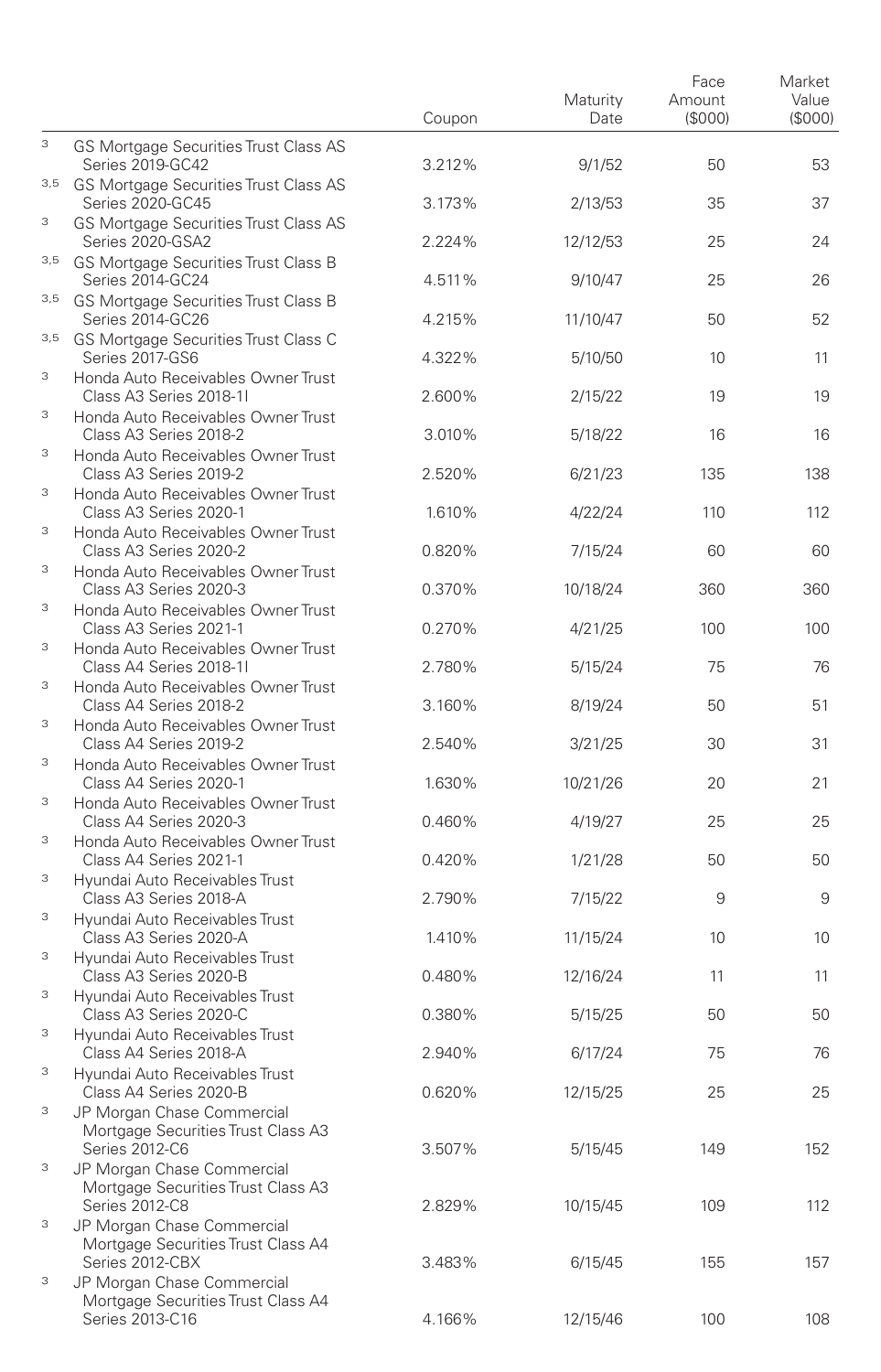|        |                                                                                         | Coupon | Maturity<br>Date | Face<br>Amount<br>(\$000) | Market<br>Value<br>(S000) |
|--------|-----------------------------------------------------------------------------------------|--------|------------------|---------------------------|---------------------------|
| 3,5    | JP Morgan Chase Commercial<br>Mortgage Securities Trust Class A4                        |        |                  |                           |                           |
| 3      | Series 2016-JP4<br>JP Morgan Chase Commercial<br>Mortgage Securities Trust Class A5     | 3.648% | 12/15/49         | 100                       | 110                       |
| 3      | Series 2013-C10<br>JP Morgan Chase Commercial<br>Mortgage Securities Trust Class A5     | 3.143% | 12/15/47         | 51                        | 53                        |
| 3      | Series 2013-LC11<br>JP Morgan Chase Commercial<br>Mortgage Securities Trust Class A5    | 2.960% | 4/15/46          | 208                       | 217                       |
| 3      | Series 2014-C20<br>JP Morgan Chase Commercial                                           | 3.805% | 7/15/47          | 75                        | 81                        |
| 3      | Mortgage Securities Trust Class A5<br>Series 2015-JP1<br>JP Morgan Chase Commercial     | 3.914% | 1/15/49          | 75                        | 83                        |
| 3      | Mortgage Securities Trust Class A5<br>Series 2016-JP3<br>JP Morgan Chase Commercial     | 2.870% | 8/15/49          | 250                       | 264                       |
|        | Mortgage Securities Trust Class AS<br>Series 2013-C10                                   | 3.372% | 12/15/47         | 39                        | 40                        |
|        | 3,5 JP Morgan Chase Commercial<br>Mortgage Securities Trust Class AS<br>Series 2016-JP4 | 3.870% | 12/15/49         | 75                        | 82                        |
| 3      | JP Morgan Chase Commercial<br>Mortgage Securities Trust Class B<br>Series 2013-LC11     | 3.499% | 4/15/46          | 50                        | 49                        |
| 3      | JPMBB Commercial Mortgage<br>Securities Trust Class A2 Series<br>2014-C24               | 2.940% | 11/15/47         | 11                        | 11                        |
| 3      | JPMBB Commercial Mortgage<br>Securities Trust Class A3 Series<br>2014-C19               | 3.669% | 4/15/47          | 50                        | 50                        |
| 3      | JPMBB Commercial Mortgage<br>Securities Trust Class A3 Series                           |        |                  |                           | 117                       |
| 3,5    | 2015-C31<br>JPMBB Commercial Mortgage<br>Securities Trust Class A4 Series               | 3.801% | 8/15/48          | 107                       |                           |
| 3      | 2013-C14<br>JPMBB Commercial Mortgage<br>Securities Trust Class A4 Series               | 4.133% | 8/15/46          | 100                       | 105                       |
| 3      | 2014-C19<br>JPMBB Commercial Mortgage<br>Securities Trust Class A4 Series               | 3.997% | 4/15/47          | 95                        | 103                       |
| 3      | 2014-C22<br>JPMBB Commercial Mortgage                                                   | 3.801% | 9/15/47          | 175                       | 190                       |
| 3      | Securities Trust Class A4 Series<br>2014-C26<br>JPMBB Commercial Mortgage               | 3.494% | 1/15/48          | 175                       | 189                       |
| 3      | Securities Trust Class A4 Series<br>2015-C27<br>JPMBB Commercial Mortgage               | 3.179% | 2/15/48          | 59                        | 63                        |
| 3      | Securities Trust Class A4 Series<br>2015-C28<br>JPMBB Commercial Mortgage               | 3.227% | 10/15/48         | 125                       | 134                       |
|        | Securities Trust Class A4 Series<br>2015-C29                                            | 3.611% | 5/15/48          | 100                       | 109                       |
| 3<br>3 | JPMBB Commercial Mortgage<br>Securities Trust Class A4 Series<br>2015-C33               | 3.770% | 12/15/48         | 82                        | 90                        |
|        | JPMBB Commercial Mortgage<br>Securities Trust Class A5 Series<br>2013-C12               | 3.664% | 7/15/45          | 39                        | 41                        |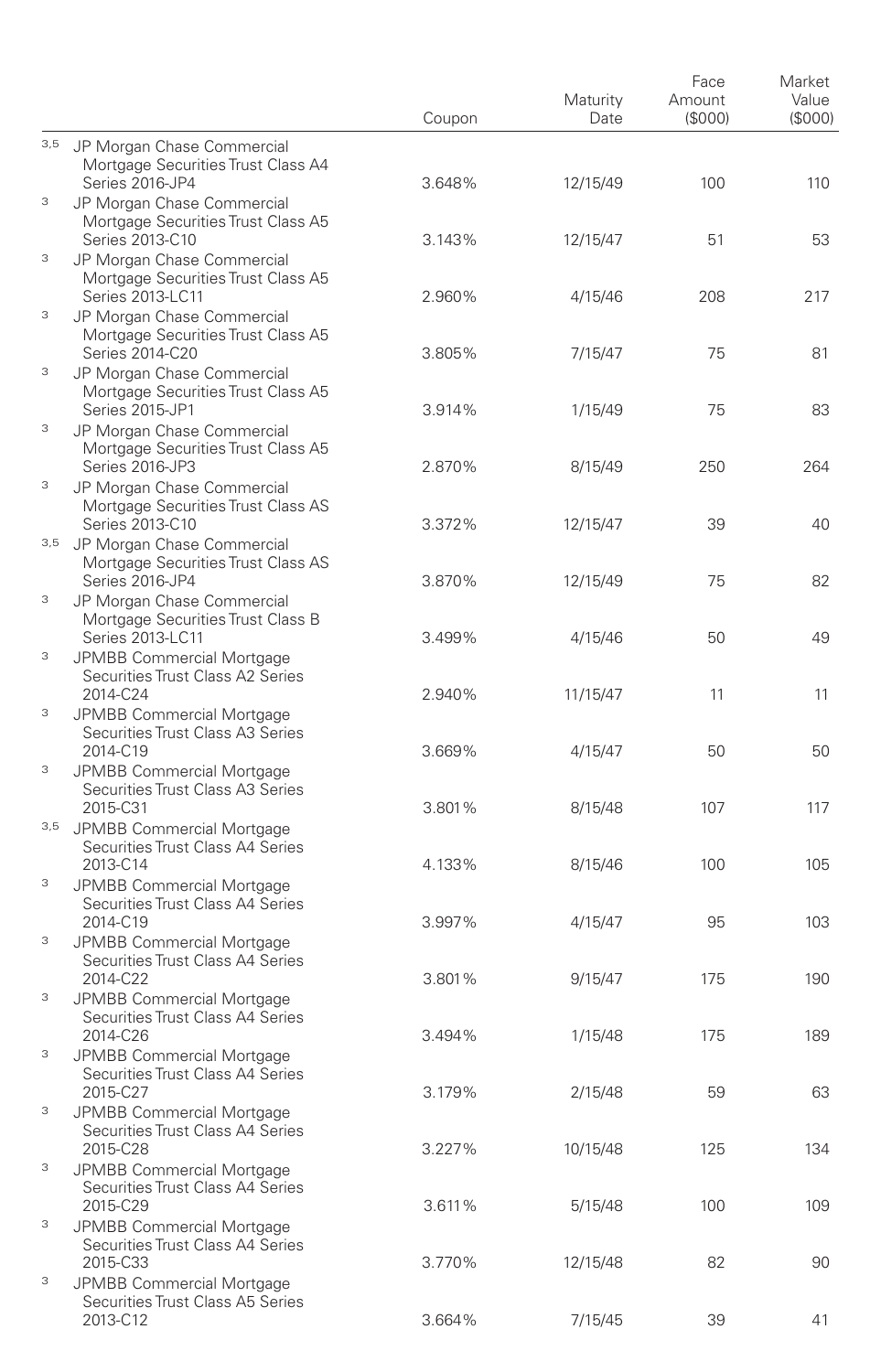|   |                                                                               | Coupon | Maturity<br>Date | Face<br>Amount<br>(S000) | Market<br>Value<br>(\$000) |
|---|-------------------------------------------------------------------------------|--------|------------------|--------------------------|----------------------------|
| 3 | JPMBB Commercial Mortgage<br>Securities Trust Class A5 Series                 |        |                  |                          |                            |
| 3 | 2013-C15<br>JPMBB Commercial Mortgage<br>Securities Trust Class A5 Series     | 4.131% | 11/15/45         | 65                       | 70                         |
| 3 | 2014-C18<br>JPMBB Commercial Mortgage                                         | 4.079% | 2/15/47          | 127                      | 137                        |
|   | Securities Trust Class A5 Series<br>2014-C21                                  | 3.775% | 8/15/47          | 25                       | 27                         |
| 3 | JPMBB Commercial Mortgage<br>Securities Trust Class A5 Series<br>2014-C23     | 3.934% | 9/15/47          | 85                       | 93                         |
| 3 | JPMBB Commercial Mortgage<br>Securities Trust Class A5 Series                 |        |                  |                          |                            |
| 3 | 2014-C24<br>JPMBB Commercial Mortgage<br>Securities Trust Class A5 Series     | 3.639% | 11/15/47         | 50                       | 54                         |
| 3 | 2014-C25<br>JPMBB Commercial Mortgage                                         | 3.672% | 11/15/47         | 200                      | 217                        |
| 3 | Securities Trust Class A5 Series<br>2015-C30<br>JPMBB Commercial Mortgage     | 3.822% | 7/15/48          | 100                      | 110                        |
|   | Securities Trust Class A5 Series<br>2015-C32                                  | 3.598% | 11/15/48         | 125                      | 136                        |
|   | 3,5 JPMBB Commercial Mortgage<br>Securities Trust Class AS Series<br>2013-C12 | 4.044% | 7/15/45          | 26                       | 27                         |
|   | 3,5 JPMBB Commercial Mortgage<br>Securities Trust Class AS Series             |        |                  |                          |                            |
| 3 | 2013-C14<br>JPMBB Commercial Mortgage<br>Securities Trust Class AS Series     | 4.409% | 8/15/46          | 30                       | 32                         |
|   | 2013-C15<br>3,5 JPMBB Commercial Mortgage                                     | 4.420% | 11/15/45         | 35                       | 38                         |
|   | Securities Trust Class AS Series<br>2014-C18                                  | 4.439% | 2/15/47          | 25                       | 27                         |
|   | 3,5 JPMBB Commercial Mortgage<br>Securities Trust Class AS Series<br>2014-C19 | 4.243% | 4/15/47          | 50                       | 54                         |
| 3 | JPMBB Commercial Mortgage<br>Securities Trust Class AS Series<br>2014-C22     | 4.110% |                  | 50                       | 54                         |
|   | 3,5 JPMBB Commercial Mortgage<br>Securities Trust Class AS Series             |        | 9/15/47          |                          |                            |
|   | 2014-C23<br>3,5 JPMBB Commercial Mortgage<br>Securities Trust Class AS Series | 4.202% | 9/15/47          | 50                       | 54                         |
| 3 | 2014-C24<br>JPMBB Commercial Mortgage                                         | 3.914% | 11/15/47         | 75                       | 81                         |
| 3 | Securities Trust Class AS Series<br>2014-C25                                  | 4.065% | 11/15/47         | 50                       | 54                         |
|   | JPMBB Commercial Mortgage<br>Securities Trust Class AS Series<br>2014-C26     | 3.800% | 1/15/48          | 50                       | 54                         |
| 3 | JPMBB Commercial Mortgage<br>Securities Trust Class AS Series                 |        |                  |                          |                            |
|   | 2015-C28<br>3,5 JPMBB Commercial Mortgage<br>Securities Trust Class AS Series | 3.532% | 10/15/48         | 50                       | 53                         |
|   | 2015-C30<br>3,5 JPMBB Commercial Mortgage                                     | 4.226% | 7/15/48          | 50                       | 55                         |
|   | Securities Trust Class ASB Series<br>2013-C14                                 | 3.761% | 8/15/46          | 20                       | 21                         |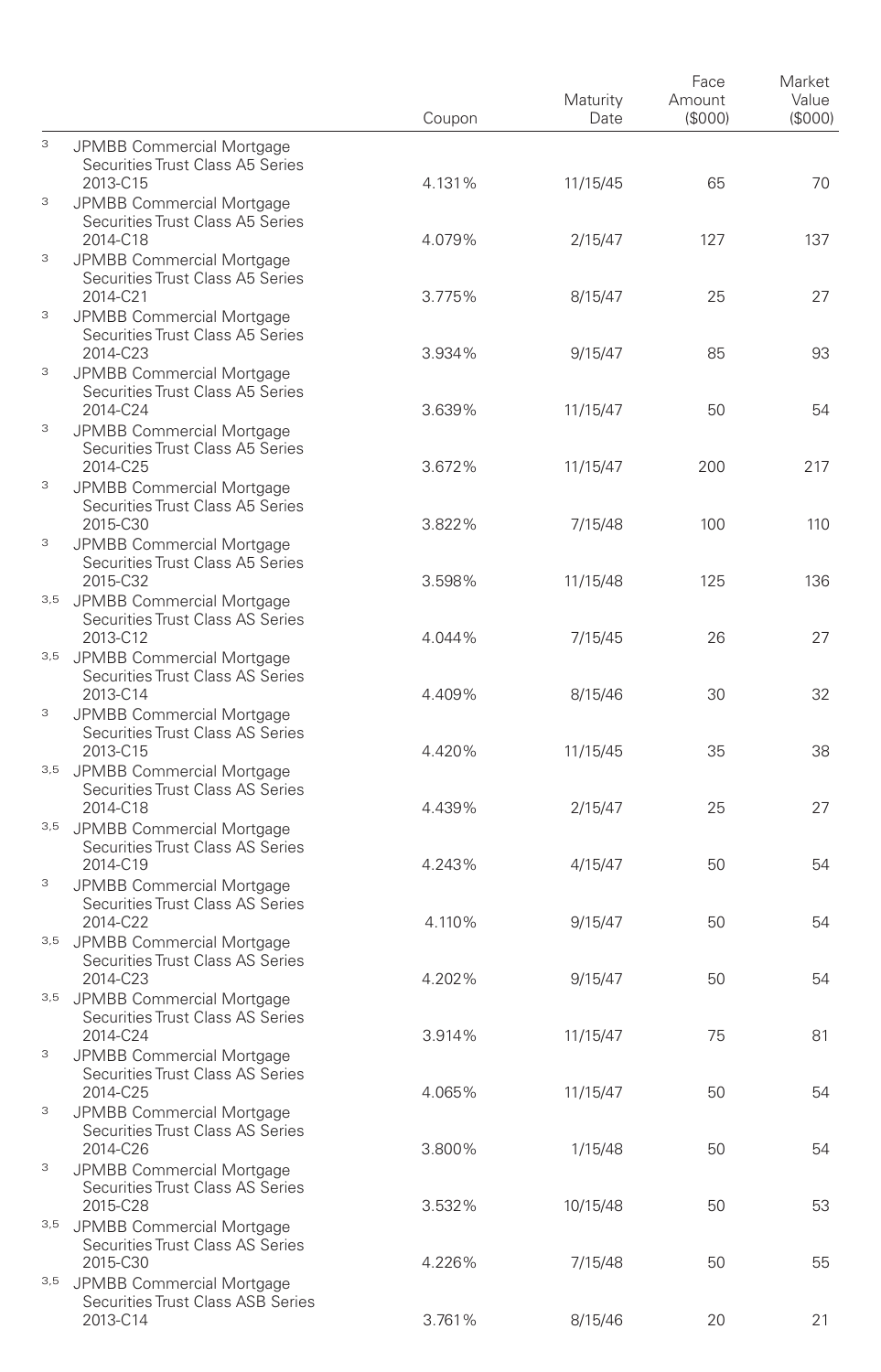|   |                                                                                   | Coupon | Maturity<br>Date | Face<br>Amount<br>(\$000) | Market<br>Value<br>(S000) |
|---|-----------------------------------------------------------------------------------|--------|------------------|---------------------------|---------------------------|
| 3 | JPMBB Commercial Mortgage<br>Securities Trust Class ASB Series                    |        |                  |                           |                           |
| 3 | 2013-C15<br>JPMBB Commercial Mortgage<br>Securities Trust Class ASB Series        | 3.659% | 11/15/45         | 5                         | 6                         |
| 3 | 2014-C21<br>JPMBB Commercial Mortgage<br>Securities Trust Class ASB Series        | 3.428% | 8/15/47          | 20                        | 21                        |
| 3 | 2015-C27<br>JPMBB Commercial Mortgage                                             | 3.017% | 2/15/48          | 88                        | 93                        |
| 3 | Securities Trust Class ASB Series<br>2015-C29<br>JPMBB Commercial Mortgage        | 3.304% | 5/15/48          | 49                        | 51                        |
|   | Securities Trust Class ASB Series<br>2015-C30                                     | 3.559% | 7/15/48          | 107                       | 112                       |
| 3 | JPMBB Commercial Mortgage<br>Securities Trust Class ASB Series<br>2015-C31        | 3.540% | 8/15/48          | 47                        | 50                        |
| 3 | JPMBB Commercial Mortgage<br>Securities Trust Class ASB Series                    |        |                  |                           |                           |
| 3 | 2015-C32<br>JPMBB Commercial Mortgage<br>Securities Trust Class ASB Series        | 3.358% | 11/15/48         | 107                       | 113                       |
|   | 2016-C1<br>3,5 JPMBB Commercial Mortgage                                          | 3.316% | 3/15/49          | 69                        | 73                        |
| 3 | Securities Trust Class B Series<br>2014-C18<br>JPMBB Commercial Mortgage          | 4.806% | 2/15/47          | 30                        | 32                        |
| 3 | Securities Trust Class B Series<br>2014-C26                                       | 3.951% | 1/15/48          | 50                        | 53                        |
|   | <b>JPMCC Commercial Mortgage</b><br>Securities Trust Class A2 Series<br>2017-JP6  | 3.050% | 7/15/50          | 31                        | 31                        |
| 3 | <b>JPMCC Commercial Mortgage</b><br>Securities Trust Class A4 Series<br>2019-COR5 | 3.386% | 6/13/52          | 200                       | 215                       |
| 3 | <b>JPMCC Commercial Mortgage</b><br>Securities Trust Class A5 Series              |        |                  |                           |                           |
| 3 | 2017-JP5<br>JPMCC Commercial Mortgage<br>Securities Trust Class A5 Series         | 3.723% | 3/15/50          | 400                       | 440                       |
| 3 | 2017-JP6<br>JPMCC Commercial Mortgage                                             | 3.490% | 7/15/50          | 100                       | 109                       |
| 3 | Securities Trust Class A5 Series<br>2019-COR4<br><b>JPMCC Commercial Mortgage</b> | 4.029% | 3/10/52          | 300                       | 337                       |
| 3 | Securities Trust Class AS Series<br>2017-JP6                                      | 3.744% | 7/15/50          | 100                       | 108                       |
|   | JPMCC Commercial Mortgage<br>Securities Trust Class AS Series<br>2019-COR5        | 3.669% | 6/13/52          | 25                        | 27                        |
| 3 | JPMDB Commercial Mortgage<br>Securities Trust Class A4 Series<br>2016-C2          | 3.144% | 6/15/49          | 75                        | 80                        |
| 3 | JPMDB Commercial Mortgage<br>Securities Trust Class A4 Series                     |        |                  |                           |                           |
| 3 | 2018-C8<br>JPMDB Commercial Mortgage<br>Securities Trust Class A4 Series          | 4.211% | 6/15/51          | 225                       | 254                       |
| 3 | 2019-COR6<br>JPMDB Commercial Mortgage                                            | 3.057% | 11/13/52         | 175                       | 185                       |
|   | Securities Trust Class A5 Series<br>2017-C7                                       | 3.409% | 10/15/50         | 75                        | 82                        |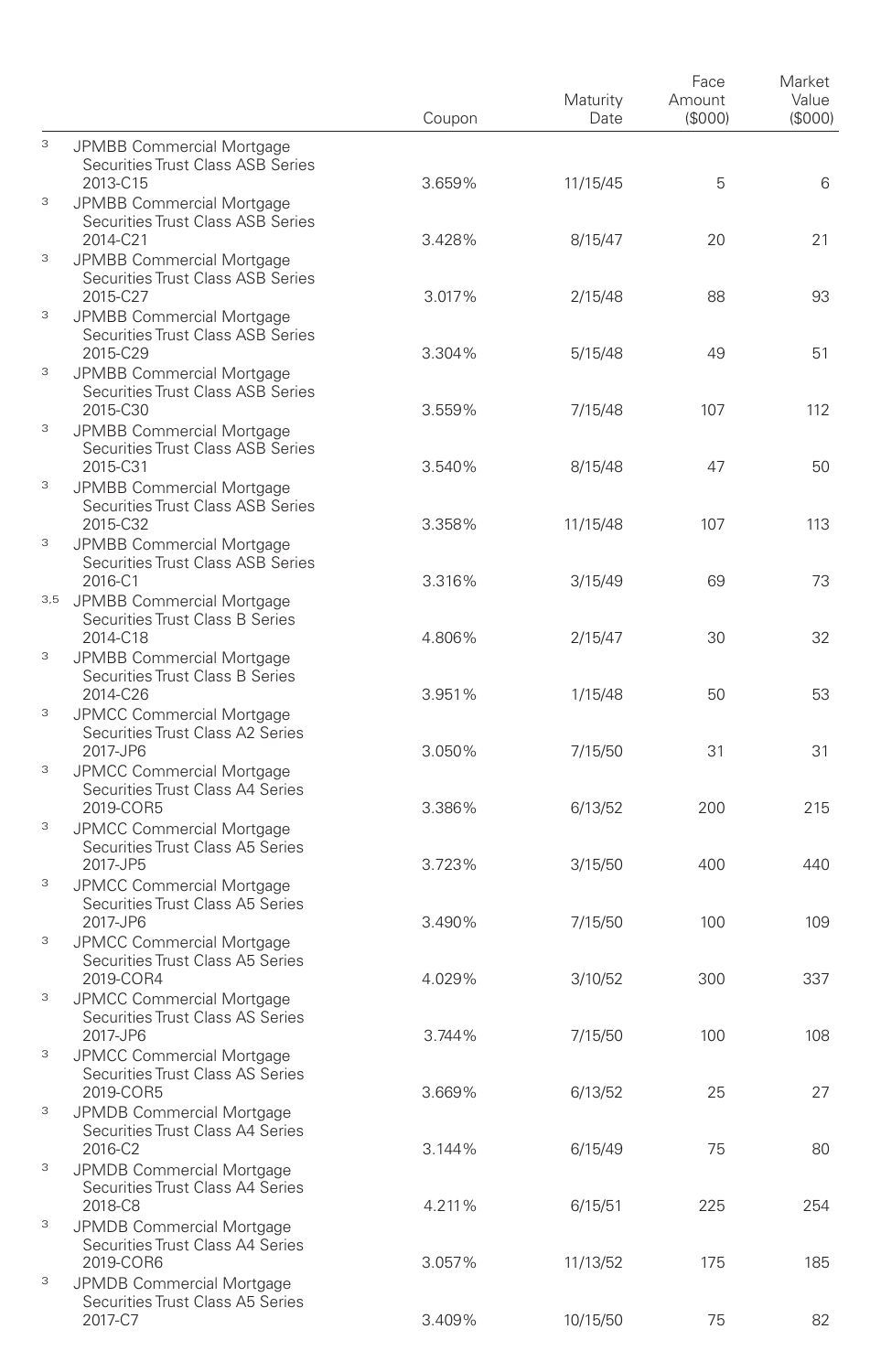|                                |                                                                                                                          | Coupon           | Maturity<br>Date    | Face<br>Amount<br>(\$000) | Market<br>Value<br>(S000) |
|--------------------------------|--------------------------------------------------------------------------------------------------------------------------|------------------|---------------------|---------------------------|---------------------------|
| 3                              | JPMDB Commercial Mortgage<br>Securities Trust Class A5 Series<br>2020-COR7                                               | 2.180%           | 5/13/53             | 50                        | 49                        |
| 3                              | <b>JPMDB Commercial Mortgage</b><br>Securities Trust Class AS Series<br>2016-C2                                          | 3.484%           | 6/15/49             | 50                        | 53                        |
| 3,5                            | JPMDB Commercial Mortgage<br>Securities Trust Class AS Series<br>2017-C7                                                 | 3.713%           | 10/15/50            | 50                        | 55                        |
| 3                              | JPMDB Commercial Mortgage<br>Securities Trust Class AS Series                                                            |                  |                     |                           |                           |
| 3                              | 2018-C8<br>Mercedes-Benz Auto Lease Trust<br>Class A3 Series 2020-A                                                      | 4.421%<br>1.840% | 6/15/51<br>12/15/22 | 25<br>50                  | 28<br>51                  |
| 3                              | Mercedes-Benz Auto Lease Trust<br>Class A3 Series 2021-A                                                                 | 0.250%           | 1/16/24             | 75                        | 75                        |
| 3                              | Mercedes-Benz Auto Lease Trust<br>Class A4 Series 2020-A                                                                 | 1.880%           | 9/15/25             | 25                        | 25                        |
| 3                              | Mercedes-Benz Auto Lease Trust<br>Class A4 Series 2020-B                                                                 | 0.500%           | 6/15/26             | 10                        | 10                        |
| 3                              | Mercedes-Benz Auto Lease Trust<br>Class A4 Series 2021-A                                                                 | 0.320%           | 10/15/26            | 25                        | 25                        |
| 3                              | Mercedes-Benz Auto Receivables Trust<br>Class A3 Series 2020-1                                                           | 0.550%           | 2/18/25             | 50                        | 50                        |
| 3<br>$\ensuremath{\mathsf{3}}$ | Mercedes-Benz Auto Receivables Trust<br>Class A4 Series 2020-1<br>Morgan Stanley Bank of America Merrill                 | 0.770%           | 10/15/26            | 10                        | 10                        |
| $\ensuremath{\mathsf{3}}$      | Lynch Trust Class A3 Series 2017-C34<br>Morgan Stanley Bank of America Merrill                                           | 3.276%           | 11/15/52            | 125                       | 134                       |
| 3,5                            | Lynch Trust Class A4 Series 2012-C5<br>Morgan Stanley Bank of America Merrill                                            | 3.176%           | 8/15/45             | 100                       | 102                       |
| 3,5                            | Lynch Trust Class A4 Series 2013-C11<br>Morgan Stanley Bank of America Merrill                                           | 4.153%           | 8/15/46             | 40                        | 43                        |
| $\ensuremath{\mathsf{3}}$      | Lynch Trust Class A4 Series 2013-C12<br>Morgan Stanley Bank of America Merrill                                           | 4.259%           | 10/15/46            | 100                       | 108                       |
| 3                              | Lynch Trust Class A4 Series 2013-C7<br>Morgan Stanley Bank of America Merrill<br>Lynch Trust Class A4 Series 2013-C8     | 2.918%<br>3.134% | 2/15/46<br>12/15/48 | 68<br>100                 | 70<br>104                 |
| 3                              | Morgan Stanley Bank of America Merrill<br>Lynch Trust Class A4 Series 2013-C9                                            | 3.102%           | 5/15/46             | 50                        | 52                        |
| $\ensuremath{\mathsf{3}}$      | Morgan Stanley Bank of America Merrill<br>Lynch Trust Class A4 Series 2014-C19                                           | 3.526%           | 12/15/47            | 75                        | 81                        |
| 3                              | Morgan Stanley Bank of America Merrill<br>Lynch Trust Class A4 Series 2015-C20                                           | 3.249%           | 2/15/48             | 200                       | 215                       |
| 3<br>3                         | Morgan Stanley Bank of America Merrill<br>Lynch Trust Class A4 Series 2015-C22                                           | 3.306%           | 4/15/48             | 75                        | 80                        |
| 3                              | Morgan Stanley Bank of America Merrill<br>Lynch Trust Class A4 Series 2015-C23<br>Morgan Stanley Bank of America Merrill | 3.719%           | 7/15/50             | 125                       | 137                       |
| $\ensuremath{\mathsf{3}}$      | Lynch Trust Class A4 Series 2015-C24<br>Morgan Stanley Bank of America Merrill                                           | 3.732%           | 5/15/48             | 75                        | 82                        |
| $\ensuremath{\mathsf{3}}$      | Lynch Trust Class A4 Series 2015-C27<br>Morgan Stanley Bank of America Merrill                                           | 3.753%           | 12/15/47            | 75                        | 82                        |
| $\ensuremath{\mathsf{3}}$      | Lynch Trust Class A4 Series 2016-C28<br>Morgan Stanley Bank of America Merrill                                           | 3.544%           | 1/15/49             | 225                       | 245                       |
| $\ensuremath{\mathsf{3}}$      | Lynch Trust Class A4 Series 2017-C34<br>Morgan Stanley Bank of America Merrill                                           | 3.536%           | 11/15/52            | 150                       | 164                       |
| $\ensuremath{\mathsf{3}}$      | Lynch Trust Class A5 Series 2014-C14<br>Morgan Stanley Bank of America Merrill<br>Lynch Trust Class A5 Series 2014-C16   | 4.064%<br>3.892% | 2/15/47<br>6/15/47  | 100<br>100                | 108<br>108                |
| 3                              | Morgan Stanley Bank of America Merrill<br>Lynch Trust Class A5 Series 2015-C25                                           | 3.635%           | 10/15/48            | 75                        | 82                        |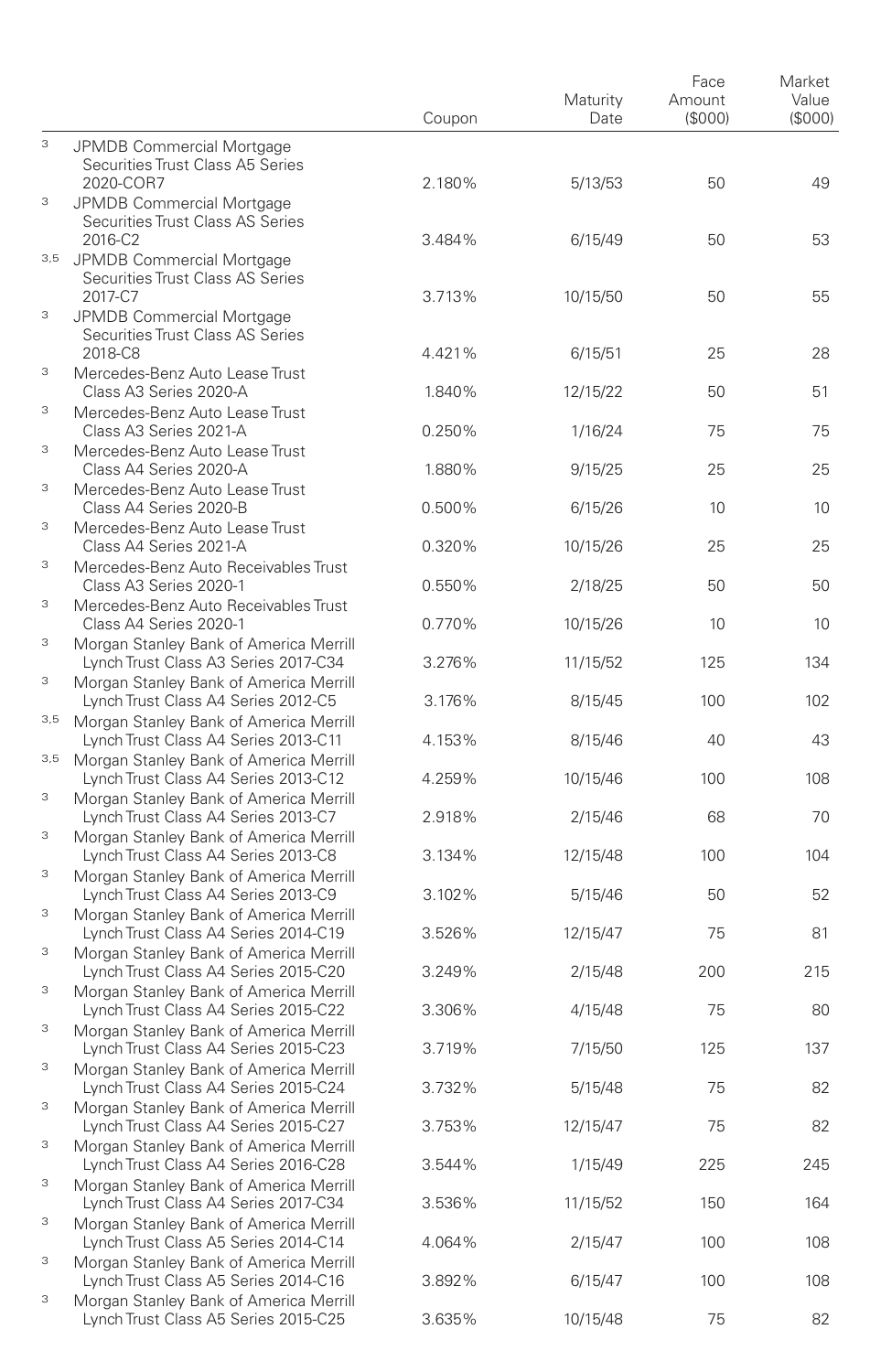|                           |                                                                                                                         | Coupon           | Maturity<br>Date    | Face<br>Amount<br>(\$000) | Market<br>Value<br>(S000) |
|---------------------------|-------------------------------------------------------------------------------------------------------------------------|------------------|---------------------|---------------------------|---------------------------|
| 3                         | Morgan Stanley Bank of America Merrill<br>Lynch Trust Class A5 Series 2015-C26                                          | 3.531%           | 10/15/48            | 75                        | 82                        |
| 3                         | Morgan Stanley Bank of America Merrill<br>Lynch Trust Class A5 Series 2016-C30                                          | 2.860%           | 9/15/49             | 200                       | 212                       |
| 3                         | Morgan Stanley Bank of America Merrill<br>Lynch Trust Class A5 Series 2016-C31                                          | 3.102%           | 11/15/49            | 250                       | 267                       |
| $\ensuremath{\mathsf{3}}$ | Morgan Stanley Bank of America Merrill<br>Lynch Trust Class A5 Series 2017-C33                                          | 3.599%           | 5/15/50             | 150                       | 164                       |
| 3,5<br>З                  | Morgan Stanley Bank of America Merrill<br>Lynch Trust Class AS Series 2013-C11                                          | 4.353%           | 8/15/46             | 20                        | 20                        |
| 3                         | Morgan Stanley Bank of America Merrill<br>Lynch Trust Class AS Series 2013-C7<br>Morgan Stanley Bank of America Merrill | 3.214%           | 2/15/46             | 14                        | 14                        |
| 3                         | Lynch Trust Class AS Series 2013-C8<br>Morgan Stanley Bank of America Merrill                                           | 3.376%           | 12/15/48            | 50                        | 52                        |
| 3                         | Lynch Trust Class AS Series 2013-C9<br>Morgan Stanley Bank of America Merrill                                           | 3.456%           | 5/15/46             | 50                        | 52                        |
| 3                         | Lynch Trust Class AS Series 2017-C33<br>Morgan Stanley Bank of America Merrill                                          | 3.852%           | 5/15/50             | 100                       | 109                       |
| $\ensuremath{\mathsf{3}}$ | Lynch Trust Class ASB Series 2014-C16<br>Morgan Stanley Bank of America Merrill                                         | 3.477%           | 6/15/47             | 16                        | 16                        |
| 3                         | Lynch Trust Class ASB Series 2014-C19<br>Morgan Stanley Bank of America Merrill                                         | 3.326%           | 12/15/47            | 39                        | 41                        |
| 3                         | Lynch Trust Class ASB Series 2015-C20<br>Morgan Stanley Bank of America Merrill                                         | 3.069%           | 2/15/48             | 41                        | 43                        |
| 3                         | Lynch Trust Class ASB Series 2015-C22<br>Morgan Stanley Bank of America Merrill                                         | 3.040%           | 4/15/48             | 86                        | 90                        |
| 3                         | Lynch Trust Class ASB Series 2015-C23<br>Morgan Stanley Bank of America Merrill                                         | 3.398%           | 7/15/50             | 44                        | 46                        |
| 3                         | Lynch Trust Class ASB Series 2015-C25<br>Morgan Stanley Bank of America Merrill                                         | 3.383%           | 10/15/48            | 114                       | 121                       |
| 3                         | Lynch Trust Class ASB Series 2015-C26<br>Morgan Stanley Bank of America Merrill                                         | 3.323%           | 10/15/48            | 68                        | 72                        |
| 3                         | Lynch Trust Class ASB Series 2015-C27<br>Morgan Stanley Bank of America Merrill                                         | 3.557%           | 12/15/47            | 46                        | 49                        |
| 3,5                       | Lynch Trust Class ASB Series 2016-C28<br>Morgan Stanley Bank of America Merrill                                         | 3.288%           | 1/15/49             | 98                        | 103                       |
| 3,5                       | Lynch Trust Class B Series 2014-C14<br>Morgan Stanley Bank of America Merrill                                           | 4.861%           | 2/15/47             | 100                       | 108                       |
| 3,5                       | Lynch Trust Class B Series 2014-C16<br>Morgan Stanley Bank of America Merrill                                           | 4.343%<br>4.474% | 6/15/47             | 50<br>50                  | 51<br>54                  |
| 3,5                       | Lynch Trust Class B Series 2014-C18<br>Morgan Stanley Bank of America Merrill<br>Lynch Trust Class B Series 2015-C22    | 3.883%           | 10/15/47<br>4/15/48 | 50                        | 52                        |
| $\ensuremath{\mathsf{3}}$ | Morgan Stanley Capital   Class A4<br>Series 2017-HR2                                                                    | 3.587%           | 12/15/50            | 50                        | 55                        |
| 3                         | Morgan Stanley Capital I Trust Class A3<br>Series 2019-L2                                                               | 3.806%           | 3/15/52             | 50                        | 55                        |
| 3                         | Morgan Stanley Capital I Trust Class A3<br>Series 2020-L4                                                               | 2.698%           | 2/15/53             | 175                       | 180                       |
| 3                         | Morgan Stanley Capital I Trust Class A4<br>Series 2012-C4                                                               | 3.244%           | 3/15/45             | 349                       | 353                       |
| $\ensuremath{\mathsf{3}}$ | Morgan Stanley Capital   Trust Class A4<br>Series 2015-UBS8                                                             | 3.809%           | 12/15/48            | 75                        | 83                        |
| 3                         | Morgan Stanley Capital   Trust Class A4<br>Series 2016-BNK2                                                             | 3.049%           | 11/15/49            | 100                       | 107                       |
| 3                         | Morgan Stanley Capital I Trust Class A4<br>Series 2016-UB11                                                             | 2.782%           | 8/15/49             | 200                       | 212                       |
| 3                         | Morgan Stanley Capital I Trust Class A4<br>Series 2016-UBS12                                                            | 3.596%           | 12/15/49            | 200                       | 218                       |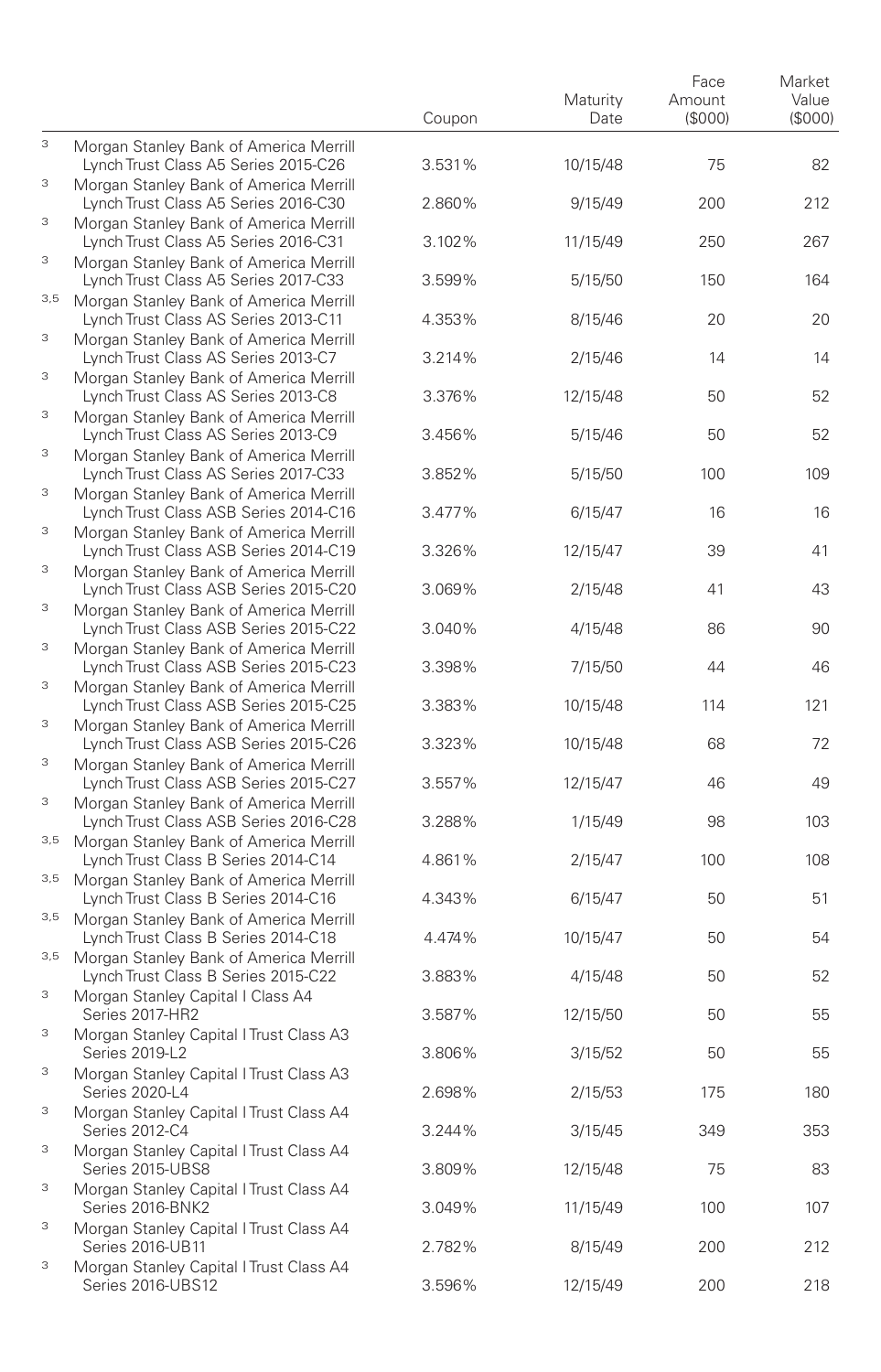|   |                                                                 | Coupon | Maturity<br>Date | Face<br>Amount<br>(\$000) | Market<br>Value<br>(S000) |
|---|-----------------------------------------------------------------|--------|------------------|---------------------------|---------------------------|
| 3 | Morgan Stanley Capital I Trust Class A4<br>Series 2019-H6       | 3.417% | 6/15/52          | 250                       | 270                       |
| 3 | Morgan Stanley Capital I Trust Class A4<br>Series 2019-L2       | 4.071% | 3/15/52          | 150                       | 168                       |
| 3 | Morgan Stanley Capital I Trust Class A4<br>Series 2019-L3       | 3.127% | 11/15/52         | 200                       | 211                       |
| 3 | Morgan Stanley Capital   Trust Class A5<br>Series 2017-H1       | 3.530% | 6/15/50          | 150                       | 164                       |
| 3 | Morgan Stanley Capital I Trust Class AS<br>Series 2012-C4       | 3.773% | 3/15/45          | 75                        | 76                        |
| 3 | Morgan Stanley Capital I Trust Class AS<br>Series 2016-BNK2     | 3.282% | 11/15/49         | 83                        | 88                        |
| 3 | Morgan Stanley Capital I Trust Class AS<br>Series 2019-H6       | 3.700% | 6/15/52          | 25                        | 27                        |
| 3 | Morgan Stanley Capital I Trust Class AS<br>Series 2020-L4       | 2.880% | 2/15/53          | 25                        | 25                        |
| 3 | Nissan Auto Lease Trust Class A3 Series<br>2020-A               | 1.840% | 1/17/23          | 50                        | 51                        |
| 3 | Nissan Auto Lease Trust Class A4 Series<br>2020-A               | 1.880% | 4/15/25          | 25                        | 25                        |
| 3 | Nissan Auto Receivables Owner Trust<br>Class A3 Series 2018-A   | 2.650% | 5/16/22          | 10                        | 10                        |
| 3 | Nissan Auto Receivables Owner Trust<br>Class A3 Series 2019-B   | 2.500% | 11/15/23         | 116                       | 117                       |
| 3 | Nissan Auto Receivables Owner Trust<br>Class A3 Series 2019-C   | 1.930% | 7/15/24          | 150                       | 153                       |
| 3 | Nissan Auto Receivables Owner Trust<br>Class A3 Series 2020-A   | 0.550% | 7/15/24          | 50                        | 50                        |
| 3 | Nissan Auto Receivables Owner Trust<br>Class A3 Series 2020-A   | 1.380% | 12/16/24         | 50                        | 51                        |
| 3 | Nissan Auto Receivables Owner Trust<br>Class A4 Series 2017-B   | 1.950% | 10/16/23         | 64                        | 64                        |
| 3 | Nissan Auto Receivables Owner Trust<br>Class A4 Series 2018-A   | 2.890% | 6/17/24          | 100                       | 102                       |
| 3 | Nissan Auto Receivables Owner Trust<br>Class A4 Series 2019-B   | 2.540% | 12/15/25         | 30                        | 31                        |
| 3 | Nissan Auto Receivables Owner Trust<br>Class A4 Series 2019-C   | 1.950% | 5/15/26          | 35                        | 36                        |
| 3 | Santander Drive Auto Receivables Trust<br>Class B Series 2020-2 | 0.960% | 11/15/24         | 25                        | 25                        |
| 3 | Santander Drive Auto Receivables Trust<br>Class B Series 2020-3 | 0.690% | 3/17/25          | 25                        | 25                        |
| 3 | Santander Drive Auto Receivables Trust<br>Class B Series 2020-4 | 0.730% | 3/17/25          | 25                        | 25                        |
| 3 | Santander Drive Auto Receivables Trust<br>Class B Series 2021-1 | 0.500% | 4/15/25          | 100                       | 100                       |
| 3 | Santander Drive Auto Receivables Trust<br>Class C Series 2018-2 | 3.350% | 7/17/23          | 16                        | 16                        |
| 3 | Santander Drive Auto Receivables Trust<br>Class C Series 2018-3 | 3.510% | 8/15/23          | 16                        | 17                        |
| 3 | Santander Drive Auto Receivables Trust<br>Class C Series 2020-2 | 1.460% | 9/15/25          | 25                        | 25                        |
| 3 | Santander Drive Auto Receivables Trust<br>Class C Series 2020-3 | 1.120% | 1/15/26          | 25                        | 25                        |
| 3 | Santander Drive Auto Receivables Trust<br>Class C Series 2020-4 | 1.010% | 1/15/26          | 25                        | 25                        |
| 3 | Santander Drive Auto Receivables Trust<br>Class C Series 2021-1 | 4.110% | 12/15/25         | 45                        | 48                        |
| 3 | Santander Drive Auto Receivables Trust<br>Class C Series 2021-1 | 0.750% | 2/17/26          | 50                        | 50                        |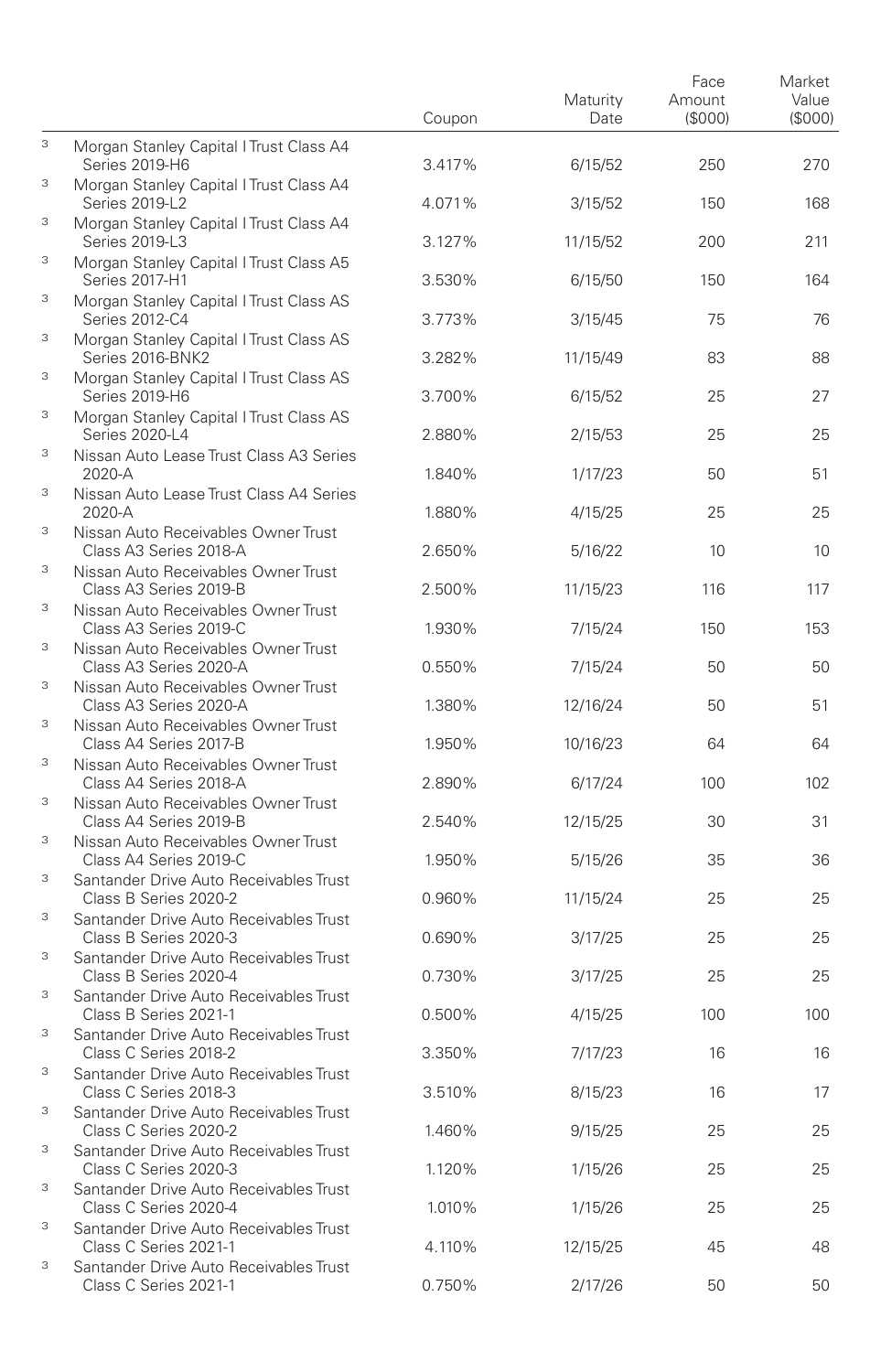|   |                                                                  | Coupon | Maturity<br>Date | Face<br>Amount<br>(\$000) | Market<br>Value<br>(S000) |
|---|------------------------------------------------------------------|--------|------------------|---------------------------|---------------------------|
| 3 | Synchrony Card Funding LLC Class A<br>Series 2019-A2             | 2.340% | 6/15/25          | 60                        | 61                        |
| 3 | Synchrony Card Issuance Trust Class A<br>Series 2018-A1          | 3.380% | 9/15/24          | 275                       | 279                       |
| 3 | Synchrony Credit Card Master<br>Note Trust Class A Series 2016-2 | 2.210% | 5/15/24          | 373                       | 374                       |
| 3 | Synchrony Credit Card Master<br>Note Trust Class A Series 2017-2 | 2.620% | 10/15/25         | 150                       | 155                       |
| 3 | Synchrony Credit Card Master<br>Note Trust Class A Series 2018-2 | 3.470% | 5/15/26          | 275                       | 292                       |
| 3 | Tovota Auto Receivables Owner Trust<br>Class A3 Series 2018-A    | 2.350% | 5/16/22          | 14                        | 14                        |
| 3 | Toyota Auto Receivables Owner Trust<br>Class A3 Series 2018-B    | 2.960% | 9/15/22          | 39                        | 39                        |
| 3 | Toyota Auto Receivables Owner Trust<br>Class A3 Series 2020-A    | 1.660% | 5/15/24          | 135                       | 137                       |
| 3 | Toyota Auto Receivables Owner Trust<br>Class A3 Series 2020-A    | 0.260% | 5/15/25          | 50                        | 50                        |
| 3 | Toyota Auto Receivables Owner Trust<br>Class A3 Series 2020-B    | 1.360% | 8/15/24          | 10                        | 10                        |
| 3 | Toyota Auto Receivables Owner Trust<br>Class A3 Series 2020-C    | 0.440% | 10/15/24         | 40                        | 40                        |
| 3 | Toyota Auto Receivables Owner Trust<br>Class A3 Series 2020-D    | 0.350% | 1/15/25          | 75                        | 75                        |
| 3 | Toyota Auto Receivables Owner Trust<br>Class A4 Series 2018-A    | 2.520% | 5/15/23          | 50                        | 51                        |
| 3 | Toyota Auto Receivables Owner Trust<br>Class A4 Series 2018-B    | 3.110% | 11/15/23         | 25                        | 26                        |
| 3 | Toyota Auto Receivables Owner Trust<br>Class A4 Series 2020-A    | 1.680% | 5/15/25          | 50                        | 51                        |
| 3 | Toyota Auto Receivables Owner Trust<br>Class A4 Series 2020-A    | 0.390% | 6/15/26          | 25                        | 25                        |
| 3 | Toyota Auto Receivables Owner Trust<br>Class A4 Series 2020-D    | 0.470% | 1/15/26          | 25                        | 25                        |
| 3 | UBS Commercial Mortgage Trust<br>Class A2 Series 2018-C13        | 4.208% | 10/15/51         | 17                        | 18                        |
| 3 | UBS Commercial Mortgage Trust<br>Class A3 Series 2017-C4         | 3.301% | 10/15/50         | 100                       | 106                       |
| 3 | UBS Commercial Mortgage Trust<br>Class A3 Series 2018-C8         | 3.720% | 2/15/51          | 150                       | 165                       |
| 3 | UBS Commercial Mortgage Trust<br>Class A4 Series 2017-C1         | 3.460% | 6/15/50          | 100                       | 109                       |
| 3 | UBS Commercial Mortgage Trust<br>Class A4 Series 2017-C2         | 3.487% | 8/15/50          | 150                       | 163                       |
| 3 | <b>UBS Commercial Mortgage Trust</b><br>Class A4 Series 2017-C3  | 3.426% | 8/15/50          | 175                       | 190                       |
| 3 | <b>UBS Commercial Mortgage Trust</b><br>Class A4 Series 2017-C4  | 3.563% | 10/15/50         | 150                       | 164                       |
| 3 | UBS Commercial Mortgage Trust<br>Class A4 Series 2017-C7         | 3.679% | 12/15/50         | 150                       | 166                       |
| 3 | UBS Commercial Mortgage Trust<br>Class A4 Series 2018-C13        | 4.334% | 10/15/51         | 75                        | 85                        |
| 3 | <b>UBS Commercial Mortgage Trust</b><br>Class A4 Series 2018-C14 | 4.448% | 12/15/51         | 225                       | 257                       |
| 3 | <b>UBS Commercial Mortgage Trust</b><br>Class A4 Series 2018-C15 | 4.341% | 12/15/51         | 125                       | 142                       |
| 3 | UBS Commercial Mortgage Trust<br>Class A4 Series 2018-C8         | 3.983% | 2/15/51          | 275                       | 306                       |
| 3 | UBS Commercial Mortgage Trust<br>Class A4 Series 2019-C16        | 3.605% | 4/15/52          | 100                       | 109                       |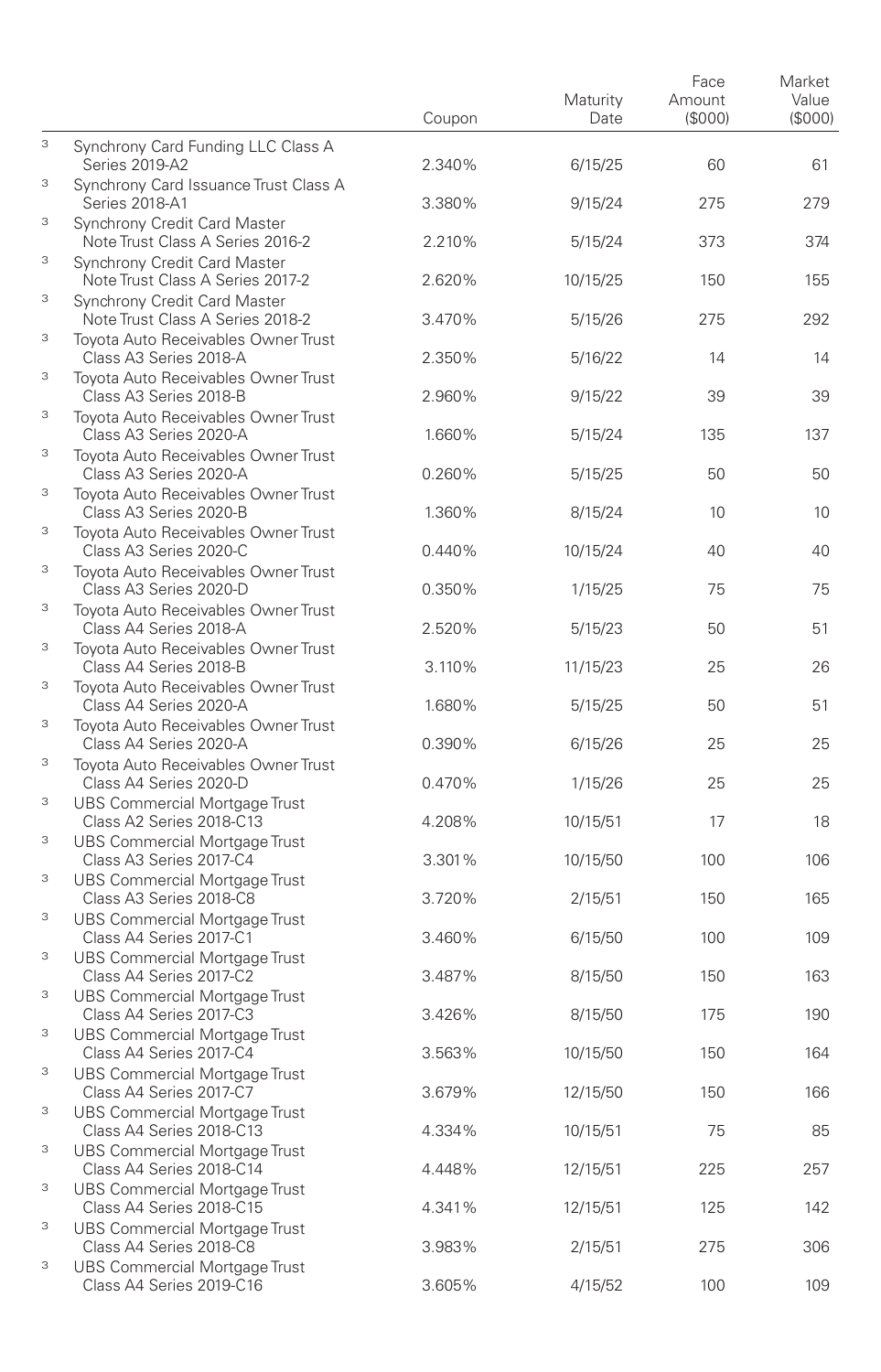|                           |                                                                                                             | Coupon | Maturity<br>Date | Face<br>Amount<br>(\$000) | Market<br>Value<br>(S000) |
|---------------------------|-------------------------------------------------------------------------------------------------------------|--------|------------------|---------------------------|---------------------------|
| 3                         | UBS Commercial Mortgage Trust<br>Class A4 Series 2019-C17                                                   | 2.921% | 10/15/52         | 125                       | 130                       |
| 3                         | <b>UBS Commercial Mortgage Trust</b><br>Class A4 Series 2019-C18                                            | 3.035% | 12/15/52         | 75                        | 78                        |
| 3                         | UBS Commercial Mortgage Trust<br>Class A5 Series 2017-C5                                                    | 3.474% | 11/15/50         | 100                       | 108                       |
| 3,5                       | UBS Commercial Mortgage Trust<br>Class A5 Series 2018-C11                                                   | 4.241% | 6/15/51          | 125                       | 140                       |
| 3                         | UBS Commercial Mortgage Trust<br>Class A5 Series 2018-C12                                                   | 4.296% | 8/15/51          | 100                       | 113                       |
| 3                         | UBS Commercial Mortgage Trust<br>Class AS Series 2017-C1                                                    | 3.724% | 6/15/50          | 50                        | 54                        |
| 3,5                       | UBS Commercial Mortgage Trust<br>Class AS Series 2017-C2                                                    | 3.740% | 8/15/50          | 50                        | 53                        |
| 3,5                       | UBS Commercial Mortgage Trust<br>Class AS Series 2017-C3                                                    | 3.739% | 8/15/50          | 75                        | 81                        |
| 3,5                       | UBS Commercial Mortgage Trust<br>Class AS Series 2017-C4                                                    | 3.836% | 10/15/50         | 62                        | 68                        |
| 3,5                       | UBS Commercial Mortgage Trust<br>Class AS Series 2017-C7                                                    | 4.061% | 12/15/50         | 100                       | 111                       |
|                           | 3,5 UBS Commercial Mortgage Trust<br>Class AS Series 2018-C8                                                | 4.215% | 2/15/51          | 75                        | 84                        |
| 3                         | UBS-Barclays Commercial Mortgage<br>Trust Class A4 Series 2013-C5                                           | 3.185% | 3/10/46          | 104                       | 108                       |
| 3<br>3                    | UBS-Barclays Commercial Mortgage<br>Trust Class A4 Series 2013-C6                                           | 3.244% | 4/10/46          | 165                       | 172                       |
| 3,5                       | UBS-Barclays Commercial Mortgage<br>Trust Class A4 Series 2018-C10                                          | 4.313% | 5/15/51          | 175                       | 199                       |
| 3                         | UBS-Barclays Commercial Mortgage<br>Trust Class A4 Series 2018-C9                                           | 4.117% | 3/15/51          | 275                       | 308                       |
| 3                         | UBS-Barclays Commercial Mortgage<br>Trust Class AS Series 2013-C6                                           | 3.469% | 4/10/46          | 25                        | 26                        |
| 3                         | UBS-Barclays Commercial Mortgage<br>Trust Class AS Series 2019-C16<br>Wells Fargo Commercial Mortgage Trust | 3.887% | 4/15/52          | 25                        | 27                        |
| 3                         | Class A2 Series 2015-NXS1<br>Wells Fargo Commercial Mortgage Trust                                          | 2.632% | 5/15/48          | 7                         | 7                         |
| 3                         | Class A3 Series 2012-LC5<br>Wells Fargo Commercial Mortgage Trust                                           | 2.918% | 10/15/45         | 62                        | 63                        |
| 3                         | Class A3 Series 2014-LC18<br>Wells Fargo Commercial Mortgage Trust                                          | 3.271% | 12/15/47         | 30                        | 30                        |
| 3                         | Class A3 Series 2016-BNK1<br>Wells Fargo Commercial Mortgage Trust                                          | 2.652% | 8/15/49          | 150                       | 158                       |
| 3                         | Class A3 Series 2016-C36<br>Wells Fargo Commercial Mortgage Trust                                           | 2.807% | 11/15/59         | 50                        | 52                        |
| 3                         | Class A3 Series 2017-C40<br>Wells Fargo Commercial Mortgage Trust                                           | 3.317% | 10/15/50         | 100                       | 106                       |
| 3                         | Class A4 Series 2015-C26<br>Wells Fargo Commercial Mortgage Trust                                           | 3.166% | 2/15/48          | 75                        | 80                        |
| 3                         | Class A4 Series 2015-C27<br>Wells Fargo Commercial Mortgage Trust                                           | 3.190% | 2/15/48          | 234                       | 246                       |
| $\ensuremath{\mathsf{3}}$ | Class A4 Series 2015-C28<br>Wells Fargo Commercial Mortgage Trust                                           | 3.540% | 5/15/48          | 175                       | 190                       |
| 3                         | Class A4 Series 2015-C29<br>Wells Fargo Commercial Mortgage Trust                                           | 3.637% | 6/15/48          | 175                       | 191                       |
| $\ensuremath{\mathsf{3}}$ | Class A4 Series 2015-C30<br>Wells Fargo Commercial Mortgage Trust                                           | 3.664% | 9/15/58          | 50                        | 55                        |
| $\ensuremath{\mathsf{3}}$ | Class A4 Series 2015-LC22<br>Wells Fargo Commercial Mortgage Trust                                          | 3.839% | 9/15/58          | 75                        | 83                        |
|                           | Class A4 Series 2015-P2                                                                                     | 3.809% | 12/15/48         | 50                        | 55                        |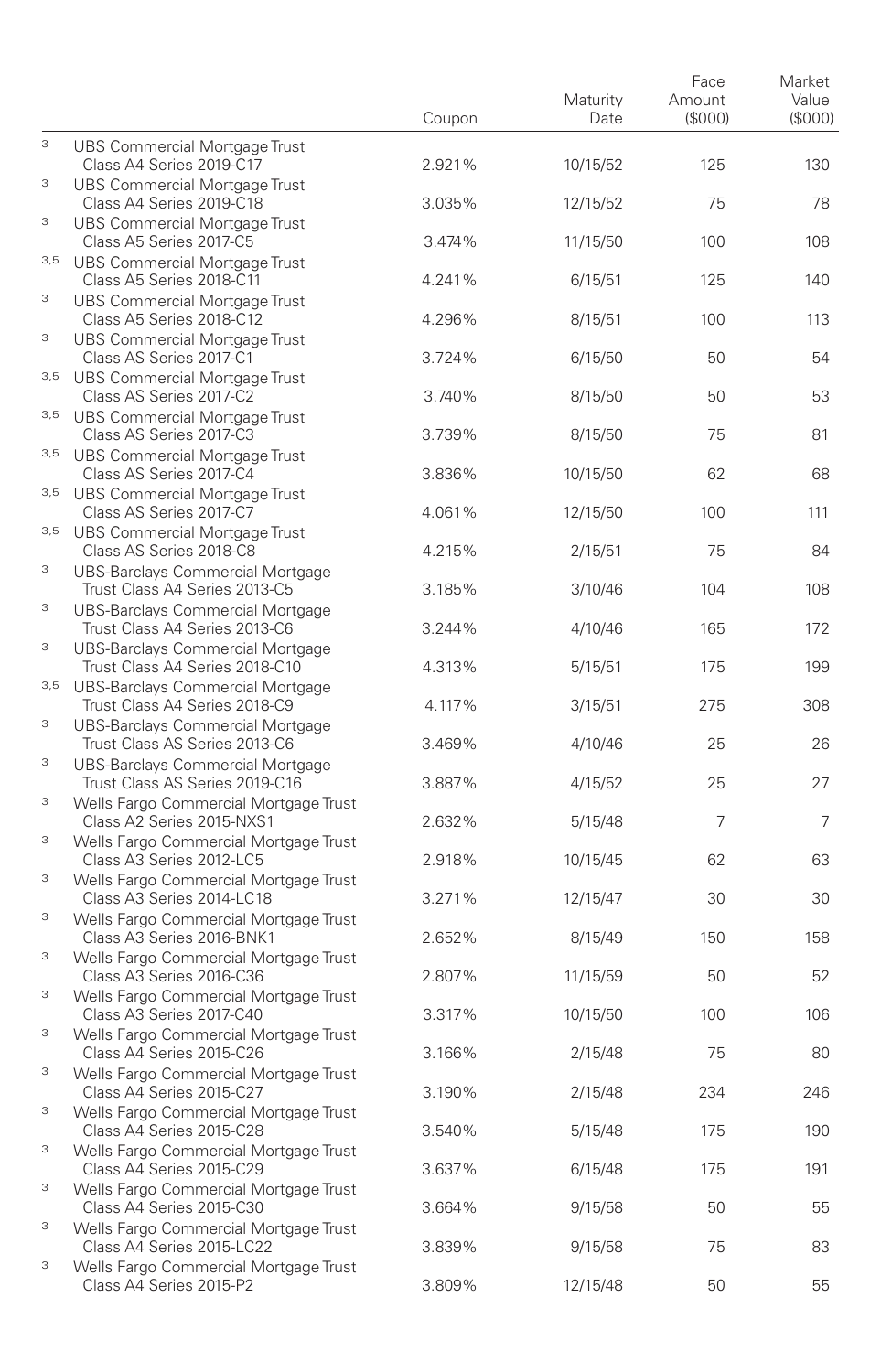|        |                                                                                                            | Coupon | Maturity<br>Date | Face<br>Amount<br>(\$000) | Market<br>Value<br>(S000) |
|--------|------------------------------------------------------------------------------------------------------------|--------|------------------|---------------------------|---------------------------|
| 3      | Wells Fargo Commercial Mortgage Trust<br>Class A4 Series 2015-SG1                                          | 3.789% | 9/15/48          | 209                       | 226                       |
| 3      | Wells Fargo Commercial Mortgage Trust<br>Class A4 Series 2016-C32                                          | 3.560% | 1/15/59          | 125                       | 137                       |
| 3      | Wells Fargo Commercial Mortgage Trust<br>Class A4 Series 2016-C33                                          | 3.426% | 3/15/59          | 325                       | 354                       |
| 3      | Wells Fargo Commercial Mortgage Trust<br>Class A4 Series 2016-C34                                          | 3.096% | 6/15/49          | 75                        | 79                        |
| 3      | Wells Fargo Commercial Mortgage Trust<br>Class A4 Series 2016-LC24                                         | 2.942% | 10/15/49         | 162                       | 173                       |
| 3      | Wells Fargo Commercial Mortgage Trust<br>Class A4 Series 2017-C40                                          | 3.581% | 10/15/50         | 150                       | 164                       |
| 3      | Wells Fargo Commercial Mortgage Trust<br>Class A4 Series 2017-C41                                          | 3.472% | 11/15/50         | 250                       | 272                       |
|        | 3,5 Wells Fargo Commercial Mortgage Trust<br>Class A4 Series 2018-C43                                      | 4.012% | 3/15/51          | 275                       | 308                       |
| 3      | Wells Fargo Commercial Mortgage Trust<br>Class A4 Series 2018-C45                                          | 4.184% | 6/15/51          | 200                       | 226                       |
| 3      | Wells Fargo Commercial Mortgage Trust<br>Class A4 Series 2018-C46                                          | 4.152% | 8/15/51          | 75                        | 84                        |
| 3      | Wells Fargo Commercial Mortgage Trust<br>Class A4 Series 2018-C47                                          | 4.442% | 9/15/61          | 150                       | 172                       |
| 3      | Wells Fargo Commercial Mortgage Trust<br>Class A4 Series 2019-C51                                          | 3.311% | 6/15/52          | 200                       | 214                       |
| 3      | Wells Fargo Commercial Mortgage Trust<br>Class A4 Series 2019-C53                                          | 3.040% | 10/15/52         | 200                       | 211                       |
| 3      | Wells Fargo Commercial Mortgage Trust<br>Class A4 Series 2019-C54                                          | 3.146% | 12/15/52         | 100                       | 106                       |
| 3      | Wells Fargo Commercial Mortgage Trust<br>Class A4 Series 2020-C58                                          | 2.092% | 7/15/53          | 50                        | 49                        |
| 3<br>3 | Wells Fargo Commercial Mortgage Trust<br>Class A5 Series 2014-LC16                                         | 3.817% | 8/15/50          | 75                        | 81                        |
| 3      | Wells Fargo Commercial Mortgage Trust<br>Class A5 Series 2014-LC18                                         | 3.405% | 12/15/47         | 125                       | 135                       |
| 3      | Wells Fargo Commercial Mortgage Trust<br>Class A5 Series 2015-LC20                                         | 3.184% | 4/15/50          | 276                       | 296                       |
| 3      | Wells Fargo Commercial Mortgage Trust<br>Class A5 Series 2015-NXS1                                         | 3.148% | 5/15/48          | 50                        | 54                        |
| 3      | Wells Fargo Commercial Mortgage Trust<br>Class A5 Series 2016-C37                                          | 3.794% | 12/15/49         | 100                       | 111                       |
| 3      | Wells Fargo Commercial Mortgage Trust<br>Class A5 Series 2017-C38<br>Wells Fargo Commercial Mortgage Trust | 3.453% | 7/15/50          | 192                       | 209                       |
| 3      | Class A5 Series 2017-C39<br>Wells Fargo Commercial Mortgage Trust                                          | 3.418% | 9/15/50          | 175                       | 191                       |
| 3      | Class A5 Series 2018-C44<br>Wells Fargo Commercial Mortgage Trust                                          | 4.212% | 5/15/51          | 175                       | 198                       |
| 3      | Class A5 Series 2019-C49<br>Wells Fargo Commercial Mortgage Trust                                          | 4.023% | 3/15/52          | 225                       | 252                       |
| 3      | Class A5 Series 2019-C50<br>Wells Fargo Commercial Mortgage Trust                                          | 3.729% | 5/15/52          | 125                       | 137                       |
| 3      | Class A5 Series 2019-C52<br>Wells Fargo Commercial Mortgage Trust                                          | 2.892% | 8/15/52          | 270                       | 282                       |
| 3      | Class A5 Series 2020-C55<br>Wells Fargo Commercial Mortgage Trust                                          | 2.725% | 2/15/53          | 165                       | 170                       |
| 3      | Class A5 Series 2020-C56<br>Wells Fargo Commercial Mortgage Trust                                          | 2.448% | 6/15/53          | 50                        | 50                        |
| 3      | Class AS Series 2014-LC18<br>Wells Fargo Commercial Mortgage Trust                                         | 3.808% | 12/15/47         | 75                        | 81                        |
|        | Class AS Series 2015-C26                                                                                   | 3.580% | 2/15/48          | 50                        | 53                        |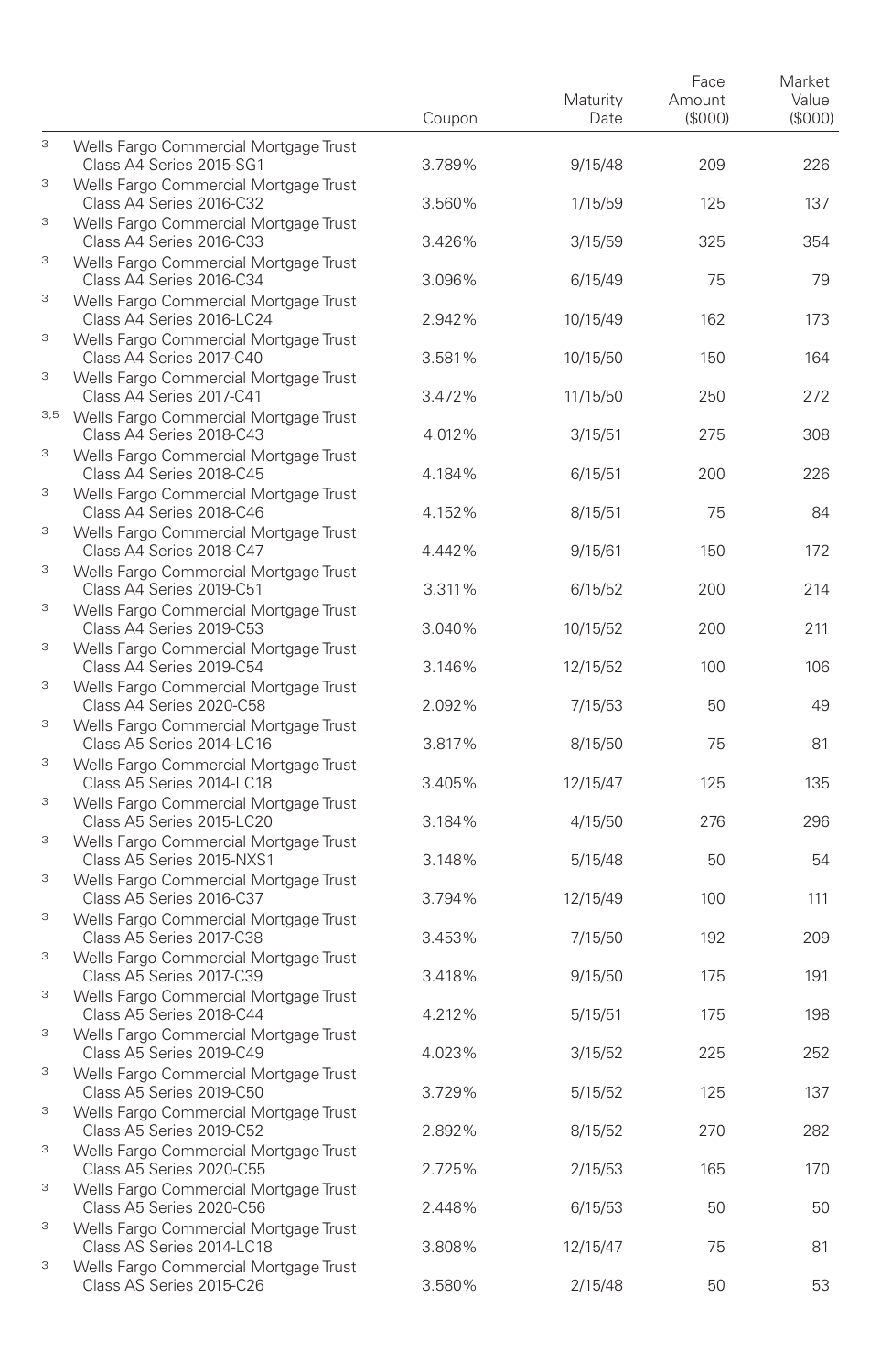|        |                                                                                                             | Coupon | Maturity<br>Date | Face<br>Amount<br>(\$000) | Market<br>Value<br>(\$000) |
|--------|-------------------------------------------------------------------------------------------------------------|--------|------------------|---------------------------|----------------------------|
|        | 3,5 Wells Fargo Commercial Mortgage Trust<br>Class AS Series 2015-C28                                       | 3.872% | 5/15/48          | 31                        | 33                         |
|        | 3,5 Wells Fargo Commercial Mortgage Trust<br>Class AS Series 2015-LC22                                      | 4.207% | 9/15/58          | 75                        | 82                         |
|        | 3,5 Wells Fargo Commercial Mortgage Trust<br>Class AS Series 2017-C38                                       | 3.665% | 7/15/50          | 54                        | 58                         |
| 3      | Wells Fargo Commercial Mortgage Trust<br>Class AS Series 2017-C39                                           | 3.702% | 9/15/50          | 100                       | 108                        |
|        | 3,5 Wells Fargo Commercial Mortgage Trust<br>Class AS Series 2017-C40                                       | 3.854% | 10/15/50         | 25                        | 27                         |
|        | 3,5 Wells Fargo Commercial Mortgage Trust<br>Class AS Series 2018-C43                                       | 4.152% | 3/15/51          | 50                        | 56                         |
| 3      | Wells Fargo Commercial Mortgage Trust<br>Class AS Series 2019-C52                                           | 3.143% | 8/15/52          | 100                       | 104                        |
| 3      | Wells Fargo Commercial Mortgage Trust<br>Class ASB Series 2015-C26                                          | 2.991% | 2/15/48          | 103                       | 108                        |
| 3      | Wells Fargo Commercial Mortgage Trust<br>Class ASB Series 2015-C29                                          | 3.400% | 6/15/48          | 107                       | 112                        |
| 3      | Wells Fargo Commercial Mortgage Trust<br>Class ASB Series 2015-LC20                                         | 2.978% | 4/15/50          | 24                        | 26                         |
| 3      | Wells Fargo Commercial Mortgage Trust<br>Class ASB Series 2015-LC22                                         | 3.571% | 9/15/58          | 45                        | 48                         |
| 3      | Wells Fargo Commercial Mortgage Trust<br>Class ASB Series 2015-NXS1                                         | 2.934% | 5/15/48          | 40                        | 41                         |
| 3<br>3 | Wells Fargo Commercial Mortgage Trust<br>Class ASB Series 2015-P2                                           | 3.656% | 12/15/48         | 97                        | 103                        |
| 3      | Wells Fargo Commercial Mortgage Trust<br>Class ASB Series 2016-C32                                          | 3.324% | 1/15/59          | 56                        | 59                         |
| 3      | Wells Fargo Commercial Mortgage Trust<br>Class ASB Series 2016-LC24                                         | 2.825% | 10/15/49         | 100                       | 105                        |
| 3      | Wells Fargo Commercial Mortgage Trust<br>Class B Series 2015-LC20<br><b>WFRBS Commercial Mortgage Trust</b> | 3.719% | 4/15/50          | 50                        | 53                         |
| 3      | Class A2 Series 2012-C7<br><b>WFRBS Commercial Mortgage Trust</b>                                           | 3.431% | 6/15/45          | 125                       | 128                        |
| 3      | Class A3 Series 2012-C8<br><b>WFRBS Commercial Mortgage Trust</b>                                           | 3.001% | 8/15/45          | 75                        | 77                         |
| 3      | Class A3 Series 2012-C9<br><b>WFRBS Commercial Mortgage Trust</b>                                           | 2.870% | 11/15/45         | 122                       | 125                        |
| 3      | Class A3 Series 2014-C19<br><b>WFRBS Commercial Mortgage Trust</b>                                          | 3.660% | 3/15/47          | 18                        | 18                         |
| 3      | Class A3 Series 2014-C24<br><b>WFRBS Commercial Mortgage Trust</b>                                          | 3.428% | 11/15/47         | 27                        | 29                         |
| 3      | Class A4 Series 2012-C6<br><b>WFRBS Commercial Mortgage Trust</b>                                           | 3.440% | 4/15/45          | 164                       | 165                        |
| 3      | Class A4 Series 2013-C12<br><b>WFRBS Commercial Mortgage Trust</b>                                          | 3.198% | 3/15/48          | 39                        | 41                         |
|        | Class A4 Series 2013-C13<br>3,5 WFRBS Commercial Mortgage Trust                                             | 3.001% | 5/15/45          | 76                        | 79                         |
| 3      | Class A4 Series 2013-C15<br><b>WFRBS Commercial Mortgage Trust</b>                                          | 4.153% | 8/15/46          | 100                       | 107                        |
| 3      | Class A4 Series 2013-C17<br><b>WFRBS Commercial Mortgage Trust</b>                                          | 4.023% | 12/15/46         | 25                        | 27                         |
| 3      | Class A5 Series 2013-C11<br><b>WFRBS Commercial Mortgage Trust</b>                                          | 3.071% | 3/15/45          | 94                        | 98                         |
| 3      | Class A5 Series 2013-C14<br><b>WFRBS Commercial Mortgage Trust</b>                                          | 3.337% | 6/15/46          | 150                       | 158                        |
| 3      | Class A5 Series 2013-C16<br><b>WFRBS Commercial Mortgage Trust</b>                                          | 4.415% | 9/15/46          | 30                        | 32                         |
|        | Class A5 Series 2014-C19                                                                                    | 4.101% | 3/15/47          | 50                        | 54                         |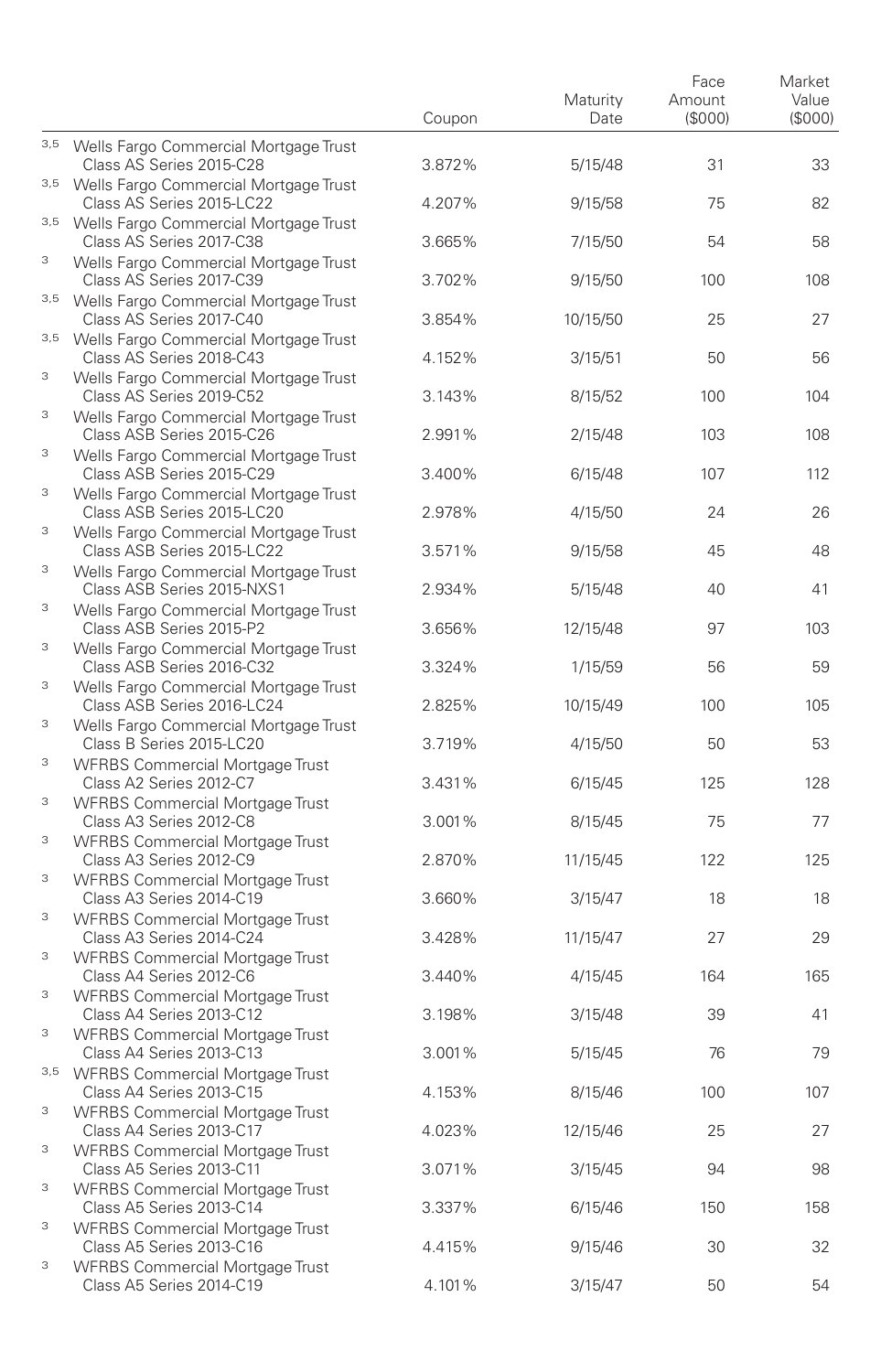|     |                                                                                                           | Coupon | Maturity<br>Date | Face<br>Amount<br>(\$000) | Market<br>Value<br>(\$000) |
|-----|-----------------------------------------------------------------------------------------------------------|--------|------------------|---------------------------|----------------------------|
| 3   | <b>WFRBS Commercial Mortgage Trust</b><br>Class A5 Series 2014-C20                                        | 3.995% | 5/15/47          | 25                        | 27                         |
| 3   | <b>WFRBS Commercial Mortgage Trust</b><br>Class A5 Series 2014-C21                                        | 3.678% | 8/15/47          | 75                        | 81                         |
| 3   | <b>WFRBS Commercial Mortgage Trust</b><br>Class A5 Series 2014-C22                                        | 3.752% | 9/15/57          | 150                       | 163                        |
| 3   | <b>WFRBS Commercial Mortgage Trust</b><br>Class A5 Series 2014-C23                                        | 3.917% | 10/15/57         | 50                        | 55                         |
| 3   | <b>WFRBS Commercial Mortgage Trust</b><br>Class A5 Series 2014-C24                                        | 3.607% | 11/15/47         | 65                        | 70                         |
| 3   | <b>WFRBS Commercial Mortgage Trust</b><br>Class A5 Series 2014-LC14                                       | 4.045% | 3/15/47          | 140                       | 151                        |
| 3,5 | <b>WFRBS Commercial Mortgage Trust</b><br>Class AS Series 2012-C7                                         | 4.090% | 6/15/45          | 100                       | 100                        |
| 3   | <b>WFRBS Commercial Mortgage Trust</b><br>Class AS Series 2013-C12                                        | 3.560% | 3/15/48          | 18                        | 19                         |
| 3   | <b>WFRBS Commercial Mortgage Trust</b><br>Class AS Series 2013-C13                                        | 3.345% | 5/15/45          | 15                        | 16                         |
| 3   | <b>WFRBS Commercial Mortgage Trust</b><br>Class AS Series 2013-C14                                        | 3.488% | 6/15/46          | 75                        | 78                         |
|     | 3,5 WFRBS Commercial Mortgage Trust<br>Class AS Series 2013-C15                                           | 4.358% | 8/15/46          | 20                        | 21                         |
| 3   | 3,5 WFRBS Commercial Mortgage Trust<br>Class AS Series 2013-C16<br><b>WFRBS Commercial Mortgage Trust</b> | 4.668% | 9/15/46          | 50                        | 54                         |
| 3   | Class AS Series 2013-C17<br><b>WFRBS Commercial Mortgage Trust</b>                                        | 4.255% | 12/15/46         | 25                        | 27                         |
|     | Class AS Series 2014-C20<br>3,5 WFRBS Commercial Mortgage Trust                                           | 4.176% | 5/15/47          | 25                        | 27                         |
| 3   | Class AS Series 2014-LC14<br><b>WFRBS Commercial Mortgage Trust</b>                                       | 4.351% | 3/15/47          | 60                        | 64                         |
| 3   | Class ASB Series 2013-C15<br><b>WFRBS Commercial Mortgage Trust</b>                                       | 3.720% | 8/15/46          | 9                         | 9                          |
| 3   | Class ASB Series 2013-C16<br><b>WFRBS Commercial Mortgage Trust</b>                                       | 3.963% | 9/15/46          | 17                        | 18                         |
| 3   | Class ASB Series 2013-C17<br><b>WFRBS Commercial Mortgage Trust</b>                                       | 3.558% | 12/15/46         | 15                        | 15                         |
| 3   | Class ASB Series 2014-C19<br>WFRBS Commercial Mortgage Trust                                              | 3.618% | 3/15/47          | 16                        | 16                         |
| 3   | Class ASB Series 2014-C20<br><b>WFRBS Commercial Mortgage Trust</b>                                       | 3.638% | 5/15/47          | 16                        | 17                         |
| 3   | Class ASB Series 2014-C23<br><b>WFRBS Commercial Mortgage Trust</b>                                       | 3.636% | 10/15/57         | 58                        | 61                         |
|     | Class ASB Series 2014-LC14<br>3,5 WFRBS Commercial Mortgage Trust                                         | 3.522% | 3/15/47          | 36                        | 37                         |
|     | Class B Series 2013-C17<br>3,5 WFRBS Commercial Mortgage Trust                                            | 4.788% | 12/15/46         | 25                        | 26                         |
|     | Class B Series 2014-C19<br>3,5 WFRBS Commercial Mortgage Trust                                            | 4.723% | 3/15/47          | 25                        | 27                         |
| 3   | Class B Series 2014-C22<br>World Omni Auto Receivables Trust                                              | 4.371% | 9/15/57          | 25                        | 27                         |
| 3   | Class A3 Series 2019-C<br>World Omni Auto Receivables Trust                                               | 1.960% | 12/16/24         | 125                       | 127                        |
| 3   | Class A3 Series 2020-A<br>World Omni Auto Receivables Trust                                               | 1.700% | 1/17/23          | 50                        | 51                         |
| 3   | Class A3 Series 2020-A<br>World Omni Auto Receivables Trust                                               | 1.100% | 4/15/25          | 90                        | 91                         |
| 3   | Class A3 Series 2020-B<br>World Omni Auto Receivables Trust                                               | 0.630% | 5/15/25          | 50                        | 50                         |
|     | Class A3 Series 2020-C                                                                                    | 0.480% | 11/17/25         | 50                        | 50                         |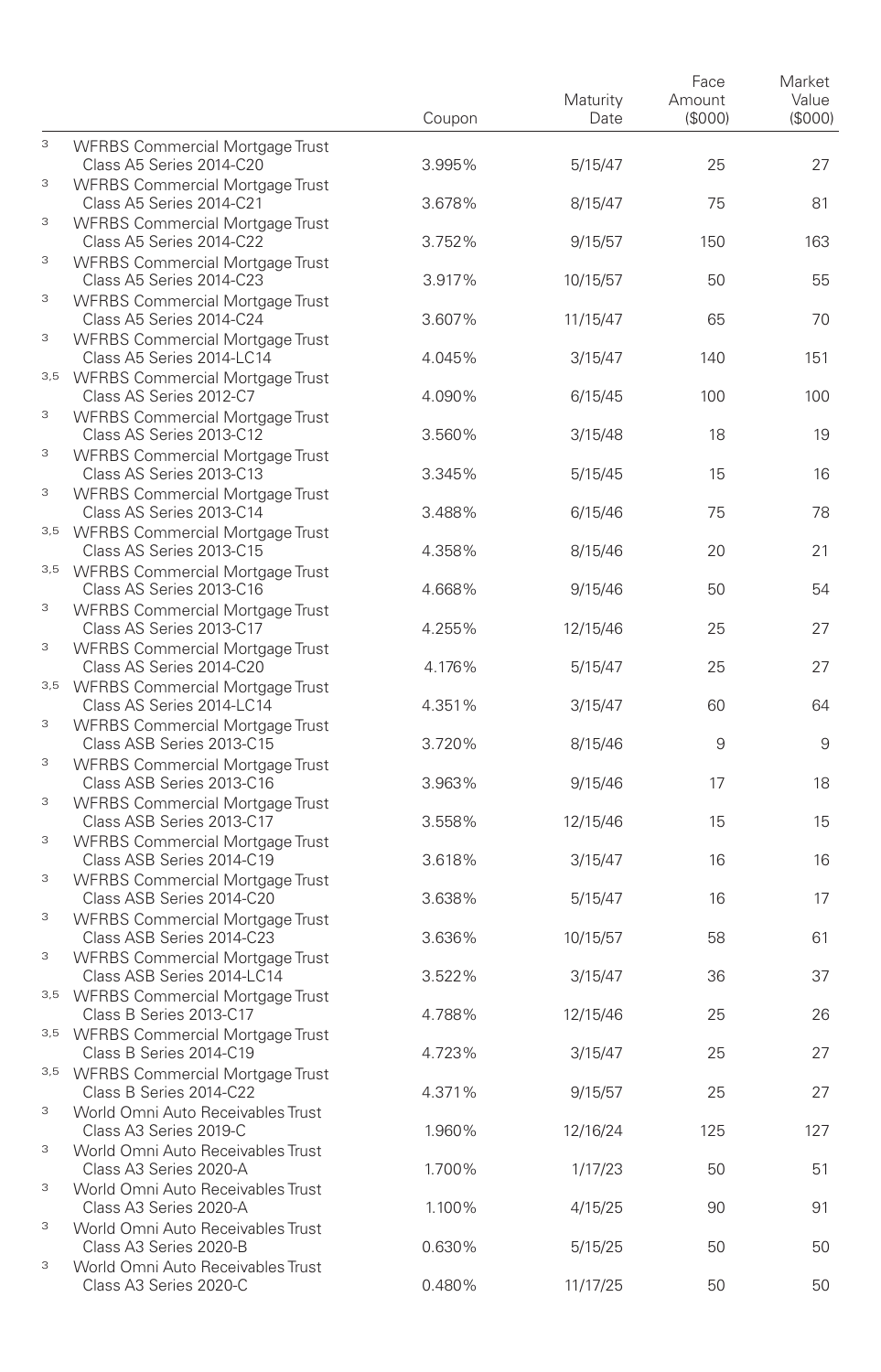|                                                                                          | Coupon | Maturity<br>Date | Face<br>Amount<br>(\$000) | Market<br>Value<br>(\$000) |
|------------------------------------------------------------------------------------------|--------|------------------|---------------------------|----------------------------|
| 3<br>World Omni Auto Receivables Trust<br>Class A3 Series 2021-A                         | 0.300% | 1/15/26          | 50                        | 50                         |
| 3<br>World Omni Auto Receivables Trust<br>Class A4 Series 2020-A                         | 1.790% | 6/16/25          | 25                        | 26                         |
| $\ensuremath{\mathsf{3}}$<br>World Omni Auto Receivables Trust<br>Class A4 Series 2020-B | 0.820% | 1/15/26          | 10                        | 10                         |
| $\ensuremath{\mathsf{3}}$<br>World Omni Auto Receivables Trust<br>Class A4 Series 2020-C | 0.610% | 10/15/26         | 25                        | 25                         |
| 3<br>World Omni Automobile Lease<br>Securitization Trust Class A3 Series<br>2020-B<br>3  | 0.450% | 2/15/24          | 100                       | 100                        |
| World Omni Automobile Lease<br>Securitization Trust Class A4 Series<br>2020-B            | 0.520% | 2/17/26          | 25                        | 25                         |
| 3<br>World Omni Select Auto Trust Class A3<br>Series 2020-A                              | 0.550% | 7/15/25          | 25                        | 25                         |
| Total Asset-Backed/Commercial Mortgage-Backed Securities (Cost \$126,013)                |        |                  |                           | 130,599                    |
| Corporate Bonds (29.1%)                                                                  |        |                  |                           |                            |
| Communications (2.7%)                                                                    |        |                  |                           |                            |
| Activision Blizzard Inc.                                                                 | 3.400% | 9/15/26          | 160                       | 175                        |
| Activision Blizzard Inc.                                                                 | 1.350% | 9/15/30          | 150                       | 136                        |
| Activision Blizzard Inc.                                                                 | 4.500% | 6/15/47          | 200                       | 236                        |
| Activision Blizzard Inc.                                                                 | 2.500% | 9/15/50          | 300                       | 252                        |
| Alphabet Inc.                                                                            | 0.450% | 8/15/25          | 500                       | 492                        |
| Alphabet Inc.                                                                            | 0.800% | 8/15/27          | 500                       | 479                        |
| Alphabet Inc.                                                                            | 1.100% | 8/15/30          | 500                       | 459                        |
| Alphabet Inc.                                                                            | 1.900% | 8/15/40          | 200                       | 173                        |
| Alphabet Inc.                                                                            | 2.050% | 8/15/50          | 500                       | 411                        |
| Alphabet Inc.                                                                            | 2.250% | 8/15/60          | 500                       | 406                        |
| America Movil SAB de CV                                                                  | 3.125% | 7/16/22          | 300                       | 309                        |
| America Movil SAB de CV                                                                  | 3.625% | 4/22/29          | 200                       | 214                        |
| America Movil SAB de CV                                                                  | 2.875% | 5/7/30           | 200                       | 204                        |
| America Movil SAB de CV                                                                  | 6.375% | 3/1/35           | 300                       | 414                        |
| America Movil SAB de CV                                                                  | 6.125% | 11/15/37         | 150                       | 199                        |
| America Movil SAB de CV                                                                  | 6.125% | 3/30/40          | 200                       | 271                        |
| America Movil SAB de CV                                                                  | 4.375% | 7/16/42          | 250                       | 283                        |
| America Movil SAB de CV                                                                  | 4.375% | 4/22/49          | 400                       | 456                        |
| AT&T Inc.                                                                                | 3.000% | 6/30/22          | 767                       | 788                        |
| AT&T Inc.                                                                                | 4.050% | 12/15/23         | 100                       | 109                        |
| AT&T Inc.                                                                                | 0.900% | 3/25/24          | 500                       | 501                        |
| AT&T Inc.                                                                                | 4.450% | 4/1/24           | 250                       | 274                        |
| AT&T Inc.                                                                                | 3.950% | 1/15/25          | 268                       | 294                        |
| AT&T Inc.                                                                                | 3.400% | 5/15/25          | 940                       | 1,019                      |
| AT&T Inc.                                                                                | 3.600% | 7/15/25          | 275                       | 300                        |
| AT&T Inc.                                                                                | 4.125% | 2/17/26          | 515                       | 576                        |
| AT&T Inc.                                                                                | 1.700% | 3/25/26          | 500                       | 500                        |
| AT&T Inc.                                                                                | 3.800% | 2/15/27          | 700                       | 773                        |
| AT&T Inc.                                                                                | 2.300% | 6/1/27           | 450                       | 459                        |
| AT&T Inc.                                                                                | 1.650% | 2/1/28           | 500                       | 483                        |
| AT&T Inc.                                                                                | 4.100% | 2/15/28          | 402                       | 449                        |
| AT&T Inc.                                                                                | 4.350% | 3/1/29           | 650                       | 733                        |
| AT&T Inc.                                                                                | 4.300% | 2/15/30          | 660                       | 742                        |
| AT&T Inc.                                                                                | 2.750% | 6/1/31           | 450                       | 447                        |
| AT&T Inc.                                                                                | 2.250% | 2/1/32           | 600                       | 568                        |
| 7<br>AT&T Inc.                                                                           | 2.550% | 12/1/33          | 472                       | 446                        |
| AT&T Inc.                                                                                | 4.500% | 5/15/35          | 200                       | 225                        |
| AT&T Inc.                                                                                | 5.250% | 3/1/37           | 500                       | 603                        |
| AT&T Inc.                                                                                | 4.900% | 8/15/37          | 300                       | 352                        |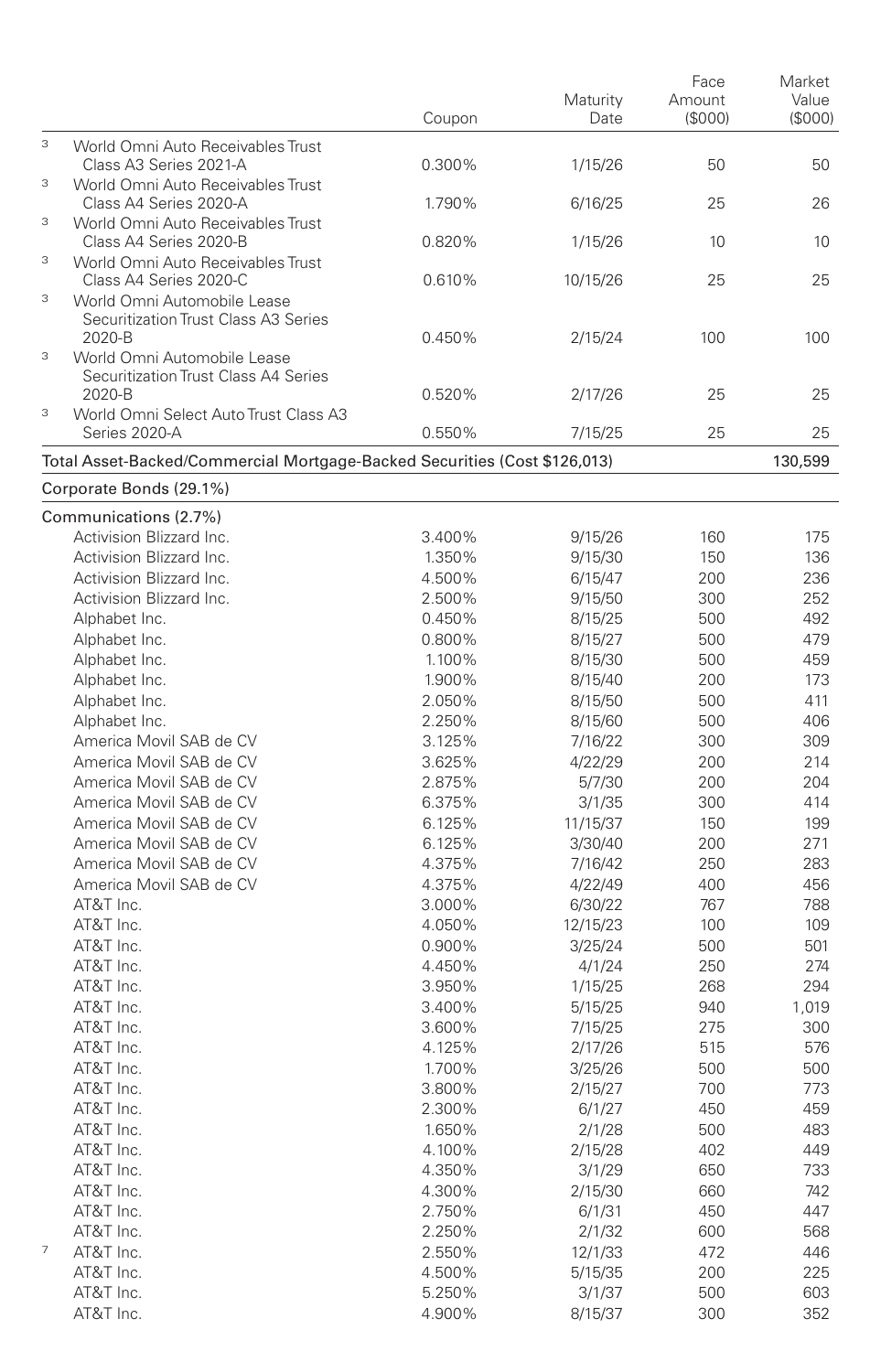|        |                                                                                              | Coupon           | Maturity<br>Date    | Face<br>Amount<br>(\$000) | Market<br>Value<br>(S000) |
|--------|----------------------------------------------------------------------------------------------|------------------|---------------------|---------------------------|---------------------------|
|        | AT&T Inc.                                                                                    | 4.850%           | 3/1/39              | 480                       | 557                       |
|        | AT&T Inc.                                                                                    | 3.500%           | 6/1/41              | 500                       | 493                       |
|        | AT&T Inc.                                                                                    | 5.550%           | 8/15/41             | 225                       | 279                       |
|        | AT&T Inc.                                                                                    | 5.150%           | 3/15/42             | 375                       | 450                       |
|        | AT&T Inc.                                                                                    | 4.900%           | 6/15/42             | 525                       | 608                       |
|        | AT&T Inc.                                                                                    | 4.300%           | 12/15/42            | 271                       | 295                       |
|        | AT&T Inc.                                                                                    | 3.100%           | 2/1/43              | 500                       | 467                       |
|        | AT&T Inc.                                                                                    | 4.350%           | 6/15/45             | 312                       | 344                       |
|        | AT&T Inc.                                                                                    | 4.750%           | 5/15/46             | 350                       | 403                       |
|        | AT&T Inc.                                                                                    | 5.150%           | 11/15/46            | 736                       | 892                       |
|        | AT&T Inc.                                                                                    | 5.450%           | 3/1/47              | 500                       | 626                       |
|        | AT&T Inc.                                                                                    | 4.500%           | 3/9/48              | 400                       | 441                       |
|        | AT&T Inc.                                                                                    | 4.550%           | 3/9/49              | 362                       | 397                       |
|        | AT&T Inc.                                                                                    | 5.150%           | 2/15/50             | 332                       | 397                       |
|        | AT&T Inc.                                                                                    | 3.650%           | 6/1/51              | 600                       | 579                       |
| 7      | AT&T Inc.                                                                                    | 3.500%           | 9/15/53             | 1,558                     | 1,434                     |
| 7      | AT&T Inc.                                                                                    | 3.550%           | 9/15/55             | 1,550                     | 1,420                     |
| 7<br>7 | AT&T Inc.                                                                                    | 3.800%           | 12/1/57             | 1,287                     | 1,225                     |
|        | AT&T Inc.                                                                                    | 3.650%           | 9/15/59             | 629                       | 575                       |
|        | AT&T Inc.<br>AT&T Inc.                                                                       | 3.850%           | 6/1/60              | 300                       | 287                       |
|        | Baidu Inc.                                                                                   | 3.500%<br>3.500% | 2/1/61              | 400<br>275                | 363<br>286                |
|        | Baidu Inc.                                                                                   | 3.875%           | 11/28/22<br>9/29/23 | 200                       | 214                       |
|        | Baidu Inc.                                                                                   | 4.375%           | 5/14/24             | 200                       | 219                       |
|        | Baidu Inc.                                                                                   | 3.075%           | 4/7/25              | 200                       | 211                       |
|        | Baidu Inc.                                                                                   | 3.625%           | 7/6/27              | 200                       | 218                       |
|        | Baidu Inc.                                                                                   | 4.375%           | 3/29/28             | 100                       | 111                       |
|        | Baidu Inc.                                                                                   | 3.425%           | 4/7/30              | 200                       | 209                       |
|        | <b>Bell Canada</b>                                                                           | 4.300%           | 7/29/49             | 100                       | 113                       |
|        | Booking Holdings Inc.                                                                        | 2.750%           | 3/15/23             | 100                       | 104                       |
|        | Booking Holdings Inc.                                                                        | 3.650%           | 3/15/25             | 100                       | 109                       |
|        | Booking Holdings Inc.                                                                        | 4.100%           | 4/13/25             | 200                       | 223                       |
|        | Booking Holdings Inc.                                                                        | 3.600%           | 6/1/26              | 225                       | 246                       |
|        | Booking Holdings Inc.                                                                        | 3.550%           | 3/15/28             | 100                       | 109                       |
|        | Booking Holdings Inc.                                                                        | 4.625%           | 4/13/30             | 300                       | 348                       |
|        | British Telecommunications plc                                                               | 4.500%           | 12/4/23             | 200                       | 219                       |
|        | British Telecommunications plc                                                               | 5.125%           | 12/4/28             | 100                       | 117                       |
|        | British Telecommunications plc<br><b>Charter Communications Operating LLC</b>                | 9.625%           | 12/15/30            | 516                       | 794                       |
|        | / Charter Communications Operating<br>Capital                                                | 4.464%           | 7/23/22             | 676                       | 705                       |
|        | <b>Charter Communications Operating LLC</b><br>/ Charter Communications Operating            |                  |                     |                           |                           |
|        | Capital<br><b>Charter Communications Operating LLC</b>                                       | 4.500%           | 2/1/24              | 175                       | 191                       |
|        | / Charter Communications Operating<br>Capital<br>Charter Communications Operating LLC        | 4.908%           | 7/23/25             | 850                       | 963                       |
|        | / Charter Communications Operating<br>Capital                                                | 3.750%           | 2/15/28             | 730                       | 792                       |
|        | Charter Communications Operating LLC<br>/ Charter Communications Operating                   |                  |                     | 225                       |                           |
|        | Capital<br><b>Charter Communications Operating LLC</b><br>/ Charter Communications Operating | 5.050%           | 3/30/29             |                           | 258                       |
|        | Capital<br>Charter Communications Operating LLC                                              | 2.800%           | 4/1/31              | 330                       | 324                       |
|        | / Charter Communications Operating<br>Capital                                                | 6.384%           | 10/23/35            | 575                       | 744                       |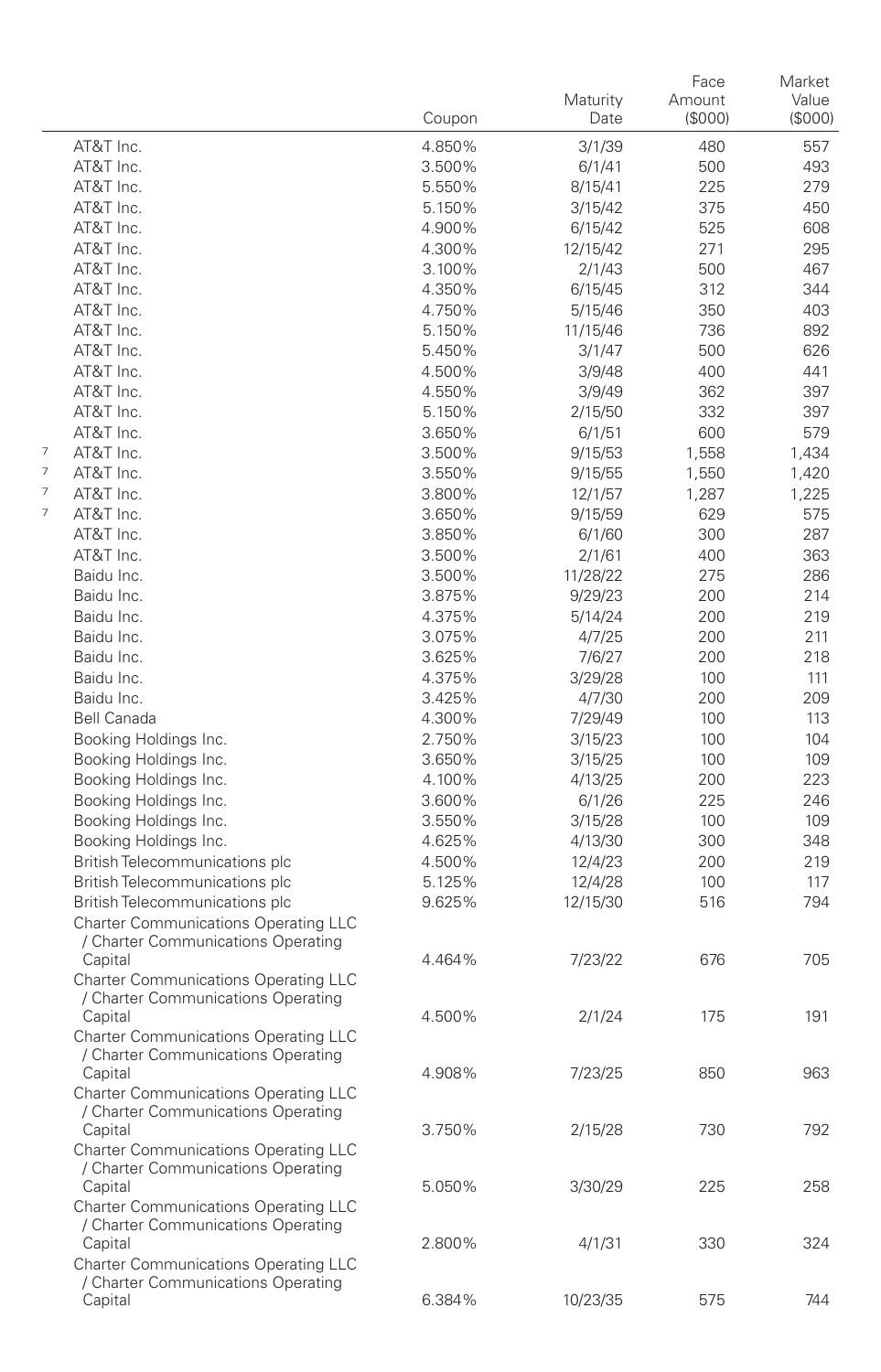|                                                                                              | Coupon           | Maturity<br>Date    | Face<br>Amount<br>(\$000) | Market<br>Value<br>(S000) |
|----------------------------------------------------------------------------------------------|------------------|---------------------|---------------------------|---------------------------|
| <b>Charter Communications Operating LLC</b><br>/ Charter Communications Operating            |                  |                     |                           |                           |
| Capital<br><b>Charter Communications Operating LLC</b>                                       | 5.375%           | 4/1/38              | 350                       | 409                       |
| / Charter Communications Operating<br>Capital<br><b>Charter Communications Operating LLC</b> | 3.500%           | 6/1/41              | 500                       | 473                       |
| / Charter Communications Operating<br>Capital                                                | 6.484%           | 10/23/45            | 650                       | 849                       |
| <b>Charter Communications Operating LLC</b><br>/ Charter Communications Operating<br>Capital | 5.375%           | 5/1/47              | 450                       | 522                       |
| Charter Communications Operating LLC<br>/ Charter Communications Operating                   |                  |                     |                           |                           |
| Capital<br><b>Charter Communications Operating LLC</b><br>/ Charter Communications Operating | 5.750%           | 4/1/48              | 400                       | 488                       |
| Capital<br><b>Charter Communications Operating LLC</b>                                       | 5.125%           | 7/1/49              | 375                       | 418                       |
| / Charter Communications Operating<br>Capital<br><b>Charter Communications Operating LLC</b> | 4.800%           | 3/1/50              | 550                       | 583                       |
| / Charter Communications Operating<br>Capital                                                | 3.700%           | 4/1/51              | 400                       | 375                       |
| Charter Communications Operating LLC<br>/ Charter Communications Operating<br>Capital        | 6.834%           | 10/23/55            | 75                        | 101                       |
| Charter Communications Operating,<br>LLC / Charter Communications                            |                  |                     |                           |                           |
| Operating Capital Corp.<br><b>Comcast Cable Communications</b>                               | 3.850%           | 4/1/61              | 500                       | 459                       |
| Holdings Inc.                                                                                | 9.455%           | 11/15/22            | 139                       | 159                       |
| Comcast Corp.                                                                                | 3.000%           | 2/1/24              | 710                       | 758                       |
| Comcast Corp.                                                                                | 3.375%           | 2/15/25             | 264                       | 286                       |
| Comcast Corp.                                                                                | 3.100%           | 4/1/25              | 395                       | 425                       |
| Comcast Corp.                                                                                | 3.375%           | 8/15/25             | 951                       | 1,033                     |
| Comcast Corp.                                                                                | 3.950%           | 10/15/25            | 625                       | 698                       |
| Comcast Corp.                                                                                | 3.150%           | 3/1/26              | 400                       | 432                       |
| Comcast Corp.                                                                                | 2.350%           | 1/15/27             | 495                       | 515                       |
| Comcast Corp.                                                                                | 3.300%<br>3.150% | 4/1/27              | 150                       | 163<br>349                |
| Comcast Corp.<br>Comcast Corp.                                                               | 4.150%           | 2/15/28<br>10/15/28 | 325<br>950                | 1,082                     |
| Comcast Corp.                                                                                | 2.650%           | 2/1/30              | 300                       | 307                       |
| Comcast Corp.                                                                                | 3.400%           | 4/1/30              | 350                       | 377                       |
| Comcast Corp.                                                                                | 4.250%           | 10/15/30            | 350                       | 401                       |
| Comcast Corp.                                                                                | 1.950%           | 1/15/31             | 500                       | 480                       |
| Comcast Corp.                                                                                | 1.500%           | 2/15/31             | 500                       | 463                       |
| Comcast Corp.                                                                                | 4.250%           | 1/15/33             | 275                       | 319                       |
| Comcast Corp.                                                                                | 4.200%           | 8/15/34             | 175                       | 199                       |
| Comcast Corp.                                                                                | 5.650%           | 6/15/35             | 1,065                     | 1,390                     |
| Comcast Corp.                                                                                | 4.400%           | 8/15/35             | 150                       | 174                       |
| Comcast Corp.                                                                                | 3.200%           | 7/15/36             | 225                       | 232                       |
| Comcast Corp.                                                                                | 6.450%           | 3/15/37             | 175                       | 246                       |
| Comcast Corp.                                                                                | 6.950%           | 8/15/37             | 250                       | 368                       |
| Comcast Corp.                                                                                | 3.900%           | 3/1/38              | 175                       | 193                       |
| Comcast Corp.                                                                                | 6.400%           | 5/15/38             | 100                       | 142                       |
| Comcast Corp.                                                                                | 4.600%           | 10/15/38            | 550                       | 662                       |
| Comcast Corp.                                                                                | 3.250%           | 11/1/39             | 250                       | 256                       |
| Comcast Corp.                                                                                | 6.400%           | 3/1/40              | 150                       | 213                       |
| Comcast Corp.                                                                                | 3.750%           | 4/1/40              | 300                       | 327                       |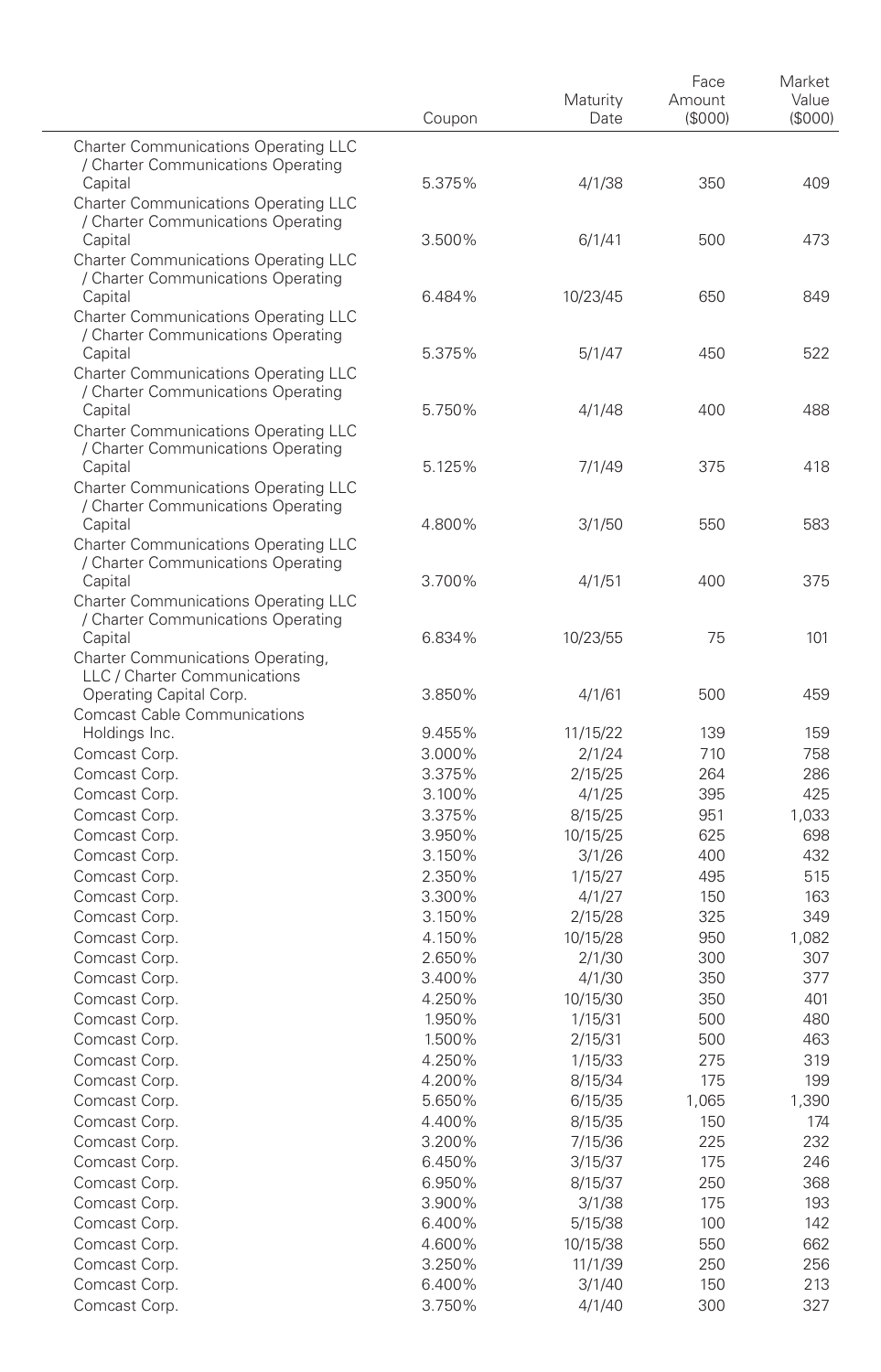|   |                                        | Coupon           | Maturity<br>Date   | Face<br>Amount<br>(\$000) | Market<br>Value<br>$($ \$000 $)$ |
|---|----------------------------------------|------------------|--------------------|---------------------------|----------------------------------|
|   | Comcast Corp.                          | 4.650%           | 7/15/42            | 370                       | 446                              |
|   | Comcast Corp.                          | 4.500%           | 1/15/43            | 100                       | 117                              |
|   | Comcast Corp.                          | 4.600%           | 8/15/45            | 250                       | 303                              |
|   | Comcast Corp.                          | 3.400%           | 7/15/46            | 500                       | 517                              |
|   | Comcast Corp.                          | 3.969%           | 11/1/47            | 1,086                     | 1,211                            |
|   | Comcast Corp.                          | 4.700%           | 10/15/48           | 475                       | 588                              |
|   | Comcast Corp.                          | 3.999%           | 11/1/49            | 268                       | 295                              |
|   | Comcast Corp.                          | 3.450%           | 2/1/50             | 400                       | 413                              |
|   | Comcast Corp.                          | 2.800%           | 1/15/51            | 500                       | 459                              |
|   | Comcast Corp.                          | 2.450%           | 8/15/52            | 500                       | 420                              |
|   | Comcast Corp.                          | 4.950%           | 10/15/58           | 475                       | 620                              |
|   | Comcast Corp.                          | 2.650%           | 8/15/62            | 500                       | 422                              |
|   | Deutsche Telekom International Finance |                  |                    |                           |                                  |
|   | BV                                     | 8.750%           | 6/15/30            | 775                       | 1,143                            |
|   | Discovery Communications LLC           | 2.950%           | 3/20/23            | 100                       | 104                              |
|   | Discovery Communications LLC           | 3.800%           | 3/13/24            | 100                       | 108                              |
|   | Discovery Communications LLC           | 3.900%           | 11/15/24           | 150                       | 164                              |
|   | Discovery Communications LLC           | 3.450%           | 3/15/25            | 380                       | 407                              |
|   | Discovery Communications LLC           | 3.950%           | 6/15/25            | 303                       | 331                              |
|   | Discovery Communications LLC           | 3.950%           | 3/20/28            | 400                       | 436                              |
|   | <b>Discovery Communications LLC</b>    | 3.625%           | 5/15/30            | 230                       | 246                              |
|   | Discovery Communications LLC           | 5.000%           | 9/20/37            | 325                       | 380                              |
|   | Discovery Communications LLC           | 6.350%           | 6/1/40             | 150                       | 201                              |
|   | <b>Discovery Communications LLC</b>    | 4.875%           | 4/1/43             | 300                       | 342                              |
|   | Discovery Communications LLC           | 5.200%           | 9/20/47            | 225                       | 264                              |
|   | Discovery Communications LLC           | 5.300%           | 5/15/49            | 75                        | 89                               |
| 7 | Discovery Communications LLC           | 4.650%           | 5/15/50            | 200                       | 221                              |
|   | Discovery Communications LLC           | 4.000%           | 9/15/55            | 269                       | 264                              |
| 7 | Electronic Arts Inc.                   | 4.800%           | 3/1/26             | 100                       | 115                              |
|   | Expedia Group Inc.                     | 3.600%           | 12/15/23           | 100                       | 106                              |
|   | Expedia Group Inc.                     | 4.500%           | 8/15/24            | 100                       | 109<br>169                       |
| 7 | Expedia Group Inc.                     | 5.000%           | 2/15/26            | 150                       | 167                              |
|   | Expedia Group Inc.                     | 4.625%<br>3.250% | 8/1/27             | 150<br>250                | 252                              |
| 7 | Expedia Group Inc.                     | 2.950%           | 2/15/30            | 300                       | 296                              |
|   | Expedia Group Inc.<br>Fox Corp.        | 4.030%           | 3/15/31<br>1/25/24 | 250                       | 271                              |
|   | Fox Corp.                              | 3.050%           | 4/7/25             | 100                       | 106                              |
|   | Fox Corp.                              | 4.709%           | 1/25/29            | 375                       | 429                              |
|   | Fox Corp.                              | 3.500%           | 4/8/30             | 150                       | 159                              |
|   | Fox Corp.                              | 5.476%           | 1/25/39            | 250                       | 309                              |
|   | Fox Corp.                              | 5.576%           | 1/25/49            | 425                       | 540                              |
|   | Grupo Televisa SAB                     | 6.625%           | 3/18/25            | 100                       | 119                              |
|   | Grupo Televisa SAB                     | 4.625%           | 1/30/26            | 100                       | 112                              |
|   | Grupo Televisa SAB                     | 6.625%           | 1/15/40            | 125                       | 162                              |
|   | Grupo Televisa SAB                     | 5.000%           | 5/13/45            | 425                       | 470                              |
|   | Grupo Televisa SAB                     | 5.250%           | 5/24/49            | 200                       | 231                              |
|   | Interpublic Group of Cos. Inc.         | 4.200%           | 4/15/24            | 210                       | 230                              |
|   | Interpublic Group of Cos. Inc.         | 4.650%           | 10/1/28            | 100                       | 114                              |
|   | Interpublic Group of Cos. Inc.         | 4.750%           | 3/30/30            | 100                       | 116                              |
|   | Interpublic Group of Cos. Inc.         | 5.400%           | 10/1/48            | 175                       | 216                              |
|   | Koninklijke KPN NV                     | 8.375%           | 10/1/30            | 125                       | 174                              |
|   | NBCUniversal Media LLC                 | 6.400%           | 4/30/40            | 150                       | 214                              |
|   | NBCUniversal Media LLC                 | 5.950%           | 4/1/41             | 225                       | 314                              |
|   | NBCUniversal Media LLC                 | 4.450%           | 1/15/43            | 225                       | 266                              |
|   | Omnicom Group Inc.                     | 3.625%           | 5/1/22             | 250                       | 259                              |
|   | Omnicom Group Inc.                     | 3.650%           | 11/1/24            | 150                       | 163                              |
|   | Omnicom Group Inc.                     | 3.600%           | 4/15/26            | 250                       | 274                              |
|   | Omnicom Group Inc.                     | 2.450%           | 4/30/30            | 150                       | 148                              |
|   |                                        |                  |                    |                           |                                  |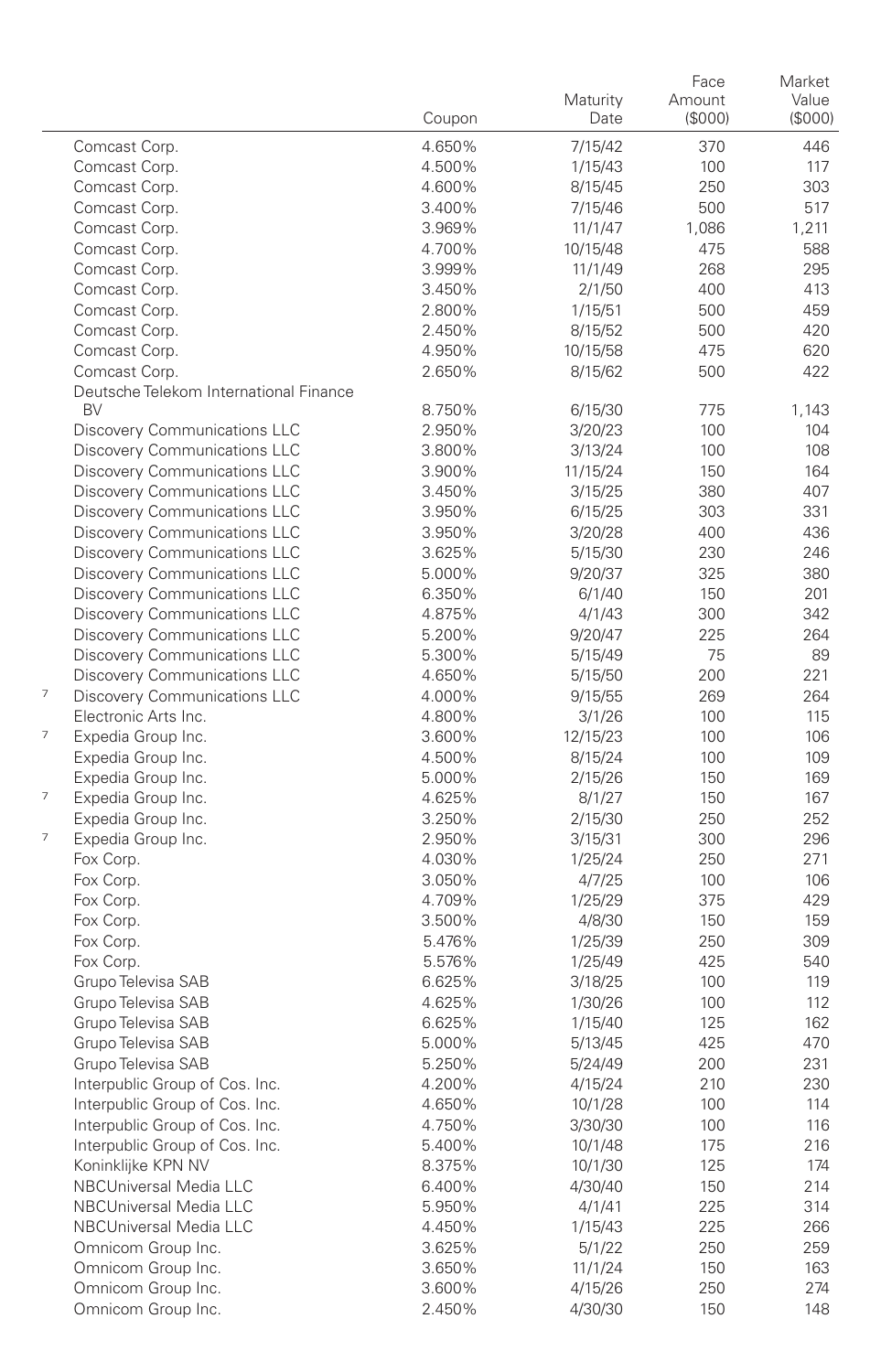|   |                                        | Coupon           | Maturity<br>Date   | Face<br>Amount<br>(\$000) | Market<br>Value<br>(\$000) |
|---|----------------------------------------|------------------|--------------------|---------------------------|----------------------------|
|   | Omnicom Group Inc.                     | 4.200%           | 6/1/30             | 100                       | 112                        |
|   | Orange SA                              | 9.000%           | 3/1/31             | 550                       | 848                        |
|   | Orange SA                              | 5.375%           | 1/13/42            | 325                       | 422                        |
|   | Orange SA                              | 5.500%           | 2/6/44             | 200                       | 266                        |
|   | Rogers Communications Inc.             | 3.000%           | 3/15/23            | 205                       | 213                        |
|   | Rogers Communications Inc.             | 4.100%           | 10/1/23            | 175                       | 188                        |
|   | Rogers Communications Inc.             | 3.625%           | 12/15/25           | 125                       | 136                        |
|   | Rogers Communications Inc.             | 2.900%           | 11/15/26           | 100                       | 106                        |
|   | Rogers Communications Inc.             | 4.500%           | 3/15/43            | 265                       | 295                        |
|   | Rogers Communications Inc.             | 5.000%           | 3/15/44            | 190                       | 226                        |
|   | Rogers Communications Inc.             | 4.350%           | 5/1/49             | 450                       | 489                        |
|   | Rogers Communications Inc.             | 3.700%           | 11/15/49           | 150                       | 148                        |
|   | Telefonica Emisiones SA                | 4.103%           | 3/8/27             | 250                       | 279                        |
|   | Telefonica Emisiones SA                | 7.045%           | 6/20/36            | 475                       | 658                        |
|   | Telefonica Emisiones SA                | 4.665%           | 3/6/38             | 200                       | 225                        |
|   | Telefonica Emisiones SA                | 5.213%           | 3/8/47             | 550                       | 642                        |
|   | Telefonica Emisiones SA                | 4.895%           | 3/6/48             | 250                       | 283                        |
|   | Telefonica Emisiones SA                | 5.520%           | 3/1/49             | 335                       | 409                        |
|   | Telefonica Europe BV                   | 8.250%           | 9/15/30            | 250                       | 354                        |
|   | TELUS Corp.                            | 2.800%           | 2/16/27            | 100                       | 105                        |
|   | TELUS Corp.                            | 4.300%           | 6/15/49            | 200                       | 223                        |
|   | Tencent Music Entertainment Group      | 2.000%           | 9/3/30             | 200                       | 186                        |
|   | Time Warner Cable LLC                  | 6.550%           | 5/1/37             | 200                       | 259                        |
|   | Time Warner Cable LLC                  | 7.300%           | 7/1/38             | 50                        | 69                         |
|   | Time Warner Cable LLC                  | 6.750%           | 6/15/39            | 400                       | 536                        |
|   | Time Warner Cable LLC                  | 5.875%           | 11/15/40           | 425                       | 525                        |
|   | Time Warner Cable LLC                  | 5.500%           | 9/1/41             | 250                       | 295                        |
|   | Time Warner Cable LLC                  | 4.500%           | 9/15/42            | 250                       | 267                        |
|   | Time Warner Entertainment Co. LP       | 8.375%           | 3/15/23            | 200                       | 229                        |
| 7 | Time Warner Entertainment Co. LP       | 8.375%           | 7/15/33            | 200                       | 287                        |
| 7 | T-Mobile USA Inc.                      | 3.500%           | 4/15/25            | 600                       | 647                        |
| 7 | T-Mobile USA Inc.                      | 1.500%           | 2/15/26            | 200                       | 198                        |
| 7 | T-Mobile USA Inc.<br>T-Mobile USA Inc. | 3.750%           | 4/15/27            | 800                       | 874<br>245                 |
| 7 | T-Mobile USA Inc.                      | 2.050%<br>3.875% | 2/15/28<br>4/15/30 | 250<br>1,520              | 1,649                      |
| 7 | T-Mobile USA Inc.                      | 2.550%           | 2/15/31            | 900                       | 879                        |
| 7 | T-Mobile USA Inc.                      | 2.250%           | 11/15/31           | 500                       | 473                        |
| 7 | T-Mobile USA Inc.                      | 4.375%           | 4/15/40            | 400                       | 443                        |
| 7 | T-Mobile USA Inc.                      | 4.500%           | 4/15/50            | 600                       | 673                        |
| 7 | T-Mobile USA Inc.                      | 3.300%           | 2/15/51            | 1,000                     | 931                        |
|   | TWDC Enterprises 18 Corp.              | 3.150%           | 9/17/25            | 150                       | 162                        |
|   | TWDC Enterprises 18 Corp.              | 3.000%           | 2/13/26            | 300                       | 323                        |
|   | TWDC Enterprises 18 Corp.              | 1.850%           | 7/30/26            | 1,070                     | 1,095                      |
|   | TWDC Enterprises 18 Corp.              | 4.375%           | 8/16/41            | 75                        | 86                         |
|   | TWDC Enterprises 18 Corp.              | 4.125%           | 12/1/41            | 205                       | 234                        |
|   | TWDC Enterprises 18 Corp.              | 3.700%           | 12/1/42            | 125                       | 132                        |
|   | TWDC Enterprises 18 Corp.              | 3.000%           | 7/30/46            | 300                       | 290                        |
|   | Verizon Communications Inc.            | 5.150%           | 9/15/23            | 830                       | 920                        |
|   | Verizon Communications Inc.            | 3.500%           | 11/1/24            | 400                       | 434                        |
|   | Verizon Communications Inc.            | 3.376%           | 2/15/25            | 534                       | 579                        |
|   | Verizon Communications Inc.            | 0.850%           | 11/20/25           | 500                       | 488                        |
|   | Verizon Communications Inc.            | 1.450%           | 3/20/26            | 500                       | 499                        |
|   | Verizon Communications Inc.            | 2.625%           | 8/15/26            | 475                       | 501                        |
|   | Verizon Communications Inc.            | 4.125%           | 3/16/27            | 700                       | 791                        |
|   | Verizon Communications Inc.            | 3.000%           | 3/22/27            | 150                       | 160                        |
|   | Verizon Communications Inc.            | 2.100%           | 3/22/28            | 600                       | 603                        |
|   | Verizon Communications Inc.            | 4.329%           | 9/21/28            | 1,229                     | 1,405                      |
|   | Verizon Communications Inc.            | 4.016%           | 12/3/29            | 927                       | 1,035                      |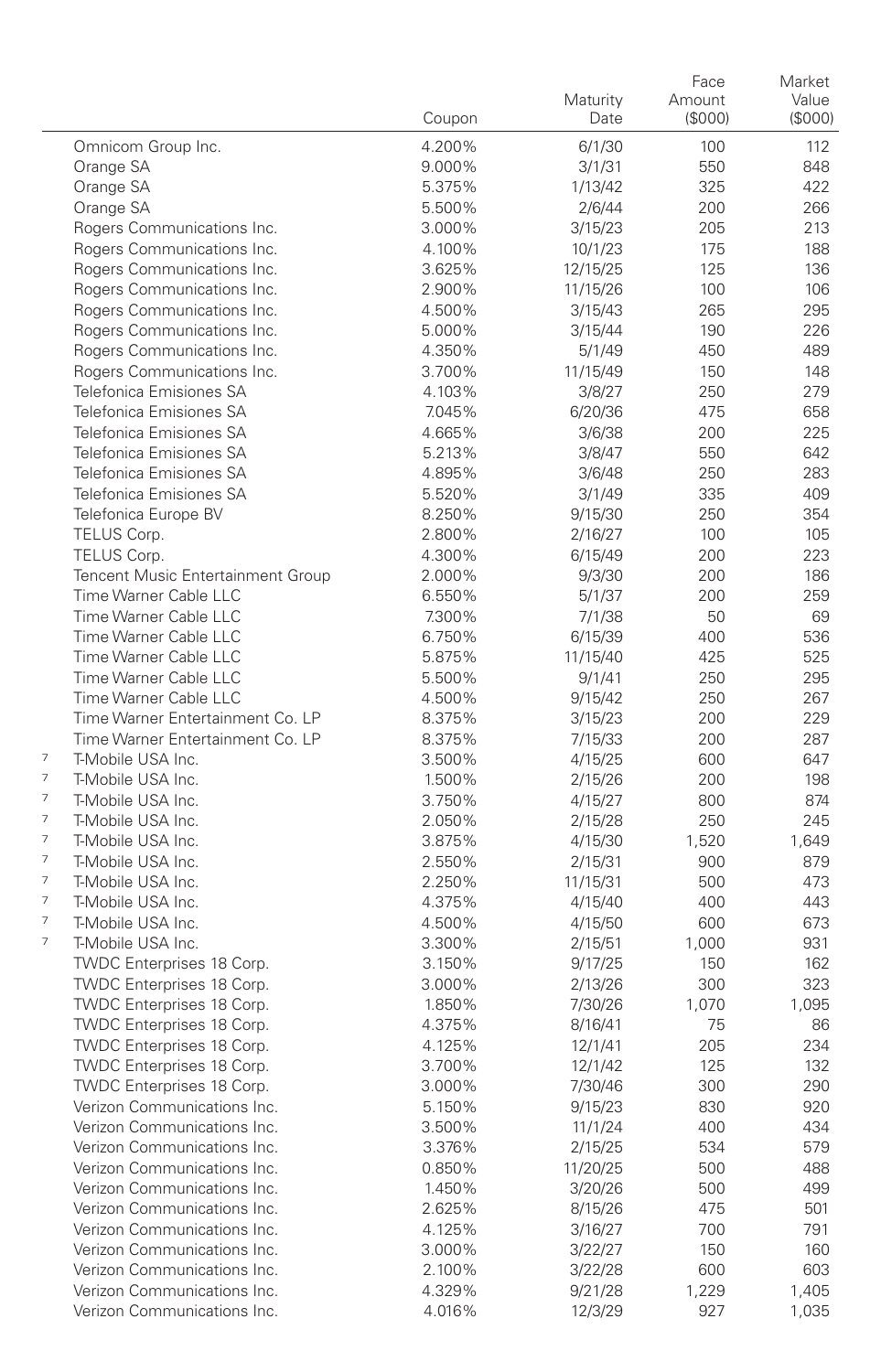|                |                                  | Coupon           | Maturity<br>Date   | Face<br>Amount<br>(\$000) | Market<br>Value<br>(S000) |
|----------------|----------------------------------|------------------|--------------------|---------------------------|---------------------------|
|                | Verizon Communications Inc.      | 3.150%           | 3/22/30            | 310                       | 326                       |
| $\overline{7}$ | Verizon Communications Inc.      | 1.680%           | 10/30/30           | 527                       | 489                       |
|                | Verizon Communications Inc.      | 1.750%           | 1/20/31            | 500                       | 466                       |
|                | Verizon Communications Inc.      | 2.550%           | 3/21/31            | 800                       | 799                       |
|                | Verizon Communications Inc.      | 4.500%           | 8/10/33            | 575                       | 668                       |
|                | Verizon Communications Inc.      | 4.400%           | 11/1/34            | 725                       | 826                       |
|                | Verizon Communications Inc.      | 4.272%           | 1/15/36            | 513                       | 577                       |
|                | Verizon Communications Inc.      | 5.250%           | 3/16/37            | 300                       | 376                       |
|                | Verizon Communications Inc.      | 4.812%           | 3/15/39            | 350                       | 418                       |
|                | Verizon Communications Inc.      | 2.650%           | 11/20/40           | 500                       | 456                       |
|                | Verizon Communications Inc.      | 3.400%           | 3/22/41            | 500                       | 508                       |
|                | Verizon Communications Inc.      | 4.750%           | 11/1/41            | 175                       | 208                       |
|                | Verizon Communications Inc.      | 3.850%           | 11/1/42            | 425                       | 457                       |
|                | Verizon Communications Inc.      | 4.125%           | 8/15/46            | 250                       | 274                       |
|                | Verizon Communications Inc.      | 4.862%           | 8/21/46            | 1,279                     | 1,536                     |
|                | Verizon Communications Inc.      | 4.522%           | 9/15/48            | 747                       | 865                       |
|                | Verizon Communications Inc.      | 5.012%           | 4/15/49            | 385                       | 472                       |
|                | Verizon Communications Inc.      | 4.000%           | 3/22/50            | 250                       | 268                       |
|                | Verizon Communications Inc.      | 2.875%           | 11/20/50           | 500                       | 444                       |
|                | Verizon Communications Inc.      | 3.550%           | 3/22/51            | 900                       | 894                       |
|                | Verizon Communications Inc.      | 4.672%           | 3/15/55            | 600                       | 715                       |
| $\overline{7}$ | Verizon Communications Inc.      | 2.987%           | 10/30/56           | 900                       | 787                       |
|                | Verizon Communications Inc.      | 3.000%           | 11/20/60           | 500                       | 435                       |
|                | Verizon Communications Inc.      | 3.700%           | 3/22/61            | 700                       | 688                       |
|                | ViacomCBS Inc.                   | 3.875%           | 4/1/24             | 124                       | 133                       |
|                | ViacomCBS Inc.                   | 3.700%           | 8/15/24            | 175                       | 189                       |
|                | ViacomCBS Inc.                   | 3.500%           | 1/15/25            | 150                       | 161                       |
|                | ViacomCBS Inc.                   | 4.750%           | 5/15/25            | 300                       | 339                       |
|                | ViacomCBS Inc.                   | 4.000%           | 1/15/26            | 400                       | 439                       |
|                | ViacomCBS Inc.                   | 2.900%           | 1/15/27            | 279                       | 293                       |
|                | ViacomCBS Inc.                   | 3.375%           | 2/15/28            | 100                       | 106                       |
|                | ViacomCBS Inc.                   | 3.700%           | 6/1/28             | 100                       | 108                       |
|                | ViacomCBS Inc.                   | 4.950%           | 1/15/31            | 250                       | 295                       |
|                | ViacomCBS Inc.                   | 4.200%           | 5/19/32            | 200                       | 223                       |
|                | ViacomCBS Inc.                   | 5.500%           | 5/15/33            | 75                        | 90                        |
|                | ViacomCBS Inc.                   | 6.875%           | 4/30/36            | 240                       | 329                       |
|                | ViacomCBS Inc.                   | 5.900%           | 10/15/40           | 225                       | 280                       |
|                | ViacomCBS Inc.                   | 4.850%           | 7/1/42             | 225                       | 255                       |
|                | ViacomCBS Inc.<br>ViacomCBS Inc. | 4.375%           | 3/15/43            | 406                       | 439                       |
|                | ViacomCBS Inc.                   | 5.850%<br>4.900% | 9/1/43             | 225                       | 288                       |
|                | ViacomCBS Inc.                   | 4.950%           | 8/15/44            | 100<br>250                | 116<br>293                |
|                | Vodafone Group plc               | 3.750%           | 5/19/50<br>1/16/24 | 325                       | 352                       |
|                | Vodafone Group plc               | 4.125%           | 5/30/25            | 500                       | 557                       |
|                | Vodafone Group plc               | 4.375%           | 5/30/28            | 650                       | 747                       |
|                | Vodafone Group plc               | 7.875%           | 2/15/30            | 150                       | 210                       |
|                | Vodafone Group plc               | 6.250%           | 11/30/32           | 100                       | 132                       |
|                | Vodafone Group plc               | 6.150%           | 2/27/37            | 200                       | 265                       |
|                | Vodafone Group plc               | 5.000%           | 5/30/38            | 325                       | 390                       |
|                | Vodafone Group plc               | 4.375%           | 2/19/43            | 275                       | 308                       |
|                | Vodafone Group plc               | 5.250%           | 5/30/48            | 700                       | 875                       |
|                | Vodafone Group plc               | 4.875%           | 6/19/49            | 350                       | 418                       |
|                | Vodafone Group plc               | 4.250%           | 9/17/50            | 450                       | 494                       |
|                | Vodafone Group plc               | 5.125%           | 6/19/59            | 100                       | 121                       |
|                | Walt Disney Co.                  | 1.650%           | 9/1/22             | 100                       | 102                       |
|                | Walt Disney Co.                  | 3.000%           | 9/15/22            | 275                       | 285                       |
|                | Walt Disney Co.                  | 1.750%           | 8/30/24            | 100                       | 103                       |
|                | Walt Disney Co.                  | 3.700%           | 9/15/24            | 200                       | 218                       |
|                |                                  |                  |                    |                           |                           |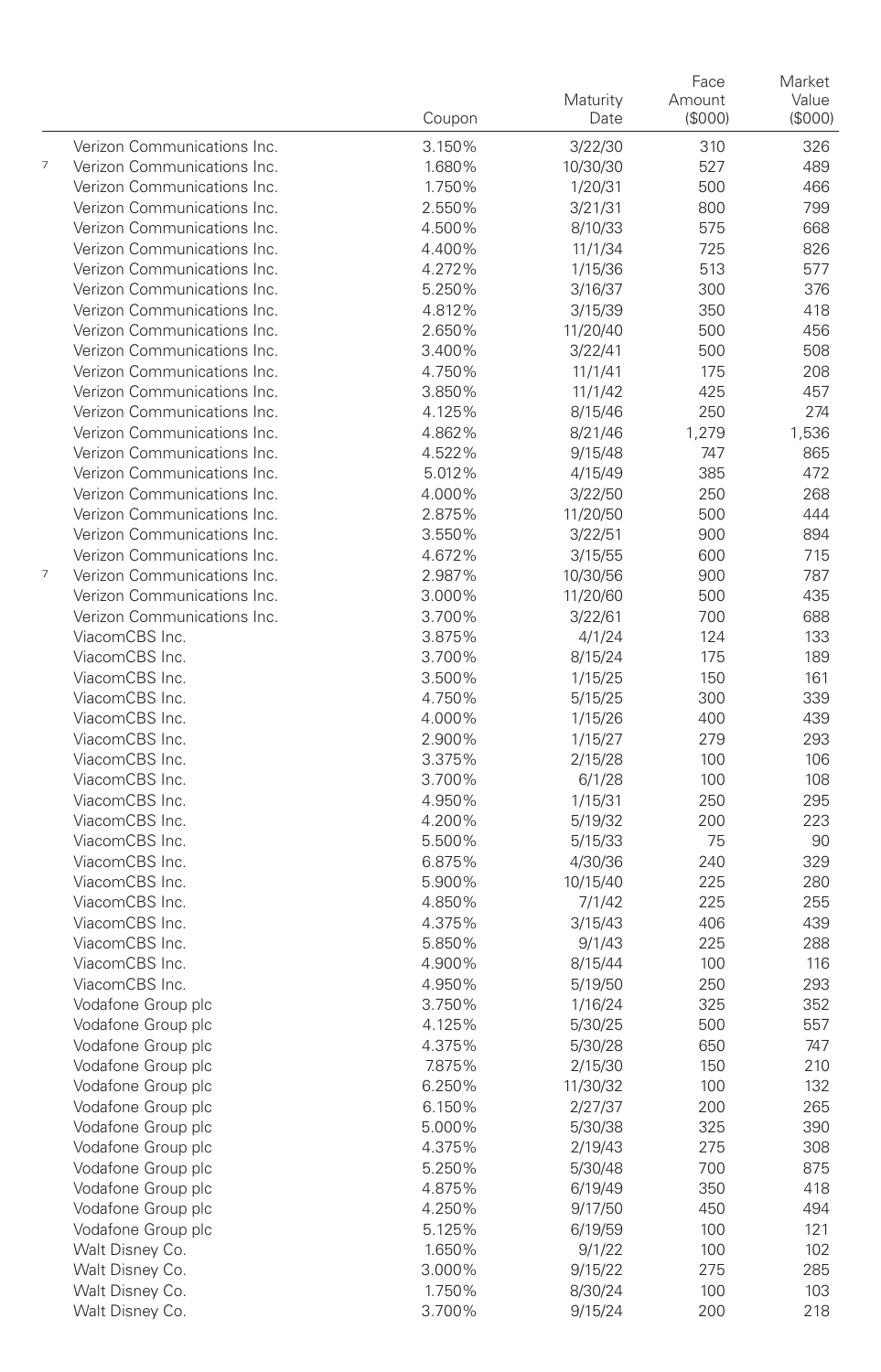|                               | Coupon | Maturity<br>Date | Face<br>Amount<br>(\$000) | Market<br>Value<br>$($ \$000 $)$ |
|-------------------------------|--------|------------------|---------------------------|----------------------------------|
| Walt Disney Co.               | 3.350% | 3/24/25          | 345                       | 374                              |
| Walt Disney Co.               | 3.700% | 10/15/25         | 125                       | 138                              |
| Walt Disney Co.               | 1.750% | 1/13/26          | 500                       | 511                              |
| Walt Disney Co.               | 2.200% | 1/13/28          | 200                       | 204                              |
| Walt Disney Co.               | 2.000% | 9/1/29           | 400                       | 392                              |
| Walt Disney Co.               | 3.800% | 3/22/30          | 240                       | 267                              |
| Walt Disney Co.               | 2.650% | 1/13/31          | 700                       | 711                              |
| Walt Disney Co.               | 6.200% | 12/15/34         | 400                       | 547                              |
| Walt Disney Co.               | 6.400% | 12/15/35         | 365                       | 513                              |
| Walt Disney Co.               | 6.650% | 11/15/37         | 200                       | 289                              |
| Walt Disney Co.               | 4.625% | 3/23/40          | 75                        | 91                               |
| Walt Disney Co.               | 3.500% | 5/13/40          | 400                       | 422                              |
| Walt Disney Co.               | 5.400% | 10/1/43          | 100                       | 131                              |
| Walt Disney Co.               | 4.750% | 9/15/44          | 175                       | 213                              |
| Walt Disney Co.               | 2.750% | 9/1/49           | 400                       | 362                              |
| Walt Disney Co.               | 4.700% | 3/23/50          | 395                       | 495                              |
| Walt Disney Co.               | 3.600% | 1/13/51          | 600                       | 639                              |
| Walt Disney Co.               | 3.800% | 5/13/60          | 300                       | 324                              |
| Weibo Corp.                   | 3.500% | 7/5/24           | 200                       | 210                              |
| Weibo Corp.                   | 3.375% | 7/8/30           | 200                       | 198                              |
| WPP Finance 2010              | 3.625% | 9/7/22           | 200                       | 209                              |
| WPP Finance 2010              | 3.750% | 9/19/24          | 100                       | 109                              |
|                               |        |                  |                           | 128,299                          |
| Consumer Discretionary (1.7%) |        |                  |                           |                                  |
| Advance Auto Parts Inc.       | 3.900% | 4/15/30          | 250                       | 271                              |
| Alibaba Group Holding Ltd.    | 2.800% | 6/6/23           | 200                       | 208                              |
| Alibaba Group Holding Ltd.    | 3.600% | 11/28/24         | 400                       | 434                              |
| Alibaba Group Holding Ltd.    | 3.400% | 12/6/27          | 400                       | 429                              |
| Alibaba Group Holding Ltd.    | 2.125% | 2/9/31           | 300                       | 285                              |
| Alibaba Group Holding Ltd.    | 4.500% | 11/28/34         | 280                       | 317                              |
| Alibaba Group Holding Ltd.    | 4.000% | 12/6/37          | 200                       | 215                              |
| Alibaba Group Holding Ltd.    | 4.200% | 12/6/47          | 425                       | 467                              |
| Alibaba Group Holding Ltd.    | 3.150% | 2/9/51           | 200                       | 187                              |
| Alibaba Group Holding Ltd.    | 4.400% | 12/6/57          | 100                       | 113                              |
| Alibaba Group Holding Ltd.    | 3.250% | 2/9/61           | 500                       | 464                              |
| Amazon.com Inc.               | 2.500% | 11/29/22         | 150                       | 155                              |
| Amazon.com Inc.               | 2.400% | 2/22/23          | 450                       | 467                              |
| Amazon.com Inc.               | 0.400% | 6/3/23           | 200                       | 200                              |
| Amazon.com Inc.               | 2.800% | 8/22/24          | 250                       | 268                              |
| Amazon.com Inc.               | 3.800% | 12/5/24          | 120                       | 133                              |
| Amazon.com Inc.               | 0.800% | 6/3/25           | 285                       | 284                              |
| Amazon.com Inc.               | 5.200% | 12/3/25          | 225                       | 264                              |
| Amazon.com Inc.               | 1.200% | 6/3/27           | 285                       | 278                              |
| Amazon.com Inc.               | 3.150% | 8/22/27          | 725                       | 792                              |
| Amazon.com Inc.               | 1.500% | 6/3/30           | 505                       | 481                              |
| Amazon.com Inc.               | 4.800% | 12/5/34          | 225                       | 283                              |
| Amazon.com Inc.               | 3.875% | 8/22/37          | 600                       | 684                              |
| Amazon.com Inc.               | 4.950% | 12/5/44          | 350                       | 452                              |
| Amazon.com Inc.               | 4.050% | 8/22/47          | 600                       | 701                              |
| Amazon.com Inc.               | 2.500% | 6/3/50           | 590                       | 528                              |
| Amazon.com Inc.               | 4.250% | 8/22/57          | 500                       | 598                              |
| Amazon.com Inc.               | 2.700% | 6/3/60           | 400                       | 351                              |
| American Honda Finance Corp.  | 0.400% | 10/21/22         | 500                       | 500                              |
| American Honda Finance Corp.  | 1.950% | 5/10/23          | 200                       | 206                              |
| American Honda Finance Corp.  | 0.875% | 7/7/23           | 200                       | 201                              |
| American Honda Finance Corp.  | 3.450% | 7/14/23          | 125                       | 133                              |
| American Honda Finance Corp.  | 3.625% | 10/10/23         | 100                       | 107                              |
| American Honda Finance Corp.  | 2.900% | 2/16/24          | 150                       | 159                              |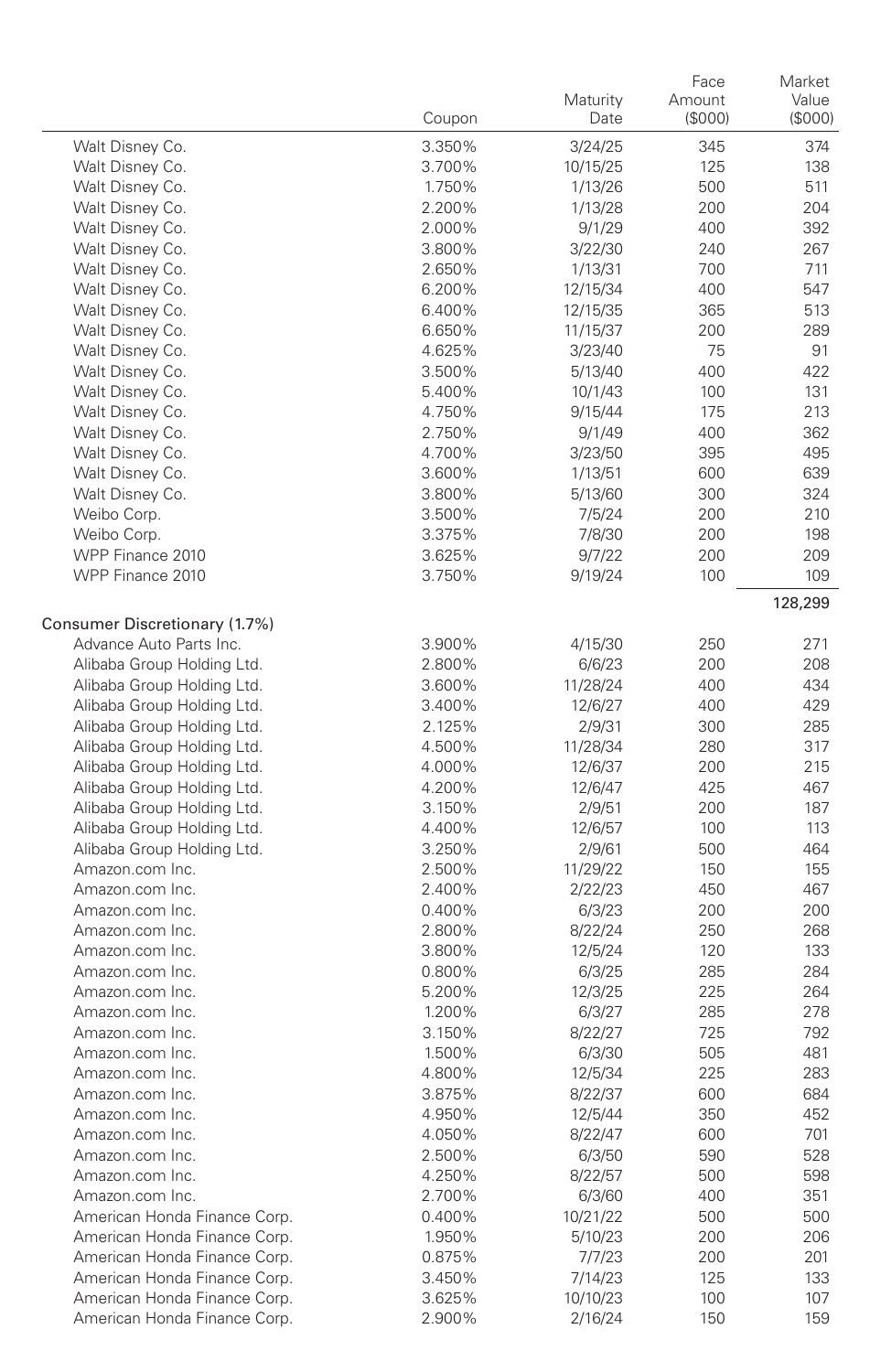|   |                                                                  | Coupon           | Maturity<br>Date   | Face<br>Amount<br>(\$000) | Market<br>Value<br>(\$000) |
|---|------------------------------------------------------------------|------------------|--------------------|---------------------------|----------------------------|
|   | American Honda Finance Corp.                                     | 0.550%           | 7/12/24            | 500                       | 494                        |
|   | American Honda Finance Corp.                                     | 2.150%           | 9/10/24            | 125                       | 130                        |
|   | American Honda Finance Corp.                                     | 1.200%           | 7/8/25             | 200                       | 199                        |
|   | American Honda Finance Corp.                                     | 2.350%           | 1/8/27             | 100                       | 103                        |
|   | American Honda Finance Corp.                                     | 2.000%           | 3/24/28            | 100                       | 100                        |
|   | American Honda Finance Corp.                                     | 1.800%           | 1/13/31            | 300                       | 282                        |
| 3 | American University                                              | 3.672%           | 4/1/49             | 110                       | 119                        |
|   | Aptiv Corp.                                                      | 4.150%           | 3/15/24            | 125                       | 136                        |
|   | Aptiv plc                                                        | 4.250%           | 1/15/26            | 150                       | 169                        |
|   | Aptiv plc                                                        | 4.350%           | 3/15/29            | 50                        | 56                         |
|   | Aptiv plc                                                        | 4.400%           | 10/1/46            | 50                        | 54                         |
|   | Aptiv plc                                                        | 5.400%           | 3/15/49            | 50                        | 61                         |
|   | AutoNation Inc.                                                  | 3.500%           | 11/15/24           | 205                       | 221                        |
|   | AutoNation Inc.                                                  | 4.500%           | 10/1/25            | 150                       | 167                        |
|   | AutoNation Inc.<br>AutoZone Inc.                                 | 3.800%<br>3.700% | 11/15/27           | 75<br>100                 | 81                         |
|   | AutoZone Inc.                                                    | 3.125%           | 4/15/22<br>7/15/23 | 125                       | 103<br>132                 |
|   | AutoZone Inc.                                                    | 3.125%           | 4/18/24            | 130                       | 139                        |
|   | AutoZone Inc.                                                    | 3.250%           | 4/15/25            | 132                       | 141                        |
|   | AutoZone Inc.                                                    | 3.625%           | 4/15/25            | 153                       | 167                        |
|   | AutoZone Inc.                                                    | 3.125%           | 4/21/26            | 100                       | 107                        |
|   | AutoZone Inc.                                                    | 3.750%           | 6/1/27             | 100                       | 110                        |
|   | AutoZone Inc.                                                    | 3.750%           | 4/18/29            | 100                       | 108                        |
|   | AutoZone Inc.                                                    | 4.000%           | 4/15/30            | 250                       | 276                        |
|   | AutoZone Inc.                                                    | 1.650%           | 1/15/31            | 500                       | 458                        |
|   | Best Buy Co. Inc.                                                | 4.450%           | 10/1/28            | 200                       | 228                        |
|   | BorgWarner Inc.                                                  | 3.375%           | 3/15/25            | 75                        | 81                         |
|   | BorgWarner Inc.                                                  | 2.650%           | 7/1/27             | 200                       | 208                        |
|   | BorgWarner Inc.                                                  | 4.375%           | 3/15/45            | 100                       | 107                        |
| 3 | <b>Boston University</b>                                         | 4.061%           | 10/1/48            | 50                        | 59                         |
|   | California Endowment                                             | 2.498%           | 4/1/51             | 50                        | 45                         |
|   | California Institute of Technology                               | 4.321%           | 8/1/45             | 70                        | 86                         |
|   | California Institute of Technology                               | 4.700%           | 11/1/11            | 50                        | 62                         |
|   | California Institute of Technology                               | 3.650%           | 9/1/19             | 100                       | 101                        |
|   | Cleveland Clinic Foundation<br>Daimler Finance North America LLC | 4.858%           | 1/1/14             | 100                       | 129                        |
|   | Darden Restaurants Inc.                                          | 8.500%<br>3.850% | 1/18/31            | 250<br>200                | 368<br>217                 |
|   | Darden Restaurants Inc.                                          | 4.550%           | 5/1/27<br>2/15/48  | 50                        | 53                         |
|   | DR Horton Inc.                                                   | 4.375%           | 9/15/22            | 100                       | 105                        |
|   | DR Horton Inc.                                                   | 4.750%           | 2/15/23            | 225                       | 240                        |
|   | DR Horton Inc.                                                   | 5.750%           | 8/15/23            | 75                        | 83                         |
|   | DR Horton Inc.                                                   | 2.500%           | 10/15/24           | 100                       | 105                        |
| 3 | Duke University                                                  | 2.682%           | 10/1/44            | 100                       | 98                         |
| 3 | Duke University                                                  | 2.832%           | 10/1/55            | 300                       | 295                        |
|   | eBay Inc.                                                        | 2.750%           | 1/30/23            | 175                       | 182                        |
|   | eBay Inc.                                                        | 3.450%           | 8/1/24             | 125                       | 135                        |
|   | eBay Inc.                                                        | 1.900%           | 3/11/25            | 180                       | 185                        |
|   | eBay Inc.                                                        | 3.600%           | 6/5/27             | 300                       | 326                        |
|   | eBay Inc.                                                        | 2.700%           | 3/11/30            | 200                       | 201                        |
|   | eBay Inc.                                                        | 4.000%           | 7/15/42            | 200                       | 211                        |
|   | <b>Emory University</b>                                          | 2.143%           | 9/1/30             | 150                       | 149                        |
|   | <b>Emory University</b>                                          | 2.969%           | 9/1/50             | 50                        | 50                         |
|   | Ford Foundation                                                  | 2.415%           | 6/1/50             | 60                        | 54                         |
|   | Ford Foundation                                                  | 2.815%           | 6/1/70             | 150                       | 134                        |
|   | Fortune Brands Home & Security Inc.                              | 4.000%           | 9/21/23            | 100                       | 108                        |
|   | Fortune Brands Home & Security Inc.                              | 4.000%           | 6/15/25            | 233                       | 257                        |
|   | Fortune Brands Home & Security Inc.                              | 3.250%           | 9/15/29            | 50                        | 52                         |
|   | General Motors Co.                                               | 4.875%           | 10/2/23            | 625                       | 684                        |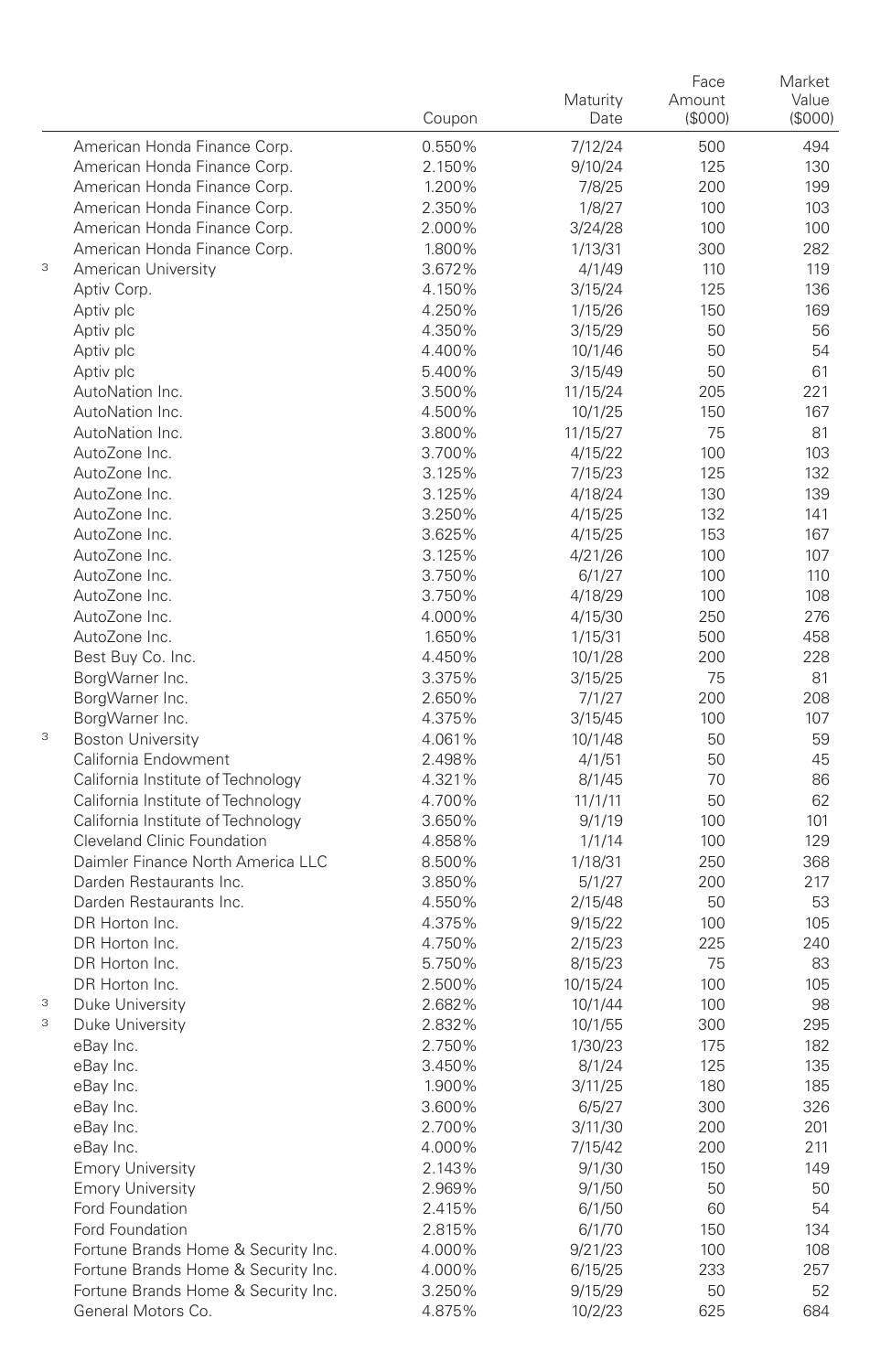|                                              | Coupon           | Maturity<br>Date    | Face<br>Amount<br>(\$000) | Market<br>Value<br>(\$000) |
|----------------------------------------------|------------------|---------------------|---------------------------|----------------------------|
| General Motors Co.                           | 5.400%           | 10/2/23             | 250                       | 276                        |
| General Motors Co.                           | 6.125%           | 10/1/25             | 600                       | 705                        |
| General Motors Co.                           | 6.800%           | 10/1/27             | 100                       | 124                        |
| General Motors Co.                           | 5.000%           | 4/1/35              | 165                       | 190                        |
| General Motors Co.                           | 6.600%           | 4/1/36              | 250                       | 325                        |
| General Motors Co.                           | 5.150%           | 4/1/38              | 225                       | 258                        |
| General Motors Co.                           | 6.250%           | 10/2/43             | 210                       | 268                        |
| General Motors Co.                           | 5.200%           | 4/1/45              | 230                       | 264                        |
| General Motors Co.                           | 6.750%           | 4/1/46              | 130                       | 176                        |
| General Motors Co.                           | 5.400%           | 4/1/48              | 200                       | 236                        |
| General Motors Co.                           | 5.950%           | 4/1/49              | 175                       | 222                        |
| General Motors Financial Co. Inc.            | 3.450%           | 4/10/22             | 355                       | 363                        |
| General Motors Financial Co. Inc.            | 3.150%           | 6/30/22             | 100                       | 103                        |
| General Motors Financial Co. Inc.            | 3.550%           | 7/8/22              | 200                       | 207                        |
| General Motors Financial Co. Inc.            | 3.250%           | 1/5/23              | 275                       | 286                        |
| General Motors Financial Co. Inc.            | 5.200%           | 3/20/23             | 300                       | 325                        |
| General Motors Financial Co. Inc.            | 3.700%           | 5/9/23              | 200                       | 211                        |
| General Motors Financial Co. Inc.            | 4.250%           | 5/15/23             | 150                       | 160                        |
| General Motors Financial Co. Inc.            | 4.150%           | 6/19/23             | 200                       | 214                        |
| General Motors Financial Co. Inc.            | 1.700%           | 8/18/23             | 500                       | 509                        |
| General Motors Financial Co. Inc.            | 5.100%           | 1/17/24             | 100                       | 111                        |
| General Motors Financial Co. Inc.            | 3.950%           | 4/13/24             | 400                       | 430                        |
| General Motors Financial Co. Inc.            | 3.500%           | 11/7/24             | 200                       | 215                        |
| General Motors Financial Co. Inc.            | 4.000%           | 1/15/25             | 175                       | 190                        |
| General Motors Financial Co. Inc.            | 2.900%           | 2/26/25             | 958                       | 1,003                      |
| General Motors Financial Co. Inc.            | 4.350%           | 4/9/25              | 325                       | 356                        |
| General Motors Financial Co. Inc.            | 2.750%           | 6/20/25             | 150                       | 156                        |
| General Motors Financial Co. Inc.            | 5.250%           | 3/1/26              | 150                       | 171                        |
| General Motors Financial Co. Inc.            | 4.350%           | 1/17/27             | 325                       | 360                        |
| General Motors Financial Co. Inc.            | 2.700%           | 8/20/27             | 500                       | 511                        |
| General Motors Financial Co. Inc.            | 3.600%           | 6/21/30             | 800                       | 844                        |
| General Motors Financial Co. Inc.            | 2.350%           | 1/8/31              | 500                       | 478                        |
| George Washington University                 | 4.126%           | 9/15/48             | 300                       | 350                        |
| Georgetown University                        | 4.315%           | 4/1/49              | 68                        | 80                         |
| Georgetown University                        | 2.943%           | 4/1/50              | 100                       | 93                         |
| Georgetown University                        | 5.215%           | 10/1/18             | 59                        | 75<br>106                  |
| Harley-Davidson Inc.<br>Harley-Davidson Inc. | 3.500%<br>4.625% | 7/28/25             | 100<br>125                | 130                        |
| Hasbro Inc.                                  | 3.900%           | 7/28/45<br>11/19/29 | 350                       | 375                        |
| Hasbro Inc.                                  | 6.350%           | 3/15/40             | 125                       | 159                        |
| Hasbro Inc.                                  | 5.100%           | 5/15/44             | 50                        | 55                         |
| Home Depot Inc.                              | 2.625%           | 6/1/22              | 265                       | 272                        |
| Home Depot Inc.                              | 3.750%           | 2/15/24             | 200                       | 217                        |
| Home Depot Inc.                              | 3.000%           | 4/1/26              | 275                       | 298                        |
| Home Depot Inc.                              | 2.500%           | 4/15/27             | 395                       | 416                        |
| Home Depot Inc.                              | 2.800%           | 9/14/27             | 200                       | 214                        |
| Home Depot Inc.                              | 2.950%           | 6/15/29             | 600                       | 634                        |
| Home Depot Inc.                              | 2.700%           | 4/15/30             | 445                       | 461                        |
| Home Depot Inc.                              | 1.375%           | 3/15/31             | 500                       | 462                        |
| Home Depot Inc.                              | 5.875%           | 12/16/36            | 825                       | 1,142                      |
| Home Depot Inc.                              | 3.300%           | 4/15/40             | 295                       | 310                        |
| Home Depot Inc.                              | 5.950%           | 4/1/41              | 175                       | 243                        |
| Home Depot Inc.                              | 4.200%           | 4/1/43              | 200                       | 230                        |
| Home Depot Inc.                              | 4.875%           | 2/15/44             | 300                       | 377                        |
| Home Depot Inc.                              | 4.400%           | 3/15/45             | 100                       | 120                        |
| Home Depot Inc.                              | 4.250%           | 4/1/46              | 330                       | 385                        |
| Home Depot Inc.                              | 3.900%           | 6/15/47             | 250                       | 280                        |
| Home Depot Inc.                              | 4.500%           | 12/6/48             | 225                       | 274                        |
|                                              |                  |                     |                           |                            |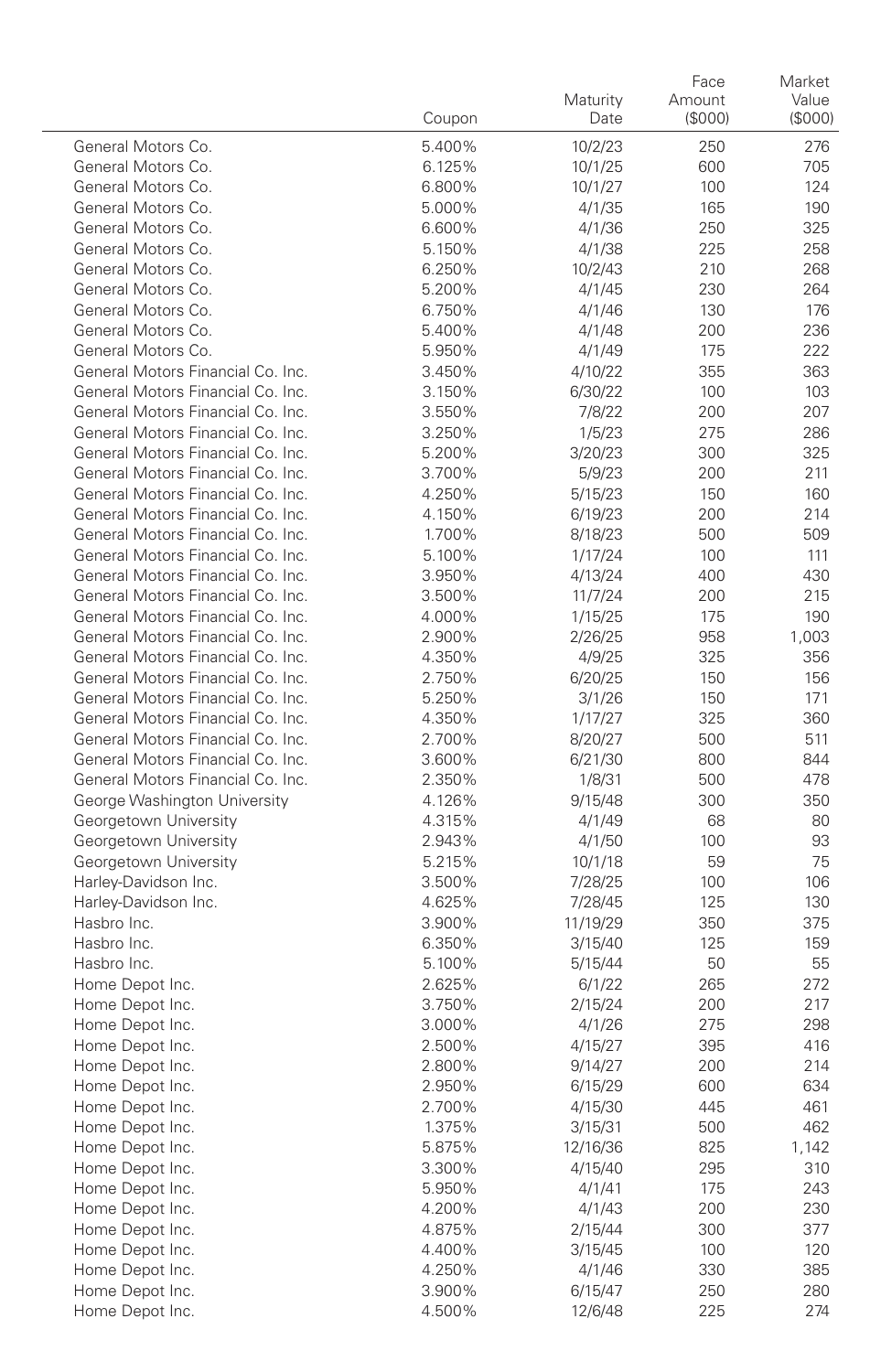|   |                                      | Coupon           | Maturity<br>Date  | Face<br>Amount<br>(S000) | Market<br>Value<br>(\$000) |
|---|--------------------------------------|------------------|-------------------|--------------------------|----------------------------|
|   | Home Depot Inc.                      | 3.125%           | 12/15/49          | 525                      | 515                        |
|   | Home Depot Inc.                      | 3.350%           | 4/15/50           | 375                      | 388                        |
|   | Home Depot Inc.                      | 2.375%           | 3/15/51           | 400                      | 342                        |
|   | Hyatt Hotels Corp.                   | 3.375%           | 7/15/23           | 100                      | 104                        |
|   | Hyatt Hotels Corp.                   | 4.850%           | 3/15/26           | 200                      | 221                        |
|   | Hyatt Hotels Corp.                   | 4.375%           | 9/15/28           | 75                       | 80                         |
|   | Hyatt Hotels Corp.                   | 5.750%           | 4/23/30           | 200                      | 233                        |
|   | JD.com Inc.                          | 3.125%           | 4/29/21           | 200                      | 200                        |
|   | JD.com Inc.                          | 3.375%           | 1/14/30           | 200                      | 205                        |
| 3 | Johns Hopkins University             | 4.083%           | 7/1/53            | 75                       | 90                         |
|   | Kohl's Corp.                         | 4.250%           | 7/17/25           | 300                      | 329                        |
|   | Kohl's Corp.                         | 5.550%           | 7/17/45           | 100                      | 114                        |
|   | Las Vegas Sands Corp.                | 3.200%           | 8/8/24            | 365                      | 379                        |
|   | Las Vegas Sands Corp.                | 2.900%           | 6/25/25           | 200                      | 205                        |
|   | Las Vegas Sands Corp.                | 3.500%           | 8/18/26           | 145                      | 151                        |
|   | Las Vegas Sands Corp.                | 3.900%           | 8/8/29            | 65                       | 67                         |
|   | Lear Corp.                           | 3.800%           | 9/15/27           | 100                      | 109                        |
|   | Lear Corp.                           | 4.250%           | 5/15/29           | 150                      | 165                        |
|   | Lear Corp.                           | 3.500%           | 5/30/30           | 100                      | 104                        |
|   | Lear Corp.                           | 5.250%           | 5/15/49           | 125                      | 146                        |
|   | Leggett & Platt Inc.                 | 3.800%           | 11/15/24          | 100                      | 108                        |
|   | Leggett & Platt Inc.                 | 3.500%           | 11/15/27          | 125                      | 132                        |
|   | Leggett & Platt Inc.                 | 4.400%           | 3/15/29           | 75                       | 84                         |
|   | Leland Stanford Junior University    | 3.647%           | 5/1/48            | 200                      | 227                        |
|   | Lennar Corp.                         | 4.750%           | 11/15/22          | 200                      | 210                        |
|   | Lennar Corp.                         | 4.500%           | 4/30/24           | 300                      | 326                        |
|   | Lennar Corp.                         | 5.250%           | 6/1/26            | 200                      | 229                        |
|   | Lennar Corp.                         | 4.750%           | 11/29/27          | 200                      | 230                        |
|   | Lowe's Cos. Inc.                     | 3.120%           | 4/15/22           | 150                      | 153                        |
|   | Lowe's Cos. Inc.                     | 3.875%           | 9/15/23           | 275                      | 296                        |
|   | Lowe's Cos. Inc.                     | 3.125%           | 9/15/24           | 100                      | 107                        |
|   | Lowe's Cos. Inc.                     | 3.375%           | 9/15/25           | 200                      | 218                        |
|   | Lowe's Cos. Inc.                     | 2.500%           | 4/15/26           | 250                      | 262                        |
|   | Lowe's Cos. Inc.<br>Lowe's Cos. Inc. | 3.100%           | 5/3/27            | 350                      | 376                        |
|   | Lowe's Cos. Inc.                     | 1.300%<br>6.500% | 4/15/28           | 260<br>67                | 246<br>85                  |
|   | Lowe's Cos. Inc.                     | 3.650%           | 3/15/29<br>4/5/29 | 300                      | 328                        |
|   | Lowe's Cos. Inc.                     | 4.500%           | 4/15/30           | 250                      | 288                        |
|   | Lowe's Cos. Inc.                     | 1.700%           | 10/15/30          | 300                      | 279                        |
|   | Lowe's Cos. Inc.                     | 2.625%           | 4/1/31            | 500                      | 501                        |
|   | Lowe's Cos. Inc.                     | 4.250%           | 9/15/44           | 28                       | 30                         |
|   | Lowe's Cos. Inc.                     | 3.700%           | 4/15/46           | 250                      | 259                        |
|   | Lowe's Cos. Inc.                     | 4.050%           | 5/3/47            | 300                      | 328                        |
|   | Lowe's Cos. Inc.                     | 4.550%           | 4/5/49            | 375                      | 439                        |
|   | Lowe's Cos. Inc.                     | 3.000%           | 10/15/50          | 500                      | 464                        |
|   | Magna International Inc.             | 3.625%           | 6/15/24           | 170                      | 183                        |
|   | Magna International Inc.             | 4.150%           | 10/1/25           | 100                      | 112                        |
|   | Magna International Inc.             | 2.450%           | 6/15/30           | 100                      | 100                        |
|   | Marriott International Inc.          | 2.125%           | 10/3/22           | 200                      | 203                        |
|   | Marriott International Inc.          | 3.750%           | 3/15/25           | 175                      | 186                        |
|   | Marriott International Inc.          | 3.750%           | 10/1/25           | 65                       | 69                         |
|   | Marriott International Inc.          | 3.125%           | 6/15/26           | 1,083                    | 1,135                      |
|   | Marriott International Inc.          | 4.000%           | 4/15/28           | 50                       | 53                         |
|   | Marriott International Inc.          | 4.625%           | 6/15/30           | 200                      | 223                        |
|   | Masco Corp.                          | 3.500%           | 11/15/27          | 100                      | 110                        |
|   | Masco Corp.                          | 1.500%           | 2/15/28           | 200                      | 192                        |
|   | Masco Corp.                          | 7.750%           | 8/1/29            | 24                       | 32                         |
|   | Masco Corp.                          | 2.000%           | 10/1/30           | 500                      | 473                        |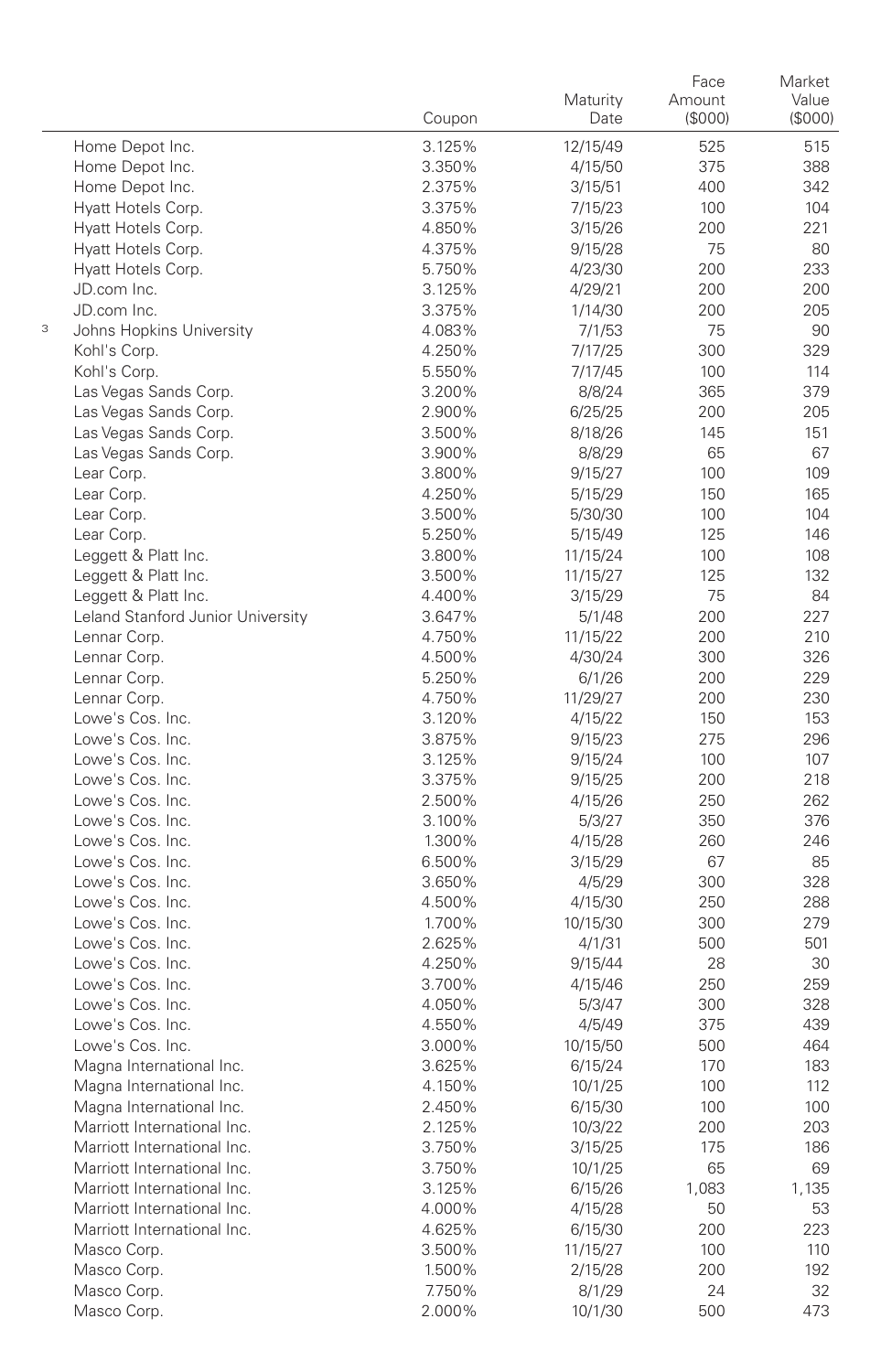|                          |                                             | Coupon           | Maturity<br>Date  | Face<br>Amount<br>(\$000) | Market<br>Value<br>(\$000) |
|--------------------------|---------------------------------------------|------------------|-------------------|---------------------------|----------------------------|
|                          | Masco Corp.                                 | 4.500%           | 5/15/47           | 100                       | 114                        |
| 3                        | Massachusetts Institute of Technology       | 3.959%           | 7/1/38            | 125                       | 148                        |
|                          | Massachusetts Institute of Technology       | 2.989%           | 7/1/50            | 85                        | 87                         |
|                          | Massachusetts Institute of Technology       | 5.600%           | 7/1/11            | 130                       | 199                        |
|                          | Massachusetts Institute of Technology       | 4.678%           | 7/1/14            | 275                       | 355                        |
|                          | Massachusetts Institute of Technology       | 3.885%           | 7/1/16            | 100                       | 108                        |
|                          | McDonald's Corp.                            | 3.350%           | 4/1/23            | 200                       | 211                        |
|                          | McDonald's Corp.                            | 3.300%           | 7/1/25            | 497                       | 538                        |
|                          | McDonald's Corp.                            | 3.700%           | 1/30/26           | 300                       | 331                        |
|                          | McDonald's Corp.                            | 3.500%           | 3/1/27            | 200                       | 219                        |
|                          | McDonald's Corp.                            | 3.500%           | 7/1/27            | 315                       | 346                        |
|                          | McDonald's Corp.                            | 3.800%           | 4/1/28            | 350                       | 388                        |
|                          | McDonald's Corp.                            | 2.625%           | 9/1/29            | 200                       | 204                        |
|                          | McDonald's Corp.                            | 2.125%           | 3/1/30            | 200                       | 195                        |
|                          | McDonald's Corp.                            | 3.600%           | 7/1/30            | 200                       | 218                        |
|                          | McDonald's Corp.                            | 4.700%           | 12/9/35           | 200                       | 237                        |
|                          | McDonald's Corp.                            | 6.300%           | 10/15/37          | 150                       | 207                        |
|                          | McDonald's Corp.                            | 6.300%           | 3/1/38            | 100                       | 139                        |
|                          | McDonald's Corp.                            | 5.700%           | 2/1/39            | 100                       | 131                        |
|                          | McDonald's Corp.                            | 3.700%           | 2/15/42           | 25                        | 26                         |
|                          | McDonald's Corp.                            | 3.625%           | 5/1/43            | 100                       | 104                        |
|                          | McDonald's Corp.                            | 4.600%<br>4.875% | 5/26/45           | 210<br>300                | 245<br>364                 |
|                          | McDonald's Corp.<br>McDonald's Corp.        | 4.450%           | 12/9/45<br>3/1/47 | 250                       | 290                        |
|                          | McDonald's Corp.                            | 4.450%           | 9/1/48            | 150                       | 175                        |
|                          | McDonald's Corp.                            | 3.625%           | 9/1/49            | 350                       | 365                        |
|                          | McDonald's Corp.                            | 4.200%           | 4/1/50            | 200                       | 227                        |
|                          | Mohawk Industries Inc.                      | 3.850%           | 2/1/23            | 100                       | 105                        |
|                          | Mohawk Industries Inc.                      | 3.625%           | 5/15/30           | 125                       | 134                        |
|                          | NIKE Inc.                                   | 2.400%           | 3/27/25           | 225                       | 237                        |
|                          | NIKE Inc.                                   | 2.375%           | 11/1/26           | 200                       | 210                        |
|                          | NIKE Inc.                                   | 2.750%           | 3/27/27           | 200                       | 213                        |
|                          | NIKE Inc.                                   | 2.850%           | 3/27/30           | 200                       | 210                        |
|                          | NIKE Inc.                                   | 3.250%           | 3/27/40           | 200                       | 209                        |
|                          | NIKE Inc.                                   | 3.625%           | 5/1/43            | 125                       | 135                        |
|                          | NIKE Inc.                                   | 3.875%           | 11/1/45           | 225                       | 256                        |
|                          | NIKE Inc.                                   | 3.375%           | 11/1/46           | 100                       | 103                        |
|                          | NIKE Inc.                                   | 3.375%           | 3/27/50           | 300                       | 315                        |
| $\overline{\phantom{a}}$ | Nordstrom Inc.                              | 4.250%           | 8/1/31            | 200                       | 200                        |
|                          | Nordstrom Inc.                              | 5.000%           | 1/15/44           | 200                       | 197                        |
| 3                        | Northwestern University                     | 4.643%           | 12/1/44           | 75                        | 94                         |
| 3                        | Northwestern University                     | 2.640%           | 12/1/50           | 50                        | 47                         |
| 3                        | Northwestern University                     | 3.662%           | 12/1/57           | 75                        | 87                         |
|                          | NVR Inc.                                    | 3.950%           | 9/15/22           | 100                       | 104                        |
|                          | NVR Inc.                                    | 3.000%           | 5/15/30           | 200                       | 205                        |
|                          | O'Reilly Automotive Inc.                    | 3.800%           | 9/1/22            | 100                       | 104                        |
|                          | O'Reilly Automotive Inc.                    | 3.850%           | 6/15/23           | 75                        | 80                         |
|                          | O'Reilly Automotive Inc.                    | 3.600%           | 9/1/27            | 325                       | 355                        |
|                          | O'Reilly Automotive Inc.                    | 1.750%           | 3/15/31           | 500                       | 460                        |
|                          | President and Fellows of Harvard<br>College | 4.875%           | 10/15/40          | 225                       | 293                        |
|                          | President and Fellows of Harvard            |                  |                   |                           |                            |
|                          | College                                     | 3.150%           | 7/15/46           | 100                       | 107                        |
|                          | PulteGroup Inc.                             | 5.500%           | 3/1/26            | 200                       | 233                        |
|                          | Pultegroup, Inc.                            | 6.375%           | 5/15/33           | 300                       | 381                        |
|                          | Ralph Lauren Corp.                          | 1.700%           | 6/15/22           | 100                       | 102                        |
|                          | Ralph Lauren Corp.                          | 3.750%           | 9/15/25           | 50                        | 55                         |
|                          | Ralph Lauren Corp.                          | 2.950%           | 6/15/30           | 200                       | 206                        |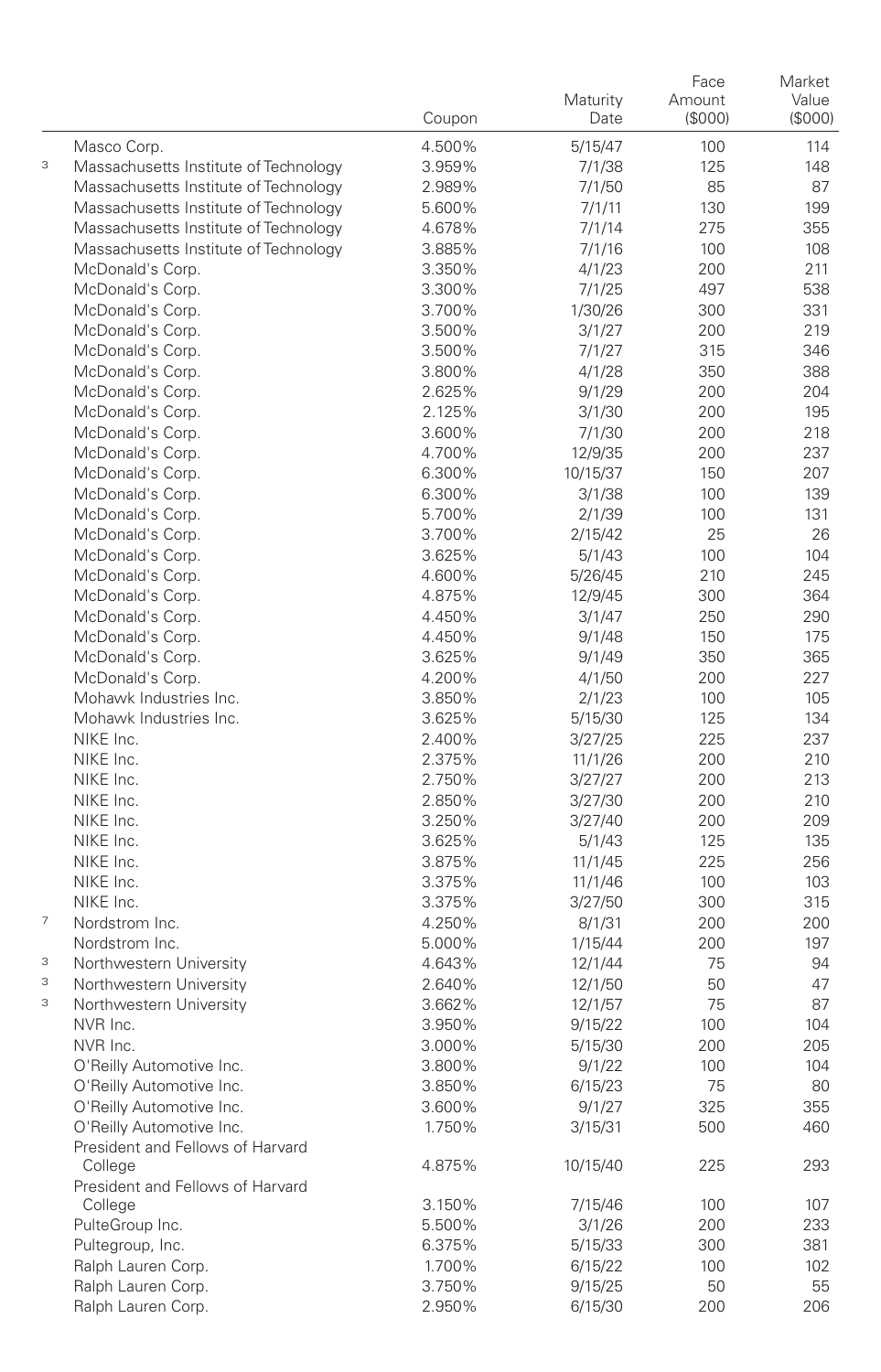|                                                        | Coupon           | Maturity<br>Date    | Face<br>Amount<br>(\$000) | Market<br>Value<br>(\$000) |
|--------------------------------------------------------|------------------|---------------------|---------------------------|----------------------------|
| Rockefeller Foundation                                 | 2.492%           | 10/1/50             | 250                       | 229                        |
| Ross Stores Inc.                                       | 4.600%           | 4/15/25             | 200                       | 225                        |
| Ross Stores Inc.                                       | 1.875%           | 4/15/31             | 200                       | 186                        |
| Sands China Ltd.                                       | 4.600%           | 8/8/23              | 400                       | 428                        |
| Sands China Ltd.                                       | 5.125%           | 8/8/25              | 400                       | 448                        |
| Sands China Ltd.                                       | 3.800%           | 1/8/26              | 200                       | 212                        |
| Sands China Ltd.                                       | 5.400%           | 8/8/28              | 300                       | 343                        |
| Sands China Ltd.                                       | 4.375%           | 6/18/30             | 200                       | 212                        |
| Starbucks Corp.                                        | 1.300%           | 5/7/22              | 100                       | 101                        |
| Starbucks Corp.                                        | 2.700%           | 6/15/22             | 75                        | 77                         |
| Starbucks Corp.                                        | 3.100%           | 3/1/23              | 375                       | 393                        |
| Starbucks Corp.                                        | 3.850%           | 10/1/23             | 100                       | 108                        |
| Starbucks Corp.                                        | 2.450%           | 6/15/26             | 200                       | 209                        |
| Starbucks Corp.                                        | 3.500%           | 3/1/28              | 100                       | 108                        |
| Starbucks Corp.                                        | 4.000%           | 11/15/28            | 200                       | 224                        |
| Starbucks Corp.                                        | 3.550%           | 8/15/29             | 200                       | 217<br>441                 |
| Starbucks Corp.<br>Starbucks Corp.                     | 2.250%<br>2.550% | 3/12/30             | 450<br>300                | 301                        |
| Starbucks Corp.                                        | 4.300%           | 11/15/30<br>6/15/45 | 50                        | 55                         |
| Starbucks Corp.                                        | 3.750%           | 12/1/47             | 125                       | 129                        |
| Starbucks Corp.                                        | 4.500%           | 11/15/48            | 200                       | 234                        |
| Starbucks Corp.                                        | 3.350%           | 3/12/50             | 100                       | 98                         |
| Starbucks Corp.                                        | 3.500%           | 11/15/50            | 300                       | 300                        |
| Steelcase Inc.                                         | 5.125%           | 1/18/29             | 125                       | 146                        |
| Stellantis NV                                          | 5.250%           | 4/15/23             | 300                       | 325                        |
| Tapestry Inc.                                          | 3.000%           | 7/15/22             | 125                       | 128                        |
| Tapestry Inc.                                          | 4.250%           | 4/1/25              | 97                        | 105                        |
| Tapestry Inc.                                          | 4.125%           | 7/15/27             | 100                       | 108                        |
| TJX Cos. Inc.                                          | 2.500%           | 5/15/23             | 100                       | 104                        |
| TJX Cos. Inc.                                          | 3.500%           | 4/15/25             | 150                       | 163                        |
| TJX Cos. Inc.                                          | 2.250%           | 9/15/26             | 350                       | 364                        |
| TJX Cos. Inc.                                          | 3.750%           | 4/15/27             | 450                       | 500                        |
| TJX Cos. Inc.                                          | 1.600%           | 5/15/31             | 500                       | 466                        |
| Toyota Motor Corp.                                     | 3.419%           | 7/20/23             | 150                       | 160                        |
| Toyota Motor Corp.                                     | 2.358%           | 7/2/24              | 100                       | 105                        |
| Toyota Motor Corp.                                     | 2.760%           | 7/2/29              | 100                       | 104                        |
| Toyota Motor Credit Corp.                              | 2.650%           | 4/12/22             | 500                       | 512                        |
| Toyota Motor Credit Corp.                              | 1.150%           | 5/26/22             | 1,100                     | 1,112                      |
| Toyota Motor Credit Corp.                              | 2.150%           | 9/8/22              | 200                       | 205                        |
| Toyota Motor Credit Corp.                              | 2.625%           | 1/10/23             | 100                       | 104                        |
| Toyota Motor Credit Corp.                              | 0.500%           | 8/14/23             | 500                       | 501                        |
| Toyota Motor Credit Corp.<br>Toyota Motor Credit Corp. | 1.350%<br>2.250% | 8/25/23             | 200                       | 204                        |
| Toyota Motor Credit Corp.                              | 2.900%           | 10/18/23            | 300                       | 313<br>133                 |
| Toyota Motor Credit Corp.                              | 1.800%           | 4/17/24<br>2/13/25  | 125<br>250                | 256                        |
| Toyota Motor Credit Corp.                              | 3.400%           | 4/14/25             | 125                       | 136                        |
| Toyota Motor Credit Corp                               | 0.800%           | 1/9/26              | 500                       | 490                        |
| Toyota Motor Credit Corp.                              | 3.200%           | 1/11/27             | 200                       | 217                        |
| Toyota Motor Credit Corp.                              | 1.150%           | 8/13/27             | 500                       | 484                        |
| Toyota Motor Credit Corp.                              | 3.050%           | 1/11/28             | 100                       | 107                        |
| Toyota Motor Credit Corp.                              | 3.650%           | 1/8/29              | 100                       | 111                        |
| Toyota Motor Credit Corp.                              | 2.150%           | 2/13/30             | 150                       | 149                        |
| Toyota Motor Credit Corp.                              | 3.375%           | 4/1/30              | 400                       | 433                        |
| Tractor Supply Co.                                     | 1.750%           | 11/1/30             | 200                       | 185                        |
| Trustees of Boston College                             | 3.129%           | 7/1/52              | 100                       | 100                        |
| Trustees of Princeton University                       | 5.700%           | 3/1/39              | 150                       | 211                        |
| Trustees of Princeton University                       | 2.516%           | 7/1/50              | 150                       | 140                        |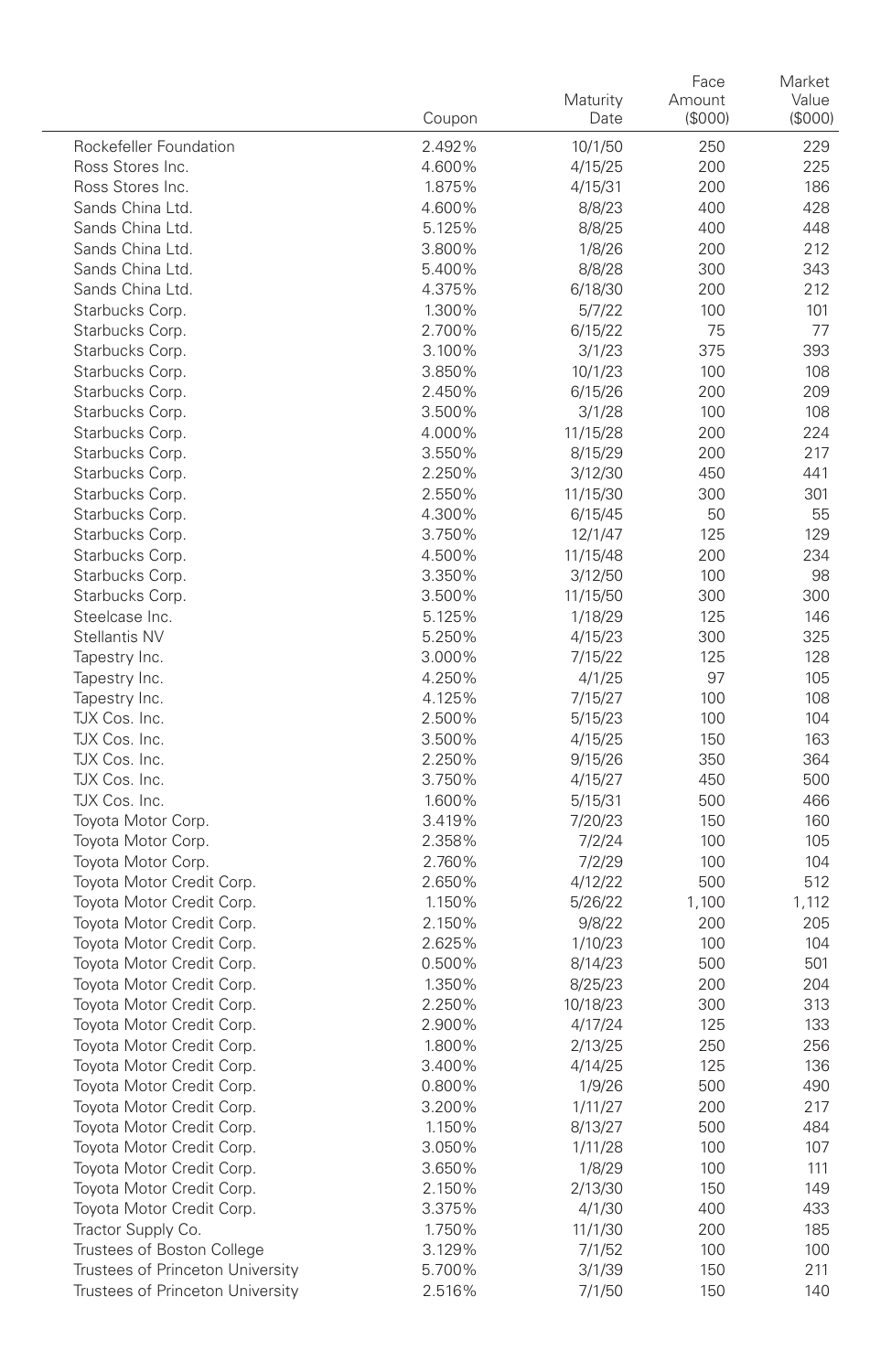|   |                                     |        |          | Face    | Market  |
|---|-------------------------------------|--------|----------|---------|---------|
|   |                                     |        | Maturity | Amount  | Value   |
|   |                                     | Coupon | Date     | (\$000) | (\$000) |
|   | Trustees of the University of       |        |          |         |         |
|   | Pennsylvania                        | 2.396% | 10/1/50  | 200     | 183     |
| 3 | University of Chicago               | 2.547% | 4/1/50   | 500     | 454     |
|   | University of Chicago               | 3.000% | 10/1/52  | 50      | 49      |
| 3 | University of Chicago               | 4.003% | 10/1/53  | 100     | 115     |
| 3 | University of Notre Dame du Lac     | 3.438% | 2/15/45  | 100     | 111     |
|   | University of Notre Dame du Lac     | 3.394% | 2/15/48  | 125     | 137     |
|   | University of Pennsylvania          | 4.674% | 9/1/12   | 50      | 63      |
| 3 | University of Southern California   | 3.028% | 10/1/39  | 100     | 106     |
| 3 | University of Southern California   | 3.841% | 10/1/47  | 200     | 228     |
|   | University of Southern California   | 5.250% | 10/1/11  | 100     | 139     |
|   | VF Corp.                            | 2.050% | 4/23/22  | 200     | 203     |
|   | VF Corp.                            | 2.400% | 4/23/25  | 200     | 208     |
|   |                                     |        |          |         |         |
|   | VF Corp.                            | 2.950% | 4/23/30  | 200     | 207     |
|   | Whirlpool Corp.                     | 4.700% | 6/1/22   | 100     | 105     |
|   | Whirlpool Corp.                     | 4.000% | 3/1/24   | 50      | 55      |
|   | Whirlpool Corp.                     | 3.700% | 5/1/25   | 75      | 82      |
|   | Whirlpool Corp.                     | 4.750% | 2/26/29  | 150     | 173     |
|   | Whirlpool Corp.                     | 4.500% | 6/1/46   | 100     | 111     |
|   | Whirlpool Corp.                     | 4.600% | 5/15/50  | 75      | 86      |
| 3 | William Marsh Rice University       | 3.574% | 5/15/45  | 150     | 169     |
|   | Yale University                     | 0.873% | 4/15/25  | 100     | 100     |
|   | Yale University                     | 1.482% | 4/15/30  | 100     | 96      |
|   | Yale University                     | 2.402% | 4/15/50  | 100     | 92      |
|   |                                     |        |          |         | 81,593  |
|   | Consumer Staples (2.0%)             |        |          |         |         |
|   | Ahold Finance USA LLC               |        |          |         |         |
|   |                                     | 6.875% | 5/1/29   | 100     | 133     |
|   | Altria Group Inc.                   | 2.850% | 8/9/22   | 375     | 387     |
|   | Altria Group Inc.                   | 4.000% | 1/31/24  | 250     | 271     |
|   | Altria Group Inc.                   | 2.350% | 5/6/25   | 150     | 155     |
|   | Altria Group Inc.                   | 4.400% | 2/14/26  | 997     | 1,121   |
|   | Altria Group Inc.                   | 2.625% | 9/16/26  | 75      | 78      |
|   | Altria Group Inc.                   | 4.800% | 2/14/29  | 575     | 660     |
|   | Altria Group Inc.                   | 5.800% | 2/14/39  | 120     | 146     |
|   | Altria Group Inc.                   | 3.400% | 2/4/41   | 500     | 463     |
|   | Altria Group Inc.                   | 4.250% | 8/9/42   | 275     | 279     |
|   | Altria Group Inc.                   | 4.500% | 5/2/43   | 125     | 131     |
|   | Altria Group Inc.                   | 5.375% | 1/31/44  | 350     | 409     |
|   | Altria Group Inc.                   | 3.875% | 9/16/46  | 425     | 413     |
|   | Altria Group Inc.                   | 5.950% | 2/14/49  | 500     | 622     |
|   | Altria Group Inc.                   | 4.450% | 5/6/50   | 200     | 206     |
|   | Altria Group Inc.                   | 3.700% | 2/4/51   | 500     | 459     |
|   | Altria Group Inc.                   | 6.200% | 2/14/59  | 70      | 86      |
|   | Anheuser-Busch Cos LLC /            |        |          |         |         |
|   | Anheuser-Busch InBey Worldwide Inc. | 3.650% | 2/1/26   | 1,045   | 1,145   |
|   | Anheuser-Busch Cos. LLC /           |        |          |         |         |
|   | Anheuser-Busch InBey Worldwide Inc. | 4.700% | 2/1/36   | 1,195   | 1,399   |
|   | Anheuser-Busch Cos. LLC /           |        |          |         |         |
|   | Anheuser-Busch InBev Worldwide Inc. | 4.900% | 2/1/46   | 2,310   | 2,745   |
|   | Anheuser-Busch InBev Finance Inc.   | 4.700% | 2/1/36   | 100     | 117     |
|   | Anheuser-Busch InBev Finance Inc.   | 4.000% | 1/17/43  | 300     | 313     |
|   | Anheuser-Busch InBev Finance Inc.   | 4.625% | 2/1/44   | 200     | 226     |
|   | Anheuser-Busch InBev Finance Inc.   | 4.900% | 2/1/46   | 475     | 558     |
|   | Anheuser-Busch InBev Worldwide Inc. | 4.150% | 1/23/25  | 882     | 980     |
|   | Anheuser-Busch InBev Worldwide Inc. |        |          |         |         |
|   |                                     | 4.000% | 4/13/28  | 500     | 556     |
|   | Anheuser-Busch InBev Worldwide Inc. | 4.750% | 1/23/29  | 1,265   | 1,478   |
|   | Anheuser-Busch InBev Worldwide Inc. | 4.375% | 4/15/38  | 275     | 308     |
|   | Anheuser-Busch InBev Worldwide Inc. | 8.200% | 1/15/39  | 150     | 237     |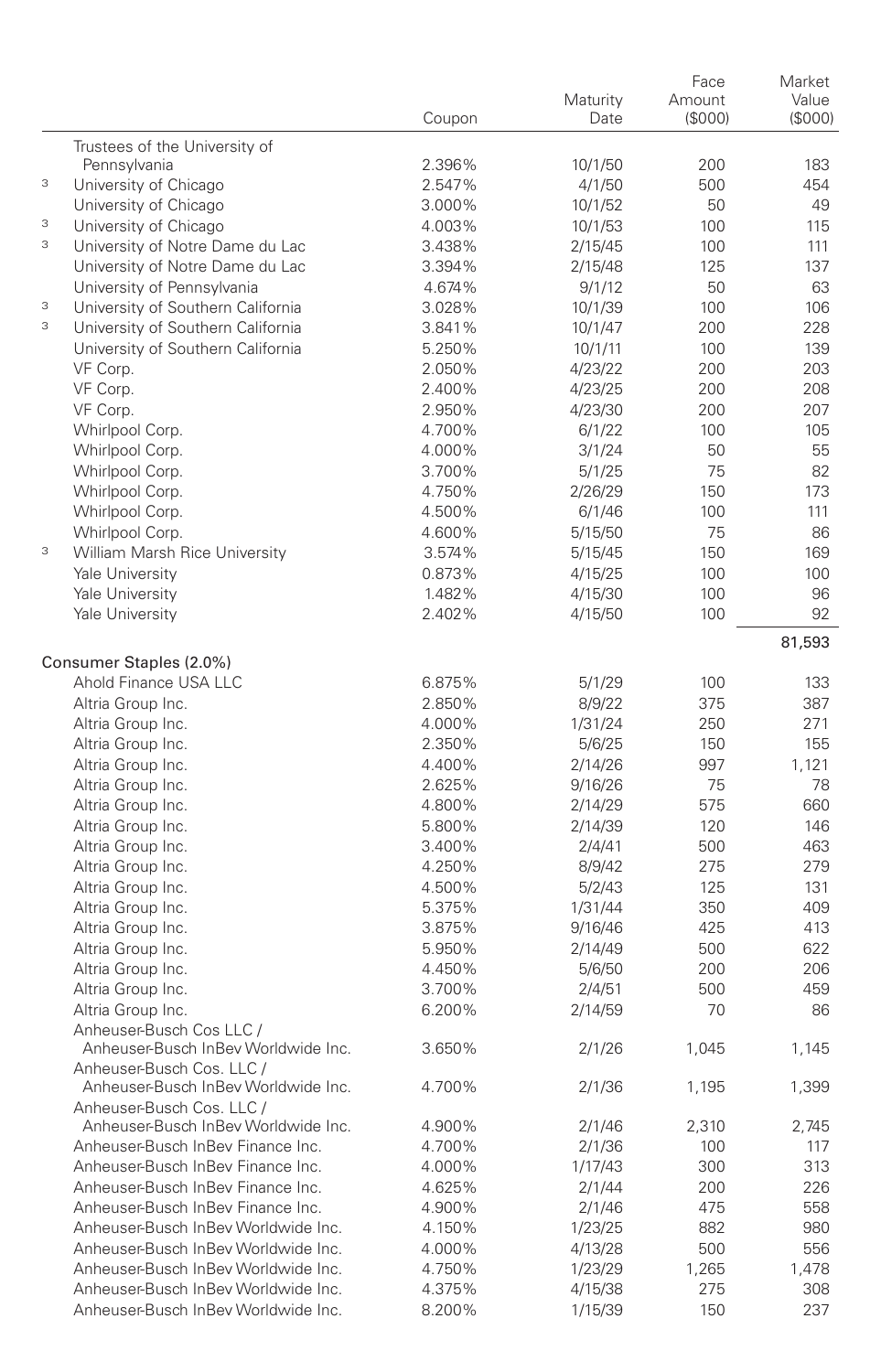|                                                      | Coupon           | Maturity<br>Date   | Face<br>Amount<br>(\$000) | Market<br>Value<br>(\$000) |
|------------------------------------------------------|------------------|--------------------|---------------------------|----------------------------|
| Anheuser-Busch InBey Worldwide Inc.                  | 5.450%           | 1/23/39            | 125                       | 156                        |
| Anheuser-Busch InBey Worldwide Inc.                  | 4.950%           | 1/15/42            | 325                       | 391                        |
| Anheuser-Busch InBev Worldwide Inc.                  | 3.750%           | 7/15/42            | 325                       | 335                        |
| Anheuser-Busch InBey Worldwide Inc.                  | 4.600%           | 4/15/48            | 700                       | 801                        |
| Anheuser-Busch InBev Worldwide Inc.                  | 4.439%           | 10/6/48            | 601                       | 674                        |
| Anheuser-Busch InBev Worldwide Inc.                  | 5.550%           | 1/23/49            | 600                       | 774                        |
| Anheuser-Busch InBey Worldwide Inc.                  | 4.500%           | 6/1/50             | 500                       | 569                        |
| Anheuser-Busch InBev Worldwide Inc.                  | 4.750%           | 4/15/58            | 350                       | 404                        |
| Anheuser-Busch InBev Worldwide Inc.                  | 5.800%           | 1/23/59            | 155                       | 210                        |
| Anheuser-Busch InBev Worldwide Inc.                  | 4.600%           | 6/1/60             | 375                       | 424                        |
| Archer-Daniels-Midland Co.                           | 2.750%           | 3/27/25            | 100                       | 106                        |
| Archer-Daniels-Midland Co.                           | 2.500%           | 8/11/26            | 200                       | 211                        |
| Archer-Daniels-Midland Co.                           | 3.250%           | 3/27/30            | 200                       | 214                        |
| Archer-Daniels-Midland Co.                           | 5.935%           | 10/1/32            | 80                        | 107                        |
| Archer-Daniels-Midland Co.                           | 5.375%           | 9/15/35            | 95                        | 125                        |
| Archer-Daniels-Midland Co.                           | 3.750%           | 9/15/47            | 50                        | 55                         |
| Archer-Daniels-Midland Co.                           | 4.500%           | 3/15/49            | 125                       | 159                        |
| BAT Capital Corp.                                    | 2.764%           | 8/15/22            | 325                       | 334                        |
| BAT Capital Corp.                                    | 3.222%           | 8/15/24            | 650                       | 690                        |
| BAT Capital Corp.                                    | 3.215%           | 9/6/26             | 200                       | 211                        |
| BAT Capital Corp.                                    | 3.557%           | 8/15/27            | 675                       | 718                        |
| <b>BAT Capital Corp.</b>                             | 2.259%           | 3/25/28            | 500                       | 492                        |
| BAT Capital Corp.                                    | 2.726%           | 3/25/31            | 500                       | 484                        |
| BAT Capital Corp.                                    | 4.390%           | 8/15/37            | 525                       | 552                        |
| BAT Capital Corp.                                    | 4.540%           | 8/15/47            | 575                       | 577                        |
| BAT Capital Corp.                                    | 4.758%           | 9/6/49             | 250                       | 253                        |
| BAT Capital Corp.                                    | 3.984%           | 9/25/50            | 500                       | 469                        |
| <b>BAT International Finance plc</b>                 | 1.668%           | 3/25/26            | 500                       | 492                        |
| Beam Suntory Inc.                                    | 3.250%           | 5/15/22            | 50                        | 51                         |
| Brown-Forman Corp.                                   | 3.500%           | 4/15/25            | 81                        | 88                         |
| Brown-Forman Corp.                                   | 4.500%           | 7/15/45            | 100                       | 121                        |
| Bunge Ltd. Finance Corp.<br>Bunge Ltd. Finance Corp. | 3.000%           | 9/25/22            | 250                       | 258<br>137                 |
| Bunge Ltd. Finance Corp.                             | 4.350%<br>3.750% | 3/15/24<br>9/25/27 | 125<br>200                | 219                        |
| Campbell Soup Co.                                    | 3.650%           | 3/15/23            | 65                        | 69                         |
| Campbell Soup Co.                                    | 3.950%           | 3/15/25            | 200                       | 220                        |
| Campbell Soup Co.                                    | 3.300%           | 3/19/25            | 125                       | 134                        |
| Campbell Soup Co.                                    | 4.150%           | 3/15/28            | 175                       | 196                        |
| Campbell Soup Co.                                    | 2.375%           | 4/24/30            | 150                       | 146                        |
| Campbell Soup Co.                                    | 4.800%           | 3/15/48            | 135                       | 157                        |
| Campbell Soup Co.                                    | 3.125%           | 4/24/50            | 100                       | 93                         |
| Church & Dwight Co. Inc.                             | 2.450%           | 8/1/22             | 25                        | 26                         |
| Church & Dwight Co. Inc.                             | 3.150%           | 8/1/27             | 100                       | 108                        |
| Church & Dwight Co. Inc.                             | 3.950%           | 8/1/47             | 75                        | 82                         |
| Clorox Co.                                           | 3.050%           | 9/15/22            | 100                       | 103                        |
| Clorox Co.                                           | 3.500%           | 12/15/24           | 175                       | 191                        |
| Clorox Co.                                           | 3.100%           | 10/1/27            | 50                        | 54                         |
| Clorox Co.                                           | 3.900%           | 5/15/28            | 50                        | 56                         |
| Clorox Co.                                           | 1.800%           | 5/15/30            | 50                        | 48                         |
| Coca-Cola Co.                                        | 3.200%           | 11/1/23            | 225                       | 241                        |
| Coca-Cola Co.                                        | 1.750%           | 9/6/24             | 100                       | 104                        |
| Coca-Cola Co.                                        | 2.950%           | 3/25/25            | 220                       | 237                        |
| Coca-Cola Co.                                        | 2.875%           | 10/27/25           | 300                       | 324                        |
| Coca-Cola Co.                                        | 2.550%           | 6/1/26             | 100                       | 106                        |
| Coca-Cola Co.                                        | 2.250%           | 9/1/26             | 410                       | 431                        |
| Coca-Cola Co.                                        | 3.375%           | 3/25/27            | 200                       | 221                        |
| Coca-Cola Co.                                        | 2.900%           | 5/25/27            | 50                        | 54                         |
| Coca-Cola Co.                                        | 1.000%           | 3/15/28            | 500                       | 474                        |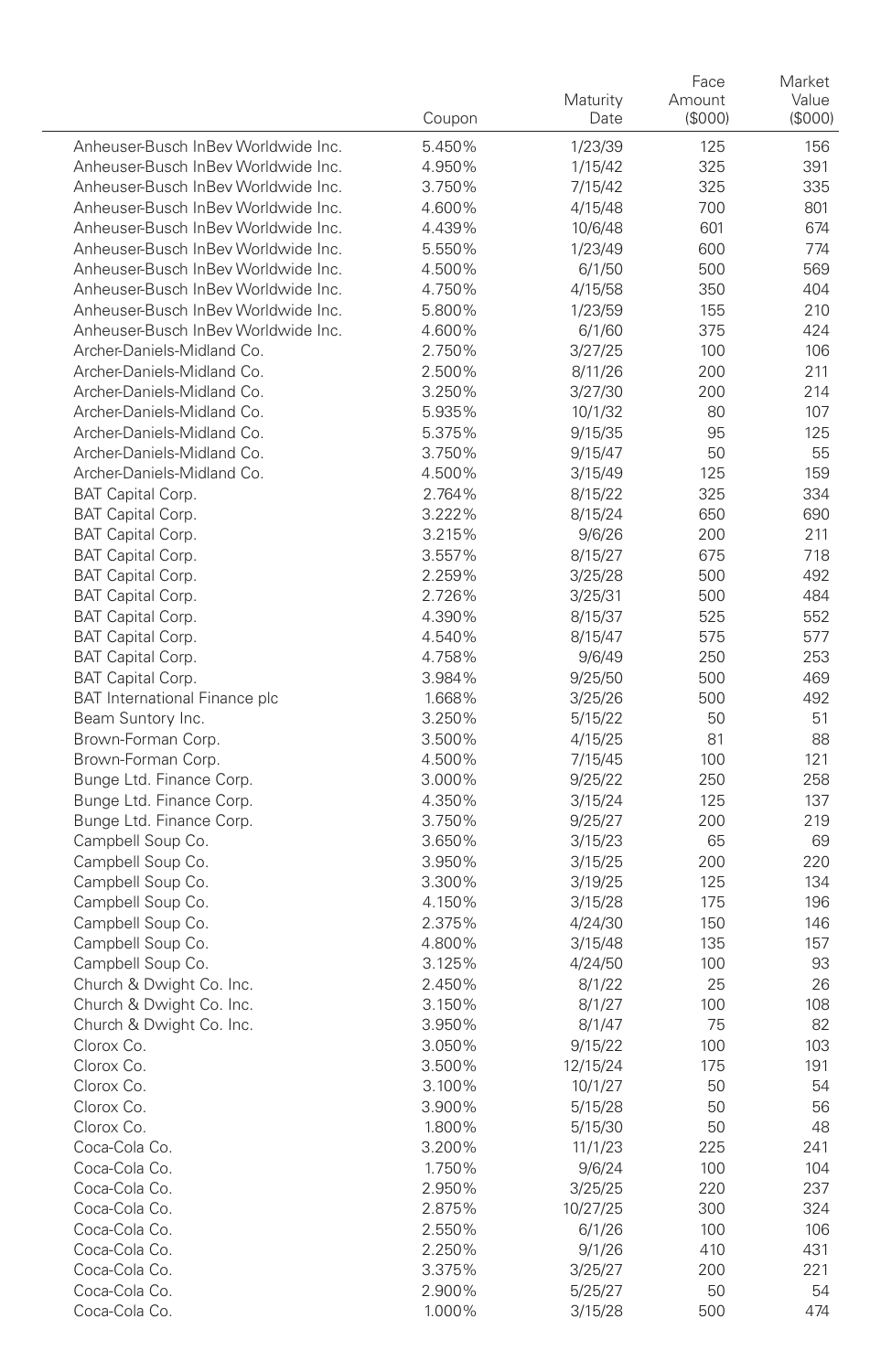|                                          | Coupon           | Maturity<br>Date    | Face<br>Amount<br>(\$000) | Market<br>Value<br>(\$000) |
|------------------------------------------|------------------|---------------------|---------------------------|----------------------------|
| Coca-Cola Co.                            | 2.125%           | 9/6/29              | 125                       | 125                        |
| Coca-Cola Co.                            | 3.450%           | 3/25/30             | 250                       | 275                        |
| Coca-Cola Co.                            | 1.375%           | 3/15/31             | 500                       | 463                        |
| Coca-Cola Co.                            | 4.125%           | 3/25/40             | 100                       | 115                        |
| Coca-Cola Co.                            | 2.500%           | 6/1/40              | 200                       | 187                        |
| Coca-Cola Co.                            | 4.200%           | 3/25/50             | 175                       | 205                        |
| Coca-Cola Co.                            | 2.600%           | 6/1/50              | 300                       | 269                        |
| Coca-Cola Co.                            | 2.750%           | 6/1/60              | 325                       | 293                        |
| Coca-Cola Consolidated Inc.              | 3.800%           | 11/25/25            | 125                       | 137                        |
| Coca-Cola Femsa SAB de CV                | 2.750%           | 1/22/30             | 200                       | 201                        |
| Coca-Cola Femsa SAB de CV                | 5.250%           | 11/26/43            | 150                       | 188                        |
| Colgate-Palmolive Co.                    | 2.250%           | 11/15/22            | 75                        | 77                         |
| Colgate-Palmolive Co.                    | 2.100%           | 5/1/23              | 280                       | 290                        |
| Colgate-Palmolive Co.                    | 3.250%           | 3/15/24             | 100                       | 108                        |
| Colgate-Palmolive Co.                    | 4.000%           | 8/15/45             | 150                       | 177                        |
| Colgate-Palmolive Co.                    | 3.700%           | 8/1/47              | 100                       | 113                        |
| Conagra Brands Inc.                      | 3.250%           | 9/15/22             | 75                        | 78                         |
| Conagra Brands Inc.                      | 3.200%           | 1/25/23             | 79                        | 82                         |
| Conagra Brands Inc.                      | 4.300%           | 5/1/24              | 200                       | 220                        |
| Conagra Brands Inc.                      | 4.600%           | 11/1/25             | 150                       | 170                        |
| Conagra Brands Inc.                      | 1.375%           | 11/1/27             | 200                       | 193                        |
| Conagra Brands Inc.                      | 7.000%           | 10/1/28             | 75                        | 96                         |
| Conagra Brands Inc.                      | 4.850%           | 11/1/28             | 250                       | 291                        |
| Conagra Brands Inc.                      | 8.250%           | 9/15/30             | 50                        | 71                         |
| Conagra Brands Inc.                      | 5.300%           | 11/1/38             | 200                       | 247                        |
| Conagra Brands Inc.                      | 5.400%           | 11/1/48             | 200                       | 254                        |
| Constellation Brands Inc.                | 2.650%           | 11/7/22             | 250                       | 258                        |
| Constellation Brands Inc.                | 3.200%           | 2/15/23             | 250                       | 262                        |
| Constellation Brands Inc.                | 4.250%           | 5/1/23              | 200                       | 214                        |
| Constellation Brands Inc.                | 4.750%           | 11/15/24            | 175                       | 198                        |
| Constellation Brands Inc.                | 4.400%           | 11/15/25            | 100                       | 113                        |
| Constellation Brands Inc.                | 3.700%           | 12/6/26             | 100                       | 110                        |
| Constellation Brands Inc.                | 3.500%           | 5/9/27              | 150                       | 163                        |
| Constellation Brands Inc.                | 3.600%           | 2/15/28             | 175                       | 190                        |
| Constellation Brands Inc.                | 4.650%           | 11/15/28            | 75                        | 86                         |
| Constellation Brands Inc.                | 3.150%           | 8/1/29              | 225                       | 236                        |
| Constellation Brands Inc.                | 2.875%           | 5/1/30              | 356                       | 362                        |
| Constellation Brands Inc.                | 4.100%           | 2/15/48             | 100                       | 108                        |
| Constellation Brands Inc.                | 5.250%           | 11/15/48            | 225                       | 284                        |
| Constellation Brands Inc.                | 3.750%           | 5/1/50              | 125                       | 129                        |
| Costco Wholesale Corp.                   | 2.300%           | 5/18/22             | 150                       | 153                        |
| Costco Wholesale Corp.                   | 2.750%           | 5/18/24             | 275                       | 294                        |
| Costco Wholesale Corp.                   | 3.000%           | 5/18/27             | 100                       | 109                        |
| Costco Wholesale Corp.                   | 1.375%           | 6/20/27             | 250                       | 248                        |
| Costco Wholesale Corp.                   | 1.600%           | 4/20/30             | 400                       | 383                        |
| Costco Wholesale Corp.                   | 1.750%           | 4/20/32             | 200                       | 190                        |
| Delhaize America LLC                     | 9.000%           | 4/15/31             | 100                       | 152                        |
| Diageo Capital plc                       | 2.625%<br>2.125% | 4/29/23             | 500                       | 521                        |
| Diageo Capital plc                       | 1.375%           | 10/24/24<br>9/29/25 | 200                       | 209                        |
| Diageo Capital plc                       |                  |                     | 200                       | 201                        |
| Diageo Capital plc                       | 2.375%           | 10/24/29            | 200                       | 201                        |
| Diageo Capital plc                       | 2.000%<br>2.125% | 4/29/30<br>4/29/32  | 200<br>200                | 195                        |
| Diageo Capital plc<br>Diageo Capital plc | 5.875%           | 9/30/36             | 50                        | 193                        |
| Diageo Capital plc                       | 3.875%           | 4/29/43             | 100                       | 68<br>113                  |
| Diageo Investment Corp.                  | 2.875%           | 5/11/22             | 300                       | 309                        |
| Diageo Investment Corp.                  | 4.250%           | 5/11/42             | 150                       | 175                        |
| Dollar General Corp.                     | 3.250%           | 4/15/23             | 150                       |                            |
|                                          |                  |                     |                           | 157                        |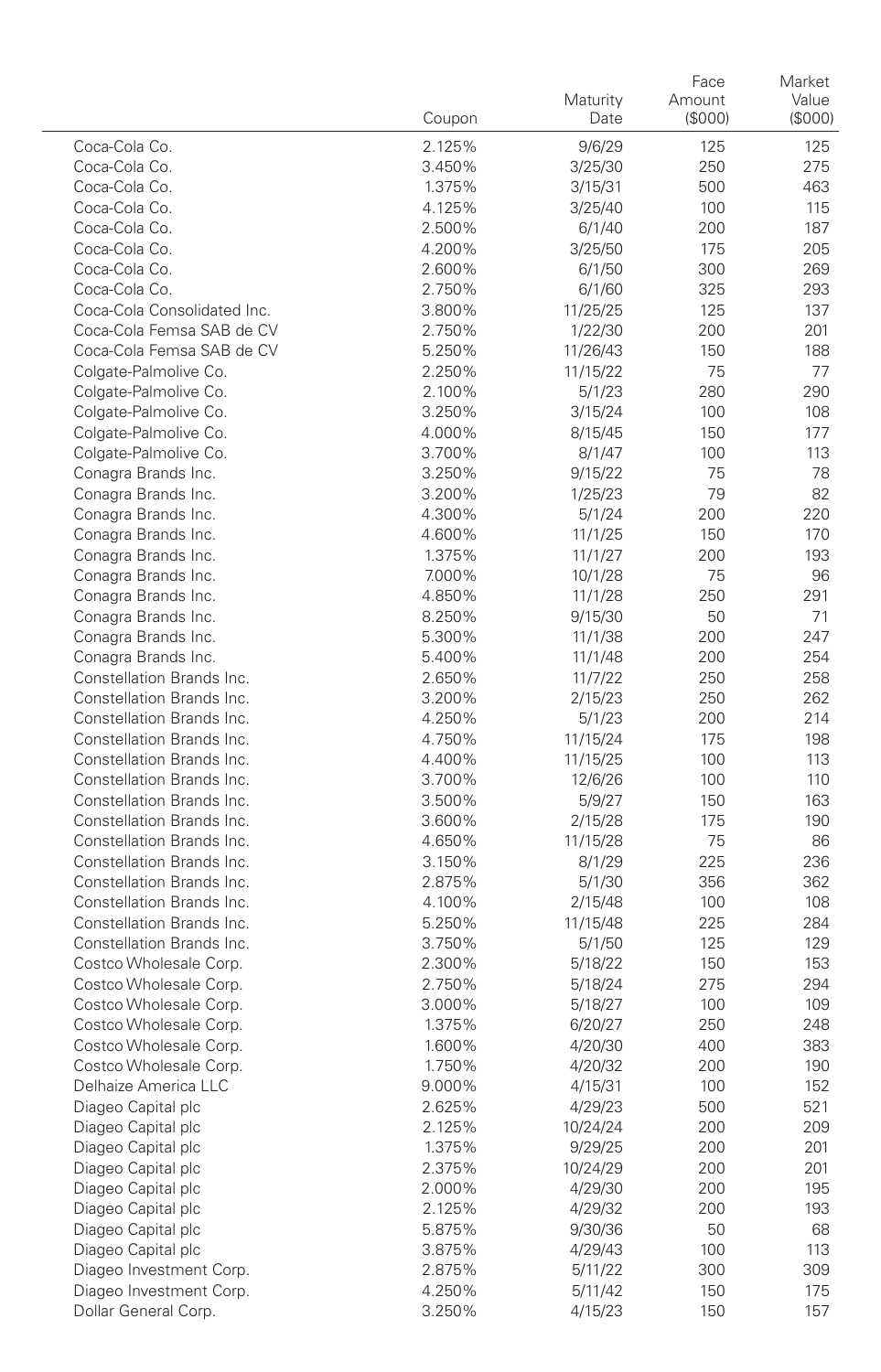|   |                                                | Coupon | Maturity<br>Date | Face<br>Amount<br>(S000) | Market<br>Value<br>(S000) |
|---|------------------------------------------------|--------|------------------|--------------------------|---------------------------|
|   | Dollar General Corp.                           | 4.150% | 11/1/25          | 105                      | 117                       |
|   | Dollar General Corp.                           | 3.875% | 4/15/27          | 150                      | 166                       |
|   | Dollar General Corp.                           | 4.125% | 5/1/28           | 150                      | 168                       |
|   | Dollar General Corp.                           | 3.500% | 4/3/30           | 100                      | 107                       |
|   | Dollar General Corp.                           | 4.125% | 4/3/50           | 200                      | 219                       |
|   | Dollar Tree Inc.                               | 3.700% | 5/15/23          | 100                      | 106                       |
|   | Dollar Tree Inc.                               | 4.000% | 5/15/25          | 200                      | 221                       |
|   | Dollar Tree Inc.                               | 4.200% | 5/15/28          | 300                      | 336                       |
|   | Estee Lauder Cos. Inc.                         | 3.150% | 3/15/27          | 150                      | 162                       |
|   | Estee Lauder Cos. Inc.                         | 2.375% | 12/1/29          | 125                      | 126                       |
|   | Estee Lauder Cos. Inc.                         | 6.000% | 5/15/37          | 75                       | 102                       |
|   | Estee Lauder Cos. Inc.                         | 4.375% | 6/15/45          | 100                      | 118                       |
|   | Estee Lauder Cos. Inc.                         | 4.150% | 3/15/47          | 100                      | 116                       |
|   | Estee Lauder Cos. Inc.                         | 3.125% | 12/1/49          | 125                      | 126                       |
|   | Flowers Foods Inc.                             | 4.375% | 4/1/22           | 50                       | 51                        |
|   | Flowers Foods Inc.                             | 3.500% | 10/1/26          | 75                       | 81                        |
|   | Fomento Economico Mexicano SAB de<br><b>CV</b> | 4.375% | 5/10/43          | 100                      | 113                       |
|   | Fomento Economico Mexicano SAB de              |        |                  |                          |                           |
|   | CV                                             | 3.500% | 1/16/50          | 600                      | 592                       |
|   | General Mills Inc.                             | 2.600% | 10/12/22         | 250                      | 258                       |
|   | General Mills Inc.                             | 3.700% | 10/17/23         | 575                      | 617                       |
|   | General Mills Inc.                             | 3.650% | 2/15/24          | 100                      | 108                       |
|   | General Mills Inc.                             | 4.200% | 4/17/28          | 225                      | 254                       |
|   | General Mills Inc.                             | 2.875% | 4/15/30          | 150                      | 155                       |
| 7 | General Mills Inc.                             | 3.000% | 2/1/51           | 500                      | 468                       |
|   | Hershey Co.                                    | 2.625% | 5/1/23           | 100                      | 104                       |
|   | Hershey Co.                                    | 3.375% | 5/15/23          | 150                      | 159                       |
|   | Hershey Co.                                    | 2.050% | 11/15/24         | 55                       | 58                        |
|   | Hershey Co.                                    | 3.200% | 8/21/25          | 65                       | 70                        |
|   | Hershey Co.                                    | 2.300% | 8/15/26          | 100                      | 105                       |
|   | Hershey Co.                                    | 2.450% | 11/15/29         | 130                      | 134                       |
|   | Hershey Co.                                    | 1.700% | 6/1/30           | 30                       | 29                        |
|   | Hershey Co.                                    | 3.125% | 11/15/49         | 150                      | 148                       |
|   | Hershey Co.                                    | 2.650% | 6/1/50           | 100                      | 90                        |
|   | Hormel Foods Corp.                             | 1.800% | 6/11/30          | 200                      | 192                       |
|   | Ingredion Inc.                                 | 3.200% | 10/1/26          | 100                      | 108                       |
|   | Ingredion Inc.                                 | 2.900% | 6/1/30           | 175                      | 179                       |
|   | Ingredion Inc.                                 | 3.900% | 6/1/50           | 100                      | 106                       |
|   | JM Smucker Co.                                 | 3.500% | 3/15/25          | 175                      | 190                       |
|   | JM Smucker Co.                                 | 3.375% | 12/15/27         | 150                      | 163                       |
|   | JM Smucker Co.                                 | 2.375% | 3/15/30          | 100                      | 99                        |
|   | JM Smucker Co.                                 | 4.250% | 3/15/35          | 100                      | 112                       |
|   | JM Smucker Co.                                 | 4.375% | 3/15/45          | 125                      | 140                       |
|   | JM Smucker Co.                                 | 3.550% | 3/15/50          | 50                       | 51                        |
|   | Kellogg Co.                                    | 2.650% | 12/1/23          | 126                      | 132                       |
|   | Kellogg Co.                                    | 3.250% | 4/1/26           | 125                      | 135                       |
|   | Kellogg Co.                                    | 3.400% | 11/15/27         | 125                      | 136                       |
|   | Kellogg Co.                                    | 4.300% | 5/15/28          | 100                      | 113                       |
|   | Kellogg Co.                                    | 2.100% | 6/1/30           | 100                      | 97                        |
|   | Kellogg Co.                                    | 7.450% | 4/1/31           | 125                      | 176                       |
|   | Kellogg Co.                                    | 4.500% | 4/1/46           | 210                      | 242                       |
|   | Keurig Dr Pepper Inc.                          | 4.057% | 5/25/23          | 187                      | 200                       |
|   | Keurig Dr Pepper Inc.                          | 3.130% | 12/15/23         | 100                      | 106                       |
|   | Keurig Dr Pepper Inc.                          | 4.417% | 5/25/25          | 275                      | 308                       |
|   | Keurig Dr Pepper Inc.                          | 3.400% | 11/15/25         | 100                      | 109                       |
|   | Keurig Dr Pepper Inc.                          | 2.550% | 9/15/26          | 75                       | 79                        |
|   | Keurig Dr Pepper Inc.                          | 3.430% | 6/15/27          | 100                      | 109                       |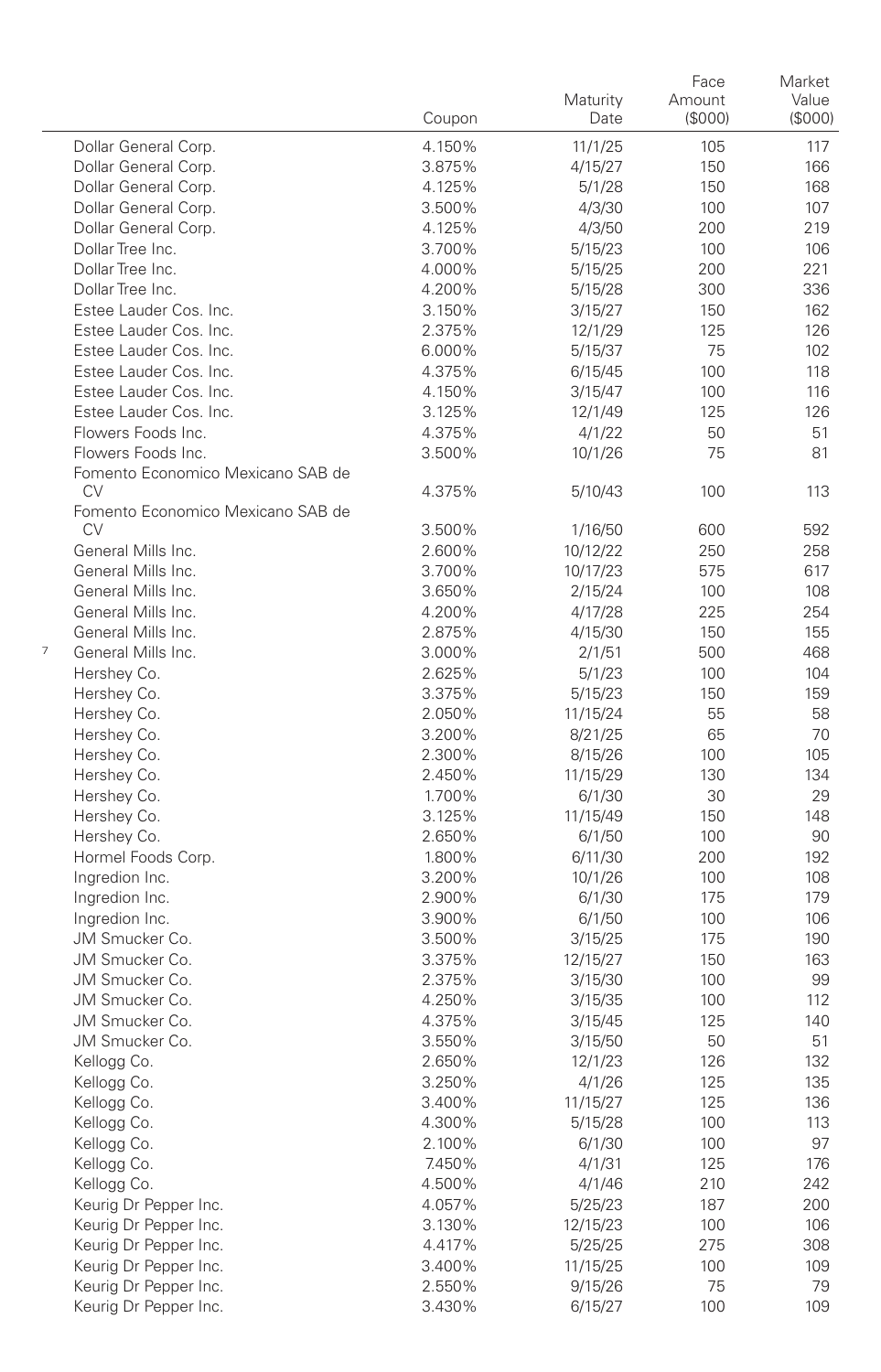|                                      | Coupon | Maturity<br>Date | Face<br>Amount<br>(\$000) | Market<br>Value<br>(\$000) |
|--------------------------------------|--------|------------------|---------------------------|----------------------------|
| Keurig Dr Pepper Inc.                | 4.597% | 5/25/28          | 395                       | 455                        |
| Keurig Dr Pepper Inc.                | 3.200% | 5/1/30           | 150                       | 159                        |
| Keurig Dr Pepper Inc.                | 2.250% | 3/15/31          | 250                       | 245                        |
| Keurig Dr Pepper Inc.                | 7.450% | 5/1/38           | 16                        | 23                         |
| Keurig Dr Pepper Inc.                | 4.985% | 5/25/38          | 100                       | 123                        |
| Keurig Dr Pepper Inc.                | 4.500% | 11/15/45         | 200                       | 229                        |
| Keurig Dr Pepper Inc.                | 4.420% | 12/15/46         | 125                       | 143                        |
| Keurig Dr Pepper Inc.                | 3.800% | 5/1/50           | 150                       | 159                        |
| Kimberly-Clark Corp.                 | 3.050% | 8/15/25          | 50                        | 54                         |
| Kimberly-Clark Corp.                 | 2.750% | 2/15/26          | 100                       | 107                        |
| Kimberly-Clark Corp.                 | 1.050% | 9/15/27          | 500                       | 484                        |
| Kimberly-Clark Corp.                 | 3.950% | 11/1/28          | 50                        | 56                         |
| Kimberly-Clark Corp.                 | 3.200% | 4/25/29          | 150                       | 161                        |
| Kimberly-Clark Corp.                 | 3.100% | 3/26/30          | 155                       | 167                        |
| Kimberly-Clark Corp.                 | 6.625% | 8/1/37           | 250                       | 372                        |
| Kimberly-Clark Corp.                 | 5.300% | 3/1/41           | 25                        | 32                         |
| Kimberly-Clark Corp.                 | 3.200% | 7/30/46          | 175                       | 181                        |
| Koninklijke Ahold Delhaize NV        | 5.700% | 10/1/40          | 37                        | 48                         |
| Kroger Co.                           | 3.400% | 4/15/22          | 75                        | 77                         |
| Kroger Co.                           | 2.800% | 8/1/22           | 100                       | 103                        |
| Kroger Co.                           | 4.000% | 2/1/24           | 100                       | 109                        |
| Kroger Co.                           | 3.500% | 2/1/26           | 160                       | 175                        |
| Kroger Co.                           | 2.650% | 10/15/26         | 140                       | 148                        |
| Kroger Co.                           | 3.700% | 8/1/27           | 100                       | 111                        |
| Kroger Co.                           | 7.700% | 6/1/29           | 50                        | 68                         |
| Kroger Co.                           | 8.000% | 9/15/29          | 125                       | 171                        |
| Kroger Co.                           | 2.200% | 5/1/30           | 100                       | 98                         |
| Kroger Co.                           | 1.700% | 1/15/31          | 250                       | 233                        |
| Kroger Co.                           | 7.500% | 4/1/31           | 100                       | 137                        |
| Kroger Co.                           | 5.400% | 7/15/40          | 50                        | 62                         |
| Kroger Co.                           | 5.000% | 4/15/42          | 125                       | 150                        |
| Kroger Co.                           | 5.150% | 8/1/43           | 100                       | 123                        |
| Kroger Co.                           | 3.875% | 10/15/46         | 100                       | 104                        |
| Kroger Co.                           | 4.450% | 2/1/47           | 225                       | 254                        |
| Kroger Co.                           | 4.650% | 1/15/48          | 75                        | 87                         |
| Kroger Co.                           | 5.400% | 1/15/49          | 25                        | 32                         |
| Kroger Co.                           | 3.950% | 1/15/50          | 175                       | 189                        |
| McCormick & Co. Inc.                 | 3.900% | 7/15/21          | 50                        | 50                         |
| McCormick & Co. Inc.                 | 3.150% | 8/15/24          | 150                       | 160                        |
| McCormick & Co. Inc.                 | 3.400% | 8/15/27          | 150                       | 162                        |
| McCormick & Co. Inc.                 | 2.500% | 4/15/30          | 250                       | 250                        |
| McCormick & Co. Inc.                 | 1.850% | 2/15/31          | 250                       | 235                        |
| Mead Johnson Nutrition Co.           | 4.125% | 11/15/25         | 355                       | 398                        |
| Mead Johnson Nutrition Co.           | 5.900% | 11/1/39          | 100                       | 134                        |
| Mead Johnson Nutrition Co.           | 4.600% | 6/1/44           | 150                       | 179                        |
| Molson Coors Beverage Co.            | 3.500% | 5/1/22           | 25                        | 26                         |
| Molson Coors Beverage Co.            | 3.000% | 7/15/26          | 375                       | 399                        |
| Molson Coors Beverage Co.            | 5.000% | 5/1/42           | 200                       | 229                        |
| Molson Coors Beverage Co.            | 4.200% | 7/15/46          | 375                       | 388                        |
| 7<br>Mondelez International Holdings |        |                  |                           |                            |
| Netherlands BV                       | 2.125% | 9/19/22          | 200                       | 205                        |
| Mondelez International Inc.          | 0.625% | 7/1/22           | 200                       | 201                        |
| Mondelez International Inc.          | 1.500% | 5/4/25           | 100                       | 101                        |
| Mondelez International Inc.          | 2.750% | 4/13/30          | 250                       | 255                        |
| Mondelez International Inc.          | 1.875% | 10/15/32         | 500                       | 463                        |
| Mondelez International Inc.          | 2.625% | 9/4/50           | 250                       | 215                        |
| PepsiCo Inc.                         | 2.250% | 5/2/22           | 150                       | 153                        |
| PepsiCo Inc.                         | 0.750% | 5/1/23           | 125                       | 126                        |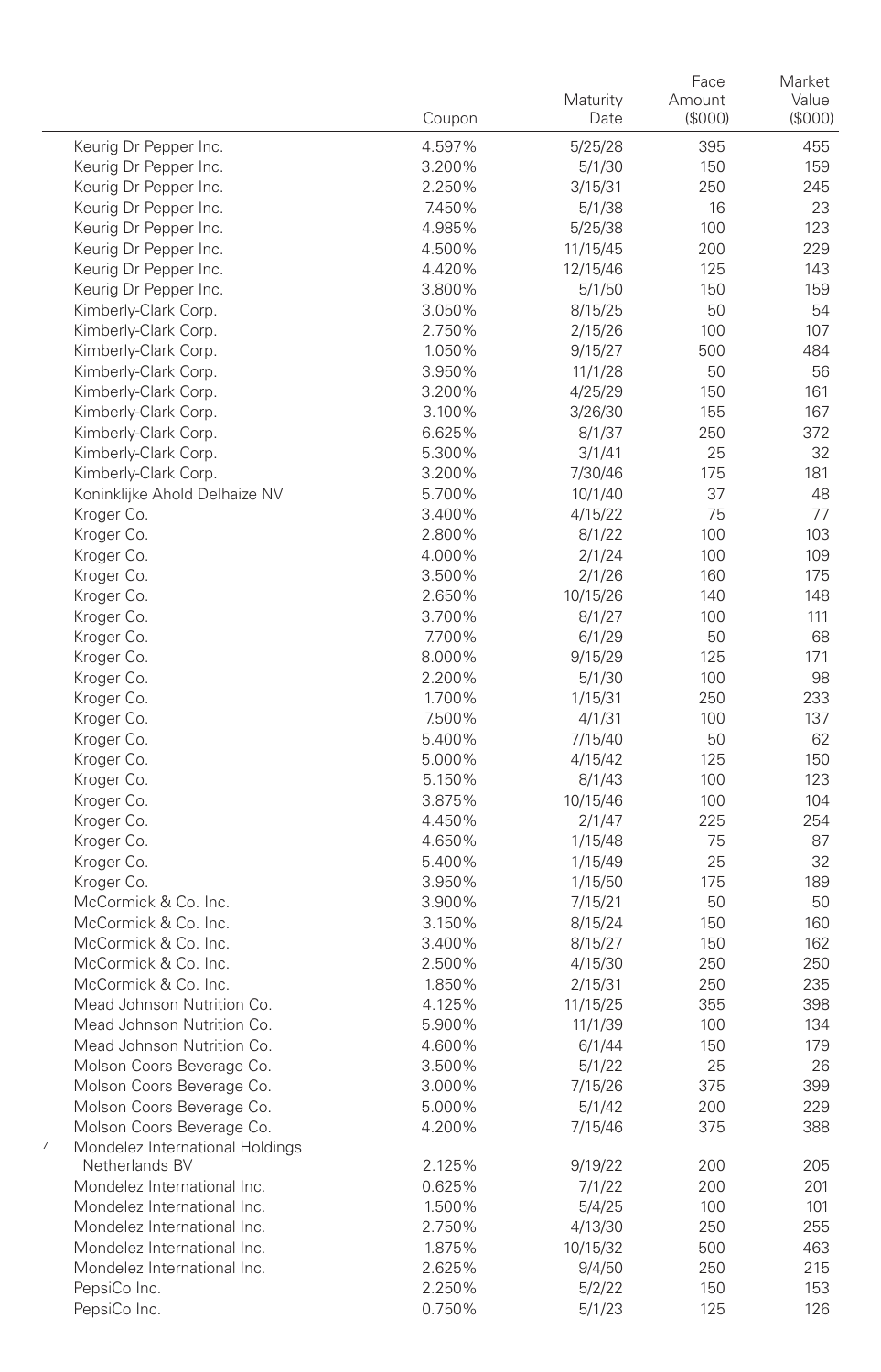|                                                                      | Coupon           | Maturity<br>Date   | Face<br>Amount<br>(\$000) | Market<br>Value<br>(\$000) |
|----------------------------------------------------------------------|------------------|--------------------|---------------------------|----------------------------|
| PepsiCo Inc.                                                         | 3.600%           | 3/1/24             | 700                       | 760                        |
| PepsiCo Inc.                                                         | 2.250%           | 3/19/25            | 265                       | 278                        |
| PepsiCo Inc.                                                         | 2.750%           | 4/30/25            | 200                       | 213                        |
| PepsiCo Inc.                                                         | 3.500%           | 7/17/25            | 452                       | 495                        |
| PepsiCo Inc.                                                         | 2.375%           | 10/6/26            | 225                       | 238                        |
| PepsiCo Inc.                                                         | 2.625%           | 3/19/27            | 100                       | 106                        |
| PepsiCo Inc.                                                         | 3.000%           | 10/15/27           | 325                       | 352                        |
| PepsiCo Inc.                                                         | 2.625%           | 7/29/29            | 200                       | 209                        |
| PepsiCo Inc.                                                         | 2.750%           | 3/19/30            | 345                       | 357                        |
| PepsiCo Inc.                                                         | 1.625%           | 5/1/30             | 200                       | 190                        |
| PepsiCo Inc.                                                         | 1.400%           | 2/25/31            | 500                       | 465                        |
| PepsiCo Inc.                                                         | 3.500%           | 3/19/40            | 175                       | 188                        |
| PepsiCo Inc.                                                         | 4.000%           | 3/5/42             | 175                       | 198                        |
| PepsiCo Inc.                                                         | 3.600%           | 8/13/42            | 100                       | 107                        |
| PepsiCo Inc.                                                         | 4.250%           | 10/22/44           | 225                       | 260                        |
| PepsiCo Inc.                                                         | 4.600%           | 7/17/45            | 75                        | 92                         |
| PepsiCo Inc.                                                         | 4.450%           | 4/14/46            | 500                       | 601                        |
| PepsiCo Inc.                                                         | 3.450%           | 10/6/46            | 300                       | 317                        |
| PepsiCo Inc.                                                         | 4.000%           | 5/2/47             | 100                       | 112                        |
| PepsiCo Inc.                                                         | 3.375%           | 7/29/49            | 490                       | 503                        |
| PepsiCo Inc.                                                         | 2.875%           | 10/15/49           | 325                       | 315                        |
| PepsiCo Inc.                                                         | 3.875%           | 3/19/60            | 150                       | 169                        |
| Philip Morris International Inc.                                     | 2.500%           | 11/2/22            | 300                       | 310                        |
| Philip Morris International Inc.                                     | 2.625%           | 3/6/23             | 100                       | 104                        |
| Philip Morris International Inc.                                     | 1.125%           | 5/1/23             | 125                       | 127                        |
| Philip Morris International Inc.                                     | 2.125%           | 5/10/23            | 95                        | 98                         |
| Philip Morris International Inc.                                     | 3.600%           | 11/15/23           | 500                       | 539                        |
| Philip Morris International Inc.                                     | 2.875%           | 5/1/24             | 220                       | 233                        |
| Philip Morris International Inc.                                     | 3.250%           | 11/10/24           | 250                       | 271                        |
| Philip Morris International Inc.                                     | 3.375%           | 8/11/25            | 150                       | 163                        |
| Philip Morris International Inc.                                     | 2.750%           | 2/25/26            | 305                       | 323                        |
| Philip Morris International Inc.                                     | 3.125%           | 3/2/28             | 100                       | 106                        |
| Philip Morris International Inc.                                     | 3.375%           | 8/15/29            | 250                       | 269                        |
| Philip Morris International Inc.                                     | 2.100%           | 5/1/30             | 150                       | 145                        |
| Philip Morris International Inc.                                     | 1.750%           | 11/1/30            | 500                       | 467                        |
| Philip Morris International Inc.                                     | 6.375%           | 5/16/38            | 200                       | 274                        |
| Philip Morris International Inc.<br>Philip Morris International Inc. | 4.375%           | 11/15/41           | 500<br>125                | 567<br>142                 |
| Philip Morris International Inc.                                     | 4.500%<br>3.875% | 3/20/42<br>8/21/42 | 25                        | 26                         |
| Philip Morris International Inc.                                     | 4.875%           | 11/15/43           | 155                       | 185                        |
| Philip Morris International Inc.                                     | 4.250%           | 11/10/44           | 200                       | 222                        |
| Procter & Gamble Co.                                                 | 0.550%           | 10/29/25           | 300                       | 295                        |
| Procter & Gamble Co.                                                 | 2.800%           | 3/25/27            | 500                       | 537                        |
| Procter & Gamble Co.                                                 | 3.000%           | 3/25/30            | 500                       | 536                        |
| Procter & Gamble Co.                                                 | 1.200%           | 10/29/30           | 300                       | 277                        |
| Procter & Gamble Co.                                                 | 5.550%           | 3/5/37             | 150                       | 206                        |
| Procter & Gamble Co.                                                 | 3.550%           | 3/25/40            | 188                       | 208                        |
| Procter & Gamble Co.                                                 | 3.500%           | 10/25/47           | 169                       | 187                        |
| Procter & Gamble Co.                                                 | 3.600%           | 3/25/50            | 173                       | 197                        |
| Reynolds American Inc.                                               | 4.450%           | 6/12/25            | 525                       | 582                        |
| Reynolds American Inc.                                               | 5.700%           | 8/15/35            | 175                       | 208                        |
| Reynolds American Inc.                                               | 7.250%           | 6/15/37            | 100                       | 129                        |
| Reynolds American Inc.                                               | 6.150%           | 9/15/43            | 75                        | 90                         |
| Reynolds American Inc.                                               | 5.850%           | 8/15/45            | 450                       | 531                        |
| Sysco Corp.                                                          | 2.600%           | 6/12/22            | 125                       | 128                        |
| Sysco Corp.                                                          | 3.750%           | 10/1/25            | 75                        | 82                         |
| Sysco Corp.                                                          | 3.300%           | 7/15/26            | 250                       | 269                        |
| Sysco Corp.                                                          | 3.250%           | 7/15/27            | 175                       | 188                        |
|                                                                      |                  |                    |                           |                            |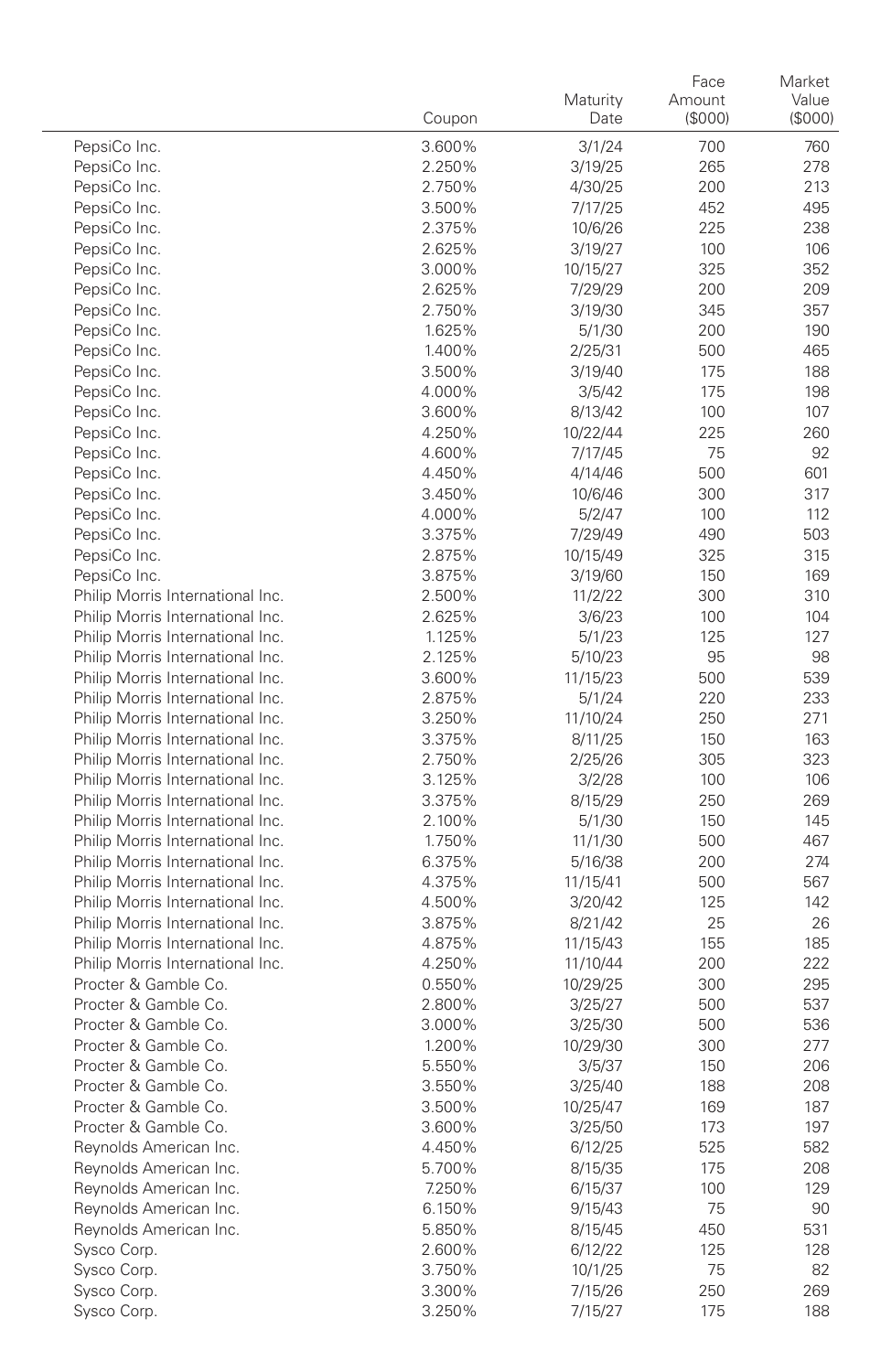|                                                  | Coupon           | Maturity<br>Date    | Face<br>Amount<br>(\$000) | Market<br>Value<br>(\$000) |
|--------------------------------------------------|------------------|---------------------|---------------------------|----------------------------|
|                                                  |                  | 2/15/30             |                           |                            |
| Sysco Corp.<br>Sysco Corp.                       | 2.400%<br>5.950% | 4/1/30              | 100<br>250                | 99<br>312                  |
| Sysco Corp.                                      | 6.600%           | 4/1/40              | 175                       | 244                        |
| Sysco Corp.                                      | 4.850%           | 10/1/45             | 50                        | 58                         |
| Sysco Corp.                                      | 4.500%           | 4/1/46              | 200                       | 225                        |
| Sysco Corp.                                      | 4.450%           | 3/15/48             | 100                       | 110                        |
| Sysco Corp.                                      | 3.300%           | 2/15/50             | 105                       | 98                         |
| Sysco Corp.                                      | 6.600%           | 4/1/50              | 250                       | 361                        |
| Target Corp.                                     | 3.500%           | 7/1/24              | 325                       | 355                        |
| Target Corp.                                     | 2.250%           | 4/15/25             | 200                       | 210                        |
| Target Corp.                                     | 2.500%           | 4/15/26             | 175                       | 186                        |
| Target Corp.                                     | 3.375%           | 4/15/29             | 200                       | 218                        |
| Target Corp.                                     | 2.650%           | 9/15/30             | 250                       | 259                        |
| Target Corp.                                     | 6.500%           | 10/15/37            | 103                       | 151                        |
| Target Corp.                                     | 7.000%           | 1/15/38             | 125                       | 192                        |
| Target Corp.                                     | 3.900%           | 11/15/47            | 300                       | 344                        |
| Tyson Foods Inc.                                 | 4.500%           | 6/15/22             | 275                       | 286                        |
| Tyson Foods Inc.                                 | 3.950%           | 8/15/24             | 600                       | 655                        |
| Tyson Foods Inc.                                 | 4.000%           | 3/1/26              | 100                       | 111                        |
| Tyson Foods Inc.                                 | 3.550%           | 6/2/27              | 275                       | 299                        |
| Tyson Foods Inc.                                 | 4.350%           | 3/1/29              | 280                       | 319                        |
| Tyson Foods Inc.                                 | 4.875%           | 8/15/34             | 100                       | 119                        |
| Tyson Foods Inc.                                 | 5.150%           | 8/15/44             | 200                       | 247                        |
| Tyson Foods Inc.                                 | 4.550%           | 6/2/47              | 150                       | 174                        |
| Tyson Foods Inc.                                 | 5.100%           | 9/28/48             | 275                       | 345                        |
| Unilever Capital Corp.                           | 3.250%           | 3/7/24              | 250                       | 269                        |
| Unilever Capital Corp.                           | 2.600%           | 5/5/24              | 450                       | 476                        |
| Unilever Capital Corp.                           | 3.375%           | 3/22/25             | 100                       | 108                        |
| Unilever Capital Corp.                           | 3.100%           | 7/30/25             | 225                       | 244                        |
| Unilever Capital Corp.                           | 2.000%           | 7/28/26             | 125                       | 129<br>281                 |
| Unilever Capital Corp.<br>Unilever Capital Corp. | 1.375%<br>5.900% | 9/14/30             | 300                       | 269                        |
| Walgreen Co.                                     | 3.100%           | 11/15/32<br>9/15/22 | 200<br>250                | 259                        |
| Walgreen Co.                                     | 4.400%           | 9/15/42             | 195                       | 205                        |
| Walgreens Boots Alliance Inc.                    | 3.800%           | 11/18/24            | 375                       | 408                        |
| Walgreens Boots Alliance Inc.                    | 3.450%           | 6/1/26              | 325                       | 351                        |
| Walgreens Boots Alliance Inc.                    | 3.200%           | 4/15/30             | 150                       | 155                        |
| Walgreens Boots Alliance Inc.                    | 4.500%           | 11/18/34            | 125                       | 139                        |
| Walgreens Boots Alliance Inc.                    | 4.800%           | 11/18/44            | 275                       | 305                        |
| Walgreens Boots Alliance Inc.                    | 4.650%           | 6/1/46              | 115                       | 123                        |
| Walgreens Boots Alliance Inc.                    | 4.100%           | 4/15/50             | 150                       | 152                        |
| Walmart Inc.                                     | 2.350%           | 12/15/22            | 800                       | 827                        |
| Walmart Inc.                                     | 2.550%           | 4/11/23             | 150                       | 156                        |
| Walmart Inc.                                     | 3.400%           | 6/26/23             | 250                       | 266                        |
| Walmart Inc.                                     | 3.300%           | 4/22/24             | 250                       | 269                        |
| Walmart Inc.                                     | 2.850%           | 7/8/24              | 275                       | 295                        |
| Walmart Inc.                                     | 2.650%           | 12/15/24            | 200                       | 214                        |
| Walmart Inc.                                     | 3.550%           | 6/26/25             | 309                       | 341                        |
| Walmart Inc.                                     | 3.050%           | 7/8/26              | 250                       | 272                        |
| Walmart Inc.                                     | 5.875%           | 4/5/27              | 405                       | 501                        |
| Walmart Inc.                                     | 3.700%           | 6/26/28             | 450                       | 506                        |
| Walmart Inc.                                     | 3.250%           | 7/8/29              | 300                       | 328                        |
| Walmart Inc.                                     | 2.375%           | 9/24/29             | 175                       | 179                        |
| Walmart Inc.                                     | 7.550%           | 2/15/30             | 105                       | 150                        |
| Walmart Inc.                                     | 5.250%           | 9/1/35              | 385                       | 504                        |
| Walmart Inc.                                     | 6.200%           | 4/15/38             | 315                       | 452                        |
| Walmart Inc.                                     | 3.950%           | 6/28/38             | 275                       | 317                        |
| Walmart Inc.                                     | 5.000%           | 10/25/40            | 100                       | 129                        |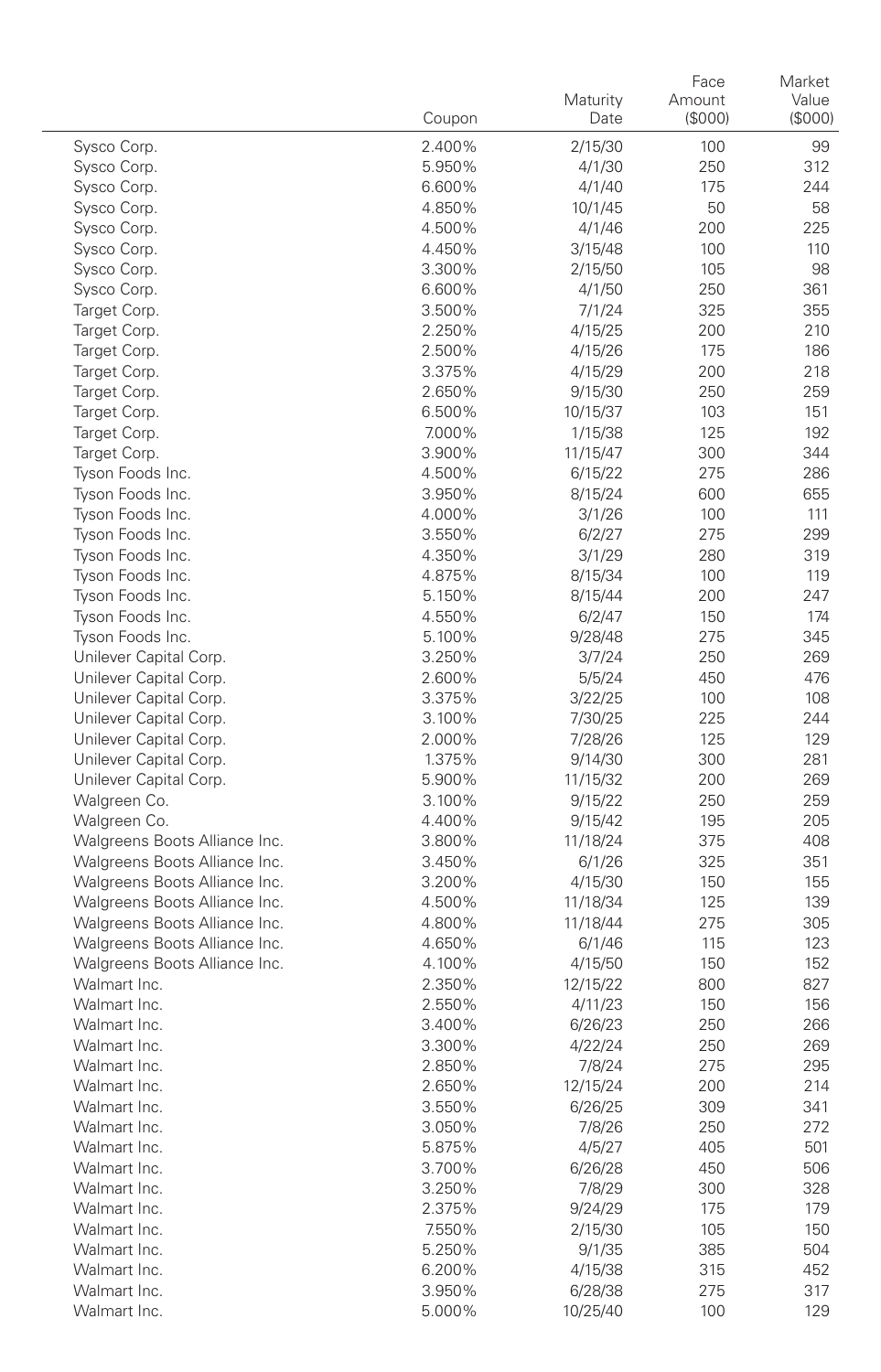|                                                             | Coupon | Maturity<br>Date | Face<br>Amount<br>(\$000) | Market<br>Value<br>$($ \$000 $)$ |
|-------------------------------------------------------------|--------|------------------|---------------------------|----------------------------------|
| Walmart Inc.                                                | 4.000% | 4/11/43          | 274                       | 316                              |
| Walmart Inc.                                                | 4.300% | 4/22/44          | 361                       | 432                              |
| Walmart Inc.                                                | 3.625% | 12/15/47         | 265                       | 287                              |
| Walmart Inc.                                                | 4.050% | 6/29/48          | 500                       | 591                              |
| Walmart Inc.                                                | 2.950% | 9/24/49          | 400                       | 390                              |
| Energy (2.4%)                                               |        |                  |                           | 95,668                           |
| Baker Hughes a GE Co. LLC / Baker                           |        |                  |                           |                                  |
| Hughes Co-Obligor Inc.                                      | 2.773% | 12/15/22         | 425                       | 441                              |
| Baker Hughes a GE Co. LLC / Baker                           |        |                  |                           |                                  |
| Hughes Co-Obligor Inc.                                      | 3.337% | 12/15/27         | 200                       | 214                              |
| Baker Hughes a GE Co. LLC / Baker                           |        |                  |                           |                                  |
| Hughes Co-Obligor Inc.                                      | 3.138% | 11/7/29          | 250                       | 261                              |
| Baker Hughes a GE Co. LLC / Baker                           |        |                  |                           |                                  |
| Hughes Co-Obligor Inc.                                      | 4.486% | 5/1/30           | 200                       | 228                              |
| Baker Hughes a GE Co. LLC / Baker<br>Hughes Co-Obligor Inc. | 5.125% | 9/15/40          | 175                       | 213                              |
| Baker Hughes a GE Co. LLC / Baker                           |        |                  |                           |                                  |
| Hughes Co-Obligor Inc.                                      | 4.080% | 12/15/47         | 275                       | 292                              |
| Boardwalk Pipelines LP                                      | 3.375% | 2/1/23           | 100                       | 103                              |
| Boardwalk Pipelines LP                                      | 4.950% | 12/15/24         | 150                       | 168                              |
| Boardwalk Pipelines LP                                      | 5.950% | 6/1/26           | 200                       | 231                              |
| Boardwalk Pipelines LP                                      | 4.450% | 7/15/27          | 100                       | 110                              |
| BP Capital Markets America Inc.                             | 3.245% | 5/6/22           | 250                       | 258                              |
| BP Capital Markets America Inc.                             | 2.520% | 9/19/22          | 50                        | 51                               |
| BP Capital Markets America Inc.                             | 2.937% | 4/6/23           | 100                       | 105                              |
| BP Capital Markets America Inc.                             | 2.750% | 5/10/23          | 300                       | 314                              |
| BP Capital Markets America Inc.                             | 3.216% | 11/28/23         | 1,082                     | 1,153                            |
| BP Capital Markets America Inc.                             | 3.194% | 4/6/25           | 230                       | 247                              |
| BP Capital Markets America Inc.                             | 3.410% | 2/11/26          | 100                       | 108                              |
| BP Capital Markets America Inc.                             | 3.119% | 5/4/26           | 550                       | 592                              |
| BP Capital Markets America Inc.                             | 3.017% | 1/16/27          | 400                       | 427                              |
| BP Capital Markets America Inc.                             | 3.937% | 9/21/28          | 175                       | 194                              |
| BP Capital Markets America Inc.                             | 4.234% | 11/6/28          | 225                       | 255                              |
| BP Capital Markets America Inc.                             | 3.633% | 4/6/30           | 350                       | 381                              |
| BP Capital Markets America Inc.                             | 3.000% | 2/24/50          | 450                       | 411                              |
| BP Capital Markets America Inc.                             | 2.772% | 11/10/50         | 500                       | 436                              |
| BP Capital Markets America Inc.                             | 2.939% | 6/4/51           | 500                       | 444                              |
| BP Capital Markets America Inc.                             | 3.379% | 2/8/61           | 200                       | 186                              |
| <b>BP Capital Markets plc</b>                               | 2.500% | 11/6/22          | 450                       | 465                              |
| <b>BP Capital Markets plc</b>                               | 3.994% | 9/26/23          | 200                       | 217                              |
| <b>BP Capital Markets plc</b>                               | 3.814% | 2/10/24          | 400                       | 435                              |
| <b>BP Capital Markets plc</b>                               | 3.535% | 11/4/24          | 68                        | 74                               |
| <b>BP Capital Markets plc</b>                               | 3.506% | 3/17/25          | 200                       | 218                              |
| <b>BP Capital Markets plc</b>                               | 3.279% | 9/19/27          | 200                       | 216                              |
| <b>BP Capital Markets plc</b>                               | 3.723% | 11/28/28         | 175                       | 193                              |
| <b>Burlington Resources LLC</b>                             | 7.400% | 12/1/31          | 175                       | 247                              |
| Burlington Resources LLC                                    | 5.950% | 10/15/36         | 200                       | 265                              |
| Canadian Natural Resources Ltd.                             | 2.950% | 1/15/23          | 200                       | 208                              |
| Canadian Natural Resources Ltd.                             | 3.850% | 6/1/27           | 500                       | 541                              |
| Canadian Natural Resources Ltd.                             | 2.950% | 7/15/30          | 100                       | 100                              |
| Canadian Natural Resources Ltd.                             | 7.200% | 1/15/32          | 150                       | 199                              |
| Canadian Natural Resources Ltd.                             | 6.450% | 6/30/33          | 125                       | 157                              |
| Canadian Natural Resources Ltd.                             | 5.850% | 2/1/35           | 100                       | 121                              |
| Canadian Natural Resources Ltd.                             | 6.500% | 2/15/37          | 150                       | 189                              |
| Canadian Natural Resources Ltd.                             | 6.250% | 3/15/38          | 300                       | 382                              |
| Canadian Natural Resources Ltd.                             | 4.950% | 6/1/47           | 140                       | 163                              |
| Cenovus Energy Inc.                                         | 3.800% | 9/15/23          | 100                       | 106                              |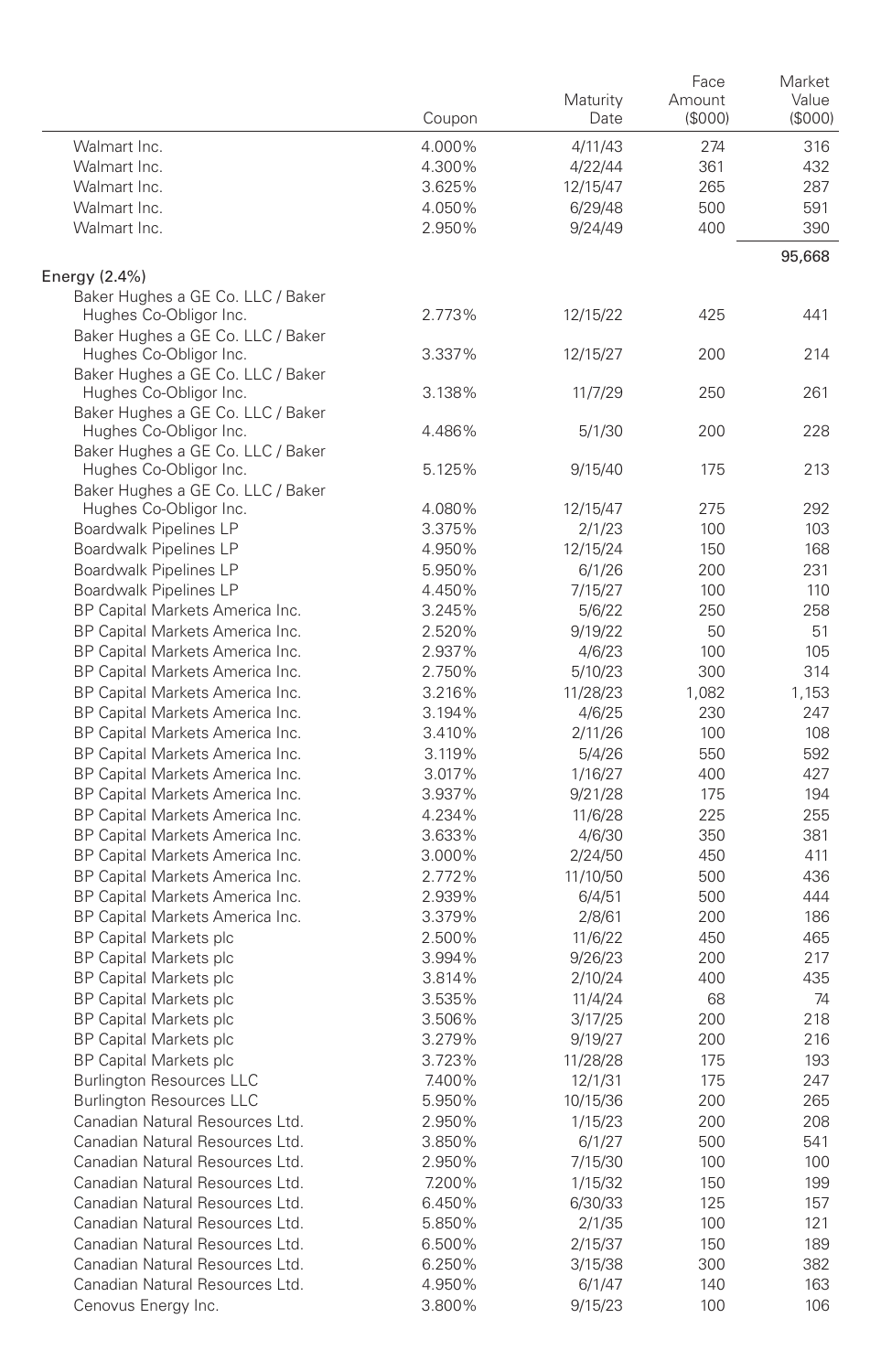|   |                                          | Coupon           | Maturity<br>Date   | Face<br>Amount<br>(\$000) | Market<br>Value<br>(\$000) |
|---|------------------------------------------|------------------|--------------------|---------------------------|----------------------------|
|   | Cenovus Energy Inc.                      | 5.375%           | 7/15/25            | 500                       | 562                        |
|   | Cenovus Energy Inc.                      | 4.250%           | 4/15/27            | 200                       | 217                        |
|   | Cenovus Energy Inc.                      | 5.250%           | 6/15/37            | 200                       | 216                        |
|   | Cenovus Energy Inc.                      | 6.750%           | 11/15/39           | 300                       | 376                        |
|   | Cenovus Energy Inc.                      | 5.400%           | 6/15/47            | 200                       | 223                        |
|   | Cheniere Corpus Christi Holdings LLC     | 7.000%           | 6/30/24            | 200                       | 230                        |
|   | Cheniere Corpus Christi Holdings LLC     | 5.875%           | 3/31/25            | 225                       | 256                        |
|   | Cheniere Corpus Christi Holdings LLC     | 5.125%           | 6/30/27            | 525                       | 602                        |
|   | Cheniere Corpus Christi Holdings LLC     | 3.700%           | 11/15/29           | 300                       | 314                        |
|   | Chevron Corp.                            | 2.355%           | 12/5/22            | 1,130                     | 1,163                      |
|   | Chevron Corp.                            | 1.141%           | 5/11/23            | 300                       | 305                        |
|   | Chevron Corp.                            | 3.191%           | 6/24/23            | 225                       | 237                        |
|   | Chevron Corp.                            | 1.554%           | 5/11/25            | 600                       | 611                        |
|   | Chevron Corp.                            | 2.236%           | 5/11/30            | 500                       | 496                        |
|   | Chevron Corp.                            | 2.978%           | 5/11/40            | 100                       | 99                         |
|   | Chevron USA Inc.                         | 0.333%           | 8/12/22            | 500                       | 500                        |
|   | Chevron USA Inc.                         | 1.018%           | 8/12/27            | 500                       | 480                        |
|   | Chevron USA Inc.                         | 3.850%           | 1/15/28            | 100                       | 111                        |
|   | Chevron USA Inc.                         | 3.250%           | 10/15/29           | 200                       | 215                        |
|   | Chevron USA Inc.                         | 6.000%           | 3/1/41             | 100                       | 139                        |
|   | Chevron USA Inc.                         | 5.250%           | 11/15/43           | 175                       | 226                        |
|   | Chevron USA Inc.                         | 5.050%           | 11/15/44           | 250                       | 316                        |
|   | Chevron USA Inc.                         | 4.950%           | 8/15/47            | 100                       | 125                        |
|   | Chevron USA Inc.                         | 4.200%           | 10/15/49           | 155                       | 176                        |
|   | Chevron USA Inc.                         | 2.343%           | 8/12/50            | 400                       | 334                        |
|   | Cimarex Energy Co.                       | 4.375%           | 6/1/24             | 200                       | 218                        |
|   | Cimarex Energy Co.                       | 3.900%           | 5/15/27            | 200                       | 217                        |
|   | Columbia Pipeline Group Inc.             | 4.500%           | 6/1/25             | 300                       | 336                        |
|   | Columbia Pipeline Group Inc.             | 5.800%           | 6/1/45             | 100                       | 123                        |
| 7 | ConocoPhillips                           | 3.750%           | 10/1/27            | 400                       | 442                        |
| 7 | ConocoPhillips                           | 4.300%           | 8/15/28            | 100                       | 113                        |
| 7 | ConocoPhillips                           | 2.400%           | 2/15/31            | 500                       | 491                        |
|   | ConocoPhillips                           | 5.900%           | 10/15/32           | 450                       | 586                        |
|   | ConocoPhillips                           | 5.900%           | 5/15/38            | 450                       | 601                        |
| 7 | ConocoPhillips                           | 6.500%           | 2/1/39             | 200                       | 284                        |
|   | ConocoPhillips                           | 4.875%           | 10/1/47            | 200                       | 242                        |
|   | ConocoPhillips Co.                       | 6.950%           | 4/15/29            | 350                       | 465                        |
|   | ConocoPhillips Co.                       | 4.300%           | 11/15/44           | 275                       | 314                        |
|   | Devon Energy Corp.                       | 5.850%           | 12/15/25           | 100                       | 117                        |
|   | Devon Energy Corp.<br>Devon Energy Corp. | 7.875%           | 9/30/31            | 160<br>163                | 217<br>219                 |
|   | Devon Energy Corp.                       | 7.950%<br>5.600% | 4/15/32<br>7/15/41 | 375                       | 433                        |
|   | Devon Energy Corp.                       | 5.000%           | 6/15/45            | 150                       | 164                        |
|   | Diamondback Energy Inc.                  | 0.900%           | 3/24/23            | 200                       | 200                        |
|   | Diamondback Energy Inc.                  | 3.250%           | 12/1/26            | 500                       | 526                        |
|   | Diamondback Energy Inc.                  | 3.500%           | 12/1/29            | 500                       | 518                        |
|   | Diamondback Energy Inc.                  | 3.125%           | 3/24/31            | 200                       | 199                        |
|   | Diamondback Energy Inc.                  | 4.400%           | 3/24/51            | 200                       | 204                        |
|   | Ecopetrol SA                             | 5.875%           | 9/18/23            | 225                       | 248                        |
|   | Ecopetrol SA                             | 4.125%           | 1/16/25            | 200                       | 214                        |
|   | Ecopetrol SA                             | 5.375%           | 6/26/26            | 750                       | 837                        |
|   | Ecopetrol SA                             | 6.875%           | 4/29/30            | 400                       | 484                        |
|   | Ecopetrol SA                             | 7.375%           | 9/18/43            | 100                       | 122                        |
|   | Ecopetrol SA                             | 5.875%           | 5/28/45            | 400                       | 422                        |
|   | Enable Midstream Partners LP             | 3.900%           | 5/15/24            | 150                       | 160                        |
|   | Enable Midstream Partners LP             | 4.400%           | 3/15/27            | 150                       | 162                        |
|   | Enable Midstream Partners LP             | 4.950%           | 5/15/28            | 200                       | 221                        |
|   | Enable Midstream Partners LP             | 4.150%           | 9/15/29            | 200                       | 207                        |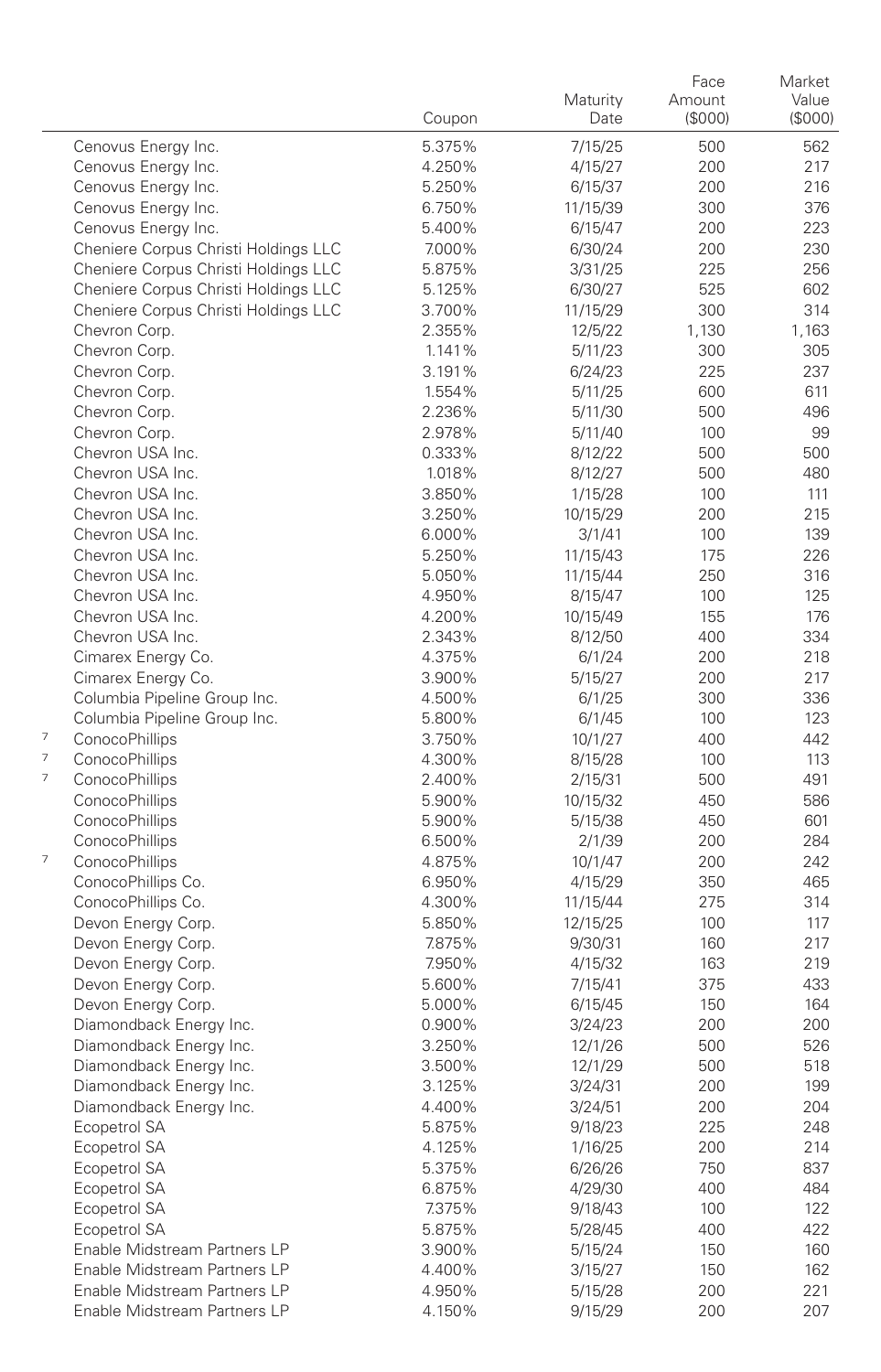|                                                                                      | Coupon           | Maturity<br>Date   | Face<br>Amount<br>(\$000) | Market<br>Value<br>(S000) |
|--------------------------------------------------------------------------------------|------------------|--------------------|---------------------------|---------------------------|
| Enable Midstream Partners LP                                                         | 5.000%           | 5/15/44            | 100                       | 96                        |
| Enbridge Energy Partners LP                                                          | 5.875%           | 10/15/25           | 150                       | 177                       |
| Enbridge Energy Partners LP                                                          | 7.500%           | 4/15/38            | 150                       | 204                       |
| Enbridge Energy Partners LP                                                          | 5.500%           | 9/15/40            | 125                       | 147                       |
| Enbridge Energy Partners LP                                                          | 7.375%           | 10/15/45           | 125                       | 178                       |
| Enbridge Inc.                                                                        | 2.900%           | 7/15/22            | 75                        | 77                        |
| Enbridge Inc.                                                                        | 2.500%           | 1/15/25            | 100                       | 104                       |
| Enbridge Inc.                                                                        | 3.700%           | 7/15/27            | 150                       | 163                       |
| Enbridge Inc.                                                                        | 3.125%           | 11/15/29           | 200                       | 208                       |
| Enbridge Inc.                                                                        | 4.500%           | 6/10/44            | 100                       | 108                       |
| Enbridge Inc.                                                                        | 4.000%           | 11/15/49           | 100                       | 101                       |
| <b>Energy Transfer Operating LP</b>                                                  | 3.600%           | 2/1/23             | 450                       | 467                       |
| Energy Transfer Operating LP                                                         | 4.250%           | 3/15/23            | 400                       | 422                       |
| <b>Energy Transfer Operating LP</b><br><b>Energy Transfer Operating LP</b>           | 4.050%<br>4.750% | 3/15/25<br>1/15/26 | 1,000<br>500              | 1,077<br>554              |
| <b>Energy Transfer Operating LP</b>                                                  | 5.500%           | 6/1/27             | 300                       | 346                       |
| <b>Energy Transfer Operating LP</b>                                                  | 4.950%           | 6/15/28            | 350                       | 390                       |
| <b>Energy Transfer Operating LP</b>                                                  | 5.250%           | 4/15/29            | 425                       | 483                       |
| <b>Energy Transfer Operating LP</b>                                                  | 3.750%           | 5/15/30            | 450                       | 463                       |
| <b>Energy Transfer Operating LP</b>                                                  | 6.625%           | 10/15/36           | 150                       | 183                       |
| <b>Energy Transfer Operating LP</b>                                                  | 5.800%           | 6/15/38            | 150                       | 170                       |
| <b>Energy Transfer Operating LP</b>                                                  | 6.050%           | 6/1/41             | 100                       | 112                       |
| <b>Energy Transfer Operating LP</b>                                                  | 6.500%           | 2/1/42             | 275                       | 328                       |
| <b>Energy Transfer Operating LP</b>                                                  | 5.150%           | 3/15/45            | 150                       | 155                       |
| <b>Energy Transfer Operating LP</b>                                                  | 6.125%           | 12/15/45           | 200                       | 229                       |
| Energy Transfer Operating LP                                                         | 5.300%           | 4/15/47            | 200                       | 208                       |
| <b>Energy Transfer Operating LP</b>                                                  | 6.000%           | 6/15/48            | 300                       | 344                       |
| <b>Energy Transfer Operating LP</b>                                                  | 6.250%           | 4/15/49            | 320                       | 377                       |
| <b>Energy Transfer Operating LP</b>                                                  | 5.000%           | 5/15/50            | 500                       | 518                       |
| Energy Transfer Partners LP / Regency<br>Energy Finance Corp.                        | 5.000%           | 10/1/22            | 200                       | 210                       |
| Energy Transfer Partners LP / Regency                                                |                  |                    |                           |                           |
| Energy Finance Corp.                                                                 | 4.500%           | 11/1/23            | 100                       | 108                       |
| <b>Enterprise Products Operating LLC</b>                                             | 3.350%           | 3/15/23            | 425                       | 446                       |
| <b>Enterprise Products Operating LLC</b>                                             | 3.900%<br>3.750% | 2/15/24            | 175<br>150                | 189<br>164                |
| <b>Enterprise Products Operating LLC</b><br><b>Enterprise Products Operating LLC</b> | 3.700%           | 2/15/25<br>2/15/26 | 150                       | 165                       |
| <b>Enterprise Products Operating LLC</b>                                             | 3.950%           | 2/15/27            | 100                       | 111                       |
| <b>Enterprise Products Operating LLC</b>                                             | 3.125%           | 7/31/29            | 550                       | 577                       |
| <b>Enterprise Products Operating LLC</b>                                             | 2.800%           | 1/31/30            | 300                       | 309                       |
| <b>Enterprise Products Operating LLC</b>                                             | 6.875%           | 3/1/33             | 175                       | 233                       |
| Enterprise Products Operating LLC                                                    | 7.550%           | 4/15/38            | 150                       | 219                       |
| Enterprise Products Operating LLC                                                    | 6.125%           | 10/15/39           | 300                       | 393                       |
| Enterprise Products Operating LLC                                                    | 5.950%           | 2/1/41             | 175                       | 225                       |
| <b>Enterprise Products Operating LLC</b>                                             | 4.450%           | 2/15/43            | 300                       | 329                       |
| <b>Enterprise Products Operating LLC</b>                                             | 4.850%           | 3/15/44            | 520                       | 596                       |
| Enterprise Products Operating LLC                                                    | 4.900%           | 5/15/46            | 425                       | 491                       |
| <b>Enterprise Products Operating LLC</b>                                             | 4.250%           | 2/15/48            | 300                       | 318                       |
| <b>Enterprise Products Operating LLC</b>                                             | 4.200%           | 1/31/50            | 350                       | 372                       |
| <b>Enterprise Products Operating LLC</b>                                             | 3.700%           | 1/31/51            | 300                       | 294                       |
| <b>Enterprise Products Operating LLC</b>                                             | 3.200%           | 2/15/52            | 500                       | 456                       |
| <b>Enterprise Products Operating LLC</b>                                             | 3.950%           | 1/31/60            | 200                       | 199                       |
| <b>Enterprise Products Operating LLC</b>                                             | 4.875%           | 8/16/77            | 100                       | 94                        |
| Enterprise Products Operating LLC                                                    | 5.250%           | 8/16/77            | 100                       | 100                       |
| <b>Enterprise Products Operating LLC</b><br>EOG Resources Inc.                       | 5.375%           | 2/15/78            | 200                       | 199                       |
| EOG Resources Inc.                                                                   | 2.625%<br>4.150% | 3/15/23<br>1/15/26 | 450<br>150                | 467<br>168                |
| EOG Resources Inc.                                                                   | 4.375%           | 4/15/30            | 255                       | 293                       |
|                                                                                      |                  |                    |                           |                           |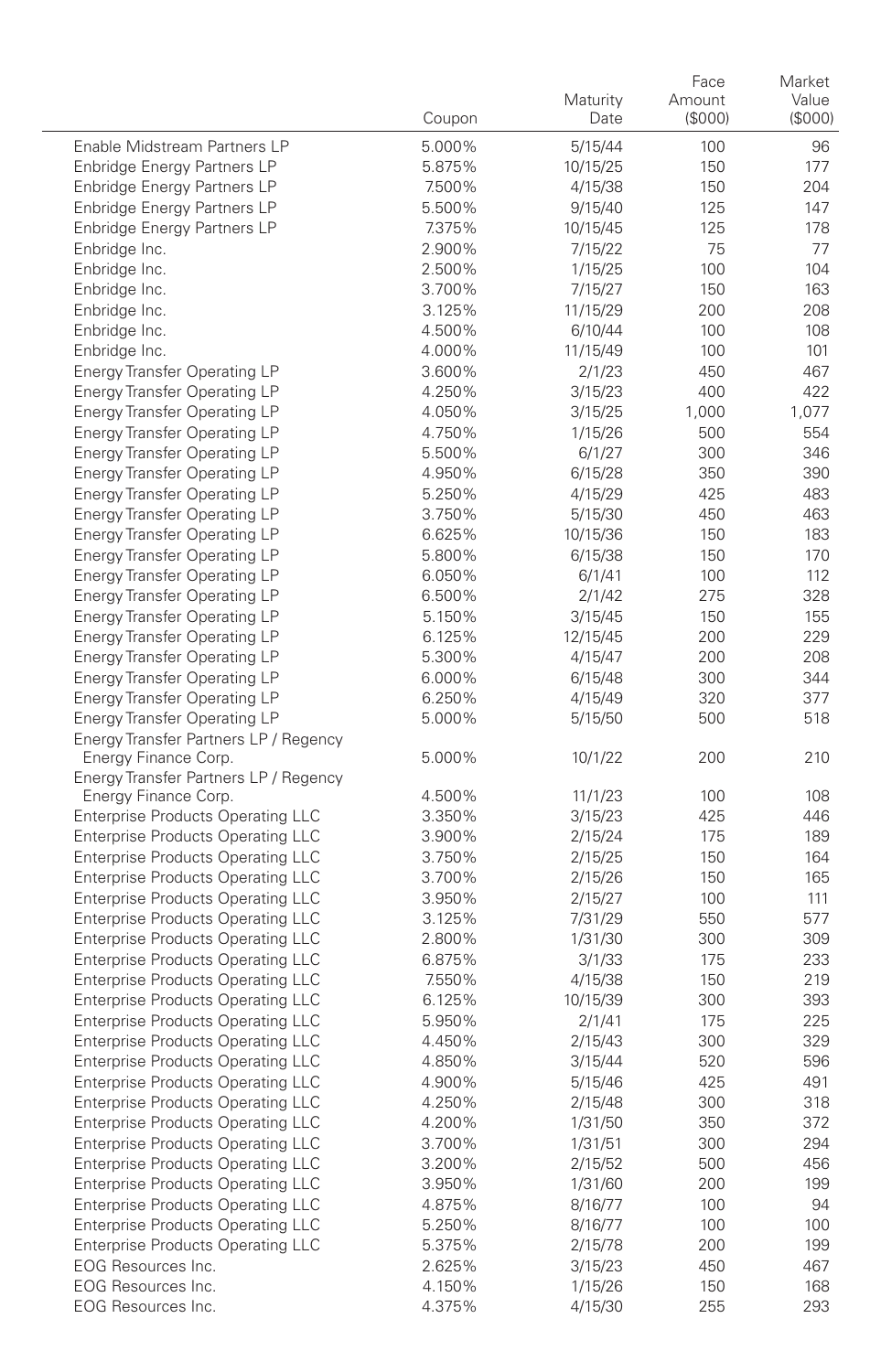|                                    | Coupon           | Maturity<br>Date   | Face<br>Amount<br>(\$000) | Market<br>Value<br>(\$000) |
|------------------------------------|------------------|--------------------|---------------------------|----------------------------|
| EOG Resources Inc.                 | 4.950%           | 4/15/50            | 200                       | 245                        |
| Equinor ASA                        | 2.450%           | 1/17/23            | 450                       | 467                        |
| Equinor ASA                        | 2.650%           | 1/15/24            | 375                       | 396                        |
| Equinor ASA                        | 3.700%           | 3/1/24             | 150                       | 163                        |
| Equinor ASA                        | 3.250%           | 11/10/24           | 150                       | 163                        |
| Equinor ASA                        | 1.750%           | 1/22/26            | 479                       | 489                        |
| Equinor ASA                        | 7.250%           | 9/23/27            | 250                       | 329                        |
| Equinor ASA                        | 3.625%           | 9/10/28            | 175                       | 192                        |
| Equinor ASA                        | 2.375%           | 5/22/30            | 200                       | 199                        |
| Equinor ASA                        | 5.100%           | 8/17/40            | 125                       | 157                        |
| Equinor ASA                        | 4.250%           | 11/23/41           | 175                       | 197                        |
| Equinor ASA                        | 3.950%           | 5/15/43            | 125                       | 135                        |
| Equinor ASA                        | 4.800%           | 11/8/43            | 175                       | 212                        |
| Equinor ASA                        | 3.250%           | 11/18/49           | 225                       | 219                        |
| Equinor ASA                        | 3.700%           | 4/6/50             | 405                       | 430                        |
| Exxon Mobil Corp.                  | 1.902%           | 8/16/22            | 300                       | 306                        |
| Exxon Mobil Corp.                  | 1.571%           | 4/15/23            | 950                       | 972                        |
| Exxon Mobil Corp.                  | 2.992%           | 3/19/25            | 950                       | 1,017                      |
| Exxon Mobil Corp.                  | 3.043%           | 3/1/26             | 300                       | 323                        |
| Exxon Mobil Corp.                  | 2.275%           | 8/16/26            | 200                       | 208                        |
| Exxon Mobil Corp.                  | 2.440%           | 8/16/29            | 250                       | 254                        |
| Exxon Mobil Corp.                  | 3.482%           | 3/19/30            | 375                       | 406                        |
| Exxon Mobil Corp.                  | 2.610%           | 10/15/30           | 650                       | 661                        |
| Exxon Mobil Corp.                  | 2.995%           | 8/16/39            | 300                       | 291                        |
| Exxon Mobil Corp.                  | 4.227%           | 3/19/40            | 400                       | 448                        |
| Exxon Mobil Corp.                  | 3.567%           | 3/6/45             | 235                       | 239                        |
| Exxon Mobil Corp.                  | 4.114%           | 3/1/46             | 400                       | 439                        |
| Exxon Mobil Corp.                  | 4.327%           | 3/19/50            | 825                       | 941                        |
| Exxon Mobil Corp.                  | 3.452%           | 4/15/51            | 600                       | 603                        |
| Halliburton Co.                    | 3.500%           | 8/1/23             | 112                       | 119                        |
| Halliburton Co.                    | 3.800%           | 11/15/25           | 22                        | 24                         |
| Halliburton Co.                    | 2.920%           | 3/1/30             | 300                       | 299                        |
| Halliburton Co.                    | 4.850%           | 11/15/35           | 200                       | 225                        |
| Halliburton Co.                    | 6.700%           | 9/15/38            | 345                       | 449                        |
| Halliburton Co.<br>Halliburton Co. | 4.500%           | 11/15/41           | 100                       | 104                        |
| Halliburton Co.                    | 4.750%<br>5.000% | 8/1/43             | 150<br>500                | 159<br>557                 |
| Helmerich & Payne Inc.             | 4.650%           | 11/15/45           | 50                        | 55                         |
| Hess Corp.                         | 3.500%           | 3/15/25<br>7/15/24 | 100                       | 105                        |
| Hess Corp.                         | 4.300%           | 4/1/27             | 250                       | 272                        |
| Hess Corp.                         | 7.125%           | 3/15/33            | 100                       | 128                        |
| Hess Corp.                         | 5.600%           | 2/15/41            | 550                       | 634                        |
| HollyFrontier Corp.                | 5.875%           | 4/1/26             | 200                       | 226                        |
| Husky Energy Inc.                  | 4.400%           | 4/15/29            | 250                       | 268                        |
| Husky Energy Inc.                  | 6.800%           | 9/15/37            | 50                        | 60                         |
| Kinder Morgan Energy Partners LP   | 3.450%           | 2/15/23            | 25                        | 26                         |
| Kinder Morgan Energy Partners LP   | 3.500%           | 9/1/23             | 250                       | 265                        |
| Kinder Morgan Energy Partners LP   | 4.300%           | 5/1/24             | 625                       | 683                        |
| Kinder Morgan Energy Partners LP   | 7.300%           | 8/15/33            | 275                       | 369                        |
| Kinder Morgan Energy Partners LP   | 5.800%           | 3/15/35            | 50                        | 61                         |
| Kinder Morgan Energy Partners LP   | 6.500%           | 2/1/37             | 250                       | 316                        |
| Kinder Morgan Energy Partners LP   | 6.950%           | 1/15/38            | 50                        | 67                         |
| Kinder Morgan Energy Partners LP   | 6.500%           | 9/1/39             | 200                       | 256                        |
| Kinder Morgan Energy Partners LP   | 6.550%           | 9/15/40            | 250                       | 325                        |
| Kinder Morgan Energy Partners LP   | 5.625%           | 9/1/41             | 50                        | 58                         |
| Kinder Morgan Energy Partners LP   | 5.000%           | 8/15/42            | 25                        | 28                         |
| Kinder Morgan Energy Partners LP   | 4.700%           | 11/1/42            | 475                       | 509                        |
| Kinder Morgan Energy Partners LP   | 5.000%           | 3/1/43             | 75                        | 84                         |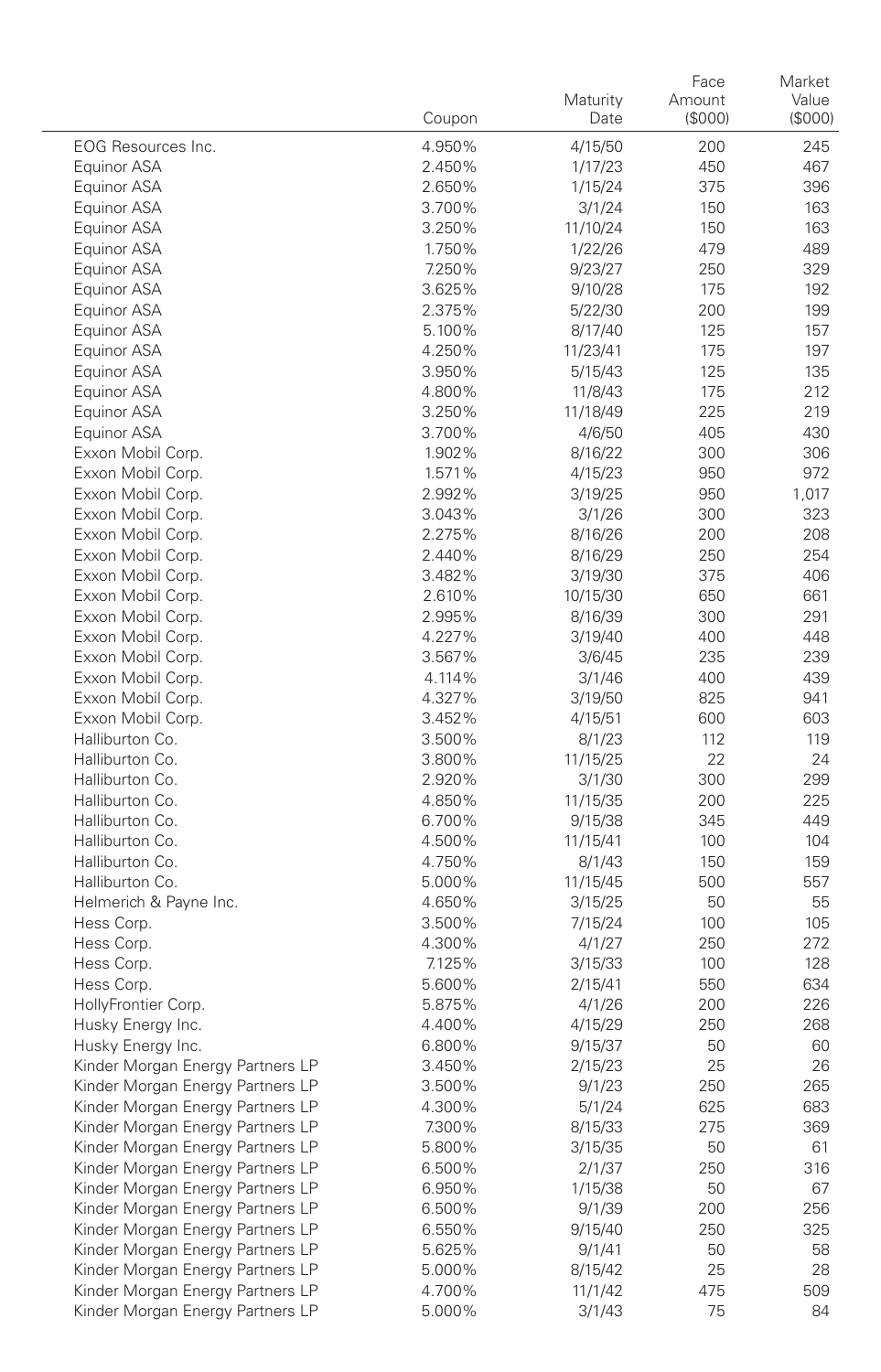|   |                                | Coupon           | Maturity<br>Date  | Face<br>Amount<br>(\$000) | Market<br>Value<br>(S000) |
|---|--------------------------------|------------------|-------------------|---------------------------|---------------------------|
|   | Kinder Morgan Inc.             | 3.150%           | 1/15/23           | 200                       | 209                       |
|   | Kinder Morgan Inc.             | 4.300%           | 6/1/25            | 300                       | 334                       |
|   | Kinder Morgan Inc.             | 4.300%           | 3/1/28            | 500                       | 558                       |
|   | Kinder Morgan Inc.             | 7.800%           | 8/1/31            | 290                       | 400                       |
|   | Kinder Morgan Inc.             | 7.750%           | 1/15/32           | 265                       | 371                       |
|   | Kinder Morgan Inc.             | 5.300%           | 12/1/34           | 175                       | 206                       |
|   | Kinder Morgan Inc.             | 5.550%           | 6/1/45            | 200                       | 239                       |
|   | Kinder Morgan Inc.             | 5.050%           | 2/15/46           | 350                       | 393                       |
|   | Kinder Morgan Inc.             | 3.250%           | 8/1/50            | 400                       | 353                       |
|   | Kinder Morgan Inc.             | 3.600%           | 2/15/51           | 200                       | 187                       |
|   | Magellan Midstream Partners LP | 3.250%           | 6/1/30            | 200                       | 209                       |
|   | Magellan Midstream Partners LP | 5.150%           | 10/15/43          | 125                       | 143                       |
|   | Magellan Midstream Partners LP | 4.250%           | 9/15/46           | 200                       | 203                       |
|   | Magellan Midstream Partners LP | 4.200%           | 10/3/47           | 150                       | 151                       |
|   | Magellan Midstream Partners LP | 4.850%           | 2/1/49            | 100                       | 111                       |
|   | Magellan Midstream Partners LP | 3.950%           | 3/1/50            | 50                        | 49                        |
|   | Marathon Oil Corp.             | 2.800%           | 11/1/22           | 60                        | 62                        |
|   | Marathon Oil Corp.             | 3.850%           | 6/1/25            | 100                       | 107                       |
|   | Marathon Oil Corp.             | 4.400%           | 7/15/27           | 200                       | 219                       |
|   | Marathon Oil Corp.             | 6.800%           | 3/15/32           | 400                       | 495                       |
|   | Marathon Oil Corp.             | 5.200%           | 6/1/45            | 100                       | 110                       |
|   | Marathon Petroleum Corp.       | 4.750%           | 12/15/23          | 500                       | 549                       |
|   | Marathon Petroleum Corp.       | 4.700%           | 5/1/25            | 300                       | 337                       |
|   | Marathon Petroleum Corp.       | 5.125%           | 12/15/26          | 200                       | 233                       |
|   | Marathon Petroleum Corp.       | 6.500%           | 3/1/41            | 300                       | 398                       |
|   | Marathon Petroleum Corp.       | 4.500%           | 4/1/48            | 360                       | 378                       |
|   | <b>MPLX LP</b>                 | 3.375%           | 3/15/23           | 100                       | 105                       |
|   | MPLX LP                        | 4.500%           | 7/15/23           | 200                       | 215                       |
|   | <b>MPLX LP</b>                 | 4.875%           | 12/1/24           | 513                       | 573                       |
|   | MPLX LP                        | 4.875%           | 6/1/25            | 283                       | 318                       |
|   | MPLX LP                        | 4.125%           | 3/1/27            | 300                       | 333                       |
|   | MPLX LP                        | 4.250%           | 12/1/27           | 400                       | 448                       |
|   | MPLX LP                        | 4.000%           | 3/15/28           | 400                       | 440                       |
|   | MPLX LP                        | 2.650%           | 8/15/30           | 500                       | 491                       |
|   | MPLX LP                        | 4.500%           | 4/15/38           | 400                       | 436                       |
|   | <b>MPLX LP</b>                 | 5.200%           | 3/1/47            | 250                       | 287                       |
|   | <b>MPLX LP</b>                 | 4.700%           | 4/15/48           | 275                       | 297                       |
|   | <b>MPLX LP</b>                 | 5.500%           | 2/15/49           | 455                       | 538                       |
|   | NOV Inc.                       | 3.600%           | 12/1/29           | 200                       | 202                       |
|   | NOV Inc.                       | 3.950%           | 12/1/42           | 125                       | 114                       |
|   | ONEOK Inc.<br>ONEOK Inc.       | 7.500%           | 9/1/23            | 100<br>100                | 114<br>105                |
|   | ONEOK Inc.                     | 2.750%           | 9/1/24            | 425                       | 432                       |
|   | ONEOK Inc.                     | 2.200%           | 9/15/25           | 100                       | 109                       |
|   | ONEOK Inc.                     | 4.550%           | 7/15/28           |                           | 108                       |
|   | ONEOK Inc.                     | 4.350%<br>3.400% | 3/15/29<br>9/1/29 | 100<br>245                | 251                       |
|   | ONEOK Inc.                     | 3.100%           | 3/15/30           | 200                       | 201                       |
|   | ONEOK Inc.                     |                  | 7/13/47           |                           | 209                       |
|   | ONEOK Inc.                     | 4.950%<br>4.450% | 9/1/49            | 200<br>150                | 149                       |
|   | ONEOK Inc.                     | 4.500%           | 3/15/50           | 300                       | 304                       |
|   | <b>ONEOK Partners LP</b>       | 3.375%           | 10/1/22           | 400                       | 413                       |
|   | <b>ONEOK Partners LP</b>       | 6.650%           | 10/1/36           | 300                       | 372                       |
|   | <b>ONEOK Partners LP</b>       | 6.850%           | 10/15/37          | 300                       | 378                       |
|   | <b>ONEOK Partners LP</b>       | 6.125%           | 2/1/41            | 150                       | 175                       |
| 3 | Petroleos Mexicanos            | 2.378%           | 4/15/25           | 23                        | 23                        |
|   | Phillips 66                    | 4.300%           | 4/1/22            | 275                       | 285                       |
|   | Phillips 66                    | 3.700%           | 4/6/23            | 100                       | 106                       |
|   | Phillips 66                    | 3.850%           | 4/9/25            | 300                       | 328                       |
|   |                                |                  |                   |                           |                           |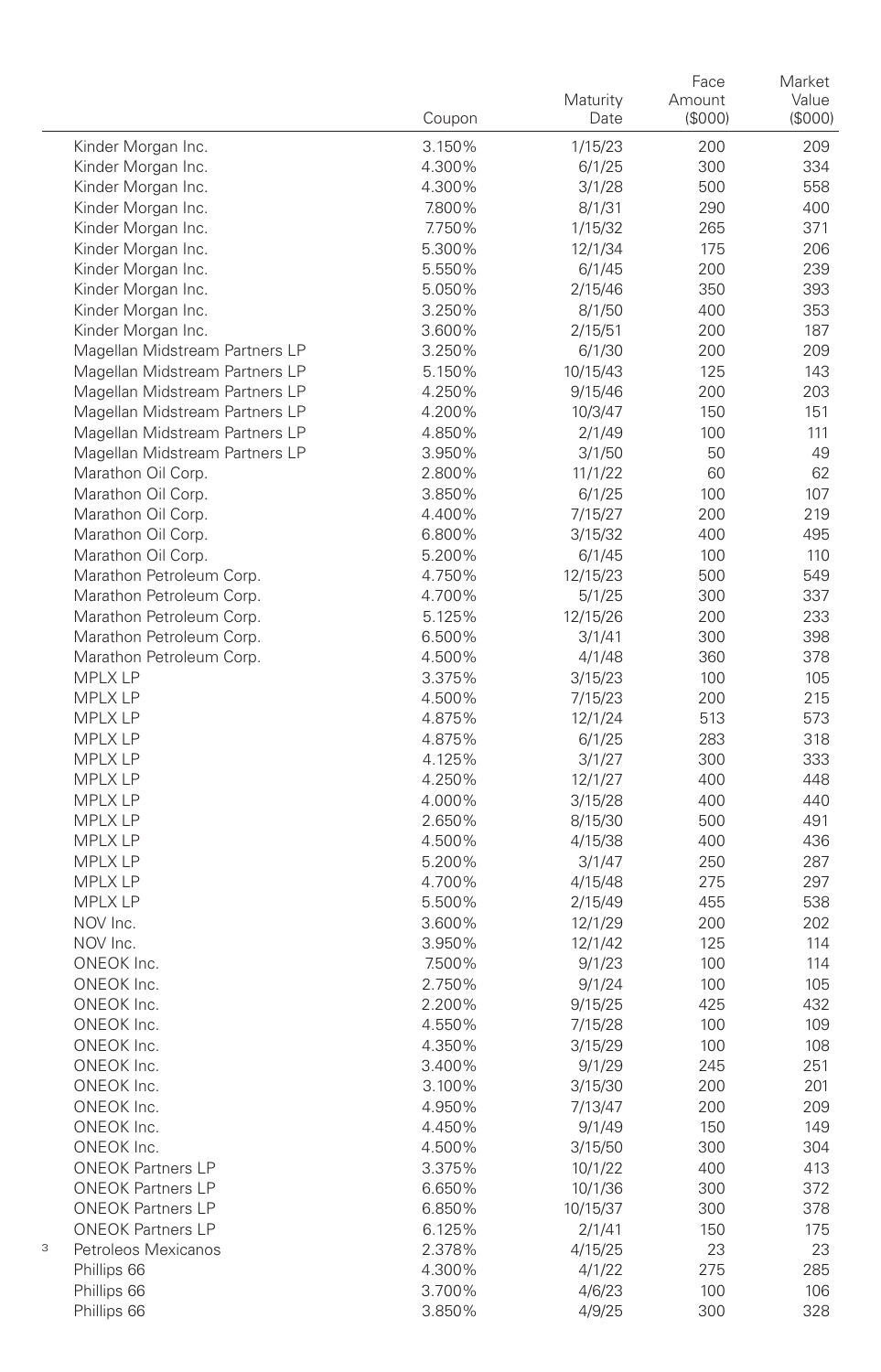|                                                                  | Coupon           | Maturity<br>Date   | Face<br>Amount<br>(\$000) | Market<br>Value<br>(\$000) |
|------------------------------------------------------------------|------------------|--------------------|---------------------------|----------------------------|
| Phillips 66                                                      | 3.900%           | 3/15/28            | 300                       | 329                        |
| Phillips 66                                                      | 2.150%           | 12/15/30           | 100                       | 95                         |
| Phillips 66                                                      | 4.650%           | 11/15/34           | 500                       | 571                        |
| Phillips 66                                                      | 4.875%           | 11/15/44           | 500                       | 589                        |
| Phillips 66 Partners LP                                          | 2.450%           | 12/15/24           | 50                        | 52                         |
| Phillips 66 Partners LP                                          | 3.605%           | 2/15/25            | 250                       | 268                        |
| Phillips 66 Partners LP                                          | 3.750%           | 3/1/28             | 50                        | 53                         |
| Phillips 66 Partners LP                                          | 3.150%           | 12/15/29           | 100                       | 101                        |
| Phillips 66 Partners LP                                          | 4.680%           | 2/15/45            | 245                       | 259                        |
| Pioneer Natural Resources Co.                                    | 4.450%           | 1/15/26            | 225                       | 253                        |
| Pioneer Natural Resources Co.                                    | 1.900%           | 8/15/30            | 300                       | 278                        |
| Pioneer Natural Resources Co.                                    | 2.150%           | 1/15/31            | 200                       | 189                        |
| Plains All American Pipeline LP / PAA<br>Finance Corp.           | 3.650%           | 6/1/22             | 100                       | 102                        |
| Plains All American Pipeline LP / PAA                            |                  |                    |                           |                            |
| Finance Corp.<br>Plains All American Pipeline LP / PAA           | 2.850%           | 1/31/23            | 289                       | 297                        |
| Finance Corp.<br>Plains All American Pipeline LP / PAA           | 3.600%           | 11/1/24            | 600                       | 638                        |
| Finance Corp.<br>Plains All American Pipeline LP / PAA           | 4.500%           | 12/15/26           | 100                       | 110                        |
| Finance Corp.<br>Plains All American Pipeline LP / PAA           | 3.550%           | 12/15/29           | 275                       | 275                        |
| Finance Corp.<br>Plains All American Pipeline LP / PAA           | 3.800%           | 9/15/30            | 200                       | 203                        |
| Finance Corp.                                                    | 6.650%           | 1/15/37            | 100                       | 116                        |
| Plains All American Pipeline LP / PAA<br>Finance Corp.           | 4.300%           | 1/31/43            | 225                       | 205                        |
| Plains All American Pipeline LP / PAA<br>Finance Corp.           | 4.700%           | 6/15/44            | 200                       | 190                        |
| Sabine Pass Liquefaction LLC                                     | 5.625%           | 4/15/23            | 350                       | 380                        |
| Sabine Pass Liquefaction LLC                                     | 5.750%           | 5/15/24            | 400                       | 452                        |
| Sabine Pass Liquefaction LLC                                     | 5.625%           | 3/1/25             | 400                       | 457                        |
| Sabine Pass Liquefaction LLC                                     | 5.875%           | 6/30/26            | 450                       | 528                        |
| Sabine Pass Liquefaction LLC                                     | 5.000%           | 3/15/27            | 250                       | 285                        |
| Sabine Pass Liquefaction LLC                                     | 4.200%           | 3/15/28            | 300                       | 329                        |
| Sabine Pass Liquefaction LLC                                     | 4.500%           | 5/15/30            | 300                       | 336                        |
| Schlumberger Investment SA                                       | 3.650%           | 12/1/23            | 325                       | 349                        |
| Schlumberger Investment SA                                       | 2.650%           | 6/26/30            | 300                       | 301                        |
| Shell International Finance BV                                   | 3.400%           | 8/12/23            | 75                        | 80                         |
| Shell International Finance BV                                   | 0.375%           | 9/15/23            | 500                       | 498                        |
| Shell International Finance BV                                   | 2.000%           | 11/7/24            | 200                       | 208                        |
| Shell International Finance BV                                   | 2.375%           | 4/6/25             | 500                       | 525                        |
| Shell International Finance BV                                   | 3.250%           | 5/11/25            | 200                       | 216                        |
| Shell International Finance BV                                   | 2.875%           | 5/10/26            | 500                       | 534                        |
| Shell International Finance BV                                   | 2.500%           | 9/12/26            | 900                       | 944                        |
| Shell International Finance BV                                   | 3.875%           | 11/13/28           | 100                       | 111                        |
| Shell International Finance BV                                   | 2.375%           | 11/7/29            | 550                       | 554                        |
| Shell International Finance BV                                   | 2.750%           | 4/6/30             | 500                       | 516                        |
| Shell International Finance BV                                   | 4.125%           | 5/11/35            | 300                       | 340                        |
| Shell International Finance BV                                   | 6.375%           | 12/15/38           | 475                       | 678                        |
| Shell International Finance BV                                   | 5.500%           | 3/25/40            | 175                       | 235                        |
| Shell International Finance BV                                   | 4.550%           | 8/12/43            | 300                       | 353                        |
| Shell International Finance BV<br>Shell International Finance BV | 4.375%           | 5/11/45            | 630                       | 737                        |
| Shell International Finance BV                                   | 4.000%           | 5/10/46            | 700                       | 773                        |
| Spectra Energy Partners LP                                       | 3.125%<br>4.750% | 11/7/49            | 650<br>600                | 624<br>659                 |
| Spectra Energy Partners LP                                       | 3.500%           | 3/15/24<br>3/15/25 | 138                       | 148                        |
| Spectra Energy Partners LP                                       | 3.375%           | 10/15/26           | 205                       | 220                        |
|                                                                  |                  |                    |                           |                            |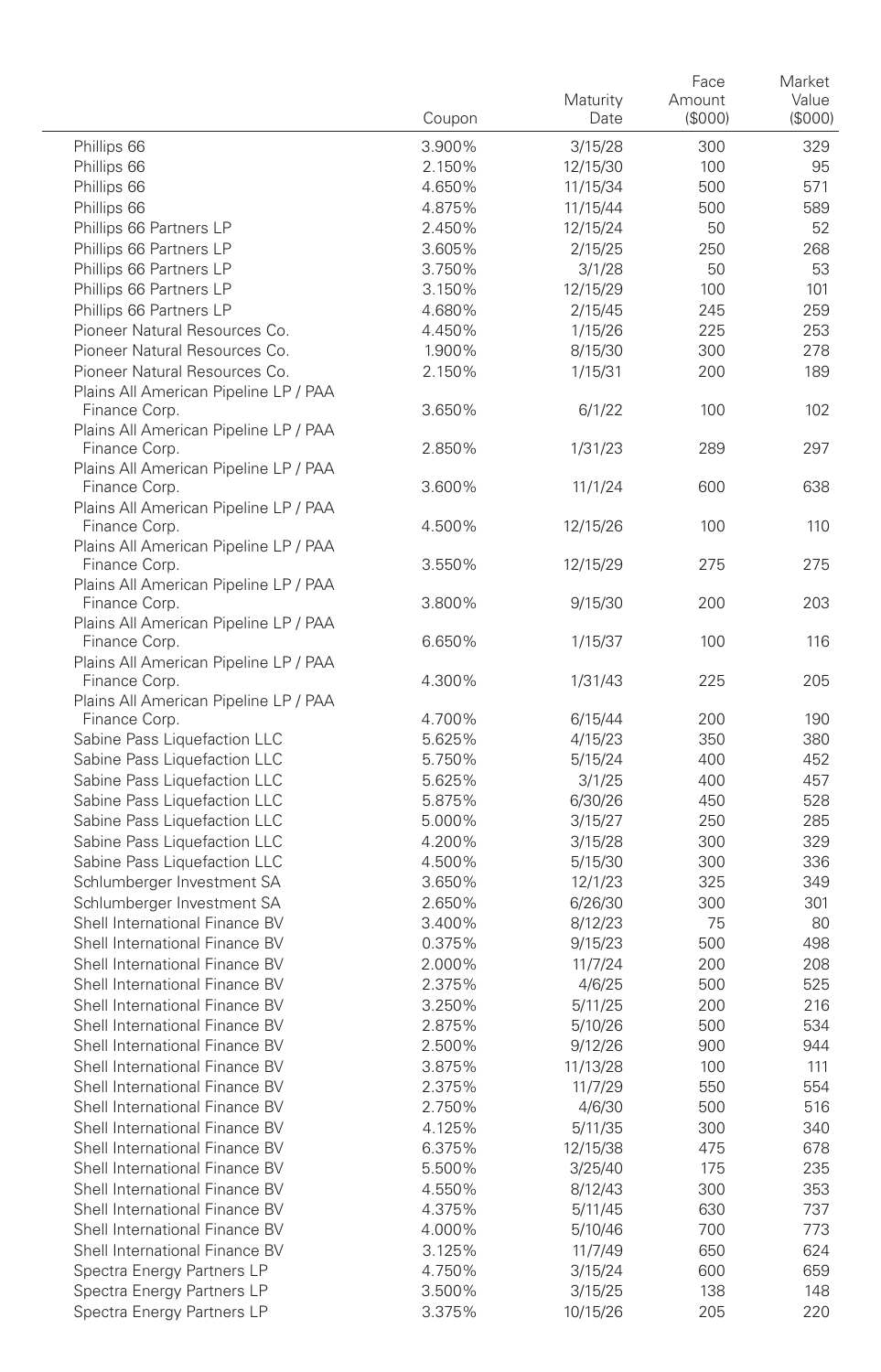|                                            | Coupon           | Maturity<br>Date   | Face<br>Amount<br>(\$000) | Market<br>Value<br>(\$000) |
|--------------------------------------------|------------------|--------------------|---------------------------|----------------------------|
| Spectra Energy Partners LP                 | 5.950%           | 9/25/43            | 40                        | 50                         |
| Spectra Energy Partners LP                 | 4.500%           | 3/15/45            | 325                       | 345                        |
| Suncor Energy Inc.                         | 2.800%           | 5/15/23            | 300                       | 313                        |
| Suncor Energy Inc.                         | 3.600%           | 12/1/24            | 100                       | 109                        |
| Suncor Energy Inc.                         | 3.100%           | 5/15/25            | 100                       | 107                        |
| Suncor Energy Inc.                         | 5.950%           | 12/1/34            | 125                       | 156                        |
| Suncor Energy Inc.                         | 6.800%           | 5/15/38            | 225                       | 307                        |
| Suncor Energy Inc.                         | 6.500%           | 6/15/38            | 525                       | 716                        |
| Suncor Energy Inc.                         | 4.000%           | 11/15/47           | 200                       | 202                        |
| Suncor Energy Inc.                         | 3.750%           | 3/4/51             | 200                       | 194                        |
| Sunoco Logistics Partners<br>Operations LP | 4.250%           | 4/1/24             | 225                       | 243                        |
| Sunoco Logistics Partners                  |                  |                    |                           |                            |
| Operations LP                              | 4.000%           | 10/1/27            | 150                       | 161                        |
| Sunoco Logistics Partners                  |                  |                    |                           |                            |
| Operations LP                              | 4.950%           | 1/15/43            | 175                       | 178                        |
| Sunoco Logistics Partners                  |                  |                    |                           |                            |
| Operations LP                              | 5.300%           | 4/1/44             | 325                       | 334                        |
| Sunoco Logistics Partners                  | 5.400%           |                    | 275                       | 295                        |
| Operations LP<br><b>TC PipeLines LP</b>    | 3.900%           | 10/1/47            | 50                        | 54                         |
| Total Capital Canada Ltd.                  | 2.750%           | 5/25/27            | 125                       | 132                        |
| <b>Total Capital International SA</b>      | 3.700%           | 7/15/23<br>1/15/24 | 525                       | 570                        |
| <b>Total Capital International SA</b>      | 2.434%           | 1/10/25            | 175                       | 183                        |
| <b>Total Capital International SA</b>      | 3.455%           | 2/19/29            | 325                       | 353                        |
| <b>Total Capital International SA</b>      | 2.829%           | 1/10/30            | 300                       | 311                        |
| <b>Total Capital International SA</b>      | 2.986%           | 6/29/41            | 200                       | 192                        |
| <b>Total Capital International SA</b>      | 3.461%           | 7/12/49            | 200                       | 198                        |
| <b>Total Capital International SA</b>      | 3.127%           | 5/29/50            | 500                       | 468                        |
| Total Capital International SA             | 3.386%           | 6/29/60            | 200                       | 190                        |
| <b>Total Capital SA</b>                    | 3.883%           | 10/11/28           | 100                       | 112                        |
| TransCanada PipeLines Ltd.                 | 2.500%           | 8/1/22             | 400                       | 411                        |
| TransCanada PipeLines Ltd.                 | 4.250%           | 5/15/28            | 250                       | 281                        |
| TransCanada PipeLines Ltd.                 | 4.100%           | 4/15/30            | 400                       | 445                        |
| TransCanada PipeLines Ltd.                 | 4.625%           | 3/1/34             | 536                       | 603                        |
| TransCanada PipeLines Ltd.                 | 5.600%           | 3/31/34            | 150                       | 183                        |
| TransCanada PipeLines Ltd.                 | 5.850%           | 3/15/36            | 300                       | 375                        |
| TransCanada PipeLines Ltd.                 | 6.200%           | 10/15/37           | 425                       | 549                        |
| TransCanada PipeLines Ltd.                 | 4.750%           | 5/15/38            | 350                       | 398                        |
| TransCanada PipeLines Ltd.                 | 6.100%           | 6/1/40             | 200                       | 260                        |
| TransCanada PipeLines Ltd.                 | 4.875%           | 5/15/48            | 300                       | 351                        |
| Transcontinental Gas Pipe Line Co. LLC     | 4.000%           | 3/15/28            | 100                       | 111                        |
| Transcontinental Gas Pipe Line Co. LLC     | 3.250%           | 5/15/30            | 200                       | 210                        |
| Transcontinental Gas Pipe Line Co. LLC     | 4.600%           | 3/15/48            | 100                       | 114                        |
| Transcontinental Gas Pipe Line Co. LLC     | 3.950%           | 5/15/50            | 200                       | 205                        |
| Valero Energy Corp.                        | 1.200%           | 3/15/24            | 500                       | 501                        |
| Valero Energy Corp.                        | 3.650%           | 3/15/25            | 251                       | 269                        |
| Valero Energy Corp.                        | 4.350%           | 6/1/28             | 350                       | 385                        |
| Valero Energy Corp.                        | 7.500%           | 4/15/32            | 500                       | 669                        |
| Valero Energy Corp.                        | 6.625%           | 6/15/37            | 300                       | 387                        |
| Valero Energy Corp.                        | 4.900%           | 3/15/45            | 150                       | 168                        |
| Valero Energy Partners LP                  | 4.375%           | 12/15/26           | 100                       | 112                        |
| Valero Energy Partners LP                  | 4.500%           | 3/15/28            | 75                        | 83                         |
| Williams Companies Inc.                    | 2.600%           | 3/15/31            | 200                       | 195                        |
| Williams Cos. Inc.<br>Williams Cos. Inc.   | 3.350%           | 8/15/22            | 125                       | 129                        |
| Williams Cos. Inc.                         | 3.700%           | 1/15/23            | 200                       | 209                        |
| Williams Cos. Inc.                         | 4.550%           | 6/24/24            | 400                       | 441                        |
| Williams Cos. Inc.                         | 3.900%<br>3.750% | 1/15/25<br>6/15/27 | 681<br>300                | 736<br>327                 |
|                                            |                  |                    |                           |                            |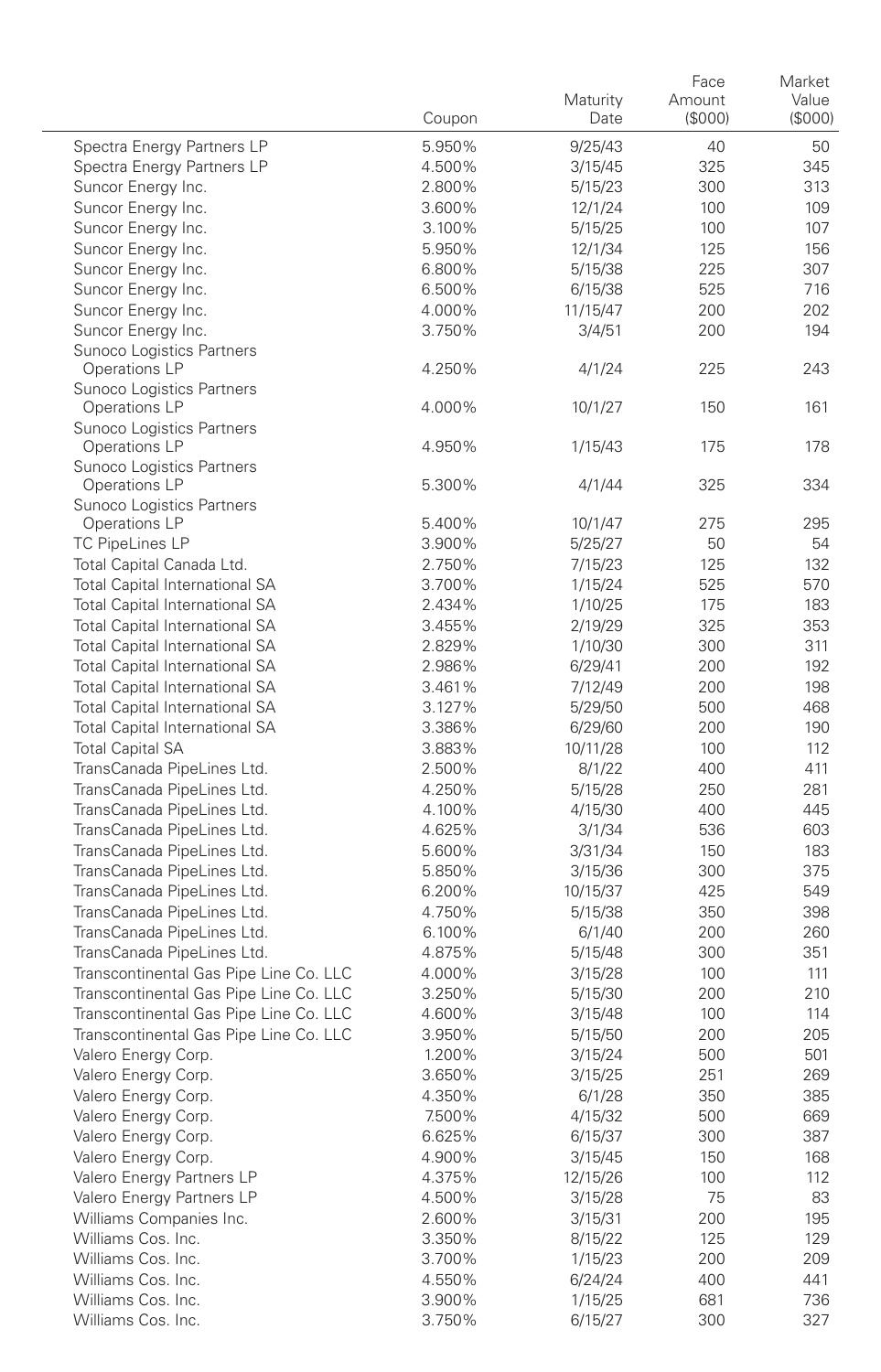|                                                                                                            | Coupon | Maturity<br>Date | Face<br>Amount<br>(\$000) | Market<br>Value<br>(\$000) |
|------------------------------------------------------------------------------------------------------------|--------|------------------|---------------------------|----------------------------|
| Williams Cos. Inc.                                                                                         | 3.500% | 11/15/30         | 400                       | 424                        |
| Williams Cos. Inc.                                                                                         | 6.300% | 4/15/40          | 100                       | 129                        |
| Williams Cos. Inc.                                                                                         | 5.800% | 11/15/43         | 100                       | 122                        |
| Williams Cos. Inc.                                                                                         | 5.400% | 3/4/44           | 400                       | 472                        |
| Williams Cos. Inc.                                                                                         | 5.750% | 6/24/44          | 100                       | 123                        |
| Williams Cos. Inc.                                                                                         | 5.100% | 9/15/45          | 350                       | 402                        |
| Williams Cos. Inc.                                                                                         | 4.850% | 3/1/48           | 150                       | 167                        |
| WPX Energy Inc.                                                                                            | 5.250% | 9/15/24          | 200                       | 222                        |
| WPX Energy Inc.                                                                                            | 5.875% | 6/15/28          | 130                       | 143                        |
| WPX Energy Inc.                                                                                            | 4.500% | 1/15/30          | 130                       | 140                        |
| Financials (7.6%)                                                                                          |        |                  |                           | 116,430                    |
| <b>ACE Capital Trust II</b>                                                                                | 9.700% | 4/1/30           | 50                        | 75                         |
| Aegon NV                                                                                                   | 5.500% | 4/11/48          | 200                       | 225                        |
| AerCap Ireland Capital DAC / AerCap<br><b>Global Aviation Trust</b>                                        | 4.450% | 12/16/21         | 70                        | 72                         |
| AerCap Ireland Capital DAC / AerCap                                                                        |        |                  |                           |                            |
| <b>Global Aviation Trust</b><br>AerCap Ireland Capital DAC / AerCap                                        | 3.950% | 2/1/22           | 125                       | 128                        |
| <b>Global Aviation Trust</b>                                                                               | 3.500% | 5/26/22          | 100                       | 103                        |
| AerCap Ireland Capital DAC / AerCap<br><b>Global Aviation Trust</b><br>AerCap Ireland Capital DAC / AerCap | 4.625% | 7/1/22           | 175                       | 182                        |
| <b>Global Aviation Trust</b><br>AerCap Ireland Capital DAC / AerCap                                        | 3.300% | 1/23/23          | 125                       | 130                        |
| <b>Global Aviation Trust</b>                                                                               | 4.500% | 9/15/23          | 150                       | 161                        |
| AerCap Ireland Capital DAC / AerCap<br><b>Global Aviation Trust</b>                                        | 3.500% | 1/15/25          | 186                       | 195                        |
| AerCap Ireland Capital DAC / AerCap<br><b>Global Aviation Trust</b>                                        | 6.500% | 7/15/25          | 250                       | 291                        |
| AerCap Ireland Capital DAC / AerCap<br><b>Global Aviation Trust</b>                                        | 4.450% | 10/1/25          | 125                       | 136                        |
| AerCap Ireland Capital DAC / AerCap<br><b>Global Aviation Trust</b>                                        | 3.650% | 7/21/27          | 300                       | 314                        |
| AerCap Ireland Capital DAC / AerCap<br><b>Global Aviation Trust</b>                                        | 4.625% | 10/15/27         | 500                       | 547                        |
| AerCap Ireland Capital DAC / AerCap                                                                        |        |                  |                           |                            |
| <b>Global Aviation Trust</b>                                                                               | 3.875% | 1/23/28          | 300                       | 311                        |
| Affiliated Managers Group Inc.                                                                             | 4.250% | 2/15/24          | 100                       | 110                        |
| Affiliated Managers Group Inc.                                                                             | 3.500% | 8/1/25           | 125                       | 135                        |
| Affiliated Managers Group Inc.                                                                             | 3.300% | 6/15/30          | 500                       | 519                        |
| Aflac Inc.                                                                                                 | 3.625% | 6/15/23          | 125                       | 134                        |
| Aflac Inc.                                                                                                 | 3.625% | 11/15/24         | 125                       | 138                        |
| Aflac Inc.                                                                                                 | 3.250% | 3/17/25          | 125                       | 134                        |
| Aflac Inc.                                                                                                 | 2.875% | 10/15/26         | 75                        | 80                         |
| Aflac Inc.                                                                                                 | 3.600% | 4/1/30           | 225                       | 245                        |
| Aflac Inc.                                                                                                 | 4.000% | 10/15/46         | 50                        | 55                         |
| Aflac Inc.                                                                                                 | 4.750% | 1/15/49          | 235                       | 289                        |
| Air Lease Corp.                                                                                            | 2.625% | 7/1/22           | 100                       | 102                        |
| Air Lease Corp.                                                                                            | 2.250% | 1/15/23          | 100                       | 103                        |
| Air Lease Corp.                                                                                            | 2.750% | 1/15/23          | 100                       | 103                        |
| Air Lease Corp.                                                                                            | 3.875% | 7/3/23           | 100                       | 106                        |
| Air Lease Corp.                                                                                            | 4.250% | 2/1/24           | 200                       | 216                        |
| Air Lease Corp.                                                                                            | 4.250% | 9/15/24          | 75                        | 82                         |
| Air Lease Corp.                                                                                            | 2.300% | 2/1/25           | 200                       | 203                        |
| Air Lease Corp.                                                                                            | 3.250% | 3/1/25           | 150                       | 157                        |
| Air Lease Corp.                                                                                            | 3.375% | 7/1/25           | 250                       | 264                        |
| Air Lease Corp.                                                                                            | 3.625% | 4/1/27           | 75                        | 79                         |
| Air Lease Corp.                                                                                            | 3.625% | 12/1/27          | 200                       | 209                        |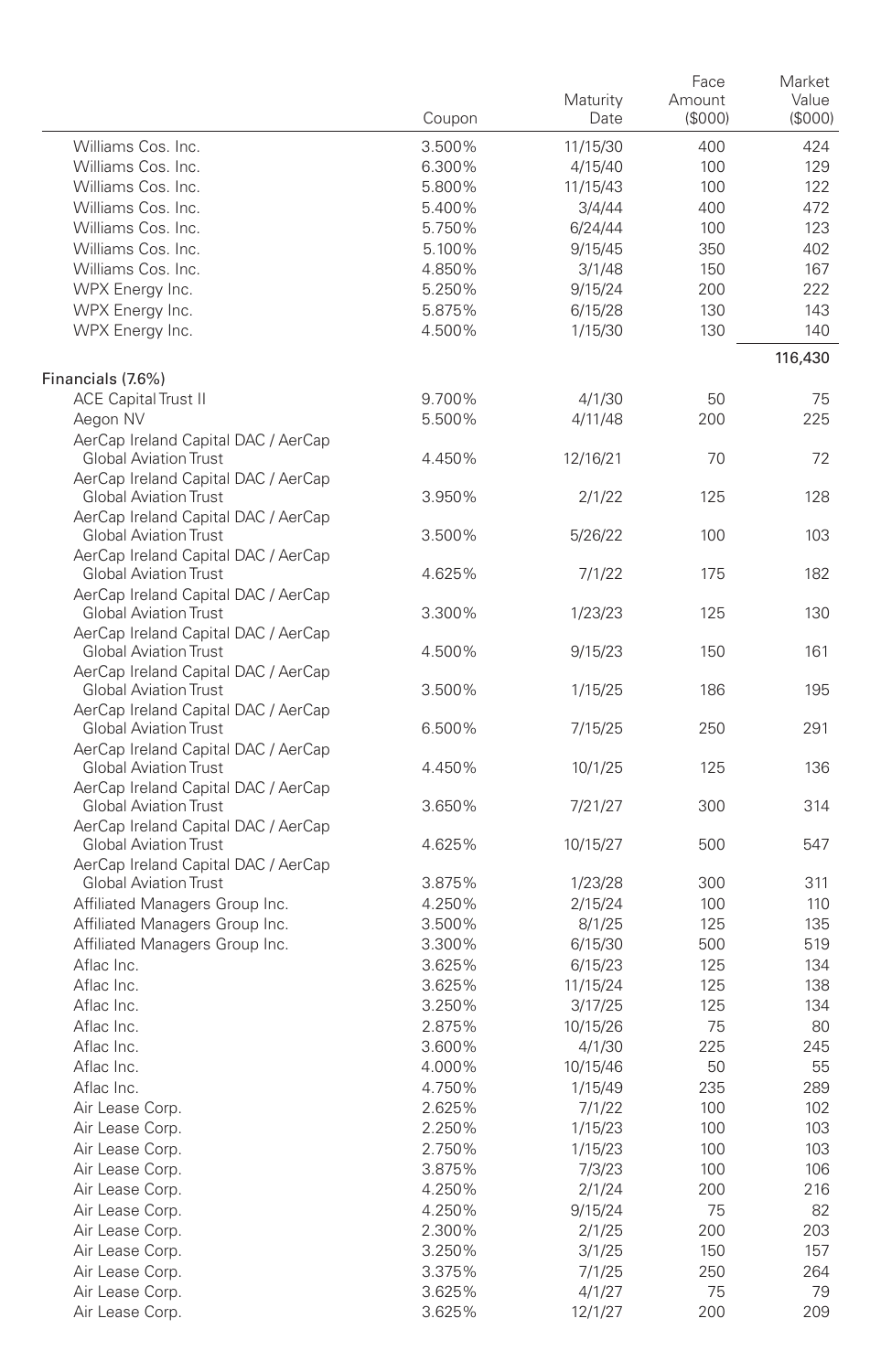|                                                                        | Coupon           | Maturity<br>Date   | Face<br>Amount<br>(\$000) | Market<br>Value<br>(\$000) |
|------------------------------------------------------------------------|------------------|--------------------|---------------------------|----------------------------|
| Air Lease Corp.                                                        | 4.625%           | 10/1/28            | 100                       | 109                        |
| Air Lease Corp.                                                        | 3.250%           | 10/1/29            | 100                       | 99                         |
| Air Lease Corp.                                                        | 3.000%           | 2/1/30             | 225                       | 219                        |
| Air Lease Corp.                                                        | 3.125%           | 12/1/30            | 750                       | 746                        |
| Aircastle Ltd.                                                         | 4.400%           | 9/25/23            | 125                       | 133                        |
| Aircastle Ltd.                                                         | 4.125%           | 5/1/24             | 400                       | 422                        |
| Aircastle Ltd.                                                         | 4.250%           | 6/15/26            | 100                       | 105                        |
| Alleghany Corp.                                                        | 3.625%           | 5/15/30            | 100                       | 107                        |
| Alleghany Corp.                                                        | 4.900%           | 9/15/44            | 100                       | 120                        |
| Allied World Assurance Co. Holdings                                    |                  |                    |                           |                            |
| Ltd.                                                                   | 4.350%           | 10/29/25           | 75                        | 80                         |
| Allstate Corp.                                                         | 3.150%           | 6/15/23            | 100                       | 106                        |
| Allstate Corp.                                                         | 1.450%           | 12/15/30           | 500                       | 457                        |
| Allstate Corp.                                                         | 5.550%           | 5/9/35             | 75                        | 98                         |
| Allstate Corp.                                                         | 4.500%           | 6/15/43            | 125                       | 147                        |
| Allstate Corp.                                                         | 4.200%           | 12/15/46           | 200                       | 229                        |
| Allstate Corp.                                                         | 3.850%           | 8/10/49            | 100<br>75                 | 110<br>80                  |
| Allstate Corp.<br>Allstate Corp.                                       | 5.750%<br>6.500% | 8/15/53<br>5/15/67 | 100                       | 128                        |
| Ally Financial Inc.                                                    | 1.450%           | 10/2/23            | 1,000                     | 1,014                      |
| Ally Financial Inc.                                                    | 3.875%           | 5/21/24            | 150                       | 162                        |
| Ally Financial Inc.                                                    | 5.125%           | 9/30/24            | 135                       | 152                        |
| Ally Financial Inc.                                                    | 8.000%           | 11/1/31            | 400                       | 556                        |
| American Express Co.                                                   | 2.750%           | 5/20/22            | 300                       | 307                        |
| American Express Co.                                                   | 2.500%           | 8/1/22             | 500                       | 513                        |
| American Express Co.                                                   | 2.650%           | 12/2/22            | 225                       | 233                        |
| American Express Co.                                                   | 3.400%           | 2/27/23            | 300                       | 316                        |
| American Express Co.                                                   | 3.700%           | 8/3/23             | 325                       | 348                        |
| American Express Co.                                                   | 3.400%           | 2/22/24            | 225                       | 242                        |
| American Express Co.                                                   | 2.500%           | 7/30/24            | 215                       | 227                        |
| American Express Co.                                                   | 3.000%           | 10/30/24           | 569                       | 609                        |
| American Express Co.                                                   | 3.625%           | 12/5/24            | 241                       | 262                        |
| American Express Co.                                                   | 4.200%           | 11/6/25            | 150                       | 169                        |
| American Express Co.                                                   | 3.125%           | 5/20/26            | 250                       | 269                        |
| American Express Co.                                                   | 4.050%           | 12/3/42            | 67                        | 75                         |
| American Express Credit Corp.                                          | 3.300%           | 5/3/27             | 350                       | 383                        |
| American Financial Group Inc.                                          | 3.500%           | 8/15/26            | 50                        | 54                         |
| American Financial Group Inc.                                          | 5.250%           | 4/2/30             | 150                       | 179                        |
| American Financial Group Inc.                                          | 4.500%           | 6/15/47            | 110                       | 123                        |
| American International Group Inc.                                      | 4.125%           | 2/15/24            | 70                        | 76                         |
| American International Group Inc.<br>American International Group Inc. | 3.750%           | 7/10/25            | 85<br>406                 | 93<br>447                  |
| American International Group Inc.                                      | 3.900%<br>4.200% | 4/1/26<br>4/1/28   | 200                       | 223                        |
| American International Group Inc.                                      | 4.250%           | 3/15/29            | 50                        | 56                         |
| American International Group Inc.                                      | 3.400%           | 6/30/30            | 240                       | 255                        |
| American International Group Inc.                                      | 3.875%           | 1/15/35            | 200                       | 218                        |
| American International Group Inc.                                      | 4.700%           | 7/10/35            | 75                        | 88                         |
| American International Group Inc.                                      | 6.250%           | 5/1/36             | 475                       | 638                        |
| American International Group Inc.                                      | 4.500%           | 7/16/44            | 500                       | 569                        |
| American International Group Inc.                                      | 4.750%           | 4/1/48             | 200                       | 239                        |
| American International Group Inc.                                      | 5.750%           | 4/1/48             | 125                       | 139                        |
| American International Group Inc.                                      | 4.375%           | 1/15/55            | 355                       | 393                        |
| American International Group Inc.                                      | 8.175%           | 5/15/68            | 95                        | 130                        |
| Ameriprise Financial Inc.                                              | 4.000%           | 10/15/23           | 250                       | 272                        |
| Ameriprise Financial Inc.                                              | 3.700%           | 10/15/24           | 187                       | 205                        |
| Ameriprise Financial Inc.                                              | 3.000%           | 4/2/25             | 20                        | 21                         |
| Ameriprise Financial Inc.                                              | 2.875%           | 9/15/26            | 100                       | 107                        |
| Aon Corp.                                                              | 8.205%           | 1/1/27             | 25                        | 33                         |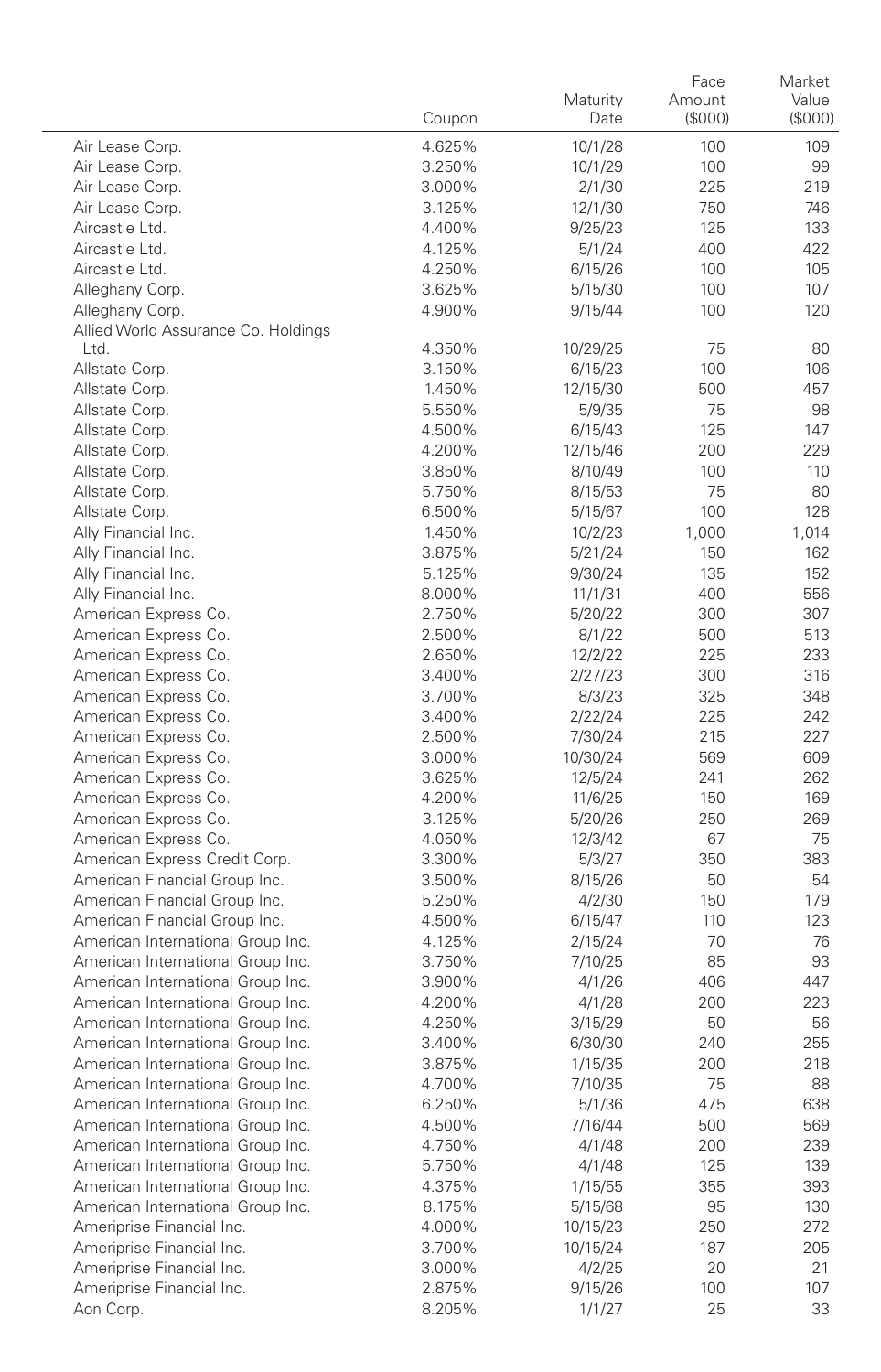|                                                              | Coupon           | Maturity<br>Date    | Face<br>Amount<br>(\$000) | Market<br>Value<br>(S000) |
|--------------------------------------------------------------|------------------|---------------------|---------------------------|---------------------------|
| Aon Corp.                                                    | 4.500%           | 12/15/28            | 100                       | 114                       |
| Aon Corp.                                                    | 3.750%           | 5/2/29              | 90                        | 99                        |
| Aon Corp.                                                    | 2.800%           | 5/15/30             | 405                       | 414                       |
| Aon Corp.                                                    | 6.250%           | 9/30/40             | 100                       | 136                       |
| Aon plc                                                      | 3.500%           | 6/14/24             | 250                       | 269                       |
| Aon plc                                                      | 3.875%           | 12/15/25            | 125                       | 138                       |
| Aon plc                                                      | 4.600%           | 6/14/44             | 175                       | 207                       |
| Aon plc                                                      | 4.750%           | 5/15/45             | 100                       | 121                       |
| Arch Capital Finance LLC                                     | 4.011%           | 12/15/26            | 100                       | 113                       |
| Arch Capital Finance LLC                                     | 5.031%           | 12/15/46            | 100                       | 122                       |
| Arch Capital Group Ltd.                                      | 7.350%           | 5/1/34              | 50                        | 71                        |
| Arch Capital Group Ltd.                                      | 3.635%           | 6/30/50             | 200                       | 199                       |
| Arch Capital Group US Inc.                                   | 5.144%           | 11/1/43             | 50                        | 61                        |
| Ares Capital Corp.                                           | 3.500%           | 2/10/23             | 250                       | 261                       |
| Ares Capital Corp.                                           | 4.200%           | 6/10/24             | 200                       | 216                       |
| Ares Capital Corp.                                           | 4.250%           | 3/1/25              | 105                       | 113                       |
| Ares Capital Corp.                                           | 3.250%           | 7/15/25             | 115                       | 119                       |
| Ares Capital Corp.                                           | 2.150%           | 7/15/26             | 500                       | 486                       |
| Aspen Insurance Holdings Ltd.                                | 4.650%           | 11/15/23            | 175                       | 191                       |
| <b>Associated Bank NA</b>                                    | 3.500%           | 8/13/21             | 50                        | 50                        |
| Assurant Inc.                                                | 4.000%           | 3/15/23             | 50                        | 53                        |
| Assurant Inc.                                                | 4.200%           | 9/27/23             | 100                       | 108                       |
| Assurant Inc.                                                | 4.900%           | 3/27/28             | 100                       | 114                       |
| Assurant Inc.                                                | 6.750%           | 2/15/34             | 9                         | 11                        |
| Assured Guaranty US Holdings Inc.                            | 5.000%           | 7/1/24              | 75                        | 84                        |
| Athene Holding Ltd.                                          | 4.125%           | 1/12/28             | 200                       | 217                       |
| Athene Holding Ltd.                                          | 6.150%           | 4/3/30              | 210                       | 256                       |
| Athene Holding Ltd.<br>Australia & New Zealand Banking Group | 3.500%           | 1/15/31             | 500                       | 513                       |
| Ltd.                                                         | 2.625%           | 5/19/22             | 200                       | 205                       |
| Australia & New Zealand Banking Group<br>Ltd.                | 2.625%           | 11/9/22             | 200                       | 207                       |
| Australia & New Zealand Banking Group                        |                  |                     |                           |                           |
| Ltd.                                                         | 3.700%           | 11/16/25            | 250                       | 277                       |
| AXA SA                                                       | 8.600%           | 12/15/30            | 225                       | 344                       |
| <b>AXIS Specialty Finance LLC</b>                            | 3.900%           | 7/15/29             | 50                        | 54                        |
| <b>AXIS Specialty Finance LLC</b>                            | 4.900%           | 1/15/40             | 50                        | 51                        |
| AXIS Specialty Finance plc<br>Banco Santander SA             | 4.000%           | 12/6/27             | 550                       | 613<br>212                |
| Banco Santander SA                                           | 3.848%<br>5.179% | 4/12/23             | 200<br>250                | 283                       |
| <b>Banco Santander SA</b>                                    | 1.849%           | 11/19/25<br>3/25/26 |                           | 995                       |
| Banco Santander SA                                           | 4.250%           | 4/11/27             | 1,000<br>600              | 668                       |
| <b>Banco Santander SA</b>                                    | 3.800%           |                     | 200                       | 216                       |
| Banco Santander SA                                           | 4.379%           | 2/23/28<br>4/12/28  | 200                       | 222                       |
| <b>Banco Santander SA</b>                                    | 2.958%           | 3/25/31             | 600                       | 594                       |
| Bancolombia SA                                               | 3.000%           | 1/29/25             | 200                       | 204                       |
| Bank of America Corp.                                        | 2.503%           | 10/21/22            | 1,100                     | 1,112                     |
| Bank of America Corp.                                        | 3.300%           | 1/11/23             | 600                       | 630                       |
| Bank of America Corp.                                        | 2.881%           | 4/24/23             | 1,000                     | 1,024                     |
| Bank of America Corp.                                        | 2.816%           | 7/21/23             | 1,300                     | 1,339                     |
| Bank of America Corp.                                        | 4.100%           | 7/24/23             | 300                       | 323                       |
| Bank of America Corp.                                        | 3.004%           | 12/20/23            | 2,846                     | 2,959                     |
| Bank of America Corp.                                        | 3.550%           | 3/5/24              | 690                       | 728                       |
| Bank of America Corp.                                        | 3.864%           | 7/23/24             | 125                       | 133                       |
| Bank of America Corp.                                        | 4.200%           | 8/26/24             | 650                       | 715                       |
| Bank of America Corp.                                        | 0.810%           | 10/24/24            | 500                       | 500                       |
| Bank of America Corp.                                        | 4.000%           | 1/22/25             | 755                       | 827                       |
| Bank of America Corp.                                        | 3.950%           | 4/21/25             | 500                       | 548                       |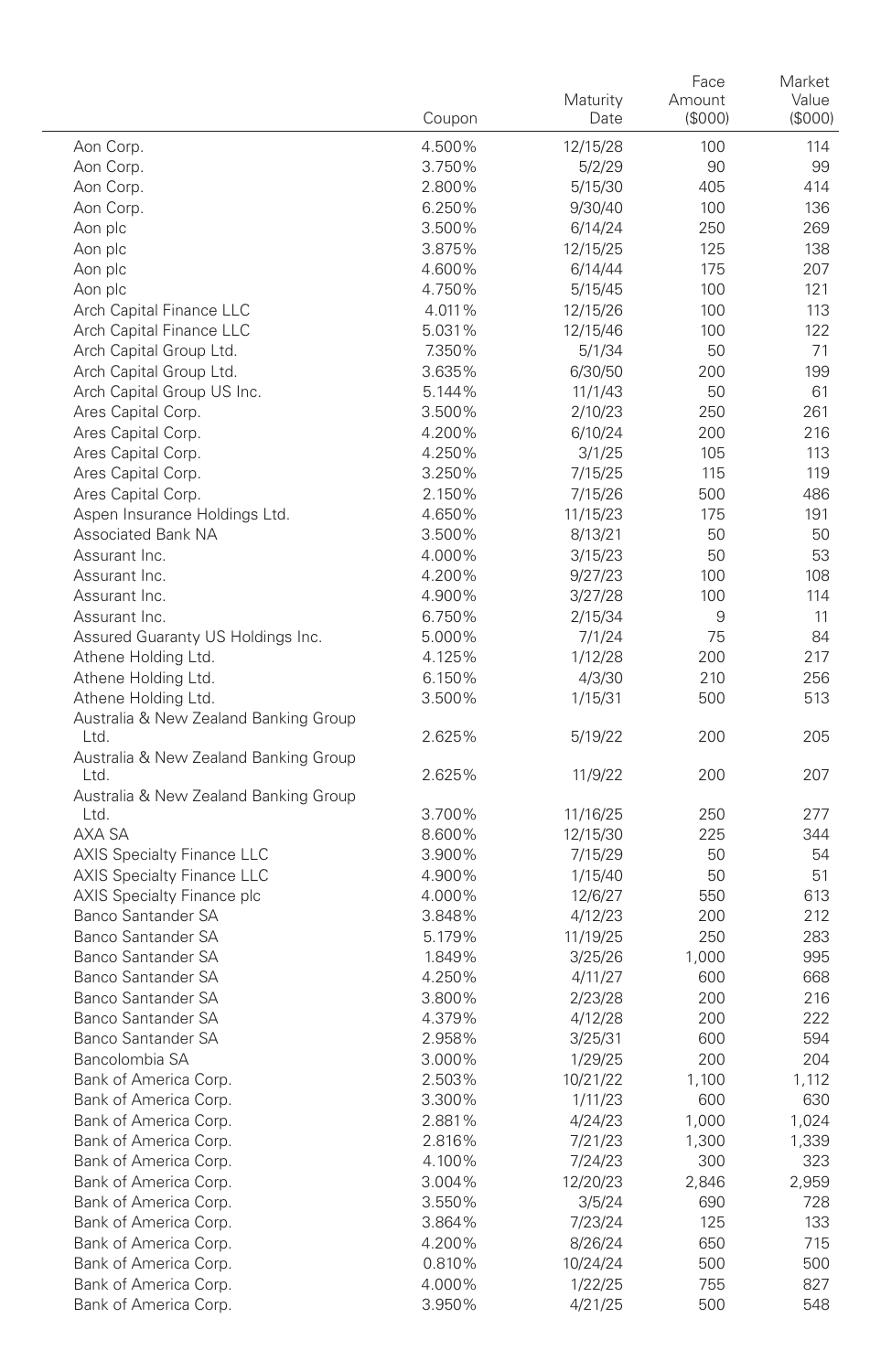|                                                | Coupon           | Maturity<br>Date    | Face<br>Amount<br>(\$000) | Market<br>Value<br>(\$000) |
|------------------------------------------------|------------------|---------------------|---------------------------|----------------------------|
| Bank of America Corp.                          | 3.093%           | 10/1/25             | 350                       | 373                        |
| Bank of America Corp.                          | 2.456%           | 10/22/25            | 300                       | 315                        |
| Bank of America Corp.                          | 3.366%           | 1/23/26             | 300                       | 322                        |
| Bank of America Corp.                          | 2.015%           | 2/13/26             | 1,000                     | 1,022                      |
| Bank of America Corp.                          | 4.450%           | 3/3/26              | 475                       | 532                        |
| Bank of America Corp.                          | 3.500%           | 4/19/26             | 320                       | 351                        |
| Bank of America Corp.                          | 1.319%           | 6/19/26             | 500                       | 498                        |
| Bank of America Corp.                          | 4.250%           | 10/22/26            | 725                       | 811                        |
| Bank of America Corp.                          | 1.197%           | 10/24/26            | 500                       | 492                        |
| Bank of America Corp.                          | 3.559%           | 4/23/27             | 750                       | 814                        |
| Bank of America Corp.                          | 3.248%           | 10/21/27            | 750                       | 805                        |
| Bank of America Corp.                          | 4.183%           | 11/25/27            | 560                       | 622                        |
| Bank of America Corp.                          | 3.824%           | 1/20/28             | 425                       | 466                        |
| Bank of America Corp.                          | 3.705%           | 4/24/28             | 350                       | 383                        |
| Bank of America Corp.                          | 3.593%           | 7/21/28             | 800                       | 869                        |
| Bank of America Corp.                          | 3.419%           | 12/20/28            | 1,334                     | 1,429                      |
| Bank of America Corp.                          | 3.970%           | 3/5/29              | 225                       | 247                        |
| Bank of America Corp.                          | 4.271%           | 7/23/29             | 575                       | 648                        |
| Bank of America Corp.                          | 3.974%           | 2/7/30              | 150                       | 165                        |
| Bank of America Corp.                          | 3.194%           | 7/23/30             | 1,125                     | 1,180                      |
| Bank of America Corp.                          | 2.884%           | 10/22/30            | 300                       | 309                        |
| Bank of America Corp.                          | 2.496%           | 2/13/31             | 750                       | 741                        |
| Bank of America Corp.                          | 2.592%           | 4/29/31             | 2,000                     | 1,994                      |
| Bank of America Corp.                          | 6.110%           | 1/29/37             | 335                       | 439                        |
| Bank of America Corp.                          | 4.244%           | 4/24/38             | 300                       | 342                        |
| Bank of America Corp.                          | 7.750%           | 5/14/38             | 340                       | 516                        |
| Bank of America Corp.                          | 4.078%           | 4/23/40             | 550                       | 607                        |
| Bank of America Corp.                          | 2.676%           | 6/19/41             | 1,000                     | 935                        |
| Bank of America Corp.                          | 5.875%           | 2/7/42              | 300                       | 407                        |
| Bank of America Corp.                          | 5.000%           | 1/21/44             | 750                       | 919                        |
| Bank of America Corp.                          | 4.875%           | 4/1/44              | 300                       | 364                        |
| Bank of America Corp.                          | 4.750%           | 4/21/45             | 100                       | 119                        |
| Bank of America Corp.                          | 4.443%           | 1/20/48             | 100                       | 117                        |
| Bank of America Corp.                          | 4.330%           | 3/15/50             | 250                       | 288                        |
| Bank of America Corp.                          | 4.083%           | 3/20/51             | 1,500                     | 1,668<br>461               |
| Bank of America Corp.<br>Bank of America Corp. | 2.831%<br>3.483% | 10/24/51            | 500                       | 508                        |
| Bank of America NA                             | 6.000%           | 3/13/52             | 500<br>250                | 343                        |
| <b>Bank of Montreal</b>                        | 2.350%           | 10/15/36<br>9/11/22 | 46                        | 47                         |
| <b>Bank of Montreal</b>                        | 2.550%           | 11/6/22             | 104                       | 107                        |
| <b>Bank of Montreal</b>                        | 0.450%           | 12/8/23             | 500                       | 497                        |
| <b>Bank of Montreal</b>                        | 3.300%           | 2/5/24              | 300                       | 322                        |
| <b>Bank of Montreal</b>                        | 2.500%           | 6/28/24             | 200                       | 211                        |
| <b>Bank of Montreal</b>                        | 1.850%           | 5/1/25              | 457                       | 468                        |
| <b>Bank of Montreal</b>                        | 4.338%           | 10/5/28             | 100                       | 108                        |
| <b>Bank of Montreal</b>                        | 3.803%           | 12/15/32            | 500                       | 549                        |
| Bank of New York Mellon Corp                   | 1.950%           | 8/23/22             | 250                       | 256                        |
| Bank of New York Mellon Corp.                  | 2.950%           | 1/29/23             | 195                       | 204                        |
| Bank of New York Mellon Corp.                  | 3.500%           | 4/28/23             | 225                       | 239                        |
| Bank of New York Mellon Corp.                  | 2.661%           | 5/16/23             | 225                       | 230                        |
| Bank of New York Mellon Corp.                  | 3.450%           | 8/11/23             | 125                       | 134                        |
| Bank of New York Mellon Corp.                  | 2.200%           | 8/16/23             | 225                       | 234                        |
| Bank of New York Mellon Corp.                  | 3.250%           | 9/11/24             | 150                       | 163                        |
| Bank of New York Mellon Corp.                  | 2.100%           | 10/24/24            | 225                       | 237                        |
| Bank of New York Mellon Corp.                  | 3.000%           | 2/24/25             | 547                       | 585                        |
| Bank of New York Mellon Corp.                  | 2.800%           | 5/4/26              | 200                       | 214                        |
| Bank of New York Mellon Corp.                  | 2.450%           | 8/17/26             | 125                       | 131                        |
| Bank of New York Mellon Corp.                  | 3.250%           | 5/16/27             | 150                       | 163                        |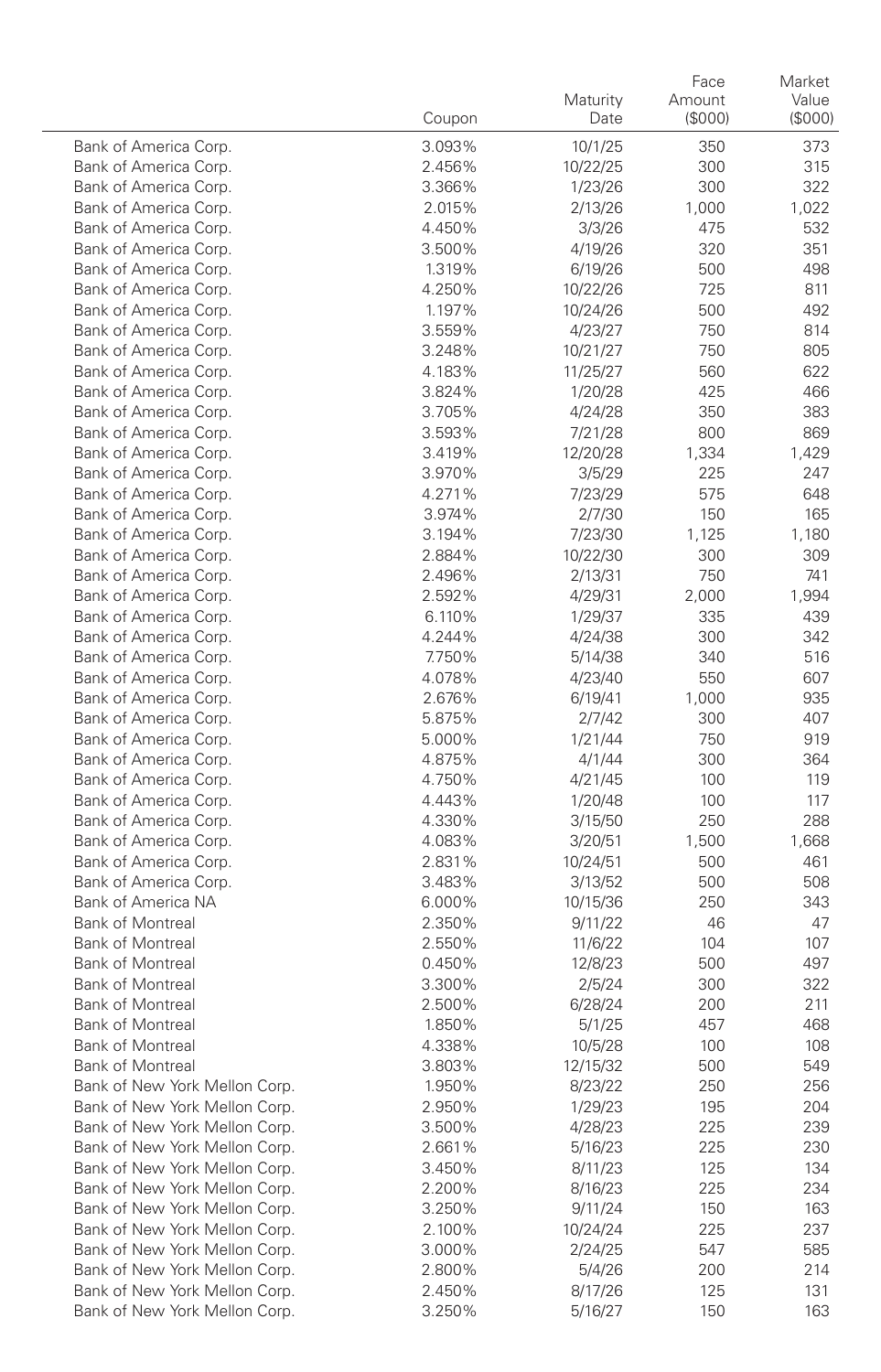|                                                                      | Coupon           | Maturity<br>Date    | Face<br>Amount<br>(\$000) | Market<br>Value<br>(\$000) |
|----------------------------------------------------------------------|------------------|---------------------|---------------------------|----------------------------|
| Bank of New York Mellon Corp.                                        | 3.442%           | 2/7/28              | 150                       | 164                        |
| Bank of New York Mellon Corp.                                        | 3.000%           | 10/30/28            | 200                       | 212                        |
| Bank of New York Mellon Corp.                                        | 3.300%           | 8/23/29             | 100                       | 107                        |
| Bank of Nova Scotia                                                  | 1.875%           | 4/26/21             | 175                       | 175                        |
| Bank of Nova Scotia                                                  | 2.375%           | 1/18/23             | 50                        | 52                         |
| Bank of Nova Scotia                                                  | 1.950%           | 2/1/23              | 875                       | 899                        |
| Bank of Nova Scotia                                                  | 3.400%           | 2/11/24             | 200                       | 215                        |
| Bank of Nova Scotia                                                  | 2.200%           | 2/3/25              | 1,875                     | 1,949                      |
| Bank of Nova Scotia                                                  | 4.500%           | 12/16/25            | 300                       | 339                        |
| Bank of Nova Scotia                                                  | 2.700%           | 8/3/26              | 100                       | 106                        |
| Barclays plc                                                         | 3.200%           | 8/10/21             | 150                       | 151                        |
| Barclays plc                                                         | 3.684%           | 1/10/23             | 100                       | 102                        |
| Barclays plc                                                         | 4.338%           | 5/16/24             | 1,000                     | 1,071                      |
| Barclays plc                                                         | 3.650%           | 3/16/25             | 350                       | 376                        |
| Barclays plc                                                         | 3.932%           | 5/7/25              | 200                       | 215                        |
| Barclays plc                                                         | 4.375%           | 1/12/26             | 300                       | 333                        |
| Barclays plc                                                         | 2.852%           | 5/7/26              | 300                       | 312                        |
| Barclays plc                                                         | 5.200%           | 5/12/26             | 610                       | 689                        |
| Barclays plc                                                         | 4.337%           | 1/10/28             | 200                       | 221                        |
| Barclays plc                                                         | 4.836%           | 5/9/28              | 400                       | 446                        |
| Barclays plc                                                         | 4.972%           | 5/16/29             | 500                       | 574                        |
| Barclays plc                                                         | 5.088%           | 6/20/30             | 345                       | 390                        |
| Barclays plc                                                         | 2.645%           | 6/24/31             | 400                       | 394                        |
| Barclays plc                                                         | 5.250%           | 8/17/45             | 250                       | 311                        |
| Barclays plc                                                         | 4.950%           | 1/10/47             | 200                       | 241                        |
| <b>BBVA USA</b>                                                      | 2.875%           | 6/29/22             | 250                       | 257                        |
| Berkshire Hathaway Finance Corp.                                     | 3.000%           | 5/15/22             | 150                       | 155                        |
| Berkshire Hathaway Finance Corp.<br>Berkshire Hathaway Finance Corp. | 5.750%           | 1/15/40             | 140                       | 190                        |
|                                                                      | 4.400%           | 5/15/42             | 195                       | 232                        |
| Berkshire Hathaway Finance Corp.<br>Berkshire Hathaway Finance Corp. | 4.200%<br>4.250% | 8/15/48             | 1,000<br>230              | 1,152<br>266               |
| Berkshire Hathaway Finance Corp.                                     | 2.850%           | 1/15/49             | 675                       | 619                        |
| Berkshire Hathaway Inc.                                              | 3.000%           | 10/15/50<br>2/11/23 | 75                        | 78                         |
| Berkshire Hathaway Inc.                                              | 2.750%           | 3/15/23             | 300                       | 313                        |
| Berkshire Hathaway Inc.                                              | 3.125%           | 3/15/26             | 725                       | 787                        |
| <b>BGC Partners Inc.</b>                                             | 3.750%           | 10/1/24             | 105                       | 110                        |
| BlackRock Inc.                                                       | 3.375%           | 6/1/22              | 175                       | 181                        |
| BlackRock Inc.                                                       | 3.500%           | 3/18/24             | 175                       | 191                        |
| BlackRock Inc.                                                       | 3.200%           | 3/15/27             | 100                       | 109                        |
| BlackRock Inc.                                                       | 3.250%           | 4/30/29             | 90                        | 97                         |
| BlackRock Inc.                                                       | 2.400%           | 4/30/30             | 630                       | 636                        |
| BlackRock Inc.                                                       | 1.900%           | 1/28/31             | 145                       | 140                        |
| 7<br><b>BNP Paribas SA</b>                                           | 3.052%           | 1/13/31             | 50                        | 51                         |
| 7<br><b>BPCE SA</b>                                                  | 3.000%           | 5/22/22             | 250                       | 257                        |
| <b>BPCE SA</b>                                                       | 4.000%           | 4/15/24             | 325                       | 356                        |
| <b>BPCE SA</b>                                                       | 3.375%           | 12/2/26             | 250                       | 272                        |
| Brighthouse Financial Inc                                            | 3.700%           | 6/22/27             | 141                       | 149                        |
| Brighthouse Financial Inc.                                           | 4.700%           | 6/22/47             | 223                       | 227                        |
| Brookfield Asset Management Inc.                                     | 4.000%           | 1/15/25             | 157                       | 172                        |
| Brookfield Finance Inc.                                              | 4.000%           | 4/1/24              | 175                       | 190                        |
| Brookfield Finance Inc.                                              | 4.250%           | 6/2/26              | 50                        | 56                         |
| Brookfield Finance Inc.                                              | 3.900%           | 1/25/28             | 125                       | 137                        |
| Brookfield Finance Inc.                                              | 4.850%           | 3/29/29             | 150                       | 173                        |
| Brookfield Finance Inc.                                              | 4.350%           | 4/15/30             | 205                       | 230                        |
| Brookfield Finance Inc.                                              | 4.700%           | 9/20/47             | 185                       | 211                        |
| <b>Brookfield Finance LLC</b>                                        | 3.450%           | 4/15/50             | 125                       | 119                        |
| Brown & Brown Inc.                                                   | 4.200%           | 9/15/24             | 75                        | 83                         |
| Brown & Brown Inc.                                                   | 4.500%           | 3/15/29             | 75                        | 84                         |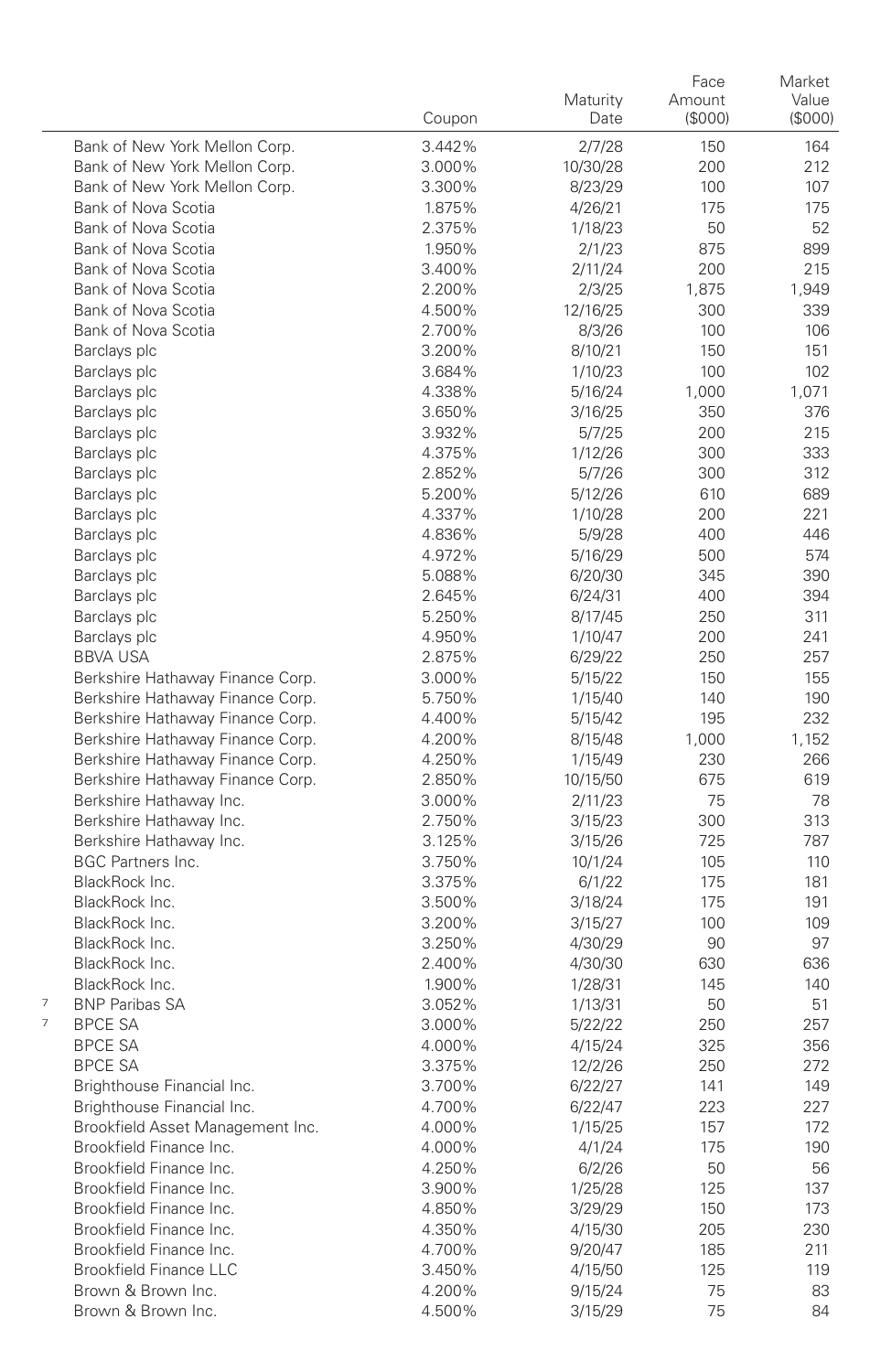|                                                            | Coupon           | Maturity<br>Date   | Face<br>Amount<br>(\$000) | Market<br>Value<br>(\$000) |
|------------------------------------------------------------|------------------|--------------------|---------------------------|----------------------------|
| Brown & Brown Inc.                                         | 2.375%           | 3/15/31            | 500                       | 480                        |
| Canadian Imperial Bank of Commerce                         | 2.550%           | 6/16/22            | 350                       | 359                        |
| Canadian Imperial Bank of Commerce                         | 3.500%           | 9/13/23            | 200                       | 215                        |
| Canadian Imperial Bank of Commerce                         | 0.500%           | 12/14/23           | 500                       | 496                        |
| Canadian Imperial Bank of Commerce                         | 3.100%           | 4/2/24             | 200                       | 213                        |
| Canadian Imperial Bank of Commerce                         | 2.250%           | 1/28/25            | 120                       | 124                        |
| Capital One Bank USA NA                                    | 3.375%           | 2/15/23            | 235                       | 247                        |
| Capital One Financial Corp.                                | 3.200%           | 1/30/23            | 350                       | 367                        |
| Capital One Financial Corp.                                | 3.500%           | 6/15/23            | 27                        | 29                         |
| Capital One Financial Corp.                                | 3.900%           | 1/29/24            | 250                       | 270                        |
| Capital One Financial Corp.                                | 3.750%           | 4/24/24            | 450                       | 486                        |
| Capital One Financial Corp.                                | 3.300%           | 10/30/24           | 1,013                     | 1,089                      |
| Capital One Financial Corp.                                | 4.200%           | 10/29/25           | 175                       | 194                        |
| Capital One Financial Corp.                                | 3.750%           | 7/28/26            | 500                       | 542                        |
| Capital One Financial Corp.                                | 3.750%           | 3/9/27             | 100                       | 109                        |
| Capital One Financial Corp.<br>Capital One Financial Corp. | 3.650%<br>3.800% | 5/11/27<br>1/31/28 | 800<br>300                | 874<br>329                 |
| Cboe Global Markets Inc.                                   | 3.650%           | 1/12/27            | 110                       | 121                        |
| Charles Schwab Corp.                                       | 3.225%           | 9/1/22             | 300                       | 312                        |
| Charles Schwab Corp.                                       | 2.650%           | 1/25/23            | 100                       | 104                        |
| Charles Schwab Corp.                                       | 3.550%           | 2/1/24             | 400                       | 431                        |
| Charles Schwab Corp.                                       | 3.850%           | 5/21/25            | 25                        | 28                         |
| Charles Schwab Corp.                                       | 0.900%           | 3/11/26            | 300                       | 296                        |
| Charles Schwab Corp.                                       | 3.200%           | 3/2/27             | 250                       | 271                        |
| Charles Schwab Corp.                                       | 3.200%           | 1/25/28            | 100                       | 108                        |
| Charles Schwab Corp.                                       | 4.000%           | 2/1/29             | 125                       | 141                        |
| Charles Schwab Corp.                                       | 3.250%           | 5/22/29            | 100                       | 107                        |
| Charles Schwab Corp.                                       | 4.625%           | 3/22/30            | 50                        | 59                         |
| Chubb Corp.                                                | 6.000%           | 5/11/37            | 125                       | 173                        |
| Chubb Corp.                                                | 6.500%           | 5/15/38            | 95                        | 138                        |
| Chubb INA Holdings Inc.                                    | 2.875%           | 11/3/22            | 475                       | 491                        |
| Chubb INA Holdings Inc.                                    | 2.700%           | 3/13/23            | 125                       | 130                        |
| Chubb INA Holdings Inc.                                    | 3.350%           | 5/15/24            | 100                       | 108                        |
| Chubb INA Holdings Inc.                                    | 3.150%           | 3/15/25            | 250                       | 269                        |
| Chubb INA Holdings Inc.                                    | 6.700%           | 5/15/36            | 200                       | 287                        |
| Chubb INA Holdings Inc.                                    | 4.150%           | 3/13/43            | 100                       | 114                        |
| Chubb INA Holdings Inc.                                    | 4.350%           | 11/3/45            | 350                       | 413                        |
| Cincinnati Financial Corp.<br>Cincinnati Financial Corp.   | 6.920%<br>6.125% | 5/15/28            | 100<br>75                 | 127<br>100                 |
| Citigroup Inc.                                             | 2.750%           | 11/1/34<br>4/25/22 | 425                       | 435                        |
| Citigroup Inc.                                             | 2.700%           | 10/27/22           | 375                       | 387                        |
| Citigroup Inc.                                             | 3.375%           | 3/1/23             | 150                       | 158                        |
| Citigroup Inc.                                             | 3.500%           | 5/15/23            | 675                       | 715                        |
| Citigroup Inc.                                             | 2.876%           | 7/24/23            | 450                       | 464                        |
| Citigroup Inc.                                             | 3.875%           | 10/25/23           | 738                       | 800                        |
| Citigroup Inc.                                             | 4.000%           | 8/5/24             | 125                       | 136                        |
| Citigroup Inc.                                             | 0.776%           | 10/30/24           | 500                       | 499                        |
| Citigroup Inc.                                             | 3.875%           | 3/26/25            | 350                       | 379                        |
| Citigroup Inc.                                             | 3.352%           | 4/24/25            | 1,500                     | 1,605                      |
| Citigroup Inc.                                             | 3.300%           | 4/27/25            | 125                       | 134                        |
| Citigroup Inc.                                             | 4.400%           | 6/10/25            | 1,796                     | 1,992                      |
| Citigroup Inc.                                             | 5.500%           | 9/13/25            | 75                        | 87                         |
| Citigroup Inc.                                             | 3.700%           | 1/12/26            | 275                       | 301                        |
| Citigroup Inc.                                             | 4.600%           | 3/9/26             | 275                       | 309                        |
| Citigroup Inc.                                             | 3.200%           | 10/21/26           | 1,025                     | 1,100                      |
| Citigroup Inc.                                             | 4.300%           | 11/20/26           | 75                        | 83                         |
| Citigroup Inc.                                             | 4.450%           | 9/29/27            | 1,150                     | 1,293                      |
| Citigroup Inc.                                             | 3.887%           | 1/10/28            | 475                       | 522                        |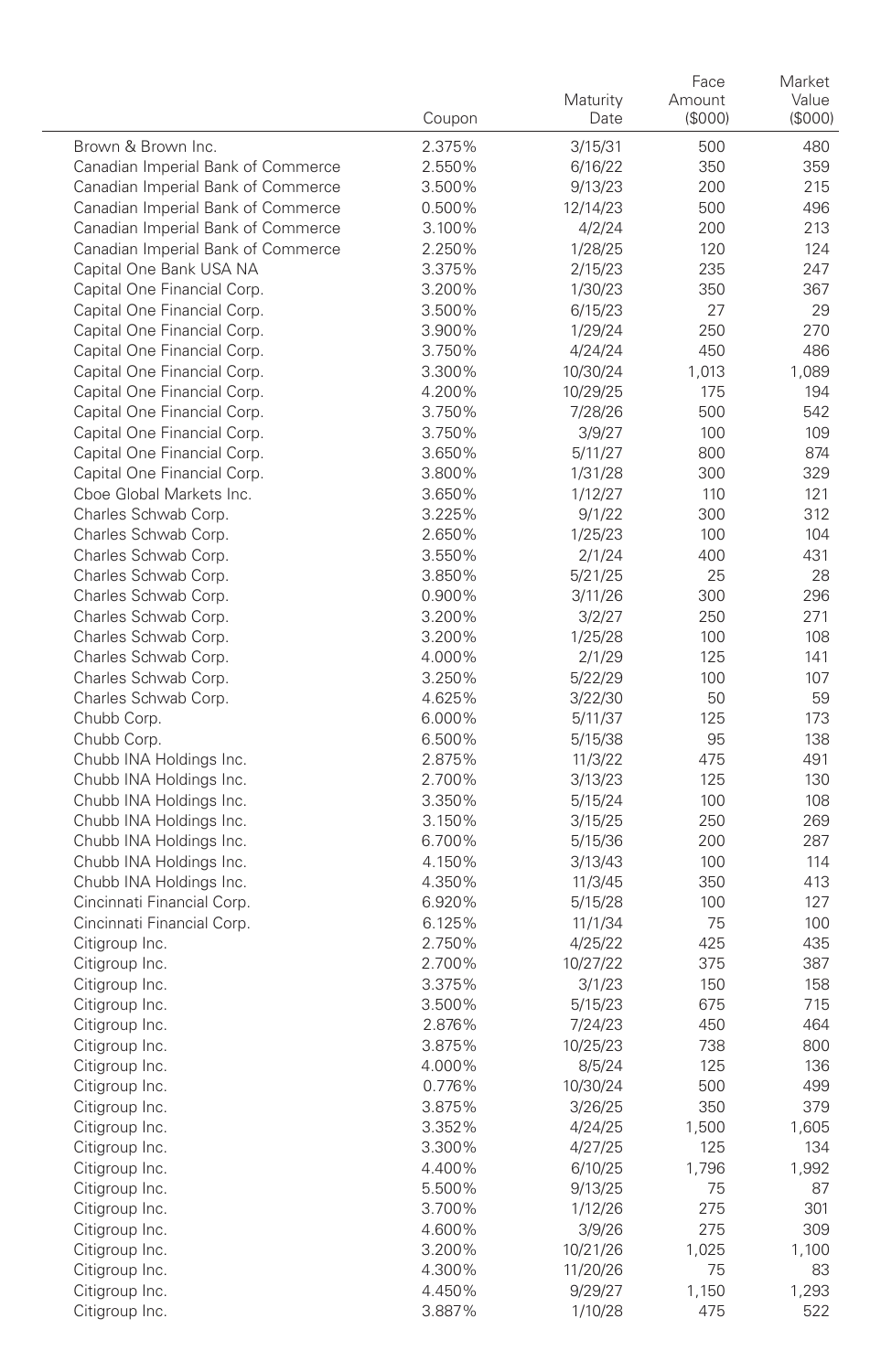|                          |                                      |                  | Maturity | Face<br>Amount | Market<br>Value |
|--------------------------|--------------------------------------|------------------|----------|----------------|-----------------|
|                          |                                      | Coupon           | Date     | (\$000)        | $($ \$000 $)$   |
|                          | Citigroup Inc.                       | 3.668%           | 7/24/28  | 900            | 985             |
|                          | Citigroup Inc.                       | 4.125%           | 7/25/28  | 100            | 111             |
|                          | Citigroup Inc.                       | 3.520%           | 10/27/28 | 580            | 627             |
|                          | Citigroup Inc.                       | 3.980%           | 3/20/30  | 475            | 524             |
|                          | Citigroup Inc.                       | 2.976%           | 11/5/30  | 300            | 310             |
|                          | Citigroup Inc.                       | 2.666%           | 1/29/31  | 500            | 502             |
|                          | Citigroup Inc.                       | 4.412%           | 3/31/31  | 750            | 849             |
|                          | Citigroup Inc.                       | 2.572%           | 6/3/31   | 500            | 498             |
|                          | Citigroup Inc.                       | 6.625%           | 6/15/32  | 100            | 131             |
|                          | Citigroup Inc.                       | 6.125%           | 8/25/36  | 75             | 98              |
|                          | Citigroup Inc.                       | 3.878%           | 1/24/39  | 225            | 244             |
|                          | Citigroup Inc.                       | 8.125%           | 7/15/39  | 562            | 926             |
|                          | Citigroup Inc.                       | 5.316%           | 3/26/41  | 1,000          | 1.288           |
|                          | Citigroup Inc.                       | 5.875%           | 1/30/42  | 100            | 136             |
|                          | Citigroup Inc.                       | 5.300%           | 5/6/44   | 375            | 472             |
|                          | Citigroup Inc.                       | 4.650%           | 7/30/45  | 200            | 240             |
|                          | Citigroup Inc.                       | 4.750%           | 5/18/46  | 375            | 443             |
|                          | Citigroup Inc.                       | 4.650%           | 7/23/48  | 450            | 552             |
|                          | Citizens Bank NA                     | 2.650%           | 5/26/22  | 125            | 128             |
|                          | Citizens Financial Group Inc.        | 2.850%           | 7/27/26  | 175            | 185             |
|                          | Citizens Financial Group Inc.        | 2.500%           | 2/6/30   | 200            | 199             |
| $\overline{\phantom{a}}$ | Citizens Financial Group Inc.        | 4.300%           | 2/11/31  | 357            | 386             |
| $\overline{7}$           | Citizens Financial Group Inc.        | 2.638%           |          | 125            | 120             |
|                          | CME Group Inc.                       | 3.000%           | 9/30/32  | 125            | 130             |
|                          |                                      |                  | 9/15/22  | 214            |                 |
|                          | CME Group Inc.                       | 3.000%<br>5.300% | 3/15/25  |                | 228             |
|                          | CME Group Inc.                       |                  | 9/15/43  | 200            | 273             |
|                          | CNA Financial Corp.                  | 3.950%           | 5/15/24  | 150            | 163             |
|                          | CNA Financial Corp.                  | 4.500%           | 3/1/26   | 125            | 141             |
|                          | CNA Financial Corp.                  | 3.450%           | 8/15/27  | 100            | 109             |
|                          | CNA Financial Corp.                  | 3.900%           | 5/1/29   | 100            | 110             |
|                          | CNO Financial Group Inc.             | 5.250%           | 5/30/25  | 250            | 284             |
|                          | Comerica Bank                        | 4.000%           | 7/27/25  | 50             | 55              |
| $\overline{7}$           | Comerica Inc.                        | 3.700%           | 7/31/23  | 200            | 214             |
|                          | Commonwealth Bank of Australia       | 2.750%           | 3/10/22  | 500            | 512             |
|                          | Cooperatieve Rabobank UA             | 3.950%           | 11/9/22  | 125            | 132             |
|                          | Cooperatieve Rabobank UA             | 4.625%           | 12/1/23  | 175            | 192             |
|                          | Cooperatieve Rabobank UA             | 0.375%           | 1/12/24  | 250            | 249             |
|                          | Cooperatieve Rabobank UA             | 3.375%           | 5/21/25  | 666            | 725             |
|                          | Cooperatieve Rabobank UA             | 4.375%           | 8/4/25   | 600            | 664             |
|                          | Cooperatieve Rabobank UA             | 3.750%           | 7/21/26  | 475            | 517             |
|                          | Cooperatieve Rabobank UA             | 5.250%           | 5/24/41  | 100            | 129             |
|                          | Cooperatieve Rabobank UA             | 5.750%           | 12/1/43  | 250            | 335             |
|                          | Cooperatieve Rabobank UA             | 5.250%           | 8/4/45   | 350            | 450             |
|                          | Credit Suisse AG                     | 3.625%           | 9/9/24   | 575            | 622             |
| $\overline{\phantom{a}}$ | Credit Suisse Group AG               | 3.574%           | 1/9/23   | 250            | 256             |
|                          | Credit Suisse Group AG               | 3.800%           | 6/9/23   | 825            | 874             |
|                          | Credit Suisse Group AG               | 3.750%           | 3/26/25  | 250            | 269             |
|                          | Credit Suisse Group AG               | 4.875%           | 5/15/45  | 875            | 1,034           |
|                          | Credit Suisse Group Funding Guernsey |                  |          |                |                 |
|                          | Ltd.                                 | 3.800%           | 9/15/22  | 750            | 782             |
|                          | Deutsche Bank AG                     | 4.250%           | 10/14/21 | 600            | 611             |
|                          | Deutsche Bank AG                     | 3.300%           | 11/16/22 | 500            | 520             |
|                          | Deutsche Bank AG                     | 3.950%           | 2/27/23  | 300            | 316             |
|                          | Deutsche Bank AG                     | 3.700%           | 5/30/24  | 548            | 586             |
|                          | Deutsche Bank AG                     | 4.100%           | 1/13/26  | 100            | 109             |
|                          | Deutsche Bank AG                     | 1.686%           | 3/19/26  | 500            | 499             |
|                          | Discover Bank                        | 3.350%           | 2/6/23   | 150            | 157             |
|                          | Discover Bank                        | 4.200%           | 8/8/23   | 300            | 324             |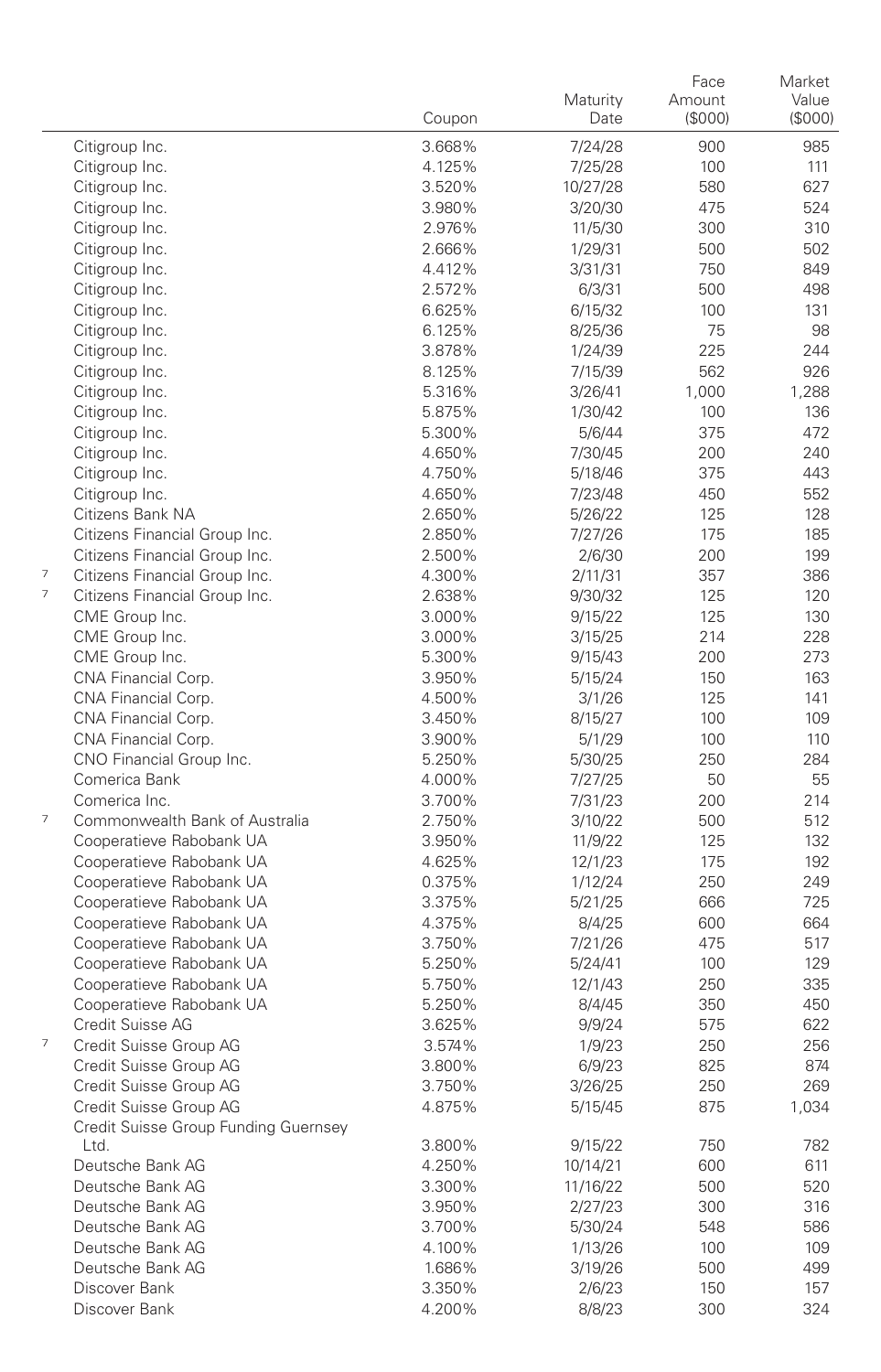|                                      | Coupon | Maturity<br>Date | Face<br>Amount<br>(\$000) | Market<br>Value<br>(\$000) |
|--------------------------------------|--------|------------------|---------------------------|----------------------------|
| Discover Bank                        | 2.450% | 9/12/24          | 150                       | 157                        |
| Discover Bank                        | 3.450% | 7/27/26          | 100                       | 108                        |
| Discover Bank                        | 4.650% | 9/13/28          | 250                       | 286                        |
| Discover Bank                        | 2.700% | 2/6/30           | 100                       | 101                        |
| <b>Discover Financial Services</b>   | 3.850% | 11/21/22         | 200                       | 210                        |
| <b>Discover Financial Services</b>   | 3.950% | 11/6/24          | 450                       | 490                        |
| <b>Discover Financial Services</b>   | 3.750% | 3/4/25           | 183                       | 198                        |
| <b>Discover Financial Services</b>   | 4.500% | 1/30/26          | 428                       | 483                        |
| <b>Discover Financial Services</b>   | 4.100% | 2/9/27           | 250                       | 277                        |
| E*TRADE Financial Corp.              | 3.800% | 8/24/27          | 75                        | 83                         |
| E*TRADE Financial Corp.              | 4.500% | 6/20/28          | 65                        | 74                         |
| Eaton Vance Corp.                    | 3.625% | 6/15/23          | 50                        | 53                         |
| Eaton Vance Corp.                    | 3.500% | 4/6/27           | 100                       | 109                        |
| Enstar Group Ltd.                    | 4.950% | 6/1/29           | 395                       | 438                        |
| Equitable Holdings Inc.              | 3.900% | 4/20/23          | 64                        | 68                         |
| Equitable Holdings Inc.              | 7.000% | 4/1/28           | 75                        | 95                         |
| Equitable Holdings Inc.              | 4.350% | 4/20/28          | 680                       | 758                        |
| Equitable Holdings Inc.              | 5.000% | 4/20/48          | 350                       | 424                        |
| Everest Reinsurance Holdings Inc.    | 4.868% | 6/1/44           | 100                       | 120                        |
| Fairfax Financial Holdings Ltd.      | 4.850% | 4/17/28          | 50                        | 55                         |
| Fairfax Financial Holdings Ltd.      | 4.625% | 4/29/30          | 100                       | 109                        |
| Fidelity National Financial Inc.     | 3.400% | 6/15/30          | 100                       | 104                        |
| Fidelity National Financial Inc.     | 2.450% | 3/15/31          | 500                       | 483                        |
| Fifth Third Bancorp                  | 4.300% | 1/16/24          | 275                       | 300                        |
| Fifth Third Bancorp                  | 3.650% | 1/25/24          | 150                       | 162                        |
| Fifth Third Bancorp                  | 2.375% | 1/28/25          | 349                       | 363                        |
| Fifth Third Bancorp                  | 2.550% | 5/5/27           | 100                       | 104                        |
| Fifth Third Bancorp                  | 3.950% | 3/14/28          | 75                        | 85                         |
| Fifth Third Bancorp                  | 8.250% | 3/1/38           | 200                       | 323                        |
| Fifth Third Bank NA                  | 3.950% | 7/28/25          | 200                       | 223                        |
| Fifth Third Bank NA                  | 3.850% | 3/15/26          | 200                       | 220                        |
| Fifth Third Bank NA                  | 2.250% | 2/1/27           | 250                       | 258                        |
| First American Financial Corp.       | 4.600% | 11/15/24         | 100                       | 111                        |
| First Republic Bank                  | 2.500% | 6/6/22           | 100                       | 102                        |
| First Republic Bank                  | 1.912% | 2/12/24          | 250                       | 256                        |
| First Republic Bank                  | 4.375% | 8/1/46           | 75                        | 86                         |
| FirstMerit Bank NA                   | 4.270% | 11/25/26         | 150                       | 168                        |
| Franklin Resources Inc.              | 2.800% | 9/15/22          | 225                       | 233                        |
| FS KKR Capital Corp.                 | 4.750% | 5/15/22          | 25                        | 26                         |
| FS KKR Capital Corp.                 | 4.625% | 7/15/24          | 25                        | 27                         |
| FS KKR Capital Corp.                 | 4.125% | 2/1/25           | 100                       | 103                        |
| FS KKR Capital Corp.                 | 3.400% | 1/15/26          | 500                       | 496                        |
| GATX Corp.                           | 3.250% | 3/30/25          | 125                       | 134                        |
| GATX Corp.                           | 3.250% | 9/15/26          | 50                        | 54                         |
| GATX Corp.                           | 3.850% | 3/30/27          | 175                       | 193                        |
| GATX Corp.                           | 3.500% | 3/15/28          | 100                       | 108                        |
| GATX Corp.                           | 4.550% | 11/7/28          | 150                       | 172                        |
| GATX Corp.                           | 4.700% | 4/1/29           | 75                        | 86                         |
| GATX Corp.                           | 4.500% | 3/30/45          | 50                        | 55                         |
| 7<br><b>GE Capital Funding LLC</b>   | 3.450% | 5/15/25          | 445                       | 481                        |
| 7<br><b>GE Capital Funding LLC</b>   | 4.050% | 5/15/27          | 400                       | 446                        |
| 7<br><b>GE Capital Funding LLC</b>   | 4.400% | 5/15/30          | 710                       | 804                        |
| 7<br><b>GE Capital Funding LLC</b>   | 4.550% | 5/15/32          | 200                       | 230                        |
| GE Capital International Funding Co. |        |                  |                           |                            |
| Unlimited Co.                        | 3.373% | 11/15/25         | 358                       | 388                        |
| GE Capital International Funding Co. |        |                  |                           |                            |
| Unlimited Co.                        | 4.418% | 11/15/35         | 2,168                     | 2,482                      |
| Globe Life Inc.                      | 3.800% | 9/15/22          | 50                        | 52                         |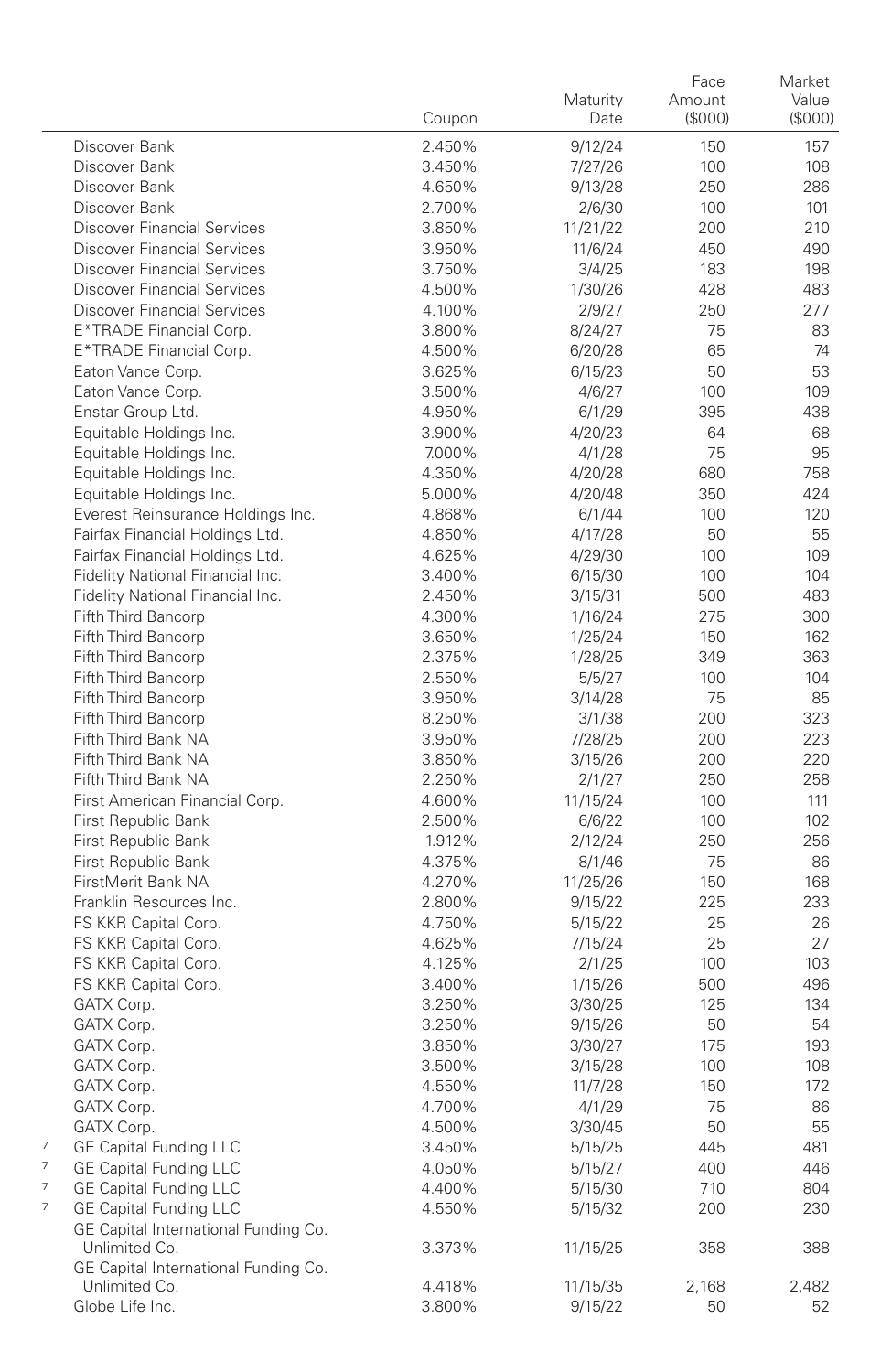|                                                                                  | Coupon           | Maturity<br>Date   | Face<br>Amount<br>(\$000) | Market<br>Value<br>$($ \$000 $)$ |
|----------------------------------------------------------------------------------|------------------|--------------------|---------------------------|----------------------------------|
| Globe Life Inc.                                                                  | 4.550%           | 9/15/28            | 80                        | 92                               |
| Goldman Sachs Capital I                                                          | 6.345%           | 2/15/34            | 225                       | 299                              |
| Goldman Sachs Group Inc.                                                         | 3.000%           | 4/26/22            | 545                       | 546                              |
| Goldman Sachs Group Inc.                                                         | 2.876%           | 10/31/22           | 555                       | 562                              |
| Goldman Sachs Group Inc.                                                         | 3.625%           | 1/22/23            | 400                       | 422                              |
| Goldman Sachs Group Inc.                                                         | 0.481%           | 1/27/23            | 650                       | 648                              |
| Goldman Sachs Group Inc.                                                         | 3.200%           | 2/23/23            | 450                       | 471                              |
| Goldman Sachs Group Inc.                                                         | 2.908%           | 6/5/23             | 350                       | 359                              |
| Goldman Sachs Group Inc.                                                         | 2.905%           | 7/24/23            | 500                       | 515                              |
| Goldman Sachs Group Inc.                                                         | 3.625%           | 2/20/24            | 300                       | 323                              |
| Goldman Sachs Group Inc.                                                         | 4.000%           | 3/3/24             | 475                       | 518                              |
| Goldman Sachs Group Inc.                                                         | 3.850%           | 7/8/24             | 586                       | 635                              |
| Goldman Sachs Group Inc.                                                         | 3.500%           | 1/23/25            | 1,332                     | 1,437                            |
| Goldman Sachs Group Inc.                                                         | 3.500%           | 4/1/25             | 50                        | 54                               |
| Goldman Sachs Group Inc.                                                         | 3.750%           | 5/22/25            | 825                       | 899                              |
| Goldman Sachs Group Inc.                                                         | 3.272%           | 9/29/25            | 550                       | 589                              |
| Goldman Sachs Group Inc.                                                         | 4.250%           | 10/21/25           | 200                       | 223                              |
| Goldman Sachs Group Inc.                                                         | 3.750%           | 2/25/26            | 200                       | 219                              |
| Goldman Sachs Group Inc.                                                         | 3.500%           | 11/16/26           | 1,250                     | 1,355                            |
| Goldman Sachs Group Inc.                                                         | 1.093%           | 12/9/26            | 500                       | 489                              |
| Goldman Sachs Group Inc.                                                         | 5.950%           | 1/15/27            | 400                       | 483                              |
| Goldman Sachs Group Inc.                                                         | 3.850%           | 1/26/27            | 350                       | 384                              |
| Goldman Sachs Group Inc.                                                         | 3.691%           | 6/5/28             | 625                       | 682                              |
| Goldman Sachs Group Inc.                                                         | 3.814%           | 4/23/29            | 450                       | 492                              |
| Goldman Sachs Group Inc.                                                         | 4.223%           | 5/1/29             | 475                       | 530                              |
| Goldman Sachs Group Inc.                                                         | 3.800%           | 3/15/30            | 1,250                     | 1,378                            |
| Goldman Sachs Group Inc.                                                         | 1.992%           | 1/27/32            | 1,550                     | 1,467                            |
| Goldman Sachs Group Inc.                                                         | 6.450%           | 5/1/36             | 50                        | 68                               |
| Goldman Sachs Group Inc.                                                         | 6.750%           | 10/1/37            | 975                       | 1,375                            |
| Goldman Sachs Group Inc.                                                         | 4.017%           | 10/31/38           | 405                       | 451                              |
| Goldman Sachs Group Inc.                                                         | 4.411%           | 4/23/39            | 500                       | 582                              |
| Goldman Sachs Group Inc.                                                         | 6.250%           | 2/1/41             | 675                       | 957                              |
| Goldman Sachs Group Inc.                                                         | 4.800%           | 7/8/44             | 360                       | 441                              |
| Goldman Sachs Group Inc.                                                         | 5.150%           | 5/22/45            | 475                       | 594                              |
| Goldman Sachs Group Inc.                                                         | 4.750%           | 10/21/45           | 150                       | 184                              |
| Hanover Insurance Group Inc.                                                     | 4.500%           | 4/15/26            | 100                       | 113                              |
| Hartford Financial Services Group Inc.                                           | 2.800%           | 8/19/29            | 350                       | 361                              |
| Hartford Financial Services Group Inc.                                           | 5.950%           | 10/15/36           | 50                        | 66                               |
| Hartford Financial Services Group Inc.                                           | 6.100%           | 10/1/41            | 100                       | 137                              |
| Hartford Financial Services Group Inc.<br>Hartford Financial Services Group Inc. | 4.300%           | 4/15/43            | 175                       | 198                              |
| <b>HSBC Bank USA NA</b>                                                          | 3.600%<br>7.000% | 8/19/49<br>1/15/39 | 125<br>250                | 129<br>370                       |
| <b>HSBC Holdings plc</b>                                                         | 3.600%           | 5/25/23            | 200                       | 213                              |
| <b>HSBC Holdings plc</b>                                                         | 3.033%           | 11/22/23           | 200                       | 208                              |
| <b>HSBC Holdings plc</b>                                                         | 4.250%           | 3/14/24            | 250                       | 272                              |
| <b>HSBC Holdings plc</b>                                                         | 3.950%           | 5/18/24            | 1,300                     | 1,385                            |
| <b>HSBC Holdings plc</b>                                                         | 3.803%           | 3/11/25            | 1,075                     | 1,158                            |
| <b>HSBC Holdings plc</b>                                                         | 4.250%           | 8/18/25            | 150                       | 165                              |
| <b>HSBC Holdings plc</b>                                                         | 2.633%           | 11/7/25            | 200                       | 209                              |
| <b>HSBC Holdings plc</b>                                                         | 4.300%           | 3/8/26             | 1,100                     | 1,230                            |
| <b>HSBC Holdings plc</b>                                                         | 1.645%           | 4/18/26            | 2,000                     | 1,993                            |
| <b>HSBC Holdings plc</b>                                                         | 3.900%           | 5/25/26            | 450                       | 496                              |
| <b>HSBC Holdings plc</b>                                                         | 2.099%           | 6/4/26             | 1,700                     | 1,730                            |
| <b>HSBC Holdings plc</b>                                                         | 4.292%           | 9/12/26            | 500                       | 553                              |
| <b>HSBC Holdings plc</b>                                                         | 4.375%           | 11/23/26           | 350                       | 391                              |
| <b>HSBC Holdings plc</b>                                                         | 1.589%           | 5/24/27            | 500                       | 490                              |
| <b>HSBC Holdings plc</b>                                                         | 4.041%           | 3/13/28            | 400                       | 437                              |
| <b>HSBC Holdings plc</b>                                                         | 4.583%           | 6/19/29            | 400                       | 449                              |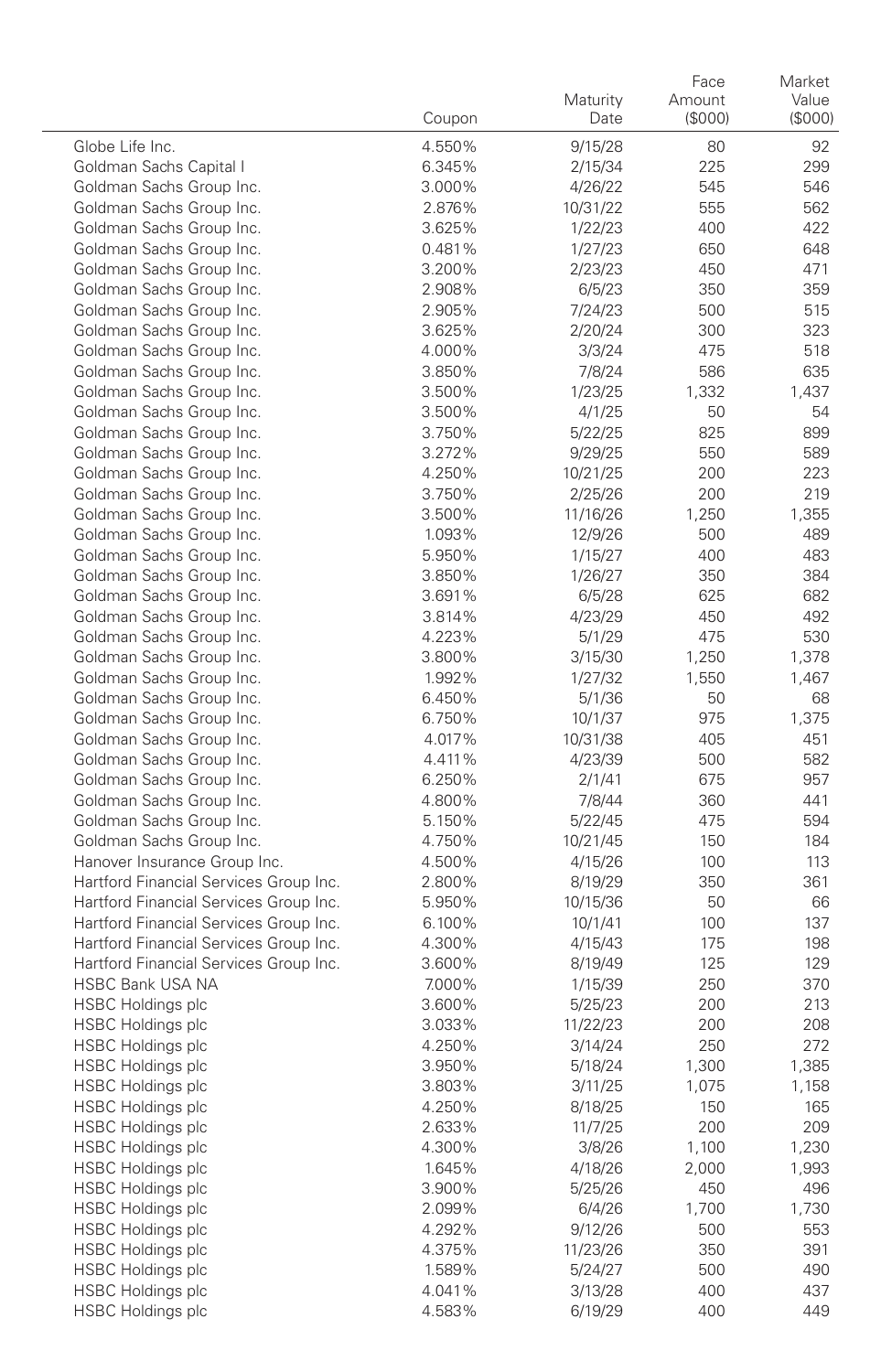|                                               | Coupon | Maturity<br>Date | Face<br>Amount<br>(\$000) | Market<br>Value<br>(S000) |
|-----------------------------------------------|--------|------------------|---------------------------|---------------------------|
| <b>HSBC Holdings plc</b>                      | 4.950% | 3/31/30          | 550                       | 639                       |
| <b>HSBC Holdings plc</b>                      | 3.973% | 5/22/30          | 570                       | 616                       |
| <b>HSBC Holdings plc</b>                      | 7.625% | 5/17/32          | 100                       | 138                       |
| <b>HSBC Holdings plc</b>                      | 7.350% | 11/27/32         | 100                       | 135                       |
| <b>HSBC Holdings plc</b>                      | 6.500% | 5/2/36           | 600                       | 787                       |
| <b>HSBC Holdings plc</b>                      | 6.500% | 9/15/37          | 50                        | 67                        |
| <b>HSBC Holdings plc</b>                      | 6.800% | 6/1/38           | 200                       | 275                       |
| <b>HSBC Holdings plc</b>                      | 5.250% | 3/14/44          | 750                       | 914                       |
| HSBC USA Inc.                                 | 3.500% | 6/23/24          | 150                       | 162                       |
| Huntington Bancshares Inc.                    | 2.550% | 2/4/30           | 250                       | 250                       |
| Huntington National Bank                      | 2.500% | 8/7/22           | 200                       | 205                       |
| Huntington National Bank                      | 1.800% | 2/3/23           | 275                       | 281                       |
| Huntington National Bank                      | 3.550% | 10/6/23          | 250                       | 269                       |
| Industrial & Commercial Bank of China<br>Ltd. | 2.957% | 11/8/22          | 250                       | 258                       |
| Industrial & Commercial Bank of China         |        |                  |                           |                           |
| Ltd.                                          | 3.538% | 11/8/27          | 250                       | 276                       |
| <b>ING Groep NV</b>                           | 4.100% | 10/2/23          | 300                       | 325                       |
| <b>ING Groep NV</b>                           | 3.550% | 4/9/24           | 200                       | 215                       |
| <b>ING Groep NV</b>                           | 3.950% | 3/29/27          | 300                       | 334                       |
| <b>ING Groep NV</b>                           | 4.550% | 10/2/28          | 200                       | 229                       |
| <b>ING Groep NV</b>                           | 4.050% | 4/9/29           | 200                       | 222                       |
| Intercontinental Exchange Inc.                | 2.350% | 9/15/22          | 100                       | 102                       |
| Intercontinental Exchange Inc.                | 4.000% | 10/15/23         | 150                       | 162                       |
| Intercontinental Exchange Inc.                | 3.750% | 12/1/25          | 300                       | 329                       |
| Intercontinental Exchange Inc.                | 3.100% | 9/15/27          | 150                       | 163                       |
| Intercontinental Exchange Inc.                | 3.750% | 9/21/28          | 75                        | 82                        |
| Intercontinental Exchange Inc.                | 2.100% | 6/15/30          | 750                       | 720                       |
| Intercontinental Exchange Inc.                | 2.650% | 9/15/40          | 500                       | 462                       |
| Intercontinental Exchange Inc.                | 4.250% | 9/21/48          | 175                       | 194                       |
| Intercontinental Exchange Inc.                | 3.000% | 6/15/50          | 285                       | 266                       |
| Intercontinental Exchange Inc.                | 3.000% | 9/15/60          | 300                       | 266                       |
| International Finance Corp.                   | 5.875% | 8/15/22          | 160                       | 171                       |
| Invesco Finance plc                           | 3.125% | 11/30/22         | 175                       | 183                       |
| Invesco Finance plc                           | 4.000% | 1/30/24          | 450                       | 491                       |
| Invesco Finance plc                           | 3.750% | 1/15/26          | 170                       | 186                       |
| Invesco Finance plc                           | 5.375% | 11/30/43         | 75                        | 93                        |
| Janus Capital Group Inc.                      | 4.875% | 8/1/25           | 75                        | 85                        |
| Jefferies Financial Group Inc.                | 5.500% | 10/18/23         | 150                       | 163                       |
| Jefferies Group LLC                           | 5.125% | 1/20/23          | 100                       | 108                       |
| Jefferies Group LLC                           | 6.450% | 6/8/27           | 50                        | 62                        |
| Jefferies Group LLC                           | 6.250% | 1/15/36          | 75                        | 97                        |
| Jefferies Group LLC                           | 6.500% | 1/20/43          | 75                        | 96                        |
| Jefferies Group LLC / Jefferies Group         |        |                  |                           |                           |
| Capital Finance Inc.                          | 4.850% | 1/15/27          | 200                       | 230                       |
| Jefferies Group LLC / Jefferies Group         |        |                  |                           |                           |
| Capital Finance Inc.                          | 4.150% | 1/23/30          | 300                       | 330                       |
| JPMorgan Chase & Co.                          | 3.250% | 9/23/22          | 750                       | 781                       |
| JPMorgan Chase & Co.                          | 2.972% | 1/15/23          | 370                       | 377                       |
| JPMorgan Chase & Co.                          | 3.200% | 1/25/23          | 750                       | 787                       |
| JPMorgan Chase & Co.                          | 3.207% | 4/1/23           | 500                       | 513                       |
| JPMorgan Chase & Co.                          | 2.776% | 4/25/23          | 350                       | 358                       |
| JPMorgan Chase & Co.                          | 3.375% | 5/1/23           | 300                       | 318                       |
| JPMorgan Chase & Co.                          | 2.700% | 5/18/23          | 250                       | 261                       |
| JPMorgan Chase & Co.                          | 3.875% | 2/1/24           | 445                       | 485                       |
| JPMorgan Chase & Co.                          | 3.559% | 4/23/24          | 485                       | 512                       |
| JPMorgan Chase & Co.                          | 3.625% | 5/13/24          | 526                       | 573                       |
| JPMorgan Chase & Co.                          | 1.514% | 6/1/24           | 1,640                     | 1,673                     |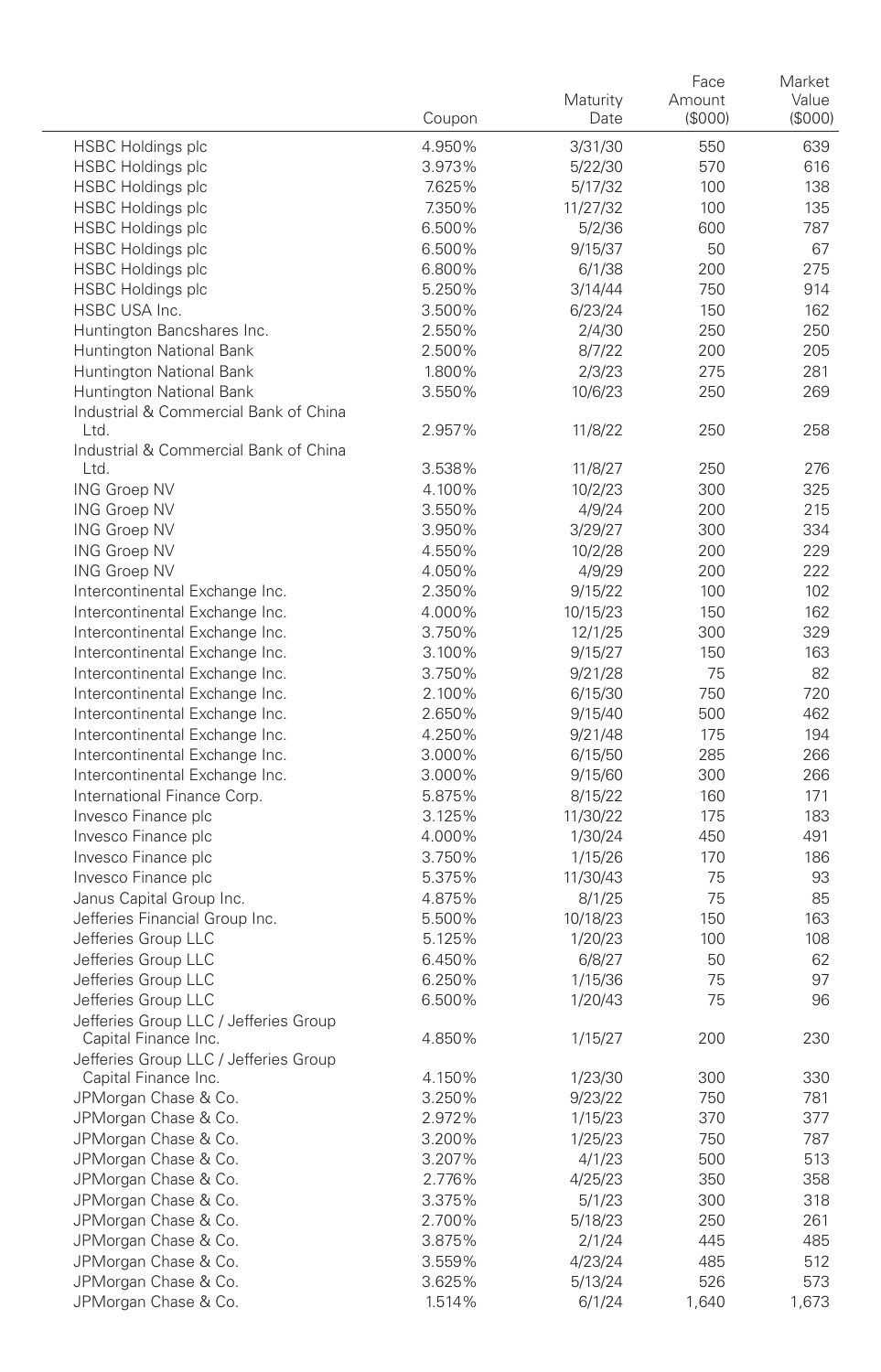|                                              | Coupon           | Maturity<br>Date   | Face<br>Amount<br>(\$000) | Market<br>Value<br>(\$000) |
|----------------------------------------------|------------------|--------------------|---------------------------|----------------------------|
| JPMorgan Chase & Co.                         | 3.797%           | 7/23/24            | 175                       | 187                        |
| JPMorgan Chase & Co.                         | 3.875%           | 9/10/24            | 575                       | 630                        |
| JPMorgan Chase & Co.                         | 0.653%           | 9/16/24            | 1,100                     | 1,101                      |
| JPMorgan Chase & Co.                         | 4.023%           | 12/5/24            | 300                       | 324                        |
| JPMorgan Chase & Co.                         | 3.125%           | 1/23/25            | 400                       | 428                        |
| JPMorgan Chase & Co.                         | 0.563%           | 2/16/25            | 500                       | 495                        |
| JPMorgan Chase & Co.                         | 3.220%           | 3/1/25             | 600                       | 641                        |
| JPMorgan Chase & Co.                         | 3.900%           | 7/15/25            | 362                       | 399                        |
| JPMorgan Chase & Co.                         | 2.301%           | 10/15/25           | 700                       | 726                        |
| JPMorgan Chase & Co.                         | 3.300%           | 4/1/26             | 685                       | 743                        |
| JPMorgan Chase & Co.                         | 2.083%           | 4/22/26            | 500                       | 512                        |
| JPMorgan Chase & Co.                         | 3.200%           | 6/15/26            | 300                       | 323                        |
| JPMorgan Chase & Co.                         | 2.950%           | 10/1/26            | 875                       | 931                        |
| JPMorgan Chase & Co.                         | 4.125%           | 12/15/26           | 450                       | 504                        |
| JPMorgan Chase & Co.                         | 3.960%           | 1/29/27            | 500                       | 552                        |
| JPMorgan Chase & Co.                         | 3.625%           | 12/1/27            | 1,000                     | 1,086                      |
| JPMorgan Chase & Co.                         | 3.782%           | 2/1/28             | 625                       | 689                        |
| JPMorgan Chase & Co.                         | 3.540%           | 5/1/28             | 350                       | 382                        |
| JPMorgan Chase & Co.                         | 3.509%           | 1/23/29            | 575                       | 619                        |
| JPMorgan Chase & Co.                         | 4.005%           | 4/23/29            | 300                       | 334                        |
| JPMorgan Chase & Co.                         | 4.203%           | 7/23/29            | 250                       | 283                        |
| JPMorgan Chase & Co.                         | 4.452%           | 12/5/29            | 300                       | 343                        |
| JPMorgan Chase & Co.                         | 3.702%           | 5/6/30             | 300                       | 326                        |
| JPMorgan Chase & Co.                         | 2.739%           | 10/15/30           | 1,500                     | 1,522                      |
| JPMorgan Chase & Co.                         | 4.493%           | 3/24/31            | 1,050                     | 1,208                      |
| JPMorgan Chase & Co.                         | 2.522%           | 4/22/31            | 2,000                     | 1,989                      |
| JPMorgan Chase & Co.                         | 2.956%           | 5/13/31            | 500                       | 508                        |
| JPMorgan Chase & Co.                         | 1.764%           | 11/19/31           | 500                       | 467                        |
| JPMorgan Chase & Co.                         | 6.400%           | 5/15/38            | 450                       | 635                        |
| JPMorgan Chase & Co.                         | 3.882%           | 7/24/38            | 500                       | 553                        |
| JPMorgan Chase & Co.                         | 5.500%           | 10/15/40           | 650                       | 853                        |
| JPMorgan Chase & Co.                         | 3.109%           | 4/22/41            | 500                       | 498                        |
| JPMorgan Chase & Co.                         | 5.600%           | 7/15/41            | 275                       | 366                        |
| JPMorgan Chase & Co.                         | 5.400%           | 1/6/42             | 150                       | 198                        |
| JPMorgan Chase & Co.<br>JPMorgan Chase & Co. | 5.625%           | 8/16/43            | 300                       | 398                        |
| JPMorgan Chase & Co.                         | 4.950%           | 6/1/45             | 100<br>375                | 126<br>436                 |
| JPMorgan Chase & Co.                         | 4.260%<br>4.032% | 2/22/48<br>7/24/48 | 500                       | 562                        |
| JPMorgan Chase & Co.                         | 3.964%           | 11/15/48           | 1,000                     | 1,102                      |
| JPMorgan Chase & Co.                         | 3.897%           | 1/23/49            | 400                       | 440                        |
| JPMorgan Chase & Co.                         | 3.109%           | 4/22/51            | 500                       | 490                        |
| Kemper Corp.                                 | 4.350%           | 2/15/25            | 40                        | 44                         |
| KeyBank NA                                   | 2.300%           | 9/14/22            | 200                       | 205                        |
| KeyBank NA                                   | 3.375%           | 3/7/23             | 250                       | 264                        |
| KeyBank NA                                   | 0.423%           | 1/3/24             | 500                       | 499                        |
| KeyBank NA                                   | 3.300%           | 6/1/25             | 403                       | 438                        |
| KeyCorp                                      | 4.150%           | 10/29/25           | 150                       | 168                        |
| KeyCorp                                      | 4.100%           | 4/30/28            | 600                       | 677                        |
| KeyCorp                                      | 2.550%           | 10/1/29            | 150                       | 151                        |
| Lazard Group LLC                             | 3.750%           | 2/13/25            | 50                        | 54                         |
| Lazard Group LLC                             | 3.625%           | 3/1/27             | 100                       | 108                        |
| Lazard Group LLC                             | 4.500%           | 9/19/28            | 100                       | 113                        |
| Legg Mason Inc.                              | 4.750%           | 3/15/26            | 100                       | 115                        |
| Legg Mason Inc.                              | 5.625%           | 1/15/44            | 120                       | 159                        |
| Lincoln National Corp.                       | 4.000%           | 9/1/23             | 50                        | 54                         |
| Lincoln National Corp.                       | 3.350%           | 3/9/25             | 13                        | 14                         |
| Lincoln National Corp.                       | 3.625%           | 12/12/26           | 75                        | 83                         |
| Lincoln National Corp.                       | 3.800%           | 3/1/28             | 100                       | 110                        |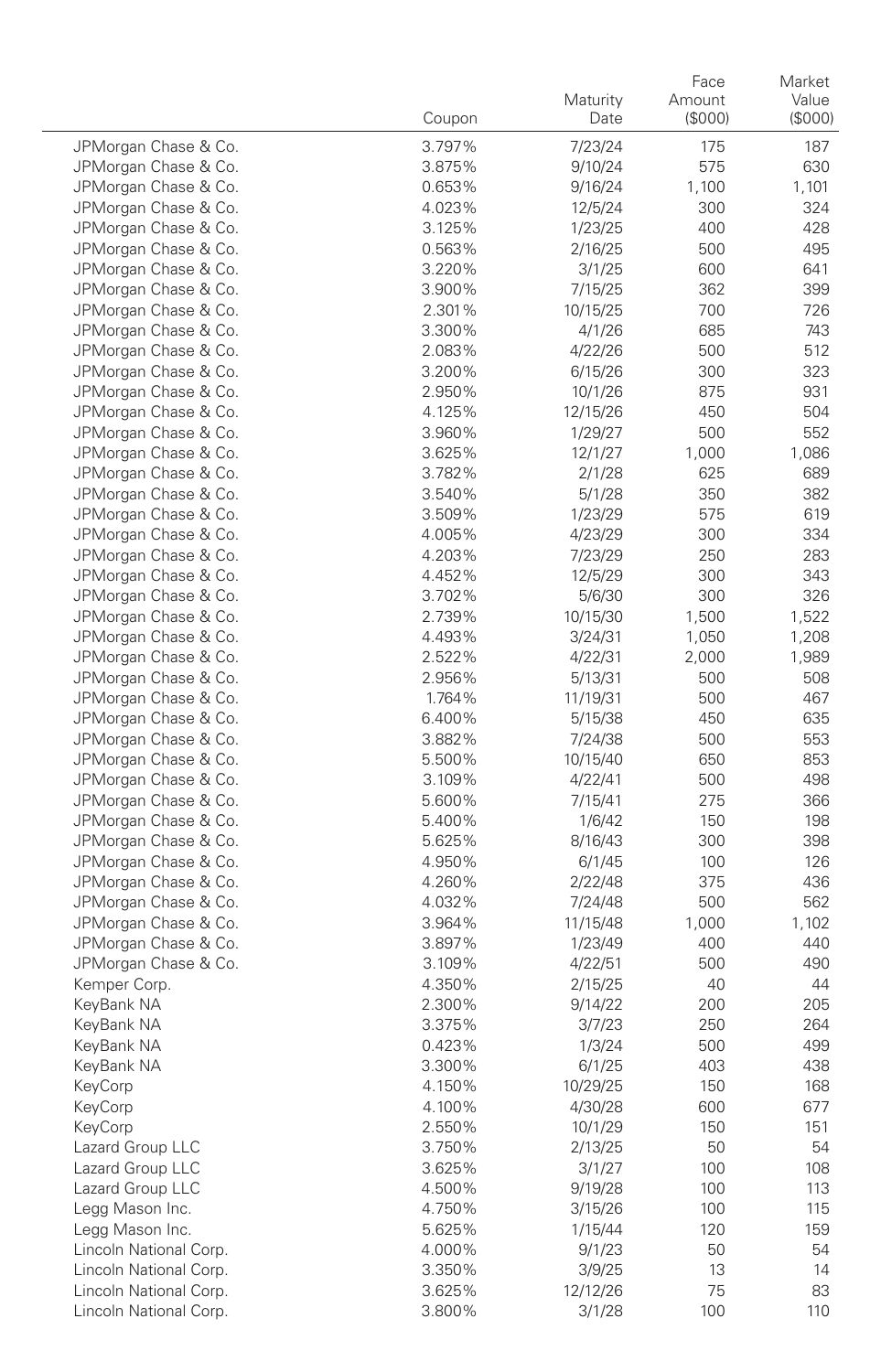|                                     | Coupon           | Maturity<br>Date    | Face<br>Amount<br>(\$000) | Market<br>Value<br>(\$000) |
|-------------------------------------|------------------|---------------------|---------------------------|----------------------------|
| Lincoln National Corp.              | 3.050%           | 1/15/30             | 350                       | 363                        |
| Lincoln National Corp.              | 6.300%           | 10/9/37             | 75                        | 100                        |
| Lincoln National Corp.              | 7.000%           | 6/15/40             | 160                       | 231                        |
| Lloyds Banking Group plc            | 4.050%           | 8/16/23             | 900                       | 971                        |
| Lloyds Banking Group plc            | 2.907%           | 11/7/23             | 400                       | 414                        |
| Lloyds Banking Group plc            | 3.900%           | 3/12/24             | 200                       | 217                        |
| Lloyds Banking Group plc            | 4.450%           | 5/8/25              | 200                       | 223                        |
| Lloyds Banking Group plc            | 4.582%           | 12/10/25            | 700                       | 781                        |
| Lloyds Banking Group plc            | 4.650%           | 3/24/26             | 575                       | 642                        |
| Lloyds Banking Group plc            | 3.750%           | 1/11/27             | 200                       | 219                        |
| Lloyds Banking Group plc            | 4.375%           | 3/22/28             | 250                       | 281                        |
| Lloyds Banking Group plc            | 4.550%           | 8/16/28             | 200                       | 228                        |
| Lloyds Banking Group plc            | 3.574%           | 11/7/28             | 200                       | 215                        |
| Lloyds Banking Group plc            | 5.300%           | 12/1/45             | 450                       | 554                        |
| Lloyds Banking Group plc            | 4.344%           | 1/9/48              | 275                       | 300                        |
| Loews Corp.                         | 2.625%           | 5/15/23             | 75                        | 78                         |
| Loews Corp.                         | 6.000%           | 2/1/35              | 50                        | 66                         |
| Loews Corp.                         | 4.125%           | 5/15/43             | 350                       | 377                        |
| M&T Bank Corp.                      | 3.550%           | 7/26/23             | 200                       | 214                        |
| Manufacturers & Traders Trust Co.   | 2.900%           | 2/6/25              | 160                       | 171                        |
| Manulife Financial Corp.            | 4.150%           | 3/4/26              | 175                       | 196                        |
| Manulife Financial Corp.            | 4.061%           | 2/24/32             | 190                       | 209                        |
| Manulife Financial Corp.            | 5.375%           | 3/4/46              | 200                       | 264                        |
| Markel Corp.                        | 4.900%           | 7/1/22              | 125                       | 132                        |
| Markel Corp.                        | 3.500%           | 11/1/27             | 50                        | 55                         |
| Markel Corp.                        | 3.350%           | 9/17/29             | 75                        | 79                         |
| Markel Corp.                        | 4.300%           | 11/1/47             | 50                        | 56                         |
| Markel Corp.                        | 5.000%           | 5/20/49             | 150                       | 183                        |
| Markel Corp.                        | 4.150%           | 9/17/50             | 200                       | 219                        |
| Marsh & McLennan Cos. Inc.          | 3.300%           | 3/14/23             | 75                        | 79                         |
| Marsh & McLennan Cos. Inc.          | 3.500%           | 6/3/24              | 100                       | 108                        |
| Marsh & McLennan Cos. Inc.          | 3.500%           | 3/10/25             | 100                       | 108                        |
| Marsh & McLennan Cos. Inc.          | 3.750%           | 3/14/26             | 100                       | 110                        |
| Marsh & McLennan Cos. Inc.          | 4.375%           | 3/15/29             | 325                       | 372                        |
| Marsh & McLennan Cos. Inc.          | 2.250%           | 11/15/30            | 710                       | 695                        |
| Marsh & McLennan Cos. Inc.          | 4.750%           | 3/15/39             | 250                       | 307                        |
| Marsh & McLennan Cos. Inc.          | 4.350%           | 1/30/47             | 100                       | 116                        |
| Marsh & McLennan Cos. Inc.          | 4.200%           | 3/1/48              | 200                       | 229                        |
| Marsh & McLennan Cos. Inc.          | 4.900%           | 3/15/49             | 450                       | 571                        |
| Mercury General Corp.               | 4.400%           | 3/15/27             | 75                        | 85                         |
| MetLife Inc.<br>MetLife Inc.        | 3.048%           | 12/15/22            | 225                       | 235                        |
|                                     | 3.600%           | 4/10/24             | 175                       | 190                        |
| MetLife Inc.                        | 3.000%           | 3/1/25              | 250                       | 267                        |
| MetLife Inc.                        | 3.600%           | 11/13/25            | 400                       | 439                        |
| MetLife Inc.<br>MetLife Inc.        | 4.550%           | 3/23/30             | 500                       | 582<br>244                 |
| MetLife Inc.                        | 6.500%           | 12/15/32            | 175                       |                            |
|                                     | 6.375%           | 6/15/34<br>2/6/41   | 100                       | 140                        |
| MetLife Inc.<br>MetLife Inc.        | 5.875%           |                     | 590                       | 808                        |
| MetLife Inc.                        | 4.125%<br>4.875% | 8/13/42             | 175                       | 197                        |
| MetLife Inc.                        | 4.721%           | 11/13/43            | 205                       | 258<br>78                  |
| MetLife Inc.                        |                  | 12/15/44            | 63                        |                            |
| MetLife Inc.                        | 4.600%<br>6.400% | 5/13/46             | 150                       | 183                        |
| Mitsubishi UFJ Financial Group Inc. | 2.623%           | 12/15/66<br>7/18/22 | 210<br>675                | 265<br>694                 |
| Mitsubishi UFJ Financial Group Inc. | 2.665%           | 7/25/22             | 300                       | 309                        |
| Mitsubishi UFJ Financial Group Inc. | 3.455%           | 3/2/23              | 300                       | 316                        |
| Mitsubishi UFJ Financial Group Inc. | 3.761%           | 7/26/23             | 740                       | 793                        |
| Mitsubishi UFJ Financial Group Inc. |                  | 9/13/23             | 100                       | 105                        |
|                                     | 2.527%           |                     |                           |                            |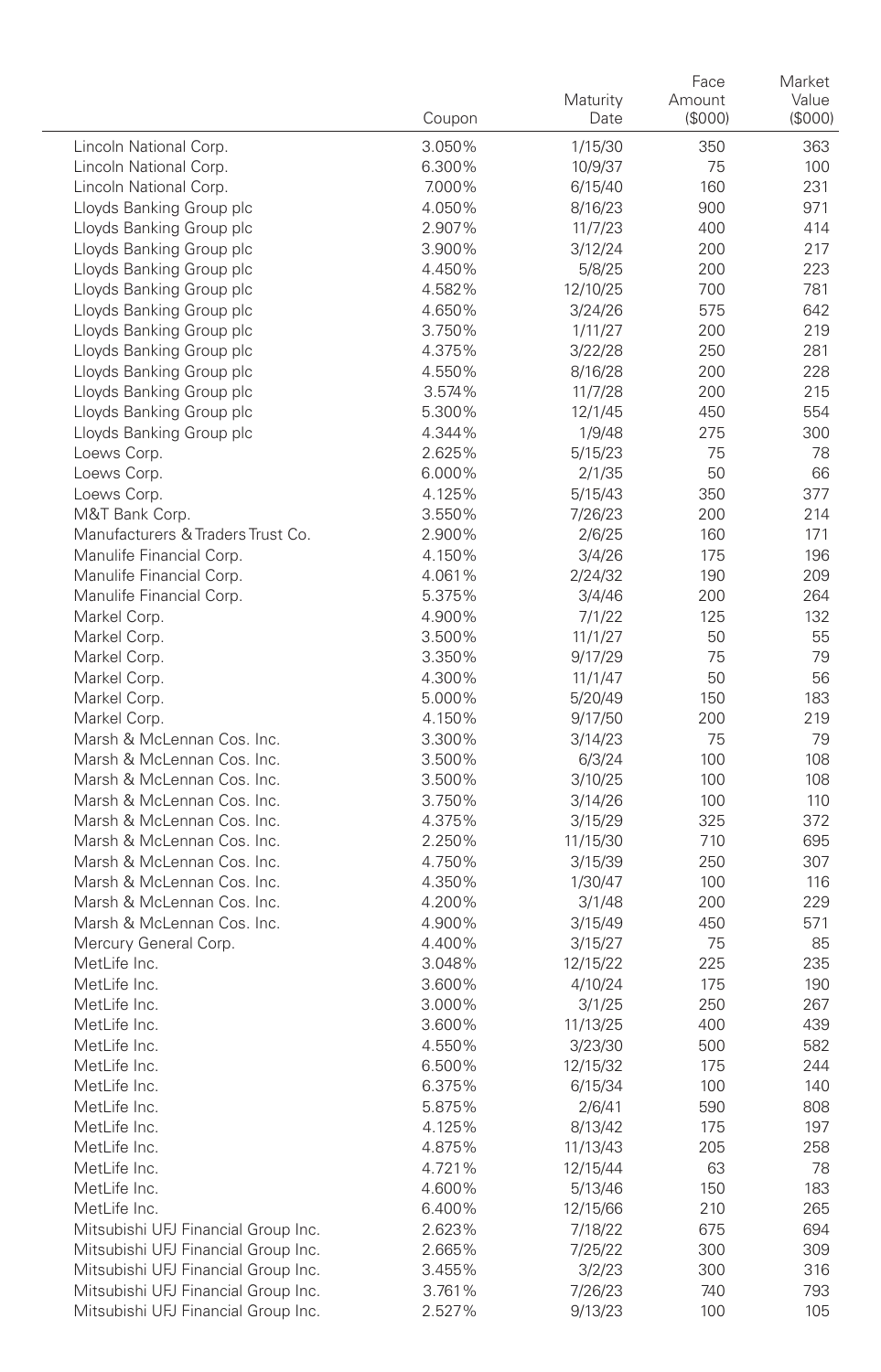|                                     | Coupon           | Maturity<br>Date | Face<br>Amount<br>(\$000) | Market<br>Value<br>(S000) |
|-------------------------------------|------------------|------------------|---------------------------|---------------------------|
| Mitsubishi UFJ Financial Group Inc. | 3.407%           | 3/7/24           | 200                       | 214                       |
| Mitsubishi UFJ Financial Group Inc. | 2.801%           | 7/18/24          | 200                       | 212                       |
| Mitsubishi UFJ Financial Group Inc. | 3.777%           | 3/2/25           | 250                       | 273                       |
| Mitsubishi UFJ Financial Group Inc. | 1.412%           | 7/17/25          | 2,000                     | 1,998                     |
| Mitsubishi UFJ Financial Group Inc. | 3.850%           | 3/1/26           | 525                       | 579                       |
| Mitsubishi UFJ Financial Group Inc. | 2.757%           | 9/13/26          | 250                       | 264                       |
| Mitsubishi UFJ Financial Group Inc. | 3.677%           | 2/22/27          | 500                       | 554                       |
| Mitsubishi UFJ Financial Group Inc. | 3.287%           | 7/25/27          | 250                       | 272                       |
| Mitsubishi UFJ Financial Group Inc. | 3.961%           | 3/2/28           | 200                       | 222                       |
| Mitsubishi UFJ Financial Group Inc. | 4.050%           | 9/11/28          | 200                       | 224                       |
| Mitsubishi UFJ Financial Group Inc. | 3.741%           | 3/7/29           | 200                       | 218                       |
| Mitsubishi UFJ Financial Group Inc. | 3.195%           | 7/18/29          | 175                       | 183                       |
| Mitsubishi UFJ Financial Group Inc. | 2.559%           | 2/25/30          | 50                        | 50                        |
| Mitsubishi UFJ Financial Group Inc. | 2.048%           | 7/17/30          | 500                       | 479                       |
| Mitsubishi UFJ Financial Group Inc. | 4.286%           | 7/26/38          | 50                        | 57                        |
| Mitsubishi UFJ Financial Group Inc. | 3.751%           | 7/18/39          | 200                       | 214                       |
| Mizuho Financial Group Inc.         | 3.549%           | 3/5/23           | 200                       | 212                       |
| Mizuho Financial Group Inc.         | 2.721%           | 7/16/23          | 300                       | 308                       |
| Mizuho Financial Group Inc.         | 3.922%           | 9/11/24          | 200                       | 214                       |
| Mizuho Financial Group Inc.         | 2.839%           | 7/16/25          | 375                       | 396                       |
| Mizuho Financial Group Inc.         | 2.555%           | 9/13/25          | 100                       | 102                       |
| Mizuho Financial Group Inc.         | 3.663%           | 2/28/27          | 250                       | 275                       |
| Mizuho Financial Group Inc.         | 4.018%           | 3/5/28           | 325                       | 361                       |
| Mizuho Financial Group Inc.         | 4.254%           | 9/11/29          | 400                       | 448                       |
| Mizuho Financial Group Inc.         | 3.153%           | 7/16/30          | 500                       | 522                       |
| Mizuho Financial Group Inc.         | 2.869%           | 9/13/30          | 100                       | 102                       |
| Mizuho Financial Group Inc.         | 2.172%           | 5/22/32          | 500                       | 478                       |
| Morgan Stanley                      | 2.750%           | 5/19/22          | 600                       | 616                       |
| Morgan Stanley                      | 4.875%           | 11/1/22          | 425                       | 453                       |
| Morgan Stanley                      | 3.125%           | 1/23/23          | 250                       | 262                       |
| Morgan Stanley                      | 3.750%           | 2/25/23          | 675                       | 715                       |
| Morgan Stanley                      | 0.560%           | 11/10/23         | 1,500                     | 1,499                     |
| Morgan Stanley                      | 0.529%           | 1/25/24          | 800                       | 798                       |
| Morgan Stanley                      | 3.737%           | 4/24/24          | 750                       | 797                       |
| Morgan Stanley                      | 3.875%           | 4/29/24          | 545                       | 593                       |
| Morgan Stanley                      | 3.700%           | 10/23/24         | 650                       | 710                       |
| Morgan Stanley                      | 4.000%           | 7/23/25          | 330                       | 367                       |
| Morgan Stanley                      | 5.000%           | 11/24/25         | 650                       | 744                       |
| Morgan Stanley                      | 3.875%           | 1/27/26          | 225                       | 250                       |
| Morgan Stanley                      | 2.188%<br>3.125% | 4/28/26          | 1,000                     | 1,033<br>753              |
| Morgan Stanley<br>Morgan Stanley    | 6.250%           | 7/27/26          | 700<br>425                | 521                       |
| Morgan Stanley                      | 4.350%           | 8/9/26<br>9/8/26 | 400                       | 452                       |
| Morgan Stanley                      | 0.985%           | 12/10/26         | 500                       | 487                       |
| Morgan Stanley                      | 3.625%           | 1/20/27          | 250                       | 274                       |
| Morgan Stanley                      | 3.950%           | 4/23/27          | 325                       | 358                       |
| Morgan Stanley                      | 3.591%           | 7/22/28          | 935                       | 1,019                     |
| Morgan Stanley                      | 3.772%           | 1/24/29          | 575                       | 627                       |
| Morgan Stanley                      | 4.431%           | 1/23/30          | 550                       | 630                       |
| Morgan Stanley                      | 2.699%           | 1/22/31          | 1,750                     | 1,783                     |
| Morgan Stanley                      | 3.622%           | 4/1/31           | 600                       | 651                       |
| Morgan Stanley                      | 1.794%           | 2/13/32          | 500                       | 466                       |
| Morgan Stanley                      | 7.250%           | 4/1/32           | 150                       | 211                       |
| Morgan Stanley                      | 1.928%           | 4/28/32          | 400                       | 378                       |
| Morgan Stanley                      | 3.971%           | 7/22/38          | 375                       | 420                       |
| Morgan Stanley                      | 4.457%           | 4/22/39          | 250                       | 292                       |
| Morgan Stanley                      | 6.375%           | 7/24/42          | 600                       | 872                       |
| Morgan Stanley                      | 4.300%           | 1/27/45          | 650                       | 764                       |
|                                     |                  |                  |                           |                           |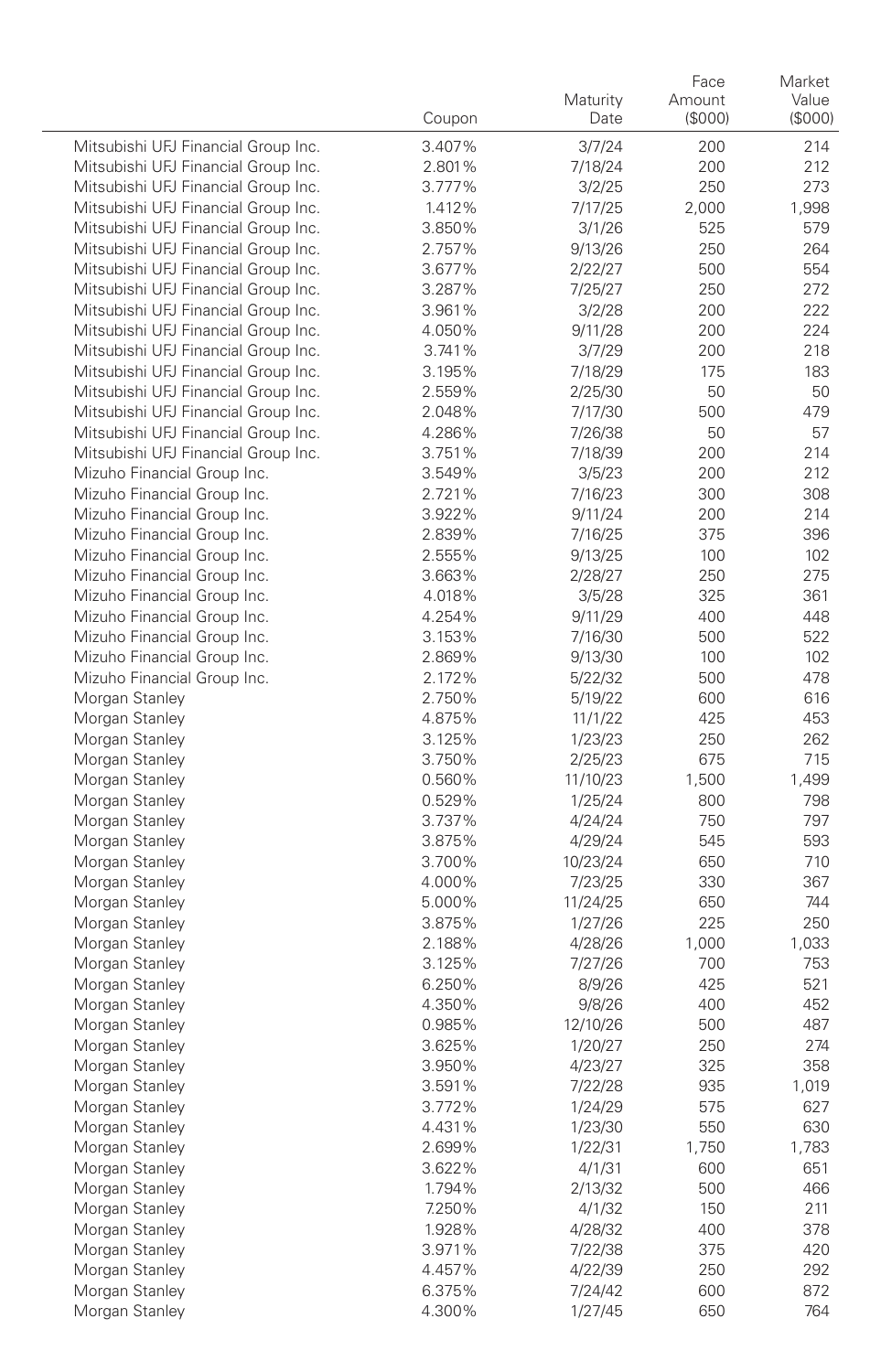|                                                    |                  | Maturity          | Face<br>Amount | Market<br>Value |
|----------------------------------------------------|------------------|-------------------|----------------|-----------------|
|                                                    | Coupon           | Date              | (\$000)        | (\$000)         |
| Morgan Stanley                                     | 4.375%           | 1/22/47           | 175            | 209             |
| Morgan Stanley                                     | 5.597%           | 3/24/51           | 500            | 700             |
| Morgan Stanley                                     | 2.802%           | 1/25/52           | 500            | 460             |
| MUFG Americas Holdings Corp.                       | 3.500%           | 6/18/22           | 475            | 493             |
| MUFG Americas Holdings Corp.<br>MUFG Union Bank NA | 3.000%           | 2/10/25           | 80             | 85              |
| Nasdag Inc.                                        | 3.150%<br>4.250% | 4/1/22            | 1,200<br>125   | 1,232<br>137    |
| Nasdag Inc.                                        | 3.850%           | 6/1/24<br>6/30/26 | 100            | 110             |
| Nasdag Inc.                                        | 1.650%           | 1/15/31           | 500            | 456             |
| Nasdag Inc.                                        | 2.500%           | 12/21/40          | 200            | 176             |
| Nasdag Inc.                                        | 3.250%           | 4/28/50           | 35             | 33              |
| National Australia Bank Ltd.                       | 3.000%           | 1/20/23           | 250            | 262             |
| National Australia Bank Ltd.                       | 3.625%           | 6/20/23           | 250            | 267             |
| National Australia Bank Ltd.                       | 3.375%           | 1/14/26           | 100            | 109             |
| National Australia Bank Ltd.                       | 2.500%           | 7/12/26           | 200            | 210             |
| National Bank of Canada                            | 2.100%           | 2/1/23            | 200            | 205             |
| Natwest Group plc                                  | 3.498%           | 5/15/23           | 500            | 514             |
| Natwest Group plc                                  | 3.875%           | 9/12/23           | 600            | 642             |
| Natwest Group plc                                  | 6.000%           | 12/19/23          | 60             | 68              |
| Natwest Group plc                                  | 5.125%           | 5/28/24           | 300            | 333             |
| Natwest Group plc                                  | 4.519%           | 6/25/24           | 300            | 324             |
| Natwest Group plc                                  | 4.892%           | 5/18/29           | 1,000          | 1,137           |
| Natwest Group plc                                  | 5.076%           | 1/27/30           | 200            | 231             |
| Natwest Group plc                                  | 4.445%           | 5/8/30            | 700            | 778             |
| Nippon Life Insurance Co.                          | 3.375%           | 5/8/32            | 50             | 53              |
| Nomura Holdings Inc.                               | 2.648%           | 1/16/25           | 170            | 175             |
| Nomura Holdings Inc.                               | 1.851%           | 7/16/25           | 300            | 299             |
| Nomura Holdings Inc.                               | 3.103%           | 1/16/30           | 400            | 406             |
| Nomura Holdings Inc.                               | 2.679%           | 7/16/30           | 250            | 245             |
| Northern Trust Corp.                               | 3.950%           | 10/30/25          | 150            | 167             |
| Northern Trust Corp.                               | 3.650%           | 8/3/28            | 100            | 111             |
| Oaktree Specialty Lending Corp.                    | 3.500%           | 2/25/25           | 40             | 41              |
| Old Republic International Corp.                   | 4.875%           | 10/1/24           | 121            | 136             |
| Old Republic International Corp.                   | 3.875%           | 8/26/26           | 100            | 111             |
| ORIX Corp.                                         | 2.900%           | 7/18/22           | 50             | 51              |
| ORIX Corp.                                         | 3.250%           | 12/4/24           | 75             | 81              |
| ORIX Corp.                                         | 3.700%           | 7/18/27           | 200            | 222             |
| Owl Rock Capital Corp.                             | 5.250%           | 4/15/24           | 25             | 27              |
| Owl Rock Capital Corp.                             | 4.000%           | 3/30/25           | 47             | 49              |
| Owl Rock Capital Corp.                             | 3.750%           | 7/22/25           | 180            | 187             |
| PartnerRe Finance B LLC                            | 3.700%           | 7/2/29            | 95             | 103             |
| People's United Bank NA                            | 4.000%           | 7/15/24           | 100            | 108             |
| People's United Financial Inc.                     | 3.650%           | 12/6/22           | 100            | 104             |
| PNC Bank NA                                        | 2.450%           | 7/28/22           | 100            | 103             |
| PNC Bank NA                                        | 2.700%           | 11/1/22           | 450            | 465             |
| PNC Bank NA                                        | 2.028%           | 12/9/22           | 145            | 147             |
| PNC Bank NA                                        | 3.300%           | 10/30/24          | 706            | 768             |
| PNC Bank NA                                        | 2.950%           | 2/23/25           | 293            | 313             |
| PNC Bank NA                                        | 3.250%           | 6/1/25            | 169            | 182             |
| PNC Bank NA                                        | 3.100%           | 10/25/27          | 250            | 270             |
| PNC Bank NA                                        | 3.250%           | 1/22/28           | 150            | 162             |
| PNC Bank NA                                        | 4.050%           | 7/26/28           | 250            | 279             |
| PNC Bank NA                                        | 2.700%           | 10/22/29          | 150            | 153             |
| PNC Financial Services Group Inc.                  | 3.500%           | 1/23/24           | 100            | 108             |
| PNC Financial Services Group Inc.                  | 3.900%           | 4/29/24           | 125            | 136             |
| PNC Financial Services Group Inc.                  | 3.150%           | 5/19/27           | 450            | 486             |
| PNC Financial Services Group Inc.                  | 3.450%           | 4/23/29           | 500            | 540             |
| PNC Financial Services Group Inc.                  | 2.550%           | 1/22/30           | 425            | 431             |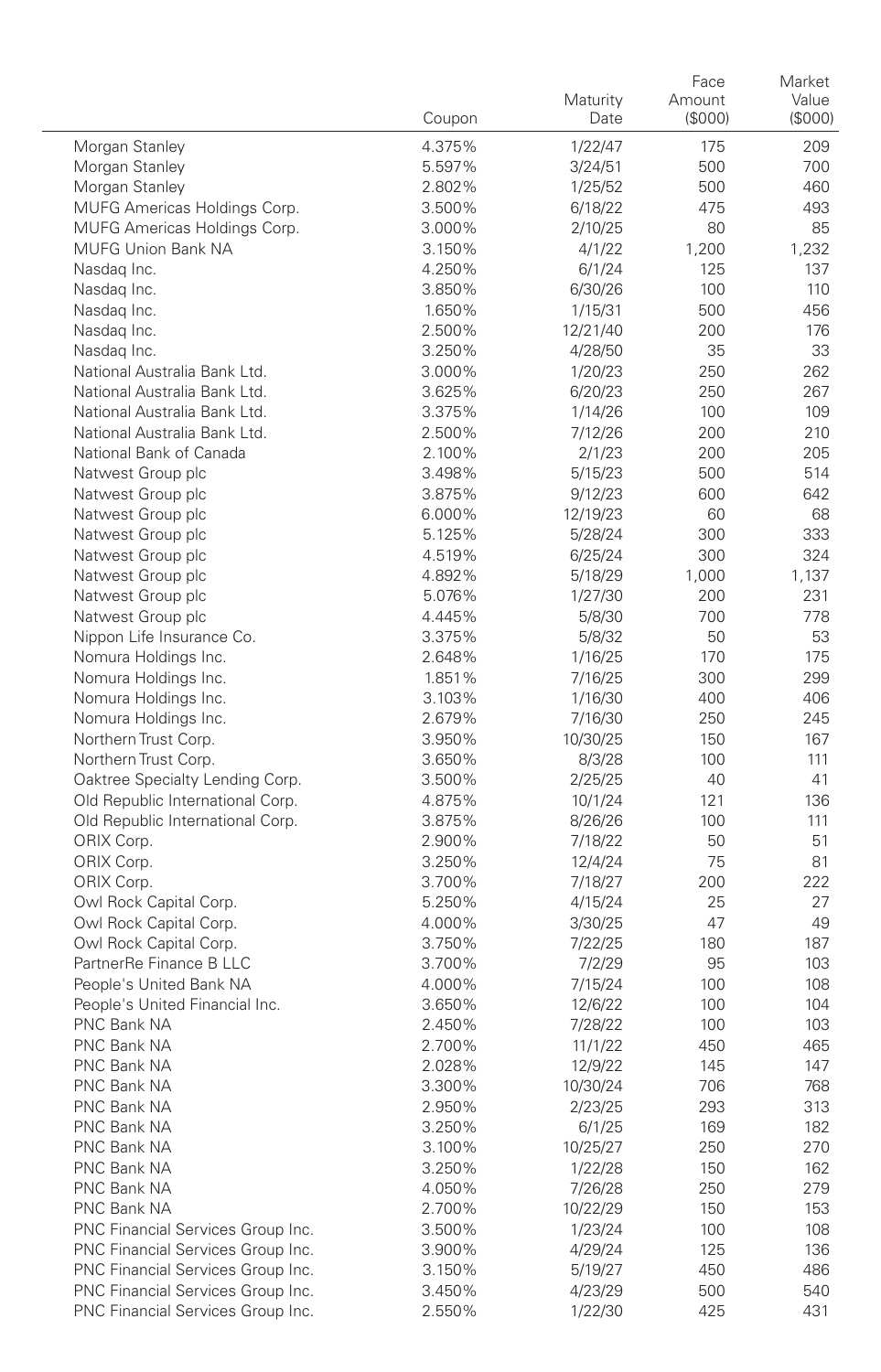|   |                                              | Coupon           | Maturity<br>Date   | Face<br>Amount<br>(\$000) | Market<br>Value<br>(\$000) |
|---|----------------------------------------------|------------------|--------------------|---------------------------|----------------------------|
|   | Primerica Inc.                               | 4.750%           | 7/15/22            | 125                       | 131                        |
|   | Principal Financial Group Inc.               | 3.300%           | 9/15/22            | 50                        | 52                         |
|   | Principal Financial Group Inc.               | 3.125%           | 5/15/23            | 100                       | 106                        |
|   | Principal Financial Group Inc.               | 3.400%           | 5/15/25            | 128                       | 138                        |
|   | Principal Financial Group Inc.               | 3.100%           | 11/15/26           | 100                       | 108                        |
|   | Principal Financial Group Inc.               | 4.625%           | 9/15/42            | 50                        | 58                         |
|   | Principal Financial Group Inc.               | 4.350%           | 5/15/43            | 150                       | 169                        |
|   | Principal Financial Group Inc.               | 4.300%           | 11/15/46           | 195                       | 219                        |
|   | Private Export Funding Corp.                 | 1.750%           | 11/15/24           | 75                        | 78                         |
|   | Progressive Corp.                            | 2.450%           | 1/15/27            | 150                       | 158                        |
|   | Progressive Corp.                            | 6.625%           | 3/1/29             | 125                       | 161                        |
|   | Progressive Corp.                            | 4.350%           | 4/25/44            | 50                        | 59                         |
|   | Progressive Corp.                            | 4.125%           | 4/15/47            | 290                       | 334                        |
|   | Progressive Corp.                            | 4.200%           | 3/15/48            | 115                       | 134                        |
|   | Progressive Corp.                            | 3.950%           | 3/26/50            | 180                       | 203                        |
|   | Prospect Capital Corp.                       | 5.875%           | 3/15/23            | 8                         | 8                          |
|   | Prudential Financial Inc.                    | 3.500%           | 5/15/24            | 125                       | 136                        |
|   | Prudential Financial Inc.                    | 3.878%           | 3/27/28            | 250                       | 282                        |
|   | Prudential Financial Inc.                    | 5.750%           | 7/15/33            | 100                       | 129                        |
|   | Prudential Financial Inc.                    | 5.700%           | 12/14/36           | 125                       | 169                        |
|   | Prudential Financial Inc.                    | 6.625%           | 12/1/37            | 65                        | 92                         |
|   | Prudential Financial Inc.                    | 3.000%           | 3/10/40            | 50                        | 49                         |
|   | Prudential Financial Inc.                    | 6.625%           | 6/21/40            | 65                        | 93                         |
|   | Prudential Financial Inc.                    | 5.875%           | 9/15/42            | 125                       | 132                        |
|   | Prudential Financial Inc.                    | 5.625%           | 6/15/43            | 375                       | 399                        |
|   | Prudential Financial Inc.                    | 5.100%           | 8/15/43            | 50                        | 57                         |
|   | Prudential Financial Inc.                    | 5.200%           | 3/15/44            | 85                        | 91                         |
|   | Prudential Financial Inc.                    | 4.600%           | 5/15/44            | 525                       | 626                        |
|   | Prudential Financial Inc.                    | 5.375%           | 5/15/45            | 250                       | 274                        |
|   | Prudential Financial Inc.                    | 3.905%           | 12/7/47            | 182                       | 195                        |
|   | Prudential Financial Inc.                    | 5.700%           | 9/15/48            | 250                       | 284                        |
|   | Prudential Financial Inc.                    | 3.935%           | 12/7/49            | 363                       | 397                        |
|   | Prudential Financial Inc.                    | 4.350%           | 2/25/50            | 210                       | 239                        |
|   | Prudential Financial Inc.                    | 3.700%           | 10/1/50            | 200                       | 201                        |
|   | Prudential plc                               | 3.125%           | 4/14/30            | 200                       | 211                        |
|   | Raymond James Financial Inc.                 | 3.625%           | 9/15/26            | 75                        | 83                         |
|   | Raymond James Financial Inc.                 | 4.650%           | 4/1/30             | 55                        | 63                         |
|   | Raymond James Financial Inc.                 | 4.950%           | 7/15/46            | 210                       | 260                        |
| 4 | Raymond James Financial Inc.                 | 3.750%           | 4/1/51             | 500                       | 516                        |
|   | Regions Bank                                 | 6.450%           | 6/26/37            | 250                       | 334                        |
|   | Regions Financial Corp.                      | 3.800%           | 8/14/23            | 200                       | 214                        |
|   | Regions Financial Corp.                      | 2.250%           | 5/18/25            | 100                       | 103                        |
|   | Reinsurance Group of America Inc.            | 4.700%           | 9/15/23            | 75                        | 82                         |
|   | Reinsurance Group of America Inc.            | 3.900%           | 5/15/29            | 50                        | 54                         |
|   | RenaissanceRe Finance Inc.                   | 3.700%           | 4/1/25             | 10                        | 11                         |
|   | RenaissanceRe Finance Inc.                   | 3.450%           | 7/1/27             | 75                        | 81                         |
|   | RenaissanceRe Holdings Ltd.                  | 3.600%           | 4/15/29            | 75                        | 80                         |
|   | Royal Bank of Canada                         | 2.800%           | 4/29/22            | 300                       | 308                        |
|   | Royal Bank of Canada<br>Royal Bank of Canada | 1.950%           | 1/17/23<br>4/17/23 | 150                       | 154                        |
|   |                                              | 1.600%<br>3.700% |                    | 800                       | 819                        |
|   | Royal Bank of Canada                         |                  | 10/5/23            | 100                       | 108                        |
|   | Royal Bank of Canada                         | 0.425%           | 1/19/24            | 500                       | 495                        |
|   | Royal Bank of Canada<br>Royal Bank of Canada | 2.550%           | 7/16/24            | 200                       | 211                        |
|   | Royal Bank of Canada                         | 2.250%           | 11/1/24            | 650                       | 680                        |
|   | Santander Holdings USA Inc.                  | 4.650%<br>3.400% | 1/27/26<br>1/18/23 | 898                       | 1,025                      |
|   | Santander Holdings USA Inc.                  | 4.500%           | 7/17/25            | 115<br>1,125              | 120<br>1,235               |
|   | Santander Holdings USA Inc.                  | 3.244%           | 10/5/26            | 900                       | 949                        |
|   |                                              |                  |                    |                           |                            |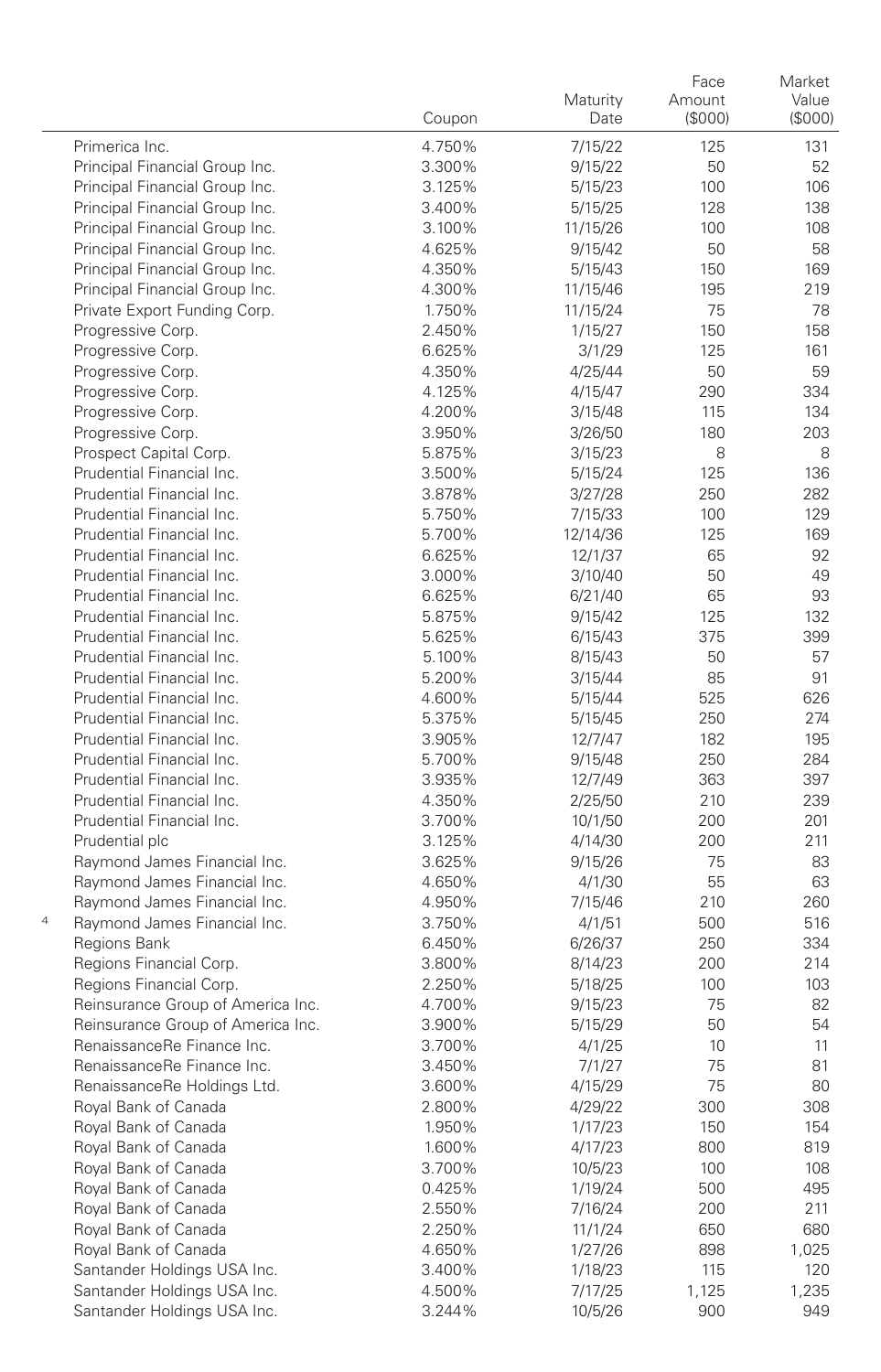|                                                                              | Coupon           | Maturity<br>Date    | Face<br>Amount<br>(\$000) | Market<br>Value<br>(\$000) |
|------------------------------------------------------------------------------|------------------|---------------------|---------------------------|----------------------------|
| Santander Holdings USA Inc.                                                  | 4.400%           | 7/13/27             | 250                       | 277                        |
| Santander UK Group Holdings plc                                              | 3.571%           | 1/10/23             | 200                       | 204                        |
| Santander UK Group Holdings plc                                              | 1.532%           | 8/21/26             | 600                       | 593                        |
| Santander UK Group Holdings plc                                              | 3.823%           | 11/3/28             | 200                       | 218                        |
| Santander UK plc                                                             | 2.100%           | 1/13/23             | 325                       | 335                        |
| Santander UK plc                                                             | 4.000%           | 3/13/24             | 200                       | 218                        |
| Santander UK plc                                                             | 2.875%           | 6/18/24             | 200                       | 213                        |
| Selective Insurance Group Inc.                                               | 5.375%           | 3/1/49              | 50                        | 59                         |
| Sixth Street Specialty Lending Inc.                                          | 3.875%           | 11/1/24             | 50                        | 52                         |
| Sompo International Holdings Ltd.                                            | 4.700%           | 10/15/22            | 100                       | 106                        |
| State Street Corp.                                                           | 2.653%           | 5/15/23             | 300                       | 308                        |
| State Street Corp.                                                           | 3.100%           | 5/15/23             | 400                       | 422                        |
| State Street Corp.                                                           | 3.700%           | 11/20/23            | 83                        | 90                         |
| State Street Corp.<br>State Street Corp.                                     | 3.776%<br>3.300% | 12/3/24<br>12/16/24 | 200<br>227                | 216<br>247                 |
| State Street Corp.                                                           | 3.550%           | 8/18/25             | 464                       | 509                        |
| State Street Corp.                                                           | 2.354%           | 11/1/25             | 125                       | 131                        |
| State Street Corp.                                                           | 2.650%           | 5/19/26             | 125                       | 133                        |
| State Street Corp.                                                           | 4.141%           | 12/3/29             | 200                       | 228                        |
| State Street Corp.                                                           | 2.400%           | 1/24/30             | 150                       | 152                        |
| State Street Corp.                                                           | 3.031%           | 11/1/34             | 125                       | 129                        |
| Stifel Financial Corp.                                                       | 4.250%           | 7/18/24             | 150                       | 166                        |
| Sumitomo Mitsui Banking Corp.                                                | 3.200%           | 7/18/22             | 250                       | 258                        |
| Sumitomo Mitsui Banking Corp.                                                | 3.950%           | 7/19/23             | 100                       | 108                        |
| Sumitomo Mitsui Banking Corp.                                                | 3.950%           | 1/10/24             | 250                       | 272                        |
| Sumitomo Mitsui Banking Corp.                                                | 3.400%           | 7/11/24             | 250                       | 271                        |
| Sumitomo Mitsui Financial Group Inc.                                         | 2.784%           | 7/12/22             | 200                       | 206                        |
| Sumitomo Mitsui Financial Group Inc.                                         | 2.778%           | 10/18/22            | 200                       | 206                        |
| Sumitomo Mitsui Financial Group Inc.                                         | 3.102%           | 1/17/23             | 250                       | 261                        |
| Sumitomo Mitsui Financial Group Inc.                                         | 3.748%           | 7/19/23             | 200                       | 214                        |
| Sumitomo Mitsui Financial Group Inc.<br>Sumitomo Mitsui Financial Group Inc. | 3.936%<br>0.508% | 10/16/23<br>1/12/24 | 200<br>950                | 216<br>945                 |
| Sumitomo Mitsui Financial Group Inc.                                         | 2.696%           | 7/16/24             | 375                       | 396                        |
| Sumitomo Mitsui Financial Group Inc.                                         | 2.348%           | 1/15/25             | 320                       | 332                        |
| Sumitomo Mitsui Financial Group Inc.                                         | 1.474%           | 7/8/25              | 1,500                     | 1,497                      |
| Sumitomo Mitsui Financial Group Inc.                                         | 0.948%           | 1/12/26             | 200                       | 194                        |
| Sumitomo Mitsui Financial Group Inc.                                         | 3.784%           | 3/9/26              | 150                       | 165                        |
| Sumitomo Mitsui Financial Group Inc.                                         | 2.632%           | 7/14/26             | 125                       | 131                        |
| Sumitomo Mitsui Financial Group Inc.                                         | 3.010%           | 10/19/26            | 175                       | 187                        |
| Sumitomo Mitsui Financial Group Inc.                                         | 3.446%           | 1/11/27             | 200                       | 217                        |
| Sumitomo Mitsui Financial Group Inc.                                         | 3.364%           | 7/12/27             | 700                       | 757                        |
| Sumitomo Mitsui Financial Group Inc.                                         | 3.544%           | 1/17/28             | 300                       | 325                        |
| Sumitomo Mitsui Financial Group Inc.                                         | 3.944%           | 7/19/28             | 100                       | 110                        |
| Sumitomo Mitsui Financial Group Inc.                                         | 3.040%           | 7/16/29             | 475                       | 494                        |
| Sumitomo Mitsui Financial Group Inc.                                         | 3.202%           | 9/17/29             | 150                       | 155                        |
| Sumitomo Mitsui Financial Group Inc.                                         | 2.750%           | 1/15/30             | 370                       | 376                        |
| Sumitomo Mitsui Financial Group Inc.                                         | 1.710%           | 1/12/31             | 200                       | 185                        |
| Sumitomo Mitsui Financial Group Inc.<br><b>SVB Financial Group</b>           | 2.296%<br>3.500% | 1/12/41<br>1/29/25  | 200<br>100                | 177<br>108                 |
| <b>SVB Financial Group</b>                                                   | 3.125%           | 6/5/30              | 50                        | 52                         |
| Swiss Re America Holding Corp.                                               | 7.000%           | 2/15/26             | 75                        | 93                         |
| Synchrony Bank                                                               | 3.000%           | 6/15/22             | 100                       | 103                        |
| Synchrony Financial                                                          | 2.850%           | 7/25/22             | 75                        | 77                         |
| Synchrony Financial                                                          | 4.250%           | 8/15/24             | 250                       | 271                        |
| Synchrony Financial                                                          | 4.500%           | 7/23/25             | 426                       | 471                        |
| Synchrony Financial                                                          | 3.700%           | 8/4/26              | 125                       | 134                        |
| Synchrony Financial                                                          | 3.950%           | 12/1/27             | 300                       | 323                        |
| Synovus Financial Corp.                                                      | 3.125%           | 11/1/22             | 50                        | 52                         |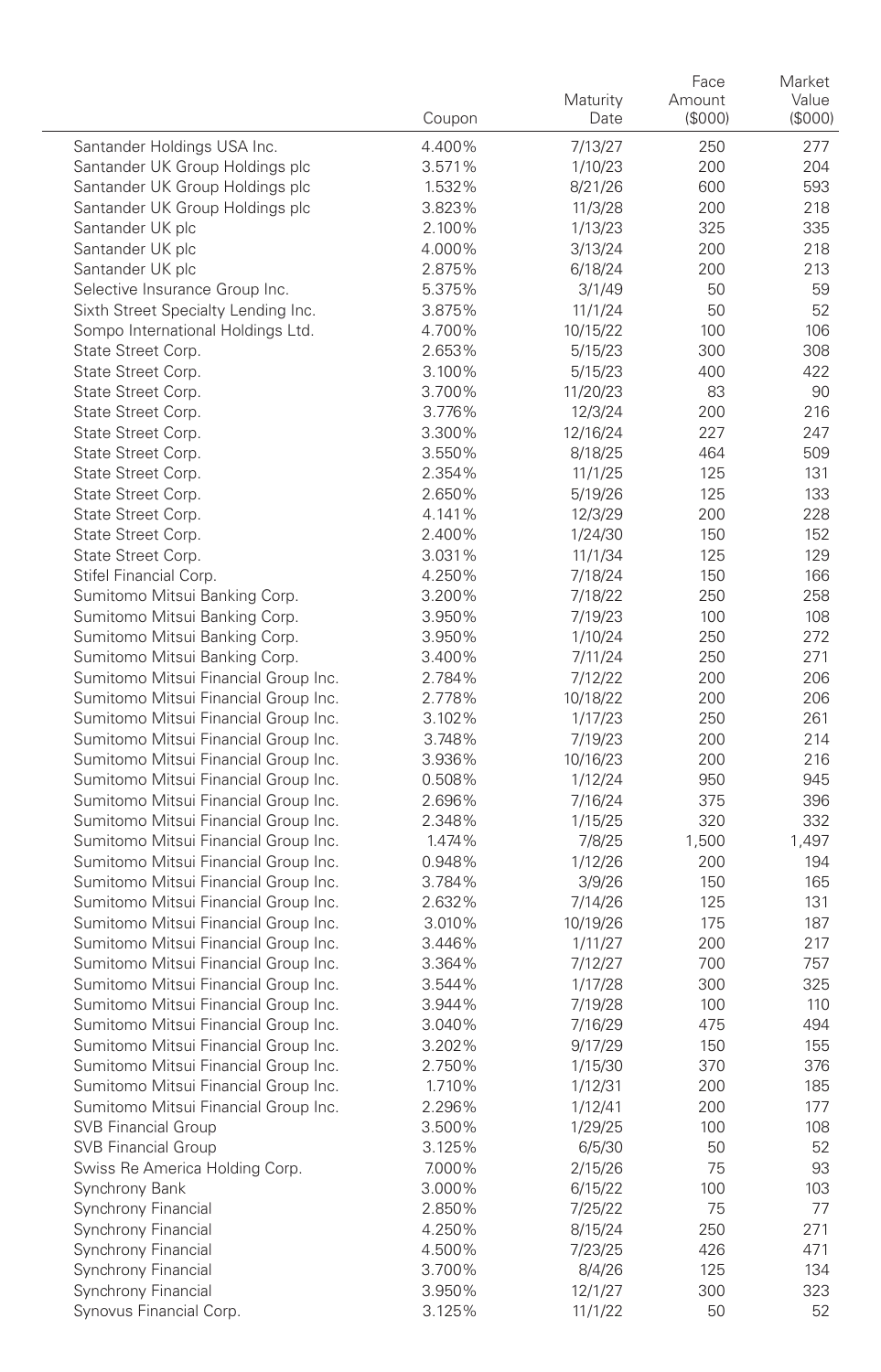|                                                  | Coupon           | Maturity<br>Date  | Face<br>Amount<br>(\$000) | Market<br>Value<br>(\$000) |
|--------------------------------------------------|------------------|-------------------|---------------------------|----------------------------|
| TD Ameritrade Holding Corp.                      | 2.950%           | 4/1/22            | 125                       | 128                        |
| TD Ameritrade Holding Corp.                      | 3.625%           | 4/1/25            | 384                       | 418                        |
| TD Ameritrade Holding Corp.                      | 3.300%           | 4/1/27            | 125                       | 136                        |
| TD Ameritrade Holding Corp.                      | 2.750%           | 10/1/29           | 50                        | 52                         |
| Toronto-Dominion Bank                            | 1.900%           | 12/1/22           | 225                       | 231                        |
| Toronto-Dominion Bank                            | 0.750%           | 6/12/23           | 1,500                     | 1,510                      |
| Toronto-Dominion Bank                            | 3.250%           | 3/11/24           | 400                       | 430                        |
| Toronto-Dominion Bank                            | 2.650%           | 6/12/24           | 500                       | 529                        |
| Toronto-Dominion Bank                            | 1.150%           | 6/12/25           | 200                       | 200                        |
| Toronto-Dominion Bank                            | 0.750%           | 1/6/26            | 200                       | 195                        |
| Travelers Cos. Inc.                              | 6.250%           | 6/15/37           | 150                       | 211                        |
| Travelers Cos. Inc.                              | 4.600%           | 8/1/43            | 100                       | 122                        |
| Travelers Cos. Inc.                              | 4.300%           | 8/25/45           | 150                       | 176                        |
| Travelers Cos. Inc.                              | 4.000%           | 5/30/47           | 125                       | 142                        |
| Travelers Cos. Inc.                              | 4.100%           | 3/4/49            | 200                       | 234                        |
| Travelers Cos. Inc.                              | 2.550%           | 4/27/50           | 500                       | 452                        |
| Trinity Acquisition plc                          | 4.400%           | 3/15/26           | 100                       | 112                        |
| <b>Truist Bank</b>                               | 2.800%           | 5/17/22           | 400                       | 410                        |
| <b>Truist Bank</b>                               | 3.502%           | 8/2/22            | 250                       | 252                        |
| <b>Truist Bank</b>                               | 3.000%           | 2/2/23            | 75                        | 78                         |
| <b>Truist Bank</b>                               | 1.250%           | 3/9/23            | 1,000                     | 1,016                      |
| <b>Truist Bank</b>                               | 3.200%           | 4/1/24            | 500                       | 536                        |
| <b>Truist Bank</b>                               | 3.689%           | 8/2/24            | 250                       | 267                        |
| <b>Truist Bank</b>                               | 2.150%           | 12/6/24           | 250                       | 261                        |
| <b>Truist Bank</b>                               | 3.625%           | 9/16/25           | 500                       | 545                        |
| Truist Bank                                      | 3.300%           | 5/15/26           | 200                       | 216                        |
| Truist Financial Corp.                           | 2.750%           | 4/1/22            | 175                       | 179                        |
| Truist Financial Corp.                           | 3.050%           | 6/20/22           | 500                       | 515                        |
| Truist Financial Corp.                           | 3.750%           | 12/6/23           | 250                       | 271                        |
| Truist Financial Corp.                           | 2.500%           | 8/1/24            | 75                        | 79                         |
| Truist Financial Corp.                           | 2.850%           | 10/26/24          | 192                       | 205                        |
| Truist Financial Corp.                           | 3.700%           | 6/5/25            | 175<br>200                | 191                        |
| Truist Financial Corp.<br>Truist Financial Corp. | 1.200%<br>1.125% | 8/5/25            | 500                       | 199<br>480                 |
| Truist Financial Corp.                           | 3.875%           | 8/3/27<br>3/19/29 | 200                       | 221                        |
| Truist Financial Corp.                           | 1.950%           | 6/5/30            | 100                       | 97                         |
| U.S. Bancorp                                     | 2.950%           | 7/15/22           | 400                       | 412                        |
| U.S. Bancorp                                     | 3.700%           | 1/30/24           | 150                       | 162                        |
| U.S. Bancorp                                     | 3.375%           | 2/5/24            | 500                       | 539                        |
| U.S. Bancorp                                     | 2.400%           | 7/30/24           | 200                       | 211                        |
| U.S. Bancorp                                     | 3.600%           | 9/11/24           | 50                        | 54                         |
| U.S. Bancorp                                     | 3.950%           | 11/17/25          | 25                        | 28                         |
| U.S. Bancorp                                     | 3.100%           | 4/27/26           | 300                       | 324                        |
| U.S. Bancorp                                     | 2.375%           | 7/22/26           | 25                        | 26                         |
| U.S. Bancorp                                     | 3.150%           | 4/27/27           | 275                       | 298                        |
| U.S. Bancorp                                     | 3.900%           | 4/26/28           | 75                        | 84                         |
| U.S. Bancorp                                     | 3.000%           | 7/30/29           | 240                       | 250                        |
| U.S. Bank NA                                     | 2.650%           | 5/23/22           | 250                       | 256                        |
| U.S. Bank NA                                     | 1.950%           | 1/9/23            | 300                       | 308                        |
| U.S. Bank NA                                     | 2.850%           | 1/23/23           | 250                       | 261                        |
| U.S. Bank NA                                     | 3.400%           | 7/24/23           | 250                       | 267                        |
| U.S. Bank NA                                     | 2.050%           | 1/21/25           | 175                       | 181                        |
| U.S. Bank NA                                     | 2.800%           | 1/27/25           | 625                       | 666                        |
| 7<br><b>UBS Group AG</b>                         | 3.126%           | 8/13/30           | 50                        | 52                         |
| Unum Group                                       | 4.000%           | 3/15/24           | 125                       | 136                        |
| Unum Group                                       | 4.000%           | 6/15/29           | 80                        | 86                         |
| Unum Group                                       | 5.750%           | 8/15/42           | 75                        | 87                         |
| Unum Group                                       | 4.500%           | 12/15/49          | 100                       | 100                        |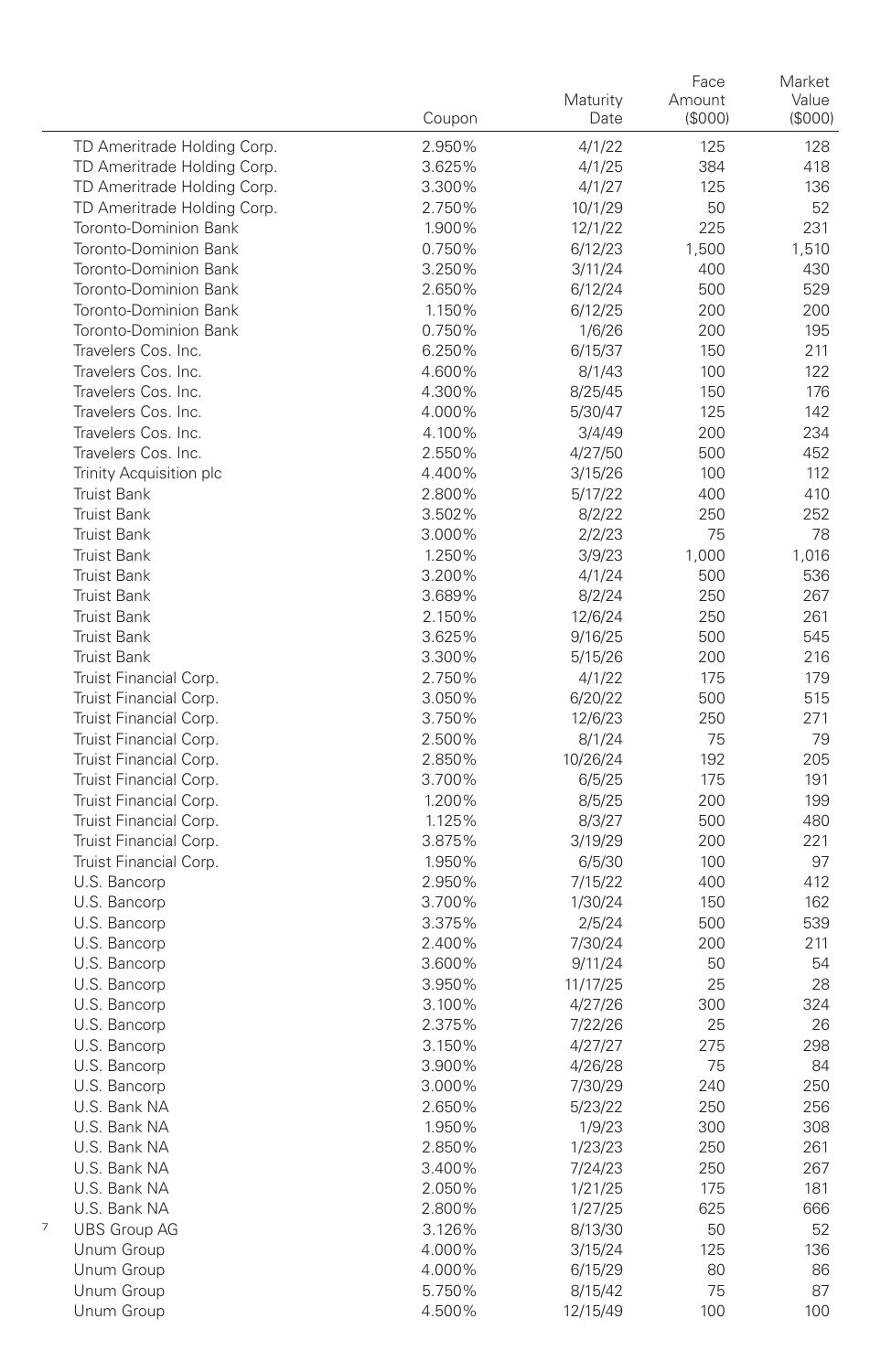|                                        | Coupon           | Maturity<br>Date   | Face<br>Amount<br>(\$000) | Market<br>Value<br>(\$000) |
|----------------------------------------|------------------|--------------------|---------------------------|----------------------------|
| Voya Financial Inc.                    | 3.125%           | 7/15/24            | 100                       | 107                        |
| Voya Financial Inc.                    | 3.650%           | 6/15/26            | 250                       | 276                        |
| Voya Financial Inc.                    | 5.700%           | 7/15/43            | 75                        | 97                         |
| Voya Financial Inc.                    | 4.800%           | 6/15/46            | 40                        | 47                         |
| Voya Financial Inc.                    | 4.700%           | 1/23/48            | 100                       | 101                        |
| Wachovia Corp.                         | 6.605%           | 10/1/25            | 265                       | 319                        |
| Wells Fargo & Co.                      | 3.450%           | 2/13/23            | 350                       | 369                        |
| Wells Fargo & Co.                      | 3.750%           | 1/24/24            | 200                       | 216                        |
| Wells Fargo & Co.                      | 1.654%           | 6/2/24             | 1,500                     | 1,528                      |
| Wells Fargo & Co.                      | 3.000%           | 2/19/25            | 425                       | 451                        |
| Wells Fargo & Co.                      | 2.406%           | 10/30/25           | 600                       | 625                        |
| Wells Fargo & Co.                      | 2.164%           | 2/11/26            | 500                       | 516                        |
| Wells Fargo & Co.                      | 3.000%           | 4/22/26            | 1,275                     | 1,360                      |
| Wells Fargo & Co.                      | 4.100%           | 6/3/26             | 725                       | 804                        |
| Wells Fargo & Co.                      | 3.000%           | 10/23/26           | 675                       | 720                        |
| Wells Fargo & Co.                      | 4.300%           | 7/22/27            | 475                       | 538                        |
| Wells Fargo & Co.                      | 3.584%           | 5/22/28            | 500                       | 545                        |
| Wells Fargo & Co.                      | 4.150%           | 1/24/29            | 200                       | 225                        |
| Wells Fargo & Co.                      | 2.879%           | 10/30/30           | 1,800                     | 1,855                      |
| Wells Fargo & Co.                      | 4.478%           | 4/4/31             | 1,250                     | 1,435                      |
| Wells Fargo & Co.                      | 3.068%           | 4/30/41            | 600                       | 588                        |
| Wells Fargo & Co.                      | 5.375%           | 11/2/43            | 1,000                     | 1,243                      |
| Wells Fargo & Co.<br>Wells Fargo & Co. | 5.606%<br>4.650% | 1/15/44<br>11/4/44 | 600                       | 760<br>374                 |
| Wells Fargo & Co.                      |                  |                    | 325<br>250                | 275                        |
| Wells Fargo & Co.                      | 3.900%<br>4.900% | 5/1/45<br>11/17/45 | 250                       | 299                        |
| Wells Fargo & Co.                      | 4.400%           | 6/14/46            | 300                       | 334                        |
| Wells Fargo & Co.                      | 4.750%           | 12/7/46            | 350                       | 413                        |
| Wells Fargo & Co.                      | 5.013%           | 4/4/51             | 1,750                     | 2,245                      |
| Wells Fargo Bank NA                    | 3.550%           | 8/14/23            | 750                       | 803                        |
| Wells Fargo Bank NA                    | 5.950%           | 8/26/36            | 200                       | 261                        |
| Wells Fargo Bank NA                    | 5.850%           | 2/1/37             | 300                       | 394                        |
| Wells Fargo Bank NA                    | 6.600%           | 1/15/38            | 225                       | 320                        |
| Westpac Banking Corp.                  | 2.500%           | 6/28/22            | 1,000                     | 1,027                      |
| Westpac Banking Corp.                  | 2.750%           | 1/11/23            | 200                       | 209                        |
| Westpac Banking Corp.                  | 2.000%           | 1/13/23            | 150                       | 154                        |
| Westpac Banking Corp.                  | 3.650%           | 5/15/23            | 75                        | 80                         |
| Westpac Banking Corp.                  | 3.300%           | 2/26/24            | 250                       | 269                        |
| Westpac Banking Corp.                  | 2.350%           | 2/19/25            | 200                       | 209                        |
| Westpac Banking Corp.                  | 2.850%           | 5/13/26            | 200                       | 214                        |
| Westpac Banking Corp.                  | 2.700%           | 8/19/26            | 175                       | 187                        |
| Westpac Banking Corp.                  | 3.350%           | 3/8/27             | 250                       | 274                        |
| Westpac Banking Corp.                  | 2.650%           | 1/16/30            | 150                       | 155                        |
| Westpac Banking Corp.                  | 2.894%           | 2/4/30             | 425                       | 436                        |
| Westpac Banking Corp.                  | 4.322%           | 11/23/31           | 500                       | 554                        |
| Westpac Banking Corp.                  | 4.110%           | 7/24/34            | 25                        | 27                         |
| Westpac Banking Corp.                  | 2.668%           | 11/15/35           | 315                       | 299                        |
| Westpac Banking Corp.                  | 4.421%           | 7/24/39            | 600                       | 677                        |
| Westpac Banking Corp.                  | 2.963%           | 11/16/40           | 200                       | 186                        |
| Willis North America Inc.              | 3.600%           | 5/15/24            | 125                       | 134                        |
| Willis North America Inc.              | 4.500%           | 9/15/28            | 100                       | 114                        |
| Willis North America Inc.              | 2.950%           | 9/15/29            | 940                       | 971                        |
| Willis North America Inc.              | 5.050%           | 9/15/48            | 50                        | 62                         |
| Willis North America Inc.              | 3.875%           | 9/15/49            | 90                        | 96                         |
| XLIT Ltd.                              | 4.450%           | 3/31/25            | 189                       | 210                        |
| XLIT Ltd.                              | 5.500%           | 3/31/45            | 100                       | 128                        |
| Zions Bancorp NA                       | 3.250%           | 10/29/29           | 250                       | 253                        |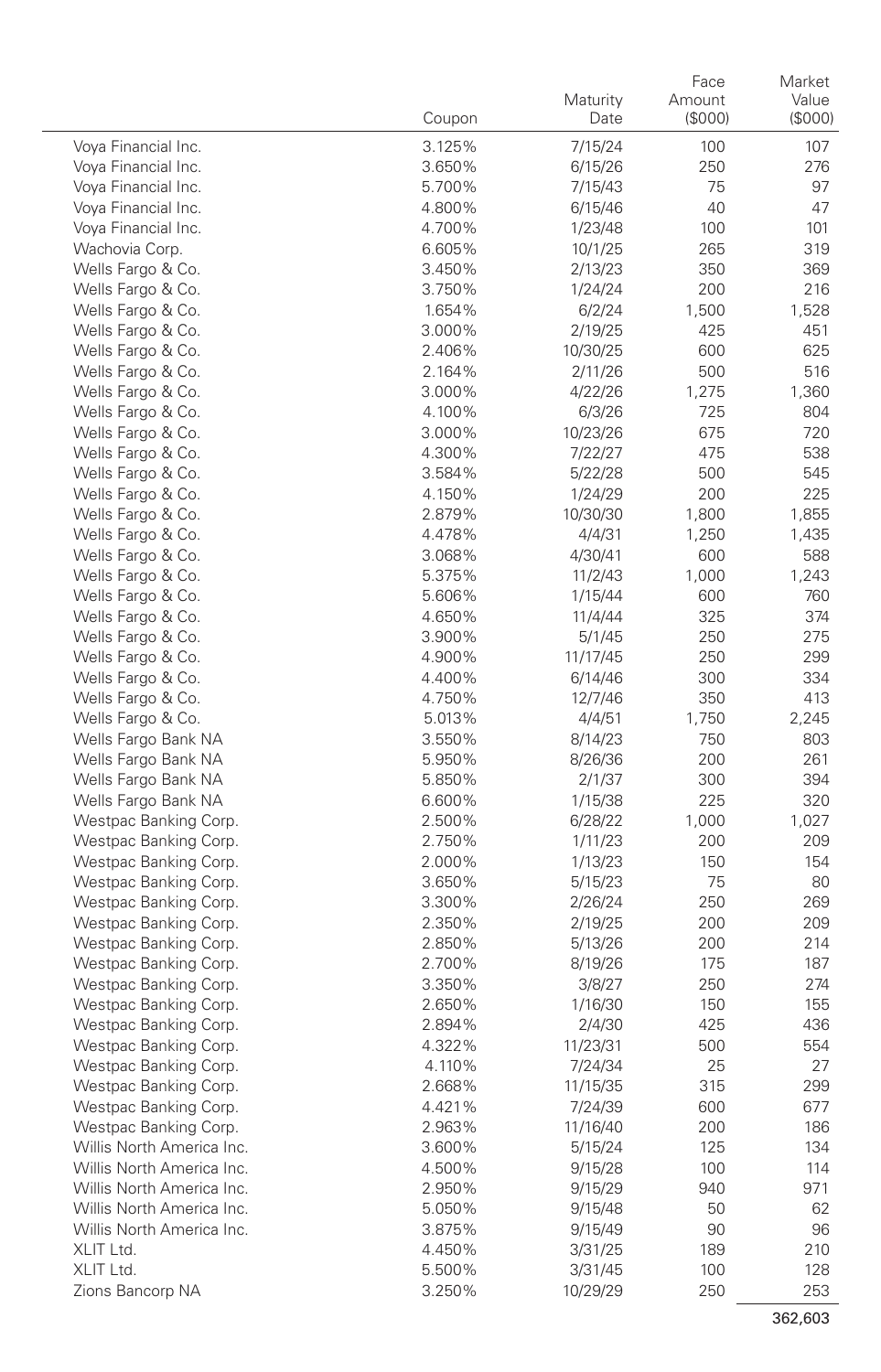|                                                              |                  | Face                | Market |        |
|--------------------------------------------------------------|------------------|---------------------|--------|--------|
|                                                              |                  | Maturity            | Amount | Value  |
|                                                              | Coupon           | Date                | (S000) | (S000) |
| Health Care (3.3%)                                           |                  |                     |        |        |
| Abbott Laboratories                                          | 3.400%           | 11/30/23            | 316    | 338    |
| Abbott Laboratories                                          | 2.950%           | 3/15/25             | 175    | 187    |
| Abbott Laboratories                                          | 3.875%           | 9/15/25             | 75     | 83     |
| Abbott Laboratories                                          | 3.750%           | 11/30/26            | 367    | 411    |
| Abbott Laboratories                                          | 1.150%           | 1/30/28             | 100    | 96     |
| Abbott Laboratories                                          | 1.400%           | 6/30/30             | 150    | 140    |
| Abbott Laboratories                                          | 4.750%           | 11/30/36            | 375    | 462    |
| Abbott Laboratories                                          | 5.300%           | 5/27/40             | 250    | 329    |
| Abbott Laboratories                                          | 4.750%           | 4/15/43             | 175    | 220    |
| Abbott Laboratories                                          | 4.900%           | 11/30/46            | 700    | 912    |
| AbbVie Inc.                                                  | 3.250%           | 10/1/22             | 300    | 310    |
| AbbVie Inc.                                                  | 2.900%           | 11/6/22             | 800    | 829    |
| AbbVie Inc.                                                  | 3.200%           | 11/6/22             | 275    | 285    |
| AbbVie Inc.                                                  | 2.300%           | 11/21/22            | 625    | 642    |
| AbbVie Inc.                                                  | 2.800%           | 3/15/23             | 100    | 104    |
| AbbVie Inc.                                                  | 2.850%           | 5/14/23             | 200    | 208    |
| AbbVie Inc.                                                  | 3.750%           | 11/14/23            | 250    | 269    |
| AbbVie Inc.                                                  | 3.850%           | 6/15/24             | 200    | 217    |
| AbbVie Inc.                                                  | 2.600%           | 11/21/24            | 750    | 789    |
| AbbVie Inc.                                                  | 3.800%           | 3/15/25             | 590    | 643    |
| AbbVie Inc.                                                  | 3.600%           | 5/14/25             | 911    | 989    |
| AbbVie Inc.                                                  | 3.200%           | 5/14/26             | 350    | 376    |
| AbbVie Inc.                                                  | 2.950%           | 11/21/26            | 740    | 785    |
| AbbVie Inc.                                                  | 4.250%           | 11/14/28            | 350    | 398    |
| AbbVie Inc.                                                  | 3.200%           | 11/21/29            | 1,130  | 1,194  |
| AbbVie Inc.                                                  | 4.550%           | 3/15/35             | 350    | 404    |
| AbbVie Inc.                                                  | 4.500%           | 5/14/35             | 495    | 576    |
| AbbVie Inc.                                                  | 4.300%           | 5/14/36             | 190    | 218    |
| AbbVie Inc.                                                  | 4.050%           | 11/21/39            | 825    | 900    |
| AbbVie Inc.                                                  | 4.625%           | 10/1/42             | 190    | 217    |
| AbbVie Inc.                                                  | 4.400%           | 11/6/42             | 501    | 581    |
| AbbVie Inc.                                                  | 4.850%           | 6/15/44             | 230    | 272    |
| AbbVie Inc.                                                  | 4.750%           |                     | 200    | 238    |
| AbbVie Inc.                                                  | 4.700%           | 3/15/45<br>5/14/45  | 602    | 713    |
| AbbVie Inc.                                                  | 4.450%           | 5/14/46             | 455    | 526    |
| AbbVie Inc.                                                  | 4.875%           | 11/14/48            | 550    | 672    |
| AbbVie Inc.                                                  | 4.250%           | 11/21/49            | 1,025  | 1,160  |
|                                                              | 2.952%           |                     | 100    | 104    |
| Adventist Health System                                      | 3.630%           | 3/1/29              | 100    | 103    |
| Adventist Health System<br>Advocate Health & Hospitals Corp. | 3.829%           | 3/1/49              | 50     | 55     |
| Advocate Health & Hospitals Corp.                            | 2.211%           | 8/15/28             | 25     | 25     |
| Advocate Health & Hospitals Corp.                            |                  | 6/15/30             | 100    | 120    |
|                                                              | 4.272%<br>3.387% | 8/15/48<br>10/15/49 |        |        |
| Advocate Health & Hospitals Corp.                            |                  |                     | 75     | 77     |
| Advocate Health & Hospitals Corp.                            | 3.008%           | 6/15/50             | 75     | 72     |
| Aetna Inc.                                                   | 2.750%           | 11/15/22            | 200    | 206    |
| Aetna Inc.                                                   | 2.800%           | 6/15/23             | 125    | 130    |
| Aetna Inc.                                                   | 3.500%           | 11/15/24            | 125    | 135    |
| Aetna Inc.                                                   | 6.625%           | 6/15/36             | 130    | 182    |
| Aetna Inc.                                                   | 6.750%           | 12/15/37            | 100    | 141    |
| Aetna Inc.                                                   | 4.500%           | 5/15/42             | 75     | 85     |
| Aetna Inc.                                                   | 4.125%           | 11/15/42            | 75     | 81     |
| Aetna Inc.                                                   | 3.875%           | 8/15/47             | 300    | 318    |
| Agilent Technologies Inc.                                    | 3.200%           | 10/1/22             | 57     | 59     |
| Agilent Technologies Inc.                                    | 3.875%           | 7/15/23             | 100    | 107    |
| Agilent Technologies Inc.                                    | 3.050%           | 9/22/26             | 75     | 81     |
| Agilent Technologies Inc.                                    | 2.750%           | 9/15/29             | 100    | 101    |
| Agilent Technologies Inc.                                    | 2.100%           | 6/4/30              | 100    | 97     |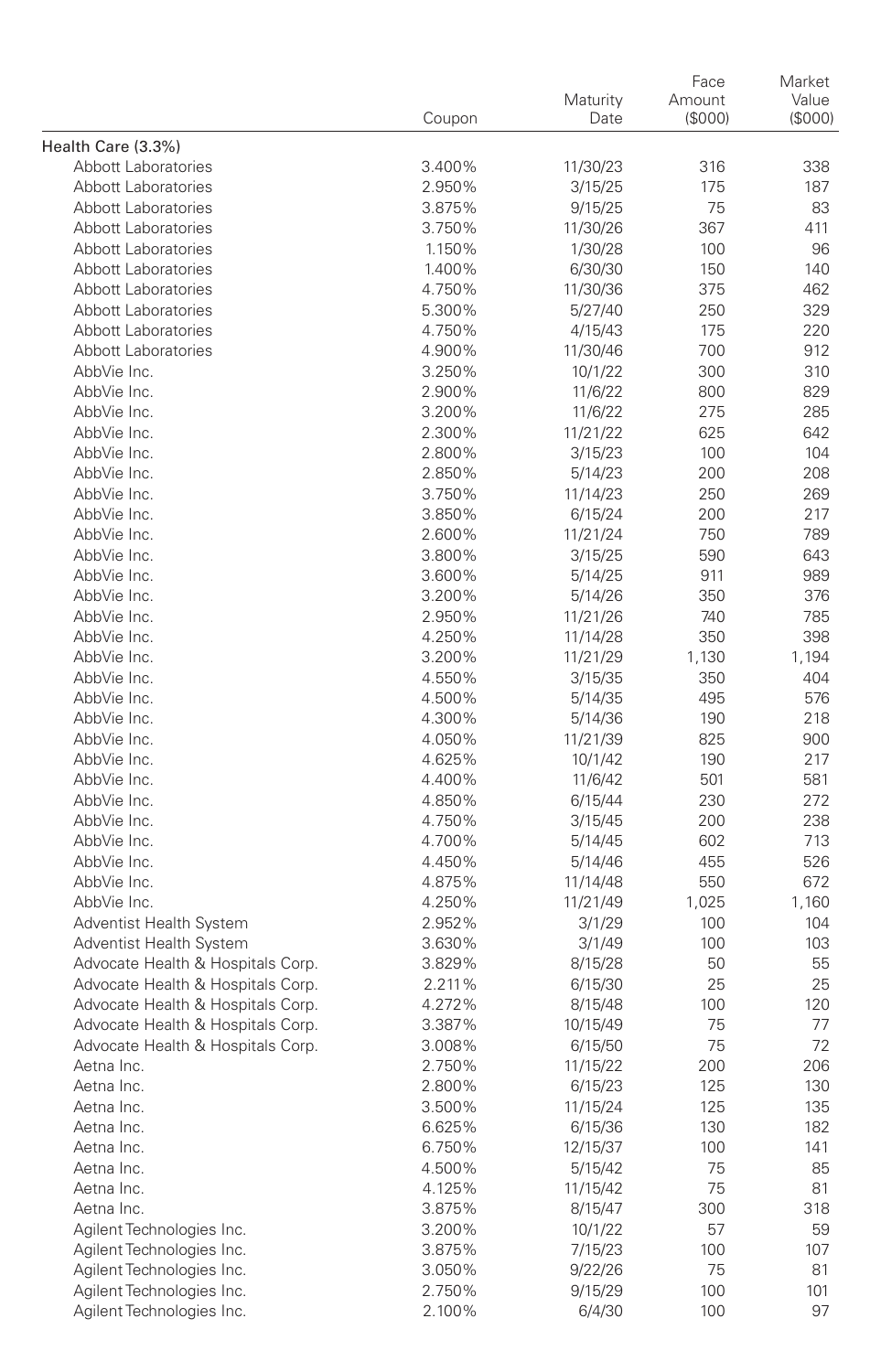|                |                            | Coupon           | Maturity<br>Date  | Face<br>Amount<br>(\$000) | Market<br>Value<br>(\$000) |
|----------------|----------------------------|------------------|-------------------|---------------------------|----------------------------|
|                | AHS Hospital Corp.         | 5.024%           | 7/1/45            | 75                        | 96                         |
|                | AHS Hospital Corp.         | 2.780%           | 7/1/51            | 150                       | 138                        |
| 3              | Allina Health System       | 3.887%           | 4/15/49           | 75                        | 82                         |
|                | AmerisourceBergen Corp.    | 3.400%           | 5/15/24           | 175                       | 187                        |
|                | AmerisourceBergen Corp.    | 3.250%           | 3/1/25            | 50                        | 54                         |
|                | AmerisourceBergen Corp.    | 3.450%           | 12/15/27          | 275                       | 299                        |
|                | AmerisourceBergen Corp.    | 2.800%           | 5/15/30           | 300                       | 305                        |
|                | AmerisourceBergen Corp.    | 4.300%           | 12/15/47          | 175                       | 193                        |
|                | Amgen Inc.                 | 2.700%           | 5/1/22            | 75                        | 77                         |
|                | Amgen Inc.                 | 2.650%           | 5/11/22           | 275                       | 281                        |
|                | Amgen Inc.                 | 3.625%           | 5/15/22           | 225                       | 231                        |
|                | Amgen Inc.                 | 2.250%           | 8/19/23           | 150                       | 155                        |
|                | Amgen Inc.                 | 3.625%           | 5/22/24           | 500                       | 539                        |
|                | Amgen Inc.                 | 1.900%           | 2/21/25           | 100                       | 103                        |
|                | Amgen Inc.                 | 3.125%           | 5/1/25            | 175                       | 188                        |
|                | Amgen Inc.                 | 2.600%           | 8/19/26           | 455                       | 477                        |
|                | Amgen Inc.                 | 2.200%           | 2/21/27           | 150                       | 153                        |
|                | Amgen Inc.                 | 2.450%           | 2/21/30           | 300                       | 302                        |
|                | Amgen Inc.                 | 3.150%           | 2/21/40           | 825                       | 819                        |
|                | Amgen Inc.                 | 4.950%           | 10/1/41           | 240                       | 297                        |
|                | Amgen Inc.                 | 5.150%           | 11/15/41          | 126                       | 158                        |
|                | Amgen Inc.                 | 4.400%           | 5/1/45            | 450                       | 520                        |
|                | Amgen Inc.                 | 4.563%           | 6/15/48           | 356                       | 425                        |
|                | Amgen Inc.                 | 3.375%           | 2/21/50           | 725                       | 726                        |
| $\overline{7}$ | Amgen Inc.                 | 4.663%           | 6/15/51           | 409                       | 496                        |
|                | Amgen Inc.<br>Anthem Inc.  | 2.770%           | 9/1/53            | 172                       | 154                        |
|                |                            | 3.125%           | 5/15/22           | 150                       | 154                        |
|                | Anthem Inc.<br>Anthem Inc. | 2.950%           | 12/1/22           | 150                       | 156                        |
|                | Anthem Inc.                | 3.300%           | 1/15/23           | 625                       | 656                        |
|                | Anthem Inc.                | 3.500%<br>3.350% | 8/15/24           | 475<br>160                | 513<br>173                 |
|                | Anthem Inc.                | 2.375%           | 12/1/24           | 100                       | 104                        |
|                | Anthem Inc.                | 4.101%           | 1/15/25<br>3/1/28 | 400                       | 445                        |
|                | Anthem Inc.                | 2.250%           | 5/15/30           | 230                       | 226                        |
|                | Anthem Inc.                | 2.250%           | 5/15/30           | 300                       | 294                        |
|                | Anthem Inc.                | 2.550%           | 3/15/31           | 250                       | 249                        |
|                | Anthem Inc.                | 5.950%           | 12/15/34          | $\mathbf{1}$              | 1                          |
|                | Anthem Inc.                | 5.850%           | 1/15/36           | 75                        | 96                         |
|                | Anthem Inc.                | 6.375%           | 6/15/37           | 50                        | 67                         |
|                | Anthem Inc.                | 4.625%           | 5/15/42           | 175                       | 207                        |
|                | Anthem Inc.                | 4.650%           | 1/15/43           | 775                       | 908                        |
|                | Anthem Inc.                | 5.100%           | 1/15/44           | 100                       | 123                        |
|                | Anthem Inc.                | 4.375%           | 12/1/47           | 300                       | 342                        |
|                | Anthem Inc.                | 4.550%           | 3/1/48            | 155                       | 181                        |
|                | Anthem Inc.                | 4.850%           | 8/15/54           | 30                        | 36                         |
|                | Ascension Health           | 2.532%           | 11/15/29          | 350                       | 359                        |
|                | <b>Ascension Health</b>    | 3.106%           | 11/15/39          | 100                       | 102                        |
|                | Ascension Health           | 3.945%           | 11/15/46          | 175                       | 199                        |
| 3              | Ascension Health           | 4.847%           | 11/15/53          | 75                        | 99                         |
|                | AstraZeneca plc            | 2.375%           | 6/12/22           | 225                       | 230                        |
|                | AstraZeneca plc            | 3.500%           | 8/17/23           | 225                       | 240                        |
|                | AstraZeneca plc            | 3.375%           | 11/16/25          | 400                       | 436                        |
|                | AstraZeneca plc            | 0.700%           | 4/8/26            | 500                       | 481                        |
|                | AstraZeneca plc            | 3.125%           | 6/12/27           | 175                       | 189                        |
|                | AstraZeneca plc            | 4.000%           | 1/17/29           | 200                       | 224                        |
|                | AstraZeneca plc            | 1.375%           | 8/6/30            | 300                       | 275                        |
|                | AstraZeneca plc            | 6.450%           | 9/15/37           | 450                       | 642                        |
|                | AstraZeneca plc            | 4.000%           | 9/18/42           | 290                       | 323                        |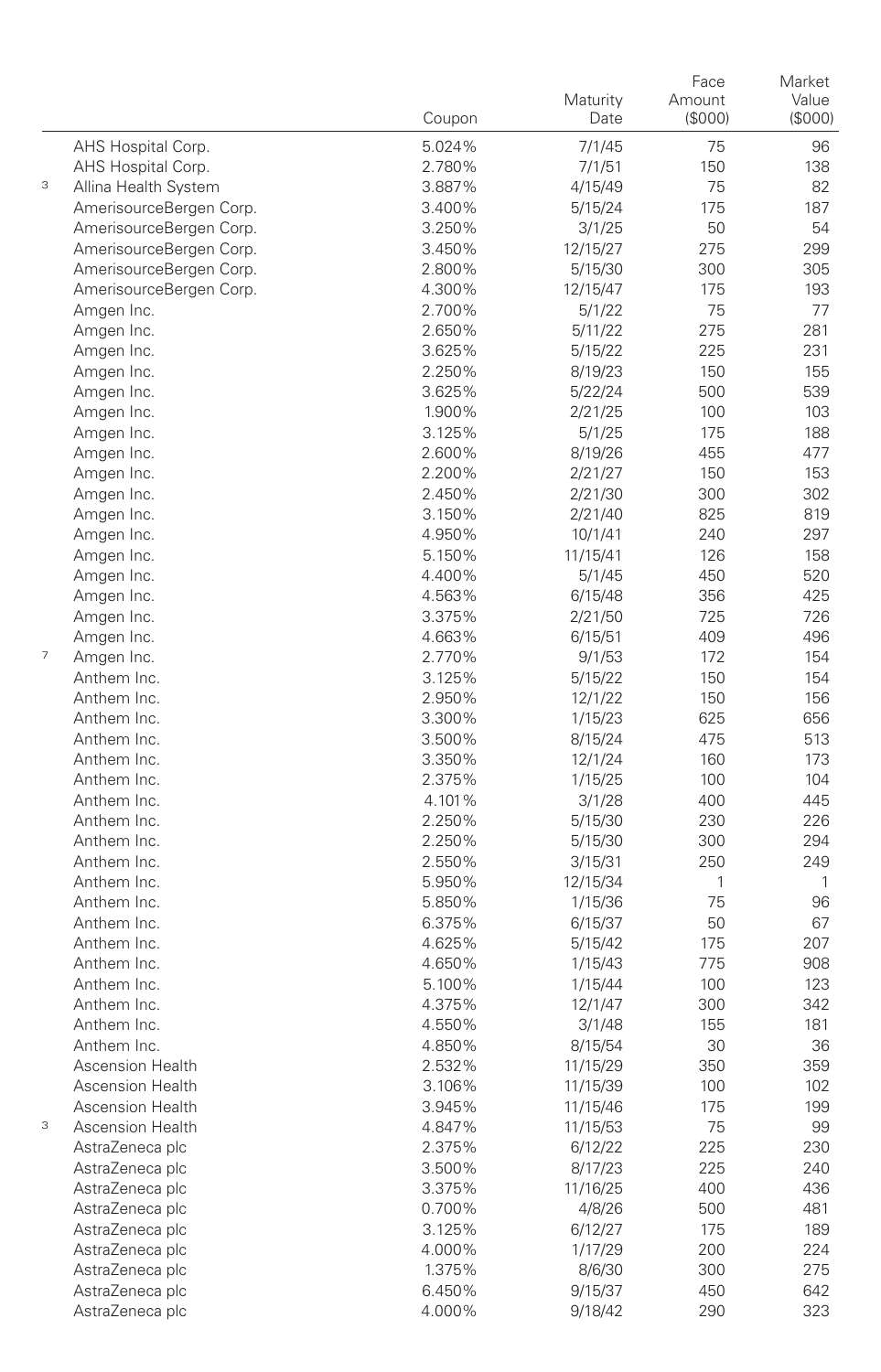|   |                                                    | Coupon           | Maturity<br>Date | Face<br>Amount<br>(\$000) | Market<br>Value<br>(\$000) |
|---|----------------------------------------------------|------------------|------------------|---------------------------|----------------------------|
|   | AstraZeneca plc                                    | 4.375%           | 11/16/45         | 200                       | 232                        |
|   | AstraZeneca plc                                    | 4.375%           | 8/17/48          | 135                       | 159                        |
|   | AstraZeneca plc                                    | 2.125%           | 8/6/50           | 250                       | 203                        |
|   | <b>Banner Health</b>                               | 2.338%           | 1/1/30           | 125                       | 125                        |
|   | Banner Health                                      | 3.181%           | 1/1/50           | 75                        | 75                         |
|   | Baptist Healthcare System Obligated                |                  |                  |                           |                            |
|   | Group                                              | 3.540%           | 8/15/50          | 250                       | 254                        |
|   | Baxalta Inc.                                       | 3.600%           | 6/23/22          | 15                        | 15                         |
|   | Baxalta Inc.                                       | 4.000%           | 6/23/25          | 97                        | 107                        |
|   | Baxalta Inc.                                       | 5.250%           | 6/23/45          | 73                        | 91                         |
| 7 | Baxter International Inc.                          | 1.730%           | 4/1/31           | 500                       | 467                        |
|   | Baxter International Inc.                          | 3.500%           | 8/15/46          | 100                       | 102                        |
|   | Baylor Scott & White Holdings                      | 1.777%           | 11/15/30         | 100                       | 95                         |
|   | Baylor Scott & White Holdings                      | 4.185%           | 11/15/45         | 100                       | 117                        |
|   | Baylor Scott & White Holdings                      | 2.839%           | 11/15/50         | 350                       | 327                        |
|   | Becton Dickinson and Co.                           | 2.894%           | 6/6/22           | 299                       | 306                        |
|   | Becton Dickinson and Co.                           | 3.300%           | 3/1/23           | 50                        | 52                         |
|   | Becton Dickinson and Co.                           | 3.734%           | 12/15/24         | 272                       | 296                        |
|   | Becton Dickinson and Co.                           | 3.700%           | 6/6/27           | 375                       | 413                        |
|   | Becton Dickinson and Co.                           | 1.957%           | 2/11/31          | 500                       | 475                        |
|   | Becton Dickinson and Co.                           | 4.875%           | 5/15/44          | 26                        | 30                         |
|   | Becton Dickinson and Co.                           | 4.685%           | 12/15/44         | 196                       | 231                        |
|   | Becton Dickinson and Co.                           | 4.669%           | 6/6/47           | 300                       | 356                        |
|   | Biogen Inc.                                        | 3.625%           | 9/15/22          | 275                       | 287                        |
|   | Biogen Inc.                                        | 4.050%           | 9/15/25          | 350                       | 389                        |
|   | Biogen Inc.                                        | 2.250%           | 5/1/30           | 600                       | 580                        |
|   | Biogen Inc.                                        | 3.150%           | 5/1/50           | 300                       | 276                        |
| 7 | Biogen Inc.                                        | 3.250%           | 2/15/51          | 392                       | 371                        |
| 3 | Bon Secours Mercy Health Inc.                      | 3.464%           | 6/1/30           | 100                       | 108                        |
|   | Bon Secours Mercy Health Inc.                      | 3.205%           | 6/1/50           | 250                       | 245                        |
|   | Boston Scientific Corp.                            | 3.375%           | 5/15/22          | 26                        | 27                         |
|   | Boston Scientific Corp.                            | 3.450%           | 3/1/24           | 175                       | 188<br>564                 |
|   | Boston Scientific Corp.                            | 1.900%<br>3.750% | 6/1/25           | 550<br>125                | 138                        |
|   | Boston Scientific Corp.<br>Boston Scientific Corp. | 4.000%           | 3/1/26<br>3/1/29 | 150                       | 166                        |
|   | Boston Scientific Corp.                            | 2.650%           | 6/1/30           | 400                       | 401                        |
|   | Boston Scientific Corp.                            | 7.000%           | 11/15/35         | 100                       | 138                        |
|   | Boston Scientific Corp.                            | 4.550%           | 3/1/39           | 175                       | 204                        |
|   | Boston Scientific Corp.                            | 7.375%           | 1/15/40          | 50                        | 76                         |
|   | Boston Scientific Corp.                            | 4.700%           | 3/1/49           | 200                       | 244                        |
|   | Bristol-Myers Squibb Co.                           | 2.000%           | 8/1/22           | 275                       | 281                        |
|   | Bristol-Myers Squibb Co.                           | 3.550%           | 8/15/22          | 325                       | 339                        |
|   | Bristol-Myers Squibb Co.                           | 0.537%           | 11/13/23         | 500                       | 500                        |
|   | Bristol-Myers Squibb Co.                           | 2.900%           | 7/26/24          | 675                       | 722                        |
|   | Bristol-Myers Squibb Co.                           | 3.875%           | 8/15/25          | 799                       | 884                        |
|   | Bristol-Myers Squibb Co.                           | 0.750%           | 11/13/25         | 500                       | 491                        |
|   | Bristol-Myers Squibb Co.                           | 3.200%           | 6/15/26          | 460                       | 500                        |
|   | Bristol-Myers Squibb Co.                           | 1.125%           | 11/13/27         | 500                       | 483                        |
|   | Bristol-Myers Squibb Co.                           | 3.450%           | 11/15/27         | 210                       | 230                        |
|   | Bristol-Myers Squibb Co.                           | 3.900%           | 2/20/28          | 275                       | 308                        |
|   | Bristol-Myers Squibb Co.                           | 3.400%           | 7/26/29          | 500                       | 544                        |
|   | Bristol-Myers Squibb Co.                           | 1.450%           | 11/13/30         | 500                       | 461                        |
|   | Bristol-Myers Squibb Co.                           | 4.125%           | 6/15/39          | 380                       | 442                        |
|   | Bristol-Myers Squibb Co.                           | 2.350%           | 11/13/40         | 500                       | 453                        |
|   | Bristol-Myers Squibb Co.                           | 3.250%           | 8/1/42           | 100                       | 102                        |
|   | Bristol-Myers Squibb Co.                           | 4.500%           | 3/1/44           | 75                        | 91                         |
|   | Bristol-Myers Squibb Co.                           | 4.625%           | 5/15/44          | 175                       | 215                        |
|   | Bristol-Myers Squibb Co.                           | 5.000%           | 8/15/45          | 361                       | 459                        |
|   |                                                    |                  |                  |                           |                            |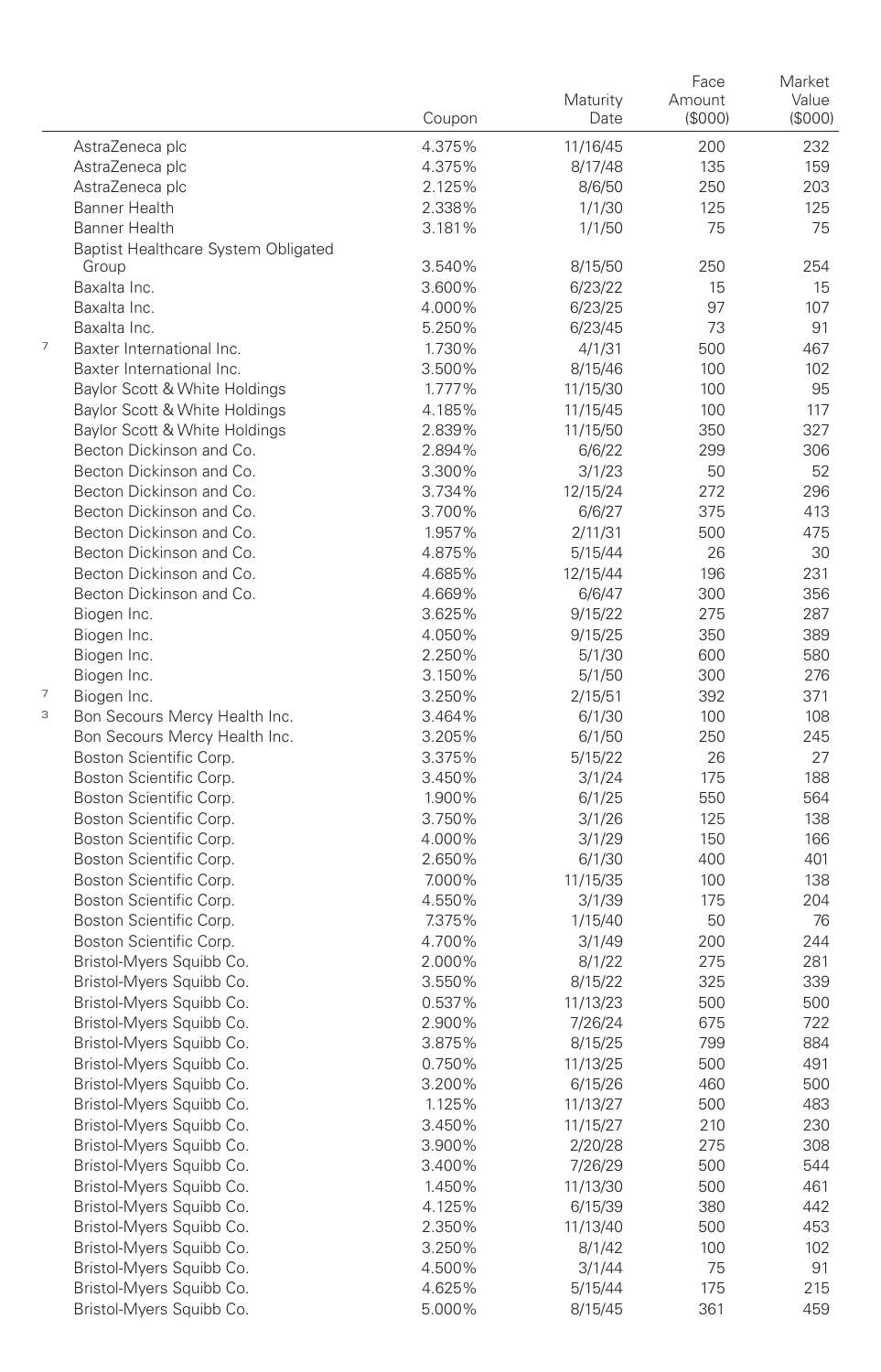|                           |                                    |                  |                   | Face              | Market                 |
|---------------------------|------------------------------------|------------------|-------------------|-------------------|------------------------|
|                           |                                    | Coupon           | Maturity<br>Date  | Amount<br>(\$000) | Value<br>$($ \$000 $)$ |
|                           |                                    |                  |                   |                   |                        |
|                           | Bristol-Myers Squibb Co.           | 4.350%           | 11/15/47          | 250               | 297                    |
|                           | Bristol-Myers Squibb Co.           | 4.550%           | 2/20/48           | 300               | 367                    |
|                           | Bristol-Myers Squibb Co.           | 4.250%           | 10/26/49          | 500               | 589                    |
|                           | Bristol-Myers Squibb Co.           | 2.550%           | 11/13/50          | 500               | 433                    |
|                           | Cardinal Health Inc.               | 2.616%           | 6/15/22           | 115               | 118                    |
|                           | Cardinal Health Inc.               | 3.200%           | 3/15/23           | 150               | 157                    |
|                           | Cardinal Health Inc.               | 3.079%           | 6/15/24           | 290               | 308                    |
|                           | Cardinal Health Inc.               | 3.750%           | 9/15/25           | 100               | 109                    |
|                           | Cardinal Health Inc.               | 4.600%           | 3/15/43           | 75                | 81                     |
|                           | Cardinal Health Inc.               | 4.500%           | 11/15/44          | 50                | 54                     |
|                           | Cardinal Health Inc.               | 4.900%           | 9/15/45           | 100               | 114                    |
|                           | Cardinal Health Inc.               | 4.368%           | 6/15/47           | 125               | 135                    |
|                           | Children's Health System of Texas  | 2.511%           | 8/15/50           | 100               | 89                     |
|                           | Children's Hospital Corp.          | 4.115%           | 1/1/47            | 75                | 89                     |
|                           | Children's Hospital Corp.          | 2.585%           | 2/1/50            | 50                | 45                     |
|                           | Children's Hospital Medical Center | 4.268%           | 5/15/44           | 50                | 58                     |
|                           | <b>CHRISTUS Health</b>             | 4.341%           | 7/1/28            | 125               | 141                    |
|                           | Cigna Corp.                        | 3.050%           | 11/30/22          | 100               | 104                    |
|                           | Cigna Corp.                        | 3.000%           | 7/15/23           | 700               | 735                    |
|                           | Cigna Corp.                        | 3.500%           | 6/15/24           | 175               | 189                    |
|                           | Cigna Corp.                        | 3.250%<br>4.125% | 4/15/25           | 250               | 268                    |
|                           | Cigna Corp.                        | 4.500%           | 11/15/25          | 467               | 521                    |
|                           | Cigna Corp.<br>Cigna Corp.         |                  | 2/25/26           | 390               | 441<br>298             |
|                           | Cigna Corp.                        | 3.400%<br>7.875% | 3/1/27<br>5/15/27 | 275<br>41         | 54                     |
|                           | Cigna Corp.                        | 4.375%           | 10/15/28          | 610               | 696                    |
|                           | Cigna Corp.                        | 2.400%           | 3/15/30           | 765               | 758                    |
|                           | Cigna Corp.                        | 2.375%           | 3/15/31           | 250               | 245                    |
|                           | Cigna Corp.                        | 4.800%           | 8/15/38           | 415               | 494                    |
|                           | Cigna Corp.                        | 3.200%           | 3/15/40           | 150               | 149                    |
|                           | Cigna Corp.                        | 6.125%           | 11/15/41          | 92                | 123                    |
|                           | Cigna Corp.                        | 4.800%           | 7/15/46           | 400               | 473                    |
|                           | Cigna Corp.                        | 3.875%           | 10/15/47          | 120               | 125                    |
|                           | Cigna Corp.                        | 4.900%           | 12/15/48          | 545               | 668                    |
|                           | Cigna Corp.                        | 3.400%           | 3/15/50           | 375               | 371                    |
|                           | Cigna Corp.                        | 3.400%           | 3/15/51           | 250               | 248                    |
|                           | City of Hope                       | 5.623%           | 11/15/43          | 75                | 101                    |
|                           | City of Hope                       | 4.378%           | 8/15/48           | 100               | 116                    |
|                           | CommonSpirit Health                | 2.950%           | 11/1/22           | 75                | 78                     |
|                           | CommonSpirit Health                | 2.760%           | 10/1/24           | 100               | 106                    |
|                           | CommonSpirit Health                | 2.782%           | 10/1/30           | 500               | 503                    |
| $\ensuremath{\mathsf{3}}$ | CommonSpirit Health                | 4.350%           | 11/1/42           | 225               | 249                    |
| 8                         | CommonSpirit Health                | 3.817%           | 10/1/49           | 50                | 53                     |
|                           | CommonSpirit Health                | 4.187%           | 10/1/49           | 200               | 216                    |
|                           | Community Health Network Inc.      | 3.099%           | 5/1/50            | 250               | 232                    |
|                           | Cottage Health Obligated Group     | 3.304%           | 11/1/49           | 100               | 102                    |
|                           | CVS Health Corp.                   | 3.500%           | 7/20/22           | 350               | 362                    |
|                           | CVS Health Corp.                   | 2.750%           | 12/1/22           | 150               | 155                    |
|                           | CVS Health Corp.                   | 4.750%           | 12/1/22           | 150               | 159                    |
|                           | CVS Health Corp.                   | 3.700%           | 3/9/23            | 934               | 990                    |
|                           | CVS Health Corp.                   | 3.375%           | 8/12/24           | 275               | 295                    |
|                           | CVS Health Corp.                   | 3.875%           | 7/20/25           | 573               | 633                    |
|                           | CVS Health Corp.                   | 2.875%           | 6/1/26            | 425               | 450                    |
|                           | CVS Health Corp.                   | 3.000%           | 8/15/26           | 450               | 479                    |
|                           | CVS Health Corp.                   | 1.300%           | 8/21/27           | 400               | 385                    |
|                           | CVS Health Corp.                   | 4.300%           | 3/25/28           | 1,742             | 1,972                  |
|                           | CVS Health Corp.                   | 3.250%           | 8/15/29           | 360               | 378                    |
|                           | CVS Health Corp.                   | 1.750%           | 8/21/30           | 225               | 209                    |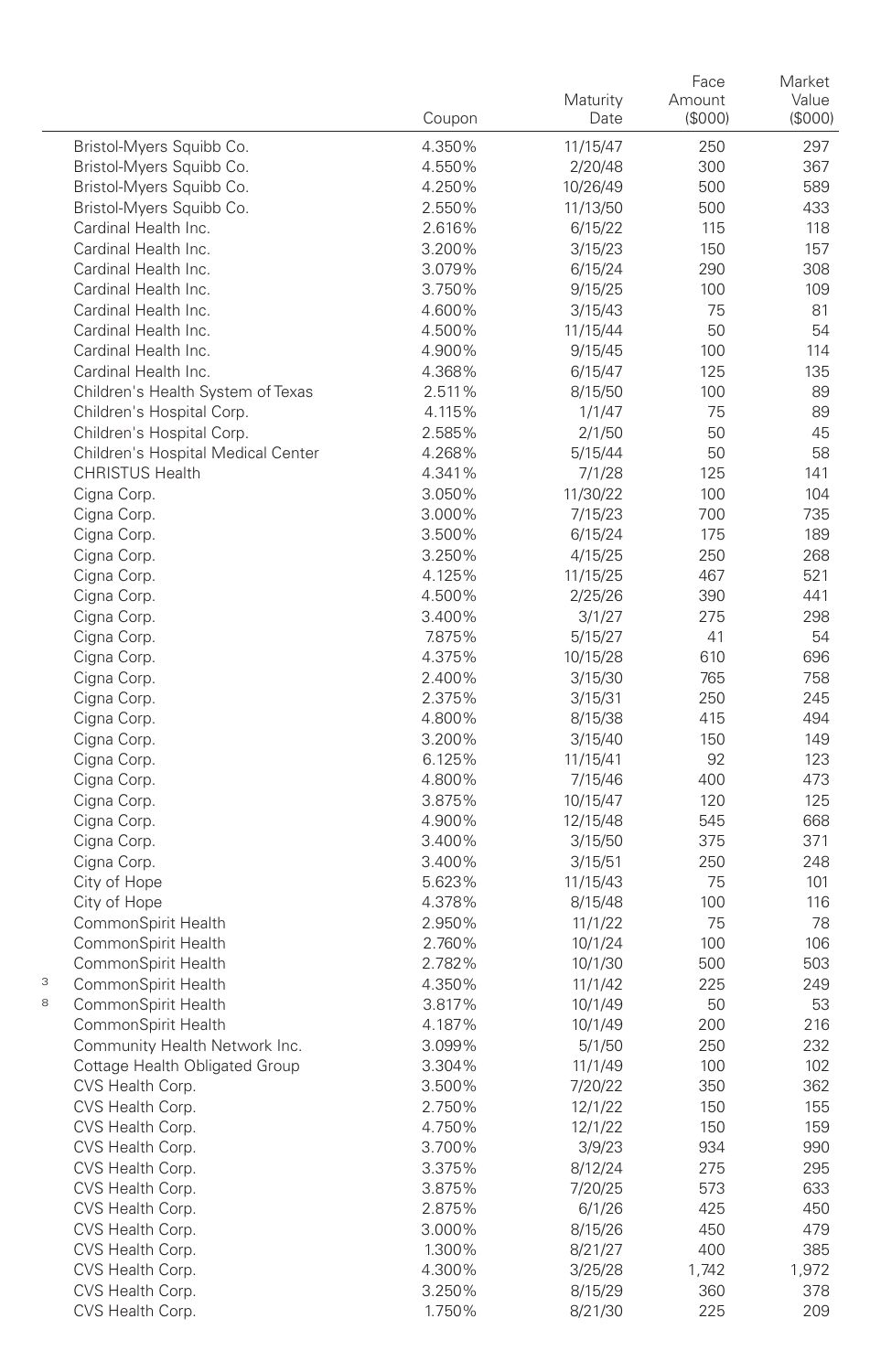|                                              | Coupon           | Maturity<br>Date | Face<br>Amount<br>(\$000) | Market<br>Value<br>(\$000) |
|----------------------------------------------|------------------|------------------|---------------------------|----------------------------|
| CVS Health Corp.                             | 1.875%           | 2/28/31          | 500                       | 469                        |
| CVS Health Corp.                             | 4.875%           | 7/20/35          | 125                       | 147                        |
| CVS Health Corp.                             | 4.780%           | 3/25/38          | 1,000                     | 1,179                      |
| CVS Health Corp.                             | 6.125%           | 9/15/39          | 75                        | 100                        |
| CVS Health Corp.                             | 4.125%           | 4/1/40           | 200                       | 220                        |
| CVS Health Corp.                             | 2.700%           | 8/21/40          | 275                       | 254                        |
| CVS Health Corp.                             | 5.300%           | 12/5/43          | 150                       | 184                        |
| CVS Health Corp.                             | 5.125%           | 7/20/45          | 1,025                     | 1,255                      |
| CVS Health Corp.                             | 5.050%           | 3/25/48          | 1,400                     | 1,718                      |
| CVS Health Corp.                             | 4.250%           | 4/1/50           | 300                       | 339                        |
| Danaher Corp.                                | 3.350%           | 9/15/25          | 100                       | 108                        |
| Danaher Corp.                                | 4.375%           | 9/15/45          | 75                        | 87                         |
| Danaher Corp.                                | 2.600%           | 10/1/50          | 500                       | 441                        |
| Dartmouth-Hitchcock Health                   | 4.178%           | 8/1/48           | 100                       | 111                        |
| DENTSPLY SIRONA Inc.                         | 3.250%           | 6/1/30           | 150                       | 156                        |
| DH Europe Finance II Sarl                    | 2.050%           | 11/15/22         | 250                       | 256                        |
| DH Europe Finance II Sarl                    | 2.200%           | 11/15/24         | 250                       | 260                        |
| DH Europe Finance II Sarl                    | 2.600%           | 11/15/29         | 150                       | 153                        |
| DH Europe Finance II Sarl                    | 3.250%           | 11/15/39         | 175                       | 178                        |
| Dignity Health                               | 3.125%           | 11/1/22          | 50                        | 52                         |
| Dignity Health                               | 3.812%           | 11/1/24          | 100                       | 108                        |
| Dignity Health                               | 4.500%           | 11/1/42          | 100                       | 114                        |
| Dignity Health                               | 5.267%           | 11/1/64          | 50                        | 62                         |
| Duke University Health System Inc.           | 3.920%           | 6/1/47           | 100                       | 113                        |
| Edwards Lifesciences Corp.                   | 4.300%           | 6/15/28          | 100                       | 112                        |
| Eli Lilly and Co.                            | 2.350%           | 5/15/22          | 50                        | 51                         |
| Eli Lilly and Co.                            | 2.750%           | 6/1/25           | 71                        | 76                         |
| Eli Lilly and Co.                            | 3.375%           | 3/15/29          | 225                       | 247                        |
| Eli Lilly and Co.                            | 3.950%           | 3/15/49          | 300                       | 338                        |
| Eli Lilly and Co.                            | 2.250%           | 5/15/50          | 400                       | 341                        |
| Eli Lilly and Co.                            | 4.150%           | 3/15/59          | 350                       | 415                        |
| Eli Lilly and Co.                            | 2.500%           | 9/15/60          | 250                       | 212                        |
| Gilead Sciences Inc.<br>Gilead Sciences Inc. | 3.250%<br>2.500% | 9/1/22           | 375                       | 388                        |
| Gilead Sciences Inc.                         | 3.700%           | 9/1/23<br>4/1/24 | 300<br>470                | 313<br>506                 |
| Gilead Sciences Inc.                         | 3.650%           | 3/1/26           | 575                       | 631                        |
| Gilead Sciences Inc.                         | 2.950%           | 3/1/27           | 525                       | 558                        |
| Gilead Sciences Inc.                         | 4.600%           | 9/1/35           | 575                       | 675                        |
| Gilead Sciences Inc.                         | 4.000%           | 9/1/36           | 350                       | 386                        |
| Gilead Sciences Inc.                         | 5.650%           | 12/1/41          | 175                       | 233                        |
| Gilead Sciences Inc.                         | 4.800%           | 4/1/44           | 400                       | 475                        |
| Gilead Sciences Inc.                         | 4.500%           | 2/1/45           | 325                       | 380                        |
| Gilead Sciences Inc.                         | 4.750%           | 3/1/46           | 455                       | 549                        |
| Gilead Sciences Inc.                         | 4.150%           | 3/1/47           | 475                       | 530                        |
| GlaxoSmithKline Capital Inc.                 | 2.800%           | 3/18/23          | 50                        | 52                         |
| GlaxoSmithKline Capital Inc.                 | 3.375%           | 5/15/23          | 225                       | 239                        |
| GlaxoSmithKline Capital Inc                  | 3.625%           | 5/15/25          | 604                       | 663                        |
| GlaxoSmithKline Capital Inc.                 | 3.875%           | 5/15/28          | 375                       | 422                        |
| GlaxoSmithKline Capital Inc.                 | 5.375%           | 4/15/34          | 85                        | 112                        |
| GlaxoSmithKline Capital Inc.                 | 6.375%           | 5/15/38          | 550                       | 801                        |
| GlaxoSmithKline Capital Inc.                 | 4.200%           | 3/18/43          | 100                       | 117                        |
| GlaxoSmithKline Capital plc                  | 2.850%           | 5/8/22           | 100                       | 103                        |
| GlaxoSmithKline Capital plc                  | 2.875%           | 6/1/22           | 350                       | 360                        |
| GlaxoSmithKline Capital plc                  | 0.534%           | 10/1/23          | 500                       | 501                        |
| GlaxoSmithKline Capital plc                  | 3.000%           | 6/1/24           | 200                       | 214                        |
| GlaxoSmithKline Capital plc                  | 3.375%           | 6/1/29           | 25                        | 27                         |
| Hackensack Meridian Health Inc.              | 2.675%           | 9/1/41           | 250                       | 234                        |
| Hackensack Meridian Health Inc.              | 4.211%           | 7/1/48           | 125                       | 147                        |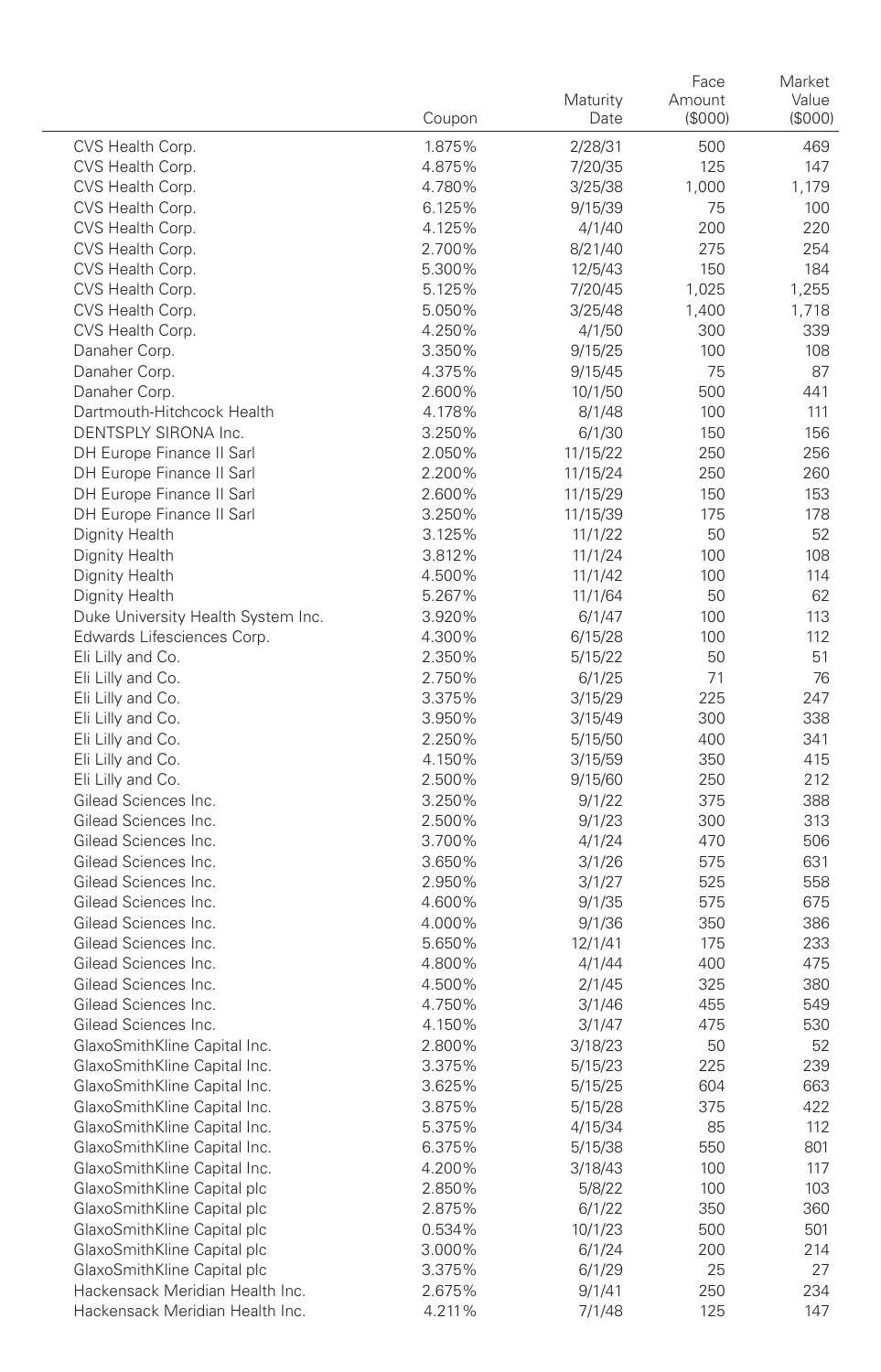|   |                                          | Coupon           | Maturity<br>Date  | Face<br>Amount<br>(\$000) | Market<br>Value<br>(\$000) |
|---|------------------------------------------|------------------|-------------------|---------------------------|----------------------------|
|   | Hackensack Meridian Health Inc.          | 4.500%           | 7/1/57            | 50                        | 62                         |
| 3 | Hartford HealthCare Corp.                | 3.447%           | 7/1/54            | 75                        | 73                         |
|   | HCA Inc.                                 | 4.750%           | 5/1/23            | 250                       | 269                        |
|   | HCA Inc.                                 | 5.000%           | 3/15/24           | 425                       | 472                        |
|   | HCA Inc.                                 | 5.250%           | 4/15/25           | 320                       | 365                        |
|   | HCA Inc.                                 | 5.250%           | 6/15/26           | 325                       | 373                        |
|   | HCA Inc.                                 | 4.500%           | 2/15/27           | 125                       | 140                        |
|   | HCA Inc.                                 | 4.125%           | 6/15/29           | 405                       | 448                        |
|   | HCA Inc.                                 | 5.125%           | 6/15/39           | 200                       | 240                        |
|   | HCA Inc.                                 | 5.500%           | 6/15/47           | 425                       | 524                        |
|   | HCA Inc.                                 | 5.250%           | 6/15/49           | 300                       | 367                        |
|   | <b>Hospital Special Surgery</b>          | 2.667%           | 10/1/50           | 10                        | 9                          |
|   | Humana Inc.                              | 2.900%           | 12/15/22          | 150                       | 155                        |
|   | Humana Inc.                              | 3.850%           | 10/1/24           | 326                       | 356                        |
|   | Humana Inc.                              | 3.950%           | 3/15/27           | 150                       | 167                        |
|   | Humana Inc.                              | 4.875%           | 4/1/30            | 135                       | 158                        |
|   | Humana Inc.                              | 4.625%           | 12/1/42           | 110                       | 127                        |
|   | Humana Inc.                              | 4.950%           | 10/1/44           | 270                       | 325                        |
|   | Humana Inc.                              | 3.950%           | 8/15/49           | 40                        | 43                         |
|   | <b>IHC Health Services Inc.</b>          | 4.131%           | 5/15/48           | 100                       | 119                        |
|   | Illumina Inc.                            | 2.550%           | 3/23/31           | 250                       | 248                        |
|   | Indiana University Health Inc. Obligated |                  |                   |                           |                            |
|   | Group                                    | 3.970%           | 11/1/48           | 125                       | 143                        |
|   | Iowa Health System                       | 3.665%           | 2/15/50           | 125                       | 132                        |
|   | Johns Hopkins Health System Corp.        | 3.837%           | 5/15/46           | 125                       | 140                        |
|   | Johnson & Johnson                        | 2.050%           | 3/1/23            | 125                       | 129                        |
|   | Johnson & Johnson                        | 3.375%           | 12/5/23           | 200                       | 216                        |
|   | Johnson & Johnson                        | 2.625%           | 1/15/25           | 250                       | 266                        |
|   | Johnson & Johnson                        | 0.550%           | 9/1/25            | 500                       | 494                        |
|   | Johnson & Johnson                        | 2.450%           | 3/1/26            | 350                       | 371                        |
|   | Johnson & Johnson                        | 2.950%           | 3/3/27            | 200                       | 217                        |
|   | Johnson & Johnson                        | 0.950%           | 9/1/27            | 500                       | 484                        |
|   | Johnson & Johnson                        | 2.900%           | 1/15/28           | 100                       | 107                        |
|   | Johnson & Johnson                        | 6.950%           | 9/1/29            | 75                        | 104                        |
|   | Johnson & Johnson                        | 1.300%           | 9/1/30            | 500                       | 468                        |
|   | Johnson & Johnson<br>Johnson & Johnson   | 4.950%           | 5/15/33           | 150                       | 191                        |
|   | Johnson & Johnson                        | 4.375%<br>3.550% | 12/5/33           | 175<br>175                | 211<br>195                 |
|   | Johnson & Johnson                        | 3.625%           | 3/1/36            | 300                       | 336                        |
|   | Johnson & Johnson                        | 5.950%           | 3/3/37<br>8/15/37 | 200                       | 280                        |
|   | Johnson & Johnson                        | 3.400%           | 1/15/38           | 200                       | 219                        |
|   | Johnson & Johnson                        | 2.100%           | 9/1/40            | 250                       | 224                        |
|   | Johnson & Johnson                        | 4.500%           | 9/1/40            | 150                       | 185                        |
|   | Johnson & Johnson                        | 4.850%           | 5/15/41           | 75                        | 95                         |
|   | Johnson & Johnson                        | 4.500%           | 12/5/43           | 200                       | 247                        |
|   | Johnson & Johnson                        | 3.700%           | 3/1/46            | 350                       | 395                        |
|   | Johnson & Johnson                        | 3.750%           | 3/3/47            | 250                       | 285                        |
|   | Johnson & Johnson                        | 3.500%           | 1/15/48           | 150                       | 162                        |
|   | Johnson & Johnson                        | 2.250%           | 9/1/50            | 500                       | 445                        |
|   | Kaiser Foundation Hospitals              | 3.500%           | 4/1/22            | 50                        | 52                         |
|   | Kaiser Foundation Hospitals              | 3.150%           | 5/1/27            | 100                       | 109                        |
|   | Kaiser Foundation Hospitals              | 4.875%           | 4/1/42            | 235                       | 299                        |
|   | Kaiser Foundation Hospitals              | 4.150%           | 5/1/47            | 150                       | 175                        |
|   | Kaiser Foundation Hospitals              | 3.266%           | 11/1/49           | 225                       | 232                        |
|   | Koninklijke KPN NV                       | 6.875%           | 3/11/38           | 100                       | 147                        |
|   | Koninklijke Philips NV                   | 5.000%           | 3/15/42           | 150                       | 190                        |
|   | Laboratory Corp. of America Holdings     | 3.750%           | 8/23/22           | 25                        | 26                         |
|   | Laboratory Corp. of America Holdings     | 3.250%           | 9/1/24            | 150                       | 160                        |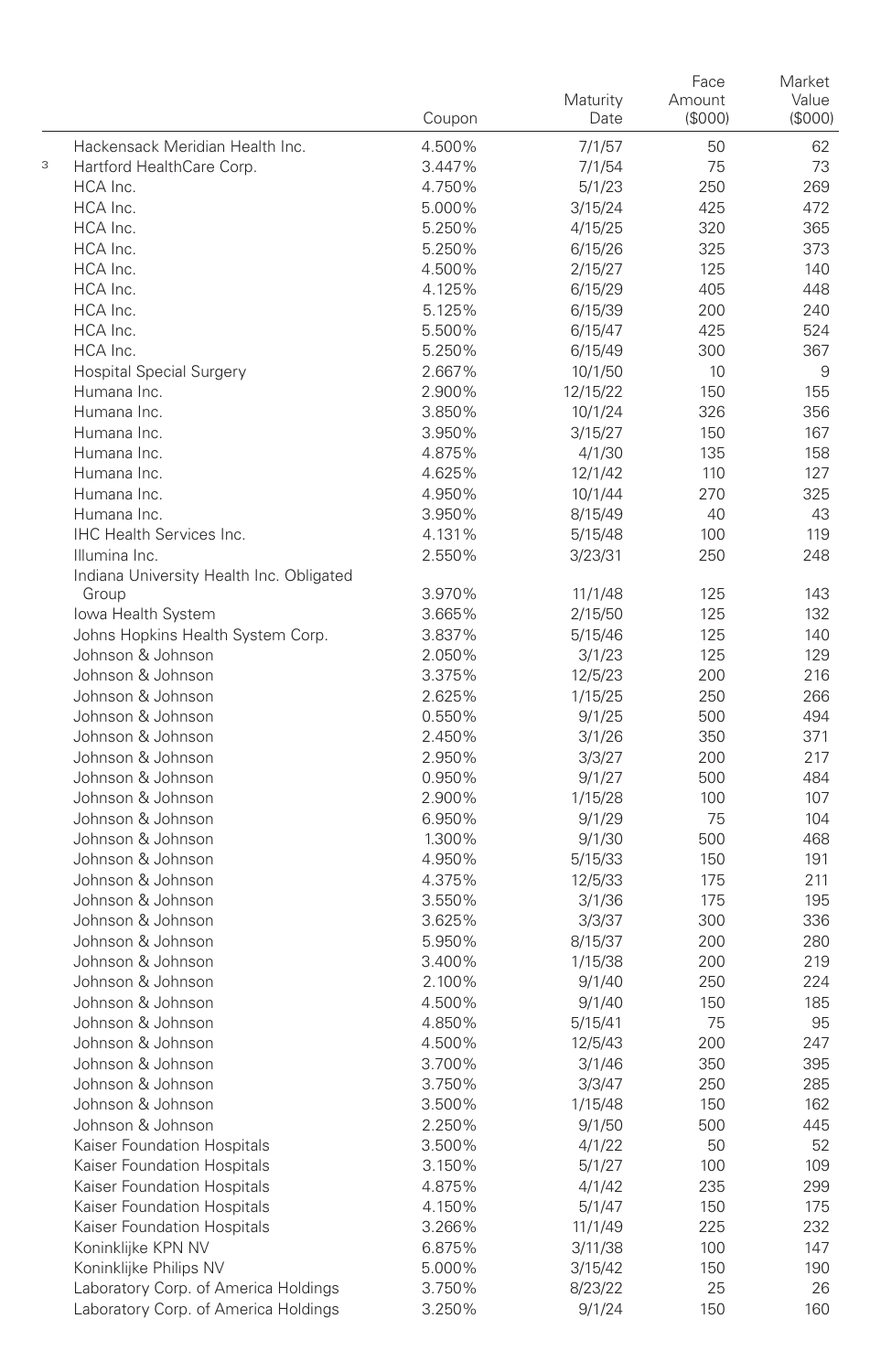|   |                                                        | Coupon           | Maturity<br>Date   | Face<br>Amount<br>(\$000) | Market<br>Value<br>(S000) |
|---|--------------------------------------------------------|------------------|--------------------|---------------------------|---------------------------|
|   | Laboratory Corp. of America Holdings                   | 2.300%           | 12/1/24            | 100                       | 104                       |
|   | Laboratory Corp. of America Holdings                   | 3.600%           | 2/1/25             | 200                       | 216                       |
|   | Laboratory Corp. of America Holdings                   | 3.600%           | 9/1/27             | 100                       | 110                       |
|   | Laboratory Corp. of America Holdings                   | 2.950%           | 12/1/29            | 125                       | 129                       |
|   | Laboratory Corp. of America Holdings                   | 4.700%           | 2/1/45             | 195                       | 221                       |
|   | Mass General Brigham Inc.                              | 3.192%           | 7/1/49             | 150                       | 150                       |
|   | Mass General Brigham Inc.                              | 3.342%           | 7/1/60             | 250                       | 254                       |
|   | Mayo Clinic                                            | 3.774%           | 11/15/43           | 75                        | 83                        |
|   | Mayo Clinic                                            | 4.128%           | 11/15/52           | 50                        | 60                        |
|   | Mayo Clinic                                            | 3.196%           | 11/15/61           | 250                       | 247                       |
|   | McKesson Corp.                                         | 3.796%           | 3/15/24            | 200                       | 217                       |
|   | McKesson Corp.                                         | 0.900%           | 12/3/25            | 500                       | 488                       |
|   | McKesson Corp.                                         | 3.950%           | 2/16/28            | 200                       | 222                       |
| 3 | MedStar Health Inc.                                    | 3.626%           | 8/15/49            | 75                        | 77                        |
|   | Medtronic Inc.                                         | 3.500%           | 3/15/25            | 279                       | 306                       |
|   | Medtronic Inc.                                         | 4.375%           | 3/15/35            | 411                       | 493                       |
|   | Medtronic Inc.                                         | 4.625%           | 3/15/45            | 344                       | 435                       |
|   | <b>Memorial Health Services</b>                        | 3.447%           | 11/1/49            | 150                       | 158                       |
|   | Memorial Sloan-Kettering Cancer Center                 | 2.955%           | 1/1/50             | 100                       | 95                        |
|   | Memorial Sloan-Kettering Cancer Center                 | 4.125%           | 7/1/52             | 150                       | 176                       |
|   | Memorial Sloan-Kettering Cancer Center                 | 4.200%           | 7/1/55             | 25                        | 30                        |
|   | Merck & Co. Inc.                                       | 2.400%           | 9/15/22            | 250                       | 256                       |
|   | Merck & Co. Inc.                                       | 2.800%           | 5/18/23            | 325                       | 342                       |
|   | Merck & Co. Inc.                                       | 2.900%           | 3/7/24             | 25                        | 27                        |
|   | Merck & Co. Inc.                                       | 2.750%           | 2/10/25            | 740                       | 788                       |
|   | Merck & Co. Inc.                                       | 0.750%           | 2/24/26            | 150                       | 148                       |
|   | Merck & Co. Inc.                                       | 3.400%           | 3/7/29             | 375                       | 413                       |
|   | Merck & Co. Inc.                                       | 1.450%           | 6/24/30            | 210                       | 198                       |
|   | Merck & Co. Inc.                                       | 6.500%           | 12/1/33            | 125                       | 180                       |
|   | Merck & Co. Inc.                                       | 3.900%           | 3/7/39             | 200                       | 228                       |
|   | Merck & Co. Inc.                                       | 3.600%           | 9/15/42            | 100                       | 108                       |
|   | Merck & Co. Inc.                                       | 4.150%           | 5/18/43            | 200                       | 235                       |
|   | Merck & Co. Inc.                                       | 3.700%           | 2/10/45            | 525                       | 576                       |
|   | Merck & Co. Inc.                                       | 4.000%           | 3/7/49             | 300                       | 346                       |
|   | Merck & Co. Inc.                                       | 2.450%           | 6/24/50            | 300                       | 266                       |
|   | Mercy Health                                           | 4.302%           | 7/1/28             | 25                        | 29                        |
|   | Methodist Hospital                                     | 2.705%           | 12/1/50            | 300                       | 277                       |
| 3 | Montefiore Obligated Group                             | 5.246%           | 11/1/48            | 150                       | 171                       |
|   | Mount Sinai Hospitals Group Inc.                       | 3.391%           | 7/1/50             | 500                       | 491                       |
|   | MultiCare Health System                                | 2.803%           | 8/15/50            | 250                       | 228                       |
|   | Mylan Inc.                                             | 4.200%           | 11/29/23           | 100                       | 108                       |
|   | Mylan Inc.                                             | 5.400%           | 11/29/43           | 100                       | 117                       |
|   | Mylan Inc.                                             | 5.200%           | 4/15/48            | 175                       | 202                       |
|   | New York and Presbyterian Hospital                     | 4.024%           | 8/1/45             | 130                       | 150                       |
|   | New York and Presbyterian Hospital                     | 4.063%           | 8/1/56             | 75                        | 88                        |
|   | New York and Presbyterian Hospital                     | 2.606%           | 8/1/60             | 300                       | 262                       |
|   | New York and Presbyterian Hospital                     | 3.954%           | 8/1/19             | 125                       | 134                       |
|   | Northwell Healthcare Inc.<br>Northwell Healthcare Inc. | 3.979%           | 11/1/46            | 100                       | 107                       |
|   | Northwell Healthcare Inc.                              | 4.260%           | 11/1/47            | 200                       | 223                       |
|   | Novartis Capital Corp.                                 | 3.809%           | 11/1/49            | 100                       | 104                       |
|   | Novartis Capital Corp.                                 | 2.400%<br>2.400% | 5/17/22<br>9/21/22 | 400<br>175                | 408<br>180                |
|   | Novartis Capital Corp.                                 | 3.400%           | 5/6/24             | 400                       | 433                       |
|   | Novartis Capital Corp.                                 | 1.750%           | 2/14/25            | 200                       | 206                       |
|   | Novartis Capital Corp.                                 | 3.000%           | 11/20/25           | 350                       | 377                       |
|   | Novartis Capital Corp.                                 | 2.000%           | 2/14/27            | 525                       | 540                       |
|   | Novartis Capital Corp.                                 | 3.100%           | 5/17/27            | 175                       | 189                       |
|   | Novartis Capital Corp.                                 | 2.200%           | 8/14/30            | 410                       | 412                       |
|   |                                                        |                  |                    |                           |                           |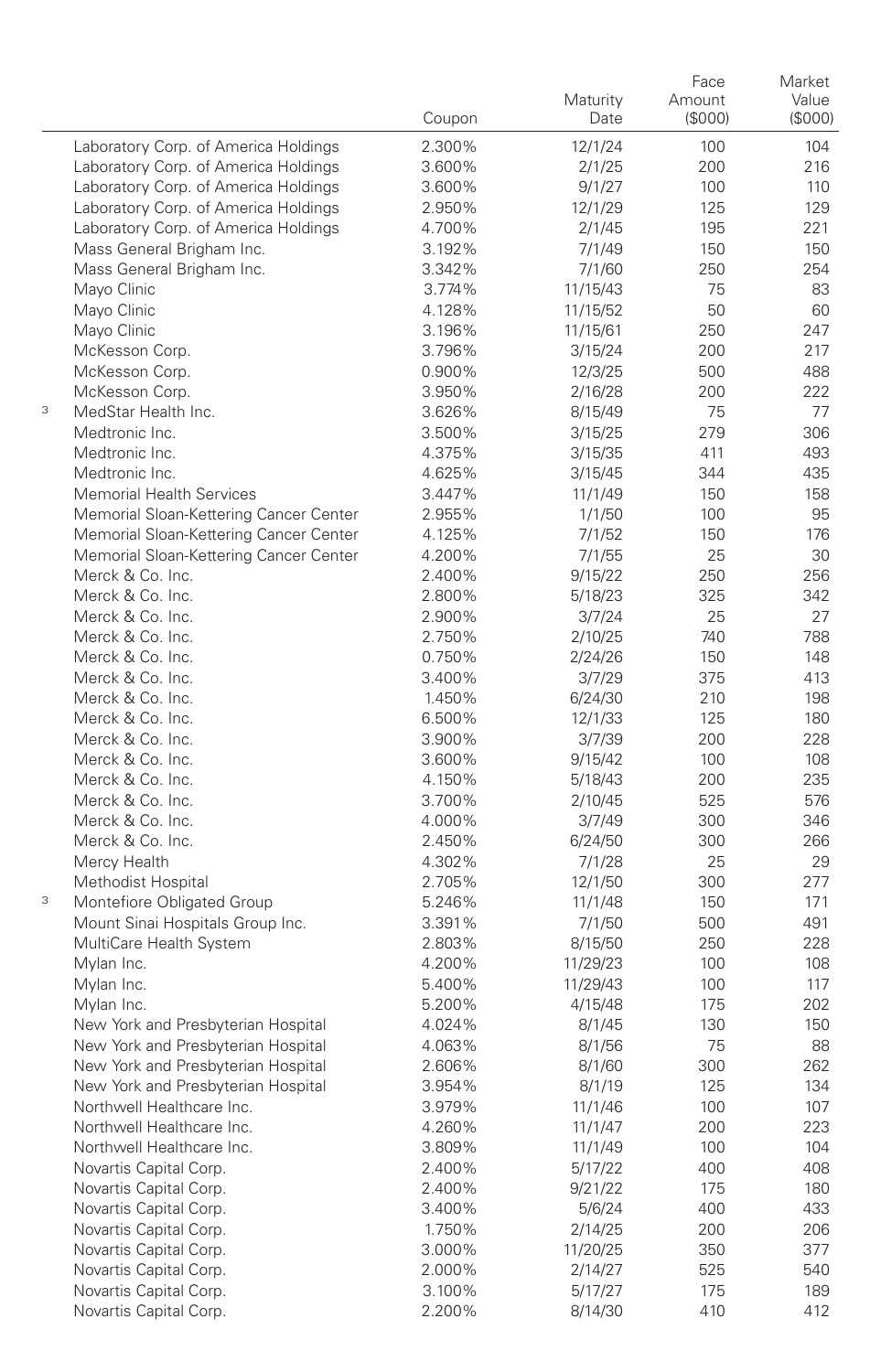|                          |                                                 | Coupon           | Maturity<br>Date    | Face<br>Amount<br>(\$000) | Market<br>Value<br>(\$000) |
|--------------------------|-------------------------------------------------|------------------|---------------------|---------------------------|----------------------------|
|                          | Novartis Capital Corp.                          | 3.700%           | 9/21/42             | 100                       | 110                        |
|                          | Novartis Capital Corp.                          | 4.400%           | 5/6/44              | 375                       | 456                        |
|                          | Novartis Capital Corp.                          | 4.000%           | 11/20/45            | 225                       | 259                        |
|                          | Novartis Capital Corp.                          | 2.750%           | 8/14/50             | 75                        | 71                         |
|                          | NYU Langone Hospitals                           | 4.784%           | 7/1/44              | 100                       | 122                        |
| 3                        | NYU Langone Hospitals                           | 4.368%           | 7/1/47              | 110                       | 124                        |
|                          | NYU Langone Hospitals                           | 3.380%           | 7/1/55              | 200                       | 194                        |
| 3                        | OhioHealth Corp.                                | 3.042%           | 11/15/50            | 100                       | 99                         |
|                          | Orlando Health Obligated Group                  | 4.089%           | 10/1/48             | 50                        | 56                         |
|                          | PeaceHealth Obligated Group                     | 4.787%           | 11/15/48            | 75                        | 94                         |
|                          | PeaceHealth Obligated Group<br>PerkinElmer Inc. | 3.218%<br>3.300% | 11/15/50<br>9/15/29 | 200<br>175                | 195<br>184                 |
|                          | PerkinElmer Inc.                                | 3.625%           | 3/15/51             | 150                       | 155                        |
|                          | Perrigo Finance Unlimited Co.                   | 3.900%           | 12/15/24            | 200                       | 213                        |
|                          | Perrigo Finance Unlimited Co.                   | 4.375%           | 3/15/26             | 225                       | 244                        |
|                          | Perrigo Finance Unlimited Co.                   | 4.900%           | 12/15/44            | 80                        | 79                         |
|                          | Pfizer Inc.                                     | 3.200%           | 9/15/23             | 125                       | 133                        |
|                          | Pfizer Inc.                                     | 2.950%           | 3/15/24             | 150                       | 161                        |
|                          | Pfizer Inc.                                     | 3.400%           | 5/15/24             | 100                       | 108                        |
|                          | Pfizer Inc.                                     | 0.800%           | 5/28/25             | 125                       | 124                        |
|                          | Pfizer Inc.                                     | 2.750%           | 6/3/26              | 590                       | 632                        |
|                          | Pfizer Inc.                                     | 3.600%           | 9/15/28             | 200                       | 221                        |
|                          | Pfizer Inc.                                     | 3.450%           | 3/15/29             | 375                       | 411                        |
|                          | Pfizer Inc.                                     | 2.625%           | 4/1/30              | 300                       | 310                        |
|                          | Pfizer Inc.                                     | 1.700%           | 5/28/30             | 225                       | 215                        |
|                          | Pfizer Inc.                                     | 4.000%           | 12/15/36            | 300                       | 341                        |
|                          | Pfizer Inc.                                     | 4.100%           | 9/15/38             | 150                       | 172                        |
|                          | Pfizer Inc.                                     | 3.900%           | 3/15/39             | 125                       | 142                        |
|                          | Pfizer Inc.                                     | 7.200%           | 3/15/39             | 425                       | 661                        |
|                          | Pfizer Inc.                                     | 2.550%           | 5/28/40             | 200                       | 190                        |
|                          | Pfizer Inc.                                     | 4.300%           | 6/15/43             | 125                       | 146                        |
|                          | Pfizer Inc.                                     | 4.400%           | 5/15/44             | 200                       | 238                        |
|                          | Pfizer Inc.                                     | 4.125%           | 12/15/46            | 250                       | 292                        |
|                          | Pfizer Inc.<br>Pfizer Inc.                      | 4.200%           | 9/15/48             | 350<br>175                | 407<br>202                 |
|                          | Pfizer Inc.                                     | 4.000%<br>2.700% | 3/15/49<br>5/28/50  | 350                       | 326                        |
|                          | Pharmacia LLC                                   | 6.600%           | 12/1/28             | 175                       | 230                        |
|                          | Providence St. Joseph Health Obligated          |                  |                     |                           |                            |
|                          | Group<br>Providence St. Joseph Health Obligated | 2.746%           | 10/1/26             | 50                        | 53                         |
| 3                        | Group                                           | 2.532%           | 10/1/29             | 150                       | 153                        |
|                          | Providence St. Joseph Health Obligated<br>Group | 3.744%           | 10/1/47             | 75                        | 80                         |
| 3                        | Providence St. Joseph Health Obligated          |                  |                     | 75                        | 83                         |
|                          | Group<br>Quest Diagnostics Inc.                 | 3.930%<br>4.250% | 10/1/48<br>4/1/24   | 100                       | 109                        |
|                          | Quest Diagnostics Inc.                          | 3.500%           | 3/30/25             | 100                       | 108                        |
|                          | Quest Diagnostics Inc.                          | 3.450%           | 6/1/26              | 125                       | 136                        |
|                          | Quest Diagnostics Inc.                          | 4.200%           | 6/30/29             | 140                       | 158                        |
|                          | Quest Diagnostics Inc.                          | 2.950%           | 6/30/30             | 160                       | 164                        |
|                          | Quest Diagnostics Inc.                          | 2.800%           | 6/30/31             | 125                       | 127                        |
|                          | Quest Diagnostics Inc.                          | 5.750%           | 1/30/40             | 13                        | 16                         |
|                          | Quest Diagnostics Inc.                          | 4.700%           | 3/30/45             | 25                        | 29                         |
|                          | Regeneron Pharmaceuticals Inc.                  | 1.750%           | 9/15/30             | 500                       | 461                        |
| $\overline{\phantom{a}}$ | Royalty Pharma plc                              | 0.750%           | 9/2/23              | 300                       | 299                        |
| $\overline{\phantom{a}}$ | Royalty Pharma plc                              | 1.200%           | 9/2/25              | 300                       | 294                        |
| 7                        | Royalty Pharma plc                              | 2.200%           | 9/2/30              | 300                       | 286                        |
| $\overline{\phantom{a}}$ | Royalty Pharma plc                              | 3.550%           | 9/2/50              | 350                       | 336                        |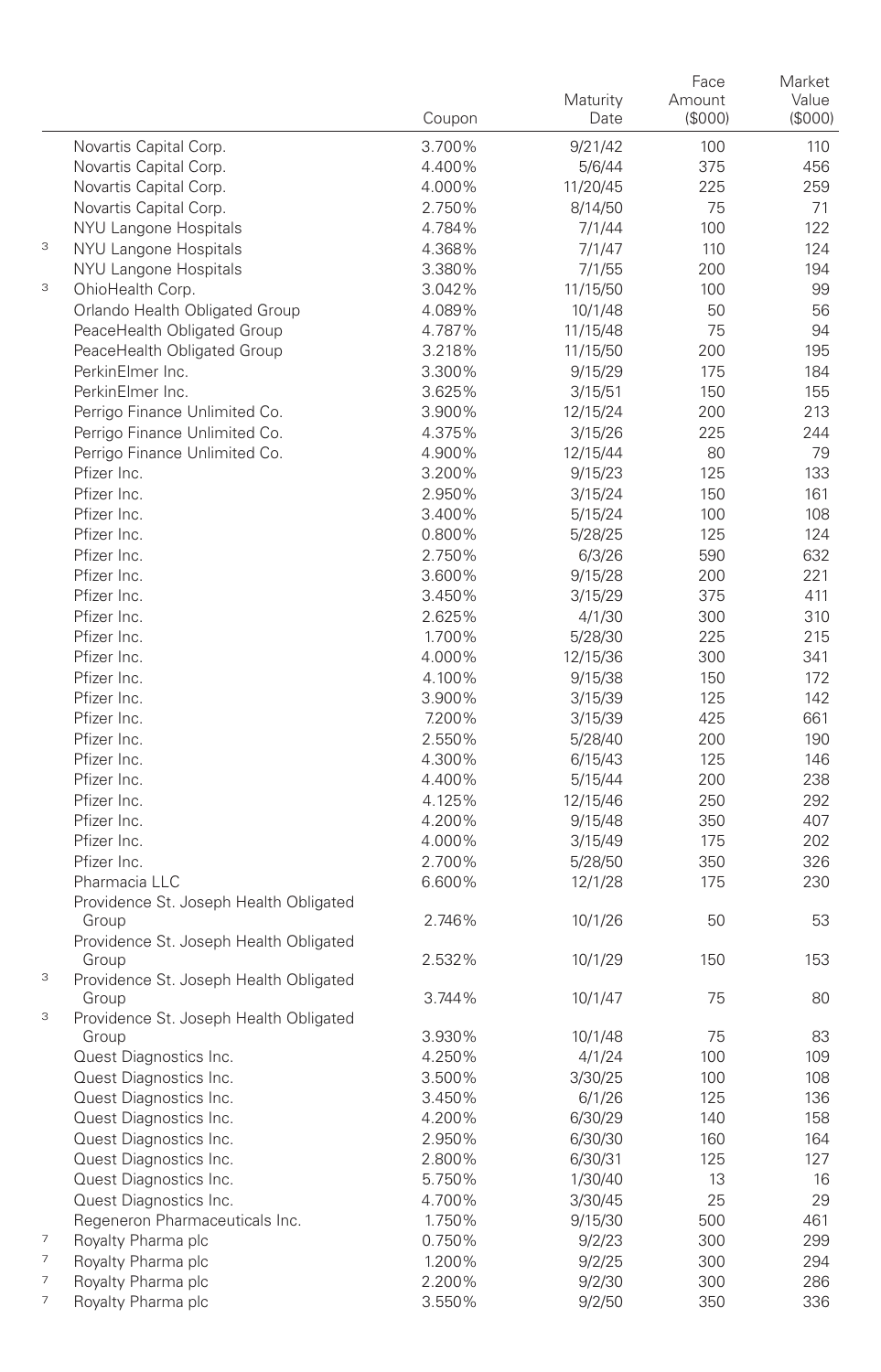|                                                                | Coupon           | Maturity<br>Date     | Face<br>Amount<br>(\$000) | Market<br>Value<br>(\$000) |
|----------------------------------------------------------------|------------------|----------------------|---------------------------|----------------------------|
| <b>Rush Obligated Group</b>                                    | 3.922%           | 11/15/29             | 75                        | 84                         |
| RWJ Barnabas Health Inc.                                       | 3.949%           | 7/1/46               | 100                       | 109                        |
| RWJ Barnabas Health Inc.                                       | 3.477%           | 7/1/49               | 25                        | 25                         |
| Sanofi                                                         | 3.375%           | 6/19/23              | 225                       | 239                        |
| Sanofi                                                         | 3.625%           | 6/19/28              | 225                       | 250                        |
| Seattle Children's Hospital                                    | 2.719%           | 10/1/50              | 200                       | 185                        |
| Shire Acquisitions Investments Ireland<br>DAC                  | 2.875%           | 9/23/23              | 1,425                     | 1,498                      |
| Shire Acquisitions Investments Ireland<br>DAC.                 | 3.200%           | 9/23/26              | 575                       | 619                        |
| Smith & Nephew plc                                             | 2.032%           | 10/14/30             | 300                       | 282                        |
| Spectrum Health System Obligated                               |                  |                      |                           |                            |
| Group                                                          | 3.487%           | 7/15/49              | 75                        | 77                         |
| SSM Health Care Corp.                                          | 3.688%           | 6/1/23               | 150                       | 159                        |
| SSM Health Care Corp.                                          | 3.823%           | 6/1/27               | 100                       | 112                        |
| <b>Stanford Health Care</b>                                    | 3.795%           | 11/15/48             | 125                       | 139                        |
| Stryker Corp.                                                  | 3.375%           | 5/15/24              | 213                       | 229                        |
| Stryker Corp.                                                  | 1.150%           | 6/15/25              | 100                       | 100                        |
| Stryker Corp.                                                  | 3.375%           | 11/1/25              | 140                       | 152                        |
| Stryker Corp.                                                  | 3.500%           | 3/15/26              | 183                       | 200                        |
| Stryker Corp.                                                  | 3.650%           | 3/7/28               | 50                        | 55                         |
| Stryker Corp.                                                  | 4.100%           | 4/1/43               | 75                        | 84                         |
| Stryker Corp.                                                  | 4.375%           | 5/15/44              | 50                        | 58                         |
| Stryker Corp.                                                  | 4.625%           | 3/15/46              | 175                       | 211                        |
| Stryker Corp.                                                  | 2.900%           | 6/15/50              | 100                       | 95                         |
| Sutter Health                                                  | 1.321%           | 8/15/25              | 500                       | 499                        |
| Sutter Health                                                  | 3.695%           | 8/15/28              | 75                        | 82                         |
| Sutter Health                                                  | 4.091%           | 8/15/48              | 75                        | 83                         |
| Takeda Pharmaceutical Co. Ltd.                                 | 4.400%           | 11/26/23             | 200                       | 218                        |
| Takeda Pharmaceutical Co. Ltd.                                 | 5.000%           | 11/26/28             | 405                       | 478                        |
| Takeda Pharmaceutical Co. Ltd.                                 | 2.050%           | 3/31/30              | 500                       | 481                        |
| Takeda Pharmaceutical Co. Ltd.                                 | 3.025%           | 7/9/40               | 400                       | 386                        |
| Takeda Pharmaceutical Co. Ltd.                                 | 3.175%           | 7/9/50               | 610                       | 581                        |
| Takeda Pharmaceutical Co. Ltd.                                 | 3.375%           | 7/9/60               | 200                       | 192                        |
| <b>Texas Health Resources</b>                                  | 2.328%           | 11/15/50             | 300                       | 245                        |
| Thermo Fisher Scientific Inc.                                  | 4.133%           | 3/25/25              | 230                       | 255                        |
| Thermo Fisher Scientific Inc.                                  | 3.650%           | 12/15/25             | 400                       | 438                        |
| Thermo Fisher Scientific Inc.                                  | 2.950%           | 9/19/26              | 200                       | 214                        |
| Thermo Fisher Scientific Inc.<br>Thermo Fisher Scientific Inc. | 3.200%           | 8/15/27              | 50                        | 54                         |
| Thermo Fisher Scientific Inc.                                  | 2.600%<br>4.497% | 10/1/29              | 225<br>85                 | 229                        |
| Thermo Fisher Scientific Inc.                                  | 5.300%           | 3/25/30              | 185                       | 99<br>243                  |
| Toledo Hospital                                                | 5.325%           | 2/1/44               | 50                        | 58                         |
| Toledo Hospital                                                | 6.015%           | 11/15/28<br>11/15/48 | 75                        | 90                         |
| Trinity Health Corp.                                           | 4.125%           | 12/1/45              | 85                        | 98                         |
| UnitedHealth Group Inc.                                        | 3.350%           | 7/15/22              | 180                       | 187                        |
| UnitedHealth Group Inc.                                        | 2.375%           | 10/15/22             | 150                       | 155                        |
| UnitedHealth Group Inc.                                        | 2.750%           | 2/15/23              | 175                       | 181                        |
| UnitedHealth Group Inc.                                        | 2.875%           | 3/15/23              | 25                        | 26                         |
| UnitedHealth Group Inc.                                        | 3.500%           | 6/15/23              | 100                       | 107                        |
| UnitedHealth Group Inc.                                        | 3.500%           | 2/15/24              | 100                       | 108                        |
| UnitedHealth Group Inc.                                        | 2.375%           | 8/15/24              | 300                       | 315                        |
| UnitedHealth Group Inc.                                        | 3.750%           | 7/15/25              | 950                       | 1,050                      |
| UnitedHealth Group Inc.                                        | 3.700%           | 12/15/25             | 75                        | 83                         |
| UnitedHealth Group Inc.                                        | 3.100%           | 3/15/26              | 225                       | 244                        |
| UnitedHealth Group Inc.                                        | 3.450%           | 1/15/27              | 175                       | 194                        |
| UnitedHealth Group Inc.                                        | 3.375%           | 4/15/27              | 350                       | 384                        |
| UnitedHealth Group Inc.                                        | 2.950%           | 10/15/27             | 150                       | 161                        |
|                                                                |                  |                      |                           |                            |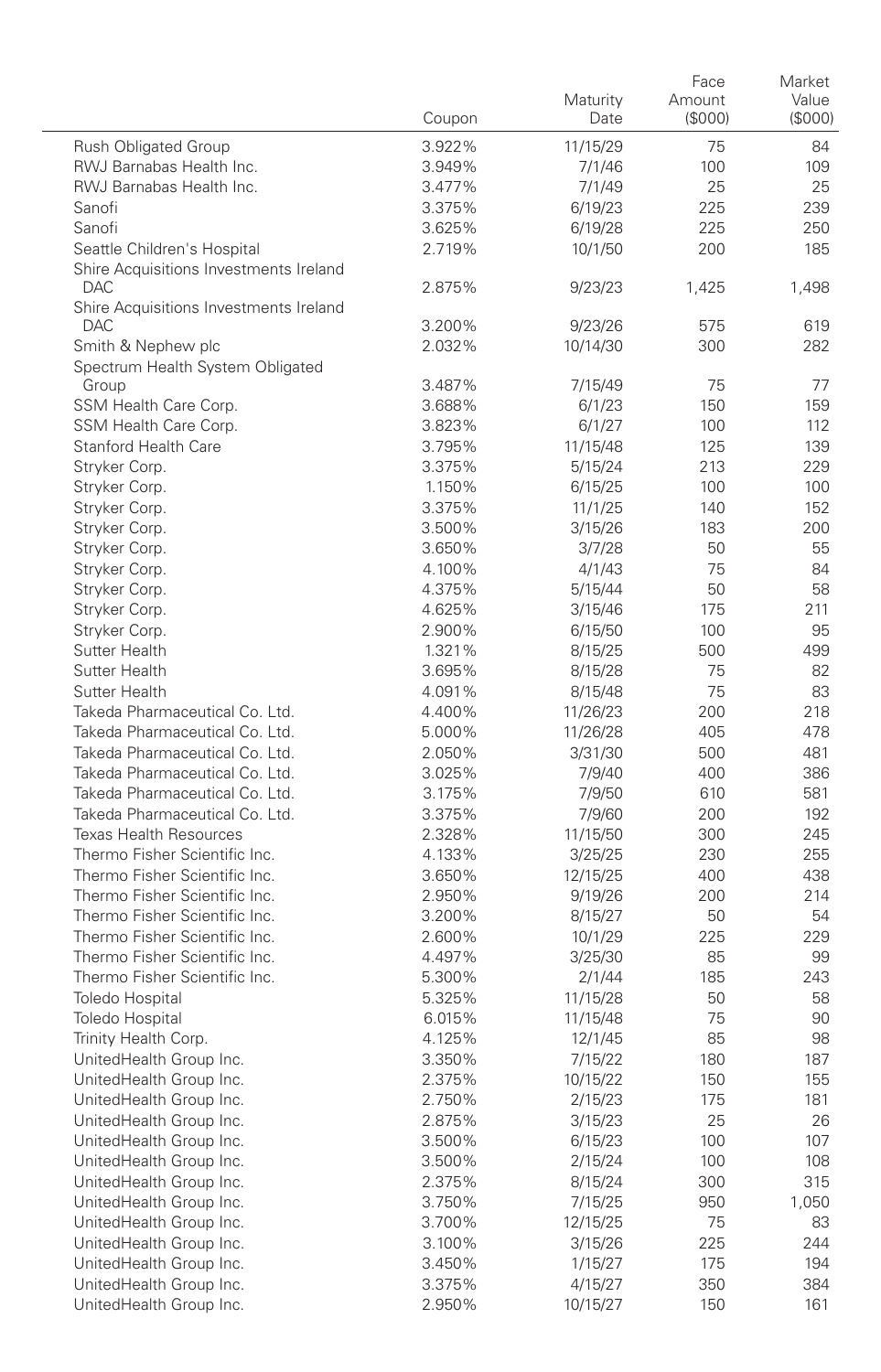|   |                                                    | Coupon           | Maturity<br>Date   | Face<br>Amount<br>(\$000) | Market<br>Value<br>(S000) |
|---|----------------------------------------------------|------------------|--------------------|---------------------------|---------------------------|
|   | UnitedHealth Group Inc.                            | 3.850%           | 6/15/28            | 400                       | 448                       |
|   | UnitedHealth Group Inc.                            | 3.875%           | 12/15/28           | 150                       | 168                       |
|   | UnitedHealth Group Inc.                            | 2.875%           | 8/15/29            | 150                       | 158                       |
|   | UnitedHealth Group Inc.                            | 2.000%           | 5/15/30            | 755                       | 740                       |
|   | UnitedHealth Group Inc.                            | 4.625%           | 7/15/35            | 175                       | 211                       |
|   | UnitedHealth Group Inc.                            | 6.500%           | 6/15/37            | 50                        | 72                        |
|   | UnitedHealth Group Inc.                            | 6.625%           | 11/15/37           | 125                       | 184                       |
|   | UnitedHealth Group Inc.                            | 6.875%           | 2/15/38            | 245                       | 365                       |
|   | UnitedHealth Group Inc.                            | 3.500%           | 8/15/39            | 240                       | 259                       |
|   | UnitedHealth Group Inc.                            | 2.750%           | 5/15/40            | 200                       | 196                       |
|   | UnitedHealth Group Inc.                            | 5.950%           | 2/15/41            | 60                        | 83                        |
|   | UnitedHealth Group Inc.                            | 4.625%           | 11/15/41           | 110                       | 133                       |
|   | UnitedHealth Group Inc.                            | 4.375%           | 3/15/42            | 50                        | 58                        |
|   | UnitedHealth Group Inc.                            | 3.950%           | 10/15/42           | 175                       | 198                       |
|   | UnitedHealth Group Inc.                            | 4.250%           | 3/15/43            | 125                       | 147                       |
|   | UnitedHealth Group Inc.                            | 4.750%           | 7/15/45            | 305                       | 383                       |
|   | UnitedHealth Group Inc.                            | 4.200%           | 1/15/47            | 210                       | 244                       |
|   | UnitedHealth Group Inc.                            | 4.250%           | 4/15/47            | 290                       | 335                       |
|   | UnitedHealth Group Inc.                            | 4.250%           | 6/15/48            | 300                       | 348                       |
|   | UnitedHealth Group Inc.                            | 4.450%           | 12/15/48           | 150                       | 181                       |
|   | UnitedHealth Group Inc.                            | 3.700%           | 8/15/49            | 310                       | 329                       |
|   | UnitedHealth Group Inc.                            | 2.900%<br>3.875% | 5/15/50            | 250                       | 242                       |
|   | UnitedHealth Group Inc.<br>UnitedHealth Group Inc. | 3.125%           | 8/15/59<br>5/15/60 | 420<br>250                | 462<br>242                |
| 7 | Universal Health Services Inc.                     | 2.650%           | 10/15/30           | 300                       | 289                       |
|   | <b>UPMC</b>                                        | 3.600%           | 4/3/25             | 125                       | 137                       |
|   | Utah Acquisition Sub Inc.                          | 3.950%           | 6/15/26            | 375                       | 412                       |
|   | Utah Acquisition Sub Inc.                          | 5.250%           | 6/15/46            | 225                       | 264                       |
| 7 | Viatris Inc.                                       | 1.125%           | 6/22/22            | 200                       | 201                       |
| 7 | Viatris Inc.                                       | 1.650%           | 6/22/25            | 175                       | 176                       |
| 7 | Viatris Inc.                                       | 2.300%           | 6/22/27            | 175                       | 177                       |
| 7 | Viatris Inc.                                       | 2.700%           | 6/22/30            | 525                       | 518                       |
| 7 | Viatris Inc.                                       | 3.850%           | 6/22/40            | 525                       | 537                       |
| 7 | Viatris Inc.                                       | 4.000%           | 6/22/50            | 500                       | 510                       |
| 3 | Willis-Knighton Medical Center                     | 4.813%           | 9/1/48             | 50                        | 60                        |
|   | Wyeth LLC                                          | 7.250%           | 3/1/23             | 250                       | 282                       |
|   | Wyeth LLC                                          | 6.450%           | 2/1/24             | 300                       | 348                       |
|   | Wyeth LLC                                          | 6.500%           | 2/1/34             | 150                       | 214                       |
|   | Wyeth LLC                                          | 6.000%           | 2/15/36            | 85                        | 116                       |
|   | Wyeth LLC                                          | 5.950%           | 4/1/37             | 385                       | 536                       |
|   | Zeneca Wilmington Inc.                             | 7.000%           | 11/15/23           | 25                        | 29                        |
|   | Zimmer Biomet Holdings Inc.                        | 3.150%           | 4/1/22             | 175                       | 179                       |
|   | Zimmer Biomet Holdings Inc.                        | 3.700%           | 3/19/23            | 50                        | 53                        |
|   | Zimmer Biomet Holdings Inc.                        | 3.550%           | 4/1/25             | 350                       | 379                       |
|   | Zimmer Biomet Holdings Inc.                        | 5.750%           | 11/30/39           | 50                        | 65                        |
|   | Zimmer Biomet Holdings Inc.                        | 4.450%           | 8/15/45            | 150                       | 166                       |
|   | Zoetis Inc.                                        | 3.250%           | 2/1/23             | 350                       | 365                       |
|   | Zoetis Inc.                                        | 4.500%           | 11/13/25           | 100                       | 113                       |
|   | Zoetis Inc.                                        | 3.000%           | 9/12/27            | 150                       | 159                       |
|   | Zoetis Inc.                                        | 3.900%           | 8/20/28            | 100                       | 111                       |
|   | Zoetis Inc.                                        | 2.000%           | 5/15/30            | 150                       | 144                       |
|   | Zoetis Inc.                                        | 4.700%           | 2/1/43             | 175                       | 211                       |
|   | Zoetis Inc.                                        | 3.950%           | 9/12/47            | 150                       | 165                       |
|   | Zoetis Inc.                                        | 4.450%           | 8/20/48            | 75                        | 89                        |
|   | Zoetis Inc.                                        | 3.000%           | 5/15/50            | 125                       | 120                       |
|   |                                                    |                  |                    |                           | 155,120                   |
|   | Industrials (2.4%)                                 |                  |                    |                           |                           |
|   | 3M Co.                                             | 1.750%           | 2/14/23            | 200                       | 205                       |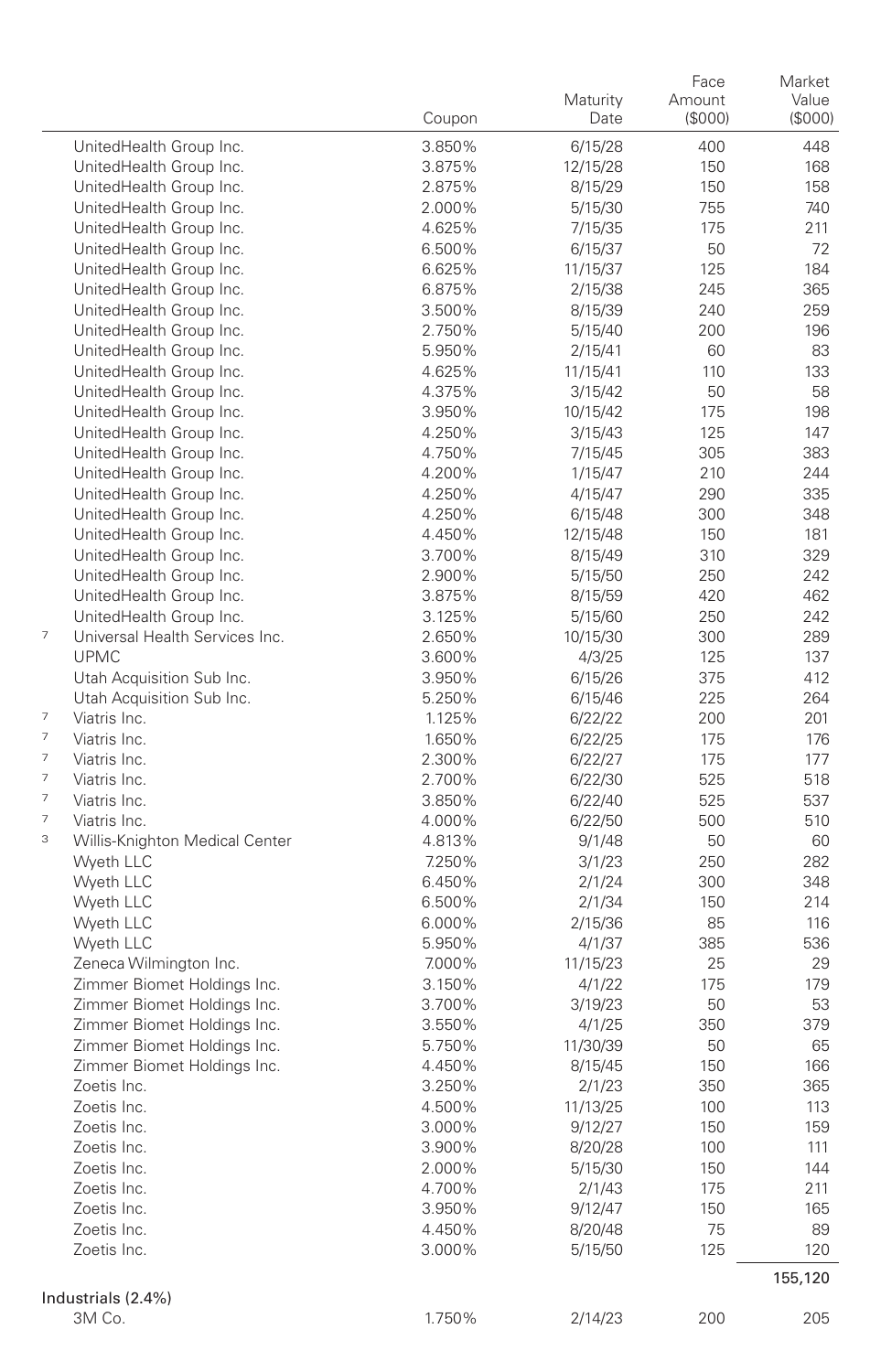|   |                                                                | Coupon           | Maturity<br>Date   | Face<br>Amount<br>(\$000) | Market<br>Value<br>(S000) |
|---|----------------------------------------------------------------|------------------|--------------------|---------------------------|---------------------------|
|   | 3M Co.                                                         | 2.250%           | 3/15/23            | 175                       | 181                       |
|   | 3M Co.                                                         | 3.250%           | 2/14/24            | 100                       | 108                       |
|   | 3M Co.                                                         | 2.000%           | 2/14/25            | 150                       | 156                       |
|   | 3M Co.                                                         | 2.650%           | 4/15/25            | 100                       | 106                       |
|   | 3M Co.                                                         | 3.000%           | 8/7/25             | 100                       | 108                       |
|   | 3M Co.                                                         | 2.250%           | 9/19/26            | 150                       | 157                       |
|   | 3M Co.                                                         | 2.875%           | 10/15/27           | 125                       | 134                       |
|   | 3M Co.                                                         | 3.375%           | 3/1/29             | 150                       | 162                       |
|   | 3M Co.                                                         | 2.375%           | 8/26/29            | 250                       | 255                       |
|   | 3M Co.                                                         | 3.050%           | 4/15/30            | 115                       | 122                       |
|   | 3M Co.                                                         | 3.125%           | 9/19/46            | 75                        | 74                        |
|   | 3M Co.                                                         | 3.625%           | 10/15/47           | 100                       | 107                       |
|   | 3M Co.                                                         | 4.000%           | 9/14/48            | 250                       | 283                       |
|   | 3M Co.                                                         | 3.250%           | 8/26/49            | 375                       | 381                       |
|   | 3M Co.                                                         | 3.700%           | 4/15/50            | 125                       | 136<br>79                 |
|   | Allegion plc<br>Allegion US Holding Co. Inc.                   | 3.500%<br>3.550% | 10/1/29<br>10/1/27 | 75<br>175                 | 185                       |
| 3 | American Airlines Class A Series 2016-3                        |                  |                    |                           |                           |
| 3 | Pass Through Trust<br>American Airlines Class AA Series        | 3.250%           | 4/15/30            | 41                        | 40                        |
| 3 | 2015-2 Pass Through Trust<br>American Airlines Class AA Series | 3.600%           | 3/22/29            | 42                        | 42                        |
| 3 | 2016-1 Pass Through Trust<br>American Airlines Class AA Series | 3.575%           | 7/15/29            | 118                       | 118                       |
|   | 2016-3 Pass Through Trust                                      | 3.000%           | 4/15/30            | 123                       | 122                       |
| 3 | American Airlines Class AA Series<br>2017-1 Pass Through Trust | 3.650%           | 8/15/30            | 40                        | 41                        |
| 3 | American Airlines Class AA Series                              |                  |                    |                           |                           |
|   | 2019-1 Pass Through Trust                                      | 3.150%           | 8/15/33            | 47                        | 47                        |
|   | Amphenol Corp.                                                 | 3.200%<br>2.050% | 4/1/24             | 50<br>40                  | 53<br>41                  |
|   | Amphenol Corp.<br>Amphenol Corp.                               | 4.350%           | 3/1/25<br>6/1/29   | 100                       | 113                       |
|   | Amphenol Corp.                                                 | 2.800%           | 2/15/30            | 275                       | 281                       |
|   | <b>Block Financial LLC</b>                                     | 5.500%           | 11/1/22            | 100                       | 105                       |
|   | <b>Block Financial LLC</b>                                     | 5.250%           | 10/1/25            | 100                       | 112                       |
|   | <b>Block Financial LLC</b>                                     | 3.875%           | 8/15/30            | 200                       | 206                       |
|   | <b>BNSF Funding Trust I</b>                                    | 6.613%           | 12/15/55           | 65                        | 74                        |
|   | Boeing Co.                                                     | 2.700%           | 5/1/22             | 75                        | 77                        |
|   | Boeing Co.                                                     | 1.167%           | 2/4/23             | 300                       | 301                       |
|   | Boeing Co.                                                     | 2.800%           | 3/1/23             | 400                       | 415                       |
|   | Boeing Co.                                                     | 4.508%           | 5/1/23             | 625                       | 669                       |
|   | Boeing Co.                                                     | 1.875%           | 6/15/23            | 200                       | 204                       |
|   | Boeing Co.                                                     | 1.950%           | 2/1/24             | 500                       | 512                       |
|   | Boeing Co.                                                     | 1.433%           | 2/4/24             | 500                       | 500                       |
|   | Boeing Co.                                                     | 2.800%           | 3/1/24             | 75                        | 78                        |
|   | Boeing Co.                                                     | 2.850%           | 10/30/24           | 100                       | 105                       |
|   | Boeing Co.                                                     | 2.500%           | 3/1/25             | 145                       | 149                       |
|   | Boeing Co.                                                     | 4.875%           | 5/1/25             | 795                       | 886                       |
|   | Boeing Co.                                                     | 2.196%           | 2/4/26             | 1,200                     | 1,194                     |
|   | Boeing Co.                                                     | 3.100%           | 5/1/26             | 100                       | 104                       |
|   | Boeing Co.                                                     | 2.250%           | 6/15/26            | 50                        | 50                        |
|   | Boeing Co.<br>Boeing Co.                                       | 2.700%<br>2.800% | 2/1/27<br>3/1/27   | 195<br>50                 | 198<br>51                 |
|   | Boeing Co.                                                     | 5.040%           | 5/1/27             | 360                       | 409                       |
|   | Boeing Co.                                                     | 3.250%           | 3/1/28             | 100                       | 102                       |
|   | Boeing Co.                                                     | 3.450%           | 11/1/28            | 60                        | 62                        |
|   | Boeing Co.                                                     | 3.200%           | 3/1/29             | 200                       | 201                       |
|   | Boeing Co.                                                     | 2.950%           | 2/1/30             | 190                       | 188                       |
|   | Boeing Co.                                                     | 5.150%           | 5/1/30             | 945                       | 1,088                     |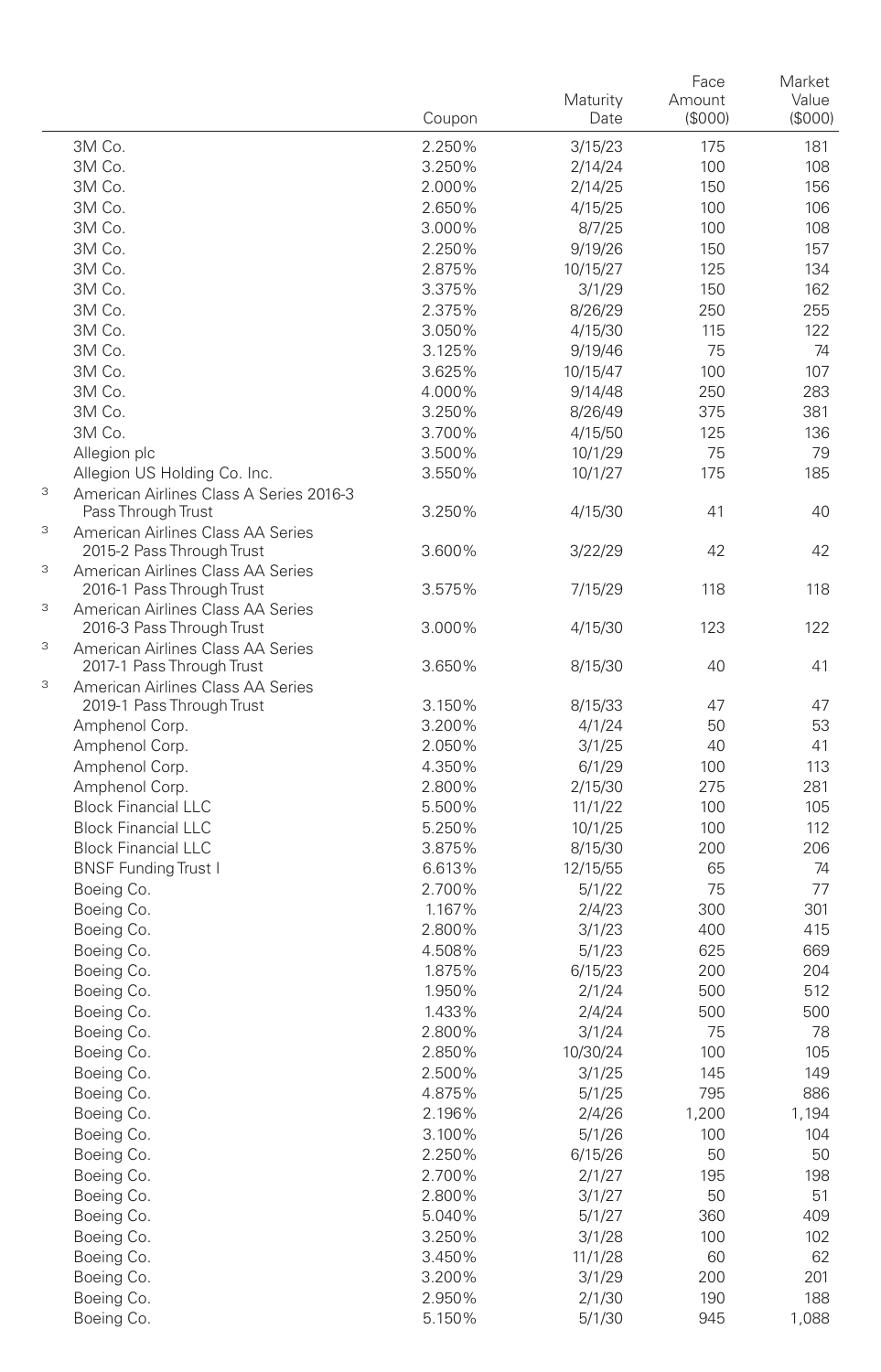|                                                                      | Coupon           | Maturity<br>Date | Face<br>Amount<br>(\$000) | Market<br>Value<br>(\$000) |
|----------------------------------------------------------------------|------------------|------------------|---------------------------|----------------------------|
| Boeing Co.                                                           | 3.625%           | 2/1/31           | 275                       | 286                        |
| Boeing Co.                                                           | 6.125%           | 2/15/33          | 75                        | 91                         |
| Boeing Co.                                                           | 3.600%           | 5/1/34           | 350                       | 350                        |
| Boeing Co.                                                           | 3.250%           | 2/1/35           | 190                       | 184                        |
| Boeing Co.                                                           | 6.625%           | 2/15/38          | 50                        | 63                         |
| Boeing Co.                                                           | 3.550%           | 3/1/38           | 50                        | 48                         |
| Boeing Co.                                                           | 3.500%           | 3/1/39           | 75                        | 71                         |
| Boeing Co.                                                           | 6.875%           | 3/15/39          | 100                       | 133                        |
| Boeing Co.                                                           | 5.875%           | 2/15/40          | 75                        | 91                         |
| Boeing Co.                                                           | 5.705%           | 5/1/40           | 740                       | 905                        |
| Boeing Co.                                                           | 3.375%           | 6/15/46          | 75                        | 66                         |
| Boeing Co.                                                           | 3.650%           | 3/1/47           | 150                       | 136                        |
| Boeing Co.                                                           | 3.625%           | 3/1/48           | 75                        | 69                         |
| Boeing Co.                                                           | 3.850%           | 11/1/48          | 60                        | 58                         |
| Boeing Co.                                                           | 3.900%           | 5/1/49           | 150                       | 145                        |
| Boeing Co.                                                           | 3.750%           | 2/1/50           | 150                       | 143                        |
| Boeing Co.<br>Boeing Co.                                             | 5.805%<br>3.825% | 5/1/50<br>3/1/59 | 1,130<br>200              | 1,424<br>186               |
| Boeing Co.                                                           | 3.950%           | 8/1/59           | 75                        | 72                         |
| Boeing Co.                                                           | 5.930%           | 5/1/60           | 735                       | 941                        |
| Burlington Northern Santa Fe LLC                                     | 3.050%           | 9/1/22           | 150                       | 155                        |
| Burlington Northern Santa Fe LLC                                     | 3.000%           | 3/15/23          | 175                       | 183                        |
| Burlington Northern Santa Fe LLC                                     | 3.850%           | 9/1/23           | 75                        | 80                         |
| Burlington Northern Santa Fe LLC                                     | 3.750%           | 4/1/24           | 200                       | 217                        |
| Burlington Northern Santa Fe LLC                                     | 3.400%           | 9/1/24           | 150                       | 162                        |
| Burlington Northern Santa Fe LLC                                     | 3.000%           | 4/1/25           | 100                       | 107                        |
| Burlington Northern Santa Fe LLC                                     | 3.650%           | 9/1/25           | 75                        | 82                         |
| Burlington Northern Santa Fe LLC                                     | 3.250%           | 6/15/27          | 225                       | 244                        |
| Burlington Northern Santa Fe LLC                                     | 6.200%           | 8/15/36          | 125                       | 173                        |
| Burlington Northern Santa Fe LLC                                     | 5.050%           | 3/1/41           | 125                       | 155                        |
| Burlington Northern Santa Fe LLC                                     | 5.400%           | 6/1/41           | 250                       | 323                        |
| Burlington Northern Santa Fe LLC                                     | 4.400%           | 3/15/42          | 250                       | 290                        |
| Burlington Northern Santa Fe LLC                                     | 4.375%           | 9/1/42           | 200                       | 232                        |
| Burlington Northern Santa Fe LLC                                     | 4.450%           | 3/15/43          | 175                       | 206                        |
| Burlington Northern Santa Fe LLC                                     | 5.150%           | 9/1/43           | 125                       | 159                        |
| Burlington Northern Santa Fe LLC<br>Burlington Northern Santa Fe LLC | 4.900%           | 4/1/44           | 100                       | 125<br>178                 |
| Burlington Northern Santa Fe LLC                                     | 4.550%<br>4.150% | 9/1/44<br>4/1/45 | 150<br>125                | 141                        |
| Burlington Northern Santa Fe LLC                                     | 4.700%           | 9/1/45           | 75                        | 92                         |
| Burlington Northern Santa Fe LLC                                     | 3.900%           | 8/1/46           | 150                       | 163                        |
| Burlington Northern Santa Fe LLC                                     | 4.125%           | 6/15/47          | 125                       | 140                        |
| Burlington Northern Santa Fe LLC                                     | 4.050%           | 6/15/48          | 375                       | 417                        |
| Burlington Northern Santa Fe LLC                                     | 4.150%           | 12/15/48         | 200                       | 226                        |
| Burlington Northern Santa Fe LLC                                     | 3.550%           | 2/15/50          | 400                       | 419                        |
| Burlington Northern Santa Fe LLC                                     | 3.050%           | 2/15/51          | 200                       | 194                        |
| Canadian National Railway Co.                                        | 2.950%           | 11/21/24         | 233                       | 249                        |
| Canadian National Railway Co.                                        | 6.250%           | 8/1/34           | 75                        | 105                        |
| Canadian National Railway Co.                                        | 6.200%           | 6/1/36           | 75                        | 103                        |
| Canadian National Railway Co.                                        | 6.375%           | 11/15/37         | 100                       | 143                        |
| Canadian National Railway Co.                                        | 3.200%           | 8/2/46           | 175                       | 176                        |
| Canadian National Railway Co.                                        | 3.650%           | 2/3/48           | 125                       | 135                        |
| Canadian National Railway Co.                                        | 2.450%           | 5/1/50           | 175                       | 153                        |
| Canadian Pacific Railway Co.                                         | 4.450%           | 3/15/23          | 225                       | 239                        |
| Canadian Pacific Railway Co.                                         | 2.050%           | 3/5/30           | 200                       | 193                        |
| Canadian Pacific Railway Co.                                         | 7.125%           | 10/15/31         | 100                       | 139                        |
| Canadian Pacific Railway Co.                                         | 5.950%           | 5/15/37          | 450                       | 602                        |
| Canadian Pacific Railway Co.<br>Carrier Global Corp.                 | 6.125%           | 9/15/15          | 120<br>400                | 175<br>413                 |
|                                                                      | 2.242%           | 2/15/25          |                           |                            |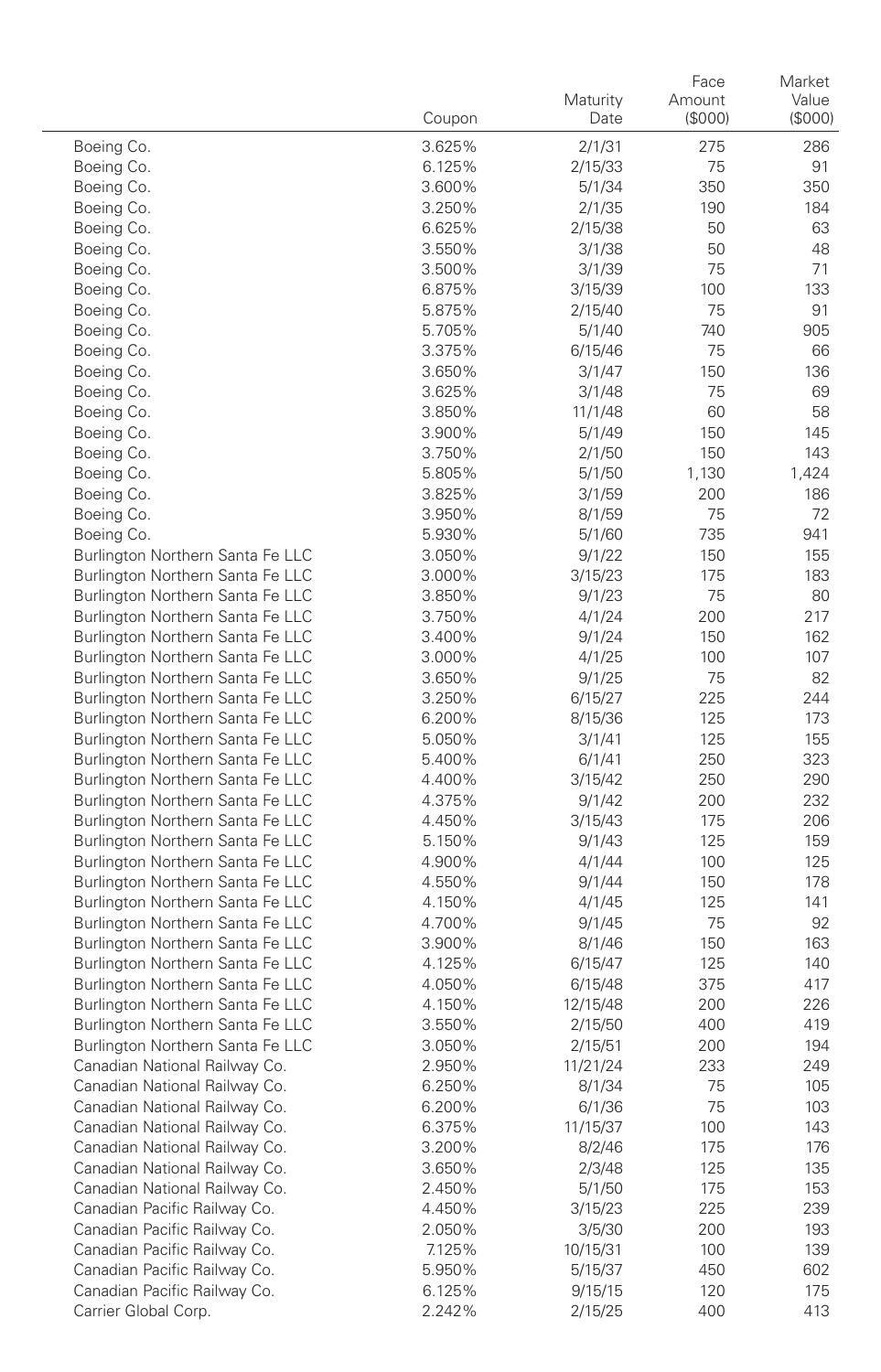|                                                                              | Coupon           | Maturity<br>Date    | Face<br>Amount<br>(\$000) | Market<br>Value<br>(\$000) |
|------------------------------------------------------------------------------|------------------|---------------------|---------------------------|----------------------------|
| Carrier Global Corp.                                                         | 2.493%           | 2/15/27             | 250                       | 260                        |
| Carrier Global Corp.                                                         | 2.722%           | 2/15/30             | 600                       | 605                        |
| Carrier Global Corp.                                                         | 3.377%           | 4/5/40              | 300                       | 299                        |
| Carrier Global Corp.                                                         | 3.577%           | 4/5/50              | 400                       | 395                        |
| Caterpillar Financial Services Corp.                                         | 0.950%           | 5/13/22             | 150                       | 151                        |
| Caterpillar Financial Services Corp.                                         | 2.400%           | 6/6/22              | 150                       | 154                        |
| Caterpillar Financial Services Corp.                                         | 1.950%           | 11/18/22            | 350                       | 359                        |
| Caterpillar Financial Services Corp.                                         | 2.550%           | 11/29/22            | 200                       | 207                        |
| Caterpillar Financial Services Corp.                                         | 3.450%           | 5/15/23             | 200                       | 213                        |
| Caterpillar Financial Services Corp.                                         | 0.650%           | 7/7/23              | 250                       | 251                        |
| Caterpillar Financial Services Corp.                                         | 3.650%           | 12/7/23             | 70                        | 76                         |
| Caterpillar Financial Services Corp.                                         | 2.850%           | 5/17/24             | 125                       | 133                        |
| Caterpillar Financial Services Corp.                                         | 3.300%           | 6/9/24              | 250                       | 270                        |
| Caterpillar Financial Services Corp.                                         | 2.150%           | 11/8/24             | 300                       | 313                        |
| Caterpillar Financial Services Corp.                                         | 3.250%           | 12/1/24             | 477                       | 516                        |
| Caterpillar Financial Services Corp.<br>Caterpillar Financial Services Corp. | 1.450%<br>0.800% | 5/15/25<br>11/13/25 | 100<br>500                | 102<br>490                 |
| Caterpillar Financial Services Corp.                                         | 0.900%           | 3/2/26              | 500                       | 491                        |
| Caterpillar Financial Services Corp.                                         | 2.400%           | 8/9/26              | 100                       | 105                        |
| Caterpillar Financial Services Corp.                                         | 3.250%           | 9/19/49             | 200                       | 205                        |
| Caterpillar Inc.                                                             | 3.400%           | 5/15/24             | 150                       | 162                        |
| Caterpillar Inc.                                                             | 2.600%           | 9/19/29             | 200                       | 205                        |
| Caterpillar Inc.                                                             | 2.600%           | 4/9/30              | 120                       | 123                        |
| Caterpillar Inc.                                                             | 6.050%           | 8/15/36             | 100                       | 137                        |
| Caterpillar Inc.                                                             | 5.200%           | 5/27/41             | 150                       | 194                        |
| Caterpillar Inc.                                                             | 3.803%           | 8/15/42             | 243                       | 272                        |
| Caterpillar Inc.                                                             | 3.250%           | 4/9/50              | 240                       | 242                        |
| Caterpillar Inc.                                                             | 4.750%           | 5/15/64             | 100                       | 130                        |
| Cintas Corp. No. 2                                                           | 2.900%           | 4/1/22              | 100                       | 102                        |
| Cintas Corp. No. 2                                                           | 3.250%           | 6/1/22              | 75                        | 77                         |
| Cintas Corp. No. 2                                                           | 3.700%           | 4/1/27              | 175                       | 194                        |
| CNH Industrial Capital LLC                                                   | 1.950%           | 7/2/23              | 75                        | 77                         |
| CNH Industrial Capital LLC                                                   | 4.200%           | 1/15/24             | 675                       | 734                        |
| CNH Industrial NV                                                            | 3.850%           | 11/15/27            | 100                       | 111                        |
| <b>Continental Airlines Class A Series</b><br>3<br>2007-1 Pass Through Trust | 5.983%           | 10/19/23            | 39                        | 40                         |
| 3<br><b>Continental Airlines Class A Series</b><br>2012-2 Pass Through Trust | 4.000%           | 4/29/26             | 32                        | 33                         |
| Crane Co.                                                                    | 4.450%           | 12/15/23            | 50                        | 54                         |
| Crane Co.                                                                    | 4.200%           | 3/15/48             | 125                       | 125                        |
| CSX Corp.                                                                    | 3.400%           | 8/1/24              | 62                        | 67                         |
| CSX Corp.                                                                    | 3.350%           | 11/1/25             | 150                       | 163                        |
| CSX Corp.                                                                    | 3.250%           | 6/1/27              | 150                       | 162                        |
| CSX Corp.                                                                    | 3.800%           | 3/1/28              | 350                       | 386                        |
| CSX Corp.                                                                    | 4.250%           | 3/15/29             | 200                       | 227                        |
| CSX Corp.                                                                    | 2.400%           | 2/15/30             | 172                       | 173                        |
| CSX Corp.                                                                    | 6.220%           | 4/30/40             | 152                       | 211                        |
| CSX Corp.                                                                    | 5.500%           | 4/15/41             | 225                       | 290                        |
| CSX Corp.                                                                    | 4.750%           | 5/30/42             | 210                       | 251                        |
| CSX Corp.                                                                    | 4.100%           | 3/15/44             | 150                       | 166                        |
| CSX Corp.                                                                    | 4.300%           | 3/1/48              | 250                       | 285                        |
| CSX Corp.                                                                    | 4.750%           | 11/15/48            | 200                       | 240                        |
| CSX Corp.                                                                    | 4.500%           | 3/15/49             | 225                       | 260                        |
| CSX Corp.                                                                    | 3.350%           | 9/15/49             | 125                       | 123                        |
| CSX Corp.                                                                    | 3.800%           | 4/15/50             | 200                       | 213                        |
| CSX Corp.                                                                    | 3.950%           | 5/1/50              | 125                       | 135                        |
| CSX Corp.<br>CSX Corp.                                                       | 4.500%<br>4.250% | 8/1/54              | 25<br>150                 | 29<br>170                  |
|                                                                              |                  | 11/1/66             |                           |                            |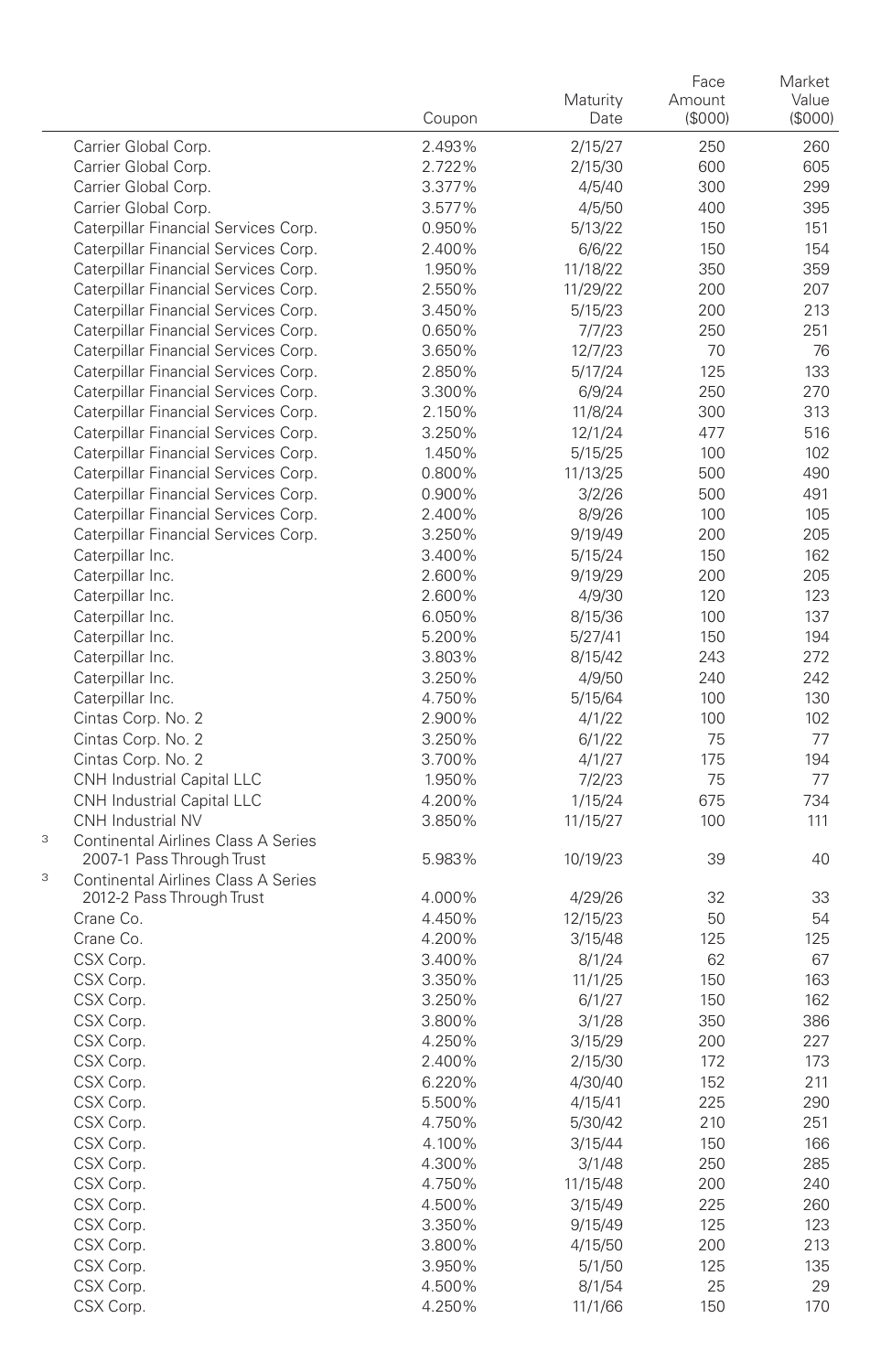|                                                                     | Coupon | Maturity<br>Date | Face<br>Amount<br>(S000) | Market<br>Value<br>(\$000) |
|---------------------------------------------------------------------|--------|------------------|--------------------------|----------------------------|
| CSX Corp.                                                           | 4.650% | 3/1/68           | 75                       | 91                         |
| Cummins Inc.                                                        | 0.750% | 9/1/25           | 400                      | 393                        |
| Cummins Inc.                                                        | 1.500% | 9/1/30           | 300                      | 279                        |
| Cummins Inc.                                                        | 2.600% | 9/1/50           | 200                      | 179                        |
| Deere & Co.                                                         | 2.600% | 6/8/22           | 125                      | 128                        |
| Deere & Co.                                                         | 2.750% | 4/15/25          | 100                      | 106                        |
| Deere & Co.                                                         | 5.375% | 10/16/29         | 125                      | 155                        |
| Deere & Co.                                                         | 7.125% | 3/3/31           | 100                      | 140                        |
| Deere & Co.                                                         | 3.900% | 6/9/42           | 250                      | 282                        |
| Deere & Co.                                                         | 2.875% | 9/7/49           | 200                      | 193                        |
| Deere & Co.                                                         | 3.750% | 4/15/50          | 175                      | 196                        |
| 3<br>Delta Air Lines Class A Series 2007-1                          |        |                  |                          |                            |
| Pass Through Trust                                                  | 6.821% | 2/10/24          | 92                       | 95                         |
| $\ensuremath{\mathsf{3}}$<br>Delta Air Lines Class AA Series 2015-1 |        |                  |                          |                            |
| Pass Through Trust<br>Delta Air Lines Class AA Series 2019-1        | 3.625% | 1/30/29          | 38                       | 40                         |
| Pass Through Trust                                                  | 3.204% | 10/25/25         | 75                       | 77                         |
| 3<br>Delta Air Lines Class AA Series 2020-1                         |        |                  |                          |                            |
| Pass Through Trust                                                  | 2.000% | 12/10/29         | 145                      | 146                        |
| Dover Corp.                                                         | 3.150% | 11/15/25         | 200                      | 215                        |
| Dover Corp.                                                         | 2.950% | 11/4/29          | 75                       | 78                         |
| Dover Corp.                                                         | 6.600% | 3/15/38          | 75                       | 100                        |
| Eaton Corp.                                                         | 2.750% | 11/2/22          | 300                      | 311                        |
| Eaton Corp.                                                         | 3.103% | 9/15/27          | 125                      | 134                        |
| Eaton Corp.                                                         | 4.000% | 11/2/32          | 150                      | 170                        |
| Eaton Corp.                                                         | 4.150% | 11/2/42          | 150                      | 169                        |
| Eaton Corp.                                                         | 3.915% | 9/15/47          | 50                       | 54                         |
| Emerson Electric Co.                                                | 3.150% | 6/1/25           | 200                      | 216                        |
| Emerson Electric Co.                                                | 1.800% | 10/15/27         | 225                      | 226                        |
| Emerson Electric Co.                                                | 1.950% | 10/15/30         | 100                      | 97                         |
| Emerson Electric Co.                                                | 2.750% | 10/15/50         | 150                      | 137                        |
| FedEx Corp.                                                         | 2.625% | 8/1/22           | 100                      | 103                        |
| FedEx Corp.                                                         | 3.800% | 5/15/25          | 500                      | 550                        |
| FedEx Corp.                                                         | 3.250% | 4/1/26           | 100                      | 108                        |
| FedEx Corp.                                                         | 3.300% |                  | 100                      | 108                        |
|                                                                     | 3.100% | 3/15/27          |                          | 209                        |
| FedEx Corp.<br>FedEx Corp.                                          |        | 8/5/29           | 200                      | 114                        |
|                                                                     | 4.250% | 5/15/30          | 100                      | 218                        |
| FedEx Corp.                                                         | 3.900% | 2/1/35           | 200                      |                            |
| FedEx Corp.                                                         | 3.875% | 8/1/42           | 125                      | 131                        |
| FedEx Corp.                                                         | 4.100% | 4/15/43          | 75                       | 81                         |
| FedEx Corp.                                                         | 5.100% | 1/15/44          | 250                      | 303                        |
| FedEx Corp.                                                         | 4.100% | 2/1/45           | 125                      | 133                        |
| FedEx Corp.                                                         | 4.750% | 11/15/45         | 250                      | 288                        |
| FedEx Corp.                                                         | 4.550% | 4/1/46           | 225                      | 255                        |
| FedEx Corp.                                                         | 4.400% | 1/15/47          | 125                      | 139                        |
| FedEx Corp.                                                         | 4.050% | 2/15/48          | 200                      | 214                        |
| FedEx Corp.                                                         | 4.950% | 10/17/48         | 250                      | 305                        |
| FedEx Corp.                                                         | 5.250% | 5/15/50          | 250                      | 318                        |
| FedEx Corp.                                                         | 4.500% | 2/1/65           | 60                       | 65                         |
| 3<br>FedEx Corp. Class AA Series 2020-1                             |        |                  |                          |                            |
| Pass Through Trust                                                  | 1.875% | 8/20/35          | 487                      | 469                        |
| Flowserve Corp.                                                     | 3.500% | 9/15/22          | 250                      | 258                        |
| Flowserve Corp.                                                     | 4.000% | 11/15/23         | 50                       | 53                         |
| Flowserve Corp.                                                     | 3.500% | 10/1/30          | 90                       | 91                         |
| Fortive Corp.                                                       | 3.150% | 6/15/26          | 150                      | 162                        |
| Fortive Corp.                                                       | 4.300% | 6/15/46          | 100                      | 112                        |
| General Dynamics Corp.                                              | 3.375% | 5/15/23          | 200                      | 212                        |
| General Dynamics Corp.                                              | 1.875% | 8/15/23          | 300                      | 310                        |
| General Dynamics Corp.                                              | 2.375% | 11/15/24         | 320                      | 338                        |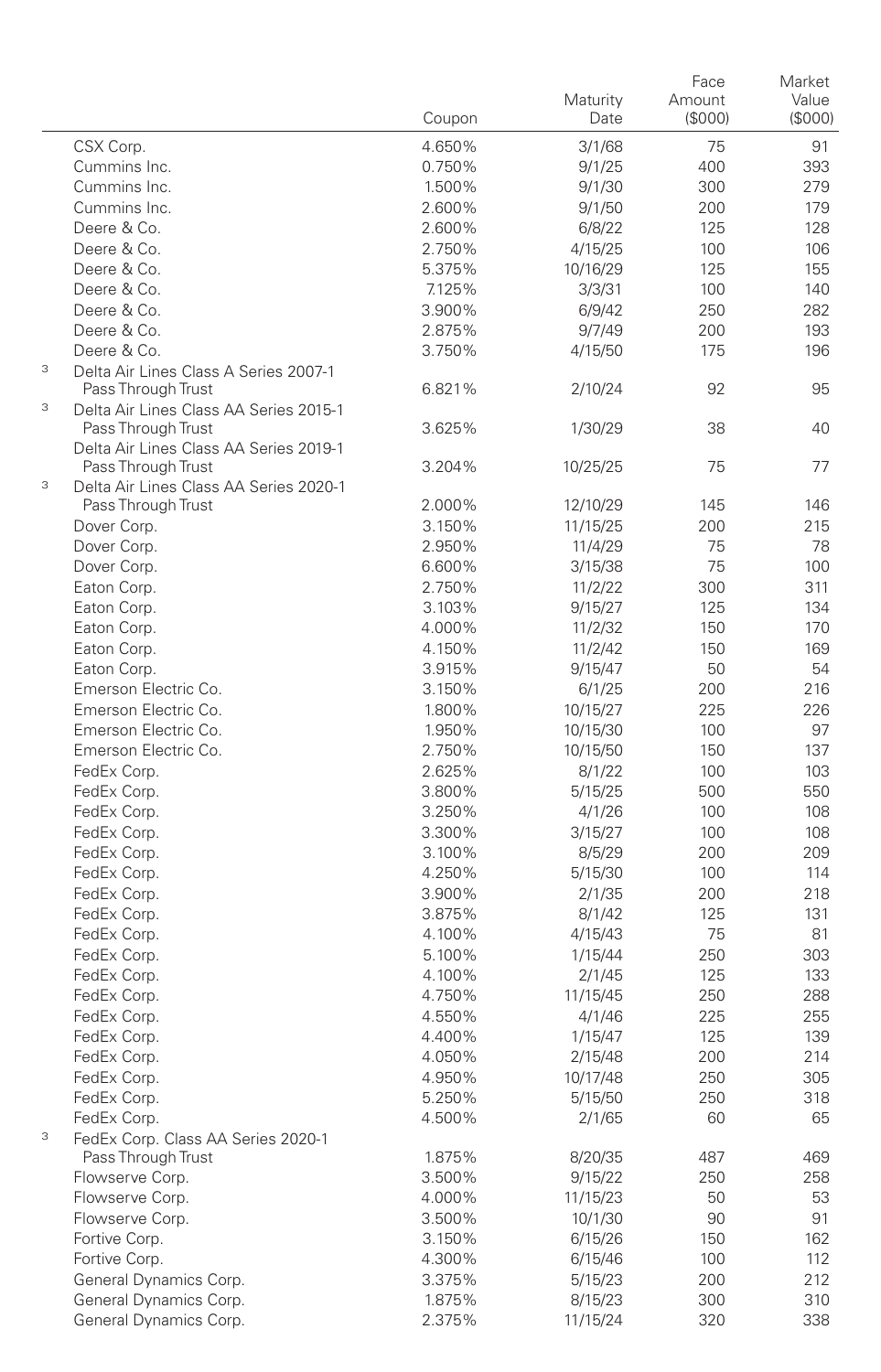|        |                                                      | Coupon | Maturity<br>Date  | Face<br>Amount<br>(S000) | Market<br>Value<br>(SOOO) |
|--------|------------------------------------------------------|--------|-------------------|--------------------------|---------------------------|
|        | General Dynamics Corp.                               | 3.250% | 4/1/25            | 150                      | 162                       |
|        | General Dynamics Corp.                               | 3.500% | 5/15/25           | 200                      | 218                       |
|        | General Dynamics Corp.                               | 3.500% | 4/1/27            | 100                      | 110                       |
|        | General Dynamics Corp.                               | 2.625% | 11/15/27          | 200                      | 212                       |
|        | General Dynamics Corp.                               | 3.750% | 5/15/28           | 200                      | 223                       |
|        | General Dynamics Corp.                               | 3.625% | 4/1/30            | 200                      | 221                       |
|        | General Dynamics Corp.                               | 4.250% | 4/1/40            | 150                      | 175                       |
|        | General Dynamics Corp.                               | 3.600% | 11/15/42          | 100                      | 108                       |
|        | General Dynamics Corp.                               | 4.250% | 4/1/50            | 140                      | 167                       |
|        | General Electric Co.                                 | 3.150% | 9/7/22            | 91                       | 95                        |
|        | General Electric Co.                                 | 3.100% | 1/9/23            | 574                      | 599                       |
|        | General Electric Co.                                 | 3.450% | 5/15/24           | 100                      | 107                       |
|        | General Electric Co.                                 | 3.450% | 5/1/27            | 200                      | 217                       |
|        | General Electric Co.                                 | 6.750% | 3/15/32           | 705                      | 934                       |
|        | General Electric Co.                                 | 6.150% | 8/7/37            | 161                      | 208                       |
|        | General Electric Co.                                 | 5.875% | 1/14/38           | 560                      | 723                       |
|        | General Electric Co.                                 | 6.875% | 1/10/39           | 338                      | 473                       |
|        | General Electric Co.                                 | 4.250% | 5/1/40            | 300                      | 329                       |
|        | General Electric Co.                                 | 4.125% | 10/9/42           | 153                      | 162                       |
|        | General Electric Co.                                 | 4.500% | 3/11/44           | 438                      | 484                       |
|        | General Electric Co.                                 | 4.350% | 5/1/50            | 825                      | 916                       |
|        | Honeywell International Inc.                         | 2.150% | 8/8/22            | 100                      | 102                       |
|        | Honeywell International Inc.                         | 0.483% | 8/19/22           | 500                      | 500                       |
|        | Honeywell International Inc.                         | 2.300% | 8/15/24           | 425                      | 448                       |
|        | Honeywell International Inc.                         | 1.350% | 6/1/25            | 275                      | 279                       |
|        | Honeywell International Inc.                         | 2.500% | 11/1/26           | 50                       | 53                        |
|        | Honeywell International Inc.                         | 2.700% | 8/15/29           | 100                      | 104                       |
|        | Honeywell International Inc.                         | 1.950% | 6/1/30            | 1,000                    | 984                       |
|        | Honeywell International Inc.                         | 5.700% | 3/15/37           | 200                      | 261                       |
|        | Honeywell International Inc.                         | 5.375% | 3/1/41            | 150                      | 198                       |
|        | Honeywell International Inc.                         | 2.800% | 6/1/50            | 225                      | 214                       |
|        | Hubbell Inc.                                         | 3.350% | 3/1/26            | 75                       | 81                        |
|        | Hubbell Inc.                                         | 3.150% | 8/15/27           | 50                       | 54                        |
|        | Hubbell Inc.                                         | 3.500% | 2/15/28           | 175                      | 187                       |
|        | Huntington Ingalls Industries Inc.                   | 3.844% | 5/1/25            | 100                      | 109                       |
|        | Huntington Ingalls Industries Inc.                   | 3.483% | 12/1/27           | 125                      | 135                       |
|        | Huntington Ingalls Industries Inc.                   | 4.200% | 5/1/30            | 200                      | 222                       |
|        | <b>IDEX Corp.</b>                                    | 3.000% | 5/1/30            | 75                       | 77                        |
|        | Illinois Tool Works Inc.                             | 3.500% | 3/1/24            | 200                      | 216                       |
|        | Illinois Tool Works Inc.                             | 2.650% | 11/15/26          | 300                      | 319                       |
|        | Illinois Tool Works Inc.                             | 4.875% | 9/15/41           | 75                       | 95                        |
|        | Illinois Tool Works Inc.                             | 3.900% | 9/1/42            | 250                      | 284                       |
|        | JB Hunt Transport Services Inc.                      | 3.300% | 8/15/22           | 100                      | 103                       |
|        | JB Hunt Transport Services Inc.                      | 3.875% | 3/1/26            | 200                      | 221                       |
| 3<br>3 | JetBlue Class A Series 2020-1 Pass<br>Through Trust  | 4.000% | 5/15/34           | 150                      | 162                       |
|        | JetBlue Class AA Series 2019-1 Pass                  |        |                   |                          |                           |
|        | Through Trust                                        | 2.750% | 11/15/33          | 144                      | 144                       |
|        | John Deere Capital Corp.                             | 1.950% | 6/13/22           | 375                      | 382                       |
|        | John Deere Capital Corp.                             | 2.150% | 9/8/22            | 400                      | 411                       |
|        | John Deere Capital Corp.<br>John Deere Capital Corp. | 2.700% | 1/6/23            | 100                      | 104                       |
|        | John Deere Capital Corp.                             | 2.800% | 1/27/23<br>3/6/23 | 50                       | 52                        |
|        |                                                      | 2.800% |                   | 100                      | 105                       |
|        | John Deere Capital Corp.                             | 3.450% | 6/7/23            | 200                      | 213                       |
|        | John Deere Capital Corp.                             | 0.700% | 7/5/23            | 100                      | 101                       |
|        | John Deere Capital Corp.                             | 3.650% | 10/12/23          | 50                       | 54                        |
|        | John Deere Capital Corp.                             | 2.600% | 3/7/24            | 75                       | 79                        |
|        | John Deere Capital Corp.                             | 2.650% | 6/24/24           | 75                       | 80                        |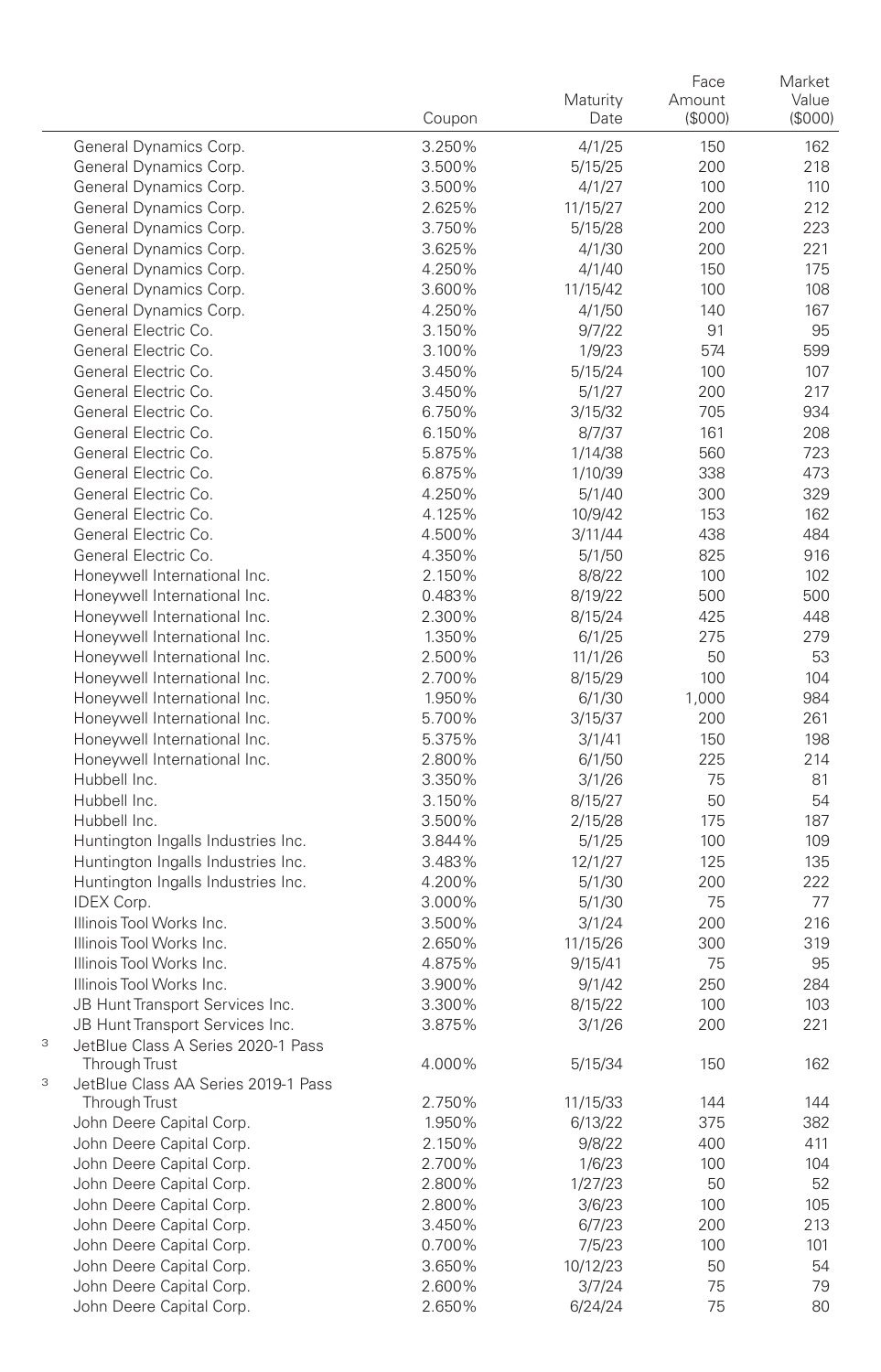|                                           | Coupon           | Maturity<br>Date  | Face<br>Amount<br>(\$000) | Market<br>Value<br>(\$000) |
|-------------------------------------------|------------------|-------------------|---------------------------|----------------------------|
| John Deere Capital Corp.                  | 2.050%           | 1/9/25            | 350                       | 364                        |
| John Deere Capital Corp.                  | 3.450%           | 3/13/25           | 300                       | 328                        |
| John Deere Capital Corp.                  | 3.400%           | 9/11/25           | 75                        | 82                         |
| John Deere Capital Corp.                  | 0.700%           | 1/15/26           | 300                       | 293                        |
| John Deere Capital Corp.                  | 2.650%           | 6/10/26           | 100                       | 106                        |
| John Deere Capital Corp.                  | 2.250%           | 9/14/26           | 125                       | 131                        |
| John Deere Capital Corp.                  | 2.800%           | 9/8/27            | 150                       | 159                        |
| John Deere Capital Corp.                  | 3.050%           | 1/6/28            | 100                       | 107                        |
| John Deere Capital Corp.                  | 3.450%           | 3/7/29            | 50                        | 55                         |
| John Deere Capital Corp.                  | 2.800%           | 7/18/29           | 150                       | 157                        |
| John Deere Capital Corp.                  | 2.450%           | 1/9/30            | 325                       | 331                        |
| Johnson Controls International plc        | 3.625%           | 7/2/24            | 126                       | 136                        |
| Johnson Controls International plc        | 3.900%           | 2/14/26           | 37                        | 41                         |
| Johnson Controls International plc        | 6.000%           | 1/15/36           | 39                        | 52                         |
| Johnson Controls International plc        | 4.625%           | 7/2/44            | 175                       | 206                        |
| Johnson Controls International plc        | 5.125%           | 9/14/45           | 14                        | 17                         |
| Johnson Controls International plc        | 4.500%           | 2/15/47           | 100                       | 117                        |
| Johnson Controls International plc        | 4.950%           | 7/2/64            | 72                        | 87                         |
| Kansas City Southern                      | 3.000%           | 5/15/23           | 250                       | 260                        |
| Kansas City Southern                      | 2.875%           | 11/15/29          | 100                       | 102                        |
| Kansas City Southern                      | 4.300%           | 5/15/43           | 75                        | 81                         |
| Kansas City Southern                      | 4.950%           | 8/15/45           | 125                       | 148                        |
| Kansas City Southern                      | 4.700%           | 5/1/48            | 225                       | 261                        |
| Kansas City Southern                      | 3.500%           | 5/1/50            | 100                       | 100                        |
| Kennametal Inc.                           | 4.625%           | 6/15/28           | 120                       | 133                        |
| Keysight Technologies Inc.                | 4.550%<br>4.600% | 10/30/24          | 195                       | 217                        |
| Keysight Technologies Inc.                |                  | 4/6/27            | 125                       | 143                        |
| Keysight Technologies Inc.                | 3.000%           | 10/30/29          | 100<br>300                | 104<br>324                 |
| Kirby Corp.<br>L3Harris Technologies Inc. | 4.200%<br>3.850% | 3/1/28<br>6/15/23 | 600                       | 640                        |
| L3Harris Technologies Inc.                | 3.950%           | 5/28/24           | 103                       | 112                        |
| L3Harris Technologies Inc.                | 3.832%           | 4/27/25           | 200                       | 219                        |
| L3Harris Technologies Inc.                | 3.850%           | 12/15/26          | 50                        | 55                         |
| L3Harris Technologies Inc.                | 4.400%           | 6/15/28           | 175                       | 198                        |
| L3Harris Technologies Inc.                | 4.854%           | 4/27/35           | 100                       | 121                        |
| L3Harris Technologies Inc.                | 6.150%           | 12/15/40          | 100                       | 138                        |
| L3Harris Technologies Inc.                | 5.054%           | 4/27/45           | 100                       | 123                        |
| Legrand France SA                         | 8.500%           | 2/15/25           | 68                        | 86                         |
| Lennox International Inc.                 | 3.000%           | 11/15/23          | 100                       | 106                        |
| Lennox International Inc.                 | 1.700%           | 8/1/27            | 50                        | 49                         |
| Lockheed Martin Corp.                     | 3.100%           | 1/15/23           | 100                       | 104                        |
| Lockheed Martin Corp.                     | 3.550%           | 1/15/26           | 380                       | 418                        |
| Lockheed Martin Corp.                     | 1.850%           | 6/15/30           | 179                       | 174                        |
| Lockheed Martin Corp.                     | 3.600%           | 3/1/35            | 150                       | 165                        |
| Lockheed Martin Corp.                     | 4.500%           | 5/15/36           | 100                       | 120                        |
| Lockheed Martin Corp.                     | 6.150%           | 9/1/36            | 375                       | 523                        |
| Lockheed Martin Corp                      | 4.070%           | 12/15/42          | 270                       | 311                        |
| Lockheed Martin Corp.                     | 3.800%           | 3/1/45            | 100                       | 110                        |
| Lockheed Martin Corp.                     | 4.700%           | 5/15/46           | 275                       | 344                        |
| Lockheed Martin Corp.                     | 2.800%           | 6/15/50           | 175                       | 165                        |
| Lockheed Martin Corp.                     | 4.090%           | 9/15/52           | 331                       | 384                        |
| Norfolk Southern Corp.                    | 3.000%           | 4/1/22            | 225                       | 229                        |
| Norfolk Southern Corp.                    | 2.903%           | 2/15/23           | 48                        | 50                         |
| Norfolk Southern Corp.                    | 3.850%           | 1/15/24           | 75                        | 81                         |
| Norfolk Southern Corp.                    | 3.650%           | 8/1/25            | 50                        | 55                         |
| Norfolk Southern Corp.                    | 7.800%           | 5/15/27           | 60                        | 80                         |
| Norfolk Southern Corp.                    | 3.150%           | 6/1/27            | 125                       | 135                        |
| Norfolk Southern Corp.                    | 3.800%           | 8/1/28            | 113                       | 125                        |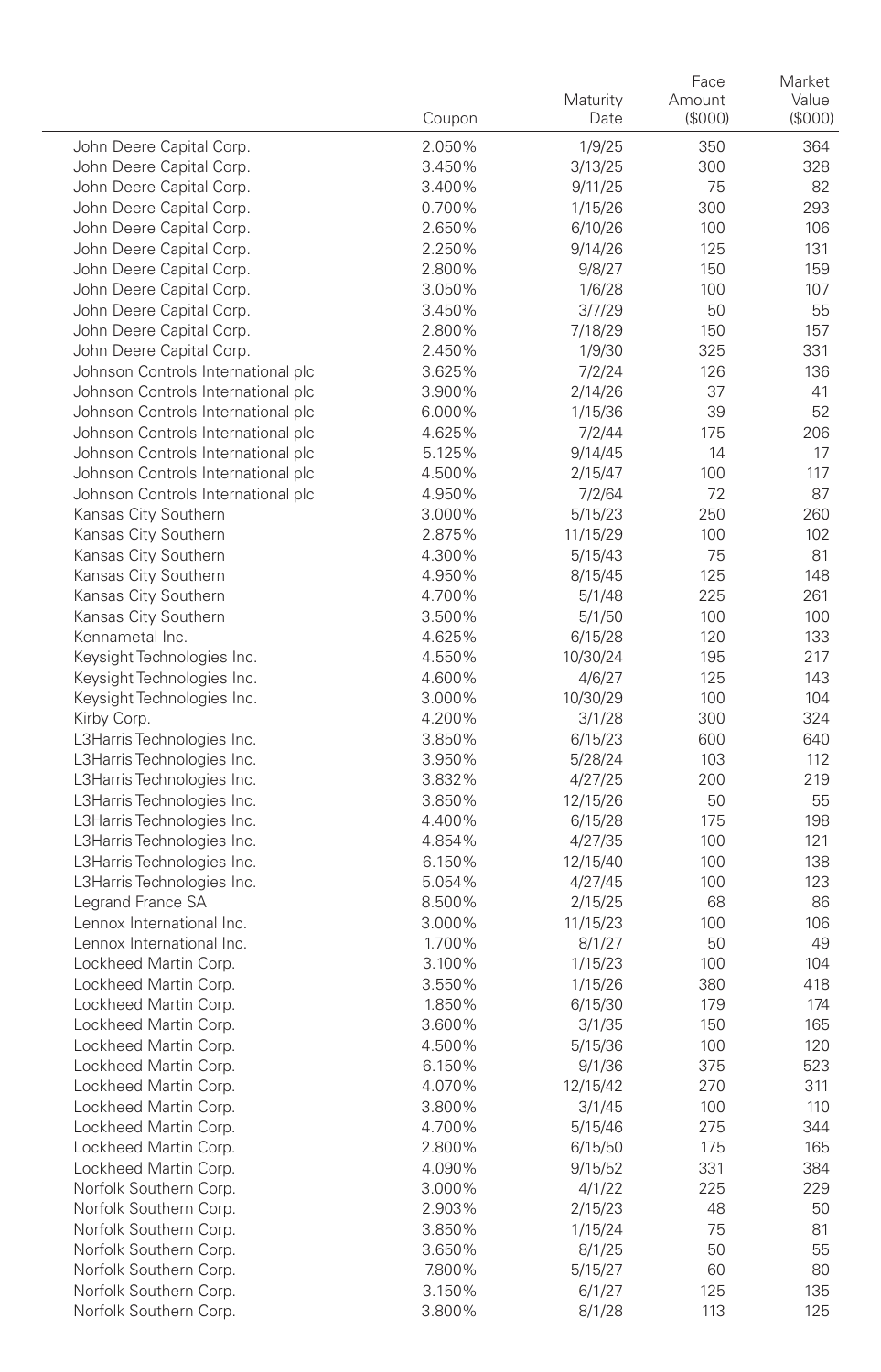|                                                | Coupon           | Maturity<br>Date   | Face<br>Amount<br>(\$000) | Market<br>Value<br>(\$000) |
|------------------------------------------------|------------------|--------------------|---------------------------|----------------------------|
| Norfolk Southern Corp.                         | 2.550%           | 11/1/29            | 200                       | 203                        |
| Norfolk Southern Corp.                         | 4.837%           | 10/1/41            | 113                       | 138                        |
| Norfolk Southern Corp.                         | 4.450%           | 6/15/45            | 75                        | 86                         |
| Norfolk Southern Corp.                         | 4.650%           | 1/15/46            | 75                        | 89                         |
| Norfolk Southern Corp.                         | 4.150%           | 2/28/48            | 25                        | 28                         |
| Norfolk Southern Corp.                         | 4.100%           | 5/15/49            | 73                        | 80                         |
| Norfolk Southern Corp.                         | 3.400%           | 11/1/49            | 75                        | 74                         |
| Norfolk Southern Corp.                         | 3.050%           | 5/15/50            | 350                       | 331                        |
| Norfolk Southern Corp.                         | 4.050%           | 8/15/52            | 239                       | 260                        |
| Norfolk Southern Corp.                         | 3.155%           | 5/15/55            | 438                       | 407                        |
| Northrop Grumman Corp.                         | 3.250%           | 8/1/23             | 150                       | 160                        |
| Northrop Grumman Corp.                         | 2.930%           | 1/15/25            | 275                       | 292                        |
| Northrop Grumman Corp.                         | 3.200%           | 2/1/27             | 150                       | 162                        |
| Northrop Grumman Corp.                         | 3.250%           | 1/15/28            | 100                       | 107                        |
| Northrop Grumman Corp.                         | 4.400%           | 5/1/30             | 290                       | 334                        |
| Northrop Grumman Corp.                         | 5.150%           | 5/1/40             | 100                       | 124                        |
| Northrop Grumman Corp.                         | 5.050%           | 11/15/40           | 150                       | 186                        |
| Northrop Grumman Corp.                         | 4.750%           | 6/1/43             | 275                       | 327                        |
| Northrop Grumman Corp.                         | 4.030%           | 10/15/47           | 380                       | 422                        |
| Northrop Grumman Corp.                         | 5.250%           | 5/1/50             | 310                       | 403                        |
| Nvent Finance Sarl                             | 3.950%           | 4/15/23            | 200                       | 209                        |
| Nvent Finance Sarl                             | 4.550%           | 4/15/28            | 100                       | 105                        |
| Oshkosh Corp.                                  | 4.600%           | 5/15/28            | 185                       | 208                        |
| Oshkosh Corp.                                  | 3.100%           | 3/1/30             | 60                        | 62                         |
| Otis Worldwide Corp.                           | 2.293%           | 4/5/27             | 200                       | 205                        |
| Otis Worldwide Corp.                           | 2.565%           | 2/15/30            | 300                       | 302                        |
| Otis Worldwide Corp.                           | 3.112%           | 2/15/40            | 600                       | 592                        |
| Otis Worldwide Corp.                           | 3.362%           | 2/15/50            | 150                       | 147                        |
| PACCAR Financial Corp.                         | 2.650%           | 5/10/22            | 100                       | 102                        |
| PACCAR Financial Corp.                         | 2.300%           | 8/10/22            | 50                        | 51                         |
| PACCAR Financial Corp.                         | 2.000%           | 9/26/22            | 50                        | 51                         |
| PACCAR Financial Corp.                         | 3.400%           | 8/9/23             | 100                       | 107                        |
| PACCAR Financial Corp.                         | 0.350%           | 8/11/23            | 500                       | 499                        |
| PACCAR Financial Corp.                         | 2.150%           | 8/15/24            | 75                        | 79                         |
| PACCAR Financial Corp.                         | 1.800%           | 2/6/25             | 60                        | 62                         |
| Parker-Hannifin Corp.                          | 3.500%           | 9/15/22            | 175                       | 183                        |
| Parker-Hannifin Corp.<br>Parker-Hannifin Corp. | 2.700%           | 6/14/24            | 110<br>290                | 117<br>312                 |
| Parker-Hannifin Corp.                          | 3.300%<br>3.250% | 11/21/24<br>3/1/27 | 125                       | 135                        |
| Parker-Hannifin Corp.                          | 3.250%           | 6/14/29            | 75                        | 80                         |
| Parker-Hannifin Corp.                          | 6.250%           | 5/15/38            | 150                       | 204                        |
| Parker-Hannifin Corp.                          | 4.450%           | 11/21/44           | 200                       | 232                        |
| Parker-Hannifin Corp.                          | 4.000%           | 6/14/49            | 185                       | 205                        |
| Precision Castparts Corp.                      | 2.500%           | 1/15/23            | 200                       | 206                        |
| Precision Castparts Corp.                      | 3.250%           | 6/15/25            | 175                       | 189                        |
| Precision Castparts Corp.                      | 4.375%           | 6/15/45            | 200                       | 226                        |
| Quanta Services Inc.                           | 2.900%           | 10/1/30            | 400                       | 404                        |
| Raytheon Technologies Corp.                    | 2.500%           | 12/15/22           | 275                       | 283                        |
| Raytheon Technologies Corp.                    | 3.200%           | 3/15/24            | 175                       | 187                        |
| Raytheon Technologies Corp.                    | 3.950%           | 8/16/25            | 617                       | 685                        |
| Raytheon Technologies Corp.                    | 3.500%           | 3/15/27            | 300                       | 328                        |
| Raytheon Technologies Corp.                    | 3.125%           | 5/4/27             | 225                       | 242                        |
| Raytheon Technologies Corp.                    | 7.200%           | 8/15/27            | 25                        | 33                         |
| Raytheon Technologies Corp.                    | 4.125%           | 11/16/28           | 750                       | 844                        |
| Raytheon Technologies Corp.                    | 7.500%           | 9/15/29            | 125                       | 170                        |
| Raytheon Technologies Corp.                    | 2.250%           | 7/1/30             | 300                       | 294                        |
| Raytheon Technologies Corp.                    | 5.400%           | 5/1/35             | 150                       | 189                        |
| Raytheon Technologies Corp.                    | 6.050%           | 6/1/36             | 100                       | 134                        |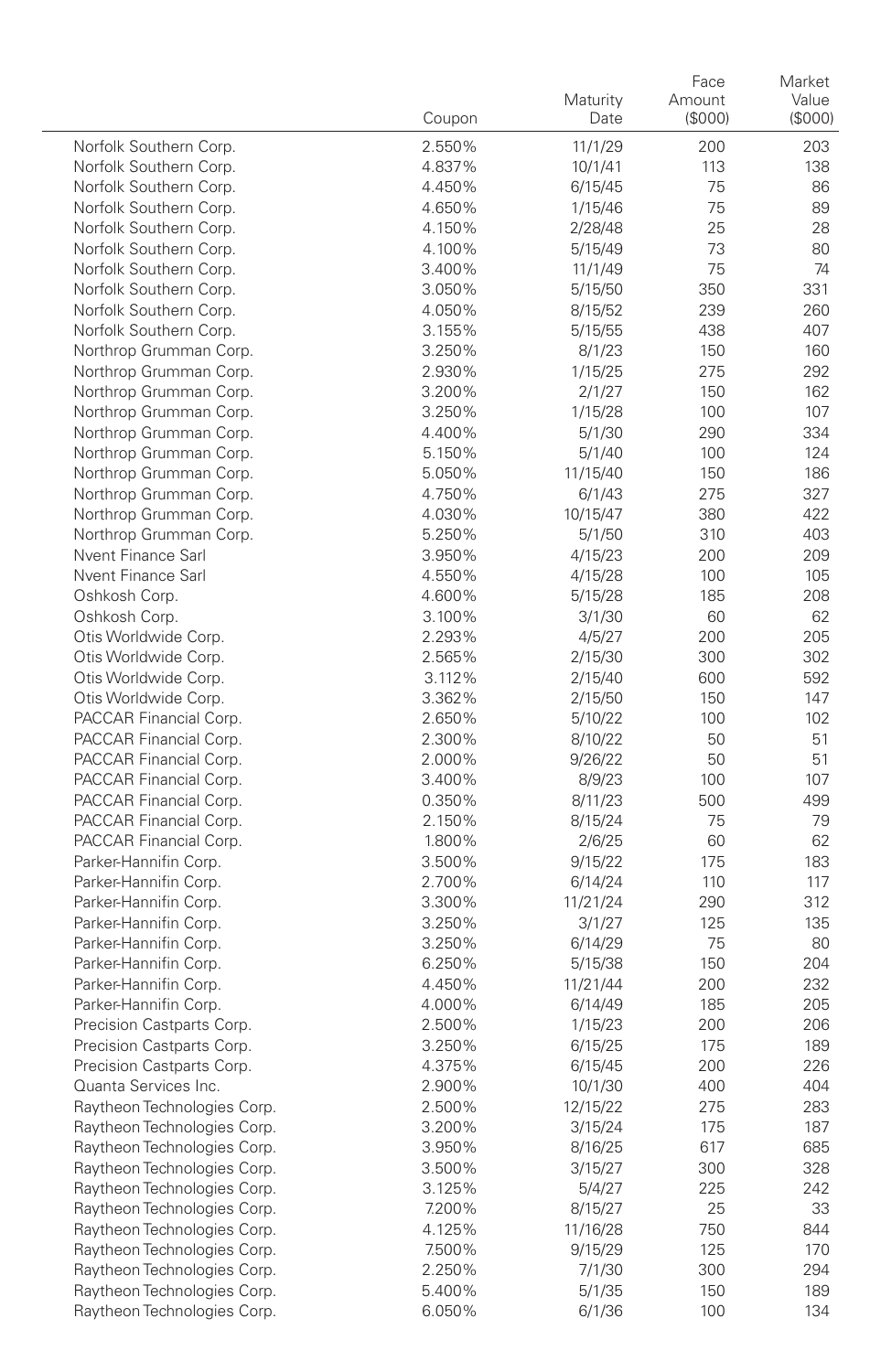|   |                                                  | Coupon           | Maturity<br>Date    | Face<br>Amount<br>(\$000) | Market<br>Value<br>(\$000) |
|---|--------------------------------------------------|------------------|---------------------|---------------------------|----------------------------|
|   | Raytheon Technologies Corp.                      | 6.125%           | 7/15/38             | 100                       | 136                        |
|   | Raytheon Technologies Corp.                      | 4.450%           | 11/16/38            | 175                       | 203                        |
|   | Raytheon Technologies Corp.                      | 5.700%           | 4/15/40             | 100                       | 131                        |
|   | Raytheon Technologies Corp.                      | 4.700%           | 12/15/41            | 50                        | 59                         |
|   | Raytheon Technologies Corp.                      | 4.500%           | 6/1/42              | 675                       | 789                        |
|   | Raytheon Technologies Corp.                      | 4.800%           | 12/15/43            | 65                        | 77                         |
|   | Raytheon Technologies Corp.                      | 4.150%           | 5/15/45             | 200                       | 220                        |
|   | Raytheon Technologies Corp.                      | 3.750%           | 11/1/46             | 200                       | 211                        |
|   | Raytheon Technologies Corp.                      | 4.350%           | 4/15/47             | 250                       | 284                        |
|   | Raytheon Technologies Corp.                      | 4.050%           | 5/4/47              | 300                       | 334                        |
|   | Raytheon Technologies Corp.                      | 4.625%           | 11/16/48            | 350                       | 419                        |
|   | Raytheon Technologies Corp.                      | 3.125%           | 7/1/50              | 370                       | 355                        |
|   | Republic Services Inc.                           | 2.500%           | 8/15/24             | 200                       | 210                        |
|   | Republic Services Inc.                           | 0.875%           | 11/15/25            | 500                       | 488                        |
|   | Republic Services Inc.                           | 1.450%           | 2/15/31             | 500                       | 454                        |
|   | Republic Services Inc.                           | 1.750%           | 2/15/32             | 175                       | 162                        |
|   | Republic Services Inc.                           | 6.200%           | 3/1/40              | 175                       | 238                        |
|   | Republic Services Inc.                           | 5.700%           | 5/15/41             | 100                       | 132                        |
|   | Rockwell Automation Inc.                         | 3.500%           | 3/1/29              | 100                       | 110                        |
|   | Rockwell Automation Inc.                         | 4.200%           | 3/1/49              | 125                       | 148                        |
|   | Ryder System Inc.                                | 2.875%           | 6/1/22              | 75                        | 77                         |
|   | Ryder System Inc.                                | 3.400%           | 3/1/23              | 75                        | 79                         |
|   | Ryder System Inc.                                | 3.750%           | 6/9/23              | 225                       | 240                        |
|   | Ryder System Inc.                                | 3.650%           | 3/18/24             | 150                       | 162                        |
|   | Ryder System Inc.                                | 2.500%           | 9/1/24              | 50                        | 52                         |
|   | Ryder System Inc.                                | 4.625%           | 6/1/25              | 193                       | 218                        |
|   | Ryder System Inc.                                | 2.900%           | 12/1/26             | 100                       | 106                        |
|   | Snap-on Inc.                                     | 3.250%           | 3/1/27              | 50                        | 54                         |
|   | Snap-on Inc.                                     | 4.100%           | 3/1/48              | 75                        | 85                         |
|   | Snap-on Inc.                                     | 3.100%           | 5/1/50              | 75                        | 74                         |
|   | Southwest Airlines Co.                           | 4.750%           | 5/4/23              | 250                       | 270                        |
|   | Southwest Airlines Co.                           | 5.250%           | 5/4/25              | 600                       | 683                        |
|   | Southwest Airlines Co.                           | 3.000%           | 11/15/26            | 100                       | 105                        |
|   | Southwest Airlines Co.<br>Southwest Airlines Co. | 5.125%           | 6/15/27             | 775                       | 887                        |
|   | Southwest Airlines Co.                           | 3.450%<br>2.625% | 11/16/27<br>2/10/30 | 50<br>100                 | 53<br>98                   |
| 3 | Southwest Airlines Co. Series 2007-1             |                  |                     |                           |                            |
|   | Pass Through Trust                               | 6.150%           | 2/1/24              | 11                        | 11                         |
| 3 | Spirit Airlines Series 2015-1A Pass              |                  |                     |                           |                            |
|   | Through Trust                                    | 4.100%           | 10/1/29             | 18                        | 18                         |
|   | Stanley Black & Decker Inc.                      | 3.400%           | 3/1/26              | 100                       | 110                        |
|   | Stanley Black & Decker Inc.                      | 4.250%           | 11/15/28            | 100                       | 114                        |
|   | Stanley Black & Decker Inc.                      | 2.300%           | 3/15/30             | 375                       | 376                        |
|   | Stanley Black & Decker Inc.                      | 5.200%           | 9/1/40              | 75                        | 96                         |
|   | Stanley Black & Decker Inc.                      | 4.850%           | 11/15/48            | 100                       | 125                        |
|   | Stanley Black & Decker Inc.                      | 4.000%           | 3/15/60             | 400                       | 419                        |
|   | Teledyne Technologies Inc.                       | 0.950%           | 4/1/24              | 300                       | 299                        |
|   | Teledyne Technologies Inc.                       | 2.750%           | 4/1/31              | 300                       | 298                        |
|   | Textron Inc.                                     | 4.000%           | 3/15/26             | 200                       | 218                        |
|   | Textron Inc.                                     | 3.650%           | 3/15/27             | 250                       | 270                        |
|   | Textron Inc.                                     | 3.900%           | 9/17/29             | 225                       | 243                        |
|   | Timken Co.                                       | 3.875%           | 9/1/24              | 100                       | 106                        |
|   | Timken Co.                                       | 4.500%           | 12/15/28            | 25                        | 27                         |
|   | Trane Technologies Global Holding Co<br>Ltd.     | 4.250%           | 6/15/23             | 125                       | 135                        |
|   | Trane Technologies Global Holding Co<br>Ltd.     | 5.750%           | 6/15/43             | 125                       | 169                        |
|   | Trane Technologies Luxembourg Finance<br>SА      | 3.550%           | 11/1/24             | 375                       | 406                        |
|   |                                                  |                  |                     |                           |                            |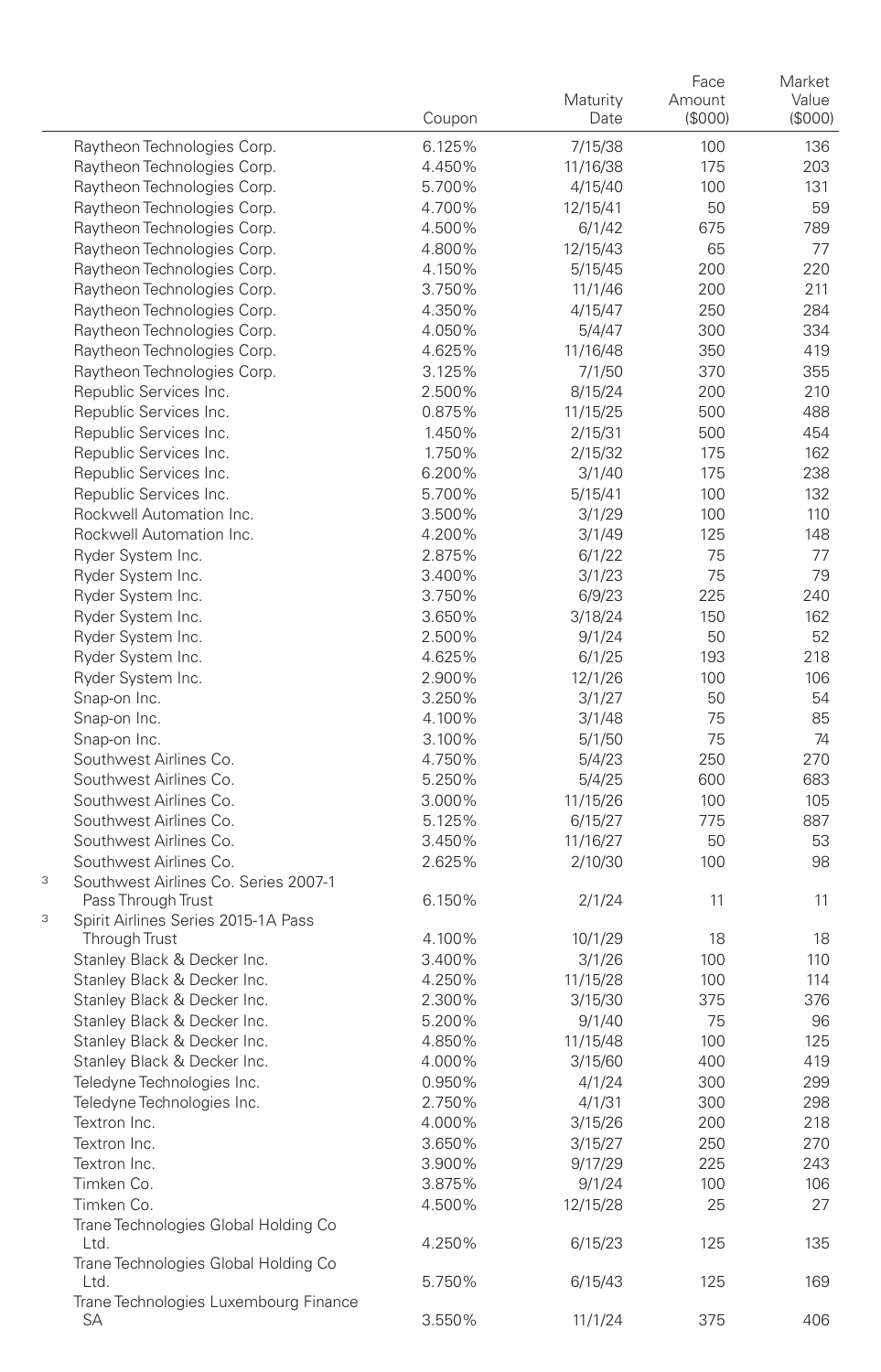|                                                                                           | Coupon | Maturity<br>Date | Face<br>Amount<br>(\$000) | Market<br>Value<br>(\$000) |
|-------------------------------------------------------------------------------------------|--------|------------------|---------------------------|----------------------------|
|                                                                                           |        |                  |                           |                            |
| Trane Technologies Luxembourg Finance<br>SA                                               | 3.500% | 3/21/26          | 75                        | 82                         |
| Trane Technologies Luxembourg Finance                                                     |        |                  |                           |                            |
| SA<br>Trane Technologies Luxembourg Finance                                               | 3.800% | 3/21/29          | 225                       | 247                        |
| <b>SA</b>                                                                                 | 4.500% | 3/21/49          | 75                        | 87                         |
| Trimble Inc.                                                                              | 4.150% | 6/15/23          | 50                        | 53                         |
| Trimble Inc.                                                                              | 4.750% | 12/1/24          | 93                        | 104                        |
| Trimble Inc.                                                                              | 4.900% | 6/15/28          | 50                        | 58                         |
| Tyco Electronics Group SA                                                                 | 3.450% | 8/1/24           | 125                       | 135                        |
| Tyco Electronics Group SA                                                                 | 3.125% | 8/15/27          | 200                       | 215                        |
| Tyco Electronics Group SA                                                                 | 7.125% | 10/1/37          | 125                       | 182                        |
| Union Pacific Corp.                                                                       | 4.163% | 7/15/22          | 534                       | 555                        |
| Union Pacific Corp.                                                                       | 2.950% | 1/15/23          | 25                        | 26                         |
| Union Pacific Corp.                                                                       | 3.500% | 6/8/23           | 150                       | 159                        |
| Union Pacific Corp.                                                                       | 3.646% | 2/15/24          | 50                        | 54                         |
| Union Pacific Corp.                                                                       | 3.150% | 3/1/24           | 100                       | 107                        |
| Union Pacific Corp.                                                                       | 3.250% | 1/15/25          | 206                       | 221                        |
| Union Pacific Corp.                                                                       | 3.750% | 7/15/25          | 560                       | 617                        |
| Union Pacific Corp.                                                                       | 2.750% | 3/1/26           | 75                        | 80                         |
| Union Pacific Corp.                                                                       | 3.950% | 9/10/28          | 300                       | 336                        |
| Union Pacific Corp.                                                                       | 3.700% | 3/1/29           | 200                       | 219                        |
| Union Pacific Corp.                                                                       | 2.400% | 2/5/30           | 200                       | 200                        |
| Union Pacific Corp.                                                                       | 3.375% | 2/1/35           | 100                       | 106                        |
| Union Pacific Corp.                                                                       | 3.600% | 9/15/37          | 290                       | 308                        |
| Union Pacific Corp.                                                                       | 4.375% | 9/10/38          | 250                       | 286                        |
| Union Pacific Corp.                                                                       | 4.050% | 11/15/45         | 150                       | 161                        |
| Union Pacific Corp.                                                                       | 3.250% | 2/5/50           | 200                       | 197                        |
|                                                                                           |        |                  |                           |                            |
| Union Pacific Corp.                                                                       | 3.799% | 10/1/51          | 560                       | 588                        |
| Union Pacific Corp.                                                                       | 3.875% | 2/1/55           | 100                       | 105<br>106                 |
| Union Pacific Corp.<br>Union Pacific Corp.                                                | 3.950% | 8/15/59          | 100                       | 411                        |
| $\overline{7}$                                                                            | 3.839% | 3/20/60          | 386                       |                            |
| Union Pacific Corp.                                                                       | 2.973% | 9/16/62          | 325                       | 288                        |
| Union Pacific Corp.<br>Union Pacific Corp.                                                | 4.375% | 11/15/65         | 135                       | 154                        |
| 3<br><b>United Airlines</b>                                                               | 3.750% | 2/5/70           | 150                       | 153<br>743                 |
| 3<br>United Airlines Class A Series 2013-1                                                | 5.875% | 4/15/29          | 673                       |                            |
| Pass Through Trust<br>3<br>United Airlines Class A Series 2014-1                          | 4.300% | 2/15/27          | 51                        | 53                         |
| Pass Through Trust<br>United Airlines Class A Series 2015-1                               | 4.000% | 10/11/27         | 70                        | 72                         |
| Pass Through Trust<br>3<br>United Airlines Class A Series 2016-1                          | 3.700% | 6/1/24           | 60                        | 61                         |
| Pass Through Trust<br>3<br>United Airlines Class A Series 2016-2                          | 3.450% | 1/7/30           | 41                        | 41                         |
| Pass Through Trust<br>3<br>United Airlines Class AA Series 2015-1                         | 3.100% | 4/7/30           | 42                        | 43                         |
| Pass Through Trust<br>$\ensuremath{\mathsf{3}}$<br>United Airlines Class AA Series 2016-1 | 3.450% | 6/1/29           | 137                       | 142                        |
| Pass Through Trust<br>$\ensuremath{\mathsf{3}}$<br>United Airlines Class AA Series 2016-2 | 3.100% | 1/7/30           | 326                       | 331                        |
| Pass Through Trust<br>$\ensuremath{\mathsf{3}}$<br>United Airlines Class AA Series 2019-1 | 2.875% | 4/7/30           | 63                        | 64                         |
| Pass Through Trust<br>$\ensuremath{\mathsf{3}}$<br>United Airlines Class AA Series 2019-2 | 4.150% | 2/25/33          | 169                       | 179                        |
| Pass Through Trust<br>3<br>United Airlines Class B Series 2020-1                          | 2.700% | 11/1/33          | 99                        | 96                         |
| Pass Through Trust                                                                        | 4.875% | 7/15/27          | 200                       | 207                        |
| United Parcel Service Inc.                                                                | 2.450% | 10/1/22          | 175                       | 180                        |
| United Parcel Service Inc.                                                                | 2.500% | 4/1/23           | 200                       | 208                        |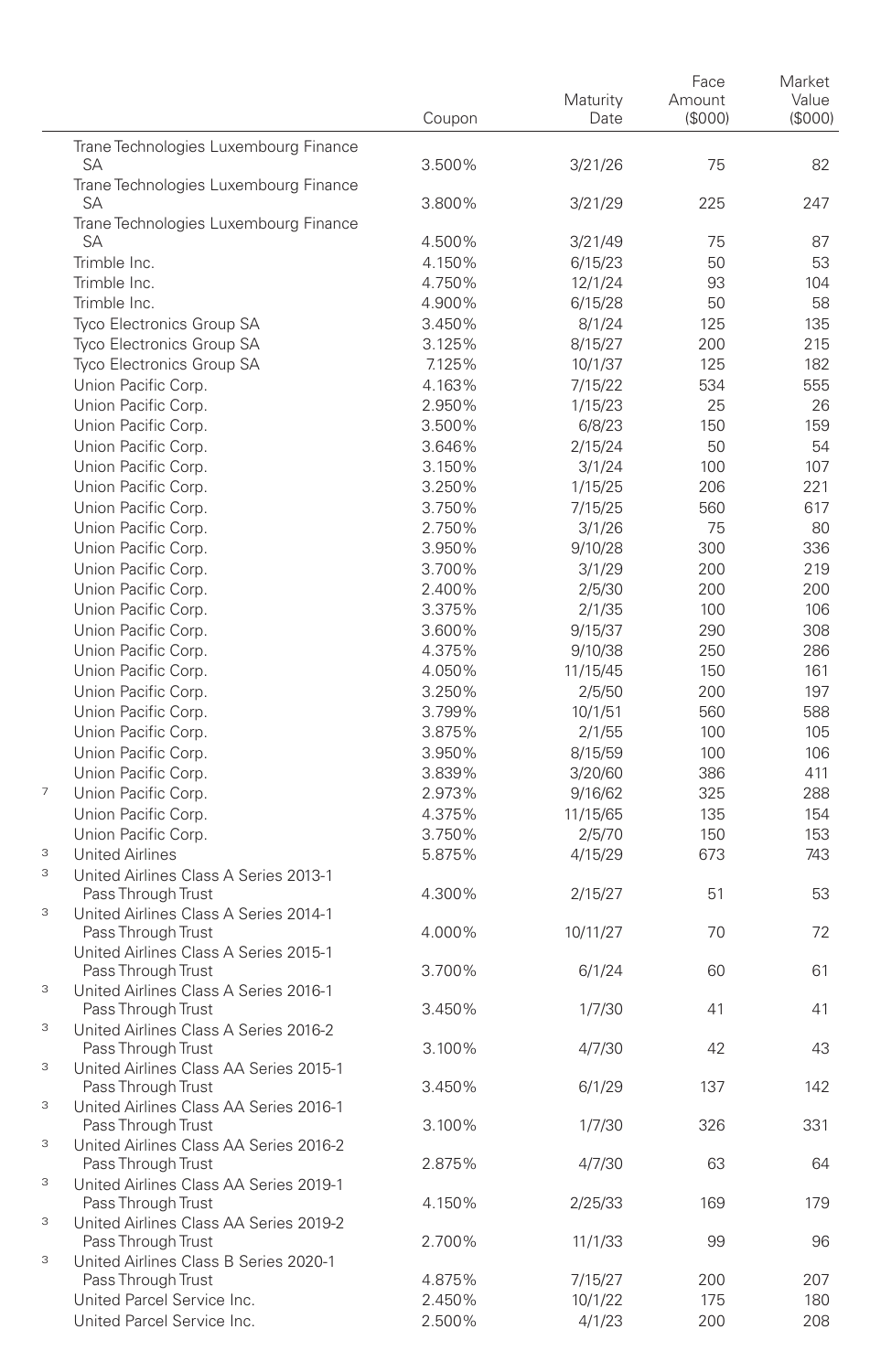|                                                              | Coupon | Maturity<br>Date | Face<br>Amount<br>(\$000) | Market<br>Value<br>(\$000) |
|--------------------------------------------------------------|--------|------------------|---------------------------|----------------------------|
| United Parcel Service Inc.                                   | 2.800% | 11/15/24         | 186                       | 199                        |
| United Parcel Service Inc.                                   | 3.900% | 4/1/25           | 300                       | 332                        |
| United Parcel Service Inc.                                   | 2.400% | 11/15/26         | 150                       | 159                        |
| United Parcel Service Inc.                                   | 3.400% | 3/15/29          | 100                       | 108                        |
| United Parcel Service Inc.                                   | 2.500% | 9/1/29           | 100                       | 102                        |
| United Parcel Service Inc.                                   | 6.200% | 1/15/38          | 173                       | 242                        |
| United Parcel Service Inc.                                   | 5.200% | 4/1/40           | 255                       | 327                        |
| United Parcel Service Inc.                                   | 4.875% | 11/15/40         | 75                        | 93                         |
| United Parcel Service Inc.                                   | 3.625% | 10/1/42          | 100                       | 106                        |
| United Parcel Service Inc.                                   | 3.400% | 11/15/46         | 110                       | 113                        |
| United Parcel Service Inc.                                   | 4.250% | 3/15/49          | 125                       | 146                        |
| United Parcel Service Inc.                                   | 3.400% | 9/1/49           | 250                       | 262                        |
| United Parcel Service Inc.                                   | 5.300% | 4/1/50           | 400                       | 537                        |
| Valmont Industries Inc.                                      | 5.000% | 10/1/44          | 150                       | 164                        |
| Valmont Industries Inc.                                      | 5.250% | 10/1/54          | 75                        | 83                         |
| Waste Connections Inc.                                       | 4.250% | 12/1/28          | 100                       | 112                        |
| Waste Connections Inc.                                       | 3.500% | 5/1/29           | 200                       | 216                        |
| Waste Connections Inc.                                       | 2.600% | 2/1/30           | 139                       | 140                        |
| Waste Connections Inc.                                       | 3.050% | 4/1/50           | 75                        | 70                         |
| Waste Management Inc.                                        | 2.900% | 9/15/22          | 100                       | 103                        |
| Waste Management Inc.                                        | 2.400% | 5/15/23          | 225                       | 233                        |
| Waste Management Inc.                                        | 3.500% | 5/15/24          | 200                       | 216                        |
| Waste Management Inc.                                        | 3.125% | 3/1/25           | 150                       | 161                        |
| Waste Management Inc.                                        | 0.750% | 11/15/25         | 500                       | 488                        |
| Waste Management Inc.                                        | 3.150% | 11/15/27         | 125                       | 135                        |
| Waste Management Inc.                                        | 3.900% | 3/1/35           | 250                       | 280                        |
| Waste Management Inc.                                        | 4.100% | 3/1/45           | 150                       | 167                        |
| Waste Management Inc.<br>Westinghouse Air Brake Technologies | 4.150% | 7/15/49          | 200                       | 228                        |
| Corp.                                                        | 4.400% | 3/15/24          | 275                       | 299                        |
| Westinghouse Air Brake Technologies<br>Corp.                 | 3.200% | 6/15/25          | 60                        | 63                         |
| Westinghouse Air Brake Technologies<br>Corp.                 | 3.450% | 11/15/26         | 150                       | 162                        |
| Westinghouse Air Brake Technologies                          |        |                  |                           |                            |
| Corp.                                                        | 4.950% | 9/15/28          | 175                       | 199                        |
| WW Grainger Inc.                                             | 1.850% | 2/15/25          | 75                        | 77                         |
| WW Grainger Inc.                                             | 4.600% | 6/15/45          | 200                       | 241                        |
| WW Grainger Inc.                                             | 3.750% | 5/15/46          | 75                        | 79                         |
| WW Grainger Inc.                                             | 4.200% | 5/15/47          | 75                        | 85                         |
| Xylem Inc.                                                   | 3.250% | 11/1/26          | 100                       | 108                        |
| Xylem Inc.                                                   | 1.950% | 1/30/28          | 100                       | 100                        |
| Xylem Inc.                                                   | 2.250% | 1/30/31          | 100                       | 98                         |
| Xylem Inc.                                                   | 4.375% | 11/1/46          | 100                       | 112                        |
| Materials (0.9%)                                             |        |                  |                           | 112,161                    |
| Air Products and Chemicals Inc.                              | 3.350% | 7/31/24          | 500                       | 540                        |
| Air Products and Chemicals Inc.                              | 2.050% | 5/15/30          | 200                       | 197                        |
| Air Products and Chemicals Inc.                              | 2.700% | 5/15/40          | 200                       | 191                        |
| Air Products and Chemicals Inc.                              | 2.800% | 5/15/50          | 300                       | 278                        |
| Albemarle Corp.                                              | 4.150% | 12/1/24          | 132                       | 145                        |
| Albemarle Corp.                                              | 5.450% | 12/1/44          | 75                        | 87                         |
| Amcor Flexibles North America Inc.                           | 3.100% | 9/15/26          | 50                        | 53                         |
| Amcor Flexibles North America Inc.                           | 2.630% | 6/19/30          | 125                       | 124                        |
| AngloGold Ashanti Holdings plc                               | 3.750% | 10/1/30          | 200                       | 201                        |
| Avery Dennison Corp.                                         | 4.875% | 12/6/28          | 75                        | 87                         |
| Avery Dennison Corp.                                         | 2.650% | 4/30/30          | 200                       | 201                        |
| Barrick Gold Corp.                                           | 6.450% | 10/15/35         | 75                        | 99                         |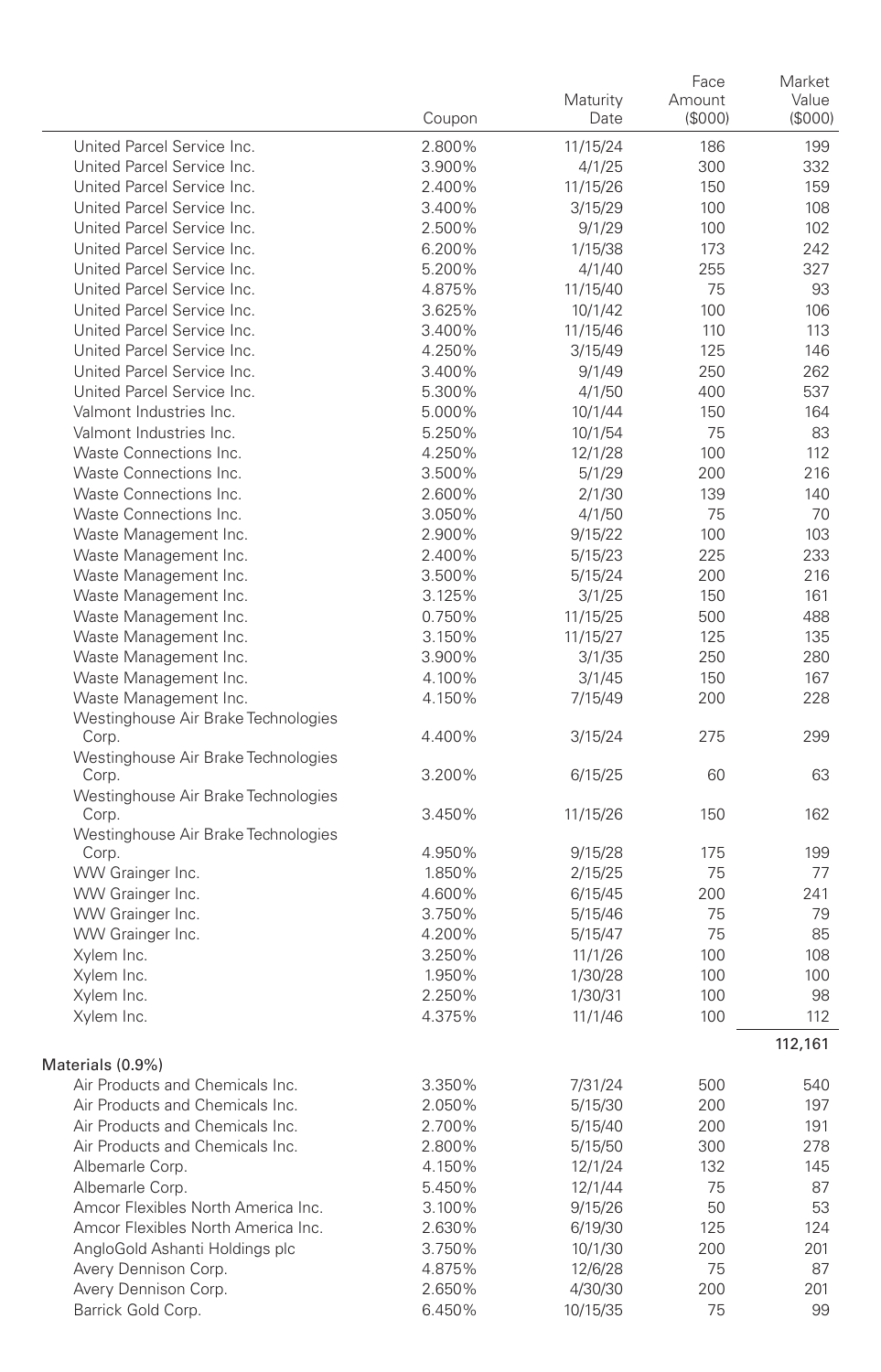|   |                                                | Coupon           | Maturity<br>Date    | Face<br>Amount<br>(\$000) | Market<br>Value<br>(\$000) |
|---|------------------------------------------------|------------------|---------------------|---------------------------|----------------------------|
|   | Barrick North America Finance LLC              | 5.700%           | 5/30/41             | 450                       | 576                        |
|   | Barrick North America Finance LLC              | 5.750%           | 5/1/43              | 150                       | 196                        |
|   | Barrick PD Australia Finance Pty Ltd.          | 5.950%           | 10/15/39            | 50                        | 66                         |
| 7 | Berry Global Inc.                              | 0.950%           | 2/15/24             | 200                       | 200                        |
| 7 | Berry Global Inc.                              | 1.570%           | 1/15/26             | 400                       | 394                        |
|   | BHP Billiton Finance USA Ltd.                  | 4.125%           | 2/24/42             | 150                       | 171                        |
|   | BHP Billiton Finance USA Ltd.                  | 5.000%           | 9/30/43             | 575                       | 743                        |
|   | Cabot Corp.                                    | 4.000%           | 7/1/29              | 55                        | 58                         |
|   | Carlisle Cos. Inc.                             | 3.750%           | 11/15/22            | 75                        | 78                         |
|   | Carlisle Cos. Inc.                             | 3.500%           | 12/1/24             | 50                        | 54                         |
|   | Carlisle Cos. Inc.                             | 3.750%           | 12/1/27             | 125                       | 138                        |
|   | Carlisle Cos. Inc.                             | 2.750%           | 3/1/30              | 150                       | 151                        |
|   | Celanese US Holdings LLC                       | 3.500%           | 5/8/24              | 100                       | 107                        |
|   | Celulosa Arauco y Constitucion SA              | 3.875%           | 11/2/27             | 300                       | 323                        |
|   | Celulosa Arauco y Constitucion SA              | 5.500%           | 11/2/47             | 200                       | 232                        |
|   | Dow Chemical Co.                               | 3.500%           | 10/1/24             | 182                       | 196                        |
|   | Dow Chemical Co.                               | 4.550%           | 11/30/25            | 150                       | 170                        |
|   | Dow Chemical Co.                               | 4.800%           | 11/30/28            | 225                       | 261                        |
|   | Dow Chemical Co.                               | 2.100%           | 11/15/30            | 500                       | 483                        |
|   | Dow Chemical Co.                               | 4.250%           | 10/1/34             | 150                       | 166                        |
|   | Dow Chemical Co.                               | 9.400%           | 5/15/39             | 350                       | 587                        |
|   | Dow Chemical Co.                               | 5.250%           | 11/15/41            | 100                       | 124                        |
|   | Dow Chemical Co.                               | 4.625%           | 10/1/44             | 200                       | 228                        |
|   | Dow Chemical Co.                               | 5.550%           | 11/30/48            | 100                       | 132                        |
|   | Dow Chemical Co.                               | 3.600%           | 11/15/50            | 500                       | 503                        |
|   | DuPont de Nemours Inc.                         | 2.169%           | 5/1/23              | 200                       | 201                        |
|   | DuPont de Nemours Inc.                         | 4.205%           | 11/15/23            | 475                       | 515                        |
|   | DuPont de Nemours Inc.                         | 4.493%           | 11/15/25            | 350                       | 395                        |
|   | DuPont de Nemours Inc.                         | 4.725%           | 11/15/28            | 425                       | 493                        |
|   | DuPont de Nemours Inc.                         | 5.319%           | 11/15/38            | 300                       | 377                        |
|   | DuPont de Nemours Inc.<br>Eastman Chemical Co. | 5.419%           | 11/15/48            | 475                       | 612                        |
|   | Eastman Chemical Co.                           | 3.600%           | 8/15/22             | 49                        | 51                         |
|   | Eastman Chemical Co.                           | 3.800%<br>4.800% | 3/15/25             | 285                       | 310                        |
|   | Eastman Chemical Co.                           | 4.650%           | 9/1/42              | 225<br>150                | 265<br>174                 |
|   | Ecolab Inc.                                    | 2.375%           | 10/15/44<br>8/10/22 | 300                       | 308                        |
|   | Ecolab Inc.                                    | 2.700%           | 11/1/26             | 200                       | 213                        |
|   | Ecolab Inc.                                    | 3.250%           | 12/1/27             | 100                       | 109                        |
|   | Ecolab Inc.                                    | 4.800%           | 3/24/30             | 300                       | 356                        |
|   | Ecolab Inc.                                    | 1.300%           | 1/30/31             | 500                       | 454                        |
|   | Ecolab Inc.                                    | 3.950%           | 12/1/47             | 100                       | 111                        |
|   | El du Pont de Nemours and Co.                  | 1.700%           | 7/15/25             | 100                       | 101                        |
|   | El du Pont de Nemours and Co.                  | 2.300%           | 7/15/30             | 100                       | 99                         |
|   | Fibria Overseas Finance Ltd.                   | 5.250%           | 5/12/24             | 200                       | 221                        |
|   | Fibria Overseas Finance Ltd.                   | 4.000%           | 1/14/25             | 150                       | 161                        |
|   | FMC Corp.                                      | 4.100%           | 2/1/24              | 250                       | 270                        |
|   | FMC Corp.                                      | 3.200%           | 10/1/26             | 50                        | 54                         |
|   | FMC Corp.                                      | 3.450%           | 10/1/29             | 100                       | 106                        |
|   | FMC Corp.                                      | 4.500%           | 10/1/49             | 100                       | 111                        |
|   | Georgia-Pacific LLC                            | 8.000%           | 1/15/24             | 250                       | 301                        |
|   | Georgia-Pacific LLC                            | 7.375%           | 12/1/25             | 100                       | 126                        |
|   | Georgia-Pacific LLC                            | 8.875%           | 5/15/31             | 250                       | 378                        |
|   | International Flavors & Fragrances Inc.        | 3.200%           | 5/1/23              | 25                        | 26                         |
|   | International Flavors & Fragrances Inc.        | 4.450%           | 9/26/28             | 50                        | 57                         |
|   | International Flavors & Fragrances Inc.        | 4.375%           | 6/1/47              | 90                        | 100                        |
|   | International Flavors & Fragrances Inc.        | 5.000%           | 9/26/48             | 100                       | 123                        |
|   | International Paper Co.                        | 3.800%           | 1/15/26             | 28                        | 31                         |
|   | International Paper Co.                        | 5.000%           | 9/15/35             | 100                       | 121                        |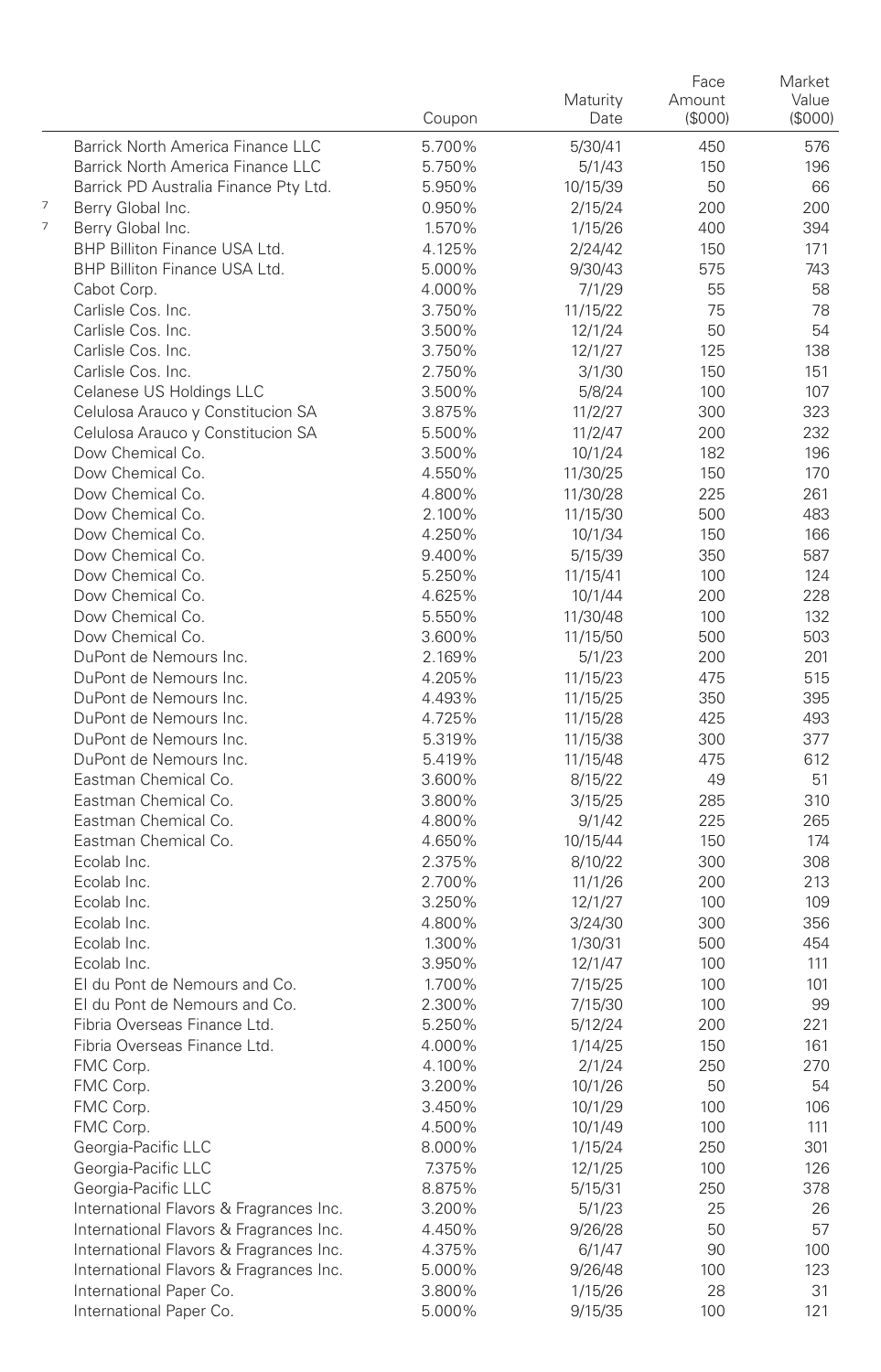|   |                                   | Coupon           | Maturity<br>Date   | Face<br>Amount<br>(\$000) | Market<br>Value<br>(\$000) |
|---|-----------------------------------|------------------|--------------------|---------------------------|----------------------------|
|   | International Paper Co.           | 7.300%           | 11/15/39           | 100                       | 149                        |
|   | International Paper Co.           | 4.800%           | 6/15/44            | 200                       | 240                        |
|   | International Paper Co.           | 5.150%           | 5/15/46            | 200                       | 252                        |
|   | International Paper Co.           | 4.400%           | 8/15/47            | 200                       | 234                        |
|   | International Paper Co.           | 4.350%           | 8/15/48            | 200                       | 231                        |
|   | Kinross Gold Corp.                | 5.950%           | 3/15/24            | 75                        | 84                         |
|   | Kinross Gold Corp.                | 4.500%           | 7/15/27            | 25                        | 28                         |
|   | Linde Inc.                        | 2.200%           | 8/15/22            | 200                       | 204                        |
|   | Linde Inc.                        | 2.650%           | 2/5/25             | 147                       | 155                        |
|   | Linde Inc.                        | 3.550%           | 11/7/42            | 50                        | 54                         |
|   | LYB International Finance BV      | 5.250%           | 7/15/43            | 200                       | 242                        |
|   | LYB International Finance II BV   | 3.500%           | 3/2/27             | 200                       | 217                        |
|   | LYB International Finance III LLC | 2.875%           | 5/1/25             | 100                       | 106                        |
|   | LYB International Finance III LLC | 1.250%           | 10/1/25            | 500                       | 493                        |
|   | LYB International Finance III LLC | 3.375%           | 5/1/30             | 100                       | 106                        |
|   | LYB International Finance III LLC | 3.375%           | 10/1/40            | 200                       | 198                        |
|   | LYB International Finance III LLC | 4.200%           | 10/15/49           | 135                       | 144                        |
|   | LYB International Finance III LLC | 3.625%           | 4/1/51             | 500                       | 493                        |
|   | LyondellBasell Industries NV      | 5.750%           | 4/15/24            | 175                       | 198                        |
|   | LyondellBasell Industries NV      | 4.625%           | 2/26/55            | 425                       | 474                        |
|   | Martin Marietta Materials Inc.    | 4.250%           | 7/2/24             | 100                       | 110                        |
|   | Martin Marietta Materials Inc.    | 3.450%           | 6/1/27             | 50                        | 54                         |
|   | Martin Marietta Materials Inc.    | 3.500%           | 12/15/27           | 100                       | 109                        |
|   | Martin Marietta Materials Inc.    | 2.500%           | 3/15/30            | 100                       | 99                         |
|   | Martin Marietta Materials Inc.    | 4.250%           | 12/15/47           | 175                       | 193                        |
|   | Mosaic Co.                        | 3.250%           | 11/15/22           | 225                       | 234                        |
|   | Mosaic Co.                        | 4.250%           | 11/15/23           | 175                       | 189                        |
|   | Mosaic Co.                        | 4.050%           | 11/15/27           | 200                       | 222                        |
|   | Mosaic Co.                        | 5.450%           | 11/15/33           | 100                       | 120                        |
|   | Mosaic Co.                        | 4.875%           | 11/15/41           | 50                        | 56                         |
|   | Mosaic Co.                        | 5.625%           | 11/15/43           | 100                       | 124                        |
|   | Newmont Corp.                     | 2.800%           | 10/1/29            | 150                       | 154                        |
|   | Newmont Corp.                     | 2.250%           | 10/1/30            | 200                       | 194                        |
|   | Newmont Corp.                     | 5.875%           | 4/1/35             | 100                       | 131                        |
|   | Newmont Corp.                     | 6.250%           | 10/1/39            | 225                       | 311                        |
|   | Newmont Corp.                     | 5.450%           | 6/9/44             | 300                       | 387                        |
|   | Nucor Corp.                       | 4.125%           | 9/15/22            | 100                       | 104                        |
|   | Nucor Corp.                       | 2.000%           | 6/1/25             | 100                       | 103                        |
|   | Nucor Corp.                       | 3.950%           | 5/1/28             | 100                       | 111                        |
| 7 | Nucor Corp.                       | 2.700%           | 6/1/30             | 100                       | 101                        |
|   | Nucor Corp.                       | 2.979%           | 12/15/55           | 300                       | 271                        |
|   | Nutrien Ltd.                      | 3.500%           | 6/1/23             | 299                       | 315                        |
|   | Nutrien Ltd.<br>Nutrien Ltd.      | 3.375%           | 3/15/25            | 250                       | 269                        |
|   | Nutrien Ltd.                      | 3.000%           | 4/1/25             | 250<br>50                 | 265<br>56                  |
|   | Nutrien Ltd.                      | 4.000%<br>2.950% | 12/15/26           | 175                       | 180                        |
|   | Nutrien Ltd.                      | 4.125%           | 5/13/30<br>3/15/35 | 250                       | 274                        |
|   | Nutrien Ltd.                      | 5.625%           | 12/1/40            | 275                       | 354                        |
|   | Nutrien Ltd.                      | 6.125%           | 1/15/41            | 25                        | 33                         |
|   | Nutrien Ltd.                      | 4.900%           | 6/1/43             | 50                        | 59                         |
|   | Nutrien Ltd.                      | 5.250%           | 1/15/45            | 200                       | 250                        |
|   | Nutrien Ltd.                      | 5.000%           | 4/1/49             | 100                       | 124                        |
|   | Owens Corning                     | 3.400%           | 8/15/26            | 200                       | 217                        |
|   | Owens Corning                     | 3.950%           | 8/15/29            | 100                       | 110                        |
|   | Owens Corning                     | 3.875%           | 6/1/30             | 50                        | 55                         |
|   | Owens Corning                     | 4.300%           | 7/15/47            | 200                       | 216                        |
|   | Owens Corning                     | 4.400%           | 1/30/48            | 75                        | 82                         |
|   | Packaging Corp. of America        | 4.500%           | 11/1/23            | 350                       | 381                        |
|   |                                   |                  |                    |                           |                            |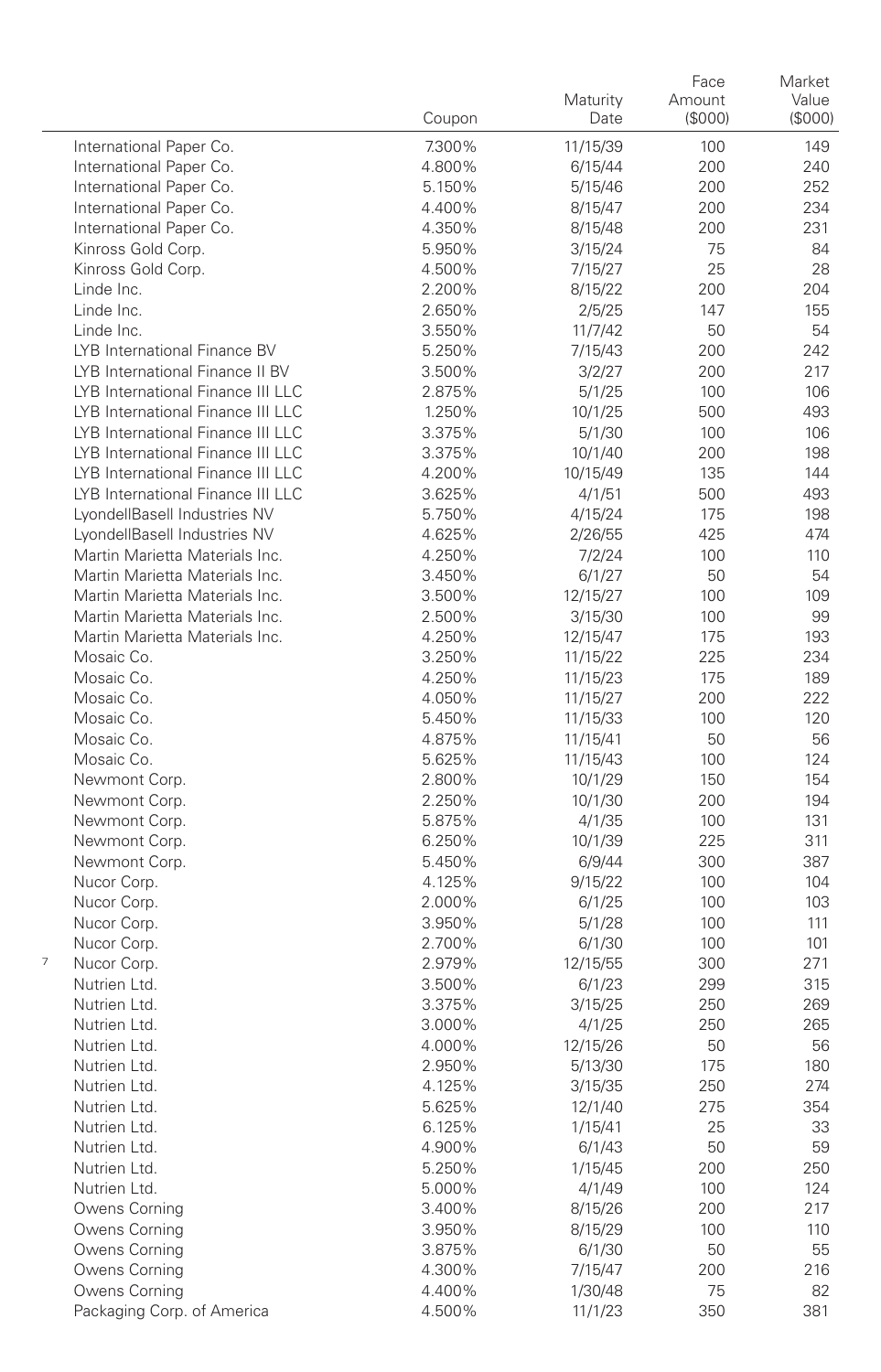|                                              | Coupon           | Maturity<br>Date   | Face<br>Amount<br>(\$000) | Market<br>Value<br>(\$000) |
|----------------------------------------------|------------------|--------------------|---------------------------|----------------------------|
| Packaging Corp. of America                   | 3.400%           | 12/15/27           | 100                       | 109                        |
| Packaging Corp. of America                   | 3.000%           | 12/15/29           | 140                       | 146                        |
| Packaging Corp. of America                   | 4.050%           | 12/15/49           | 90                        | 99                         |
| PPG Industries Inc.                          | 2.400%           | 8/15/24            | 200                       | 209                        |
| PPG Industries Inc.                          | 2.550%           | 6/15/30            | 300                       | 302                        |
| Praxair Inc.                                 | 1.100%           | 8/10/30            | 500                       | 454                        |
| Reliance Steel & Aluminum Co.                | 4.500%           | 4/15/23            | 100                       | 107                        |
| Reliance Steel & Aluminum Co.                | 1.300%           | 8/15/25            | 300                       | 297                        |
| Reliance Steel & Aluminum Co.                | 2.150%           | 8/15/30            | 300                       | 287                        |
| Rio Tinto Alcan Inc.                         | 6.125%           | 12/15/33           | 225                       | 309                        |
| Rio Tinto Finance USA Ltd.                   | 3.750%           | 6/15/25            | 317                       | 348                        |
| Rio Tinto Finance USA Ltd.                   | 7.125%           | 7/15/28            | 75                        | 100                        |
| Rio Tinto Finance USA Ltd.                   | 5.200%           | 11/2/40            | 125                       | 161                        |
| Rio Tinto Finance USA plc                    | 4.750%           | 3/22/42            | 150                       | 187                        |
| Rio Tinto Finance USA plc                    | 4.125%           | 8/21/42            | 250                       | 286                        |
| Rohm and Haas Co.                            | 7.850%           | 7/15/29            | 250                       | 334                        |
| RPM International Inc.                       | 3.450%           | 11/15/22           | 100                       | 104                        |
| RPM International Inc.                       | 3.750%           | 3/15/27            | 50                        | 55                         |
| RPM International Inc.                       | 4.250%           | 1/15/48            | 200                       | 203                        |
| Sherwin-Williams Co.                         | 2.750%           | 6/1/22             | 12                        | 12                         |
| Sherwin-Williams Co.                         | 3.125%           | 6/1/24             | 325                       | 346                        |
| Sherwin-Williams Co.                         | 3.450%           | 8/1/25             | 225                       | 243                        |
| Sherwin-Williams Co.                         | 3.950%           | 1/15/26            | 200                       | 221                        |
| Sherwin-Williams Co.                         | 3.450%           | 6/1/27             | 100                       | 109                        |
| Sherwin-Williams Co.                         | 2.950%           | 8/15/29            | 200                       | 208                        |
| Sherwin-Williams Co.                         | 2.300%           | 5/15/30            | 100                       | 98                         |
| Sherwin-Williams Co.                         | 4.000%           | 12/15/42           | 100                       | 107                        |
| Sherwin-Williams Co.                         | 4.550%           | 8/1/45             | 90                        | 104                        |
| Sherwin-Williams Co.                         | 4.500%           | 6/1/47             | 250                       | 291                        |
| Sherwin-Williams Co.<br>Sherwin-Williams Co. | 3.800%           | 8/15/49            | 100                       | 105                        |
| Sonoco Products Co.                          | 3.300%           | 5/15/50            | 100                       | 98                         |
| Sonoco Products Co.                          | 3.125%<br>5.750% | 5/1/30             | 105<br>220                | 108<br>270                 |
| Southern Copper Corp.                        | 3.500%           | 11/1/40<br>11/8/22 | 400                       | 417                        |
| Southern Copper Corp.                        | 3.875%           | 4/23/25            | 50                        | 55                         |
| Southern Copper Corp.                        | 7.500%           | 7/27/35            | 100                       | 141                        |
| Southern Copper Corp.                        | 6.750%           | 4/16/40            | 325                       | 447                        |
| Southern Copper Corp.                        | 5.875%           | 4/23/45            | 500                       | 658                        |
| Steel Dynamics Inc.                          | 2.800%           | 12/15/24           | 50                        | 53                         |
| Steel Dynamics Inc.                          | 2.400%           | 6/15/25            | 100                       | 104                        |
| Steel Dynamics Inc.                          | 3.450%           | 4/15/30            | 125                       | 133                        |
| Steel Dynamics Inc.                          | 3.250%           | 1/15/31            | 100                       | 106                        |
| Steel Dynamics Inc.                          | 3.250%           | 10/15/50           | 300                       | 276                        |
| Suzano Austria GmbH                          | 6.000%           | 1/15/29            | 400                       | 470                        |
| Suzano Austria GmbH                          | 5.000%           | 1/15/30            | 200                       | 220                        |
| Suzano Austria GmbH                          | 3.750%           | 1/15/31            | 200                       | 206                        |
| Teck Resources Ltd.                          | 3.900%           | 7/15/30            | 100                       | 104                        |
| Teck Resources Ltd.                          | 6.125%           | 10/1/35            | 150                       | 183                        |
| Teck Resources Ltd.                          | 6.000%           | 8/15/40            | 50                        | 60                         |
| Teck Resources Ltd.                          | 6.250%           | 7/15/41            | 325                       | 399                        |
| Vale Overseas Ltd.                           | 6.250%           | 8/10/26            | 300                       | 356                        |
| Vale Overseas Ltd.                           | 3.750%           | 7/8/30             | 100                       | 104                        |
| Vale Overseas Ltd.                           | 8.250%           | 1/17/34            | 50                        | 70                         |
| Vale Overseas Ltd.                           | 6.875%           | 11/21/36           | 410                       | 543                        |
| Vale Overseas Ltd.                           | 6.875%           | 11/10/39           | 450                       | 600                        |
| Vale SA                                      | 5.625%           | 9/11/42            | 75                        | 90                         |
| Vulcan Materials Co.                         | 4.500%           | 4/1/25             | 200                       | 224                        |
| Vulcan Materials Co.                         | 3.500%           | 6/1/30             | 150                       | 160                        |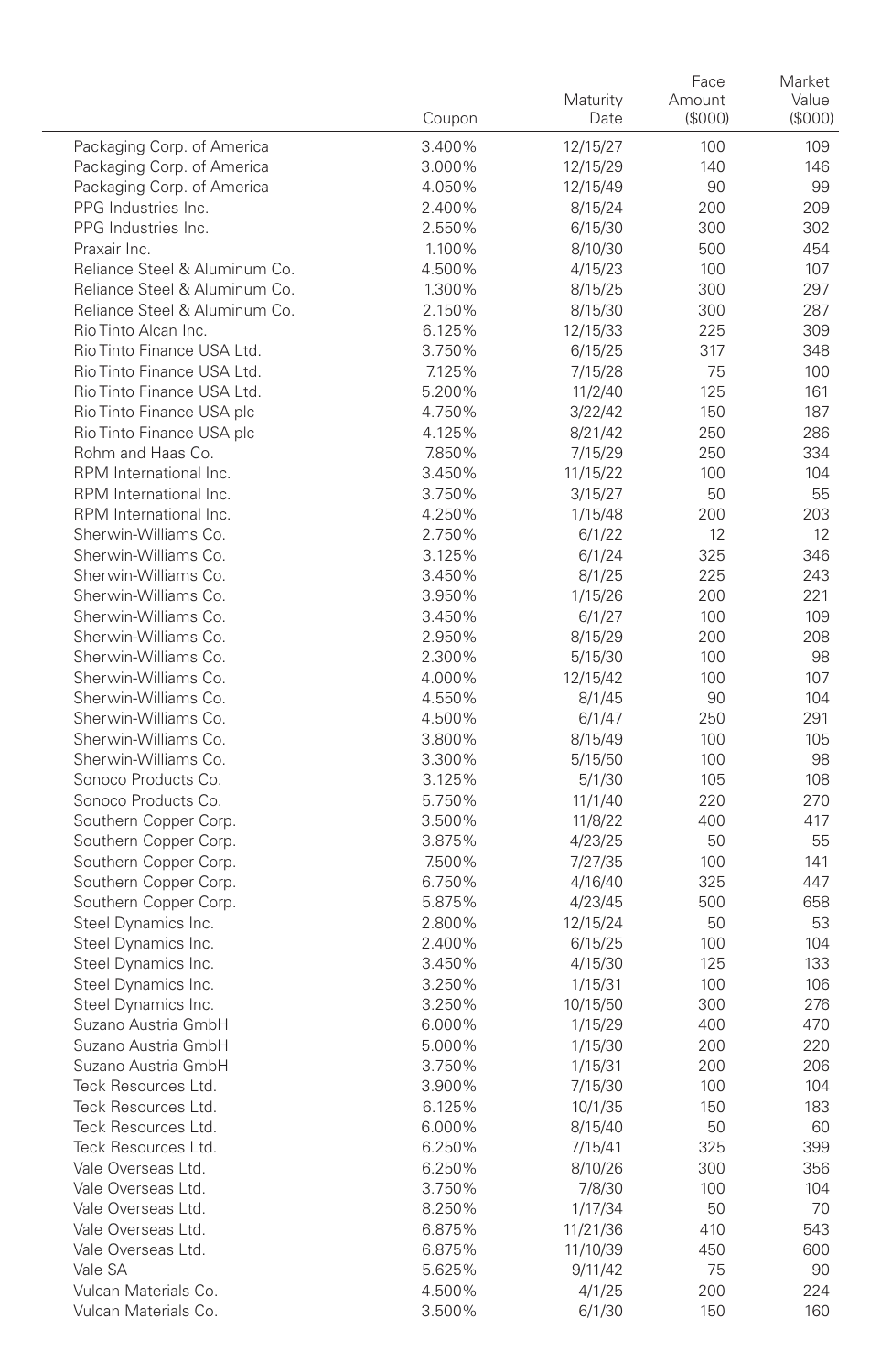|                                                         | Coupon           | Maturity<br>Date | Face<br>Amount<br>(\$000) | Market<br>Value<br>(\$000) |
|---------------------------------------------------------|------------------|------------------|---------------------------|----------------------------|
| Vulcan Materials Co.                                    | 4.500%           | 6/15/47          | 125                       | 142                        |
| Westlake Chemical Corp.                                 | 3.600%           | 8/15/26          | 300                       | 325                        |
| Westlake Chemical Corp.                                 | 3.375%           | 6/15/30          | 100                       | 104                        |
| Westlake Chemical Corp.                                 | 5.000%           | 8/15/46          | 200                       | 235                        |
| WestRock MWV LLC                                        | 7.950%           | 2/15/31          | 250                       | 342                        |
| WRKCo Inc.                                              | 3.000%           | 9/15/24          | 250                       | 266                        |
| WRKCo Inc.                                              | 4.650%           | 3/15/26          | 100                       | 113                        |
| WRKCo Inc.                                              | 3.375%           | 9/15/27          | 250                       | 271                        |
| WRKCo Inc.                                              | 4.900%           | 3/15/29          | 200                       | 234                        |
| WRKCo Inc.                                              | 3.000%           | 6/15/33          | 100                       | 101                        |
| Real Estate (1.1%)                                      |                  |                  |                           | 41,518                     |
| Alexandria Real Estate Equities Inc.                    | 3.450%           | 4/30/25          | 254                       | 275                        |
| Alexandria Real Estate Equities Inc.                    | 3.800%           | 4/15/26          | 50                        | 55                         |
| Alexandria Real Estate Equities Inc.                    | 3.950%           | 1/15/28          | 50                        | 56                         |
| Alexandria Real Estate Equities Inc.                    | 4.500%           | 7/30/29          | 100                       | 115                        |
| Alexandria Real Estate Equities Inc.                    | 2.750%           | 12/15/29         | 200                       | 204                        |
| Alexandria Real Estate Equities Inc.                    | 4.700%           | 7/1/30           | 125                       | 146                        |
| Alexandria Real Estate Equities Inc.                    | 4.900%           | 12/15/30         | 124                       | 147                        |
| Alexandria Real Estate Equities Inc.                    | 3.375%           | 8/15/31          | 150                       | 158                        |
| Alexandria Real Estate Equities Inc.                    | 1.875%           | 2/1/33           | 500                       | 452                        |
| Alexandria Real Estate Equities Inc.                    | 4.850%           | 4/15/49          | 50                        | 60                         |
| Alexandria Real Estate Equities Inc.                    | 4.000%           | 2/1/50           | 125                       | 133                        |
| Alexandria Real Estate Equities Inc.                    | 3.000%           | 5/18/51          | 500                       | 455                        |
| American Campus Communities                             |                  |                  |                           |                            |
| Operating Partnership LP<br>American Campus Communities | 3.750%           | 4/15/23          | 75                        | 79                         |
| Operating Partnership LP<br>American Campus Communities | 4.125%           | 7/1/24           | 100                       | 109                        |
| Operating Partnership LP<br>American Campus Communities | 3.300%           | 7/15/26          | 50                        | 54                         |
| Operating Partnership LP<br>American Campus Communities | 3.625%           | 11/15/27         | 75                        | 82                         |
| Operating Partnership LP                                | 2.850%           | 2/1/30           | 70                        | 70                         |
| American Homes 4 Rent LP                                | 4.900%           | 2/15/29          | 100                       | 114                        |
| American Tower Corp.                                    | 3.500%           | 1/31/23          | 200                       | 210                        |
| American Tower Corp.                                    | 5.000%           | 2/15/24          | 100                       | 111                        |
| American Tower Corp.                                    | 3.375%           | 5/15/24          | 200                       | 214                        |
| American Tower Corp.                                    | 2.950%           | 1/15/25          | 100                       | 106                        |
| American Tower Corp.                                    | 4.000%           | 6/1/25           | 138                       | 151                        |
| American Tower Corp.                                    | 1.600%           | 4/15/26          | 200                       | 200                        |
| American Tower Corp.                                    | 3.375%           | 10/15/26         | 200                       | 215                        |
| American Tower Corp.                                    | 2.750%           | 1/15/27          | 500                       | 522                        |
| American Tower Corp.                                    | 3.125%           | 1/15/27          | 125                       | 133                        |
| American Tower Corp.                                    | 1.500%           | 1/31/28          | 500                       | 476                        |
| American Tower Corp.                                    | 3.950%           | 3/15/29          | 140                       | 154                        |
| American Tower Corp.                                    | 3.800%           | 8/15/29          | 475                       | 513                        |
| American Tower Corp.                                    | 2.900%           | 1/15/30          | 145                       | 147                        |
| American Tower Corp.                                    | 2.100%           | 6/15/30          | 150                       | 143                        |
| American Tower Corp.                                    | 1.875%           | 10/15/30         | 500                       | 466                        |
| American Tower Corp.                                    | 2.700%           | 4/15/31          | 200                       | 200                        |
| American Tower Corp.                                    | 3.700%           | 10/15/49         | 200                       | 199                        |
| American Tower Corp.                                    | 3.100%           | 6/15/50          | 150                       | 138                        |
| AvalonBay Communities Inc.                              | 2.850%           | 3/15/23          | 25                        | 26                         |
| AvalonBay Communities Inc.                              | 4.200%           | 12/15/23         | 400                       | 436                        |
| AvalonBay Communities Inc.                              |                  |                  | 100                       |                            |
| AvalonBay Communities Inc.                              | 3.450%<br>2.950% | 6/1/25           | 150                       | 109<br>160                 |
| AvalonBay Communities Inc.                              | 2.900%           | 5/11/26          | 50                        | 52                         |
|                                                         |                  | 10/15/26         |                           |                            |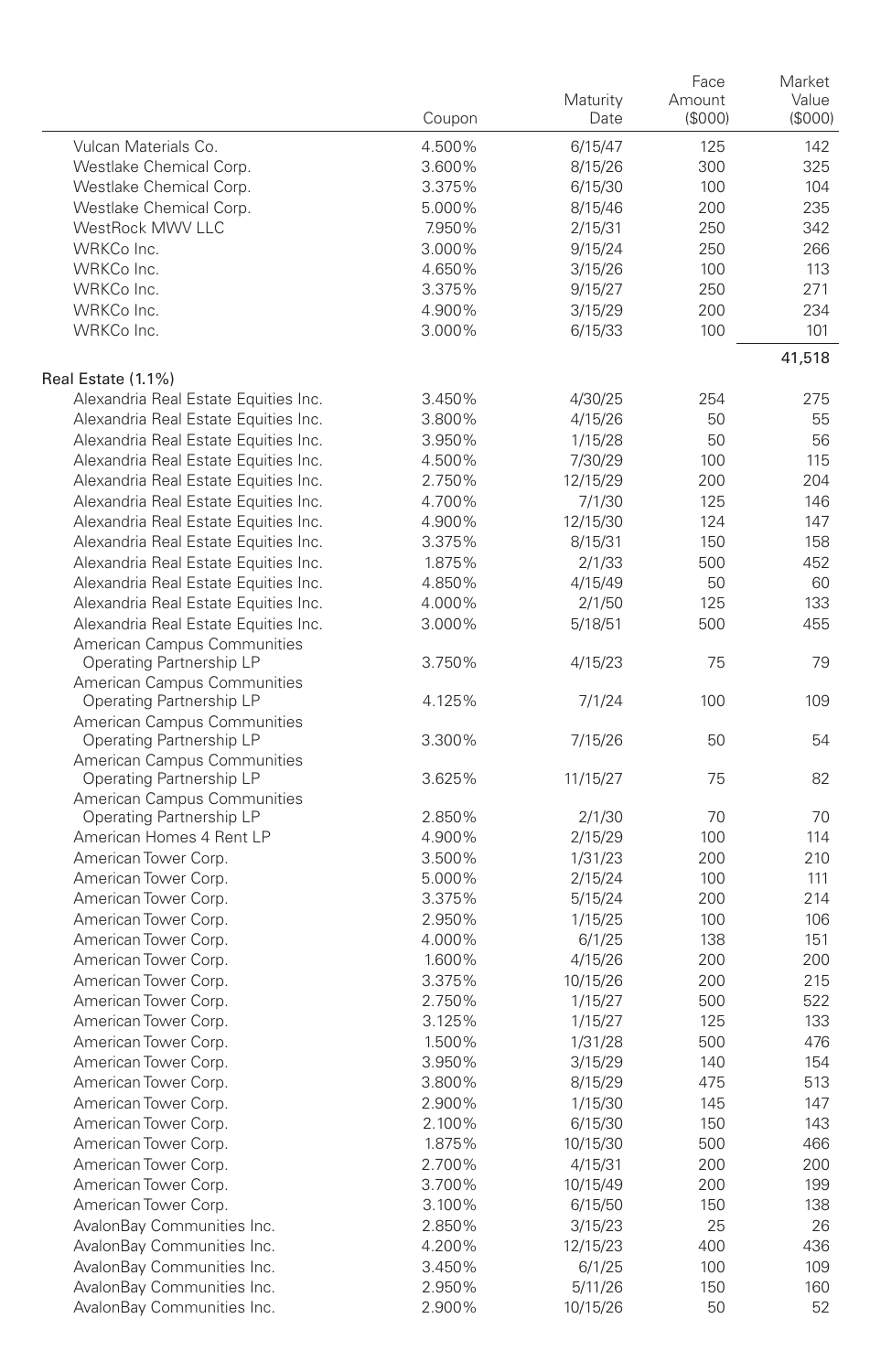|                                                                         | Coupon           | Maturity<br>Date    | Face<br>Amount<br>(\$000) | Market<br>Value<br>(S000) |
|-------------------------------------------------------------------------|------------------|---------------------|---------------------------|---------------------------|
| AvalonBay Communities Inc.                                              | 3.350%           | 5/15/27             | 75                        | 82                        |
| AvalonBay Communities Inc.                                              | 3.200%           | 1/15/28             | 75                        | 79                        |
| AvalonBay Communities Inc.                                              | 3.300%           | 6/1/29              | 100                       | 106                       |
| AvalonBay Communities Inc.                                              | 3.900%           | 10/15/46            | 50                        | 55                        |
| AvalonBay Communities Inc.                                              | 4.350%           | 4/15/48             | 60                        | 70                        |
| <b>Boston Properties LP</b>                                             | 3.850%           | 2/1/23              | 225                       | 236                       |
| <b>Boston Properties LP</b>                                             | 3.125%           | 9/1/23              | 275                       | 289                       |
| <b>Boston Properties LP</b>                                             | 3.200%           | 1/15/25             | 111                       | 118                       |
| <b>Boston Properties LP</b>                                             | 3.650%           | 2/1/26              | 100                       | 109                       |
| <b>Boston Properties LP</b>                                             | 2.750%           | 10/1/26             | 50                        | 53                        |
| <b>Boston Properties LP</b>                                             | 3.400%           | 6/21/29             | 400                       | 422                       |
| <b>Boston Properties LP</b>                                             | 2.900%           | 3/15/30             | 400                       | 403                       |
| Brandywine Operating Partnership LP                                     | 3.950%<br>3.950% | 2/15/23             | 700<br>100                | 732<br>107                |
| Brandywine Operating Partnership LP<br>Brixmor Operating Partnership LP | 3.650%           | 11/15/27<br>6/15/24 | 50                        | 54                        |
| Brixmor Operating Partnership LP                                        | 3.850%           | 2/1/25              | 125                       | 135                       |
| Brixmor Operating Partnership LP                                        | 4.125%           | 6/15/26             | 200                       | 221                       |
| Brixmor Operating Partnership LP                                        | 3.900%           | 3/15/27             | 75                        | 82                        |
| Brixmor Operating Partnership LP                                        | 4.125%           | 5/15/29             | 533                       | 577                       |
| Brixmor Operating Partnership LP                                        | 4.050%           | 7/1/30              | 250                       | 269                       |
| Camden Property Trust                                                   | 4.100%           | 10/15/28            | 60                        | 67                        |
| Camden Property Trust                                                   | 3.150%           | 7/1/29              | 50                        | 53                        |
| Camden Property Trust                                                   | 2.800%           | 5/15/30             | 765                       | 784                       |
| Camden Property Trust                                                   | 3.350%           | 11/1/49             | 120                       | 123                       |
| CBRE Services Inc.                                                      | 4.875%           | 3/1/26              | 125                       | 143                       |
| CBRE Services Inc.                                                      | 2.500%           | 4/1/31              | 200                       | 195                       |
| CC Holdings GS V LLC / Crown Castle<br>GS III Corp.                     | 3.849%           | 4/15/23             | 250                       | 266                       |
| Columbia Property Trust Operating<br>Partnership LP                     | 4.150%           | 4/1/25              | 243                       | 255                       |
| Columbia Property Trust Operating                                       |                  |                     |                           |                           |
| Partnership LP                                                          | 3.650%           | 8/15/26             | 25                        | 26                        |
| Crown Castle International Corp.                                        | 3.150%           | 7/15/23             | 150                       | 158                       |
| Crown Castle International Corp.                                        | 3.200%           | 9/1/24              | 250                       | 267                       |
| Crown Castle International Corp.<br>Crown Castle International Corp.    | 1.350%<br>4.450% | 7/15/25             | 100<br>250                | 100<br>281                |
| Crown Castle International Corp.                                        | 3.700%           | 2/15/26<br>6/15/26  | 175                       | 191                       |
| Crown Castle International Corp.                                        | 3.650%           | 9/1/27              | 325                       | 354                       |
| Crown Castle International Corp.                                        | 3.800%           | 2/15/28             | 425                       | 463                       |
| Crown Castle International Corp.                                        | 3.100%           | 11/15/29            | 100                       | 103                       |
| Crown Castle International Corp.                                        | 3.300%           | 7/1/30              | 115                       | 120                       |
| Crown Castle International Corp.                                        | 2.250%           | 1/15/31             | 200                       | 192                       |
| Crown Castle International Corp.                                        | 2.900%           | 4/1/41              | 500                       | 459                       |
| Crown Castle International Corp.                                        | 4.750%           | 5/15/47             | 95                        | 108                       |
| Crown Castle International Corp.                                        | 5.200%           | 2/15/49             | 75                        | 91                        |
| Crown Castle International Corp.                                        | 4.150%           | 7/1/50              | 100                       | 108                       |
| Crown Castle International Corp.                                        | 3.250%           | 1/15/51             | 200                       | 185                       |
| CubeSmart LP                                                            | 4.375%           | 12/15/23            | 100                       | 109                       |
| CubeSmart LP                                                            | 4.000%           | 11/15/25            | 50                        | 55                        |
| CubeSmart LP                                                            | 3.125%           | 9/1/26              | 100                       | 106                       |
| CubeSmart LP                                                            | 4.375%           | 2/15/29             | 50                        | 56                        |
| CubeSmart LP                                                            | 2.000%           | 2/15/31             | 75                        | 70                        |
| CyrusOne LP / CyrusOne Finance Corp.                                    | 2.900%           | 11/15/24            | 120                       | 127                       |
| CyrusOne LP / CyrusOne Finance Corp.                                    | 3.450%           | 11/15/29            | 275                       | 281                       |
| Digital Realty Trust LP                                                 | 4.450%           | 7/15/28             | 370                       | 419                       |
| Digital Realty Trust LP<br>Duke Realty LP                               | 3.600%           | 7/1/29              | 175<br>175                | 189<br>189                |
| Duke Realty LP                                                          | 3.250%<br>3.375% | 6/30/26<br>12/15/27 | 160                       | 175                       |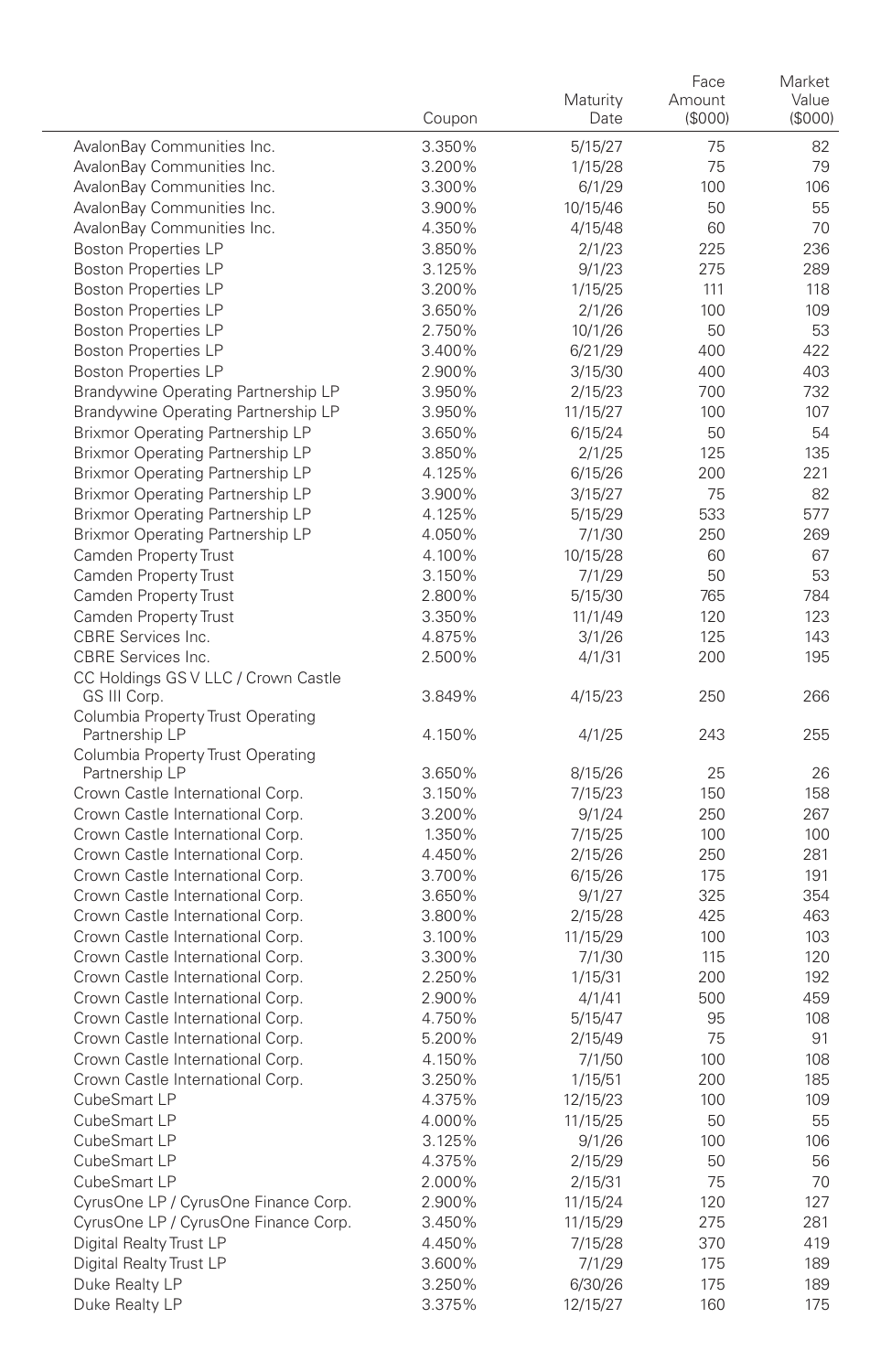|                                                                                  | Coupon           | Maturity<br>Date   | Face<br>Amount<br>(\$000) | Market<br>Value<br>(\$000) |
|----------------------------------------------------------------------------------|------------------|--------------------|---------------------------|----------------------------|
| Duke Realty LP                                                                   | 4.000%           | 9/15/28            | 50                        | 55                         |
| Duke Realty LP                                                                   | 2.875%           | 11/15/29           | 70                        | 72                         |
| Duke Realty LP                                                                   | 1.750%           | 7/1/30             | 200                       | 187                        |
| Equinix Inc.                                                                     | 2.625%           | 11/18/24           | 200                       | 211                        |
| Equinix Inc.                                                                     | 1.250%           | 7/15/25            | 100                       | 99                         |
| Equinix Inc.                                                                     | 1.000%           | 9/15/25            | 500                       | 491                        |
| Equinix Inc.                                                                     | 2.900%           | 11/18/26           | 100                       | 105                        |
| Equinix Inc.                                                                     | 1.800%           | 7/15/27            | 100                       | 98                         |
| Equinix Inc.                                                                     | 1.550%           | 3/15/28            | 500                       | 478                        |
| Equinix Inc.                                                                     | 3.200%           | 11/18/29           | 250                       | 259                        |
| Equinix Inc.                                                                     | 2.150%           | 7/15/30            | 250                       | 237                        |
| Equinix Inc.                                                                     | 3.000%           | 7/15/50            | 100                       | 87                         |
| <b>ERP Operating LP</b>                                                          | 3.000%           | 4/15/23            | 125                       | 130                        |
| <b>ERP Operating LP</b>                                                          | 3.375%           | 6/1/25             | 125                       | 135                        |
| <b>ERP Operating LP</b>                                                          | 2.850%           | 11/1/26            | 50                        | 53                         |
| <b>ERP Operating LP</b>                                                          | 3.500%           | 3/1/28             | 100                       | 108                        |
| ERP Operating LP                                                                 | 4.150%           | 12/1/28            | 70                        | 79                         |
| <b>ERP Operating LP</b><br><b>ERP Operating LP</b>                               | 3.000%<br>2.500% | 7/1/29<br>2/15/30  | 75<br>150                 | 78<br>150                  |
| <b>ERP Operating LP</b>                                                          | 4.500%           | 7/1/44             | 150                       | 178                        |
| <b>ERP Operating LP</b>                                                          | 4.500%           | 6/1/45             | 25                        | 30                         |
| <b>ERP Operating LP</b>                                                          | 4.000%           | 8/1/47             | 100                       | 110                        |
| Essex Portfolio LP                                                               | 3.250%           | 5/1/23             | 25                        | 26                         |
| Essex Portfolio LP                                                               | 3.875%           | 5/1/24             | 50                        | 54                         |
| Essex Portfolio LP                                                               | 3.500%           | 4/1/25             | 166                       | 179                        |
| Essex Portfolio LP                                                               | 3.375%           | 4/15/26            | 100                       | 108                        |
| Essex Portfolio LP                                                               | 3.625%           | 5/1/27             | 100                       | 109                        |
| Essex Portfolio LP                                                               | 4.000%           | 3/1/29             | 100                       | 110                        |
| Essex Portfolio LP                                                               | 3.000%           | 1/15/30            | 110                       | 112                        |
| Essex Portfolio LP                                                               | 2.650%           | 3/15/32            | 105                       | 103                        |
| Essex Portfolio LP                                                               | 4.500%           | 3/15/48            | 120                       | 137                        |
| Federal Realty Investment Trust                                                  | 2.750%           | 6/1/23             | 25                        | 26                         |
| Federal Realty Investment Trust                                                  | 3.250%           | 7/15/27            | 50                        | 53                         |
| Federal Realty Investment Trust                                                  | 3.200%           | 6/15/29            | 25                        | 26                         |
| Federal Realty Investment Trust                                                  | 4.500%           | 12/1/44            | 150                       | 167                        |
| GLP Capital LP / GLP Financing II Inc.                                           | 5.375%           | 11/1/23            | 100                       | 109                        |
| GLP Capital LP / GLP Financing II Inc.                                           | 3.350%           | 9/1/24             | 75                        | 79                         |
| GLP Capital LP / GLP Financing II Inc.                                           | 5.250%           | 6/1/25             | 200                       | 224                        |
| GLP Capital LP / GLP Financing II Inc.                                           | 5.375%           | 4/15/26            | 175                       | 196                        |
| GLP Capital LP / GLP Financing II Inc.                                           | 5.750%           | 6/1/28             | 25                        | 29                         |
| GLP Capital LP / GLP Financing II Inc.<br>GLP Capital LP / GLP Financing II Inc. | 5.300%           | 1/15/29            | 275<br>175                | 308<br>181                 |
| GLP Capital LP / GLP Financing II Inc.                                           | 4.000%<br>4.000% | 1/15/30<br>1/15/31 | 200                       | 206                        |
| Healthcare Realty Trust Inc.                                                     | 3.625%           | 1/15/28            | 100                       | 107                        |
| Healthcare Trust of America Holdings LP                                          | 3.500%           | 8/1/26             | 130                       | 142                        |
| Healthcare Trust of America Holdings LP                                          | 3.750%           | 7/1/27             | 100                       | 111                        |
| Healthcare Trust of America Holdings LP                                          | 3.100%           | 2/15/30            | 100                       | 103                        |
| Healthcare Trust of America Holdings LP                                          | 2.000%           | 3/15/31            | 500                       | 465                        |
| Healthpeak Properties Inc.                                                       | 3.400%           | 2/1/25             | 152                       | 163                        |
| Healthpeak Properties Inc.                                                       | 3.250%           | 7/15/26            | 25                        | 27                         |
| Healthpeak Properties Inc.                                                       | 3.500%           | 7/15/29            | 125                       | 134                        |
| Healthpeak Properties Inc.                                                       | 3.000%           | 1/15/30            | 800                       | 822                        |
| Healthpeak Properties Inc.                                                       | 6.750%           | 2/1/41             | 100                       | 137                        |
| Highwoods Realty LP                                                              | 4.125%           | 3/15/28            | 75                        | 81                         |
| Highwoods Realty LP                                                              | 4.200%           | 4/15/29            | 50                        | 54                         |
| Highwoods Realty LP                                                              | 2.600%           | 2/1/31             | 250                       | 244                        |
| Host Hotels & Resorts LP                                                         | 3.750%           | 10/15/23           | 261                       | 275                        |
| Host Hotels & Resorts LP                                                         | 3.875%           | 4/1/24             | 75                        | 79                         |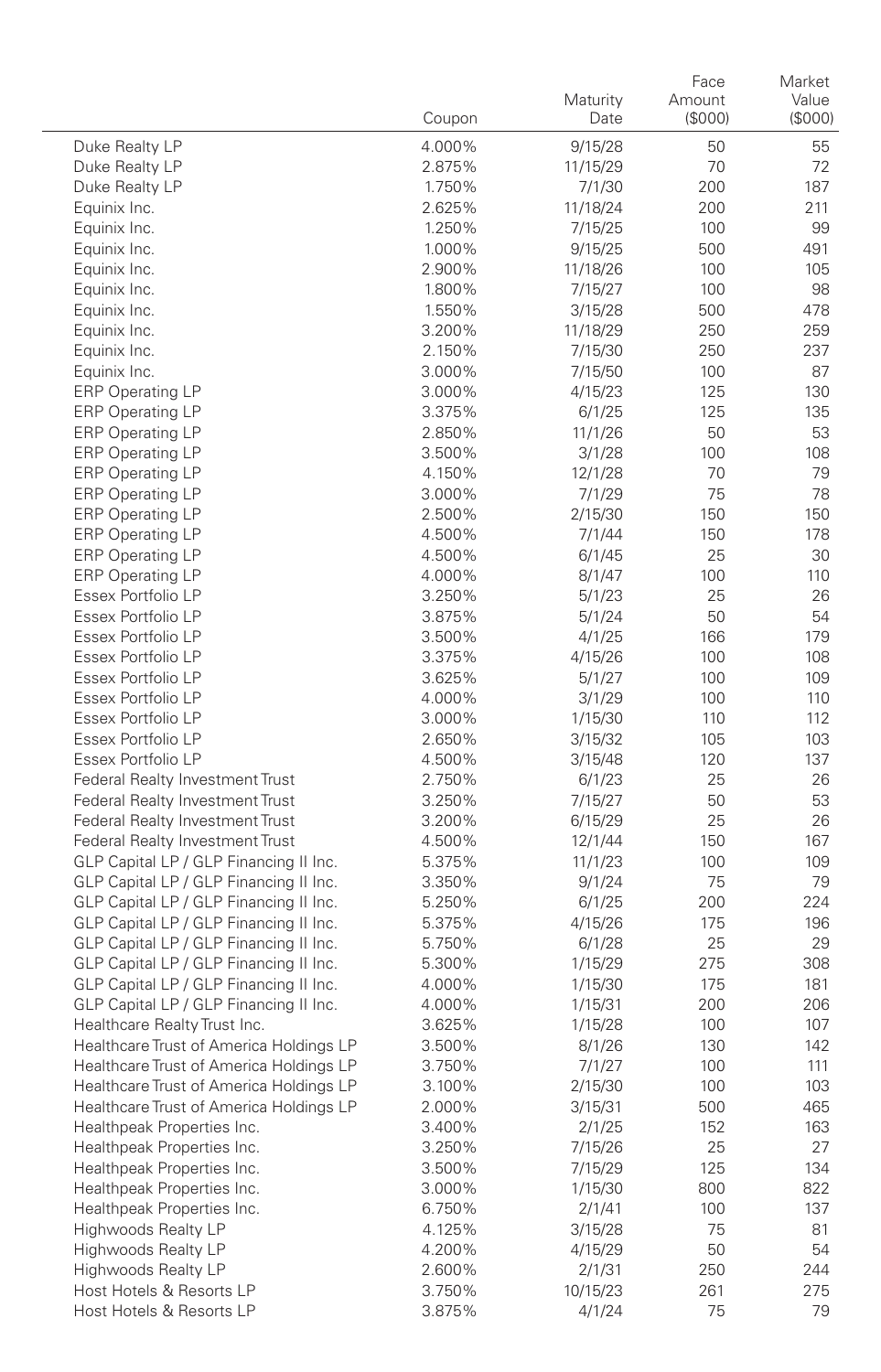|                                                                    | Coupon           | Maturity<br>Date    | Face<br>Amount<br>(\$000) | Market<br>Value<br>(\$000) |
|--------------------------------------------------------------------|------------------|---------------------|---------------------------|----------------------------|
| Host Hotels & Resorts LP                                           | 3.375%           | 12/15/29            | 100                       | 99                         |
| Hudson Pacific Properties LP                                       | 3.950%           | 11/1/27             | 100                       | 108                        |
| Hudson Pacific Properties LP                                       | 4.650%           | 4/1/29              | 25                        | 28                         |
| Hudson Pacific Properties LP                                       | 3.250%           | 1/15/30             | 60                        | 60                         |
| Kilroy Realty LP                                                   | 3.800%           | 1/15/23             | 250                       | 261                        |
| Kilroy Realty LP                                                   | 3.450%           | 12/15/24            | 50                        | 53                         |
| Kilroy Realty LP                                                   | 4.750%           | 12/15/28            | 50                        | 57                         |
| Kilroy Realty LP                                                   | 4.250%           | 8/15/29             | 104                       | 114                        |
| Kilroy Realty LP                                                   | 3.050%           | 2/15/30             | 200                       | 201                        |
| Kimco Realty Corp.                                                 | 3.400%           | 11/1/22             | 150                       | 156                        |
| Kimco Realty Corp.                                                 | 3.125%           | 6/1/23              | 25                        | 26                         |
| Kimco Realty Corp.                                                 | 3.300%           | 2/1/25              | 58                        | 62                         |
| Kimco Realty Corp.                                                 | 2.800%           | 10/1/26             | 125                       | 132                        |
| Kimco Realty Corp.                                                 | 3.800%           | 4/1/27              | 75                        | 82                         |
| Kimco Realty Corp.                                                 | 1.900%           | 3/1/28              | 500                       | 493                        |
| Kimco Realty Corp.                                                 | 2.700%           | 10/1/30             | 100                       | 100                        |
| Kimco Realty Corp.                                                 | 4.125%           | 12/1/46             | 50                        | 53                         |
| Kimco Realty Corp.                                                 | 4.450%           | 9/1/47              | 50                        | 56                         |
| Kite Realty Group LP                                               | 4.000%           | 10/1/26             | 200                       | 207                        |
| Life Storage LP                                                    | 3.500%           | 7/1/26              | 125                       | 136                        |
| Life Storage LP                                                    | 3.875%           | 12/15/27            | 150                       | 167                        |
| Life Storage LP                                                    | 4.000%           | 6/15/29             | 25                        | 27                         |
| Mid-America Apartments LP                                          | 4.300%           | 10/15/23            | 150                       | 162                        |
| Mid-America Apartments LP                                          | 3.750%           | 6/15/24             | 50                        | 54                         |
| Mid-America Apartments LP                                          | 3.600%           | 6/1/27              | 250                       | 272                        |
| Mid-America Apartments LP                                          | 2.750%           | 3/15/30             | 150                       | 152                        |
| Mid-America Apartments LP                                          | 1.700%           | 2/15/31             | 150                       | 138                        |
| National Retail Properties Inc.                                    | 3.500%           | 10/15/27            | 350                       | 376                        |
| National Retail Properties Inc.<br>National Retail Properties Inc. | 4.300%           | 10/15/28            | 25<br>75                  | 28<br>74                   |
| National Retail Properties Inc.                                    | 2.500%<br>4.800% | 4/15/30<br>10/15/48 | 50                        | 59                         |
| National Retail Properties Inc.                                    | 3.100%           | 4/15/50             | 50                        | 45                         |
| Office Properties Income Trust                                     | 4.000%           | 7/15/22             | 100                       | 102                        |
| Office Properties Income Trust                                     | 4.250%           | 5/15/24             | 100                       | 105                        |
| Office Properties Income Trust                                     | 4.500%           | 2/1/25              | 50                        | 53                         |
| Omega Healthcare Investors Inc.                                    | 4.375%           | 8/1/23              | 217                       | 233                        |
| Omega Healthcare Investors Inc.                                    | 4.950%           | 4/1/24              | 100                       | 109                        |
| Omega Healthcare Investors Inc.                                    | 4.500%           | 1/15/25             | 100                       | 108                        |
| Omega Healthcare Investors Inc.                                    | 5.250%           | 1/15/26             | 100                       | 113                        |
| Omega Healthcare Investors Inc.                                    | 4.500%           | 4/1/27              | 300                       | 327                        |
| Omega Healthcare Investors Inc.                                    | 4.750%           | 1/15/28             | 70                        | 77                         |
| Omega Healthcare Investors Inc.                                    | 3.625%           | 10/1/29             | 250                       | 254                        |
| Omega Healthcare Investors Inc.                                    | 3.375%           | 2/1/31              | 500                       | 493                        |
| Physicians Realty LP                                               | 4.300%           | 3/15/27             | 100                       | 110                        |
| Physicians Realty LP                                               | 3.950%           | 1/15/28             | 100                       | 106                        |
| Piedmont Operating Partnership LP                                  | 3.400%           | 6/1/23              | 75                        | 78                         |
| Prologis LP                                                        | 2.125%           | 4/15/27             | 105                       | 107                        |
| Prologis LP                                                        | 3.875%           | 9/15/28             | 100                       | 111                        |
| Prologis LP                                                        | 4.375%           | 2/1/29              | 200                       | 230                        |
| Prologis LP                                                        | 2.250%           | 4/15/30             | 155                       | 152                        |
| Prologis LP                                                        | 1.250%           | 10/15/30            | 500                       | 452                        |
| Prologis LP                                                        | 4.375%           | 9/15/48             | 75                        | 89                         |
| Prologis LP                                                        | 3.000%           | 4/15/50             | 140                       | 134                        |
| Public Storage                                                     | 2.370%           | 9/15/22             | 55                        | 56                         |
| Public Storage                                                     | 3.094%           | 9/15/27             | 100                       | 108                        |
| Public Storage                                                     | 3.385%           | 5/1/29              | 100                       | 109                        |
| Rayonier Inc.                                                      | 3.750%           | 4/1/22              | 50                        | 51                         |
| Realty Income Corp.                                                | 4.650%           | 8/1/23              | 250                       | 271                        |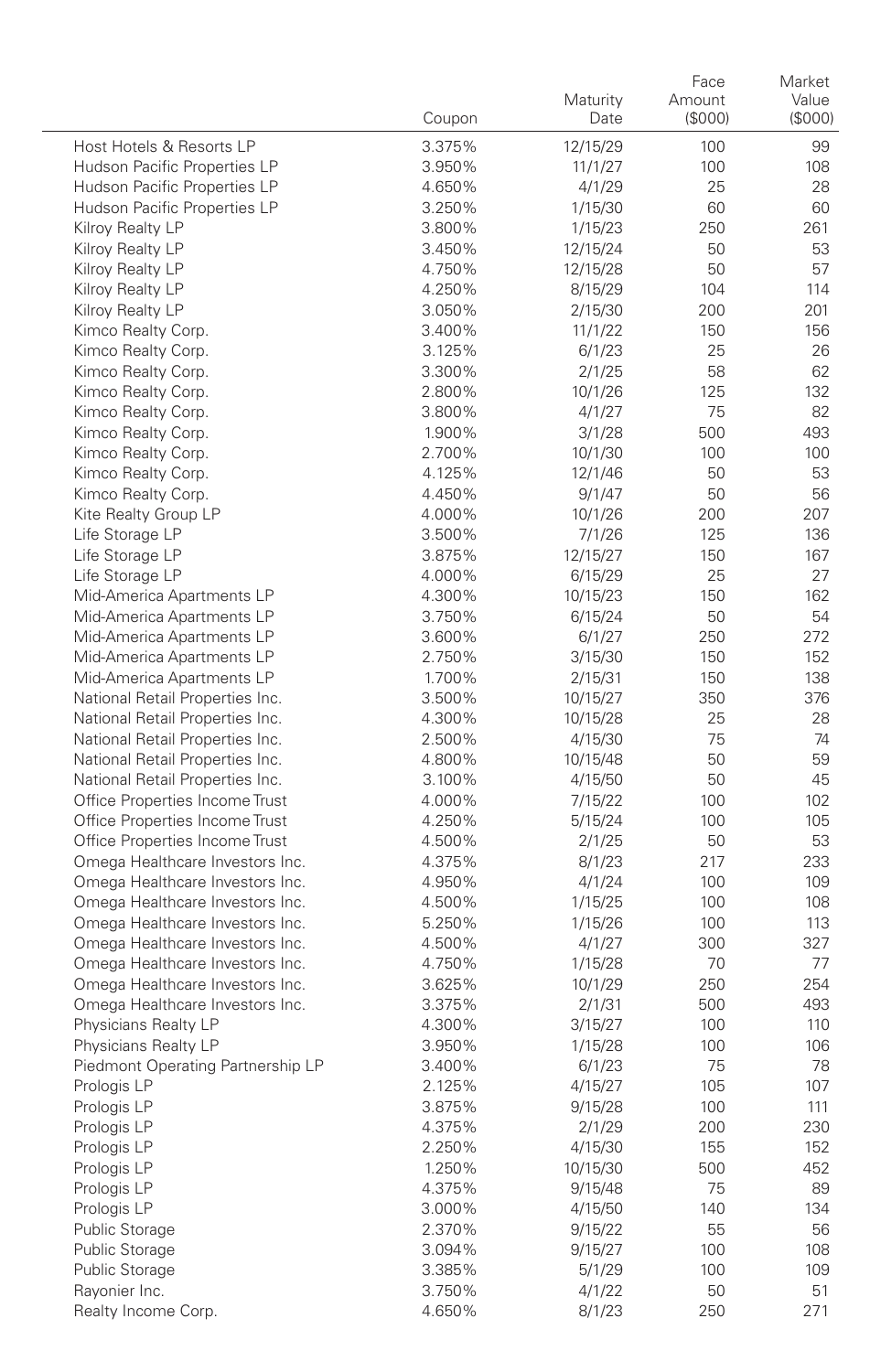|                                          | Coupon           | Maturity<br>Date    | Face<br>Amount<br>(\$000) | Market<br>Value<br>(\$000) |
|------------------------------------------|------------------|---------------------|---------------------------|----------------------------|
| Realty Income Corp.                      | 3.875%           | 7/15/24             | 50                        | 54                         |
| Realty Income Corp.                      | 3.875%           | 4/15/25             | 225                       | 247                        |
| Realty Income Corp.                      | 4.125%           | 10/15/26            | 125                       | 141                        |
| Realty Income Corp.                      | 3.000%           | 1/15/27             | 150                       | 159                        |
| Realty Income Corp.                      | 3.650%           | 1/15/28             | 190                       | 207                        |
| Realty Income Corp.                      | 3.250%           | 6/15/29             | 150                       | 159                        |
| Realty Income Corp.                      | 3.250%           | 1/15/31             | 50                        | 53                         |
| Realty Income Corp.                      | 1.800%           | 3/15/33             | 500                       | 458                        |
| Realty Income Corp.                      | 4.650%           | 3/15/47             | 175                       | 211                        |
| <b>Regency Centers LP</b>                | 3.600%           | 2/1/27              | 25                        | 27                         |
| <b>Regency Centers LP</b>                | 4.125%           | 3/15/28             | 75                        | 82                         |
| <b>Regency Centers LP</b>                | 2.950%           | 9/15/29             | 100                       | 102                        |
| <b>Regency Centers LP</b>                | 4.400%           | 2/1/47              | 200                       | 215                        |
| Regency Centers LP                       | 4.650%           | 3/15/49             | 75                        | 82                         |
| Sabra Health Care LP                     | 4.800%           | 6/1/24              | 55                        | 60                         |
| Sabra Health Care LP                     | 5.125%           | 8/15/26             | 25                        | 28                         |
| Sabra Health Care LP                     | 3.900%           | 10/15/29            | 150                       | 153                        |
| Simon Property Group LP                  | 2.625%           | 6/15/22             | 100                       | 102                        |
| Simon Property Group LP                  | 2.750%           | 2/1/23              | 25                        | 26                         |
| Simon Property Group LP                  | 2.750%           | 6/1/23              | 100                       | 104                        |
| Simon Property Group LP                  | 3.750%           | 2/1/24              | 150                       | 161                        |
| Simon Property Group LP                  | 2.000%           | 9/13/24             | 145                       | 150                        |
| Simon Property Group LP                  | 3.500%           | 9/1/25              | 300                       | 325                        |
| Simon Property Group LP                  | 3.300%           | 1/15/26             | 195                       | 209                        |
| Simon Property Group LP                  | 3.250%           | 11/30/26            | 75                        | 81                         |
| Simon Property Group LP                  | 3.375%           | 6/15/27             | 160                       | 172                        |
| Simon Property Group LP                  | 3.375%           | 12/1/27             | 100                       | 108                        |
| Simon Property Group LP                  | 1.750%           | 2/1/28              | 250                       | 242                        |
| Simon Property Group LP                  | 2.450%           | 9/13/29             | 145                       | 144                        |
| Simon Property Group LP                  | 2.650%           | 7/15/30             | 200                       | 199                        |
| Simon Property Group LP                  | 2.200%           | 2/1/31              | 250                       | 239                        |
| Simon Property Group LP                  | 6.750%           | 2/1/40              | 125                       | 177                        |
| Simon Property Group LP                  | 4.750%           | 3/15/42             | 100                       | 115                        |
| Simon Property Group LP                  | 4.250%           | 11/30/46            | 100                       | 108                        |
| Simon Property Group LP                  | 3.250%           | 9/13/49             | 200                       | 186                        |
| Simon Property Group LP                  | 3.800%           | 7/15/50             | 200                       | 204                        |
| SITE Centers Corp.                       | 3.900%           | 8/15/24             | 100                       | 105                        |
| SITE Centers Corp.                       | 3.625%           | 2/1/25              | 200                       | 209<br>75                  |
| SITE Centers Corp.<br>SITE Centers Corp. | 4.250%           | 2/1/26              | 70<br>75                  | 82                         |
| SL Green Operating Partnership LP        | 4.700%<br>3.250% | 6/1/27              | 100                       | 103                        |
| Spirit Realty LP                         | 3.200%           | 10/15/22<br>1/15/27 | 80                        | 84                         |
| Spirit Realty LP                         | 2.100%           | 3/15/28             | 300                       | 291                        |
| Spirit Realty LP                         | 4.000%           | 7/15/29             | 60                        | 65                         |
| Spirit Realty LP                         | 3.400%           | 1/15/30             | 80                        | 83                         |
| STORE Capital Corp.                      | 4.500%           | 3/15/28             | 75                        | 82                         |
| STORE Capital Corp.                      | 4.625%           | 3/15/29             | 100                       | 111                        |
| Tanger Properties LP                     | 3.125%           | 9/1/26              | 175                       | 178                        |
| <b>Tanger Properties LP</b>              | 3.875%           | 7/15/27             | 50                        | 53                         |
| UDR Inc.                                 | 2.950%           | 9/1/26              | 150                       | 159                        |
| UDR Inc.                                 | 3.500%           | 7/1/27              | 150                       | 163                        |
| UDR Inc.                                 | 3.500%           | 1/15/28             | 250                       | 267                        |
| UDR Inc.                                 | 3.200%           | 1/15/30             | 60                        | 63                         |
| UDR Inc.                                 | 3.000%           | 8/15/31             | 65                        | 66                         |
| UDR Inc.                                 | 1.900%           | 3/15/33             | 200                       | 181                        |
| UDR Inc.                                 | 3.100%           | 11/1/34             | 65                        | 66                         |
| Ventas Realty LP                         | 3.125%           | 6/15/23             | 175                       | 183                        |
| Ventas Realty LP                         | 3.500%           | 4/15/24             | 75                        | 81                         |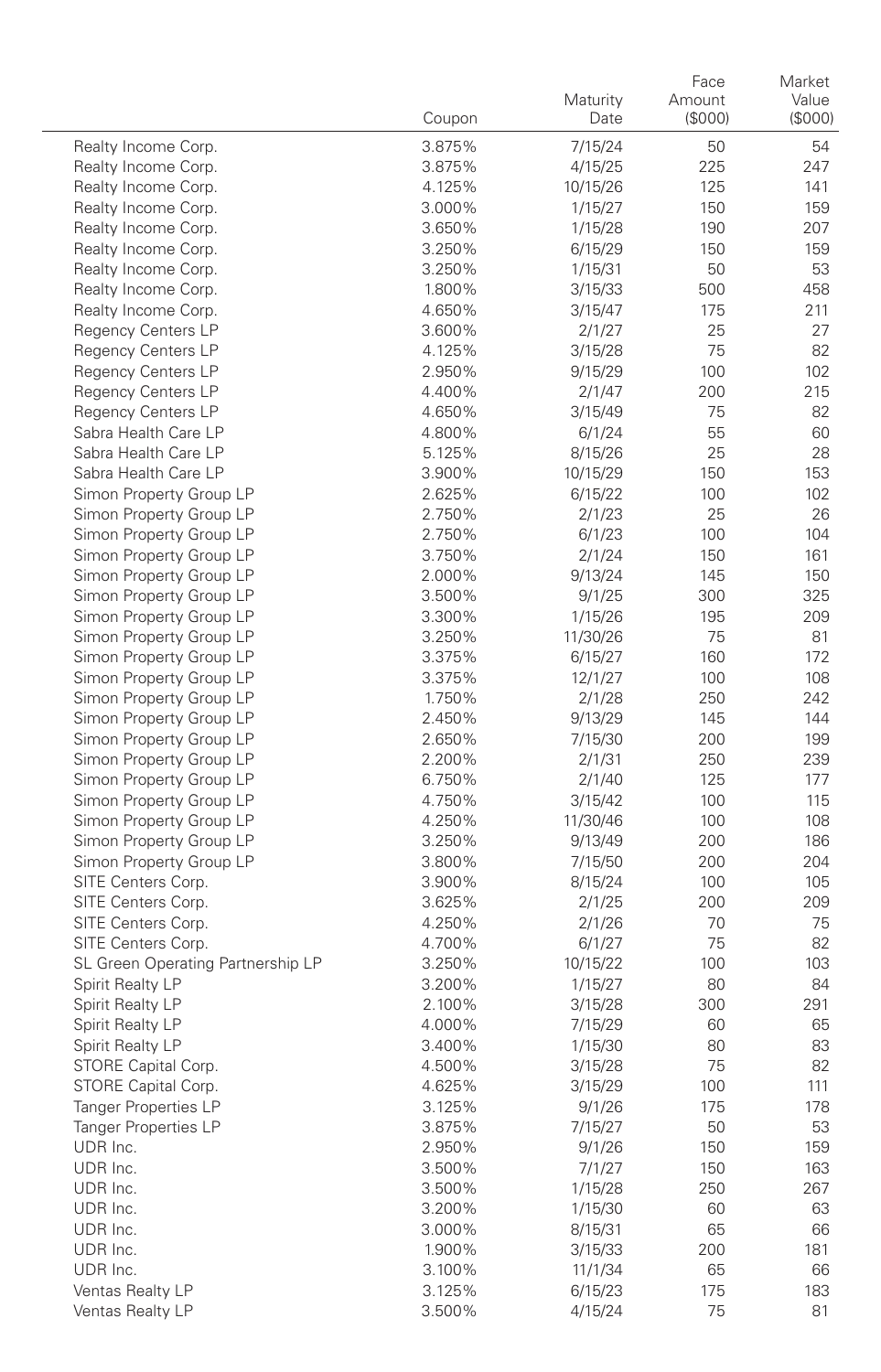|                                        | Coupon           | Maturity<br>Date   | Face<br>Amount<br>(\$000) | Market<br>Value<br>$($ \$000 $)$ |
|----------------------------------------|------------------|--------------------|---------------------------|----------------------------------|
| Ventas Realty LP                       | 3.750%           | 5/1/24             | 200                       | 216                              |
| Ventas Realty LP                       | 2.650%           | 1/15/25            | 75                        | 78                               |
| Ventas Realty LP                       | 4.125%           | 1/15/26            | 75                        | 84                               |
| Ventas Realty LP                       | 3.250%           | 10/15/26           | 75                        | 81                               |
| Ventas Realty LP                       | 3.850%           | 4/1/27             | 50                        | 55                               |
| Ventas Realty LP                       | 4.000%           | 3/1/28             | 125                       | 138                              |
| Ventas Realty LP                       | 3.000%           | 1/15/30            | 100                       | 102                              |
| Ventas Realty LP                       | 4.750%           | 11/15/30           | 580                       | 669                              |
| Ventas Realty LP                       | 5.700%           | 9/30/43            | 75                        | 93                               |
| Ventas Realty LP                       | 4.375%           | 2/1/45             | 60                        | 62                               |
| Ventas Realty LP                       | 4.875%           | 4/15/49            | 80                        | 90                               |
| <b>VEREIT Operating Partnership LP</b> | 4.600%           | 2/6/24             | 75                        | 82                               |
| <b>VEREIT Operating Partnership LP</b> | 4.625%           | 11/1/25            | 75                        | 84                               |
| <b>VEREIT Operating Partnership LP</b> | 3.950%           | 8/15/27            | 450                       | 493                              |
| <b>VEREIT Operating Partnership LP</b> | 3.100%           | 12/15/29           | 150                       | 153                              |
| Vornado Realty LP                      | 3.500%           | 1/15/25            | 100                       | 105                              |
| Washington REIT                        | 3.950%           | 10/15/22           | 75                        | 78                               |
| Weingarten Realty Investors            | 3.375%           | 10/15/22           | 50                        | 52                               |
| Weingarten Realty Investors            | 3.500%           | 4/15/23            | 100                       | 105                              |
| Welltower Inc.                         | 3.625%           | 3/15/24            | 195                       | 210                              |
| Welltower Inc.                         | 4.000%           | 6/1/25             | 380                       | 418                              |
| Welltower Inc.                         | 4.250%           | 4/1/26             | 150                       | 168                              |
| Welltower Inc.                         | 2.700%           | 2/15/27            | 300                       | 313                              |
| Welltower Inc.                         | 4.250%           | 4/15/28            | 125                       | 139                              |
| Welltower Inc.                         | 4.125%           | 3/15/29            | 250                       | 275                              |
| Welltower Inc.<br>Welltower Inc.       | 2.750%           | 1/15/31            | 250                       | 249                              |
|                                        | 6.500%           | 3/15/41            | 25                        | 34                               |
| Welltower Inc.                         | 4.950%           | 9/1/48             | 75<br>50                  | 90                               |
| Weyerhaeuser Co.                       | 8.500%           | 1/15/25            |                           | 63                               |
| Weyerhaeuser Co.<br>Weyerhaeuser Co.   | 4.000%<br>4.000% | 11/15/29           | 150<br>200                | 165<br>221                       |
| Weyerhaeuser Co.                       | 7.375%           | 4/15/30<br>3/15/32 | 100                       | 140                              |
| Weyerhaeuser Co.                       | 6.875%           | 12/15/33           | 50                        | 66                               |
| WP Carey Inc.                          | 4.600%           | 4/1/24             | 125                       | 137                              |
| WP Carey Inc.                          | 4.000%           | 2/1/25             | 50                        | 54                               |
| WP Carey Inc.                          | 4.250%           | 10/1/26            | 75                        | 84                               |
| WP Carey Inc.                          | 3.850%           | 7/15/29            | 50                        | 54                               |
| WP Carey Inc.                          | 2.250%           | 4/1/33             | 500                       | 468                              |
|                                        |                  |                    |                           | 50,412                           |
| Technology (2.7%)                      |                  |                    |                           |                                  |
| Adobe Inc.                             | 1.700%           | 2/1/23             | 100                       | 103                              |
| Adobe Inc.                             | 1.900%           | 2/1/25             | 20                        | 21                               |
| Adobe Inc.                             | 3.250%           | 2/1/25             | 175                       | 189                              |
| Adobe Inc.                             | 2.150%           | 2/1/27             | 180                       | 185                              |
| Adobe Inc.                             | 2.300%           | 2/1/30             | 260                       | 263                              |
| Altera Corp.                           | 4.100%           | 11/15/23           | 75                        | 82                               |
| Amdocs Ltd.                            | 2.538%           | 6/15/30            | 200                       | 196                              |
| Analog Devices Inc.                    | 2.875%           | 6/1/23             | 450                       | 471                              |
| Analog Devices Inc.                    | 3.125%           | 12/5/23            | 75                        | 80                               |
| Analog Devices Inc.                    | 2.950%           | 4/1/25             | 85                        | 90                               |
| Analog Devices Inc.                    | 3.500%           | 12/5/26            | 200                       | 219                              |
| Apple Inc.                             | 2.300%           | 5/11/22            | 200                       | 204                              |
| Apple Inc.                             | 2.700%           | 5/13/22            | 250                       | 257                              |
| Apple Inc.                             | 2.100%           | 9/12/22            | 200                       | 205                              |
| Apple Inc.                             | 2.850%           | 2/23/23            | 342                       | 357                              |
| Apple Inc.                             | 2.400%           | 5/3/23             | 865                       | 904                              |
| Apple Inc.                             | 0.750%           | 5/11/23            | 400                       | 404                              |
| Apple Inc.                             | 3.000%           | 2/9/24             | 325                       | 347                              |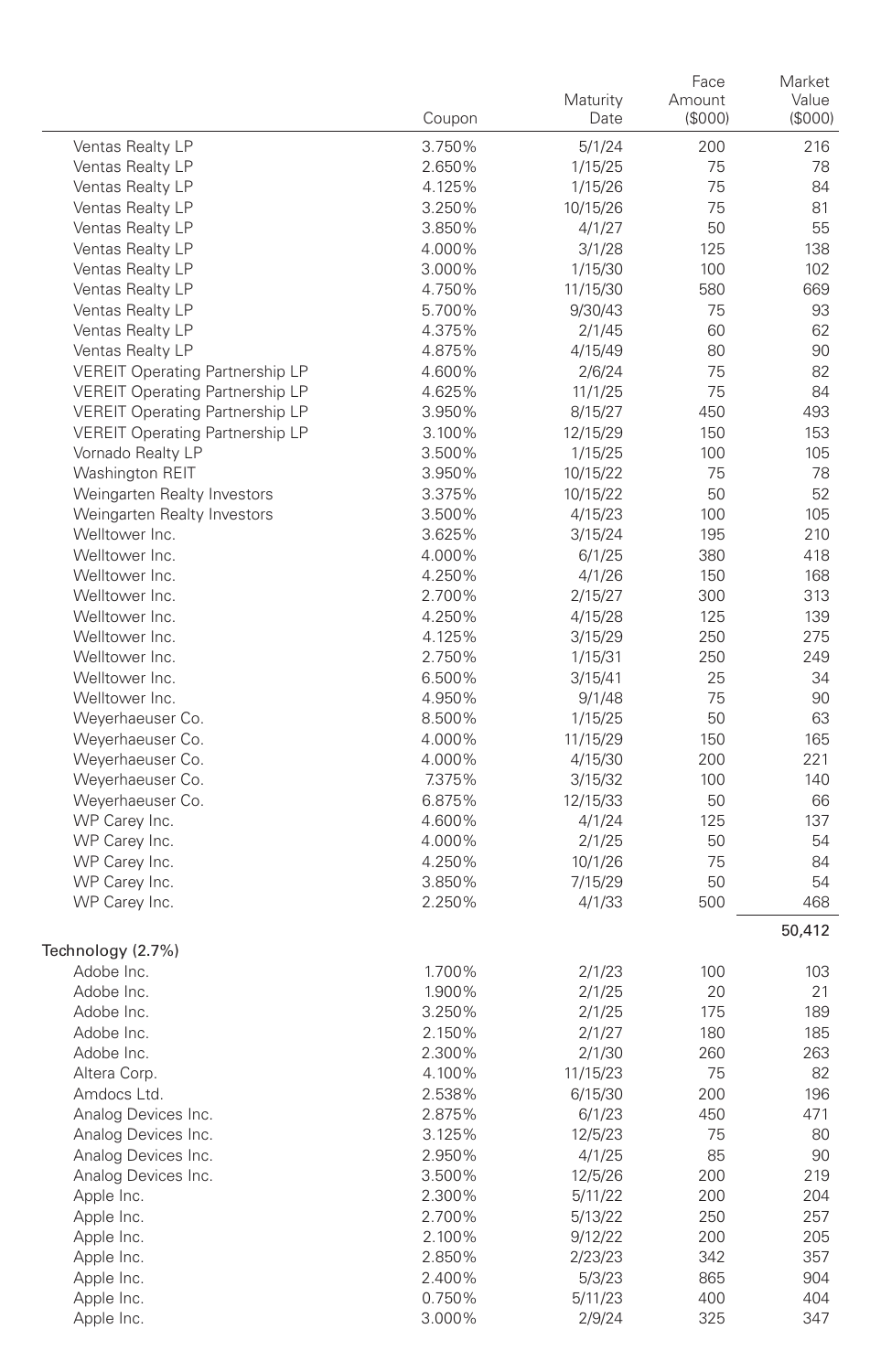|                                  | Coupon           | Maturity<br>Date   | Face<br>Amount<br>(\$000) | Market<br>Value<br>(\$000) |
|----------------------------------|------------------|--------------------|---------------------------|----------------------------|
|                                  |                  |                    |                           |                            |
| Apple Inc.<br>Apple Inc.         | 3.450%           | 5/6/24             | 75<br>1,243               | 81<br>1,324                |
| Apple Inc.                       | 2.850%<br>1.800% | 5/11/24<br>9/11/24 | 150                       | 156                        |
| Apple Inc.                       | 2.750%           | 1/13/25            | 575                       | 613                        |
| Apple Inc.                       | 1.125%           | 5/11/25            | 900                       | 906                        |
| Apple Inc.                       | 0.550%           | 8/20/25            | 500                       | 491                        |
| Apple Inc.                       | 0.700%           | 2/8/26             | 500                       | 490                        |
| Apple Inc.                       | 3.250%           | 2/23/26            | 705                       | 769                        |
| Apple Inc.                       | 2.450%           | 8/4/26             | 1,450                     | 1,527                      |
| Apple Inc.                       | 3.200%           | 5/11/27            | 775                       | 845                        |
| Apple Inc.                       | 2.900%           | 9/12/27            | 655                       | 703                        |
| Apple Inc.                       | 1.200%           | 2/8/28             | 500                       | 482                        |
| Apple Inc.                       | 2.200%           | 9/11/29            | 350                       | 353                        |
| Apple Inc.                       | 1.250%           | 8/20/30            | 500                       | 462                        |
| Apple Inc.                       | 1.650%           | 2/8/31             | 500                       | 476                        |
| Apple Inc.                       | 4.500%           | 2/23/36            | 225                       | 277                        |
| Apple Inc.                       | 2.375%           | 2/8/41             | 500                       | 458                        |
| Apple Inc.                       | 3.850%           | 5/4/43             | 450                       | 510                        |
| Apple Inc.                       | 4.450%           | 5/6/44             | 200                       | 243                        |
| Apple Inc.                       | 3.450%           | 2/9/45             | 225                       | 236                        |
| Apple Inc.                       | 4.375%           | 5/13/45            | 500                       | 596                        |
| Apple Inc.                       | 4.650%           | 2/23/46            | 910                       | 1,131                      |
| Apple Inc.                       | 3.850%           | 8/4/46             | 375                       | 417                        |
| Apple Inc.                       | 4.250%           | 2/9/47             | 200                       | 237                        |
| Apple Inc.                       | 3.750%           | 9/12/47            | 525                       | 575                        |
| Apple Inc.                       | 3.750%           | 11/13/47           | 450                       | 493                        |
| Apple Inc.                       | 2.650%           | 5/11/50            | 515                       | 468                        |
| Apple Inc.                       | 2.400%           | 8/20/50            | 500                       | 431                        |
| Apple Inc.                       | 2.650%           | 2/8/51             | 600                       | 546                        |
| Apple Inc.                       | 2.550%           | 8/20/60            | 500                       | 428                        |
| Apple Inc.                       | 2.800%           | 2/8/61             | 400                       | 358                        |
| Applied Materials Inc.           | 3.900%           | 10/1/25            | 145                       | 162                        |
| Applied Materials Inc.           | 3.300%           | 4/1/27             | 225                       | 246                        |
| Applied Materials Inc.           | 1.750%           | 6/1/30             | 200                       | 192                        |
| Applied Materials Inc.           | 5.100%           | 10/1/35            | 100                       | 127                        |
| Applied Materials Inc.           | 5.850%           | 6/15/41            | 125                       | 174                        |
| Applied Materials Inc.           | 4.350%           | 4/1/47             | 175                       | 207                        |
| Applied Materials Inc.           | 2.750%           | 6/1/50             | 200                       | 185                        |
| Arrow Electronics Inc.           | 3.500%           | 4/1/22             | 75                        | 77                         |
| Arrow Electronics Inc.           | 4.500%           | 3/1/23             | 50                        | 53                         |
| Arrow Electronics Inc.           | 3.250%           | 9/8/24             | 171                       | 183                        |
| Arrow Electronics Inc.           | 4.000%           | 4/1/25             | 50                        | 54                         |
| Arrow Electronics Inc.           | 3.875%           | 1/12/28            | 100                       | 108                        |
| Autodesk Inc.                    | 3.600%           | 12/15/22           | 25                        | 26                         |
| Autodesk Inc.                    | 4.375%           | 6/15/25            | 100                       | 112                        |
| Autodesk Inc.                    | 3.500%           | 6/15/27            | 75                        | 82                         |
| Autodesk Inc                     | 2.850%           | 1/15/30            | 75                        | 77                         |
| Automatic Data Processing Inc.   | 3.375%           | 9/15/25            | 200                       | 220                        |
| Automatic Data Processing Inc.   | 1.250%           | 9/1/30             | 400                       | 366                        |
| Avnet Inc.                       | 4.875%           | 12/1/22            | 170                       | 181                        |
| Avnet Inc.                       | 4.625%           | 4/15/26            | 100                       | 111                        |
| Broadcom Corp. / Broadcom Cayman |                  |                    |                           |                            |
| Finance Ltd.                     | 3.875%           | 1/15/27            | 925                       | 1,003                      |
| Broadcom Corp. / Broadcom Cayman |                  |                    |                           |                            |
| Finance Ltd.                     | 3.500%           | 1/15/28            | 200                       | 212                        |
| Broadcom Inc.                    | 2.250%           | 11/15/23           | 200                       | 207                        |
| Broadcom Inc.                    | 4.700%<br>3.150% | 4/15/25            | 500                       | 563                        |
| Broadcom Inc.                    |                  | 11/15/25           | 450                       | 481                        |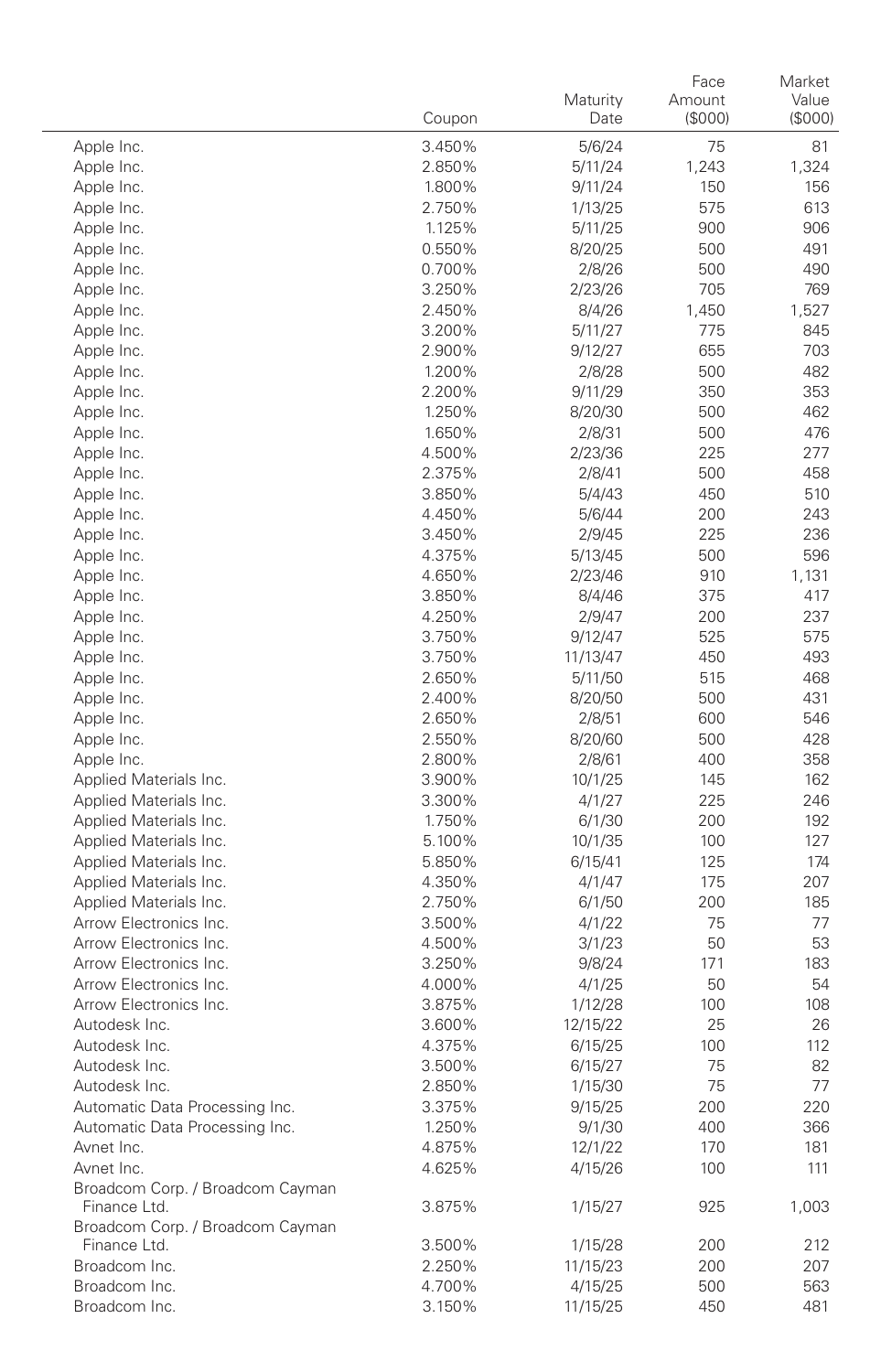|                          |                                                       | Coupon | Maturity<br>Date | Face<br>Amount<br>(\$000) | Market<br>Value<br>(\$000) |
|--------------------------|-------------------------------------------------------|--------|------------------|---------------------------|----------------------------|
|                          | Broadcom Inc.                                         | 4.250% | 4/15/26          | 500                       | 554                        |
| $\overline{7}$           | Broadcom Inc.                                         | 1.950% | 2/15/28          | 157                       | 152                        |
|                          | Broadcom Inc.                                         | 4.110% | 9/15/28          | 428                       | 467                        |
|                          | Broadcom Inc.                                         | 4.750% | 4/15/29          | 545                       | 612                        |
|                          | Broadcom Inc.                                         | 5.000% | 4/15/30          | 500                       | 568                        |
|                          | Broadcom Inc.                                         | 4.150% | 11/15/30         | 600                       | 646                        |
| $\overline{\phantom{a}}$ | Broadcom Inc.                                         | 2.450% | 2/15/31          | 500                       | 472                        |
|                          | Broadcom Inc.                                         | 4.300% | 11/15/32         | 400                       | 432                        |
| $\overline{\phantom{a}}$ | Broadcom Inc.                                         | 3.149% | 4/15/33          | 480                       | 481                        |
| 7                        | Broadcom Inc.                                         | 3.469% | 4/15/34          | 436                       | 438                        |
| 7                        | Broadcom Inc.                                         | 3.500% | 2/15/41          | 700                       | 668                        |
| 7                        | Broadcom Inc.                                         | 3.750% | 2/15/51          | 500                       | 478                        |
|                          | Broadridge Financial Solutions Inc.                   | 3.400% | 6/27/26          | 100                       | 108                        |
|                          | Broadridge Financial Solutions Inc.                   | 2.900% | 12/1/29          | 75                        | 77                         |
|                          | Cadence Design Systems Inc.                           | 4.375% | 10/15/24         | 100                       | 111                        |
|                          | Cisco Systems Inc.                                    | 3.000% | 6/15/22          | 125                       | 129                        |
|                          | Cisco Systems Inc.                                    | 2.200% | 9/20/23          | 150                       | 157                        |
|                          | Cisco Systems Inc.                                    | 3.625% | 3/4/24           | 875                       | 955                        |
|                          | Cisco Systems Inc.                                    | 2.950% | 2/28/26          | 100                       | 109                        |
|                          | Cisco Systems Inc.                                    | 2.500% | 9/20/26          | 225                       | 239                        |
|                          | Cisco Systems Inc.                                    | 5.500% | 1/15/40          | 800                       | 1,076                      |
|                          | Citrix Systems Inc.                                   | 4.500% | 12/1/27          | 50                        | 57                         |
|                          | Citrix Systems Inc.                                   | 3.300% | 3/1/30           | 75                        | 77                         |
|                          | Corning Inc.                                          | 2.900% | 5/15/22          | 175                       | 179                        |
|                          | Corning Inc.                                          | 4.700% | 3/15/37          | 275                       | 313                        |
|                          | Corning Inc.                                          | 5.750% | 8/15/40          | 195                       | 242                        |
|                          | Corning Inc.                                          | 3.900% | 11/15/49         | 100                       | 108                        |
|                          | Corning Inc.                                          | 4.375% | 11/15/57         | 350                       | 380                        |
|                          | Corning Inc.                                          | 5.450% | 11/15/79         | 200                       | 247                        |
| $\overline{\phantom{a}}$ | Dell International LLC / EMC Corp.                    | 5.450% | 6/15/23          | 700                       | 765                        |
| $\overline{\phantom{a}}$ | Dell International LLC / EMC Corp.                    | 4.000% | 7/15/24          | 100                       | 109                        |
| 7                        | Dell International LLC / EMC Corp.                    | 5.850% | 7/15/25          | 200                       | 233                        |
| $\overline{\phantom{a}}$ | Dell International LLC / EMC Corp.                    | 6.020% | 6/15/26          | 1,075                     | 1,269                      |
| 7                        | Dell International LLC / EMC Corp.                    | 4.900% | 10/1/26          | 250                       | 283                        |
| $\overline{\phantom{a}}$ | Dell International LLC / EMC Corp.                    | 6.100% | 7/15/27          | 100                       | 120                        |
| 7                        | Dell International LLC / EMC Corp.                    | 5.300% | 10/1/29          | 325                       | 380                        |
| $\overline{\phantom{a}}$ | Dell International LLC / EMC Corp.                    | 6.200% | 7/15/30          | 150                       | 186                        |
| 7                        | Dell International LLC / EMC Corp.                    | 8.100% | 7/15/36          | 320                       | 467                        |
| $\overline{\phantom{a}}$ | Dell International LLC / EMC Corp.                    | 8.350% | 7/15/46          | 425                       | 646                        |
|                          | DXC Technology Co.                                    | 4.250% | 4/15/24          | 250                       | 271                        |
|                          | DXC Technology Co.                                    | 4.125% | 4/15/25          | 100                       | 109                        |
|                          | Equifax Inc.                                          | 3.950% | 6/15/23          | 50                        | 54                         |
|                          | Equifax Inc.                                          | 2.600% | 12/1/24          | 75                        | 79                         |
|                          | Equifax Inc.                                          | 2.600% | 12/15/25         | 100                       | 105                        |
|                          | Equifax Inc.                                          | 3.100% | 5/15/30          | 120                       | 124                        |
|                          | <b>Fidelity National Information</b>                  |        |                  |                           |                            |
|                          | Services Inc.                                         | 0.375% | 3/1/23           | 200                       | 199                        |
|                          | <b>Fidelity National Information</b>                  |        |                  |                           |                            |
|                          | Services Inc.                                         | 0.600% | 3/1/24           | 200                       | 199                        |
|                          | Fidelity National Information                         |        |                  |                           |                            |
|                          | Services Inc.                                         | 1.150% | 3/1/26           | 500                       | 492                        |
|                          | <b>Fidelity National Information</b>                  |        |                  |                           |                            |
|                          | Services Inc.                                         | 1.650% | 3/1/28           | 200                       | 195                        |
|                          | Fidelity National Information                         |        |                  |                           |                            |
|                          | Services Inc.                                         | 3.750% | 5/21/29          | 100                       | 110                        |
|                          | Fidelity National Information                         |        |                  |                           |                            |
|                          | Services Inc.<br><b>Fidelity National Information</b> | 2.250% | 3/1/31           | 200                       | 196                        |
|                          | Services Inc.                                         | 3.100% | 3/1/41           | 200                       | 196                        |
|                          |                                                       |        |                  |                           |                            |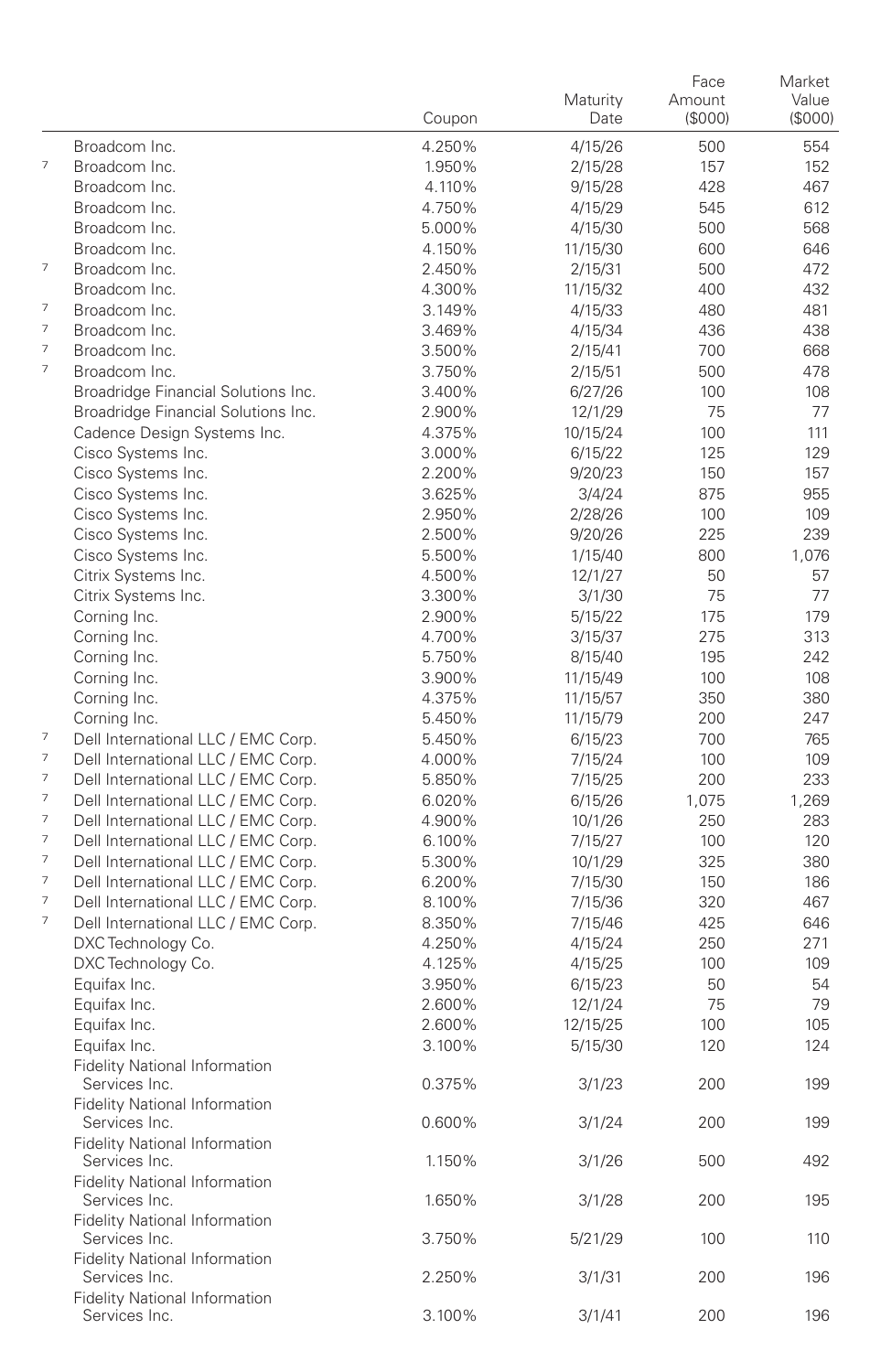|                                           | Coupon           | Maturity<br>Date   | Face<br>Amount<br>(\$000) | Market<br>Value<br>(\$000) |
|-------------------------------------------|------------------|--------------------|---------------------------|----------------------------|
| Fiserv Inc.                               | 3.800%           | 10/1/23            | 200                       | 215                        |
| Fiserv Inc.                               | 2.750%           | 7/1/24             | 400                       | 422                        |
| Fiserv Inc.                               | 3.850%           | 6/1/25             | 400                       | 439                        |
| Fiserv Inc.                               | 3.200%           | 7/1/26             | 200                       | 216                        |
| Fiserv Inc.                               | 2.250%           | 6/1/27             | 300                       | 307                        |
| Fiserv Inc.                               | 4.200%           | 10/1/28            | 200                       | 225                        |
| Fiserv Inc.                               | 3.500%           | 7/1/29             | 800                       | 862                        |
| Fiserv Inc.                               | 2.650%           | 6/1/30             | 200                       | 201                        |
| Fiserv Inc.                               | 4.400%           | 7/1/49             | 415                       | 479                        |
| Flex Ltd.                                 | 4.750%           | 6/15/25            | 26                        | 29                         |
| Flex Ltd.                                 | 4.875%           | 6/15/29            | 50                        | 56                         |
| FLIR Systems Inc.                         | 2.500%           | 8/1/30             | 100                       | 98                         |
| Global Payments Inc.                      | 3.750%           | 6/1/23             | 250                       | 265                        |
| Global Payments Inc.                      | 4.000%           | 6/1/23             | 100                       | 107                        |
| Global Payments Inc.                      | 2.650%           | 2/15/25            | 337                       | 354                        |
| Global Payments Inc.                      | 4.800%           | 4/1/26             | 150                       | 171                        |
| Global Payments Inc.                      | 3.200%           | 8/15/29            | 310                       | 325                        |
| Global Payments Inc.                      | 2.900%           | 5/15/30            | 200                       | 204                        |
| Global Payments Inc.                      | 4.150%           | 8/15/49            | 200                       | 217                        |
| Hewlett Packard Enterprise Co.            | 4.400%           | 10/15/22           | 350                       | 368                        |
| Hewlett Packard Enterprise Co.            | 2.250%           | 4/1/23             | 200                       | 206                        |
| Hewlett Packard Enterprise Co.            | 4.450%           | 10/2/23            | 300                       | 326                        |
| Hewlett Packard Enterprise Co.            | 1.450%           | 4/1/24             | 150                       | 152                        |
| Hewlett Packard Enterprise Co.            | 4.650%           | 10/1/24            | 200                       | 223                        |
| Hewlett Packard Enterprise Co.            | 4.900%           | 10/15/25           | 500                       | 570                        |
| Hewlett Packard Enterprise Co.            | 1.750%           | 4/1/26             | 150                       | 150                        |
| Hewlett Packard Enterprise Co.            | 6.200%           | 10/15/35           | 150                       | 196                        |
| Hewlett Packard Enterprise Co.<br>HP Inc. | 6.350%           | 10/15/45           | 375                       | 486                        |
| HP Inc.                                   | 4.050%           | 9/15/22            | 100                       | 105<br>310                 |
| HP Inc.                                   | 2.200%<br>3.000% | 6/17/25<br>6/17/27 | 300<br>350                | 371                        |
| HP Inc.                                   | 3.400%           | 6/17/30            | 500                       | 519                        |
| HP Inc.                                   | 6.000%           | 9/15/41            | 100                       | 124                        |
| IHS Markit Ltd.                           | 3.625%           | 5/1/24             | 100                       | 108                        |
| IHS Markit Ltd.                           | 4.750%           | 8/1/28             | 140                       | 161                        |
| IHS Markit Ltd.                           | 4.250%           | 5/1/29             | 100                       | 112                        |
| Intel Corp.                               | 3.100%           | 7/29/22            | 175                       | 181                        |
| Intel Corp.                               | 2.700%           | 12/15/22           | 404                       | 420                        |
| Intel Corp.                               | 2.875%           | 5/11/24            | 1,050                     | 1,120                      |
| Intel Corp.                               | 3.400%           | 3/25/25            | 300                       | 326                        |
| Intel Corp.                               | 3.700%           | 7/29/25            | 450                       | 496                        |
| Intel Corp.                               | 2.600%           | 5/19/26            | 210                       | 222                        |
| Intel Corp.                               | 3.750%           | 3/25/27            | 400                       | 446                        |
| Intel Corp.                               | 2.450%           | 11/15/29           | 375                       | 382                        |
| Intel Corp.                               | 3.900%           | 3/25/30            | 345                       | 390                        |
| Intel Corp.                               | 4.000%           | 12/15/32           | 150                       | 171                        |
| Intel Corp.                               | 4.600%           | 3/25/40            | 150                       | 181                        |
| Intel Corp.                               | 4.800%           | 10/1/41            | 162                       | 199                        |
| Intel Corp.                               | 4.250%           | 12/15/42           | 150                       | 171                        |
| Intel Corp.                               | 4.100%           | 5/19/46            | 250                       | 282                        |
| Intel Corp.                               | 4.100%           | 5/11/47            | 200                       | 222                        |
| Intel Corp.                               | 3.734%           | 12/8/47            | 674                       | 722                        |
| Intel Corp.                               | 3.250%           | 11/15/49           | 300                       | 301                        |
| Intel Corp.                               | 4.750%           | 3/25/50            | 400                       | 501                        |
| Intel Corp.                               | 3.100%           | 2/15/60            | 200                       | 186                        |
| Intel Corp.                               | 4.950%           | 3/25/60            | 155                       | 201                        |
| International Business Machines Corp.     | 2.850%           | 5/13/22            | 500                       | 514                        |
| International Business Machines Corp.     | 1.875%           | 8/1/22             | 675                       | 689                        |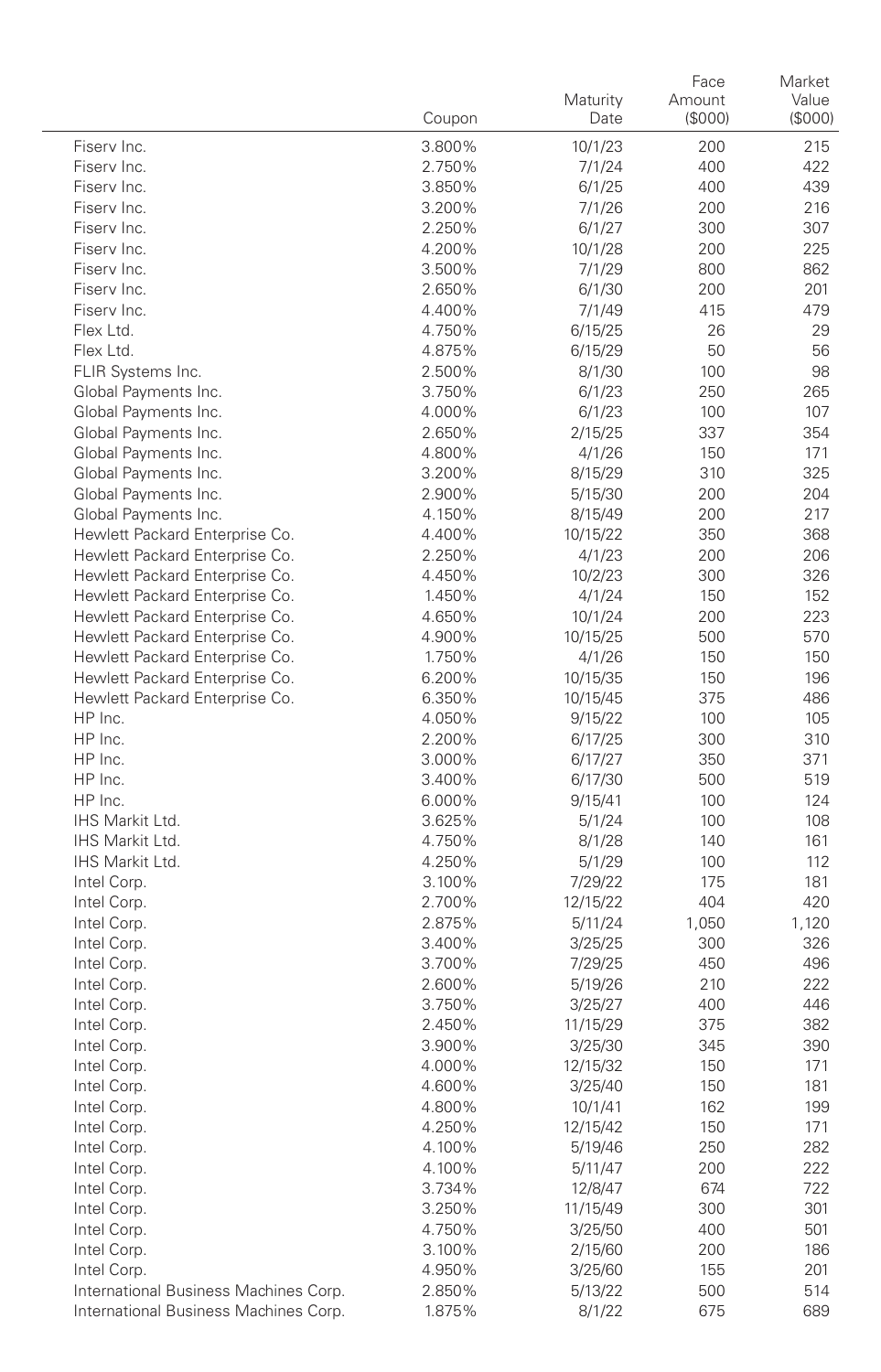|   |                                       | Coupon           | Maturity<br>Date   | Face<br>Amount<br>(S000) | Market<br>Value<br>(\$000) |
|---|---------------------------------------|------------------|--------------------|--------------------------|----------------------------|
|   | International Business Machines Corp. | 2.875%           | 11/9/22            | 240                      | 250                        |
|   | International Business Machines Corp. | 3.375%           | 8/1/23             | 450                      | 481                        |
|   | International Business Machines Corp. | 3.625%           | 2/12/24            | 450                      | 488                        |
|   | International Business Machines Corp. | 3.000%           | 5/15/24            | 600                      | 642                        |
|   | International Business Machines Corp. | 7.000%           | 10/30/25           | 300                      | 376                        |
|   | International Business Machines Corp. | 3.450%           | 2/19/26            | 285                      | 313                        |
|   | International Business Machines Corp. | 3.300%           | 5/15/26            | 700                      | 761                        |
|   | International Business Machines Corp. | 1.700%           | 5/15/27            | 265                      | 265                        |
|   | International Business Machines Corp. | 6.220%           | 8/1/27             | 75                       | 95                         |
|   | International Business Machines Corp. | 6.500%           | 1/15/28            | 75                       | 95                         |
|   | International Business Machines Corp. | 3.500%           | 5/15/29            | 750                      | 810                        |
|   | International Business Machines Corp. | 1.950%           | 5/15/30            | 265                      | 257                        |
|   | International Business Machines Corp. | 4.150%           | 5/15/39            | 400                      | 453                        |
|   | International Business Machines Corp. | 5.600%           | 11/30/39           | 148                      | 195                        |
|   | International Business Machines Corp. | 2.850%           | 5/15/40            | 265                      | 253                        |
|   | International Business Machines Corp. | 4.000%           | 6/20/42            | 358                      | 398                        |
|   | International Business Machines Corp. | 4.250%           | 5/15/49            | 500                      | 576                        |
|   | International Business Machines Corp. | 2.950%           | 5/15/50            | 265                      | 246                        |
|   | Intuit Inc.                           | 0.650%           | 7/15/23            | 100                      | 101                        |
|   | Intuit Inc.                           | 0.950%           | 7/15/25            | 100                      | 100                        |
|   | Intuit Inc.                           | 1.350%           | 7/15/27            | 100                      | 98                         |
|   | Intuit Inc.                           | 1.650%           | 7/15/30            | 100                      | 94                         |
|   | Jabil Inc.                            | 3.950%           | 1/12/28            | 100                      | 110                        |
|   | Jabil Inc.                            | 3.600%           | 1/15/30            | 100                      | 104                        |
|   | Jabil Inc.                            | 3.000%           | 1/15/31            | 150                      | 149                        |
|   | Juniper Networks Inc.                 | 3.750%           | 8/15/29            | 500                      | 538                        |
|   | Juniper Networks Inc.                 | 5.950%           | 3/15/41            | 25                       | 31                         |
|   | KLA Corp.                             | 4.650%           | 11/1/24            | 250                      | 279                        |
|   | KLA Corp.                             | 4.100%           | 3/15/29            | 150                      | 169                        |
|   | KLA Corp.                             | 5.000%           | 3/15/49            | 75                       | 94                         |
|   | KLA Corp.                             | 3.300%           | 3/1/50             | 50                       | 48                         |
|   | Lam Research Corp.                    | 3.800%           | 3/15/25            | 145                      | 159                        |
|   | Lam Research Corp.                    | 3.750%           | 3/15/26            | 150                      | 166                        |
|   | Lam Research Corp.                    | 4.000%           | 3/15/29            | 200                      | 226                        |
|   | Lam Research Corp.                    | 1.900%           | 6/15/30            | 250                      | 241                        |
|   | Lam Research Corp.                    | 4.875%           | 3/15/49            | 125                      | 160                        |
|   | Lam Research Corp.                    | 2.875%           | 6/15/50            | 150                      | 140                        |
| 7 | Lam Research Corp.                    | 3.125%           | 6/15/60            | 100                      | 96                         |
| 7 | Leidos Inc.                           | 2.950%           | 5/15/23            | 95                       | 99                         |
| 7 | Leidos Inc.<br>Leidos Inc.            | 3.625%           | 5/15/25            | 100                      | 109                        |
| 7 | Leidos Inc.                           | 4.375%<br>2.300% | 5/15/30            | 150<br>200               | 167<br>189                 |
|   | Marvell Technology Group Ltd.         | 4.200%           | 2/15/31<br>6/22/23 | 100                      | 107                        |
|   | Marvell Technology Group Ltd.         | 4.875%           |                    | 100                      | 114                        |
|   | Mastercard Inc.                       | 3.375%           | 6/22/28            | 300                      | 326                        |
|   | Mastercard Inc.                       | 2.000%           | 4/1/24<br>3/3/25   | 400                      | 416                        |
|   | Mastercard Inc.                       | 2.950%           | 11/21/26           | 100                      | 108                        |
|   | Mastercard Inc.                       |                  |                    |                          |                            |
|   | Mastercard Inc.                       | 3.300%<br>2.950% | 3/26/27<br>6/1/29  | 200<br>275               | 219<br>295                 |
|   | Mastercard Inc.                       |                  |                    | 300                      |                            |
|   | Mastercard Inc.                       | 3.350%           | 3/26/30            | 100                      | 329<br>113                 |
|   | Mastercard Inc.                       | 3.950%<br>3.650% | 2/26/48<br>6/1/49  | 250                      | 276                        |
|   | Mastercard Inc.                       | 3.850%           | 3/26/50            | 400                      | 454                        |
|   | Maxim Integrated Products Inc.        | 3.375%           | 3/15/23            | 75                       | 79                         |
|   | Maxim Integrated Products Inc.        | 3.450%           | 6/15/27            | 100                      | 109                        |
|   | Microchip Technology Inc.             | 4.333%           | 6/1/23             | 100                      | 107                        |
|   | Micron Technology Inc.                | 4.640%           | 2/6/24             | 50                       | 55                         |
|   | Micron Technology Inc.                | 4.975%           | 2/6/26             | 100                      | 114                        |
|   |                                       |                  |                    |                          |                            |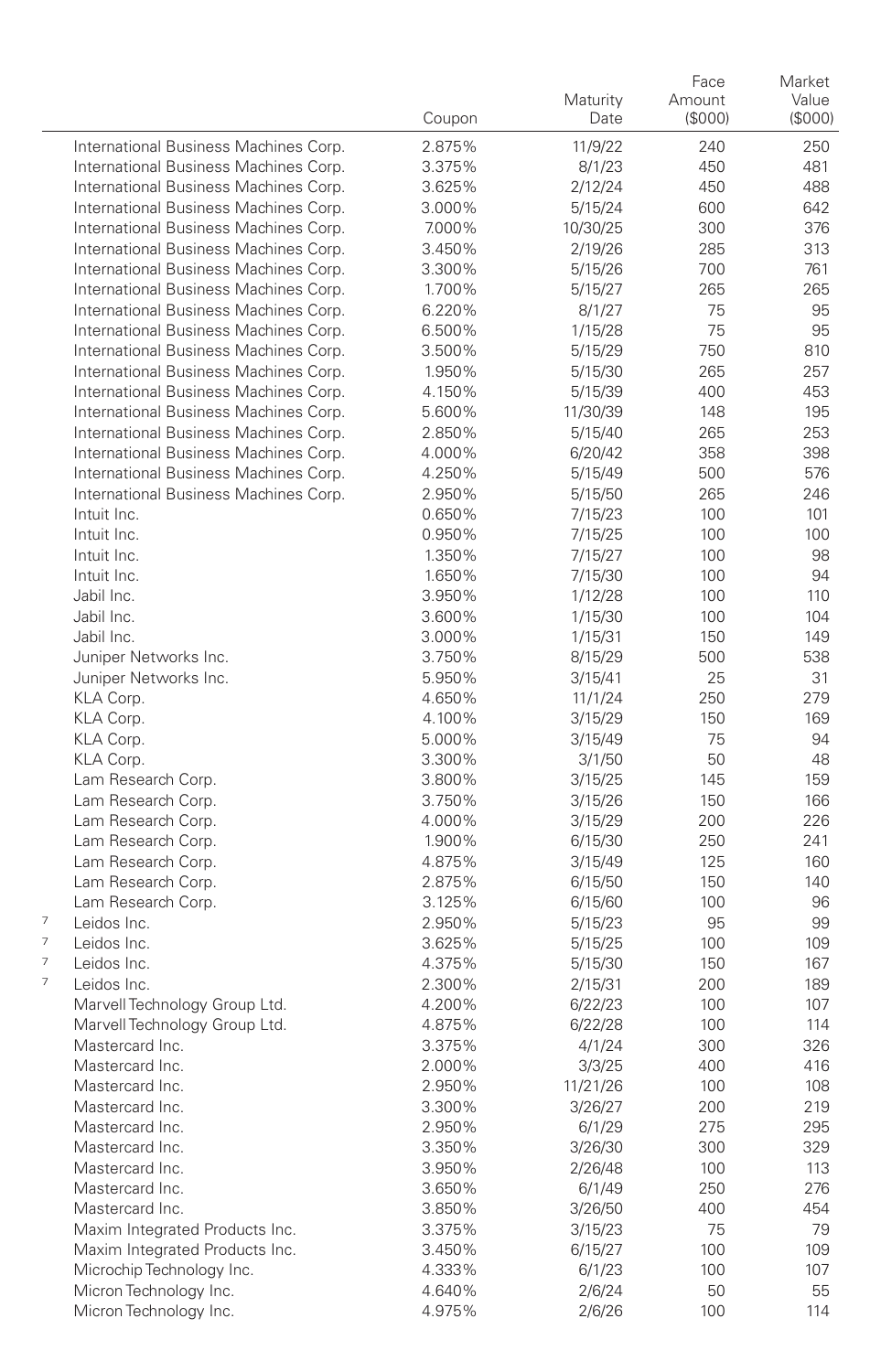|                                                                                  | Coupon           | Maturity<br>Date  | Face<br>Amount<br>(\$000) | Market<br>Value<br>(\$000) |
|----------------------------------------------------------------------------------|------------------|-------------------|---------------------------|----------------------------|
| Micron Technology Inc.                                                           | 4.185%           | 2/15/27           | 200                       | 222                        |
| Micron Technology Inc.                                                           | 5.327%           | 2/6/29            | 150                       | 176                        |
| Micron Technology Inc.                                                           | 4.663%           | 2/15/30           | 100                       | 114                        |
| Microsoft Corp.                                                                  | 2.650%           | 11/3/22           | 200                       | 207                        |
| Microsoft Corp.                                                                  | 2.375%           | 5/1/23            | 75                        | 78                         |
| Microsoft Corp.                                                                  | 2.000%           | 8/8/23            | 300                       | 311                        |
| Microsoft Corp.                                                                  | 2.875%           | 2/6/24            | 500                       | 533                        |
| Microsoft Corp.                                                                  | 3.125%           | 11/3/25           | 1,132                     | 1,234                      |
| Microsoft Corp.                                                                  | 2.400%           | 8/8/26            | 805                       | 849                        |
| Microsoft Corp.                                                                  | 3.300%           | 2/6/27            | 675                       | 743                        |
| Microsoft Corp.                                                                  | 3.500%           | 2/12/35           | 325                       | 361                        |
| Microsoft Corp.                                                                  | 3.450%           | 8/8/36            | 425                       | 467                        |
| Microsoft Corp.                                                                  | 4.100%           | 2/6/37            | 250                       | 295                        |
| Microsoft Corp.                                                                  | 3.700%           | 8/8/46            | 1,226                     | 1,373                      |
| Microsoft Corp.<br>Microsoft Corp.                                               | 2.525%<br>2.921% | 6/1/50            | 1,478                     | 1,351                      |
| Microsoft Corp.                                                                  | 2.675%           | 3/17/52<br>6/1/60 | 1,664<br>594              | 1,639<br>542               |
| Microsoft Corp.                                                                  | 3.041%           | 3/17/62           | 856                       | 838                        |
| Moody's Corp.                                                                    | 4.500%           | 9/1/22            | 100                       | 105                        |
| Moody's Corp.                                                                    | 4.875%           | 2/15/24           | 250                       | 276                        |
| Moody's Corp.                                                                    | 3.250%           | 1/15/28           | 200                       | 213                        |
| Moody's Corp.                                                                    | 4.875%           | 12/17/48          | 125                       | 153                        |
| Moody's Corp.                                                                    | 3.250%           | 5/20/50           | 100                       | 97                         |
| Moody's Corp.                                                                    | 2.550%           | 8/18/60           | 300                       | 240                        |
| Motorola Solutions Inc.                                                          | 4.000%           | 9/1/24            | 240                       | 264                        |
| Motorola Solutions Inc.                                                          | 4.600%           | 2/23/28           | 125                       | 142                        |
| Motorola Solutions Inc.                                                          | 5.500%           | 9/1/44            | 75                        | 91                         |
| NetApp Inc.                                                                      | 3.300%           | 9/29/24           | 75                        | 81                         |
| NetApp Inc.                                                                      | 1.875%           | 6/22/25           | 150                       | 153                        |
| NetApp Inc.                                                                      | 2.375%           | 6/22/27           | 100                       | 101                        |
| NetApp Inc.                                                                      | 2.700%           | 6/22/30           | 200                       | 198                        |
| NVIDIA Corp.                                                                     | 3.200%           | 9/16/26           | 200                       | 218                        |
| NVIDIA Corp.                                                                     | 2.850%           | 4/1/30            | 300                       | 315                        |
| NVIDIA Corp.                                                                     | 3.500%           | 4/1/40            | 200                       | 213                        |
| NVIDIA Corp.                                                                     | 3.500%           | 4/1/50            | 605                       | 636                        |
| NVIDIA Corp.<br>7                                                                | 3.700%           | 4/1/60            | 113                       | 119                        |
| NXP BV / NXP Funding LLC<br>$\overline{\phantom{a}}$                             | 4.875%           | 3/1/24            | 200                       | 222                        |
| NXP BV / NXP Funding LLC<br>$\overline{\phantom{a}}$<br>NXP BV / NXP Funding LLC | 5.350%           | 3/1/26            | 100<br>175                | 116<br>210                 |
| $\overline{\phantom{a}}$<br>NXP BV / NXP Funding LLC / NXP                       | 5.550%           | 12/1/28           |                           |                            |
| USA Inc.                                                                         | 4.300%           | 6/18/29           | 450                       | 503                        |
| $\overline{\phantom{a}}$<br>NXP BV / NXP Funding LLC / NXP                       |                  |                   |                           |                            |
| USA Inc.                                                                         | 3.400%           | 5/1/30            | 200                       | 211                        |
| Oracle Corp.                                                                     | 2.500%           | 5/15/22           | 250                       | 255                        |
| Oracle Corp.                                                                     | 2.400%           | 9/15/23           | 750                       | 780                        |
| Oracle Corp.                                                                     | 3.400%           | 7/8/24            | 450                       | 483                        |
| Oracle Corp.                                                                     | 2.950%           | 11/15/24          | 425                       | 453                        |
| Oracle Corp.                                                                     | 2.500%           | 4/1/25            | 919                       | 963                        |
| Oracle Corp.                                                                     | 1.650%           | 3/25/26           | 500                       | 503                        |
| Oracle Corp.                                                                     | 2.650%           | 7/15/26           | 2,361                     | 2,477                      |
| Oracle Corp.                                                                     | 2.800%           | 4/1/27            | 500                       | 526                        |
| Oracle Corp.                                                                     | 2.300%           | 3/25/28           | 500                       | 506                        |
| Oracle Corp.                                                                     | 2.950%           | 4/1/30            | 750                       | 773                        |
| Oracle Corp.                                                                     | 2.875%           | 3/25/31           | 700                       | 712                        |
| Oracle Corp.                                                                     | 4.300%           | 7/8/34            | 325                       | 364                        |
| Oracle Corp.                                                                     | 3.900%           | 5/15/35           | 150                       | 162                        |
| Oracle Corp.<br>Oracle Corp.                                                     | 3.850%           | 7/15/36           | 250<br>525                | 264<br>545                 |
|                                                                                  | 3.800%           | 11/15/37          |                           |                            |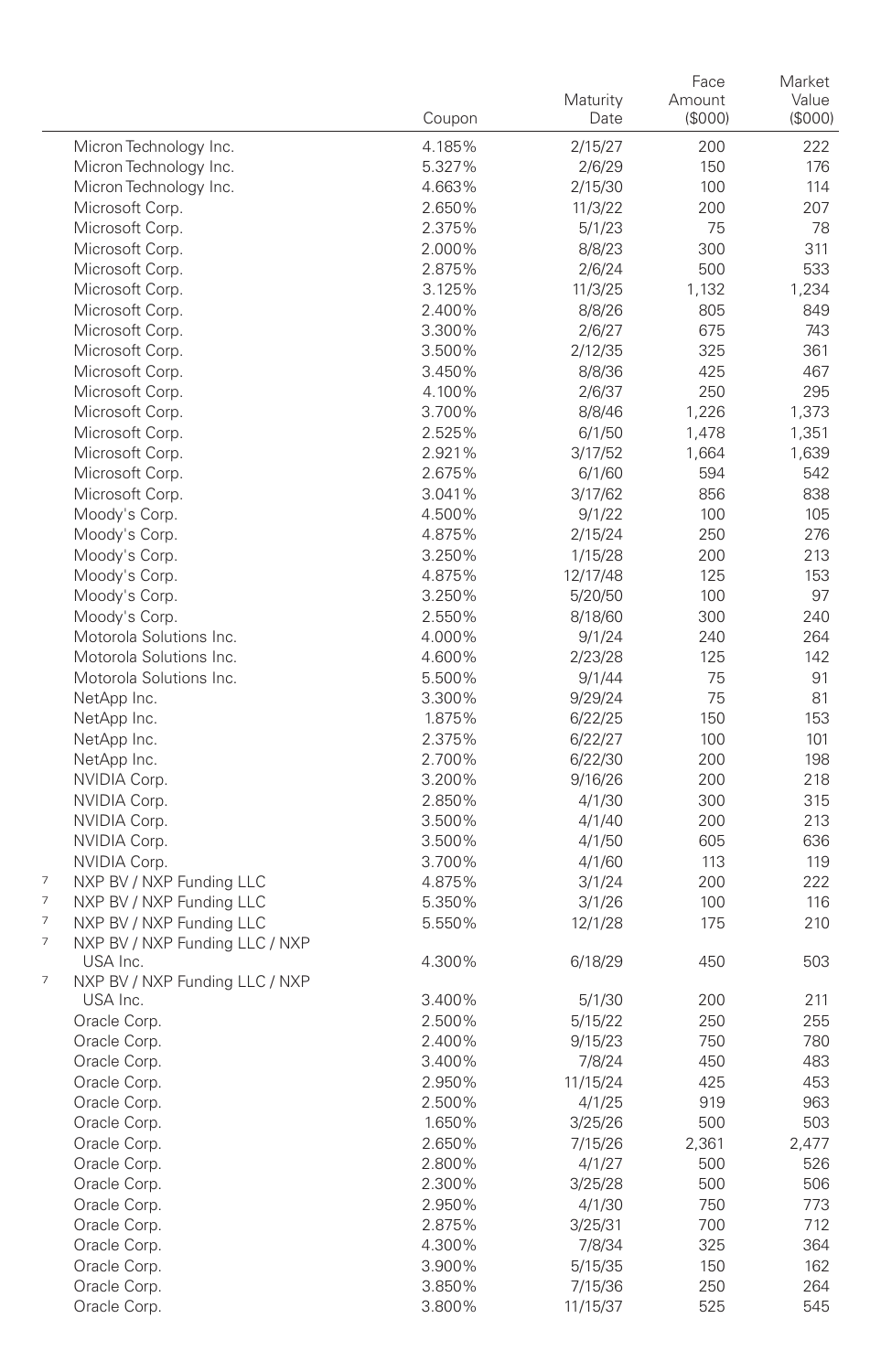|                                              | Coupon           | Maturity<br>Date   | Face<br>Amount<br>(\$000) | Market<br>Value<br>(\$000) |
|----------------------------------------------|------------------|--------------------|---------------------------|----------------------------|
| Oracle Corp.                                 | 6.125%           | 7/8/39             | 150                       | 198                        |
| Oracle Corp.                                 | 3.600%           | 4/1/40             | 605                       | 606                        |
| Oracle Corp.                                 | 5.375%           | 7/15/40            | 700                       | 856                        |
| Oracle Corp.                                 | 3.650%           | 3/25/41            | 500                       | 506                        |
| Oracle Corp.                                 | 4.500%           | 7/8/44             | 250                       | 276                        |
| Oracle Corp.                                 | 4.125%           | 5/15/45            | 425                       | 444                        |
| Oracle Corp.                                 | 4.000%           | 7/15/46            | 575                       | 591                        |
| Oracle Corp.                                 | 4.000%           | 11/15/47           | 475                       | 489                        |
| Oracle Corp.                                 | 3.600%           | 4/1/50             | 1,120                     | 1,082                      |
| Oracle Corp.                                 | 3.950%           | 3/25/51            | 600                       | 623                        |
| Oracle Corp.                                 | 4.375%           | 5/15/55            | 150                       | 163                        |
| Oracle Corp.                                 | 3.850%           | 4/1/60             | 700                       | 687                        |
| Oracle Corp.                                 | 4.100%           | 3/25/61            | 300                       | 311                        |
| PayPal Holdings Inc.                         | 2.200%           | 9/26/22            | 200                       | 205                        |
| PayPal Holdings Inc.                         | 1.350%           | 6/1/23             | 200                       | 203                        |
| PayPal Holdings Inc.                         | 2.400%           | 10/1/24            | 100                       | 105                        |
| PayPal Holdings Inc.                         | 1.650%           | 6/1/25             | 200                       | 203                        |
| PayPal Holdings Inc.                         | 2.650%           | 10/1/26            | 300                       | 317                        |
| PayPal Holdings Inc.                         | 2.850%           | 10/1/29            | 400                       | 416                        |
| PayPal Holdings Inc.<br>PayPal Holdings Inc. | 2.300%<br>3.250% | 6/1/30             | 200                       | 198                        |
| QUALCOMM Inc.                                | 3.000%           | 6/1/50             | 310<br>100                | 308<br>103                 |
| QUALCOMM Inc.                                | 2.600%           | 5/20/22<br>1/30/23 | 90                        | 93                         |
| QUALCOMM Inc.                                | 2.900%           | 5/20/24            | 172                       | 183                        |
| QUALCOMM Inc.                                | 3.450%           | 5/20/25            | 200                       | 219                        |
| QUALCOMM Inc.                                | 3.250%           | 5/20/27            | 400                       | 437                        |
| QUALCOMM Inc.                                | 1.300%           | 5/20/28            | 378                       | 360                        |
| QUALCOMM Inc.                                | 1.650%           | 5/20/32            | 414                       | 381                        |
| QUALCOMM Inc.                                | 4.650%           | 5/20/35            | 200                       | 244                        |
| QUALCOMM Inc.                                | 4.800%           | 5/20/45            | 275                       | 345                        |
| QUALCOMM Inc.                                | 4.300%           | 5/20/47            | 350                       | 410                        |
| QUALCOMM Inc.                                | 3.250%           | 5/20/50            | 200                       | 204                        |
| RELX Capital Inc.                            | 3.500%           | 3/16/23            | 125                       | 132                        |
| RELX Capital Inc.                            | 4.000%           | 3/18/29            | 100                       | 110                        |
| RELX Capital Inc.                            | 3.000%           | 5/22/30            | 150                       | 155                        |
| Roper Technologies Inc.                      | 2.350%           | 9/15/24            | 125                       | 131                        |
| Roper Technologies Inc.                      | 1.000%           | 9/15/25            | 500                       | 491                        |
| Roper Technologies Inc.                      | 3.850%           | 12/15/25           | 100                       | 111                        |
| Roper Technologies Inc.                      | 3.800%           | 12/15/26           | 145                       | 161                        |
| Roper Technologies Inc.                      | 1.400%           | 9/15/27            | 500                       | 483                        |
| Roper Technologies Inc.                      | 4.200%           | 9/15/28            | 175                       | 196                        |
| Roper Technologies Inc.                      | 2.950%           | 9/15/29            | 125                       | 129                        |
| Roper Technologies Inc.                      | 2.000%           | 6/30/30            | 125                       | 119                        |
| Roper Technologies Inc.                      | 1.750%           | 2/15/31            | 500                       | 464                        |
| S&P Global Inc.                              | 4.000%           | 6/15/25            | 149                       | 165                        |
| S&P Global Inc.                              | 2.500%           | 12/1/29            | 125                       | 127                        |
| S&P Global Inc.                              | 1.250%           | 8/15/30            | 400                       | 363                        |
| S&P Global Inc.<br>S&P Global Inc.           | 3.250%           | 12/1/49            | 150                       | 154                        |
| salesforce.com Inc.                          | 2.300%<br>3.250% | 8/15/60<br>4/11/23 | 100<br>200                | 81<br>211                  |
| salesforce.com Inc.                          | 3.700%           | 4/11/28            | 325                       | 361                        |
| ServiceNow Inc.                              | 1.400%           | 9/1/30             | 400                       | 361                        |
| Texas Instruments Inc.                       | 1.850%           | 5/15/22            | 100                       | 102                        |
| Texas Instruments Inc.                       | 2.625%           | 5/15/24            | 25                        | 26                         |
| Texas Instruments Inc.                       | 1.375%           | 3/12/25            | 200                       | 203                        |
| Texas Instruments Inc.                       | 2.900%           | 11/3/27            | 94                        | 101                        |
| Texas Instruments Inc.                       | 2.250%           | 9/4/29             | 100                       | 100                        |
| Texas Instruments Inc.                       | 1.750%           | 5/4/30             | 210                       | 200                        |
|                                              |                  |                    |                           |                            |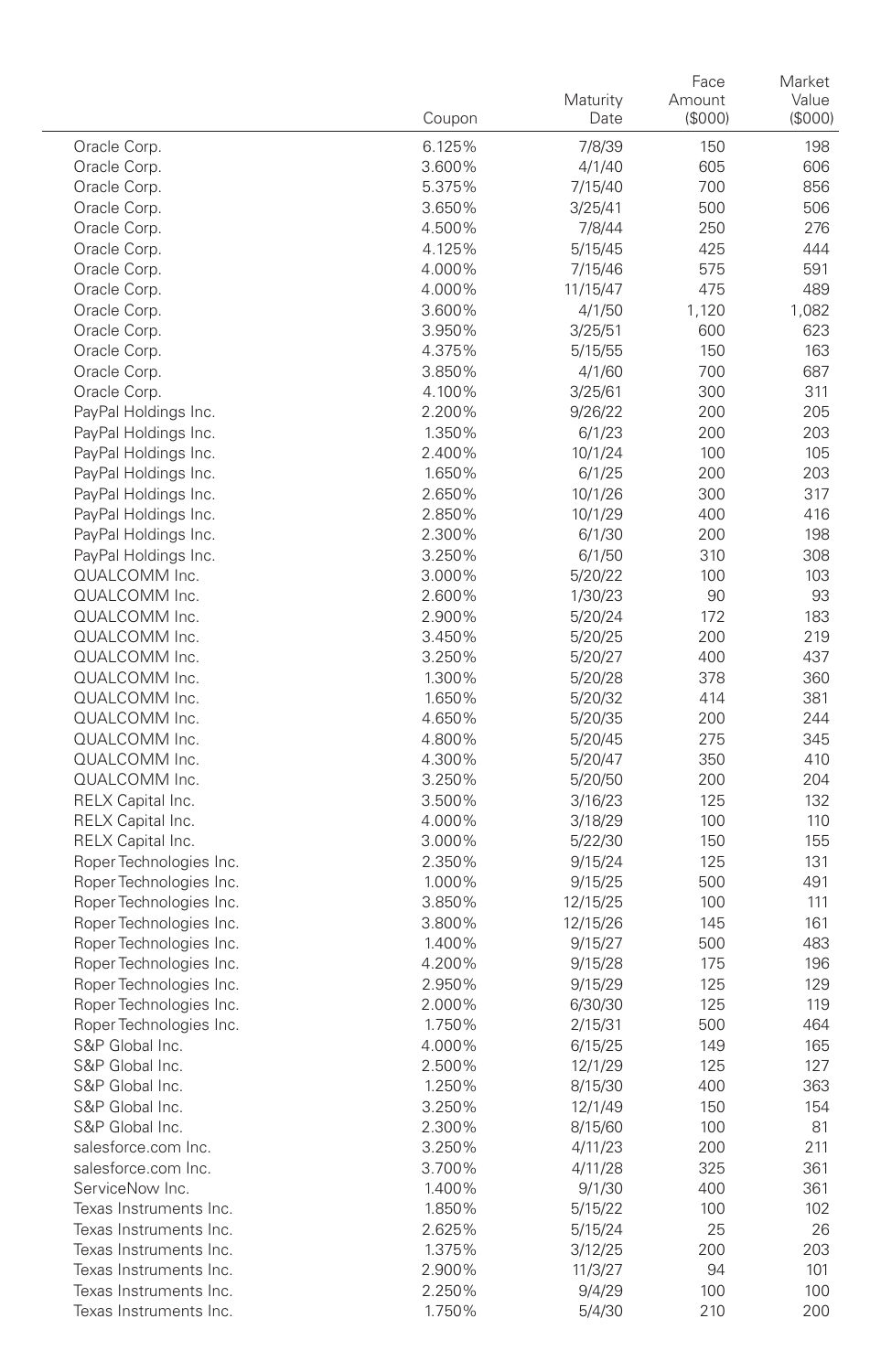|                             | Coupon | Maturity<br>Date | Face<br>Amount<br>(\$000) | Market<br>Value<br>(\$000) |
|-----------------------------|--------|------------------|---------------------------|----------------------------|
| Texas Instruments Inc.      | 3.875% | 3/15/39          | 142                       | 163                        |
| Texas Instruments Inc.      | 4.150% | 5/15/48          | 300                       | 348                        |
| Thomson Reuters Corp.       | 5.500% | 8/15/35          | 75                        | 93                         |
| Thomson Reuters Corp.       | 5.850% | 4/15/40          | 100                       | 127                        |
| Thomson Reuters Corp.       | 5.650% | 11/23/43         | 100                       | 127                        |
| Verisk Analytics Inc.       | 4.125% | 9/12/22          | 275                       | 289                        |
| Verisk Analytics Inc.       | 4.000% | 6/15/25          | 150                       | 165                        |
| Verisk Analytics Inc.       | 4.125% | 3/15/29          | 400                       | 444                        |
| Verisk Analytics Inc.       | 5.500% | 6/15/45          | 50                        | 64                         |
| Verisk Analytics Inc.       | 3.625% | 5/15/50          | 100                       | 97                         |
| Visa Inc.                   | 2.150% | 9/15/22          | 100                       | 102                        |
| Visa Inc.                   | 2.800% | 12/14/22         | 550                       | 571                        |
| Visa Inc.                   | 3.150% | 12/14/25         | 925                       | 1,008                      |
| Visa Inc.                   | 1.900% | 4/15/27          | 200                       | 204                        |
| Visa Inc.                   | 0.750% | 8/15/27          | 500                       | 479                        |
| Visa Inc.                   | 2.750% | 9/15/27          | 150                       | 160                        |
| Visa Inc.                   | 1.100% | 2/15/31          | 400                       | 363                        |
| Visa Inc.                   | 4.150% | 12/14/35         | 325                       | 381                        |
| Visa Inc.                   | 2.700% | 4/15/40          | 200                       | 194                        |
| Visa Inc.                   | 4.300% | 12/14/45         | 725                       | 875                        |
| Visa Inc.                   | 3.650% | 9/15/47          | 100                       | 109                        |
| Visa Inc.                   | 2.000% | 8/15/50          | 500                       | 404                        |
| VMware Inc.                 | 2.950% | 8/21/22          | 300                       | 309                        |
| VMware Inc.                 | 4.500% | 5/15/25          | 200                       | 222                        |
| VMware Inc.                 | 4.650% | 5/15/27          | 100                       | 113                        |
| VMware Inc.                 | 3.900% | 8/21/27          | 300                       | 328                        |
| VMware Inc.                 | 4.700% | 5/15/30          | 900                       | 1,030                      |
| Western Union Co.           | 3.600% | 3/15/22          | 100                       | 103                        |
| Western Union Co.           | 2.850% | 1/10/25          | 108                       | 113                        |
| Western Union Co.           | 1.350% | 3/15/26          | 200                       | 195                        |
| Western Union Co.           | 6.200% | 11/17/36         | 100                       | 124                        |
| Western Union Co.           | 6.200% | 6/21/40          | 35                        | 42                         |
| Xilinx Inc.                 | 2.950% | 6/1/24           | 150                       | 159                        |
| Xilinx Inc.                 | 2.375% | 6/1/30           | 200                       | 195                        |
| Utilities (2.3%)            |        |                  |                           | 128,910                    |
| AEP Texas Inc.              | 2.400% | 10/1/22          | 75                        | 77                         |
| AEP Texas Inc.              | 3.950% | 6/1/28           | 100                       | 110                        |
| AEP Texas Inc.              | 2.100% | 7/1/30           | 200                       | 192                        |
| AEP Texas Inc.              | 3.800% | 10/1/47          | 50                        | 52                         |
| AEP Texas Inc.              | 3.450% | 1/15/50          | 50                        | 49                         |
| AEP Transmission Co. LLC    | 4.000% | 12/1/46          | 75                        | 81                         |
| AEP Transmission Co. LLC    | 3.750% | 12/1/47          | 100                       | 107                        |
| AEP Transmission Co. LLC    | 3.800% | 6/15/49          | 70                        | 74                         |
| AEP Transmission Co. LLC    | 3.150% | 9/15/49          | 70                        | 68                         |
| $\overline{7}$<br>AES Corp. | 1.375% | 1/15/26          | 300                       | 293                        |
| $\overline{7}$<br>AES Corp. | 2.450% | 1/15/31          | 300                       | 285                        |
| Alabama Power Co.           | 1.450% | 9/15/30          | 500                       | 457                        |
| Alabama Power Co.           | 6.125% | 5/15/38          | 50                        | 68                         |
| Alabama Power Co.           | 3.850% | 12/1/42          | 25                        | 27                         |
| Alabama Power Co.           | 4.150% | 8/15/44          | 75                        | 84                         |
| Alabama Power Co.           | 3.750% | 3/1/45           | 150                       | 161                        |
| Alabama Power Co.           | 4.300% | 1/2/46           | 250                       | 284                        |
| Alabama Power Co.           | 3.700% | 12/1/47          | 100                       | 105                        |
| Alabama Power Co.           | 4.300% | 7/15/48          | 100                       | 116                        |
| Alabama Power Co.           | 3.450% | 10/1/49          | 550                       | 562                        |
| Ameren Corp.                | 2.500% | 9/15/24          | 100                       | 105                        |
| Ameren Corp.                | 3.650% | 2/15/26          | 80                        | 87                         |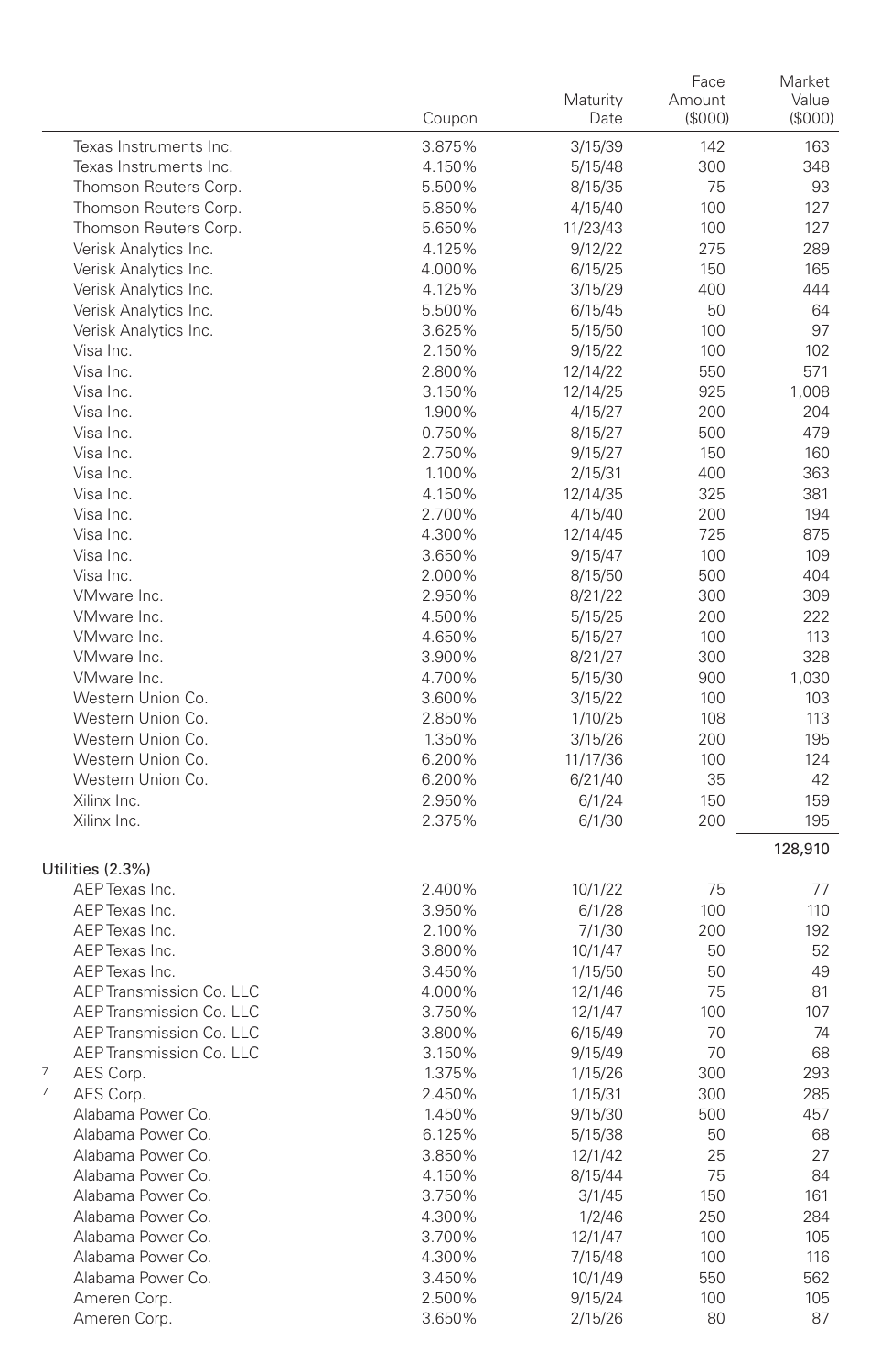|                                  | Coupon           | Maturity<br>Date  | Face<br>Amount<br>(\$000) | Market<br>Value<br>(\$000) |
|----------------------------------|------------------|-------------------|---------------------------|----------------------------|
| Ameren Corp.                     | 3.500%           | 1/15/31           | 100                       | 106                        |
| Ameren Illinois Co.              | 2.700%           | 9/1/22            | 250                       | 257                        |
| Ameren Illinois Co.              | 3.800%           | 5/15/28           | 75                        | 83                         |
| Ameren Illinois Co.              | 3.700%           | 12/1/47           | 150                       | 159                        |
| Ameren Illinois Co.              | 3.250%           | 3/15/50           | 60                        | 60                         |
| American Electric Power Co. Inc. | 2.950%           | 12/15/22          | 25                        | 26                         |
| American Electric Power Co. Inc. | 3.200%           | 11/13/27          | 75                        | 81                         |
| American Electric Power Co. Inc. | 4.300%           | 12/1/28           | 150                       | 168                        |
| American Water Capital Corp.     | 3.400%           | 3/1/25            | 125                       | 136                        |
| American Water Capital Corp.     | 2.950%           | 9/1/27            | 325                       | 346                        |
| American Water Capital Corp.     | 3.450%           | 6/1/29            | 125                       | 134                        |
| American Water Capital Corp.     | 2.800%           | 5/1/30            | 100                       | 103                        |
| American Water Capital Corp.     | 6.593%           | 10/15/37          | 150                       | 211                        |
| American Water Capital Corp.     | 4.300%           | 9/1/45            | 100                       | 113                        |
| American Water Capital Corp.     | 3.750%           | 9/1/47            | 200                       | 211                        |
| American Water Capital Corp.     | 4.200%           | 9/1/48            | 100                       | 113                        |
| American Water Capital Corp.     | 4.150%           | 6/1/49            | 125                       | 140                        |
| American Water Capital Corp.     | 3.450%           | 5/1/50            | 100                       | 101                        |
| Appalachian Power Co.            | 3.300%           | 6/1/27            | 500                       | 539                        |
| Appalachian Power Co.            | 4.500%           | 3/1/49            | 425                       | 479                        |
| Appalachian Power Co.            | 3.700%           | 5/1/50            | 100                       | 101                        |
| Arizona Public Service Co.       | 3.150%           | 5/15/25           | 100                       | 108                        |
| Arizona Public Service Co.       | 2.950%           | 9/15/27           | 50                        | 54                         |
| Arizona Public Service Co.       | 4.500%           | 4/1/42            | 25                        | 29                         |
| Arizona Public Service Co.       | 4.350%           | 11/15/45          | 125                       | 143                        |
| Arizona Public Service Co.       | 3.750%           | 5/15/46           | 125                       | 131                        |
| Arizona Public Service Co.       | 4.250%           | 3/1/49            | 100                       | 114                        |
| Arizona Public Service Co.       | 3.500%           | 12/1/49           | 60                        | 61                         |
| Atmos Energy Corp.               | 3.000%           | 6/15/27           | 100                       | 107                        |
| Atmos Energy Corp.               | 2.625%           | 9/15/29           | 50                        | 51                         |
| Atmos Energy Corp.               | 5.500%           | 6/15/41           | 200                       | 254                        |
| Atmos Energy Corp.               | 4.150%           | 1/15/43           | 100                       | 110                        |
| Atmos Energy Corp.               | 4.125%           | 10/15/44          | 50                        | 55                         |
| Atmos Energy Corp.               | 3.375%           | 9/15/49           | 400                       | 401                        |
| Avangrid Inc.                    | 3.150%           | 12/1/24           | 230<br>195                | 247<br>215                 |
| Avangrid Inc.<br>Avista Corp.    | 3.800%           | 6/1/29            | 75                        | 87                         |
| Baltimore Gas and Electric Co.   | 4.350%<br>2.400% | 6/1/48<br>8/15/26 | 50                        | 53                         |
| Baltimore Gas and Electric Co.   | 3.500%           | 8/15/46           | 100                       | 102                        |
| Baltimore Gas and Electric Co.   | 3.750%           | 8/15/47           | 250                       | 267                        |
| Baltimore Gas and Electric Co.   | 4.250%           | 9/15/48           | 50                        | 57                         |
| Baltimore Gas and Electric Co.   | 3.200%           | 9/15/49           | 80                        | 77                         |
| Baltimore Gas and Electric Co.   | 2.900%           | 6/15/50           | 100                       | 92                         |
| Berkshire Hathaway Energy Co.    | 2.800%           | 1/15/23           | 125                       | 130                        |
| Berkshire Hathaway Energy Co.    | 3.750%           | 11/15/23          | 100                       | 107                        |
| Berkshire Hathaway Energy Co.    | 3.500%           | 2/1/25            | 100                       | 108                        |
| Berkshire Hathaway Energy Co.    | 3.250%           | 4/15/28           | 125                       | 134                        |
| Berkshire Hathaway Energy Co.    | 3.700%           | 7/15/30           | 700                       | 776                        |
| Berkshire Hathaway Energy Co.    | 6.125%           | 4/1/36            | 100                       | 134                        |
| Berkshire Hathaway Energy Co.    | 5.950%           | 5/15/37           | 225                       | 298                        |
| Berkshire Hathaway Energy Co.    | 5.150%           | 11/15/43          | 150                       | 186                        |
| Berkshire Hathaway Energy Co.    | 4.500%           | 2/1/45            | 150                       | 174                        |
| Berkshire Hathaway Energy Co.    | 3.800%           | 7/15/48           | 50                        | 53                         |
| Berkshire Hathaway Energy Co.    | 4.450%           | 1/15/49           | 200                       | 231                        |
| Berkshire Hathaway Energy Co.    | 4.250%           | 10/15/50          | 200                       | 230                        |
| Black Hills Corp.                | 4.250%           | 11/30/23          | 100                       | 108                        |
| Black Hills Corp.                | 3.950%           | 1/15/26           | 75                        | 82                         |
| Black Hills Corp.                | 3.150%           | 1/15/27           | 75                        | 80                         |
|                                  |                  |                   |                           |                            |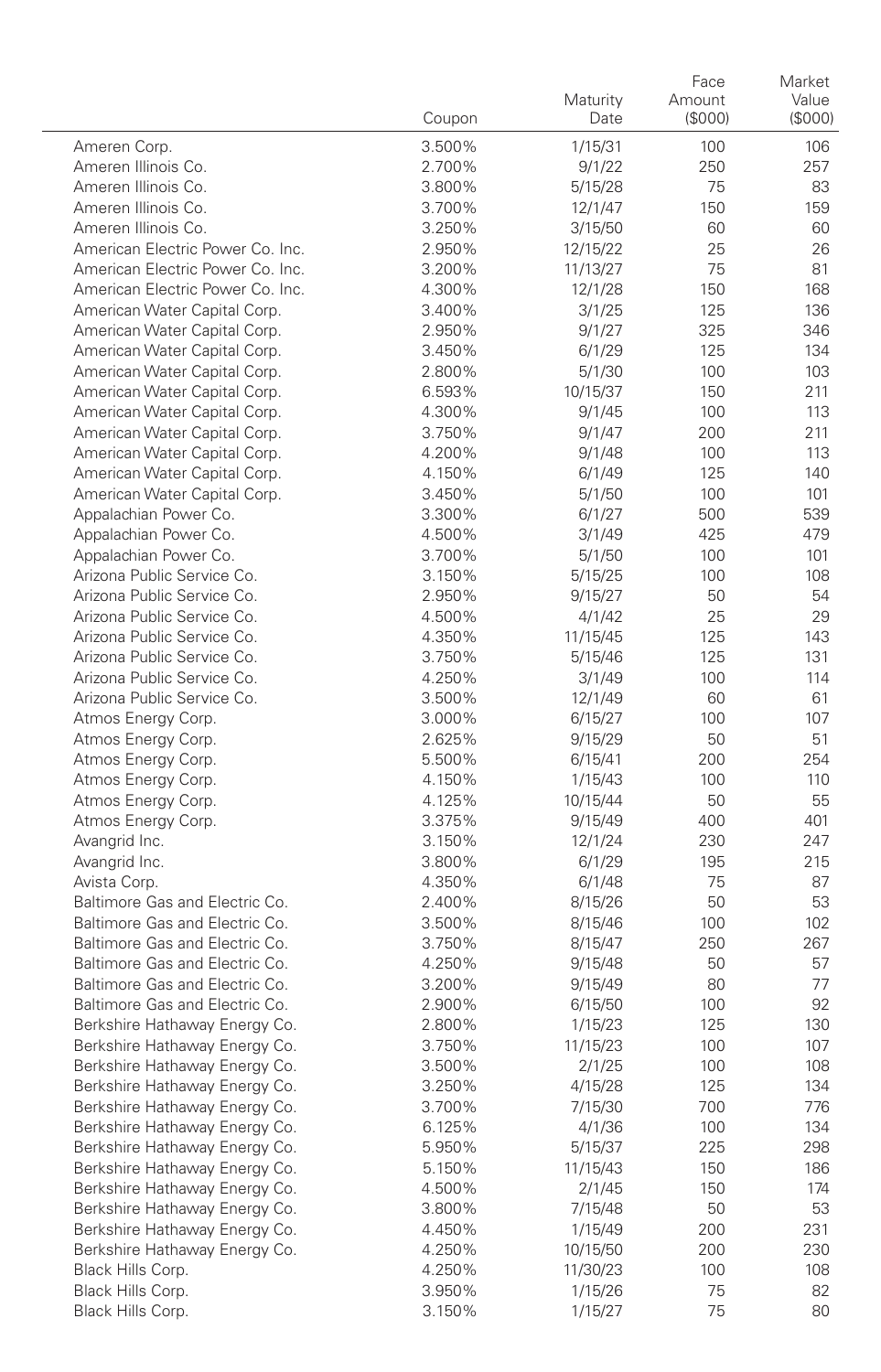|                                                         | Coupon           | Maturity<br>Date    | Face<br>Amount<br>(S000) | Market<br>Value<br>(\$000) |
|---------------------------------------------------------|------------------|---------------------|--------------------------|----------------------------|
| Black Hills Corp.                                       | 3.050%           | 10/15/29            | 70                       | 72                         |
| Black Hills Corp.                                       | 4.350%           | 5/1/33              | 75                       | 83                         |
| Black Hills Corp.                                       | 4.200%           | 9/15/46             | 50                       | 53                         |
| Black Hills Corp.                                       | 3.875%           | 10/15/49            | 70                       | 70                         |
| CenterPoint Enerav Houston                              |                  |                     |                          |                            |
| Electric LLC                                            | 2.400%           | 9/1/26              | 300                      | 315                        |
| CenterPoint Energy Houston<br>Electric LLC              | 6.950%           | 3/15/33             | 50                       | 69                         |
| CenterPoint Energy Houston<br>Electric LLC              | 3.950%           | 3/1/48              | 75                       | 83                         |
| CenterPoint Energy Houston<br>Electric LLC              | 4.250%           | 2/1/49              | 150                      | 174                        |
| CenterPoint Energy Houston                              |                  |                     |                          |                            |
| Electric LLC                                            | 2.900%           | 7/1/50              | 100                      | 93                         |
| CenterPoint Energy Inc.                                 | 2.500%           | 9/1/22              | 100                      | 103                        |
| CenterPoint Energy Inc.                                 | 3.850%           | 2/1/24              | 163                      | 176                        |
| CenterPoint Energy Inc.                                 | 2.500%           | 9/1/24              | 100                      | 105                        |
| CenterPoint Energy Inc.                                 | 4.250%           | 11/1/28             | 75                       | 84                         |
| CenterPoint Energy Inc.                                 | 2.950%           | 3/1/30              | 80                       | 82                         |
| CenterPoint Energy Inc.                                 | 3.700%           | 9/1/49              | 50                       | 49                         |
| CenterPoint Energy Resources Corp.                      | 3.550%           | 4/1/23              | 50                       | 53                         |
| CenterPoint Energy Resources Corp.                      | 4.000%           | 4/1/28              | 100                      | 109                        |
| CenterPoint Energy Resources Corp.                      | 5.850%           | 1/15/41             | 250                      | 315                        |
| CenterPoint Energy Resources Corp.                      | 4.100%           | 9/1/47              | 50                       | 53                         |
| Cleco Corporate Holdings LLC                            | 3.743%           | 5/1/26              | 100                      | 109                        |
| Cleco Corporate Holdings LLC                            | 4.973%<br>5.500% | 5/1/46              | 125                      | 138                        |
| Cleveland Electric Illuminating Co.                     | 5.950%           | 8/15/24<br>12/15/36 | 225<br>75                | 256<br>91                  |
| Cleveland Electric Illuminating Co.<br>CMS Energy Corp. | 3.000%           | 5/15/26             | 75                       | 80                         |
| CMS Energy Corp.                                        | 3.450%           | 8/15/27             | 50                       | 55                         |
| CMS Energy Corp.                                        | 4.875%           | 3/1/44              | 75                       | 89                         |
| CMS Energy Corp.                                        | 4.750%           | 6/1/50              | 100                      | 107                        |
| Commonwealth Edison Co.                                 | 2.950%           | 8/15/27             | 75                       | 80                         |
| Commonwealth Edison Co.                                 | 2.200%           | 3/1/30              | 50                       | 50                         |
| Commonwealth Edison Co.                                 | 5.900%           | 3/15/36             | 150                      | 200                        |
| Commonwealth Edison Co.                                 | 6.450%           | 1/15/38             | 175                      | 245                        |
| Commonwealth Edison Co.                                 | 4.600%           | 8/15/43             | 75                       | 88                         |
| Commonwealth Edison Co.                                 | 4.700%           | 1/15/44             | 175                      | 209                        |
| Commonwealth Edison Co.                                 | 3.700%           | 3/1/45              | 75                       | 79                         |
| Commonwealth Edison Co.                                 | 3.650%           | 6/15/46             | 175                      | 184                        |
| Commonwealth Edison Co.                                 | 3.750%           | 8/15/47             | 100                      | 107                        |
| Commonwealth Edison Co.                                 | 4.000%           | 3/1/48              | 150                      | 167                        |
| Commonwealth Edison Co.                                 | 4.000%           | 3/1/49              | 125                      | 140                        |
| Commonwealth Edison Co.                                 | 3.000%           | 3/1/50              | 200                      | 187                        |
| Connecticut Light and Power Co.                         | 2.500%           | 1/15/23             | 125                      | 129                        |
| Connecticut Light and Power Co.                         | 0.750%           | 12/1/25             | 500                      | 489                        |
| Connecticut Light and Power Co.                         | 3.200%           | 3/15/27             | 50                       | 54                         |
| Connecticut Light and Power Co.                         | 4.300%           | 4/15/44             | 150                      | 174                        |
| Connecticut Light and Power Co.                         | 4.000%           | 4/1/48              | 160                      | 182                        |
| Consolidated Edison Co. of New York<br>Inc.             | 3.350%           | 4/1/30              | 600                      | 643                        |
| Consolidated Edison Co. of New York<br>Inc.             | 5.300%           | 3/1/35              | 200                      | 244                        |
| Consolidated Edison Co. of New York<br>Inc.             | 5.850%           | 3/15/36             | 275                      | 351                        |
| Consolidated Edison Co. of New York<br>Inc.             | 6.200%           | 6/15/36             | 75                       | 101                        |
| Consolidated Edison Co. of New York<br>Inc.             | 3.950%           | 3/1/43              | 125                      | 135                        |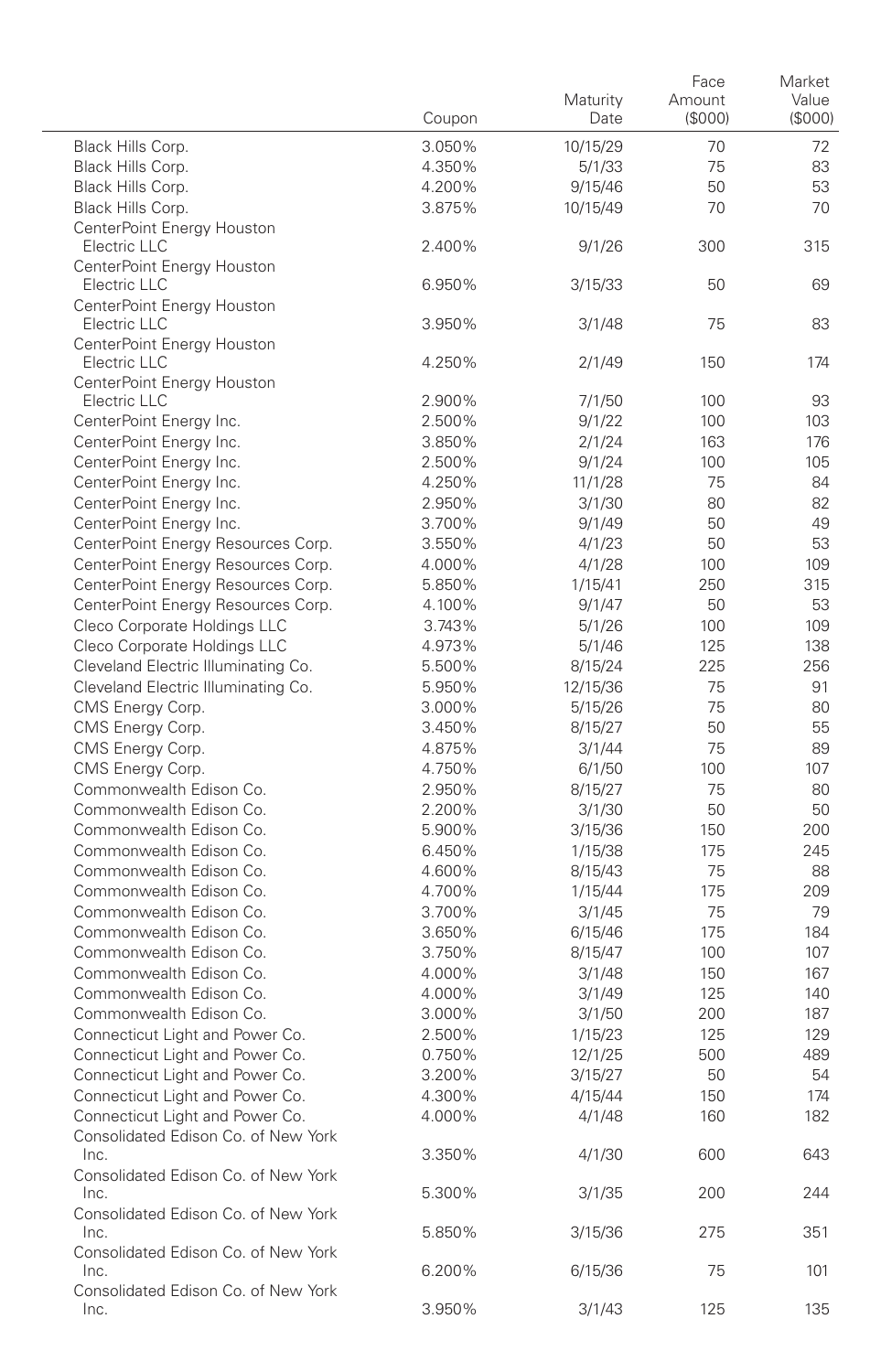|                                                                            | Coupon           | Maturity<br>Date   | Face<br>Amount<br>(S000) | Market<br>Value<br>(\$000) |
|----------------------------------------------------------------------------|------------------|--------------------|--------------------------|----------------------------|
| Consolidated Edison Co. of New York<br>Inc.                                | 4.450%           | 3/15/44            | 200                      | 233                        |
| Consolidated Edison Co. of New York                                        |                  |                    |                          |                            |
| Inc.<br>Consolidated Edison Co. of New York                                | 4.500%           | 12/1/45            | 375                      | 430                        |
| Inc.<br>Consolidated Edison Co. of New York                                | 3.850%           | 6/15/46            | 145                      | 152                        |
| Inc.<br>Consolidated Edison Co. of New York                                | 3.875%           | 6/15/47            | 75                       | 79                         |
| Inc.                                                                       | 4.125%           | 5/15/49            | 400                      | 439                        |
| Consolidated Edison Co. of New York<br>Inc.                                | 3.950%           | 4/1/50             | 250                      | 271                        |
| Consolidated Edison Co. of New York<br>Inc.                                | 4.000%           | 11/15/57           | 75                       | 78                         |
| Consolidated Edison Co. of New York<br>Inc.                                | 4.500%           | 5/15/58            | 120                      | 137                        |
| Consolidated Edison Co. of New York                                        |                  |                    |                          |                            |
| Inc.                                                                       | 3.000%           | 12/1/60            | 500                      | 435                        |
| Consumers Energy Co.                                                       | 3.375%           | 8/15/23            | 275<br>75                | 292                        |
| Consumers Energy Co.<br>Consumers Energy Co.                               | 3.800%<br>3.950% | 11/15/28           | 75                       | 84<br>83                   |
| Consumers Energy Co.                                                       | 3.250%           | 5/15/43<br>8/15/46 | 50                       | 50                         |
| Consumers Energy Co.                                                       | 3.950%           | 7/15/47            | 50                       | 56                         |
| Consumers Energy Co.                                                       | 4.050%           | 5/15/48            | 125                      | 142                        |
| Consumers Energy Co.                                                       | 4.350%           | 4/15/49            | 80                       | 95                         |
| Consumers Energy Co.                                                       | 3.100%           | 8/15/50            | 80                       | 78                         |
| Consumers Energy Co.                                                       | 3.500%           | 8/1/51             | 400                      | 421                        |
| Consumers Energy Co.                                                       | 2.500%           | 5/1/60             | 100                      | 83                         |
| Delmarva Power & Light Co.                                                 | 3.500%           | 11/15/23           | 25                       | 27                         |
| Delmarva Power & Light Co.                                                 | 4.150%           | 5/15/45            | 100                      | 111                        |
| Dominion Energy Inc.                                                       | 3.071%           | 8/15/24            | 75                       | 79                         |
| Dominion Energy Inc.                                                       | 3.900%           | 10/1/25            | 125                      | 137                        |
| Dominion Energy Inc.                                                       | 1.450%           | 4/15/26            | 200                      | 199                        |
| Dominion Energy Inc.                                                       | 2.850%           | 8/15/26            | 125                      | 132                        |
| Dominion Energy Inc.                                                       | 4.250%           | 6/1/28             | 125                      | 141                        |
| Dominion Energy Inc.                                                       | 3.375%           | 4/1/30             | 125                      | 133                        |
| Dominion Energy Inc.                                                       | 6.300%           | 3/15/33            | 75                       | 99                         |
| Dominion Energy Inc.                                                       | 5.950%           | 6/15/35            | 225                      | 297                        |
| Dominion Energy Inc.                                                       | 3.300%           | 4/15/41            | 200                      | 197                        |
| Dominion Energy Inc.                                                       | 4.900%           | 8/1/41             | 280                      | 332                        |
| Dominion Energy Inc.                                                       | 4.050%           | 9/15/42            | 300                      | 325                        |
| Dominion Energy Inc.                                                       | 4.600%           | 3/15/49            | 200                      | 238                        |
| Dominion Energy Inc.                                                       | 5.750%           | 10/1/54            | 100                      | 108                        |
| Dominion Energy South Carolina Inc.<br>Dominion Energy South Carolina Inc. | 6.625%<br>6.050% | 2/1/32             | 50<br>125                | 68<br>170                  |
| Dominion Energy South Carolina Inc.                                        | 5.450%           | 1/15/38<br>2/1/41  | 75                       | 97                         |
| Dominion Energy South Carolina Inc.                                        | 4.600%           | 6/15/43            | 75                       | 89                         |
| DTE Electric Co.                                                           | 3.650%           | 3/15/24            | 250                      | 268                        |
| DTE Electric Co.                                                           | 3.375%           | 3/1/25             | 150                      | 162                        |
| DTE Electric Co.                                                           | 2.250%           | 3/1/30             | 200                      | 198                        |
| DTE Electric Co.                                                           | 2.625%           | 3/1/31             | 100                      | 102                        |
| DTE Electric Co.                                                           | 4.000%           | 4/1/43             | 225                      | 246                        |
| DTE Electric Co.                                                           | 3.700%           | 6/1/46             | 50                       | 52                         |
| DTE Electric Co.                                                           | 3.750%           | 8/15/47            | 100                      | 107                        |
| DTE Electric Co.                                                           | 3.950%           | 3/1/49             | 128                      | 143                        |
| DTE Electric Co.                                                           | 2.950%           | 3/1/50             | 150                      | 143                        |
| DTE Energy Co.                                                             | 2.600%           | 6/15/22            | 50                       | 51                         |
| DTE Energy Co.                                                             | 2.250%           | 11/1/22            | 400                      | 410                        |
| DTE Energy Co.                                                             | 3.700%           | 8/1/23             | 125                      | 133                        |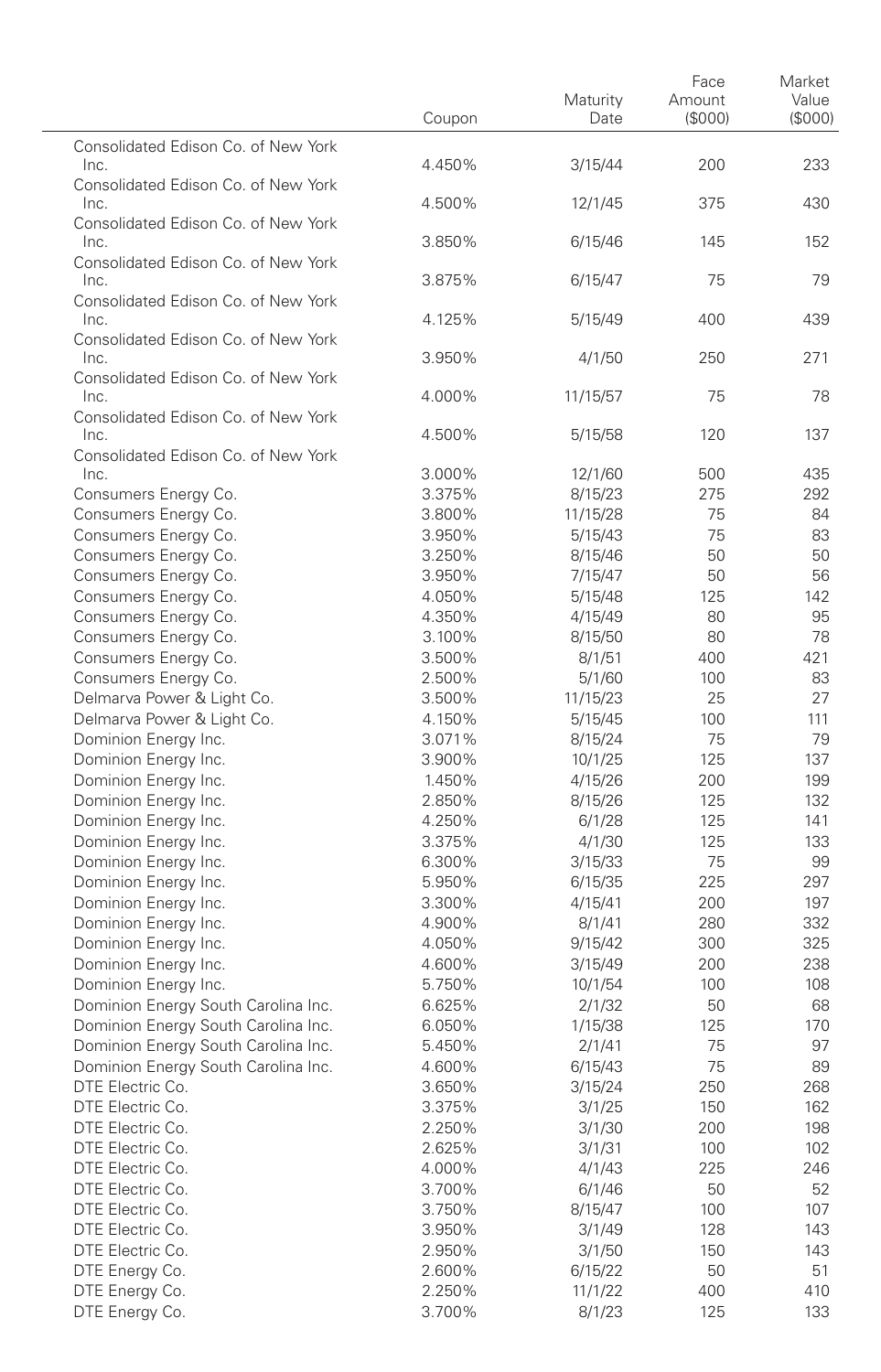|   |                                            | Coupon | Maturity<br>Date | Face<br>Amount<br>(\$000) | Market<br>Value<br>(\$000) |
|---|--------------------------------------------|--------|------------------|---------------------------|----------------------------|
|   | DTE Energy Co.                             | 2.529% | 10/1/24          | 100                       | 105                        |
|   | DTE Energy Co.                             | 1.050% | 6/1/25           | 500                       | 493                        |
|   | DTE Energy Co.                             | 2.850% | 10/1/26          | 300                       | 317                        |
|   | DTE Energy Co.                             | 3.800% | 3/15/27          | 175                       | 193                        |
|   | DTE Energy Co.                             | 3.400% | 6/15/29          | 100                       | 106                        |
|   | DTE Energy Co.                             | 2.950% | 3/1/30           | 60                        | 61                         |
|   | DTE Energy Co.                             | 6.375% | 4/15/33          | 75                        | 98                         |
|   | Duke Energy Carolinas LLC                  | 2.500% | 3/15/23          | 100                       | 104                        |
|   | Duke Energy Carolinas LLC                  | 3.050% | 3/15/23          | 100                       | 105                        |
|   | Duke Energy Carolinas LLC                  | 2.950% | 12/1/26          | 100                       | 107                        |
|   | Duke Energy Carolinas LLC                  | 3.950% | 11/15/28         | 125                       | 141                        |
|   | Duke Energy Carolinas LLC                  | 6.000% | 12/1/28          | 125                       | 156                        |
|   | Duke Energy Carolinas LLC                  | 2.450% | 8/15/29          | 200                       | 201                        |
|   | Duke Energy Carolinas LLC                  | 2.450% | 2/1/30           | 100                       | 100                        |
|   | Duke Energy Carolinas LLC                  | 6.100% | 6/1/37           | 100                       | 133                        |
|   | Duke Energy Carolinas LLC                  | 6.000% | 1/15/38          | 25                        | 34                         |
|   | Duke Energy Carolinas LLC                  | 6.050% | 4/15/38          | 25                        | 34                         |
|   | Duke Energy Carolinas LLC                  | 5.300% | 2/15/40          | 150                       | 192                        |
|   | Duke Energy Carolinas LLC                  | 4.000% | 9/30/42          | 175                       | 192                        |
|   | Duke Energy Carolinas LLC                  | 3.875% | 3/15/46          | 100                       | 108                        |
|   | Duke Energy Carolinas LLC                  | 3.700% | 12/1/47          | 100                       | 105                        |
|   | Duke Energy Carolinas LLC                  | 3.950% | 3/15/48          | 300                       | 326                        |
|   | Duke Energy Carolinas LLC                  | 3.200% | 8/15/49          | 400                       | 392                        |
|   | Duke Energy Corp.                          | 2.400% | 8/15/22          | 200                       | 205                        |
|   | Duke Energy Corp.                          | 3.050% | 8/15/22          | 275                       | 283                        |
|   | Duke Energy Corp.                          | 3.750% | 4/15/24          | 325                       | 349                        |
|   | Duke Energy Corp.                          | 2.650% | 9/1/26           | 80                        | 84                         |
|   | Duke Energy Corp.                          | 3.150% | 8/15/27          | 300                       | 319                        |
|   | Duke Energy Corp.                          | 2.450% | 6/1/30           | 100                       | 99                         |
|   | Duke Energy Corp.                          | 4.800% | 12/15/45         | 125                       | 142                        |
|   | Duke Energy Corp.                          | 3.750% | 9/1/46           | 405                       | 408                        |
|   | Duke Energy Corp.                          | 4.200% | 6/15/49          | 400                       | 431                        |
|   | Duke Energy Florida LLC                    | 3.800% | 7/15/28          | 100                       | 111                        |
|   | Duke Energy Florida LLC                    | 2.500% | 12/1/29          | 425                       | 432                        |
|   | Duke Energy Florida LLC                    | 1.750% | 6/15/30          | 100                       | 95                         |
|   | Duke Energy Florida LLC                    | 6.350% | 9/15/37          | 225                       | 314                        |
|   | Duke Energy Florida LLC                    | 6.400% | 6/15/38          | 200                       | 281                        |
|   | Duke Energy Florida LLC                    | 3.850% | 11/15/42         | 200                       | 215                        |
|   | Duke Energy Florida LLC                    | 3.400% | 10/1/46          | 100                       | 102                        |
| 3 | Duke Energy Florida LLC                    | 4.200% | 7/15/48          | 200                       | 227                        |
|   | Duke Energy Florida Project<br>Finance LLC | 1.731% | 9/1/24           | 26                        | 26                         |
| 3 | Duke Energy Florida Project                |        |                  |                           |                            |
|   | Finance LLC                                | 2.538% | 9/1/31           | 100                       | 105                        |
|   | Duke Energy Indiana LLC                    | 6.350% | 8/15/38          | 740                       | 1,030                      |
|   | Duke Energy Indiana LLC                    | 3.750% | 5/15/46          | 225                       | 235                        |
|   | Duke Energy Ohio Inc.                      | 2.125% | 6/1/30           | 100                       | 97                         |
|   | Duke Energy Ohio Inc.                      | 3.700% | 6/15/46          | 25                        | 26                         |
|   | Duke Energy Progress LLC                   | 2.800% | 5/15/22          | 100                       | 102                        |
|   | Duke Energy Progress LLC                   | 3.375% | 9/1/23           | 25                        | 27                         |
|   | Duke Energy Progress LLC                   | 3.700% | 9/1/28           | 175                       | 192                        |
|   | Duke Energy Progress LLC                   | 3.450% | 3/15/29          | 125                       | 134                        |
|   | Duke Energy Progress LLC                   | 4.375% | 3/30/44          | 300                       | 347                        |
|   | Duke Energy Progress LLC                   | 4.150% | 12/1/44          | 100                       | 112                        |
|   | Duke Energy Progress LLC                   | 3.700% | 10/15/46         | 50                        | 53                         |
|   | Duke Energy Progress LLC                   | 3.600% | 9/15/47          | 100                       | 103                        |
|   | Eastern Energy Gas Holdings LLC            | 2.500% | 11/15/24         | 100                       | 105                        |
|   | Eastern Energy Gas Holdings LLC            | 3.600% | 12/15/24         | 200                       | 218                        |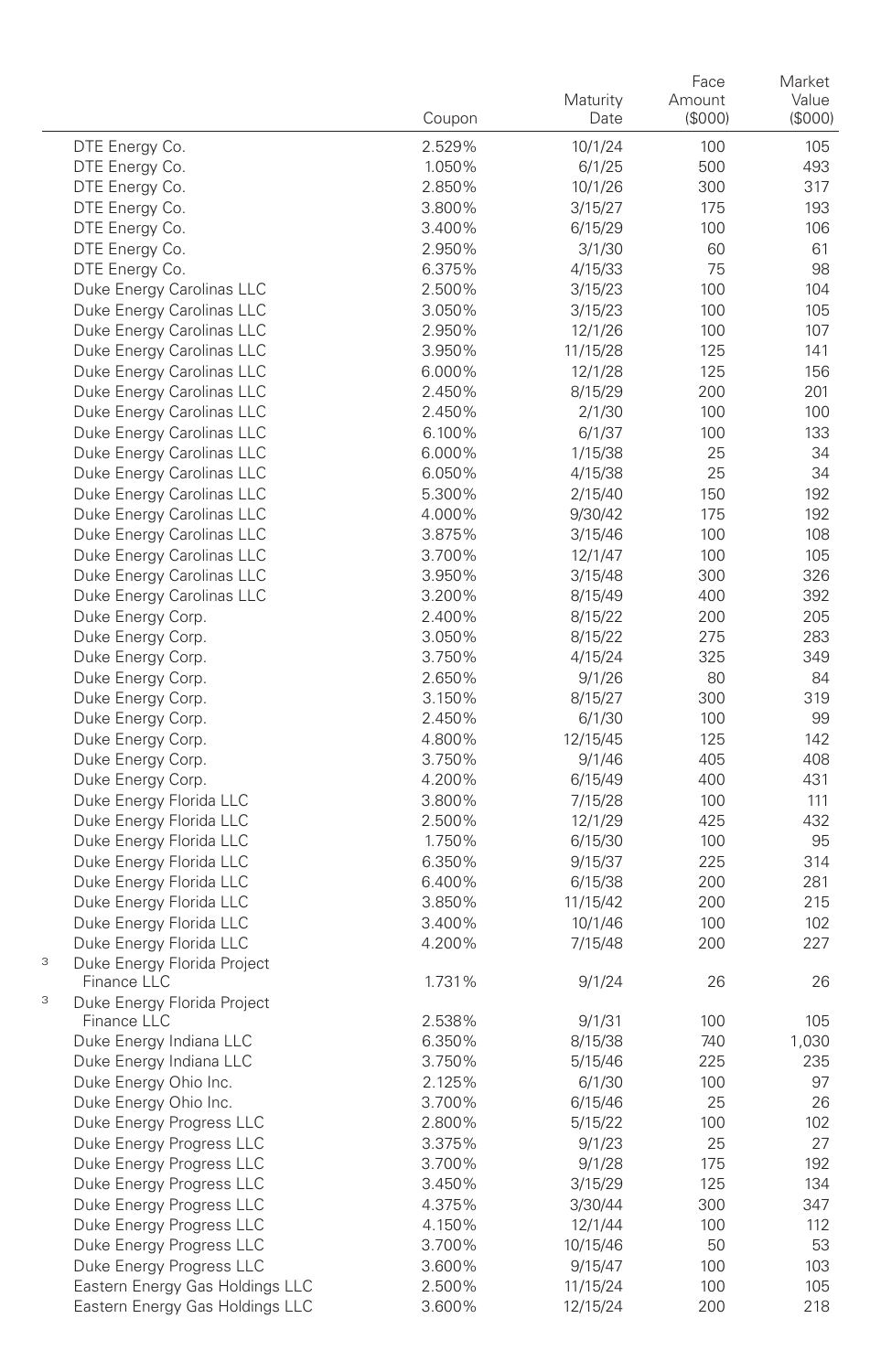|                                   | Coupon           | Maturity<br>Date | Face<br>Amount<br>(\$000) | Market<br>Value<br>(\$000) |
|-----------------------------------|------------------|------------------|---------------------------|----------------------------|
| Eastern Energy Gas Holdings LLC   | 3.000%           | 11/15/29         | 100                       | 104                        |
| Eastern Energy Gas Holdings LLC   | 4.600%           | 12/15/44         | 200                       | 224                        |
| Edison International              | 2.400%           | 9/15/22          | 125                       | 128                        |
| Edison International              | 3.125%           | 11/15/22         | 80                        | 83                         |
| Edison International              | 2.950%           | 3/15/23          | 200                       | 207                        |
| Edison International              | 5.750%           | 6/15/27          | 25                        | 29                         |
| El Paso Electric Co.              | 6.000%           | 5/15/35          | 50                        | 65                         |
| El Paso Electric Co.              | 5.000%           | 12/1/44          | 75                        | 85                         |
| Emera U.S. Finance LP             | 3.550%           | 6/15/26          | 150                       | 162                        |
| Emera U.S. Finance LP             | 4.750%           | 6/15/46          | 245                       | 273                        |
| Enel Chile SA                     | 4.875%           | 6/12/28          | 125                       | 145                        |
| Entergy Arkansas LLC              | 3.500%           | 4/1/26           | 50                        | 55                         |
| Entergy Arkansas LLC              | 2.650%           | 6/15/51          | 500                       | 443                        |
| Entergy Corp.                     | 4.000%           | 7/15/22          | 150                       | 156                        |
| Entergy Corp.                     | 2.950%           | 9/1/26           | 200                       | 213                        |
| Entergy Corp.                     | 2.800%           | 6/15/30          | 100                       | 100                        |
| Entergy Corp.                     | 3.750%           | 6/15/50          | 300                       | 301                        |
| Entergy Gulf States Louisiana LLC | 5.590%           | 10/1/24          | 223                       | 259                        |
| Entergy Louisiana LLC             | 5.400%           | 11/1/24          | 382                       | 443                        |
| Entergy Louisiana LLC             | 2.400%           | 10/1/26          | 75                        | 78                         |
| Entergy Louisiana LLC             | 3.120%           | 9/1/27           | 100                       | 108                        |
| Entergy Louisiana LLC             | 3.050%           | 6/1/31           | 100                       | 105                        |
| Entergy Louisiana LLC             | 4.000%           | 3/15/33          | 150                       | 170                        |
| Entergy Louisiana LLC             | 4.950%           | 1/15/45          | 150                       | 163                        |
| Entergy Louisiana LLC             | 4.200%           | 9/1/48           | 200                       | 224                        |
| Entergy Louisiana LLC             | 4.200%           | 4/1/50           | 100                       | 113                        |
| Entergy Louisiana LLC             | 2.900%           | 3/15/51          | 100                       | 92                         |
| Entergy Mississippi LLC           | 2.850%           | 6/1/28           | 125                       | 130                        |
| Entergy Texas Inc.                | 1.750%           | 3/15/31          | 500                       | 464                        |
| Essential Utilities Inc.          | 3.566%           | 5/1/29           | 75                        | 81                         |
| Essential Utilities Inc.          | 2.704%           | 4/15/30          | 100                       | 101                        |
| Essential Utilities Inc.          | 4.276%           | 5/1/49           | 85                        | 94                         |
| Essential Utilities Inc.          | 3.351%           | 4/15/50          | 200                       | 193                        |
| Evergy Inc.                       | 2.450%           | 9/15/24          | 50                        | 52                         |
| Evergy Inc.                       | 2.900%           | 9/15/29          | 150                       | 153                        |
| Evergy Kansas Central Inc.        | 2.550%           | 7/1/26           | 150                       | 157                        |
| Evergy Kansas Central Inc.        | 3.100%           | 4/1/27           | 100                       | 107                        |
| Evergy Kansas Central Inc.        | 4.125%           | 3/1/42           | 200                       | 223                        |
| Evergy Kansas Central Inc.        | 4.100%           | 4/1/43           | 100                       | 112                        |
| Evergy Kansas Central Inc.        | 4.250%           | 12/1/45          | 25                        | 28                         |
| Evergy Metro Inc.                 | 3.150%           | 3/15/23          | 75                        | 78                         |
| Evergy Metro Inc.                 | 2.250%           | 6/1/30           | 100                       | 98                         |
| Evergy Metro Inc.                 | 5.300%           | 10/1/41          | 100                       | 123                        |
| Evergy Metro Inc.                 | 4.200%           | 6/15/47          | 100                       | 113                        |
| Eversource Energy                 | 3.800%           | 12/1/23          | 75                        | 81                         |
| Eversource Energy                 | 2.900%           | 10/1/24          | 50                        | 53                         |
| Eversource Energy                 | 3.150%           | 1/15/25          | 168                       | $178\,$                    |
| Eversource Energy                 | 3.300%           | 1/15/28          | 100                       | 107                        |
| Eversource Energy                 | 4.250%           | 4/1/29           | 200                       | 226                        |
| <b>Eversource Energy</b>          | 3.450%           | 1/15/50          | 400                       | 399                        |
| Exelon Corp.                      | 3.497%           | 6/1/22           | 200                       | 206                        |
| Exelon Corp.                      | 3.950%           | 6/15/25          | 200                       | 218                        |
| Exelon Corp.                      | 3.400%           | 4/15/26          | 200                       | 216                        |
| Exelon Corp.                      | 4.050%<br>4.950% | 4/15/30          | 250                       | 278                        |
| Exelon Corp.                      |                  | 6/15/35          | 225                       | 264                        |
| Exelon Corp.                      | 5.625%           | 6/15/35          | 20                        | 25                         |
| Exelon Corp.                      | 5.100%           | 6/15/45          | 145                       | 179                        |
| Exelon Corp.                      | 4.450%           | 4/15/46          | 175                       | 200                        |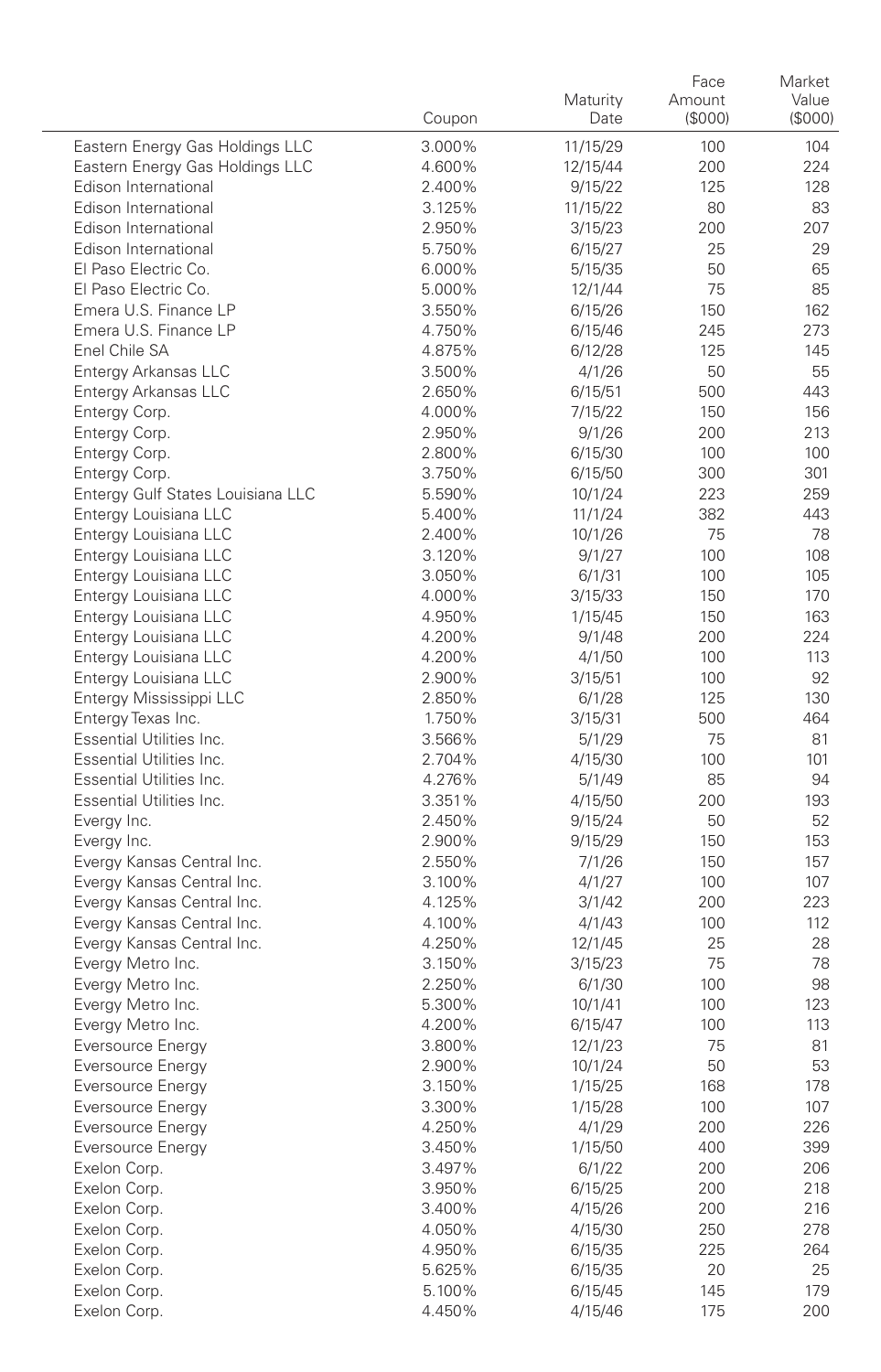|   |                                                          | Coupon           | Maturity<br>Date  | Face<br>Amount<br>(\$000) | Market<br>Value<br>(S000) |
|---|----------------------------------------------------------|------------------|-------------------|---------------------------|---------------------------|
|   | Exelon Generation Co. LLC                                | 6.250%           | 10/1/39           | 360                       | 415                       |
|   | Exelon Generation Co. LLC                                | 5.750%           | 10/1/41           | 75                        | 83                        |
|   | Exelon Generation Co. LLC                                | 5.600%           | 6/15/42           | 155                       | 170                       |
|   | Florida Power & Light Co.                                | 3.250%           | 6/1/24            | 25                        | 27                        |
|   | Florida Power & Light Co.                                | 2.850%           | 4/1/25            | 300                       | 320                       |
|   | Florida Power & Light Co.                                | 5.625%           | 4/1/34            | 25                        | 33                        |
|   | Florida Power & Light Co.                                | 5.960%           | 4/1/39            | 375                       | 515                       |
|   | Florida Power & Light Co.                                | 4.125%           | 2/1/42            | 170                       | 194                       |
|   | Florida Power & Light Co.                                | 4.050%           | 6/1/42            | 125                       | 141                       |
|   | Florida Power & Light Co.                                | 3.800%           | 12/15/42          | 75                        | 82                        |
|   | Florida Power & Light Co.                                | 3.700%           | 12/1/47           | 150                       | 164                       |
|   | Florida Power & Light Co.                                | 3.950%           | 3/1/48            | 325                       | 369                       |
|   | Florida Power & Light Co.                                | 4.125%           | 6/1/48            | 100                       | 117                       |
|   | Florida Power & Light Co.                                | 3.990%           | 3/1/49            | 100                       | 115                       |
|   | Florida Power & Light Co.                                | 3.150%           | 10/1/49           | 555                       | 560                       |
|   | Fortis Inc.                                              | 3.055%           | 10/4/26           | 295                       | 314                       |
|   | Georgia Power Co.                                        | 2.100%           | 7/30/23           | 75                        | 77                        |
|   | Georgia Power Co.                                        | 2.200%           | 9/15/24           | 225                       | 234                       |
|   | Georgia Power Co.                                        | 3.250%           | 4/1/26            | 100                       | 108                       |
|   | Georgia Power Co.                                        | 4.750%           | 9/1/40            | 175                       | 204                       |
|   | Georgia Power Co.                                        | 4.300%           | 3/15/43           | 100                       | 111                       |
|   | Gulf Power Co.<br>Iberdrola International BV             | 3.300%           | 5/30/27           | 50                        | 54                        |
|   |                                                          | 6.750%<br>3.850% | 7/15/36           | 75                        | 108<br>276                |
|   | Indiana Michigan Power Co.<br>Indiana Michigan Power Co. | 3.750%           | 5/15/28<br>7/1/47 | 250<br>150                | 157                       |
|   | Indiana Michigan Power Co.                               | 4.250%           | 8/15/48           | 100                       | 112                       |
|   | Interstate Power and Light Co.                           | 3.250%           | 12/1/24           | 202                       | 218                       |
|   | Interstate Power and Light Co.                           | 4.100%           | 9/26/28           | 125                       | 141                       |
|   | Interstate Power and Light Co.                           | 3.600%           | 4/1/29            | 60                        | 66                        |
|   | Interstate Power and Light Co.                           | 2.300%           | 6/1/30            | 100                       | 99                        |
|   | Interstate Power and Light Co.                           | 6.250%           | 7/15/39           | 50                        | 67                        |
|   | Interstate Power and Light Co.                           | 3.700%           | 9/15/46           | 75                        | 77                        |
|   | <b>ITC Holdings Corp.</b>                                | 2.700%           | 11/15/22          | 100                       | 103                       |
|   | <b>ITC Holdings Corp.</b>                                | 3.650%           | 6/15/24           | 75                        | 81                        |
|   | ITC Holdings Corp.                                       | 3.350%           | 11/15/27          | 100                       | 108                       |
|   | ITC Holdings Corp.                                       | 5.300%           | 7/1/43            | 200                       | 246                       |
| 3 | John Sevier Combined Cycle                               |                  |                   |                           |                           |
|   | Generation LLC                                           | 4.626%           | 1/15/42           | 65                        | 75                        |
|   | Kentucky Utilities Co.                                   | 5.125%           | 11/1/40           | 125                       | 153                       |
|   | Kentucky Utilities Co.                                   | 4.375%           | 10/1/45           | 100                       | 113                       |
|   | Kentucky Utilities Co.                                   | 3.300%           | 6/1/50            | 200                       | 194                       |
|   | Louisville Gas and Electric Co.                          | 3.300%           | 10/1/25           | 75                        | 81                        |
|   | Louisville Gas and Electric Co.                          | 4.250%           | 4/1/49            | 170                       | 192                       |
|   | MidAmerican Energy Co.                                   | 3.500%           | 10/15/24          | 179                       | 194                       |
|   | MidAmerican Energy Co.                                   | 3.100%           | 5/1/27            | 150                       | 163                       |
|   | MidAmerican Energy Co.                                   | 3.650%           | 4/15/29           | 200                       | 221                       |
|   | MidAmerican Energy Co.                                   | 6.750%           | 12/30/31          | 125                       | 172                       |
|   | MidAmerican Energy Co.                                   | 5.750%           | 11/1/35           | 125                       | 166                       |
|   | MidAmerican Energy Co.                                   | 4.800%           | 9/15/43           | 100                       | 121                       |
|   | MidAmerican Energy Co.                                   | 3.950%           | 8/1/47            | 100                       | 110                       |
|   | MidAmerican Energy Co.                                   | 4.250%           | 7/15/49           | 200                       | 234                       |
|   | Mississippi Power Co.<br>National Fuel Gas Co.           | 4.250%<br>3.750% | 3/15/42<br>3/1/23 | 100<br>275                | 111<br>288                |
|   | National Fuel Gas Co.                                    | 5.500%           | 1/15/26           | 50                        | 57                        |
|   | National Fuel Gas Co.                                    | 4.750%           | 9/1/28            | 50                        | 55                        |
|   | National Fuel Gas Co.                                    | 2.950%           | 3/1/31            | 100                       | 96                        |
|   | National Grid USA                                        | 5.803%           | 4/1/35            | 50                        | 60                        |
|   |                                                          |                  |                   |                           |                           |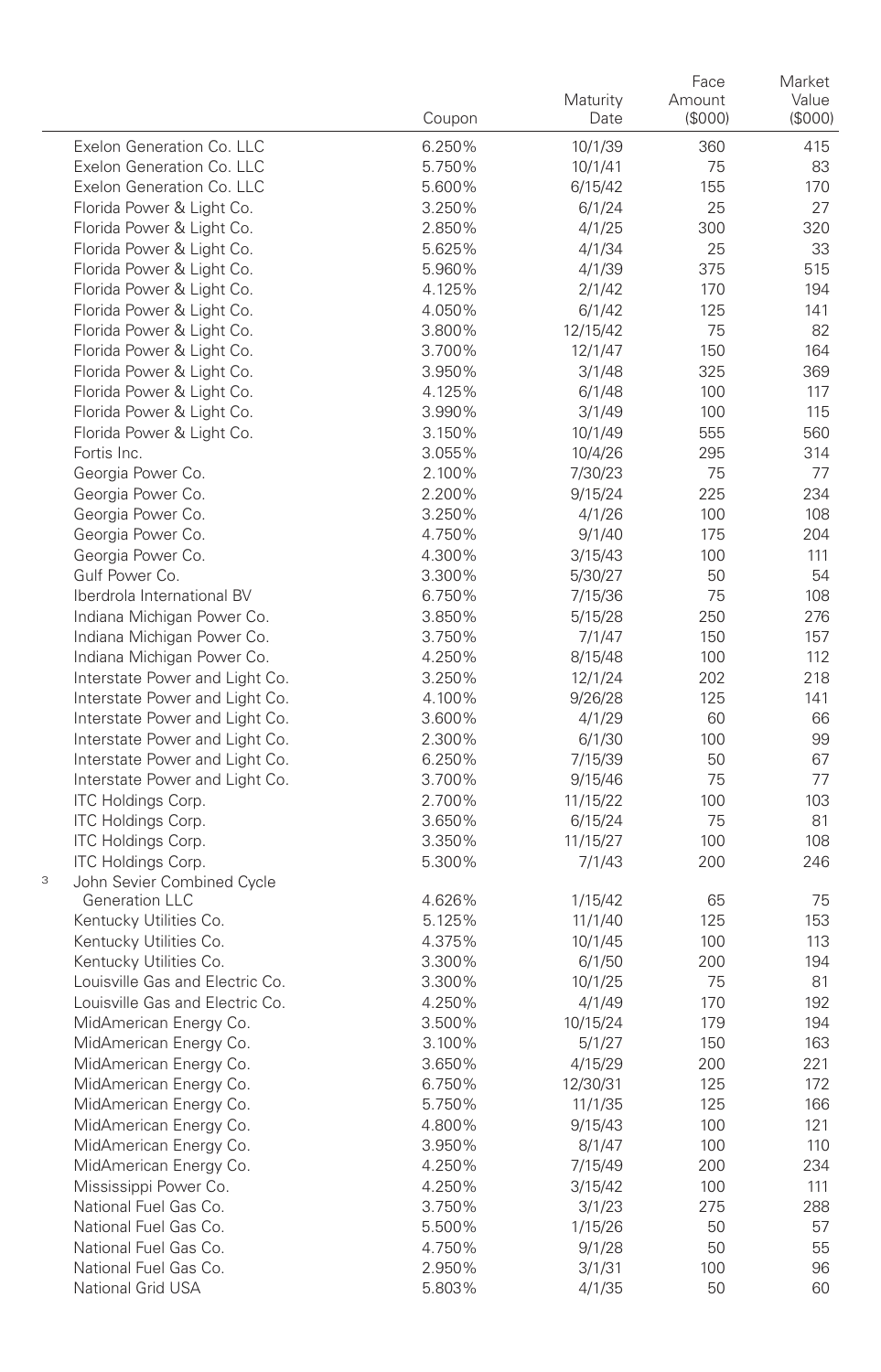|                                                                              | Coupon           | Maturity<br>Date  | Face<br>Amount<br>$($ \$000) | Market<br>Value<br>$($ \$000 $)$ |
|------------------------------------------------------------------------------|------------------|-------------------|------------------------------|----------------------------------|
| National Rural Utilities Cooperative<br>Finance Corp.                        | 2.700%           | 2/15/23           | 300                          | 311                              |
| National Rural Utilities Cooperative<br>Finance Corp.                        | 2.950%           | 2/7/24            | 775                          | 819                              |
| National Rural Utilities Cooperative<br>Finance Corp.                        | 1.000%           | 6/15/26           | 100                          | 97                               |
| National Rural Utilities Cooperative<br>Finance Corp.                        | 3.400%           | 2/7/28            | 150                          | 161                              |
| National Rural Utilities Cooperative<br>Finance Corp.                        | 3.900%           | 11/1/28           | 100                          | 110                              |
| National Rural Utilities Cooperative<br>Finance Corp.                        | 3.700%           | 3/15/29           | 100                          | 109                              |
| National Rural Utilities Cooperative<br>Finance Corp.                        | 2.400%           | 3/15/30           | 100                          | 99                               |
| National Rural Utilities Cooperative<br>Finance Corp.                        | 4.023%           | 11/1/32           | 204                          | 230                              |
| National Rural Utilities Cooperative<br>Finance Corp.                        | 4.750%           | 4/30/43           | 100                          | 103                              |
| National Rural Utilities Cooperative<br>Finance Corp.                        | 5.250%           | 4/20/46           | 75                           | 80                               |
| National Rural Utilities Cooperative<br>Finance Corp.                        | 4.400%           | 11/1/48           | 400                          | 463                              |
| National Rural Utilities Cooperative<br>Finance Corp.                        | 4.300%           | 3/15/49           | 100                          | 115                              |
| Nevada Power Co.                                                             | 3.700%           | 5/1/29            | 200                          | 220                              |
| Nevada Power Co.                                                             | 2.400%           | 5/1/30            | 75                           | 75                               |
| Nevada Power Co.                                                             | 6.750%           | 7/1/37            | 75                           | 106                              |
| Nevada Power Co.                                                             | 3.125%           | 8/1/50            | 150                          | 144                              |
| NextEra Energy Capital Holdings Inc.                                         | 2.900%<br>2.800% | 4/1/22<br>1/15/23 | 350<br>105                   | 359<br>109                       |
| NextEra Energy Capital Holdings Inc.<br>NextEra Energy Capital Holdings Inc. | 0.650%           | 3/1/23            | 500                          | 501                              |
| NextEra Energy Capital Holdings Inc.                                         | 3.150%           | 4/1/24            | 100                          | 106                              |
| NextEra Energy Capital Holdings Inc.                                         | 2.750%           | 5/1/25            | 700                          | 738                              |
| NextEra Energy Capital Holdings Inc.                                         | 3.250%           | 4/1/26            | 50                           | 54                               |
| NextEra Energy Capital Holdings Inc.                                         | 3.550%           | 5/1/27            | 250                          | 274                              |
| NextEra Energy Capital Holdings Inc.                                         | 3.500%           | 4/1/29            | 100                          | 107                              |
| NextEra Energy Capital Holdings Inc.                                         | 2.750%           | 11/1/29           | 100                          | 103                              |
| NextEra Energy Capital Holdings Inc.                                         | 2.250%           | 6/1/30            | 500                          | 487                              |
| NextEra Energy Capital Holdings Inc.                                         | 4.800%           | 12/1/77           | 125                          | 135                              |
| NextEra Energy Capital Holdings Inc.                                         | 5.650%           | 5/1/79            | 100                          | 114                              |
| NiSource Inc.                                                                | 0.950%           | 8/15/25           | 500                          | 489                              |
| NiSource Inc.                                                                | 3.490%           | 5/15/27           | 250                          | 271                              |
| NiSource Inc.                                                                | 2.950%           | 9/1/29            | 200                          | 205                              |
| NiSource Inc.                                                                | 3.600%           | 5/1/30            | 200                          | 217                              |
| NiSource Inc.                                                                | 1.700%           | 2/15/31           | 500                          | 463                              |
| NiSource Inc.                                                                | 5.950%           | 6/15/41           | 77                           | 100                              |
| NiSource Inc.                                                                | 4.800%           | 2/15/44           | 125                          | 146                              |
| NiSource Inc.                                                                | 5.650%           | 2/1/45            | 100                          | 130                              |
| NiSource Inc.                                                                | 4.375%           | 5/15/4/           | 250                          | 281                              |
| NiSource Inc.                                                                | 3.950%           | 3/30/48           | 200                          | 210                              |
| Northern States Power Co.<br>Northern States Power Co.                       | 6.250%           | 6/1/36            | 75                           | 103                              |
| Northern States Power Co.                                                    | 6.200%<br>5.350% | 7/1/37<br>11/1/39 | 50<br>175                    | 69<br>223                        |
| Northern States Power Co.                                                    | 3.400%           | 8/15/42           | 105                          | 109                              |
| Northern States Power Co.                                                    | 4.000%           | 8/15/45           | 50                           | 56                               |
| Northern States Power Co.                                                    | 2.900%           | 3/1/50            | 250                          | 237                              |
| Northern States Power Co.                                                    | 2.600%           | 6/1/51            | 100                          | 90                               |
| NSTAR Electric Co.                                                           | 2.375%           | 10/15/22          | 125                          | 128                              |
| NSTAR Electric Co.                                                           | 3.200%           | 5/15/27           | 125                          | 136                              |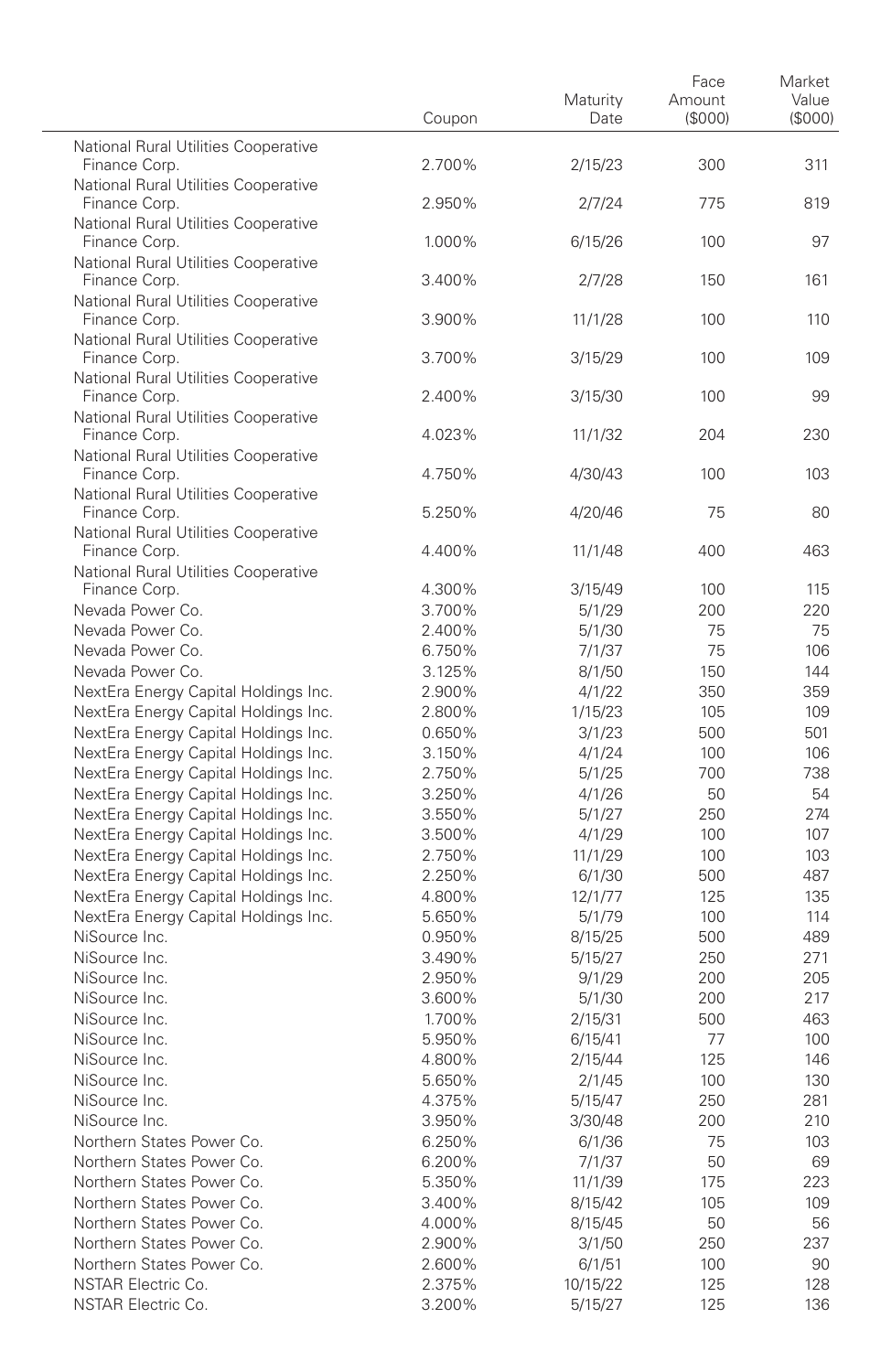|                                                                         | Coupon           | Maturity<br>Date   | Face<br>Amount<br>(\$000) | Market<br>Value<br>(\$000) |
|-------------------------------------------------------------------------|------------------|--------------------|---------------------------|----------------------------|
| <b>NSTAR Electric Co.</b>                                               | 3.250%           | 5/15/29            | 50                        | 53                         |
| NSTAR Electric Co.                                                      | 5.500%           | 3/15/40            | 75                        | 98                         |
| Oglethorpe Power Corp.                                                  | 5.950%           | 11/1/39            | 50                        | 62                         |
| Oglethorpe Power Corp.                                                  | 5.375%           | 11/1/40            | 175                       | 205                        |
| Ohio Edison Co.                                                         | 6.875%           | 7/15/36            | 100                       | 134                        |
| Ohio Power Co.                                                          | 4.150%           | 4/1/48             | 100                       | 112                        |
| Ohio Power Co.                                                          | 4.000%           | 6/1/49             | 240                       | 263                        |
| Oklahoma Gas and Electric Co.                                           | 3.800%           | 8/15/28            | 75                        | 82                         |
| Oklahoma Gas and Electric Co.                                           | 3.250%           | 4/1/30             | 100                       | 106                        |
| Oklahoma Gas and Electric Co.                                           | 4.150%           | 4/1/47             | 50                        | 55                         |
| Oklahoma Gas and Electric Co.                                           | 3.850%           | 8/15/47            | 75                        | 80                         |
| Oncor Electric Delivery Co. LLC                                         | 4.100%           | 6/1/22             | 175                       | 181                        |
| Oncor Electric Delivery Co. LLC                                         | 2.750%           | 6/1/24             | 100                       | 106                        |
| Oncor Electric Delivery Co. LLC                                         | 2.950%           | 4/1/25             | 75                        | 80                         |
| Oncor Electric Delivery Co. LLC                                         | 3.700%           | 11/15/28           | 50                        | 55                         |
| Oncor Electric Delivery Co. LLC                                         | 7.250%           | 1/15/33            | 50                        | 71                         |
| Oncor Electric Delivery Co. LLC                                         | 7.500%           | 9/1/38             | 125                       | 190                        |
| Oncor Electric Delivery Co. LLC                                         | 5.250%           | 9/30/40            | 125                       | 164                        |
| Oncor Electric Delivery Co. LLC                                         | 4.550%           | 12/1/41            | 75                        | 89                         |
| Oncor Electric Delivery Co. LLC                                         | 5.300%           | 6/1/42             | 37                        | 48                         |
| Oncor Electric Delivery Co. LLC                                         | 3.750%           | 4/1/45             | 100                       | 108                        |
| Oncor Electric Delivery Co. LLC                                         | 3.800%           | 9/30/47            | 50                        | 54                         |
| Oncor Electric Delivery Co. LLC                                         | 3.800%           | 6/1/49             | 200                       | 218                        |
| Oncor Electric Delivery Co. LLC<br>7<br>Oncor Electric Delivery Co. LLC | 3.100%           | 9/15/49            | 400                       | 388                        |
| ONE Gas Inc.                                                            | 5.350%           | 10/1/52            | 63<br>100                 | 85<br>95                   |
| ONE Gas Inc.                                                            | 2.000%<br>4.658% | 5/15/30            | 125                       | 143                        |
| ONE Gas Inc.                                                            | 4.500%           | 2/1/44             | 75                        | 84                         |
| Pacific Gas and Electric Co.                                            | 1.750%           | 11/1/48<br>6/16/22 | 500                       | 501                        |
| Pacific Gas and Electric Co.                                            | 3.850%           | 11/15/23           | 250                       | 267                        |
| Pacific Gas and Electric Co.                                            | 3.450%           | 7/1/25             | 200                       | 211                        |
| Pacific Gas and Electric Co.                                            | 3.150%           | 1/1/26             | 300                       | 312                        |
| Pacific Gas and Electric Co.                                            | 3.300%           | 12/1/27            | 800                       | 833                        |
| Pacific Gas and Electric Co.                                            | 3.750%           | 7/1/28             | 300                       | 317                        |
| Pacific Gas and Electric Co.                                            | 4.550%           | 7/1/30             | 1,100                     | 1,193                      |
| Pacific Gas and Electric Co.                                            | 4.500%           | 7/1/40             | 500                       | 507                        |
| Pacific Gas and Electric Co.                                            | 4.750%           | 2/15/44            | 500                       | 513                        |
| Pacific Gas and Electric Co.                                            | 4.300%           | 3/15/45            | 200                       | 193                        |
| Pacific Gas and Electric Co.                                            | 4.950%           | 7/1/50             | 800                       | 823                        |
| Pacific Gas and Electric Co.                                            | 3.500%           | 8/1/50             | 500                       | 437                        |
| PacifiCorp                                                              | 3.600%           | 4/1/24             | 125                       | 135                        |
| PacifiCorp                                                              | 3.500%           | 6/15/29            | 100                       | 108                        |
| PacifiCorp                                                              | 2.700%           | 9/15/30            | 50                        | 51                         |
| PacifiCorp                                                              | 7.700%           | 11/15/31           | 450                       | 644                        |
| PacifiCorp                                                              | 5.250%           | 6/15/35            | 640                       | 805                        |
| PacifiCorp                                                              | 6.100%           | 8/1/36             | 100                       | 135                        |
| PacifiCorp                                                              | 6.250%           | 10/15/37           | 125                       | 169                        |
| PacifiCorp                                                              | 6.350%           | 7/15/38            | 75                        | 103                        |
| PacifiCorp                                                              | 4.100%           | 2/1/42             | 200                       | 224                        |
| PacifiCorp                                                              | 4.125%           | 1/15/49            | 100                       | 111                        |
| PacifiCorp                                                              | 4.150%           | 2/15/50            | 200                       | 226                        |
| PacifiCorp                                                              | 3.300%           | 3/15/51            | 100                       | 98                         |
| PECO Energy Co.                                                         | 2.375%           | 9/15/22            | 300                       | 307                        |
| PECO Energy Co.                                                         | 3.900%           | 3/1/48             | 75                        | 83                         |
| PECO Energy Co.                                                         | 2.800%           | 6/15/50            | 200                       | 182                        |
| Piedmont Natural Gas Co. Inc.                                           | 3.500%           | 6/1/29             | 110                       | 119                        |
| Piedmont Natural Gas Co. Inc.                                           | 4.650%           | 8/1/43             | 50                        | 58                         |
| Piedmont Natural Gas Co. Inc.                                           | 3.640%           | 11/1/46            | 75                        | 76                         |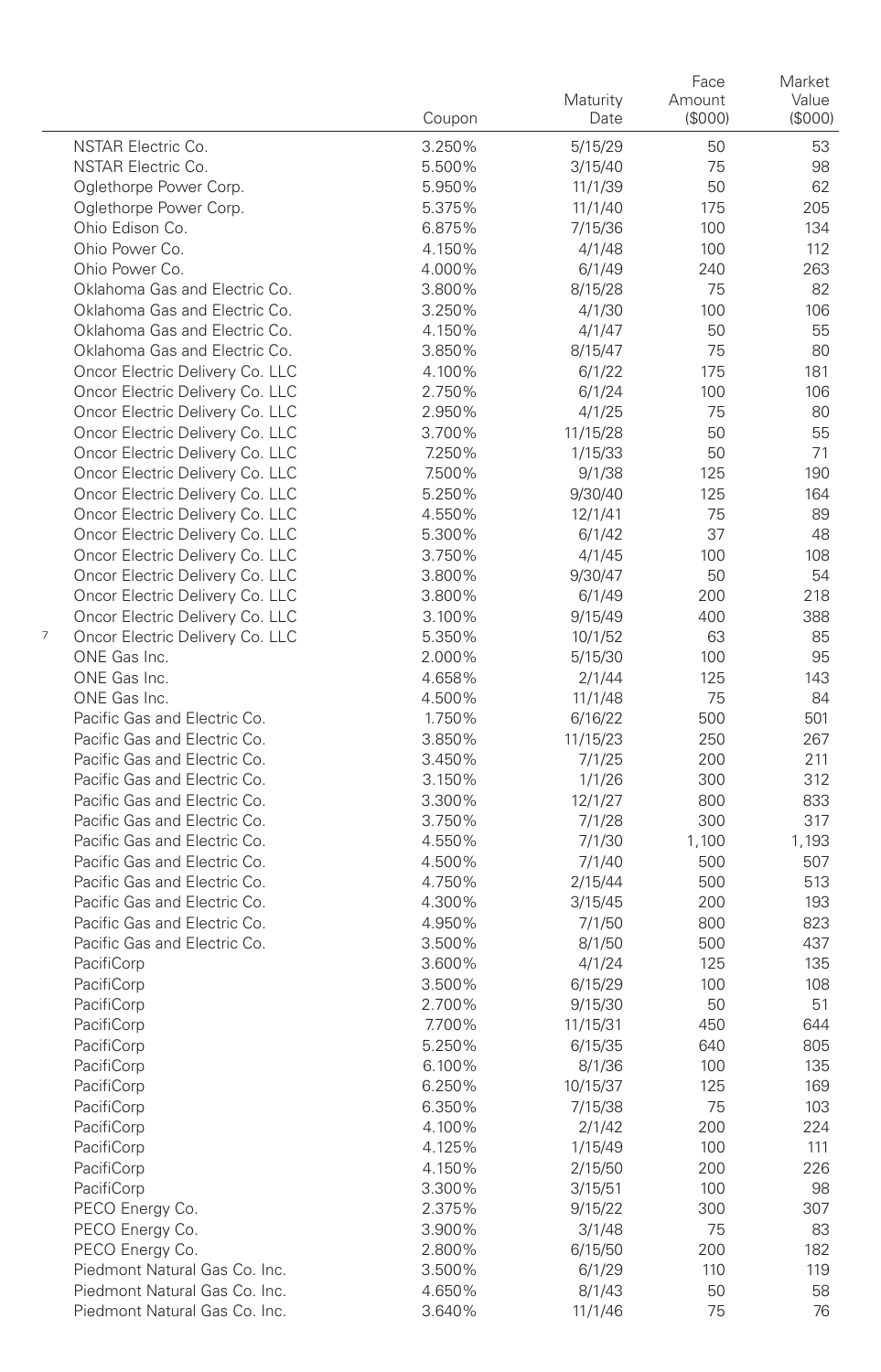|                                                                            | Coupon           | Maturity<br>Date   | Face<br>Amount<br>(\$000) | Market<br>Value<br>(\$000) |
|----------------------------------------------------------------------------|------------------|--------------------|---------------------------|----------------------------|
| Piedmont Natural Gas Co. Inc.                                              | 3.350%           | 6/1/50             | 100                       | 97                         |
| Pinnacle West Capital Corp.                                                | 1.300%           | 6/15/25            | 200                       | 198                        |
| Potomac Electric Power Co.                                                 | 6.500%           | 11/15/37           | 250                       | 351                        |
| Potomac Electric Power Co.                                                 | 4.150%           | 3/15/43            | 150                       | 170                        |
| PPL Capital Funding Inc.                                                   | 4.200%           | 6/15/22            | 25                        | 26                         |
| PPL Capital Funding Inc.                                                   | 3.500%           | 12/1/22            | 115                       | 120                        |
| PPL Capital Funding Inc.                                                   | 3.400%           | 6/1/23             | 100                       | 105                        |
| PPL Capital Funding Inc.                                                   | 3.950%           | 3/15/24            | 50                        | 53                         |
| PPL Capital Funding Inc.                                                   | 3.100%           | 5/15/26            | 100                       | 106                        |
| PPL Capital Funding Inc.                                                   | 4.700%           | 6/1/43             | 75                        | 88                         |
| PPL Capital Funding Inc.                                                   | 5.000%           | 3/15/44            | 200                       | 236                        |
| PPL Capital Funding Inc.                                                   | 4.000%           | 9/15/47            | 75                        | 81                         |
| PPL Electric Utilities Corp.                                               | 6.250%           | 5/15/39            | 100                       | 138                        |
| PPL Electric Utilities Corp.                                               | 4.125%           | 6/15/44            | 50                        | 56                         |
| PPL Electric Utilities Corp.<br>PPL Electric Utilities Corp.               | 4.150%<br>3.950% | 10/1/45            | 155<br>75                 | 175<br>82                  |
| Progress Energy Inc.                                                       | 3.150%           | 6/1/47<br>4/1/22   | 40                        | 41                         |
| Progress Energy Inc.                                                       | 7.000%           | 10/30/31           | 119                       | 160                        |
| Progress Energy Inc.                                                       | 6.000%           | 12/1/39            | 125                       | 163                        |
| <b>PSEG Power LLC</b>                                                      | 3.850%           | 6/1/23             | 125                       | 133                        |
| <b>PSEG Power LLC</b>                                                      | 8.625%           | 4/15/31            | 96                        | 142                        |
| Public Service Co. of Colorado                                             | 3.700%           | 6/15/28            | 75                        | 83                         |
| Public Service Co. of Colorado                                             | 1.900%           | 1/15/31            | 100                       | 96                         |
| Public Service Co. of Colorado                                             | 1.875%           | 6/15/31            | 200                       | 191                        |
| Public Service Co. of Colorado                                             | 3.600%           | 9/15/42            | 175                       | 187                        |
| Public Service Co. of Colorado                                             | 4.100%           | 6/15/48            | 75                        | 84                         |
| Public Service Co. of Colorado                                             | 2.700%           | 1/15/51            | 100                       | 90                         |
| Public Service Co. of New Hampshire                                        | 3.500%           | 11/1/23            | 50                        | 53                         |
| Public Service Co. of New Hampshire                                        | 3.600%           | 7/1/49             | 75                        | 79                         |
| Public Service Electric and Gas Co.                                        | 3.000%           | 5/15/25            | 80                        | 85                         |
| Public Service Electric and Gas Co.                                        | 2.250%           | 9/15/26            | 250                       | 262                        |
| Public Service Electric and Gas Co.                                        | 3.000%           | 5/15/27            | 75                        | 80                         |
| Public Service Electric and Gas Co.<br>Public Service Electric and Gas Co. | 3.200%           | 5/15/29            | 70                        | 75                         |
| Public Service Electric and Gas Co.                                        | 2.450%<br>3.800% | 1/15/30            | 50<br>250                 | 50<br>276                  |
| Public Service Electric and Gas Co.                                        | 3.850%           | 3/1/46<br>5/1/49   | 200                       | 221                        |
| Public Service Electric and Gas Co.                                        | 3.150%           | 1/1/50             | 200                       | 197                        |
| Public Service Electric and Gas Co.                                        | 2.050%           | 8/1/50             | 500                       | 402                        |
| Public Service Enterprise Group Inc.                                       | 2.650%           | 11/15/22           | 100                       | 103                        |
| Public Service Enterprise Group Inc.                                       | 1.600%           | 8/15/30            | 500                       | 460                        |
| Puget Energy Inc.                                                          | 5.625%           | 7/15/22            | 200                       | 210                        |
| Puget Energy Inc.                                                          | 3.650%           | 5/15/25            | 400                       | 433                        |
| Puget Energy Inc.                                                          | 4.100%           | 6/15/30            | 100                       | 108                        |
| Puget Sound Energy Inc.                                                    | 6.274%           | 3/15/37            | 125                       | 168                        |
| Puget Sound Energy Inc.                                                    | 5.757%           | 10/1/39            | 125                       | 167                        |
| Puget Sound Energy Inc.                                                    | 4.300%           | 5/20/45            | 100                       | 115                        |
| Puget Sound Energy Inc.                                                    | 4.223%           | 6/15/48            | 125                       | 142                        |
| Puget Sound Energy Inc.                                                    | 3.250%           | 9/15/49            | 90                        | 86                         |
| San Diego Gas & Electric Co.                                               | 2.500%           | 5/15/26            | 250                       | 262                        |
| San Diego Gas & Electric Co.                                               | 1.700%           | 10/1/30            | 500                       | 470                        |
| San Diego Gas & Electric Co.                                               | 4.500%           | 8/15/40            | 100                       | 116                        |
| San Diego Gas & Electric Co.                                               | 3.750%           | 6/1/47             | 75                        | 79                         |
| San Diego Gas & Electric Co.                                               | 4.150%           | 5/15/48            | 75                        | 84                         |
| San Diego Gas & Electric Co.<br>Sempra Energy                              | 3.320%<br>2.875% | 4/15/50<br>10/1/22 | 100<br>100                | 99<br>103                  |
| Sempra Energy                                                              | 2.900%           | 2/1/23             | 100                       | 104                        |
| Sempra Energy                                                              | 4.050%           | 12/1/23            | 100                       | 108                        |
| Sempra Energy                                                              | 3.750%           | 11/15/25           | 424                       | 464                        |
|                                                                            |                  |                    |                           |                            |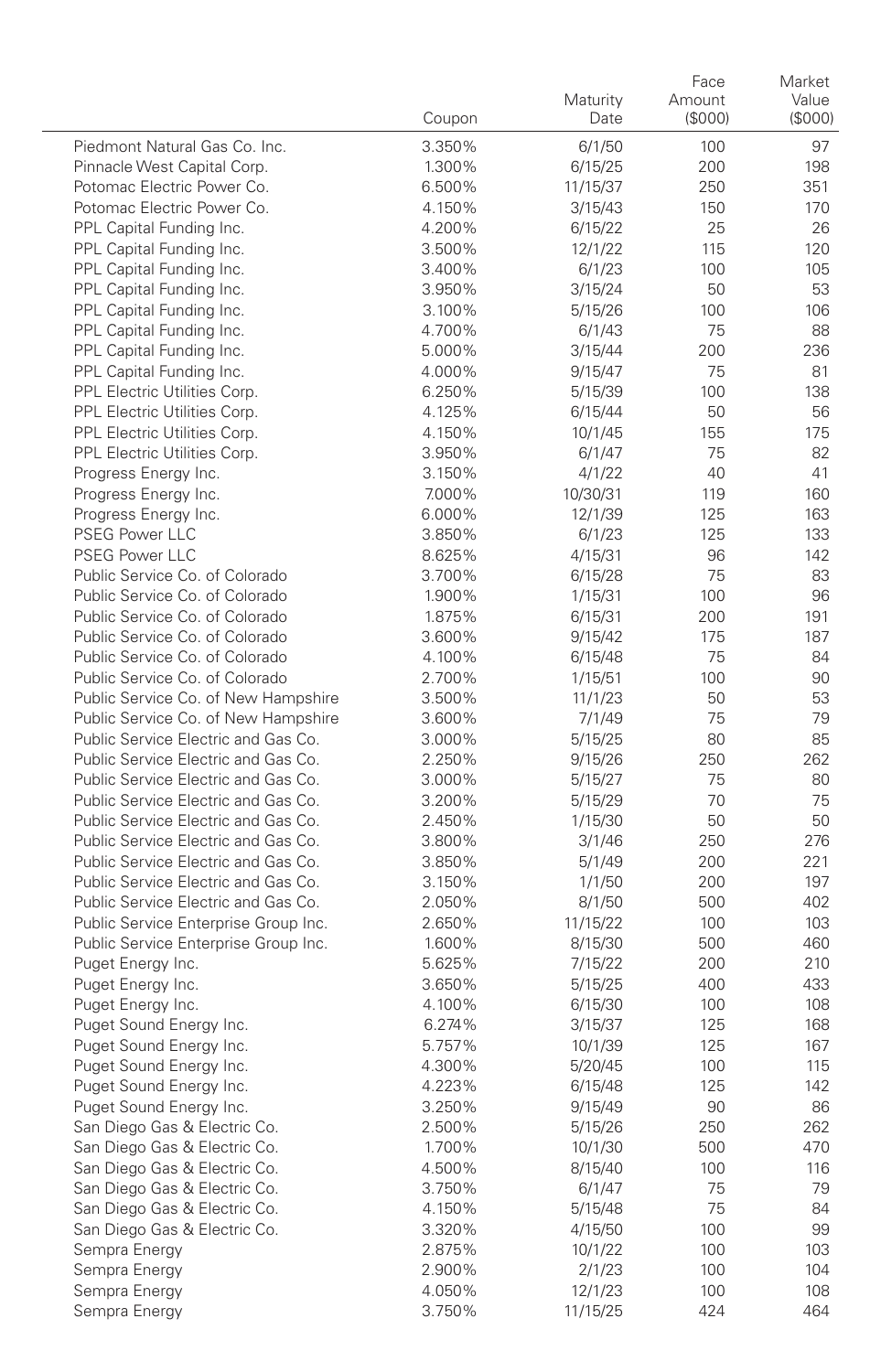|   |                                 | Coupon           | Maturity<br>Date   | Face<br>Amount<br>(\$000) | Market<br>Value<br>(\$000) |
|---|---------------------------------|------------------|--------------------|---------------------------|----------------------------|
|   | Sempra Energy                   | 3.250%           | 6/15/27            | 150                       | 160                        |
|   | Sempra Energy                   | 3.400%           | 2/1/28             | 200                       | 214                        |
|   | Sempra Energy                   | 3.800%           | 2/1/38             | 200                       | 215                        |
|   | Sempra Energy                   | 6.000%           | 10/15/39           | 150                       | 199                        |
|   | Sempra Energy                   | 4.000%           | 2/1/48             | 175                       | 184                        |
|   | Sierra Pacific Power Co.        | 2.600%           | 5/1/26             | 100                       | 105                        |
| 3 | Southern California Edison Co.  | 1.845%           | 2/1/22             | 14                        | 14                         |
|   | Southern California Edison Co.  | 3.400%           | 6/1/23             | 75                        | 79                         |
|   | Southern California Edison Co.  | 3.500%           | 10/1/23            | 175                       | 186                        |
|   | Southern California Edison Co.  | 1.100%           | 4/1/24             | 200                       | 201                        |
|   | Southern California Edison Co.  | 3.700%           | 8/1/25             | 150                       | 164                        |
|   | Southern California Edison Co.  | 3.650%           | 3/1/28             | 100                       | 108                        |
|   | Southern California Edison Co.  | 4.200%           | 3/1/29             | 75                        | 83                         |
|   | Southern California Edison Co.  | 6.650%           | 4/1/29             | 75                        | 93                         |
|   | Southern California Edison Co.  | 2.850%           | 8/1/29             | 275                       | 279                        |
|   | Southern California Edison Co.  | 2.250%           | 6/1/30             | 300                       | 289                        |
|   | Southern California Edison Co.  | 5.750%           | 4/1/35             | 75                        | 95                         |
|   | Southern California Edison Co.  | 5.350%           | 7/15/35            | 200                       | 243                        |
|   | Southern California Edison Co.  | 5.625%           | 2/1/36             | 125                       | 154                        |
|   | Southern California Edison Co.  | 5.500%           | 3/15/40            | 100                       | 123                        |
|   | Southern California Edison Co.  | 4.500%           | 9/1/40             | 275                       | 299                        |
|   | Southern California Edison Co.  | 4.050%           | 3/15/42            | 208                       | 214                        |
|   | Southern California Edison Co.  | 3.900%           | 3/15/43            | 100                       | 102                        |
|   | Southern California Edison Co.  | 4.000%           | 4/1/47             | 335                       | 344                        |
|   | Southern California Edison Co.  | 4.125%           | 3/1/48             | 350                       | 366                        |
|   | Southern California Edison Co.  | 4.875%           | 3/1/49             | 100                       | 116                        |
|   | Southern California Edison Co.  | 3.650%           | 2/1/50             | 500                       | 493                        |
|   | Southern California Gas Co.     | 2.600%           | 6/15/26            | 200                       | 210                        |
|   | Southern California Gas Co.     | 2.550%           | 2/1/30             | 150                       | 151                        |
|   | Southern California Gas Co.     | 3.750%           | 9/15/42            | 75                        | 79                         |
|   | Southern California Gas Co.     | 4.125%           | 6/1/48             | 75                        | 84                         |
|   | Southern California Gas Co.     | 3.950%           | 2/15/50            | 70                        | 78                         |
|   | Southern Co.                    | 3.250%           | 7/1/26             | 350                       | 374                        |
|   | Southern Co.                    | 1.750%           | 3/15/28            | 300                       | 292                        |
|   | Southern Co.<br>Southern Co.    | 4.250%<br>4.400% | 7/1/36             | 200<br>360                | 224<br>401                 |
|   | Southern Co.                    | 4.000%           | 7/1/46             | 300                       |                            |
|   | Southern Co. Gas Capital Corp.  | 3.250%           | 1/15/51            | 75                        | 317<br>81                  |
|   | Southern Co. Gas Capital Corp.  | 1.750%           | 6/15/26<br>1/15/31 | 500                       | 460                        |
|   | Southern Co. Gas Capital Corp.  | 5.875%           | 3/15/41            | 75                        | 98                         |
|   | Southern Co. Gas Capital Corp.  | 4.400%           | 6/1/43             | 50                        | 55                         |
|   | Southern Co. Gas Capital Corp.  | 3.950%           | 10/1/46            | 100                       | 104                        |
|   | Southern Co. Gas Capital Corp.  | 4.400%           | 5/30/47            | 100                       | 111                        |
|   | Southern Power Co.              | 4.150%           | 12/1/25            | 100                       | 111                        |
|   | Southern Power Co.              | 5.150%           | 9/15/41            | 100                       | 116                        |
|   | Southern Power Co.              | 5.250%           | 7/15/43            | 50                        | 57                         |
|   | Southern Power Co.              | 4.950%           | 12/15/46           | 75                        | 83                         |
|   | Southwest Gas Corp.             | 3.700%           | 4/1/28             | 50                        | 54                         |
|   | Southwest Gas Corp.             | 3.800%           | 9/29/46            | 75                        | 77                         |
|   | Southwest Gas Corp.             | 4.150%           | 6/1/49             | 25                        | 27                         |
|   | Southwestern Electric Power Co. | 2.750%           | 10/1/26            | 100                       | 105                        |
|   | Southwestern Electric Power Co. | 4.100%           | 9/15/28            | 100                       | 110                        |
|   | Southwestern Electric Power Co. | 6.200%           | 3/15/40            | 75                        | 99                         |
|   | Southwestern Electric Power Co. | 3.900%           | 4/1/45             | 200                       | 209                        |
|   | Southwestern Electric Power Co. | 3.850%           | 2/1/48             | 325                       | 330                        |
|   | Southwestern Public Service Co. | 3.300%           | 6/15/24            | 165                       | 176                        |
|   | Southwestern Public Service Co. | 4.500%           | 8/15/41            | 100                       | 116                        |
|   | Southwestern Public Service Co. | 3.400%           | 8/15/46            | 275                       | 275                        |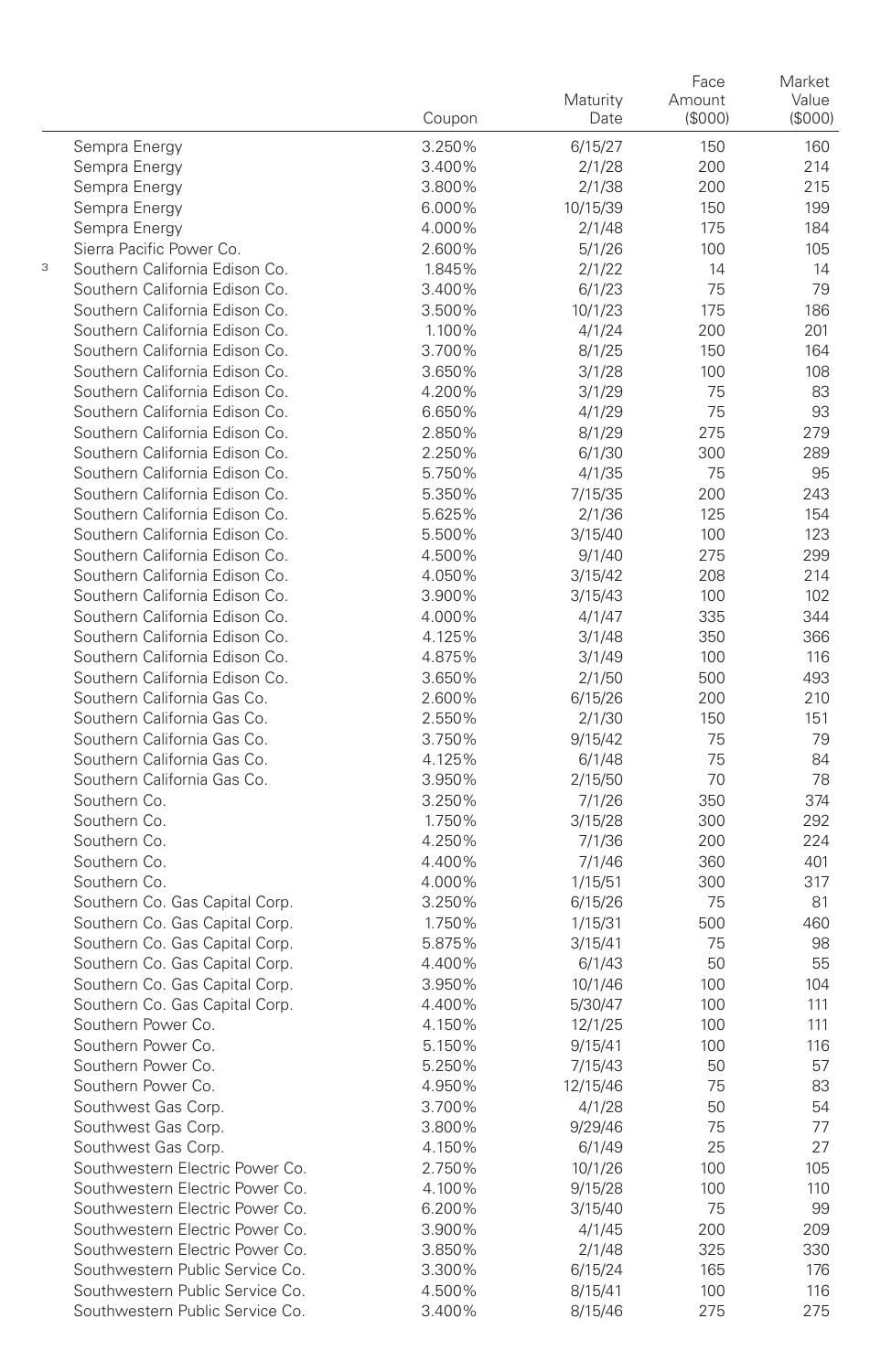|                                 |        | Maturity | Face<br>Amount | Market<br>Value |
|---------------------------------|--------|----------|----------------|-----------------|
|                                 | Coupon | Date     | (S000)         | (\$000)         |
| Southwestern Public Service Co. | 3.700% | 8/15/47  | 75             | 78              |
| Southwestern Public Service Co. | 4.400% | 11/15/48 | 275            | 318             |
| Southwestern Public Service Co. | 3.750% | 6/15/49  | 75             | 80              |
| Southwestern Public Service Co. | 3.150% | 5/1/50   | 100            | 97              |
| Tampa Electric Co.              | 4.100% | 6/15/42  | 50             | 55              |
| Tampa Electric Co.              | 4.350% | 5/15/44  | 50             | 56              |
| Tampa Electric Co.              | 4.300% | 6/15/48  | 75             | 85              |
| Tampa Electric Co.              | 4.450% | 6/15/49  | 125            | 146             |
| Tampa Electric Co.              | 3.625% | 6/15/50  | 50             | 51              |
| Toledo Edison Co.               | 6.150% | 5/15/37  | 75             | 96              |
| Tucson Electric Power Co.       | 3.050% | 3/15/25  | 50             | 54              |
| Union Electric Co.              | 3.500% | 4/15/24  | 250            | 268             |
| Union Electric Co.              | 2.950% | 3/15/30  | 500            | 523             |
| Union Electric Co.              | 8.450% | 3/15/39  | 150            | 244             |
| Union Electric Co.              | 3.650% | 4/15/45  | 125            | 131             |
| Union Electric Co.              | 4.000% | 4/1/48   | 275            | 305             |
| Union Electric Co.              | 3.250% | 10/1/49  | 100            | 99              |
| Veolia Environnement SA         | 6.750% | 6/1/38   | 39             | 55              |
| Virginia Electric and Power Co. | 3.450% | 2/15/24  | 50             | 54              |
| Virginia Electric and Power Co. | 2.950% | 11/15/26 | 75             | 80              |
| Virginia Electric and Power Co. | 3.500% | 3/15/27  | 250            | 274             |
| Virginia Electric and Power Co. | 3.800% | 4/1/28   | 150            | 166             |
| Virginia Electric and Power Co. | 2.875% | 7/15/29  | 275            | 286             |
| Virginia Electric and Power Co. | 6.000% | 1/15/36  | 125            | 167             |
| Virginia Electric and Power Co. | 6.000% | 5/15/37  | 150            | 201             |
| Virginia Electric and Power Co. | 6.350% | 11/30/37 | 50             | 69              |
| Virginia Electric and Power Co. | 4.000% | 1/15/43  | 400            | 443             |
| Virginia Electric and Power Co. | 4.450% | 2/15/44  | 475            | 559             |
| Virginia Electric and Power Co. | 4.200% | 5/15/45  | 75             | 85              |
| Virginia Electric and Power Co. | 4.000% | 11/15/46 | 100            | 110             |
| Virginia Electric and Power Co. | 3.800% | 9/15/47  | 100            | 108             |
| Virginia Electric and Power Co. | 4.600% | 12/1/48  | 175            | 215             |
| Virginia Electric and Power Co. | 3.300% | 12/1/49  | 210            | 210             |
| Washington Gas Light Co.        | 3.796% | 9/15/46  | 100            | 108             |
| Washington Gas Light Co.        | 3.650% | 9/15/49  | 30             | 31              |
| WEC Energy Group Inc.           | 0.550% | 9/15/23  | 500            | 497             |
| WEC Energy Group Inc.           | 3.550% | 6/15/25  | 168            | 182             |
| WEC Energy Group Inc.           | 1.375% | 10/15/27 | 500            | 482             |
| Wisconsin Electric Power Co.    | 2.050% | 12/15/24 | 100            | 104             |
| Wisconsin Electric Power Co.    | 4.300% | 10/15/48 | 100            | 116             |
| Wisconsin Power and Light Co.   | 6.375% | 8/15/37  | 100            | 134             |
| Wisconsin Power and Light Co.   | 3.650% | 4/1/50   | 50             | 52              |
| Xcel Energy Inc.                | 3.300% | 6/1/25   | 325            | 348             |
| Xcel Energy Inc.                | 3.350% | 12/1/26  | 75             | 82              |
| Xcel Energy Inc.                | 4.000% | 6/15/28  | 75             | 84              |
| Xcel Energy Inc.                | 2.600% | 12/1/29  | 200            | 203             |
| Xcel Energy Inc.                | 3.400% | 6/1/30   | 250            | 269             |
| Xcel Energy Inc.                | 3.500% | 12/1/49  | 100            | 100             |
|                                 |        |          |                | 100.002         |

## Total Corporate Bonds (Cost \$1,305,421) 1,381,807

 $\overline{\phantom{a}}$ 

| Sovereign Bonds (3.9%) |          |       |       |  |  |
|------------------------|----------|-------|-------|--|--|
| 0.500%                 | 4/22/22  | 500   | 502   |  |  |
| 1.625%                 | 9/16/22  | 400   | 408   |  |  |
| 2.125%                 | 11/16/22 | 700   | 721   |  |  |
| 3.000%                 | 9/20/23  | 275   | 293   |  |  |
| 0.875%                 | 3/23/26  | 600   | 596   |  |  |
| 0.625%                 | 4/7/22   | 1.100 | 1.105 |  |  |
|                        |          |       |       |  |  |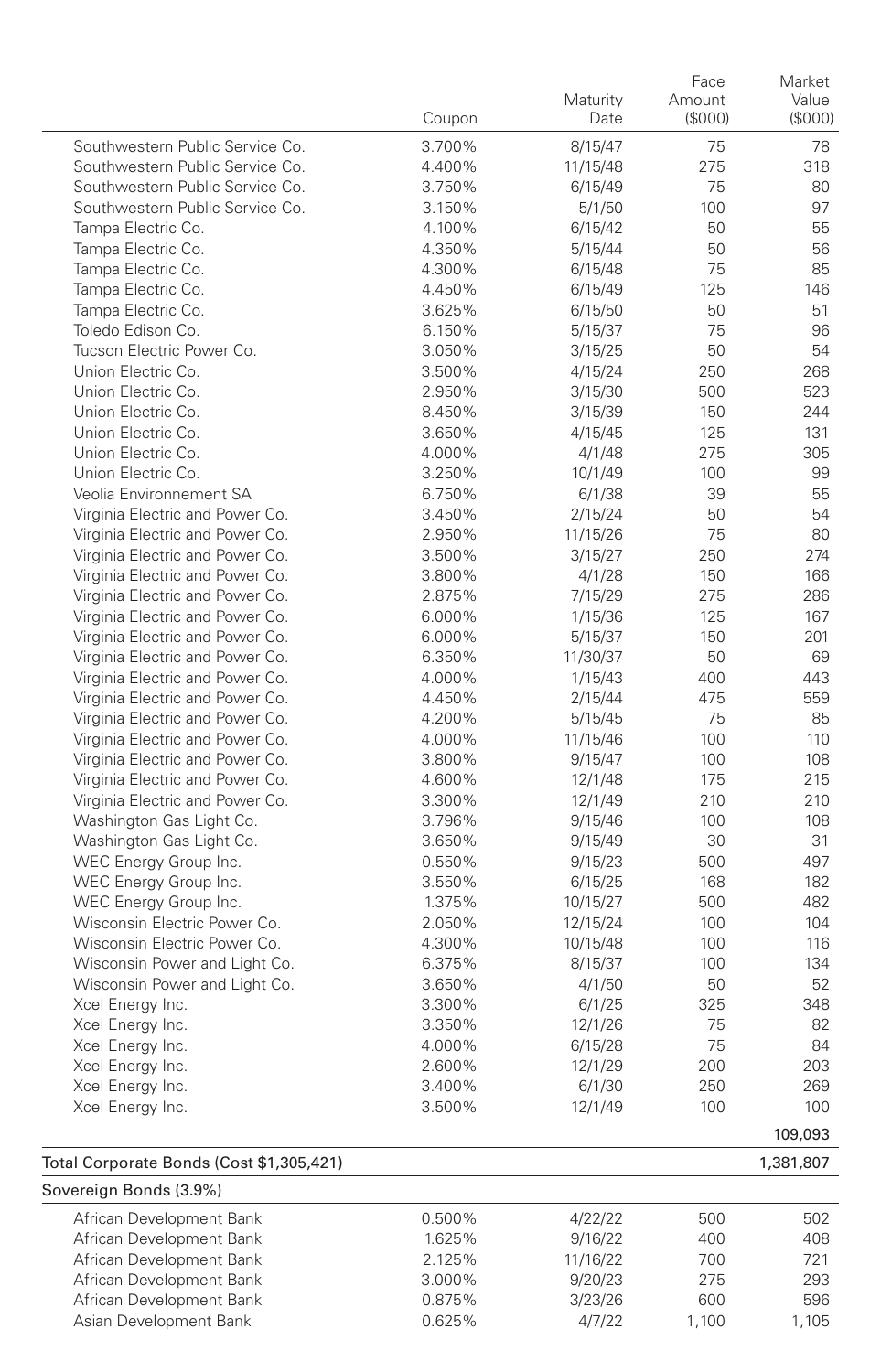|                                                   | Coupon | Maturity<br>Date | Face<br>Amount<br>(S000) | Market<br>Value<br>(\$000) |
|---------------------------------------------------|--------|------------------|--------------------------|----------------------------|
| Asian Development Bank                            | 1.875% | 7/19/22          | 600                      | 613                        |
| Asian Development Bank                            | 1.750% | 9/13/22          | 1,100                    | 1,124                      |
| Asian Development Bank                            | 1.625% | 1/24/23          | 200                      | 205                        |
| Asian Development Bank                            | 2.750% | 3/17/23          | 1,000                    | 1,049                      |
| Asian Development Bank                            | 0.250% | 7/14/23          | 1,300                    | 1,299                      |
| Asian Development Bank                            | 0.250% | 10/6/23          | 600                      | 599                        |
| Asian Development Bank                            | 2.625% | 1/30/24          | 1,000                    | 1,062                      |
| Asian Development Bank                            | 1.500% | 10/18/24         | 500                      | 516                        |
| Asian Development Bank                            | 2.000% | 1/22/25          | 300                      | 315                        |
| Asian Development Bank                            | 0.625% | 4/29/25          | 700                      | 697                        |
| Asian Development Bank                            | 0.375% | 9/3/25           | 1,000                    | 977                        |
| Asian Development Bank                            | 0.500% | 2/4/26           | 850                      | 830                        |
| Asian Development Bank                            | 2.000% | 4/24/26          | 100                      | 105                        |
| Asian Development Bank                            | 2.625% | 1/12/27          | 200                      | 216                        |
| Asian Development Bank                            | 2.375% | 8/10/27          | 275                      | 292                        |
| Asian Development Bank                            | 6.220% | 8/15/27          | 100                      | 127                        |
| Asian Development Bank                            | 2.500% | 11/2/27          | 673                      | 718                        |
| Asian Development Bank                            | 5.820% | 6/16/28          | 148                      | 190                        |
| Asian Development Bank                            | 3.125% | 9/26/28          | 130                      | 144                        |
| Asian Development Bank                            | 1.750% | 9/19/29          | 200                      | 201                        |
| Asian Development Bank                            | 1.875% | 1/24/30          | 200                      | 202                        |
| Asian Development Bank                            | 0.750% | 10/8/30          | 500                      | 454                        |
| Asian Development Bank                            | 1.500% | 3/4/31           | 500                      | 484                        |
| Asian Infrastructure Investment Bank              | 0.250% | 9/29/23          | 500                      | 499                        |
| Asian Infrastructure Investment Bank              | 2.250% | 5/16/24          | 500                      | 527                        |
| Asian Infrastructure Investment Bank              | 0.500% | 5/28/25          | 400                      | 395                        |
| Asian Infrastructure Investment Bank              | 0.500% | 1/27/26          | 600                      | 586                        |
| Canada                                            | 2.000% | 11/15/22         | 570                      | 586                        |
| Canada                                            | 1.625% | 1/22/25          | 550                      | 567                        |
| Corp. Andina de Fomento                           | 2.750% | 1/6/23           | 125                      | 129                        |
| Corp. Andina de Fomento                           | 2.375% | 5/12/23          | 100                      | 103                        |
| Corp. Andina de Fomento                           | 3.750% | 11/23/23         | 925                      | 992                        |
| Council of Europe Development Bank                | 1.750% | 9/26/22          | 150                      | 153                        |
| Council of Europe Development Bank                | 2.625% | 2/13/23          | 425                      | 444                        |
| Council of Europe Development Bank                | 0.250% | 6/10/23          | 100                      | 100                        |
| Council of Europe Development Bank                | 0.250% | 10/20/23         | 500                      | 499                        |
| Council of Europe Development Bank                | 1.375% | 2/27/25          | 200                      | 205                        |
| European Bank for Reconstruction &<br>Development | 2.750% | 3/7/23           | 925                      | 970                        |
| European Bank for Reconstruction &                |        |                  |                          |                            |
| Development                                       | 0.250% | 7/10/23          | 200                      | 200                        |
| European Bank for Reconstruction &                |        |                  |                          |                            |
| Development                                       | 1.625% | 9/27/24          | 270                      | 280                        |
| European Bank for Reconstruction &                |        |                  |                          |                            |
| Development                                       | 1.500% | 2/13/25          | 100                      | 103                        |
| European Bank for Reconstruction &                |        |                  |                          |                            |
| Development                                       | 0.500% | 5/19/25          | 100                      | 99                         |
| European Bank for Reconstruction &                |        |                  |                          |                            |
| Development                                       | 0.500% | 11/25/25         | 500                      | 490                        |
| European Bank for Reconstruction &<br>Development | 0.500% | 1/28/26          | 500                      | 489                        |
| European Investment Bank                          | 2.625% | 5/20/22          | 200                      | 205                        |
| European Investment Bank                          | 2.375% | 6/15/22          | 1,725                    | 1,770                      |
| European Investment Bank                          | 1.375% | 9/6/22           | 720                      | 732                        |
| European Investment Bank                          | 2.500% | 3/15/23          | 600                      | 627                        |
| European Investment Bank                          | 1.375% | 5/15/23          | 600                      | 614                        |
| European Investment Bank                          | 2.875% | 8/15/23          | 800                      | 848                        |
| European Investment Bank                          | 0.250% | 9/15/23          | 1,750                    | 1,747                      |
| European Investment Bank                          | 3.125% | 12/14/23         | 500                      | 537                        |
|                                                   |        |                  |                          |                            |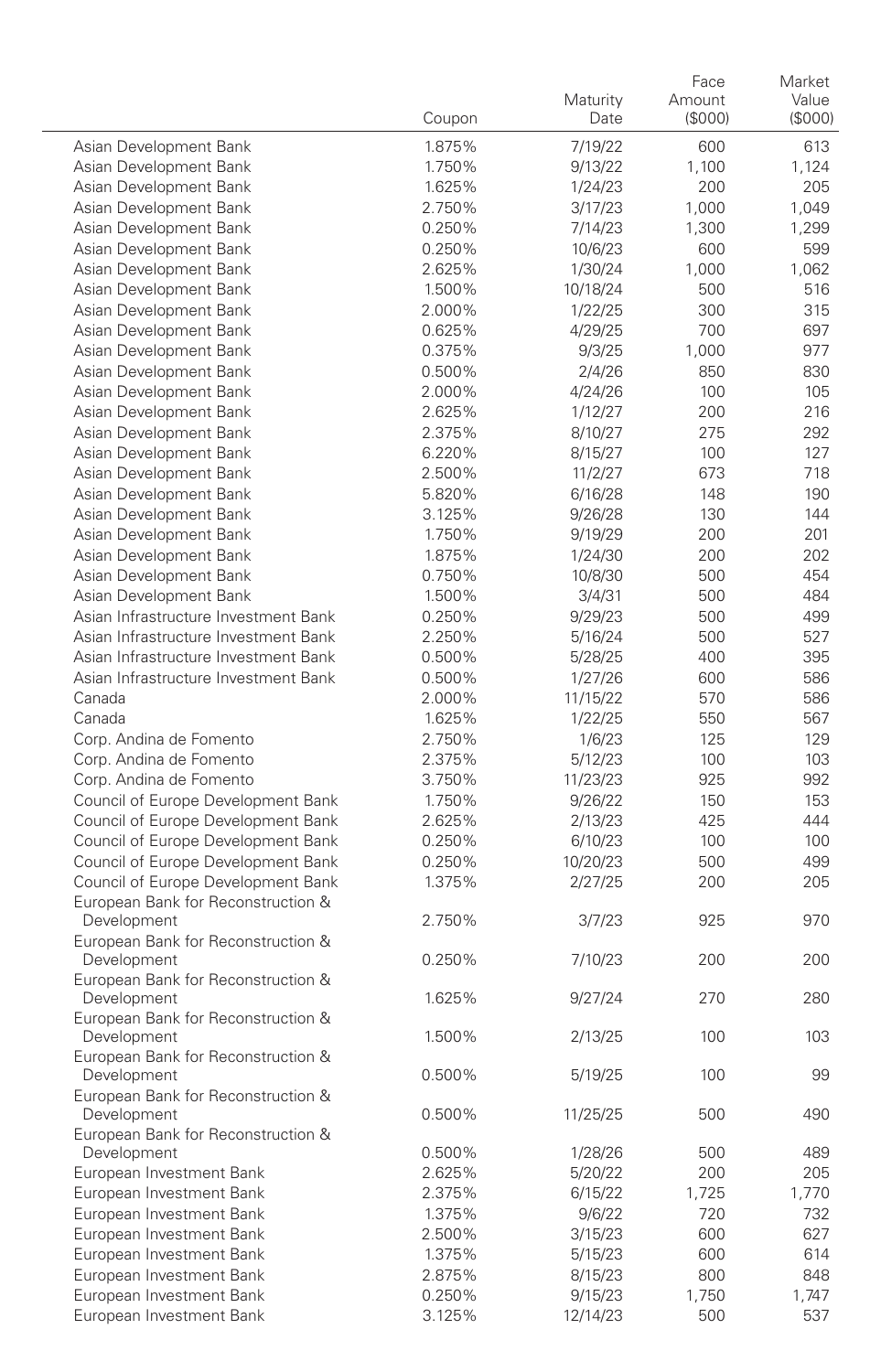|                                                                            | Coupon | Maturity<br>Date   | Face<br>Amount<br>(\$000) | Market<br>Value<br>(\$000) |
|----------------------------------------------------------------------------|--------|--------------------|---------------------------|----------------------------|
| European Investment Bank                                                   | 3.250% | 1/29/24            | 810                       | 875                        |
| European Investment Bank                                                   | 2.625% | 3/15/24            | 530                       | 564                        |
| European Investment Bank                                                   | 2.250% | 6/24/24            | 550                       | 581                        |
| European Investment Bank                                                   | 2.500% | 10/15/24           | 276                       | 295                        |
| European Investment Bank                                                   | 1.875% | 2/10/25            | 1,050                     | 1,098                      |
| European Investment Bank                                                   | 1.625% | 3/14/25            | 100                       | 104                        |
| European Investment Bank                                                   | 0.625% | 7/25/25            | 1,600                     | 1,585                      |
| European Investment Bank                                                   | 0.375% | 12/15/25           | 2,000                     | 1,949                      |
| European Investment Bank                                                   | 0.375% | 3/26/26            | 1,000                     | 970                        |
| European Investment Bank                                                   | 2.375% | 5/24/27            | 225                       | 240                        |
| European Investment Bank                                                   | 0.625% | 10/21/27           | 500                       | 475                        |
| European Investment Bank                                                   | 1.625% | 10/9/29            | 125                       | 124                        |
| European Investment Bank                                                   | 0.875% | 5/17/30            | 200                       | 186                        |
| European Investment Bank                                                   | 0.750% | 9/23/30            | 500                       | 456                        |
| European Investment Bank                                                   | 1.250% | 2/14/31            | 500                       | 475                        |
| European Investment Bank                                                   | 4.875% | 2/15/36            | 325                       | 433                        |
| 9<br>Export Development Canada                                             | 1.750% | 7/18/22            | 580                       | 591                        |
| 9<br>Export Development Canada                                             | 2.500% | 1/24/23            | 40                        | 42                         |
| 9<br><b>Export Development Canada</b>                                      | 1.375% | 2/24/23            | 1,000                     | 1,019                      |
| 9<br><b>Export Development Canada</b>                                      | 2.625% | 2/21/24            | 250                       | 265                        |
| Export-Import Bank of Korea                                                | 5.000% | 4/11/22            | 275                       | 288                        |
| Export-Import Bank of Korea                                                | 3.000% | 11/1/22            | 400                       | 416                        |
| Export-Import Bank of Korea                                                | 3.625% | 11/27/23           | 200                       | 216                        |
| Export-Import Bank of Korea                                                | 4.000% | 1/14/24            | 650                       | 711                        |
| Export-Import Bank of Korea                                                | 2.625% | 5/26/26            | 200                       | 213                        |
| Export-Import Bank of Korea                                                | 1.250% | 9/21/30            | 500                       | 461                        |
| <b>FMS Wertmanagement</b>                                                  | 2.000% | 8/1/22             | 470                       | 481                        |
| FMS Wertmanagement                                                         | 2.750% | 3/6/23             | 300                       | 314                        |
| Hydro-Quebec                                                               | 8.050% | 7/7/24             | 325                       | 399                        |
| Inter-American Development Bank                                            | 1.750% | 4/14/22            | 800                       | 813                        |
| Inter-American Development Bank                                            | 3.000% | 9/26/22            | 500                       | 520                        |
| Inter-American Development Bank                                            | 2.500% | 1/18/23            | 1,025                     | 1,067                      |
| Inter-American Development Bank                                            | 0.500% | 5/24/23            | 400                       | 402                        |
| Inter-American Development Bank                                            | 3.000% | 10/4/23            | 625                       | 666                        |
| Inter-American Development Bank                                            | 0.250% | 11/15/23           | 1,000                     | 997                        |
| Inter-American Development Bank                                            | 2.625% | 1/16/24            | 150                       | 159                        |
| Inter-American Development Bank                                            | 3.000% | 2/21/24            | 900                       | 967                        |
| Inter-American Development Bank                                            | 2.125% | 1/15/25            | 1,100                     | 1,160                      |
| Inter-American Development Bank                                            | 1.750% | 3/14/25            | 200                       | 208                        |
| Inter-American Development Bank                                            | 0.875% | 4/3/25             | 500                       | 503                        |
| Inter-American Development Bank                                            | 7.000% | 6/15/25            | 134                       | 166                        |
| Inter-American Development Bank                                            | 0.625% | 7/15/25            | 1,300                     | 1,287                      |
| Inter-American Development Bank                                            | 2.000% | 6/2/26             | 750                       | 785                        |
| Inter-American Development Bank                                            | 2.000% | 7/23/26            | 100                       | 105                        |
| Inter-American Development Bank                                            | 2.375% | 7/7/27             | 450                       | 477                        |
| Inter-American Development Bank                                            | 0.625% | 9/16/27            | 800                       | 761                        |
| Inter-American Development Bank                                            | 3.125% | 9/18/28            | 875                       | 971                        |
| Inter-American Development Bank                                            | 1.125% | 1/13/31            | 350                       | 327                        |
| Inter-American Development Bank                                            | 3.875% | 10/28/41<br>8/7/42 | 200                       | 243                        |
| Inter-American Development Bank<br>International Bank for Reconstruction & | 3.200% |                    | 100                       | 110                        |
| Development                                                                | 2.125% | 7/1/22             | 1,775                     | 1,817                      |
| International Bank for Reconstruction &<br>Development                     | 1.875% | 6/19/23            | 1,100                     | 1,139                      |
| International Bank for Reconstruction &<br>Development                     | 3.000% | 9/27/23            | 1,125                     | 1,199                      |
| International Bank for Reconstruction &<br>Development                     | 0.250% | 11/24/23           | 700                       | 698                        |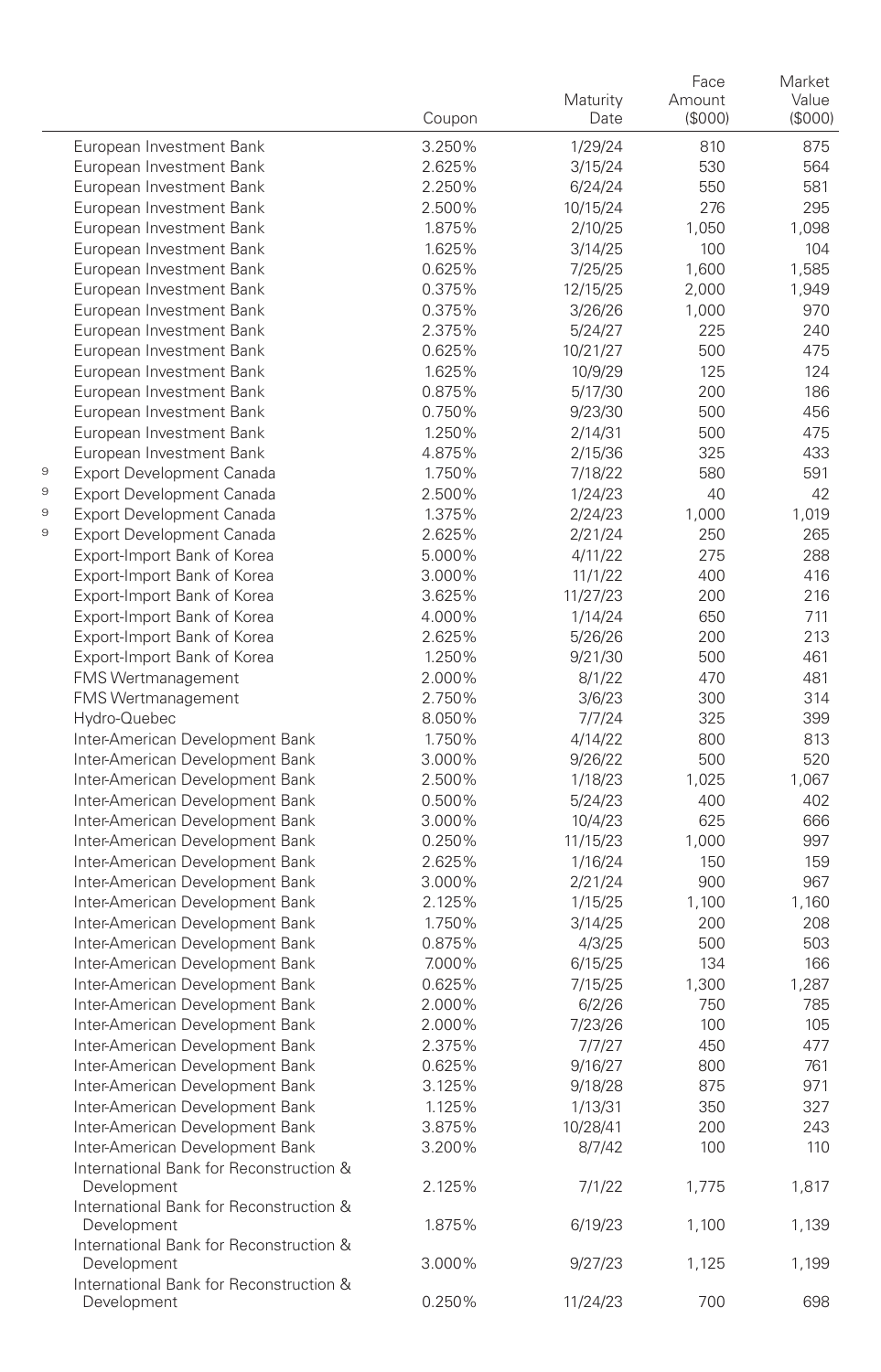|          |                                                            | Coupon | Maturity<br>Date | Face<br>Amount<br>(S000) | Market<br>Value<br>(\$000) |
|----------|------------------------------------------------------------|--------|------------------|--------------------------|----------------------------|
|          | International Bank for Reconstruction &<br>Development     | 2.500% | 3/19/24          | 1,100                    | 1,167                      |
|          | International Bank for Reconstruction &<br>Development     | 1.500% | 8/28/24          | 695                      | 717                        |
|          | International Bank for Reconstruction &<br>Development     | 2.500% | 11/25/24         | 750                      | 801                        |
|          | International Bank for Reconstruction &<br>Development     | 1.625% | 1/15/25          | 200                      | 207                        |
|          | International Bank for Reconstruction &<br>Development     | 0.625% | 4/22/25          | 1,500                    | 1,493                      |
|          | International Bank for Reconstruction &<br>Development     | 0.375% | 7/28/25          | 1,500                    | 1,470                      |
|          | International Bank for Reconstruction &<br>Development     | 2.500% | 7/29/25          | 1,150                    | 1,230                      |
|          | International Bank for Reconstruction &<br>Development     | 0.500% | 10/28/25         | 2,000                    | 1,963                      |
|          | International Bank for Reconstruction &<br>Development     | 3.125% | 11/20/25         | 470                      | 517                        |
|          | International Bank for Reconstruction &<br>Development     | 2.500% | 11/22/27         | 350                      | 374                        |
|          | International Bank for Reconstruction &<br>Development     | 0.750% | 11/24/27         | 900                      | 861                        |
|          | International Bank for Reconstruction &<br>Development     |        |                  |                          | 201                        |
|          | International Bank for Reconstruction &                    | 1.750% | 10/23/29         | 200                      |                            |
|          | Development<br>International Bank for Reconstruction &     | 0.875% | 5/14/30          | 400                      | 370<br>727                 |
|          | Development<br>International Bank for Reconstruction &     | 0.750% | 8/26/30          | 800                      |                            |
|          | Development<br>International Bank for Reconstruction &     | 1.250% | 2/10/31          | 650                      | 615                        |
|          | Development                                                | 4.750% | 2/15/35          | 250                      | 328                        |
|          | International Finance Corp.                                | 2.000% | 10/24/22         | 200                      | 206                        |
|          | International Finance Corp.                                | 2.875% | 7/31/23          | 575                      | 609                        |
|          | International Finance Corp.                                | 1.375% | 10/16/24         | 200                      | 206                        |
|          | International Finance Corp.                                | 0.375% | 7/16/25          | 400                      | 392                        |
|          | International Finance Corp.                                | 2.125% | 4/7/26           | 600                      | 632                        |
| 10       | Iraq Government Aid Bond                                   | 2.149% | 1/18/22          | 100                      | 102                        |
| 10       | Israel Government Aid Bond                                 | 5.500% | 12/4/23          | 50                       | 57                         |
| 10<br>11 | Israel Government Aid Bond<br>Japan Bank for International | 5.500% | 4/26/24          | 475                      | 548                        |
| 11       | Cooperation<br>Japan Bank for International                | 3.125% | 7/20/21          | 275                      | 277                        |
| 11       | Cooperation<br>Japan Bank for International                | 2.500% | 6/1/22           | 450                      | 461                        |
| 11       | Cooperation<br>Japan Bank for International                | 2.375% | 7/21/22          | 250                      | 257                        |
| 11       | Cooperation<br>Japan Bank for International                | 2.375% | 11/16/22         | 540                      | 558                        |
| 11       | Cooperation<br>Japan Bank for International                | 1.750% | 1/23/23          | 500                      | 513                        |
| 11       | Cooperation<br>Japan Bank for International                | 0.625% | 5/22/23          | 200                      | 201                        |
| 11       | Cooperation<br>Japan Bank for International                | 3.250% | 7/20/23          | 300                      | 319                        |
| 11       | Cooperation<br>Japan Bank for International                | 3.375% | 7/31/23          | 100                      | 107                        |
| 11       | Cooperation<br>Japan Bank for International                | 0.375% | 9/15/23          | 600                      | 599                        |
|          | Cooperation                                                | 3.375% | 10/31/23         | 400                      | 430                        |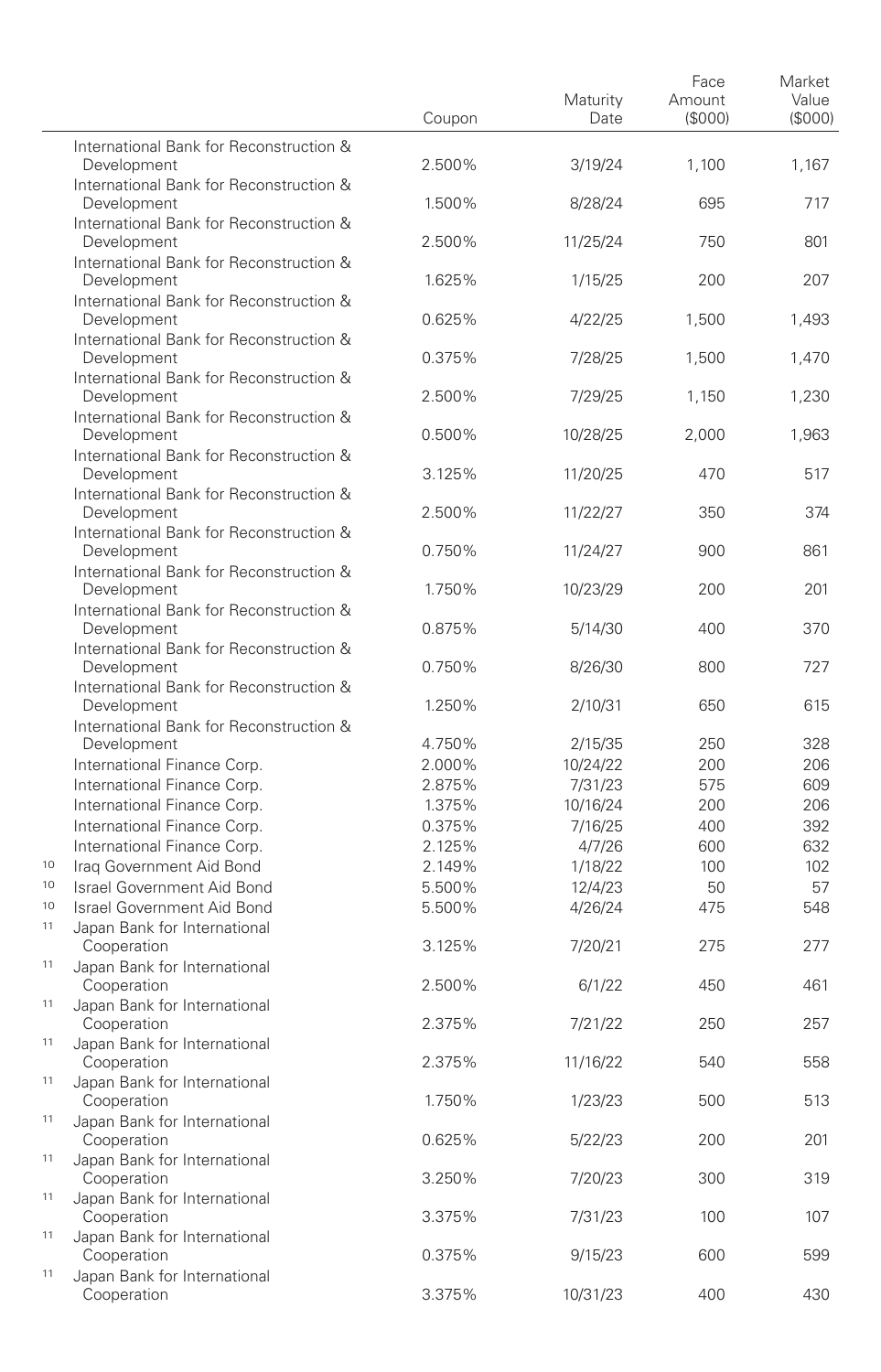|    |                                                                    | Coupon           | Maturity<br>Date    | Face<br>Amount<br>(\$000) | Market<br>Value<br>(\$000) |
|----|--------------------------------------------------------------------|------------------|---------------------|---------------------------|----------------------------|
| 11 | Japan Bank for International<br>Cooperation                        | 3.000%           | 5/29/24             | 500                       | 538                        |
| 11 | Japan Bank for International<br>Cooperation                        | 1.750%           | 10/17/24            | 200                       | 208                        |
| 11 | Japan Bank for International<br>Cooperation                        | 2.125%           | 2/10/25             | 330                       | 347                        |
| 11 | Japan Bank for International<br>Cooperation                        | 0.625%           | 7/15/25             | 400                       | 393                        |
| 11 | Japan Bank for International<br>Cooperation                        | 2.750%           | 1/21/26             | 442                       | 475                        |
| 11 | Japan Bank for International<br>Cooperation                        | 2.375%           | 4/20/26             | 200                       | 211                        |
| 11 | Japan Bank for International<br>Cooperation                        | 2.250%           | 11/4/26             | 200                       | 210                        |
| 11 | Japan Bank for International<br>Cooperation                        | 2.875%           | 7/21/27             | 200                       | 216                        |
| 11 | Japan Bank for International<br>Cooperation                        | 2.750%           | 11/16/27            | 800                       | 857                        |
| 11 | Japan Bank for International<br>Cooperation                        | 3.250%           | 7/20/28             | 300                       | 332                        |
| 11 | Japan Bank for International<br>Cooperation                        | 3.500%           | 10/31/28            | 350                       | 394                        |
| 11 | Japan Bank for International<br>Cooperation                        | 1.250%           | 1/21/31             | 500                       | 468                        |
| 11 | Japan International Cooperation Agency                             | 2.750%           | 4/27/27             | 300                       | 325                        |
| 10 | Kingdom of Jordan AID                                              | 2.578%           | 6/30/22             | 200                       | 206                        |
| 10 | Kingdom of Jordan AID                                              | 3.000%           | 6/30/25             | 200                       | 215                        |
|    | Korea Development Bank                                             | 3.000%           | 9/14/22             | 400                       | 415                        |
|    | Korea Development Bank                                             | 3.375%           | 3/12/23             | 700                       | 739                        |
|    | Korea Development Bank                                             | 3.750%           | 1/22/24             | 500                       | 544                        |
|    | Korea Development Bank                                             | 2.125%           | 10/1/24             | 200                       | 210                        |
| 12 | Korea Development Bank                                             | 1.625%           | 1/19/31             | 400                       | 383                        |
| 12 | Kreditanstalt fuer Wiederaufbau                                    | 2.125%           | 6/15/22             | 750                       | 767                        |
| 12 | Kreditanstalt fuer Wiederaufbau                                    | 1.750%           | 8/22/22             | 1,600                     | 1,634                      |
| 12 | Kreditanstalt fuer Wiederaufbau                                    | 2.000%           | 10/4/22             | 950                       | 976                        |
| 12 | Kreditanstalt fuer Wiederaufbau<br>Kreditanstalt fuer Wiederaufbau | 2.375%           | 12/29/22            | 950                       | 985                        |
| 12 | Kreditanstalt fuer Wiederaufbau                                    | 2.125%<br>1.625% | 1/17/23             | 1,025                     | 1,060<br>1,229             |
| 12 | Kreditanstalt fuer Wiederaufbau                                    | 0.250%           | 2/15/23<br>10/19/23 | 1,200<br>800              | 798                        |
| 12 | Kreditanstalt fuer Wiederaufbau                                    | 2.625%           | 2/28/24             | 400                       | 425                        |
| 12 | Kreditanstalt fuer Wiederaufbau                                    | 0.250%           | 3/8/24              | 700                       | 697                        |
| 12 | Kreditanstalt fuer Wiederaufbau                                    | 1.375%           | 8/5/24              | 900                       | 918                        |
| 12 | Kreditanstalt fuer Wiederaufbau                                    | 2.500%           | 11/20/24            | 1,800                     | 1,923                      |
| 12 | Kreditanstalt fuer Wiederaufbau                                    | 2.000%           | 5/2/25              | 150                       | 158                        |
| 12 | Kreditanstalt fuer Wiederaufbau                                    | 0.375%           | 7/18/25             | 1,500                     | 1,469                      |
| 12 | Kreditanstalt fuer Wiederaufbau                                    | 0.625%           | 1/22/26             | 1,000                     | 983                        |
| 12 | Kreditanstalt fuer Wiederaufbau                                    | 2.875%           | 4/3/28              | 500                       | 547                        |
| 12 | Kreditanstalt fuer Wiederaufbau                                    | 1.750%           | 9/14/29             | 175                       | 175                        |
| 12 | Kreditanstalt fuer Wiederaufbau                                    | 0.000%           | 4/18/36             | 400                       | 284                        |
| 12 | Kreditanstalt fuer Wiederaufbau                                    | 0.000%           | 6/29/37             | 200                       | 138                        |
| 12 | Landwirtschaftliche Rentenbank                                     | 3.125%           | 11/14/23            | 100                       | 107                        |
| 12 | Landwirtschaftliche Rentenbank                                     | 2.000%           | 1/13/25             | 850                       | 890                        |
| 12 | Landwirtschaftliche Rentenbank                                     | 0.500%           | 5/27/25             | 400                       | 396                        |
| 12 | Landwirtschaftliche Rentenbank                                     | 2.375%           | 6/10/25             | 475                       | 506                        |
| 12 | Landwirtschaftliche Rentenbank                                     | 1.750%           | 7/27/26             | 275                       | 284                        |
| 12 | Landwirtschaftliche Rentenbank                                     | 2.500%           | 11/15/27            | 250                       | 266                        |
| 12 | Landwirtschaftliche Rentenbank                                     | 0.875%           | 9/3/30              | 500                       | 458                        |
|    | Nordic Investment Bank                                             | 1.375%           | 10/17/22            | 200                       | 204                        |
|    | Nordic Investment Bank                                             | 0.375%           | 5/19/23             | 200                       | 200                        |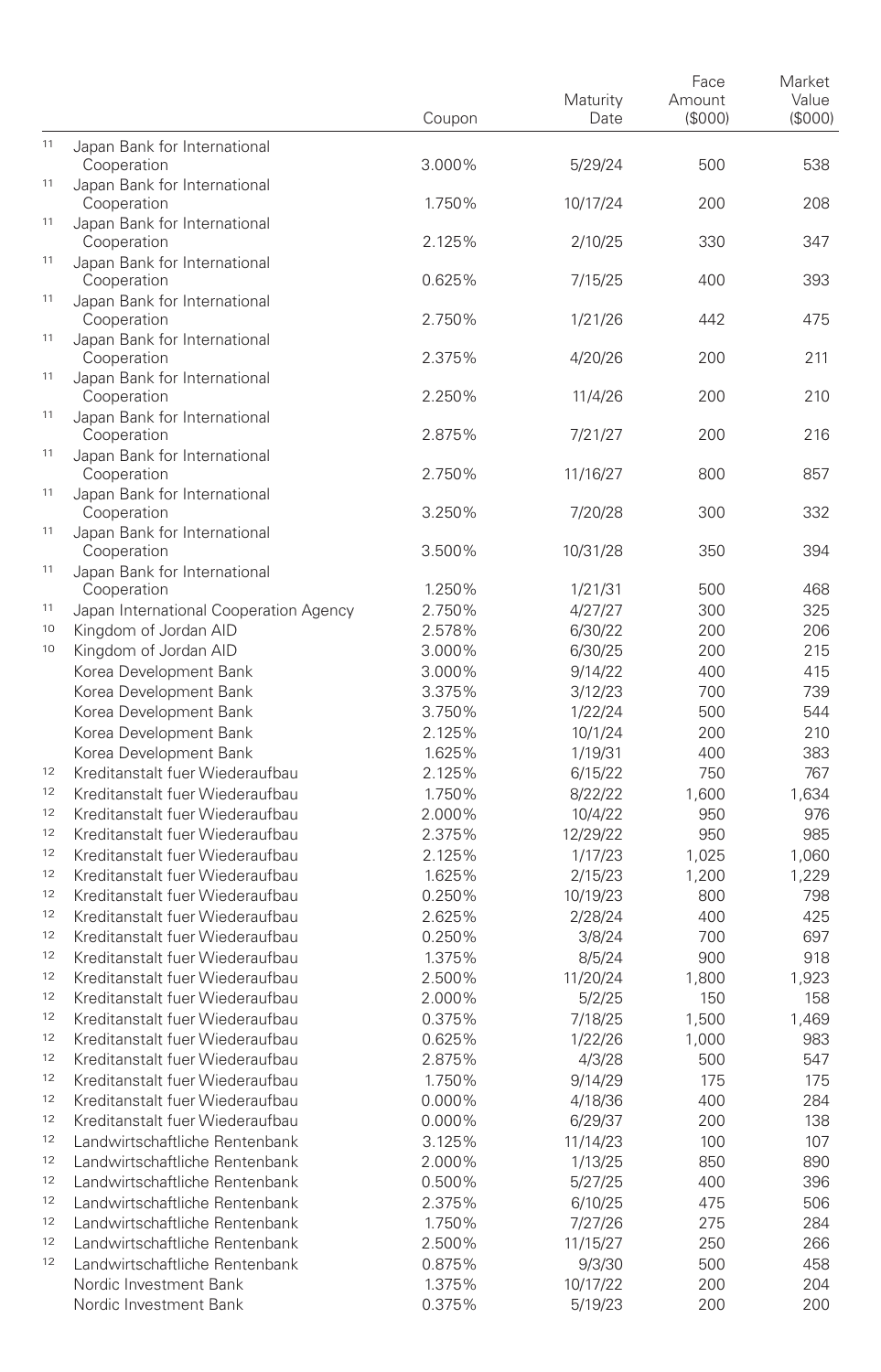|    |                                            | Coupon           | Maturity<br>Date   | Face<br>Amount<br>(\$000) | Market<br>Value<br>(\$000) |
|----|--------------------------------------------|------------------|--------------------|---------------------------|----------------------------|
|    | Nordic Investment Bank                     | 2.875%           | 7/19/23            | 200                       | 210                        |
|    | Nordic Investment Bank                     | 2.250%           | 5/21/24            | 200                       | 209                        |
|    | Nordic Investment Bank                     | 0.375%           | 9/11/25            | 600                       | 586                        |
|    | Nordic Investment Bank                     | 0.500%           | 1/21/26            | 200                       | 195                        |
| 13 | Oesterreichische Kontrollbank AG           | 1.625%           | 9/17/22            | 400                       | 408                        |
| 13 | Oesterreichische Kontrollbank AG           | 2.875%           | 3/13/23            | 500                       | 525                        |
| 13 | Oesterreichische Kontrollbank AG           | 3.125%           | 11/7/23            | 200                       | 214                        |
| 13 | Oesterreichische Kontrollbank AG           | 1.500%           | 2/12/25            | 100                       | 102                        |
| 13 | Oesterreichische Kontrollbank AG           | 0.375%           | 9/17/25            | 500                       | 487                        |
| 13 | Oesterreichische Kontrollbank AG           | 0.500%           | 2/2/26             | 500                       | 488                        |
|    | Province of Alberta                        | 2.200%           | 7/26/22            | 400                       | 410                        |
|    | Province of Alberta                        | 3.350%           | 11/1/23            | 375                       | 402                        |
|    | Province of Alberta                        | 2.950%           | 1/23/24            | 300                       | 320                        |
|    | Province of Alberta                        | 1.875%           | 11/13/24           | 450                       | 464                        |
|    | Province of Alberta                        | 1.000%           | 5/20/25            | 485                       | 483                        |
|    | Province of Alberta                        | 3.300%           | 3/15/28            | 250                       | 275                        |
|    | Province of Alberta                        | 1.300%           | 7/22/30            | 500                       | 465                        |
|    | Province of British Columbia               | 2.000%           | 10/23/22           | 200                       | 205                        |
|    | Province of British Columbia               | 1.750%           | 9/27/24            | 225                       | 235                        |
|    | Province of British Columbia               | 2.250%           | 6/2/26             | 300                       | 317                        |
|    | Province of Manitoba                       | 2.125%           | 5/4/22             | 60                        | 61                         |
|    | Province of Manitoba                       | 2.100%           | 9/6/22             | 150                       | 154                        |
|    | Province of Manitoba                       | 2.600%           | 4/16/24            | 150                       | 159                        |
|    | Province of Manitoba                       | 2.125%           | 6/22/26            | 90                        | 94                         |
|    | Province of New Brunswick                  | 2.500%           | 12/12/22           | 95                        | 98                         |
|    | Province of New Brunswick                  | 3.625%           | 2/24/28            | 105                       | 117                        |
|    | Province of Ontario                        | 2.550%           | 4/25/22            | 350                       | 359                        |
|    | Province of Ontario                        | 2.250%           | 5/18/22            | 500                       | 511                        |
|    | Province of Ontario                        | 2.450%           | 6/29/22            | 150                       | 154                        |
|    | Province of Ontario                        | 2.200%           | 10/3/22            | 400                       | 411                        |
|    | Province of Ontario                        | 3.400%           | 10/17/23           | 760                       | 817                        |
|    | Province of Ontario<br>Province of Ontario | 3.050%           | 1/29/24            | 250                       | 268                        |
|    | Province of Ontario                        | 3.200%<br>2.500% | 5/16/24            | 150<br>250                | 162<br>267                 |
|    | Province of Ontario                        | 2.300%           | 4/27/26<br>6/15/26 | 900                       | 950                        |
|    | Province of Ontario                        | 2.000%           | 10/2/29            | 585                       | 588                        |
|    | Province of Ontario                        | 1.125%           | 10/7/30            | 500                       | 459                        |
|    | Province of Ontario                        | 1.600%           | 2/25/31            | 600                       | 574                        |
|    | Province of Quebec                         | 2.625%           | 2/13/23            | 425                       | 443                        |
|    | Province of Quebec                         | 1.500%           | 2/11/25            | 441                       | 449                        |
|    | Province of Quebec                         | 0.600%           | 7/23/25            | 500                       | 486                        |
|    | Province of Quebec                         | 2.500%           | 4/20/26            | 200                       | 214                        |
|    | Province of Quebec                         | 2.750%           | 4/12/27            | 850                       | 917                        |
|    | Province of Quebec                         | 7.500%           | 9/15/29            | 475                       | 673                        |
|    | Province of Quebec                         | 1.350%           | 5/28/30            | 400                       | 379                        |
|    | Province of Saskatchewan                   | 8.500%           | 7/15/22            | 58                        | 64                         |
|    | Republic of Chile                          | 2.250%           | 10/30/22           | 175                       | 179                        |
|    | Republic of Chile                          | 3.125%           | 1/21/26            | 485                       | 521                        |
|    | Republic of Chile                          | 3.240%           | 2/6/28             | 460                       | 496                        |
|    | Republic of Chile                          | 2.450%           | 1/31/31            | 200                       | 200                        |
|    | Republic of Chile                          | 2.550%           | 1/27/32            | 200                       | 202                        |
|    | Republic of Chile                          | 3.500%           | 1/25/50            | 675                       | 689                        |
|    | Republic of Chile                          | 3.100%           | 1/22/61            | 500                       | 465                        |
|    | Republic of Colombia                       | 4.000%           | 2/26/24            | 400                       | 426                        |
|    | Republic of Colombia                       | 8.125%           | 5/21/24            | 100                       | 119                        |
|    | Republic of Colombia                       | 4.500%           | 1/28/26            | 322                       | 353                        |
|    | Republic of Colombia                       | 3.875%           | 4/25/27            | 765                       | 817                        |
|    | Republic of Colombia                       | 4.500%           | 3/15/29            | 450                       | 491                        |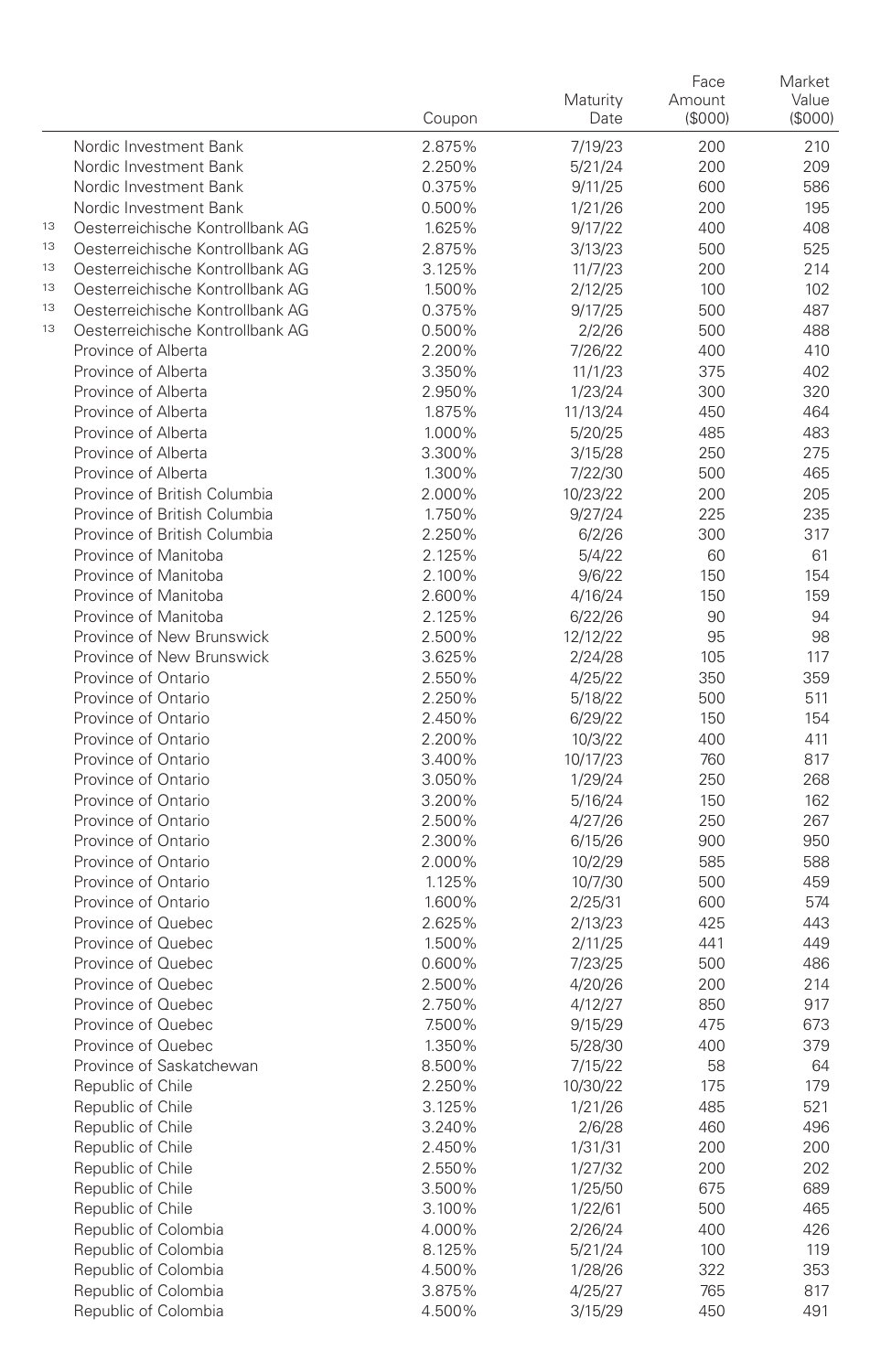|                                        | Coupon           | Maturity<br>Date   | Face<br>Amount<br>(\$000) | Market<br>Value<br>(\$000) |
|----------------------------------------|------------------|--------------------|---------------------------|----------------------------|
| Republic of Colombia                   | 3.000%           | 1/30/30            | 200                       | 195                        |
| Republic of Colombia                   | 3.125%           | 4/15/31            | 200                       | 195                        |
| Republic of Colombia                   | 10.375%          | 1/28/33            | 200                       | 304                        |
| Republic of Colombia                   | 7.375%           | 9/18/37            | 300                       | 395                        |
| Republic of Colombia                   | 6.125%           | 1/18/41            | 125                       | 148                        |
| Republic of Colombia                   | 5.625%           | 2/26/44            | 475                       | 539                        |
| Republic of Colombia                   | 5.000%           | 6/15/45            | 1,165                     | 1,241                      |
| Republic of Colombia                   | 5.200%           | 5/15/49            | 600                       | 661                        |
| Republic of Colombia                   | 4.125%           | 5/15/51            | 400                       | 379                        |
| Republic of Colombia                   | 3.875%           | 2/15/61            | 400                       | 360                        |
| Republic of Hungary                    | 5.375%           | 2/21/23            | 400                       | 437                        |
| Republic of Hungary                    | 5.750%           | 11/22/23           | 400                       | 452                        |
| Republic of Hungary                    | 5.375%           | 3/25/24            | 350                       | 396                        |
| Republic of Hungary                    | 7.625%           | 3/29/41            | 290                       | 466                        |
| Republic of Indonesia                  | 2.950%           | 1/11/23            | 425                       | 441                        |
| Republic of Indonesia                  | 4.100%           | 4/24/28            | 200                       | 221                        |
| Republic of Indonesia                  | 4.750%           | 2/11/29            | 425                       | 488                        |
| Republic of Indonesia                  | 3.400%           | 9/18/29            | 200                       | 212                        |
| Republic of Indonesia                  | 2.850%           | 2/14/30            | 200                       | 204                        |
| Republic of Indonesia                  | 3.850%           | 10/15/30           | 200                       | 220                        |
| 7<br>Republic of Indonesia             | 4.750%           | 7/18/47            | 200                       | 226                        |
| Republic of Indonesia                  | 4.350%           | 1/11/48            | 725                       | 786                        |
| Republic of Indonesia                  | 3.700%           | 10/30/49           | 200                       | 203                        |
| Republic of Indonesia                  | 4.200%           | 10/15/50           | 430                       | 471                        |
| Republic of Indonesia                  | 3.050%           | 3/12/51            | 400                       | 396                        |
| Republic of Indonesia                  | 4.450%           | 4/15/70            | 200                       | 219                        |
| Republic of Italy                      | 6.875%           | 9/27/23            | 590                       | 678                        |
| Republic of Italy                      | 2.375%           | 10/17/24           | 475                       | 495                        |
| Republic of Italy                      | 1.250%           | 2/17/26            | 500                       | 489                        |
| Republic of Italy                      | 2.875%           | 10/17/29           | 400                       | 404                        |
| Republic of Italy                      | 5.375%           | 6/15/33            | 475                       | 575                        |
| Republic of Italy                      | 4.000%           | 10/17/49           | 500                       | 507                        |
| Republic of Korea<br>Republic of Korea | 3.875%<br>5.625% | 9/11/23            | 200<br>100                | 216<br>119                 |
| Republic of Korea                      | 2.750%           | 11/3/25<br>1/19/27 | 1,000                     | 1,069                      |
| Republic of Korea                      | 3.875%           | 9/20/48            | 125                       | 148                        |
| Republic of Panama                     | 4.000%           | 9/22/24            | 200                       | 218                        |
| Republic of Panama                     | 3.750%           | 3/16/25            | 207                       | 225                        |
| Republic of Panama                     | 7.125%           | 1/29/26            | 168                       | 207                        |
| Republic of Panama                     | 8.875%           | 9/30/27            | 238                       | 328                        |
| Republic of Panama                     | 3.875%           | 3/17/28            | 460                       | 503                        |
| Republic of Panama                     | 9.375%           | 4/1/29             | 300                       | 438                        |
| Republic of Panama                     | 2.252%           | 9/29/32            | 500                       | 475                        |
| 3<br>Republic of Panama                | 6.700%           | 1/26/36            | 292                       | 393                        |
| 3<br>Republic of Panama                | 4.500%           | 4/16/50            | 610                       | 675                        |
| 3<br>Republic of Panama                | 4.300%           | 4/29/53            | 400                       | 430                        |
| Republic of Panama                     | 4.500%           | 4/1/56             | 700                       | 768                        |
| 3<br>Republic of Panama                | 3.870%           | 7/23/60            | 700                       | 695                        |
| Republic of Peru                       | 7.350%           | 7/21/25            | 225                       | 278                        |
| Republic of Peru                       | 2.392%           | 1/23/26            | 200                       | 206                        |
| Republic of Peru                       | 2.783%           | 1/23/31            | 900                       | 900                        |
| Republic of Peru                       | 8.750%           | 11/21/33           | 645                       | 1,003                      |
| 3<br>Republic of Peru                  | 6.550%           | 3/14/37            | 325                       | 440                        |
| Republic of Peru                       | 3.300%           | 3/11/41            | 200                       | 194                        |
| Republic of Peru                       | 5.625%           | 11/18/50           | 475                       | 629                        |
| Republic of Peru                       | 3.550%           | 3/10/51            | 200                       | 195                        |
| Republic of Peru                       | 3.230%           | 7/28/21            | 525                       | 420                        |
| Republic of Philippines                | 9.500%           | 10/21/24           | 350                       | 453                        |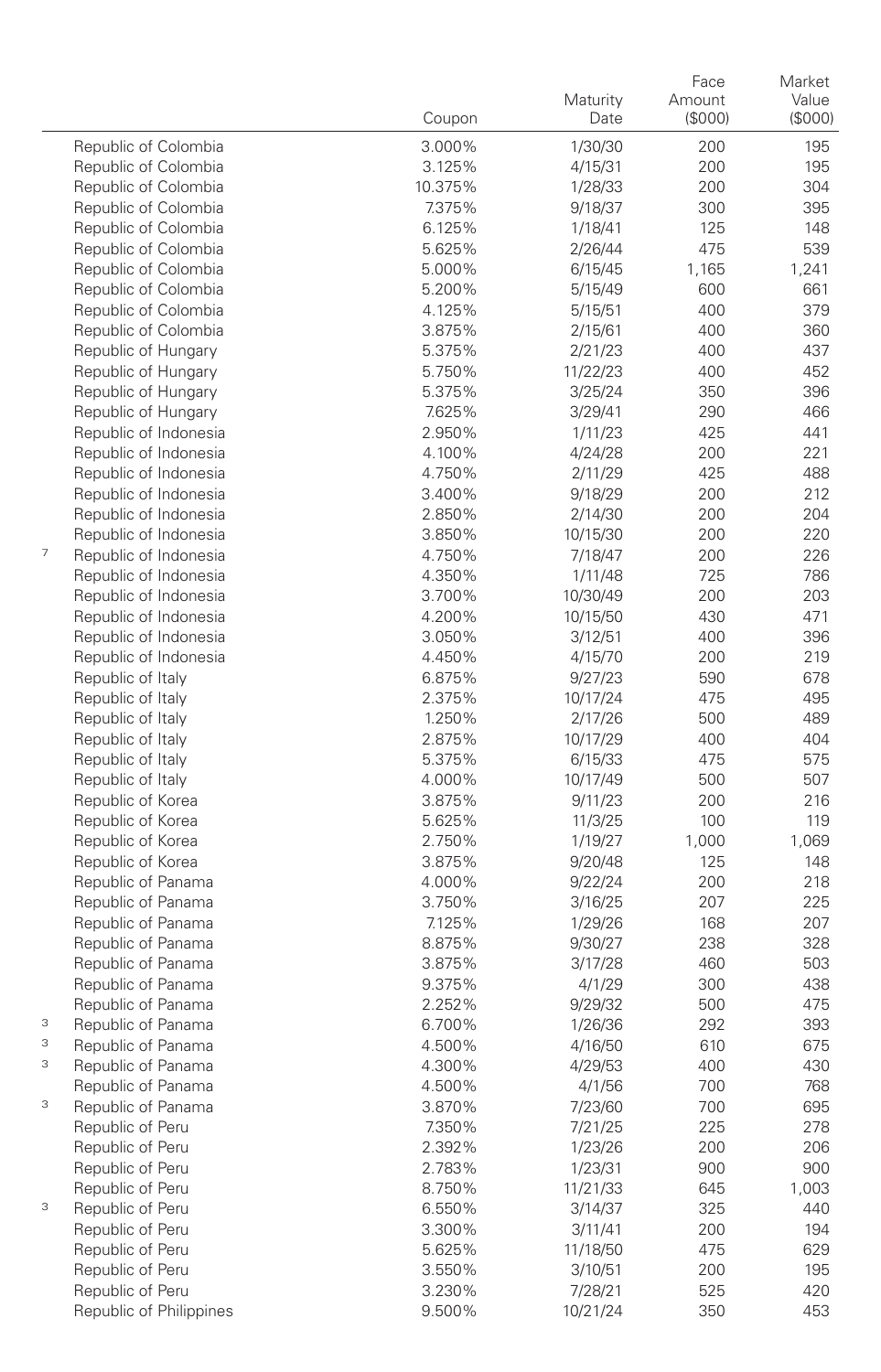|   |                                                  | Coupon           | Maturity<br>Date    | Face<br>Amount<br>(\$000) | Market<br>Value<br>(\$000) |
|---|--------------------------------------------------|------------------|---------------------|---------------------------|----------------------------|
|   | Republic of Philippines                          | 10.625%          | 3/16/25             | 100                       | 137                        |
|   | Republic of Philippines                          | 5.500%           | 3/30/26             | 225                       | 271                        |
|   | Republic of Philippines                          | 3.000%           | 2/1/28              | 400                       | 423                        |
|   | Republic of Philippines                          | 3.750%           | 1/14/29             | 400                       | 443                        |
|   | Republic of Philippines                          | 9.500%           | 2/2/30              | 300                       | 466                        |
|   | Republic of Philippines                          | 2.457%           | 5/5/30              | 200                       | 203                        |
|   | Republic of Philippines                          | 7.750%           | 1/14/31             | 400                       | 580                        |
|   | Republic of Philippines                          | 1.648%           | 6/10/31             | 200                       | 189                        |
|   | Republic of Philippines                          | 6.375%           | 1/15/32             | 200                       | 268                        |
|   | Republic of Philippines                          | 6.375%           | 10/23/34            | 550                       | 754                        |
|   | Republic of Philippines                          | 3.950%           | 1/20/40             | 700                       | 751                        |
|   | Republic of Philippines                          | 3.700%           | 3/1/41              | 400                       | 417                        |
|   | Republic of Philippines                          | 3.700%           | 2/2/42              | 350                       | 364                        |
|   | Republic of Philippines                          | 2.950%           | 5/5/45              | 500                       | 464                        |
|   | Republic of Philippines                          | 2.650%           | 12/10/45            | 200                       | 180                        |
|   | Republic of Poland                               | 5.125%           | 4/21/21             | 245                       | 245                        |
|   | Republic of Poland<br>Republic of Poland         | 3.000%<br>3.250% | 3/17/23<br>4/6/26   | 325<br>500                | 341<br>553                 |
| 3 | Republic of Uruguay                              | 8.000%           | 11/18/22            | 83                        | 90                         |
| 3 | Republic of Uruguay                              | 4.500%           | 8/14/24             | 303                       | 328                        |
| 3 | Republic of Uruguay                              | 4.375%           | 10/27/27            | 150                       | 170                        |
| 3 | Republic of Uruguay                              | 4.375%           | 1/23/31             | 308                       | 357                        |
| 3 | Republic of Uruguay                              | 7.625%           | 3/21/36             | 195                       | 298                        |
| 3 | Republic of Uruguay                              | 4.125%           | 11/20/45            | 300                       | 337                        |
| 3 | Republic of Uruguay                              | 5.100%           | 6/18/50             | 765                       | 944                        |
| 3 | Republic of Uruguay                              | 4.975%           | 4/20/55             | 500                       | 611                        |
|   | State of Israel                                  | 3.150%           | 6/30/23             | 400                       | 423                        |
|   | State of Israel                                  | 2.875%           | 3/16/26             | 200                       | 216                        |
|   | State of Israel                                  | 3.250%           | 1/17/28             | 300                       | 331                        |
|   | State of Israel                                  | 2.500%           | 1/15/30             | 200                       | 205                        |
|   | State of Israel                                  | 2.750%           | 7/3/30              | 600                       | 627                        |
|   | State of Israel                                  | 4.500%           | 1/30/43             | 200                       | 241                        |
|   | State of Israel                                  | 4.125%           | 1/17/48             | 250                       | 287                        |
|   | State of Israel                                  | 3.375%           | 1/15/50             | 475                       | 478                        |
|   | State of Israel                                  | 3.875%           | 7/3/50              | 400                       | 437                        |
|   | State of Israel                                  | 4.500%           | 4/3/20              | 200                       | 236                        |
|   | Svensk Exportkredit AB<br>Svensk Exportkredit AB | 2.000%           | 8/30/22             | 190                       | 195<br>205                 |
|   | Svensk Exportkredit AB                           | 1.625%<br>2.875% | 11/14/22<br>3/14/23 | 200<br>195                | 205                        |
|   | Svensk Exportkredit AB                           | 0.375%           | 3/11/24             | 800                       | 797                        |
|   | Svensk Exportkredit AB                           | 0.375%           | 7/30/24             | 500                       | 497                        |
|   | Svensk Exportkredit AB                           | 0.625%           | 5/14/25             | 500                       | 496                        |
|   | Svensk Exportkredit AB                           | 0.500%           | 8/26/25             | 800                       | 783                        |
|   | <b>United Mexican States</b>                     | 3.600%           | 1/30/25             | 510                       | 555                        |
|   | <b>United Mexican States</b>                     | 3.900%           | 4/27/25             | 400                       | 439                        |
|   | <b>United Mexican States</b>                     | 4.125%           | 1/21/26             | 445                       | 494                        |
|   | United Mexican States                            | 4.150%           | 3/28/27             | 800                       | 887                        |
|   | United Mexican States                            | 3.750%           | 1/11/28             | 675                       | 721                        |
|   | United Mexican States                            | 4.500%           | 4/22/29             | 950                       | 1,052                      |
|   | United Mexican States                            | 3.250%           | 4/16/30             | 700                       | 705                        |
|   | United Mexican States                            | 8.300%           | 8/15/31             | 220                       | 323                        |
|   | United Mexican States                            | 4.750%           | 4/27/32             | 600                       | 665                        |
|   | United Mexican States                            | 7.500%           | 4/8/33              | 100                       | 136                        |
|   | United Mexican States                            | 6.050%           | 1/11/40             | 883                       | 1,057                      |
|   | United Mexican States                            | 4.750%           | 3/8/44              | 765                       | 803                        |
|   | United Mexican States<br>United Mexican States   | 5.550%           | 1/21/45             | 510                       | 586                        |
|   | United Mexican States                            | 4.600%<br>4.350% | 1/23/46<br>1/15/47  | 600<br>760                | 611<br>751                 |
|   |                                                  |                  |                     |                           |                            |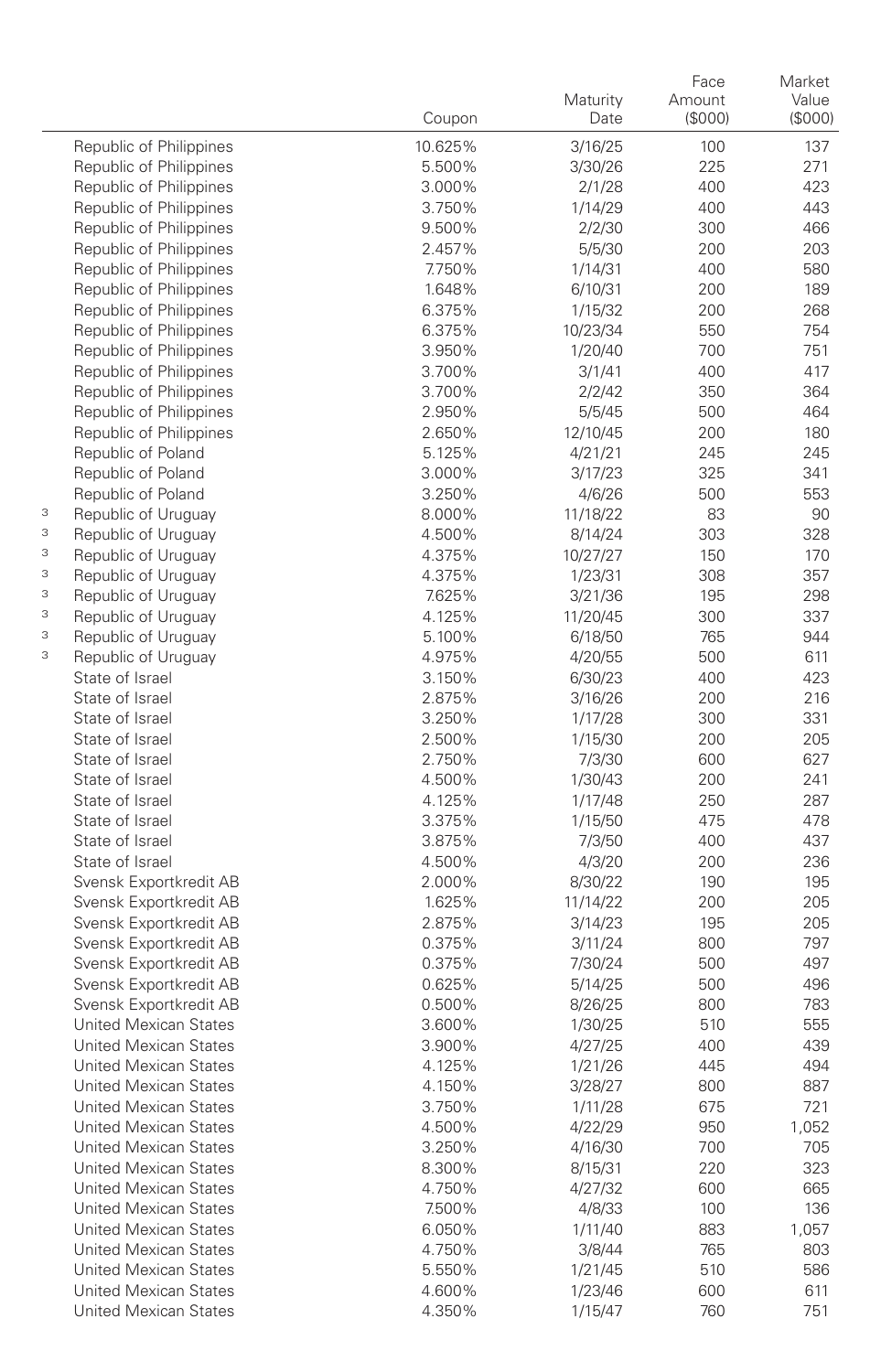|                                                                                                                 | Coupon           | Maturity<br>Date  | Face<br>Amount<br>(\$000) | Market<br>Value<br>(\$000) |
|-----------------------------------------------------------------------------------------------------------------|------------------|-------------------|---------------------------|----------------------------|
| <b>United Mexican States</b>                                                                                    | 4.600%           | 2/10/48           | 455                       | 464                        |
| <b>United Mexican States</b>                                                                                    | 4.500%           | 1/31/50           | 600                       | 607                        |
| <b>United Mexican States</b>                                                                                    | 5.000%           | 4/27/51           | 800                       | 863                        |
| <b>United Mexican States</b>                                                                                    | 3.771%           | 5/24/61           | 600                       | 528                        |
| <b>United Mexican States</b>                                                                                    | 5.750%           | 10/12/10          | 342                       | 379                        |
| Total Sovereign Bonds (Cost \$180,928)                                                                          |                  |                   |                           | 186,874                    |
| Taxable Municipal Bonds (0.7%)                                                                                  |                  |                   |                           |                            |
| Alabama Economic Settlement<br><b>Authority Miscellaneous Revenue</b><br>American Municipal Power Inc. Electric | 3.163%           | 9/15/25           | 65                        | 68                         |
| Power & Light Revenue<br>American Municipal Power Inc. Electric                                                 | 5.939%           | 2/15/47           | 150                       | 211                        |
| Power & Light Revenue<br>American Municipal Power Inc. Electric                                                 | 7.499%           | 2/15/50           | 50                        | 77                         |
| Power & Light Revenue (Combination<br>Hydroelectric Projects)                                                   | 8.084%           | 2/15/50           | 125                       | 215                        |
| Bay Area Toll Authority Highway<br>Revenue                                                                      | 2.574%           | 4/1/31            | 75                        | 78                         |
| Bay Area Toll Authority Highway<br>Revenue                                                                      | 6.918%           | 4/1/40            | 100                       | 144                        |
| Bay Area Toll Authority Highway                                                                                 |                  |                   |                           |                            |
| Revenue<br>Bay Area Toll Authority Highway                                                                      | 6.263%           | 4/1/49            | 250                       | 386                        |
| Revenue<br>Bay Area Toll Authority Highway                                                                      | 7.043%           | 4/1/50            | 100                       | 165                        |
| Revenue<br>California Department of Water                                                                       | 6.907%           | 10/1/50           | 200                       | 330                        |
| Resources Power Supply Electric                                                                                 |                  |                   |                           |                            |
| Power & Light Revenue, ETM                                                                                      | 2.000%           | 5/1/22            | 150                       | 153                        |
| California GO                                                                                                   | 5.700%           | 11/1/21           | 250                       | 258                        |
| California GO                                                                                                   | 3.375%           | 4/1/25            | 100                       | 110                        |
| California GO                                                                                                   | 2.650%           | 4/1/26            | 75                        | 80                         |
| California GO                                                                                                   | 3.500%           | 4/1/28            | 150                       | 167                        |
| California GO                                                                                                   | 2.500%           | 10/1/29           | 70                        | 73                         |
| California GO                                                                                                   | 4.500%           | 4/1/33            | 190                       | 220                        |
| California GO                                                                                                   | 7.500%           | 4/1/34            | 350                       | 543                        |
| California GO                                                                                                   | 4.600%           | 4/1/38            | 300                       | 347                        |
| California GO                                                                                                   | 7.550%           | 4/1/39            | 630                       | 1,018                      |
| California GO                                                                                                   | 7.300%           | 10/1/39           | 75                        | 114                        |
| California GO                                                                                                   | 7.350%           | 11/1/39           | 675                       | 1,036                      |
| California GO                                                                                                   | 7.625%           | 3/1/40            | 205                       | 329                        |
| California GO                                                                                                   | 7.600%           | 11/1/40           | 200                       | 332                        |
| California State University College &<br>University Revenue                                                     | 3.899%           | 11/1/47           | 50                        | 56                         |
| California State University College &<br>University Revenue                                                     | 2.975%           | 11/1/51           | 140                       | 137                        |
| Central Puget Sound Regional Transit                                                                            |                  |                   |                           |                            |
| Authority Sales Tax Revenue<br>Chicago IL GO                                                                    | 5.491%<br>7.045% | 11/1/39<br>1/1/29 | 50<br>45                  | 67<br>52                   |
| Chicago O'Hare International Airport                                                                            |                  |                   |                           |                            |
| Port, Airport & Marina Revenue<br>Chicago O'Hare International Airport                                          | 6.395%           | 1/1/40            | 125                       | 180                        |
| Port, Airport & Marina Revenue<br>Chicago Transit Authority Sales &<br>Transfer Tax Receipts Sales Tax          | 4.472%           | 1/1/49            | 75                        | 91                         |
| Revenue<br>Clark County Department of Aviation                                                                  | 6.899%           | 12/1/40           | 125                       | 175                        |
| Port, Airport & Marina Revenue                                                                                  | 6.820%           | 7/1/45            | 100                       | 150                        |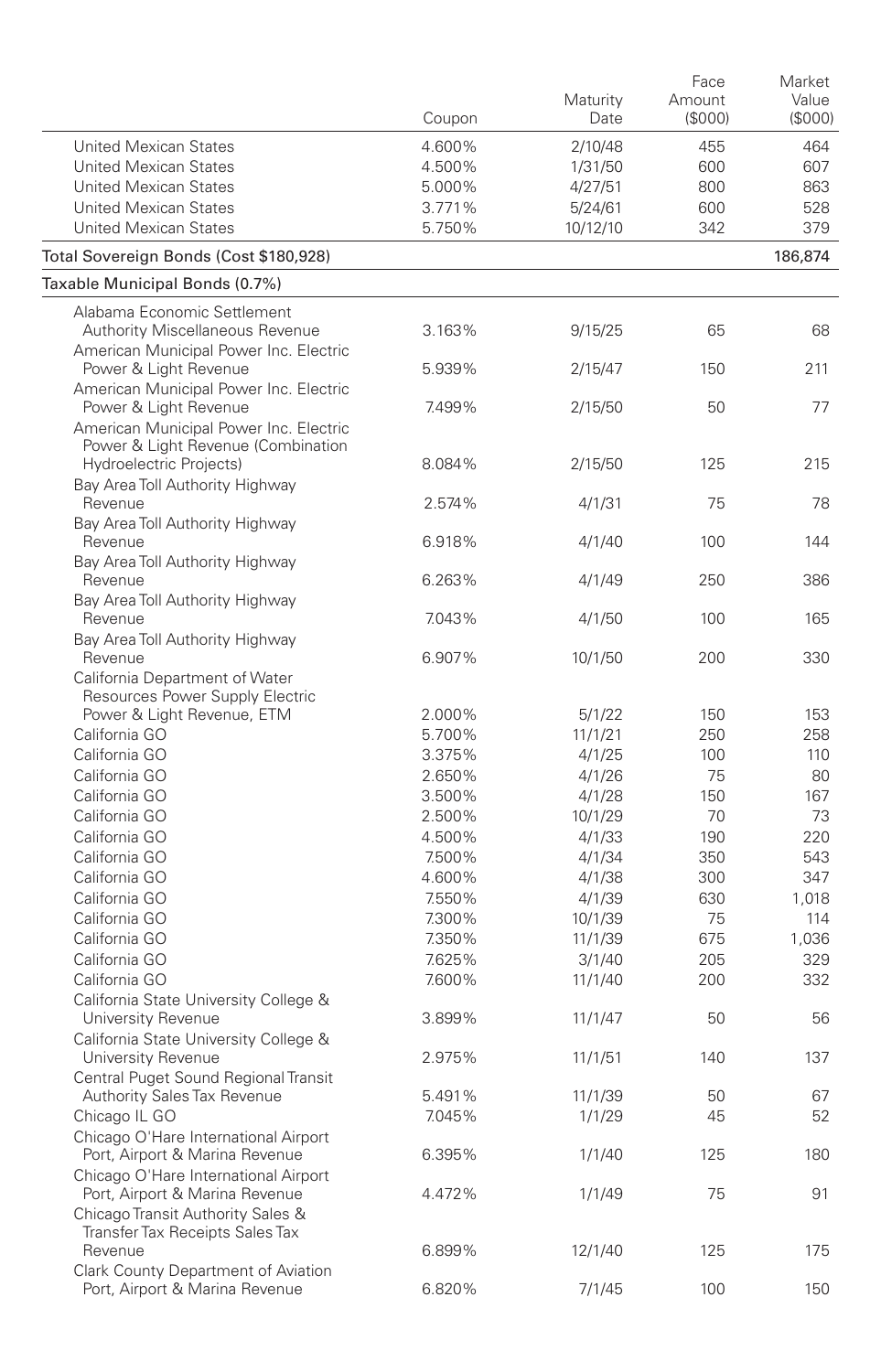|   |                                                                           | Coupon | Maturity<br>Date | Face<br>Amount<br>(\$000) | Market<br>Value<br>(S000) |
|---|---------------------------------------------------------------------------|--------|------------------|---------------------------|---------------------------|
|   | Commonwealth Financing Authority                                          |        |                  |                           |                           |
|   | Appropriations Revenue                                                    | 3.807% | 6/1/41           | 105                       | 111                       |
|   | Commonwealth Financing Authority                                          |        |                  |                           |                           |
|   | Appropriations Revenue (Plancon<br>Program)                               | 3.864% | 6/1/38           | 100                       | 112                       |
|   | Commonwealth of Massachusetts GO                                          | 4.200% | 12/1/21          | 65                        | 67                        |
|   | Commonwealth of Massachusetts GO                                          | 5.456% | 12/1/39          | 150                       | 203                       |
|   | Commonwealth of Massachusetts GO                                          | 2.514% | 7/1/41           | 450                       | 446                       |
|   | Commonwealth of Massachusetts GO                                          | 2.813% | 9/1/43           | 225                       | 228                       |
|   | Commonwealth of Massachusetts GO                                          | 2.900% | 9/1/49           | 100                       | 98                        |
|   | Commonwealth of Massachusetts                                             |        |                  |                           |                           |
|   | <b>Transportation Fund Fuel Sales Tax</b>                                 |        |                  |                           |                           |
|   | Revenue                                                                   | 5.731% | 6/1/40           | 50                        | 66                        |
|   | Connecticut GO                                                            | 5.090% | 10/1/30          | 175                       | 209                       |
|   | Connecticut GO                                                            | 5.850% | 3/15/32          | 200                       | 266                       |
|   | Cook County IL GO                                                         | 6.229% | 11/15/34         | 50                        | 67                        |
|   | Dallas Area Rapid Transit Sales Tax<br>Revenue                            | 5.999% |                  | 100                       | 144                       |
|   | Dallas Area Rapid Transit Sales Tax                                       |        | 12/1/44          |                           |                           |
|   | Revenue                                                                   | 5.022% | 12/1/48          | 50                        | 67                        |
|   | <b>Dallas Convention Center Hotel</b>                                     |        |                  |                           |                           |
|   | Development Corp. Hotel Occupancy                                         |        |                  |                           |                           |
|   | <b>Tax Revenue</b>                                                        | 7.088% | 1/1/42           | 75                        | 102                       |
|   | Dallas Independent School District GO                                     | 6.450% | 2/15/35          | 100                       | 101                       |
|   | Dallas-Fort Worth International Airport                                   |        |                  |                           |                           |
|   | Port, Airport & Marina Revenue                                            | 2.994% | 11/1/38          | 485                       | 491                       |
|   | Dallas-Fort Worth International Airport<br>Port, Airport & Marina Revenue | 3.144% | 11/1/45          | 75                        | 75                        |
|   | District of Columbia Income Tax                                           |        |                  |                           |                           |
|   | Revenue                                                                   | 5.591% | 12/1/34          | 50                        | 64                        |
|   | District of Columbia Water & Sewer                                        |        |                  |                           |                           |
|   | <b>Authority Water Revenue</b>                                            | 4.814% | 10/1/14          | 150                       | 195                       |
|   | East Bay Municipal Utility District Water                                 |        |                  |                           |                           |
|   | System Water Revenue                                                      | 5.874% | 6/1/40           | 85                        | 117                       |
|   | Foothill-Eastern Transportation Corridor<br>Agency Highway Revenue        | 4.094% | 1/15/49          | 140                       | 146                       |
|   | Georgia Municipal Electric Authority                                      |        |                  |                           |                           |
|   | Electric Power & Light Revenue                                            | 6.637% | 4/1/57           | 242                       | 346                       |
|   | Georgia Municipal Electric Authority                                      |        |                  |                           |                           |
|   | Electric Power & Light Revenue                                            | 6.655% | 4/1/57           | 145                       | 209                       |
|   | Georgia Municipal Electric Authority                                      |        |                  |                           |                           |
|   | Electric Power & Light Revenue                                            | 7.055% | 4/1/57           | 73                        | 102                       |
| 4 | Golden State Tobacco Securitization                                       |        |                  |                           |                           |
|   | Corp. Tobacco Settlement Funded<br>Revenue                                | 3.115% | 6/1/38           | 100                       | 100                       |
|   | Grand Parkway Transportation Corp.                                        |        |                  |                           |                           |
|   | Texas System Highway Revenue                                              | 3.236% | 10/1/52          | 395                       | 397                       |
|   | Great Lakes Water Authority Sewage                                        |        |                  |                           |                           |
|   | Disposal System Sewer Revenue                                             | 3.056% | 7/1/39           | 100                       | 102                       |
|   | Houston TX GO                                                             | 6.290% | 3/1/32           | 120                       | 150                       |
|   | Illinois GO                                                               | 4.950% | 6/1/23           | 213                       | 221                       |
|   | Illinois GO                                                               | 5.100% | 6/1/33           | 1,205                     | 1,357                     |
|   | Illinois State Toll Highway Authority                                     |        |                  |                           |                           |
|   | Highway Revenue                                                           | 6.184% | 1/1/34           | 50                        | 67                        |
|   | JobsOhio Beverage System<br>Miscellaneous Revenue                         |        |                  | 150                       |                           |
|   | JobsOhio Beverage System                                                  | 3.985% | 1/1/29           |                           | 170                       |
|   | Miscellaneous Revenue                                                     | 4.532% | 1/1/35           | 100                       | 121                       |
|   | JobsOhio Beverage System                                                  |        |                  |                           |                           |
|   | Miscellaneous Revenue                                                     | 2.833% | 1/1/38           | 75                        | 76                        |
|   |                                                                           |        |                  |                           |                           |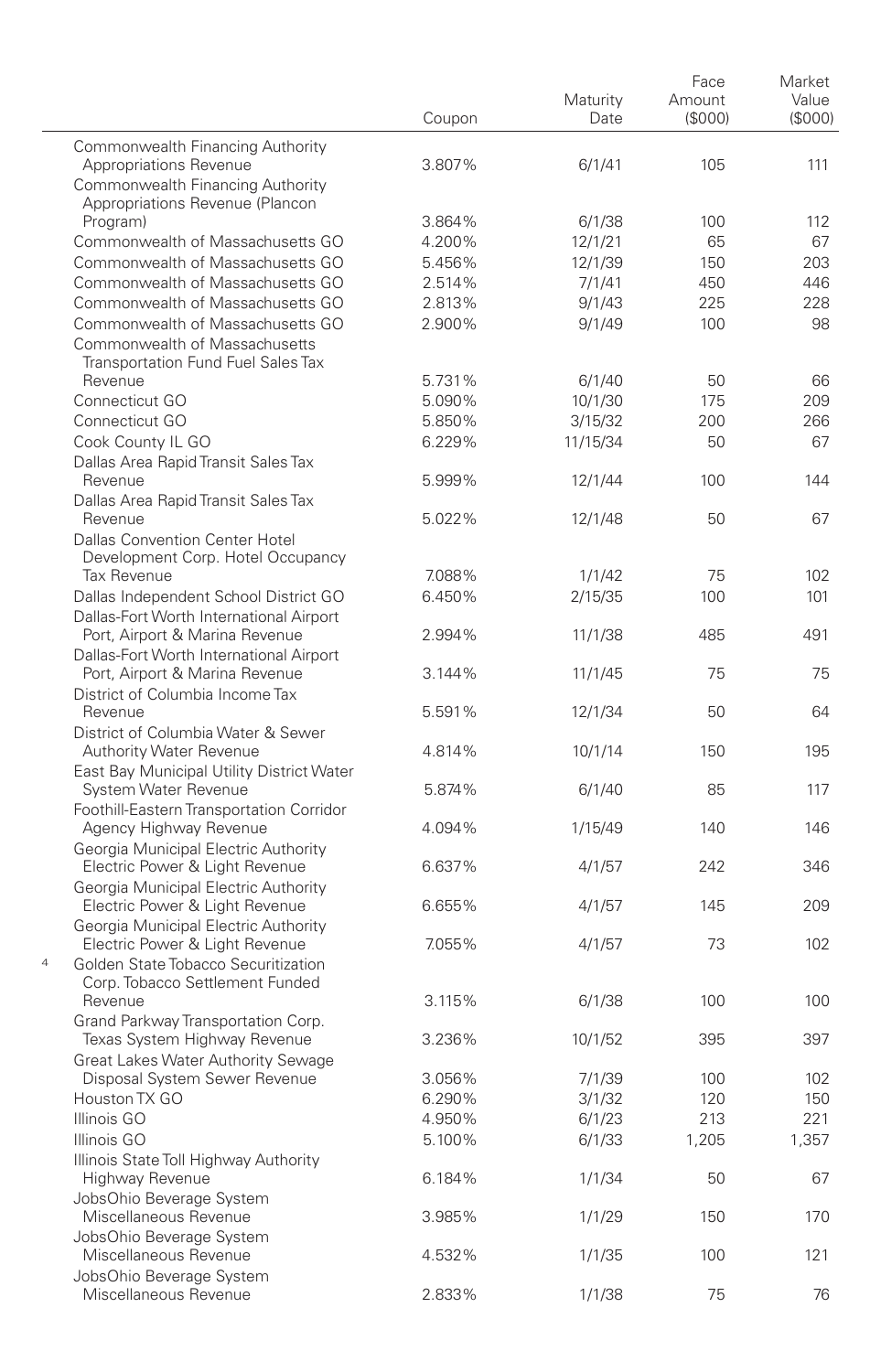|                                                                                                                            | Coupon | Maturity<br>Date | Face<br>Amount<br>(S000) | Market<br>Value<br>(S000) |
|----------------------------------------------------------------------------------------------------------------------------|--------|------------------|--------------------------|---------------------------|
| Los Angeles CA Unified School District<br>GO                                                                               | 5.755% | 7/1/29           | 200                      | 248                       |
| Los Angeles CA Unified School District<br>GO                                                                               | 5.750% | 7/1/34           | 125                      | 165                       |
| Los Angeles CA Unified School District<br>GO                                                                               | 6.758% | 7/1/34           | 200                      | 283                       |
| Los Angeles Community College<br>District GO                                                                               | 1.606% | 8/1/28           | 100                      | 99                        |
| Los Angeles Community College<br>District GO                                                                               | 1.806% | 8/1/30           | 150                      | 146                       |
| Los Angeles Community College<br>District GO                                                                               | 2.106% | 8/1/32           | 100                      | 98                        |
| Los Angeles County Metropolitan<br><b>Transportation Authority Sales Tax</b><br>Revenue<br>Los Angeles County Public Works | 5.735% | 6/1/39           | 75                       | 97                        |
| Financing Authority Lease (Abatement)<br>Revenue<br>Los Angeles Department of Water &                                      | 7.618% | 8/1/40           | 50                       | 79                        |
| Power System Electric Power & Light<br>Revenue                                                                             | 6.574% | 7/1/45           | 100                      | 156                       |
| Los Angeles Department of Water &<br>Power System Water Revenue<br>Maryland Health & Higher Educational                    | 6.603% | 7/1/50           | 100                      | 162                       |
| Facilities Authority Health, Hospital,<br>Nursing Home Revenue<br>Maryland State Transportation Authority                  | 3.197% | 7/1/50           | 500                      | 482                       |
| <b>Transit Revenue</b><br>Massachusetts School Building                                                                    | 5.888% | 7/1/43           | 50                       | 66                        |
| Authority Sales Tax Revenue<br>Massachusetts School Building                                                               | 5.715% | 8/15/39          | 100                      | 136                       |
| <b>Authority Sales Tax Revenue</b><br>Massachusetts School Building                                                        | 3.395% | 10/15/40         | 50                       | 52                        |
| <b>Authority Sales Tax Revenue</b><br>Metropolitan Government of Nashville &                                               | 2.950% | 5/15/43          | 100                      | 100                       |
| Davidson County TN Hotel Occupancy<br>Tax Revenue                                                                          | 6.731% | 7/1/43           | 50                       | 71                        |
| Metropolitan Transportation Authority<br>Miscellaneous Taxes Revenue                                                       | 7.336% | 11/15/39         | 400                      | 627                       |
| Metropolitan Transportation Authority<br><b>Transit Revenue</b>                                                            | 5.871% | 11/15/39         | 50                       | 63                        |
| Metropolitan Transportation Authority<br><b>Transit Revenue</b><br>Metropolitan Washington Airports                        | 5.175% | 11/15/49         | 175                      | 217                       |
| Authority Dulles Toll Road Highway<br>Revenue                                                                              | 7.462% | 10/1/46          | 85                       | 138                       |
| Metropolitan Water Reclamation District<br>of Greater Chicago GO                                                           | 5.720% | 12/1/38          | 100                      | 133                       |
| Miami-Dade County FL Aviation Port,<br>Airport & Marina Revenue                                                            | 4.280% | 10/1/41          | 125                      | 135                       |
| Miami-Dade County FL Water & Sewer<br><b>Water Revenue</b>                                                                 | 3.490% | 10/1/42          | 75                       | 77                        |
| Michigan Finance Authority Health,<br>Hospital, Nursing Home Revenue<br>Michigan Finance Authority Health,                 | 3.084% | 12/1/34          | 75                       | 79                        |
| Hospital, Nursing Home Revenue<br>Michigan State University College &                                                      | 3.384% | 12/1/40          | 200                      | 211                       |
| University Revenue                                                                                                         | 4.496% | 8/15/48          | 50                       | 56                        |
| Mississippi GO<br>Missouri Health & Educational Facilities<br>Authority College & University                               | 5.245% | 11/1/34          | 50                       | 64                        |
| Revenue                                                                                                                    | 3.229% | 5/15/50          | 100                      | 106                       |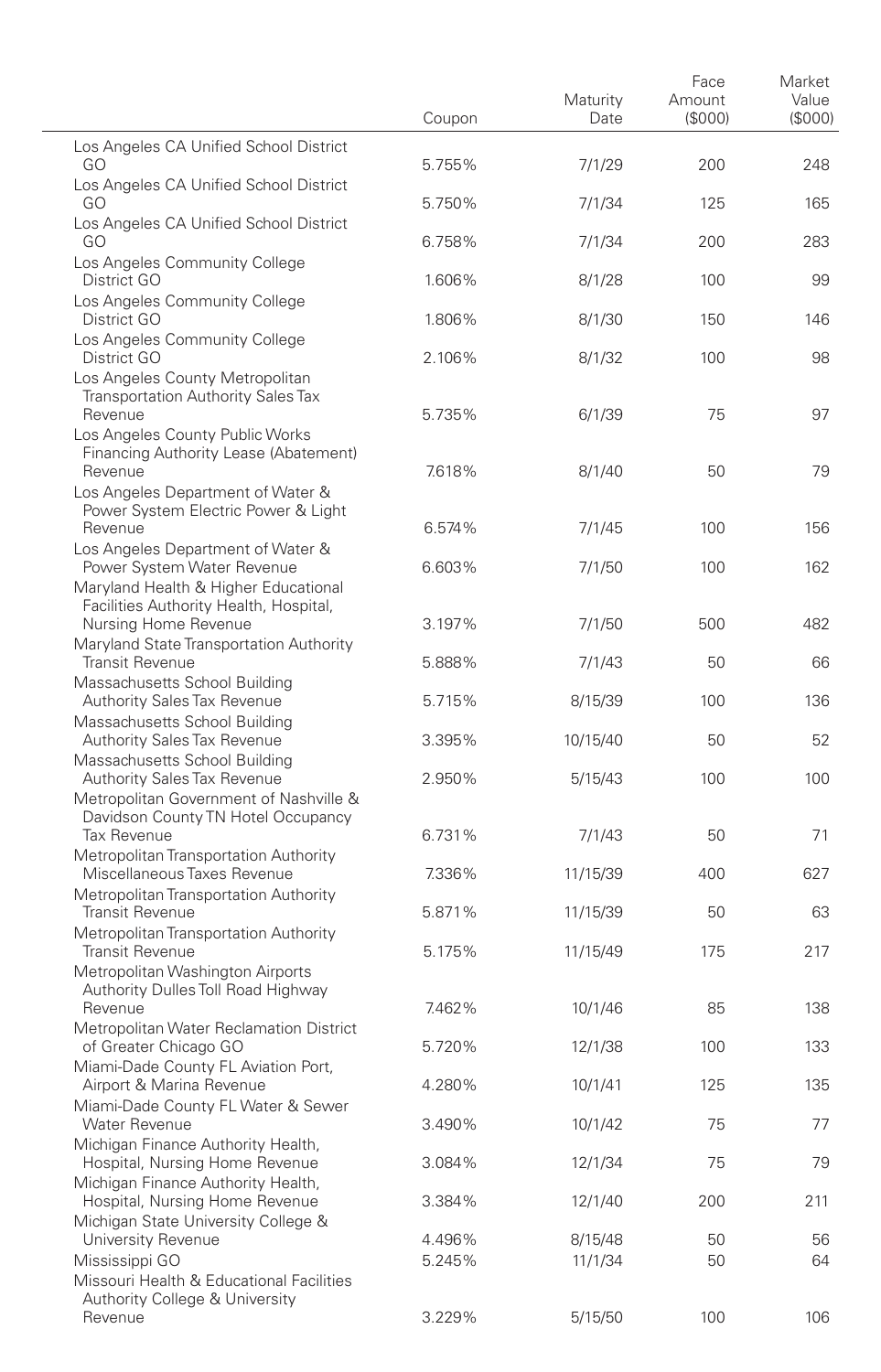|    |                                                                                                          | Coupon | Maturity<br>Date | Face<br>Amount<br>(\$000) | Market<br>Value<br>(S000) |
|----|----------------------------------------------------------------------------------------------------------|--------|------------------|---------------------------|---------------------------|
|    | Missouri Health & Educational Facilities<br>Authority College & University                               |        |                  |                           |                           |
| 14 | Revenue<br>New Jersey Economic Development                                                               | 3.652% | 8/15/57          | 100                       | 113                       |
|    | <b>Authority Appropriations Revenue</b><br>New Jersey Transportation Trust Fund                          | 7.425% | 2/15/29          | 225                       | 288                       |
|    | <b>Authority Appropriations Revenue</b><br>New Jersey Transportation Trust Fund                          | 4.081% | 6/15/39          | 75                        | 79                        |
|    | <b>Authority Appropriations Revenue</b><br>New Jersey Transportation Trust Fund                          | 6.561% | 12/15/40         | 400                       | 552                       |
|    | <b>Authority Appropriations Revenue</b><br>New Jersey Turnpike Authority Highway                         | 4.131% | 6/15/42          | 100                       | 105                       |
|    | Revenue<br>New Jersey Turnpike Authority Highway                                                         | 7.414% | 1/1/40           | 100                       | 157                       |
|    | Revenue<br>New York City Transitional Finance<br>Authority Future Tax Secured Income                     | 7.102% | 1/1/41           | 400                       | 612                       |
|    | <b>Tax Revenue</b><br>New York City Transitional Finance<br>Authority Future Tax Secured Income          | 5.767% | 8/1/36           | 150                       | 188                       |
|    | Tax Revenue<br>New York City Transitional Finance<br>Authority Future Tax Secured Sales Tax              | 5.572% | 11/1/38          | 75                        | 97                        |
|    | Revenue<br>New York City Water & Sewer System                                                            | 5.508% | 8/1/37           | 100                       | 131                       |
|    | <b>Water Revenue</b><br>New York City Water & Sewer System                                               | 5.750% | 6/15/41          | 50                        | 70                        |
|    | <b>Water Revenue</b><br>New York City Water & Sewer System                                               | 5.952% | 6/15/42          | 50                        | 72                        |
|    | <b>Water Revenue</b><br>New York City Water & Sewer System                                               | 6.011% | 6/15/42          | 50                        | 73                        |
|    | Water Revenue<br>New York City Water & Sewer System                                                      | 5.440% | 6/15/43          | 100                       | 137                       |
|    | Water Revenue                                                                                            | 5.882% | 6/15/44          | 175                       | 254                       |
|    | New York NY GO                                                                                           | 5.517% | 10/1/37          | 50                        | 65                        |
|    | New York NY GO                                                                                           | 6.271% | 12/1/37          | 100                       | 141                       |
|    | New York State Dormitory Authority<br>College & University Revenue                                       | 3.142% | 7/1/43           | 260                       | 251                       |
|    | New York State Dormitory Authority<br>Income Tax Revenue                                                 | 3.110% | 2/15/39          | 50                        | 51                        |
|    | New York State Dormitory Authority<br>Income Tax Revenue                                                 | 5.628% | 3/15/39          | 100                       | 125                       |
|    | New York State Dormitory Authority<br>Income Tax Revenue                                                 | 3.190% | 2/15/43          | 50                        | 51                        |
|    | New York State Thruway Authority<br>Highway Revenue                                                      | 2.900% | 1/1/35           | 85                        | 88                        |
|    | New York State Thruway Authority<br>Highway Revenue                                                      | 3.500% | 1/1/42           | 50                        | 51                        |
|    | New York State Urban Development<br>Corp. Income Tax Revenue                                             | 3.900% | 3/15/33          | 100                       | 110                       |
|    | New York State Urban Development<br>Corp. Income Tax Revenue                                             | 5.770% | 3/15/39          | 150                       | 183                       |
|    | North Texas Tollway Authority Highway<br>Revenue                                                         | 6.718% | 1/1/49           | 150                       | 238                       |
|    | Ohio State University College &<br>University Revenue                                                    | 4.910% | 6/1/40           | 100                       | 129                       |
|    | Ohio State University College &<br>University Revenue                                                    | 4.800% | 6/1/11           | 100                       | 128                       |
|    | Ohio State University General Receipts<br>College & University Revenue<br>Ohio Turnpike & Infrastructure | 3.798% | 12/1/46          | 100                       | 114                       |
|    | Commission Highway Revenue                                                                               | 3.216% | 2/15/48          | 75                        | 75                        |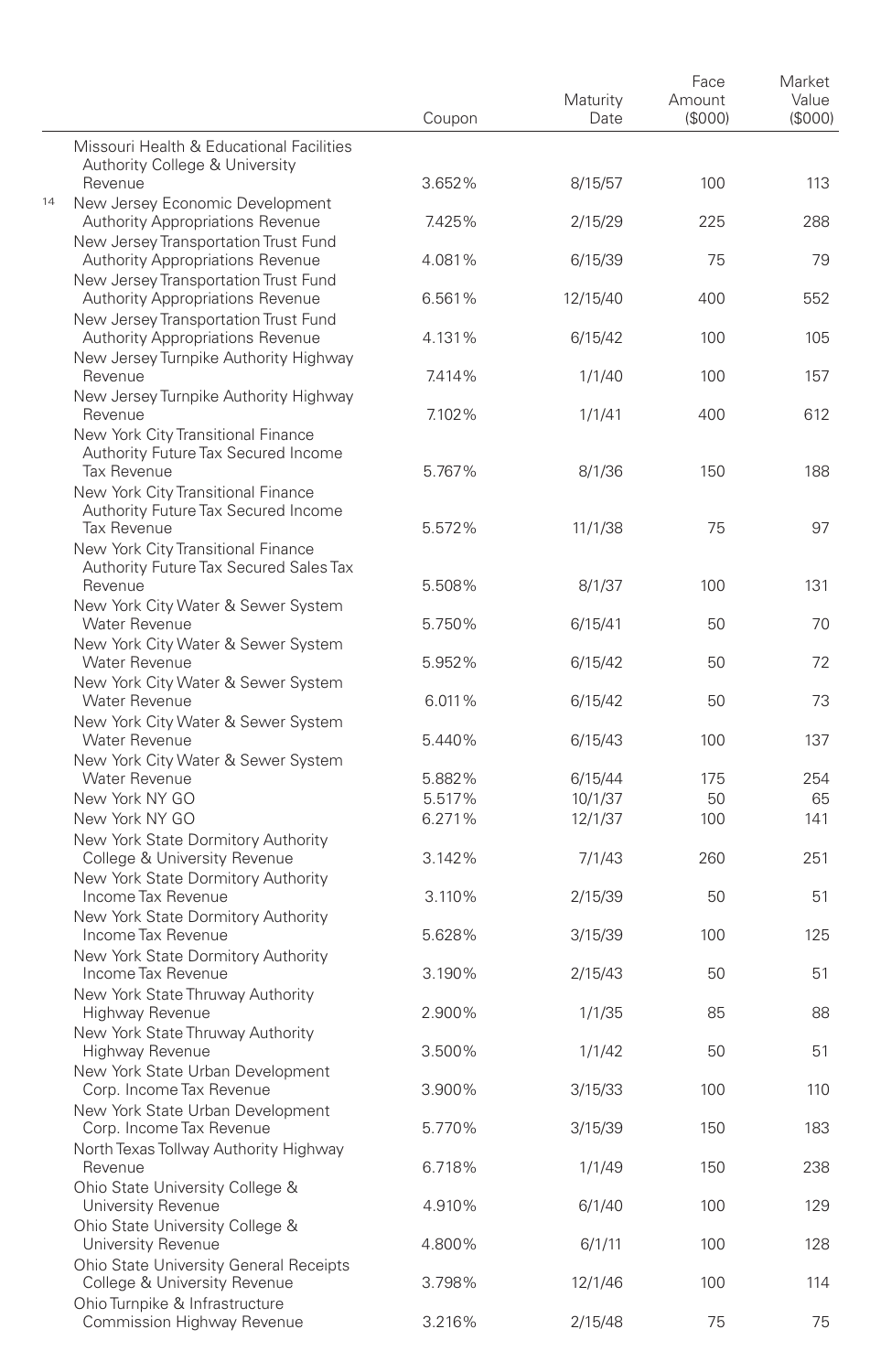|    |                                                                                                               | Coupon | Maturity<br>Date | Face<br>Amount<br>(\$000) | Market<br>Value<br>(\$000) |
|----|---------------------------------------------------------------------------------------------------------------|--------|------------------|---------------------------|----------------------------|
|    | Ohio Water Development Authority<br>Water Pollution Control Loan Fund                                         |        |                  |                           |                            |
|    | Water Revenue                                                                                                 | 4.879% | 12/1/34          | 75                        | 88                         |
|    | Oregon Department of Transportation<br>Fuel Sales Tax Revenue                                                 | 5.834% | 11/15/34         | 150                       | 202                        |
|    | Oregon GO                                                                                                     | 5.762% | 6/1/23           | 107                       | 115                        |
|    | Oregon GO                                                                                                     | 5.892% | 6/1/27           | 75                        | 92                         |
| 8  | Oregon School Boards Association GO                                                                           | 5.528% | 6/30/28          | 50                        | 58                         |
| 15 | Oregon State University College &<br>University Revenue                                                       | 3.424% | 3/1/60           | 150                       | 151                        |
|    | Pennsylvania State University College &<br>University Revenue                                                 | 2.790% | 9/1/43           | 200                       | 200                        |
|    | Pennsylvania State University College &<br>University Revenue                                                 | 2.840% | 9/1/50           | 100                       | 96                         |
|    | Pennsylvania Turnpike Commission<br>Highway Revenue                                                           | 5.511% | 12/1/45          | 75                        | 101                        |
|    | Permanent University Fund - Texas A&M<br>University System College &                                          |        |                  |                           |                            |
|    | University Revenue<br>Permanent University Fund - University                                                  | 3.100% | 7/1/49           | 75                        | 76                         |
|    | of Texas System College & University<br>Revenue                                                               | 3.376% | 7/1/47           | 50                        | 55                         |
|    | Port Authority of New York & New<br>Jersey Port, Airport & Marina Revenue                                     | 6.040% | 12/1/29          | 75                        | 98                         |
|    | Port Authority of New York & New<br>Jersey Port, Airport & Marina Revenue                                     | 4.960% | 8/1/46           | 250                       | 322                        |
|    | Port Authority of New York & New<br>Jersey Port, Airport & Marina Revenue<br>Port Authority of New York & New | 5.310% | 8/1/46           | 100                       | 113                        |
|    | Jersey Port, Airport & Marina Revenue<br>Port Authority of New York & New                                     | 4.031% | 9/1/48           | 30                        | 34                         |
|    | Jersey Port, Airport & Marina Revenue<br>Port Authority of New York & New                                     | 4.926% | 10/1/51          | 100                       | 130                        |
|    | Jersey Port, Airport & Marina Revenue<br>Port Authority of New York & New                                     | 3.175% | 7/15/60          | 150                       | 142                        |
|    | Jersey Port, Airport & Marina Revenue<br>Port Authority of New York & New                                     | 4.458% | 10/1/62          | 550                       | 678                        |
|    | Jersey Port, Airport & Marina Revenue<br>Port Authority of New York & New                                     | 4.810% | 10/15/65         | 100                       | 129                        |
|    | Jersey Port, Airport & Marina Revenue                                                                         | 3.287% | 8/1/69           | 100                       | 97                         |
|    | Port of Morrow OR Nuclear Revenue<br><b>Regional Transportation District Sales</b>                            | 2.543% | 9/1/40           | 100                       | 96                         |
|    | <b>Tax Revenue</b><br>Riverside County CA Appropriations                                                      | 5.844% | 11/1/50          | 100                       | 150                        |
|    | Revenue<br>Rutgers State University of New Jersey                                                             | 3.818% | 2/15/38          | 50                        | 53                         |
|    | College & University Revenue<br>Rutgers State University of New Jersey                                        | 5.665% | 5/1/40           | 50                        | 67                         |
|    | College & University Revenue<br>Rutgers State University of New Jersey                                        | 3.270% | 5/1/43           | 25                        | 26                         |
|    | College & University Revenue<br>Sales Tax Securitization Corp. Sales Tax                                      | 3.915% | 5/1/19           | 75                        | 77                         |
|    | Revenue<br>Sales Tax Securitization Corp. Sales Tax                                                           | 3.587% | 1/1/43           | 75                        | 79                         |
|    | Revenue<br>Sales Tax Securitization Corp. Sales Tax                                                           | 3.820% | 1/1/48           | 50                        | 53                         |
|    | Revenue<br>Salt River Project Agricultural                                                                    | 4.787% | 1/1/48           | 100                       | 122                        |
|    | Improvement & Power District Electric<br>Power & Light Revenue                                                | 4.839% | 1/1/41           | 150                       | 191                        |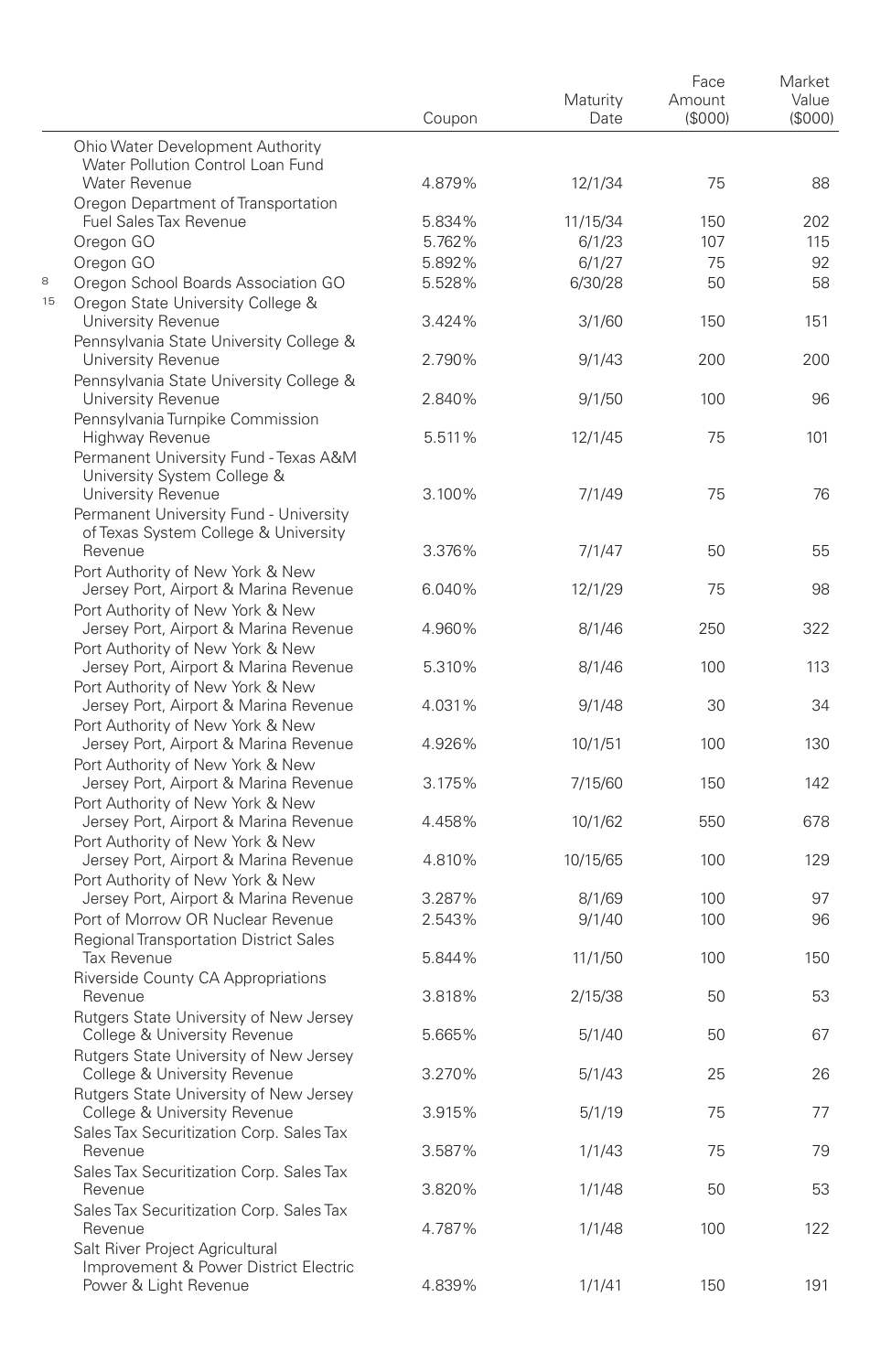|   |                                                                                                     | Coupon | Maturity<br>Date | Face<br>Amount<br>(\$000) | Market<br>Value<br>(\$000) |
|---|-----------------------------------------------------------------------------------------------------|--------|------------------|---------------------------|----------------------------|
|   | San Antonio TX Electric & Gas Systems<br>Electric Power & Light Revenue                             | 5.985% | 2/1/39           | 125                       | 173                        |
|   | San Antonio TX Electric & Gas Systems<br>Electric Power & Light Revenue                             | 5.808% | 2/1/41           | 125                       | 174                        |
|   | San Antonio TX Electric & Gas Systems<br>Electric Power & Light Revenue                             | 2.905% | 2/1/48           | 100                       | 98                         |
|   | San Diego County Water Authority<br>Water Revenue<br>San Francisco CA Public Utilities              | 6.138% | 5/1/49           | 100                       | 145                        |
|   | <b>Commission Water Revenue</b><br>San Jose Redevelopment Agency                                    | 6.950% | 11/1/50          | 100                       | 161                        |
|   | Successor Agency Tax Allocation<br>Revenue                                                          | 3.375% | 8/1/34           | 100                       | 107                        |
|   | Santa Clara Valley Transportation<br>Authority Sales Tax Revenue                                    | 5.876% | 4/1/32           | 200                       | 247                        |
|   | South Carolina Public Service Authority<br>Electric Power & Light Revenue                           | 6.454% | 1/1/50           | 100                       | 148                        |
|   | South Carolina Public Service Authority<br>Nuclear Revenue<br>State Board of Administration Finance | 2.388% | 12/1/23          | 50                        | 52                         |
|   | Corp. Miscellaneous Revenue<br>State Board of Administration Finance                                | 2.638% | 7/1/21           | 150                       | 151                        |
|   | Corp. Miscellaneous Revenue<br>State Board of Administration Finance                                | 1.258% | 7/1/25           | 325                       | 328                        |
|   | Corp. Miscellaneous Revenue<br>State Board of Administration Finance                                | 1.705% | 7/1/27           | 250                       | 251                        |
|   | Corp. Miscellaneous Revenue<br>State Public School Building Authority                               | 2.154% | 7/1/30           | 250                       | 250                        |
|   | Miscellaneous Revenue                                                                               | 5.000% | 9/15/27          | 50                        | 59                         |
|   | Texas GO                                                                                            | 5.517% | 4/1/39           | 180                       | 251                        |
|   | Texas GO                                                                                            | 4.681% | 4/1/40           | 50                        | 64                         |
|   | Texas GO                                                                                            | 3.211% | 4/1/44           | 225                       | 235                        |
|   | Texas Private Activity Bond Surface                                                                 |        |                  |                           |                            |
|   | Transportation Corp. Highway Revenue                                                                | 3.922% | 12/31/49         | 175                       | 185                        |
|   | Texas Transportation Commission GO                                                                  | 2.562% | 4/1/42           | 100                       | 98                         |
|   | Texas Transportation Commission GO                                                                  | 2.472% | 10/1/44          | 500                       | 472                        |
|   | Texas Transportation Commission State<br>Highway Fund Fuel Sales Tax Revenue                        | 5.178% | 4/1/30           | 175                       | 213                        |
|   | <b>Texas Transportation Commission State</b><br>Highway Fund Miscellaneous Revenue                  | 4.000% | 10/1/33          | 100                       | 119                        |
| 8 | Tucson AZ COP                                                                                       | 2.856% | 7/1/47           | 50                        | 47                         |
|   | University of California College &                                                                  |        |                  |                           |                            |
|   | University Revenue<br>University of California College &                                            | 0.883% | 5/15/25          | 100                       | 100                        |
|   | University Revenue<br>University of California College &                                            | 3.063% | 7/1/25           | 100                       | 109                        |
|   | University Revenue<br>University of California College &                                            | 1.316% | 5/15/27          | 100                       | 99                         |
|   | University Revenue<br>University of California College &                                            | 1.614% | 5/15/30          | 125                       | 119                        |
|   | University Revenue<br>University of California College &                                            | 5.946% | 5/15/45          | 175                       | 238                        |
|   | University Revenue<br>University of California College &                                            | 3.071% | 5/15/51          | 100                       | 98                         |
|   | University Revenue<br>University of California College &                                            | 4.858% | 5/15/12          | 225                       | 284                        |
|   | University Revenue<br>University of California Regents Medical<br>Center Pooled Health, Hospital,   | 4.767% | 5/15/15          | 100                       | 124                        |
|   | Nursing Home Revenue                                                                                | 6.548% | 5/15/48          | 350                       | 527                        |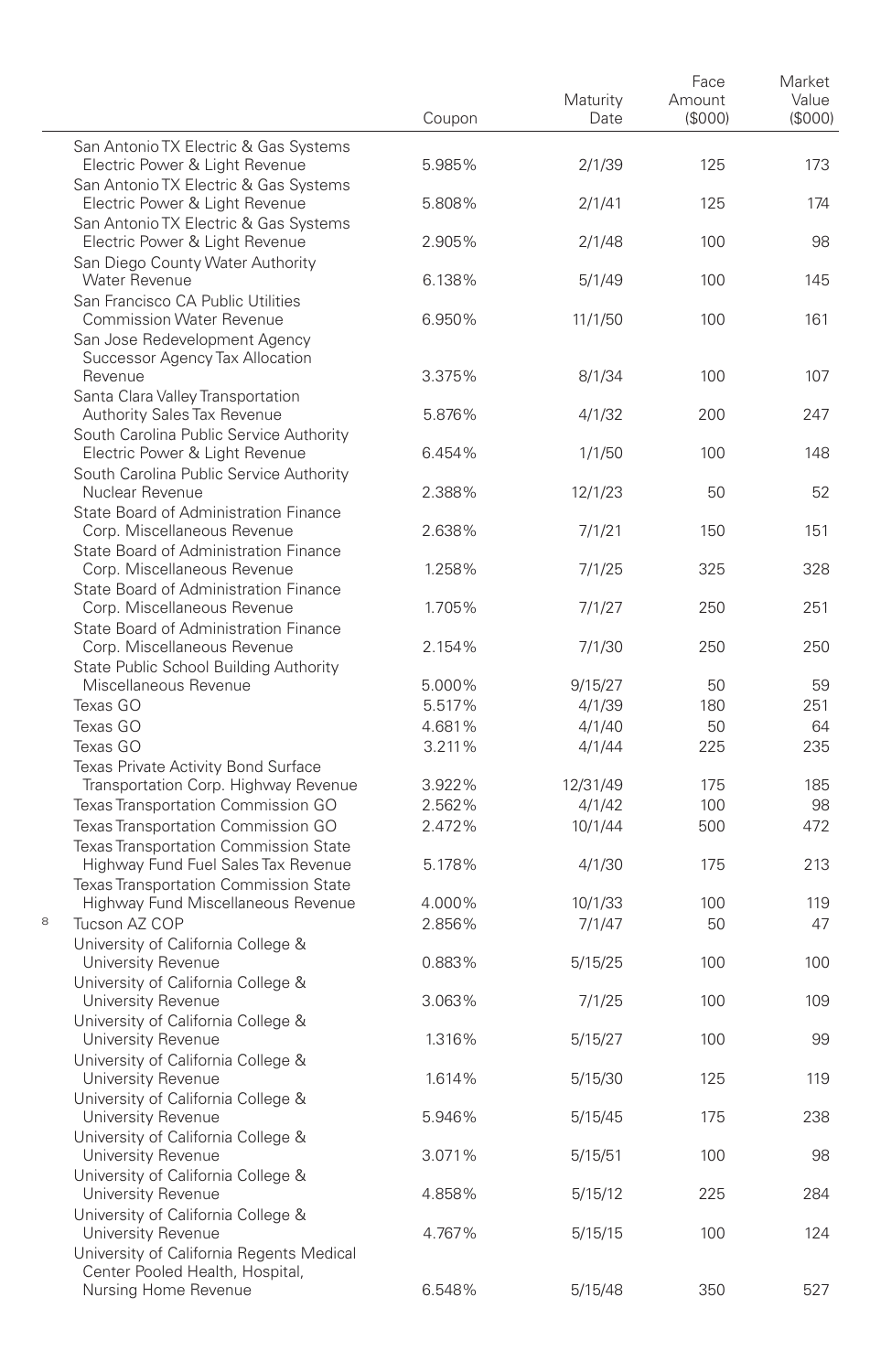|   |                                                                    | Coupon | Maturity<br>Date | Face<br>Amount<br>(\$000) | Market<br>Value<br>(\$000) |
|---|--------------------------------------------------------------------|--------|------------------|---------------------------|----------------------------|
|   | University of California Regents Medical                           |        |                  |                           |                            |
|   | Center Pooled Health, Hospital,                                    |        |                  |                           |                            |
|   | Nursing Home Revenue                                               | 6.583% | 5/15/49          | 50                        | 74                         |
|   | University of California Regents Medical                           |        |                  |                           |                            |
|   | Center Pooled Health, Hospital,                                    |        |                  |                           |                            |
|   | Nursing Home Revenue                                               | 3.006% | 5/15/50          | 130                       | 125                        |
|   | University of California Regents Medical                           |        |                  |                           |                            |
|   | Center Pooled Health, Hospital,<br>Nursing Home Revenue            | 3.706% | 5/15/20          | 60                        | 58                         |
|   | University of Michigan College &                                   |        |                  |                           |                            |
|   | University Revenue                                                 | 2.437% | 4/1/40           | 100                       | 96                         |
|   | University of Michigan College &                                   |        |                  |                           |                            |
|   | University Revenue                                                 | 2.562% | 4/1/50           | 100                       | 95                         |
|   | University of Nebraska Facilities Corp.                            |        |                  |                           |                            |
|   | College & University Revenue                                       | 3.037% | 10/1/49          | 65                        | 65                         |
|   | University of Pittsburgh-of the                                    |        |                  |                           |                            |
|   | Commonwealth System of Higher                                      |        |                  |                           |                            |
|   | Education College & University                                     |        |                  |                           |                            |
|   | Revenue                                                            | 3.555% | 9/15/19          | 250                       | 235                        |
|   | University of Texas System College &                               |        |                  |                           |                            |
|   | University Revenue                                                 | 2.439% | 8/15/49          | 50                        | 46                         |
|   | University of Texas System Regents                                 | 4.794% |                  | 100                       | 127                        |
|   | College & University Revenue<br>University of Texas System Regents |        | 8/15/46          |                           |                            |
|   | College & University Revenue                                       | 3.354% | 8/15/47          | 50                        | 55                         |
|   | University of Virginia College &                                   |        |                  |                           |                            |
|   | University Revenue                                                 | 2.256% | 9/1/50           | 335                       | 293                        |
|   | University of Virginia College &                                   |        |                  |                           |                            |
|   | University Revenue                                                 | 4.179% | 9/1/17           | 50                        | 57                         |
|   | Utah GO                                                            | 4.554% | 7/1/24           | 40                        | 43                         |
|   | Utah GO                                                            | 3.539% | 7/1/25           | 50                        | 54                         |
|   | Washington GO                                                      | 5.140% | 8/1/40           | 150                       | 203                        |
| 8 | Wisconsin Appropriations Revenue                                   | 5.700% | 5/1/26           | 60                        | 70                         |
|   | <b>Wisconsin Appropriations Revenue</b>                            | 3.154% | 5/1/27           | 100                       | 110                        |
|   | <b>Wisconsin Appropriations Revenue</b>                            | 3.954% | 5/1/36           | 250                       | 277                        |
|   | Total Taxable Municipal Bonds (Cost \$30,781)                      |        |                  |                           | 34,929                     |
|   |                                                                    |        |                  |                           |                            |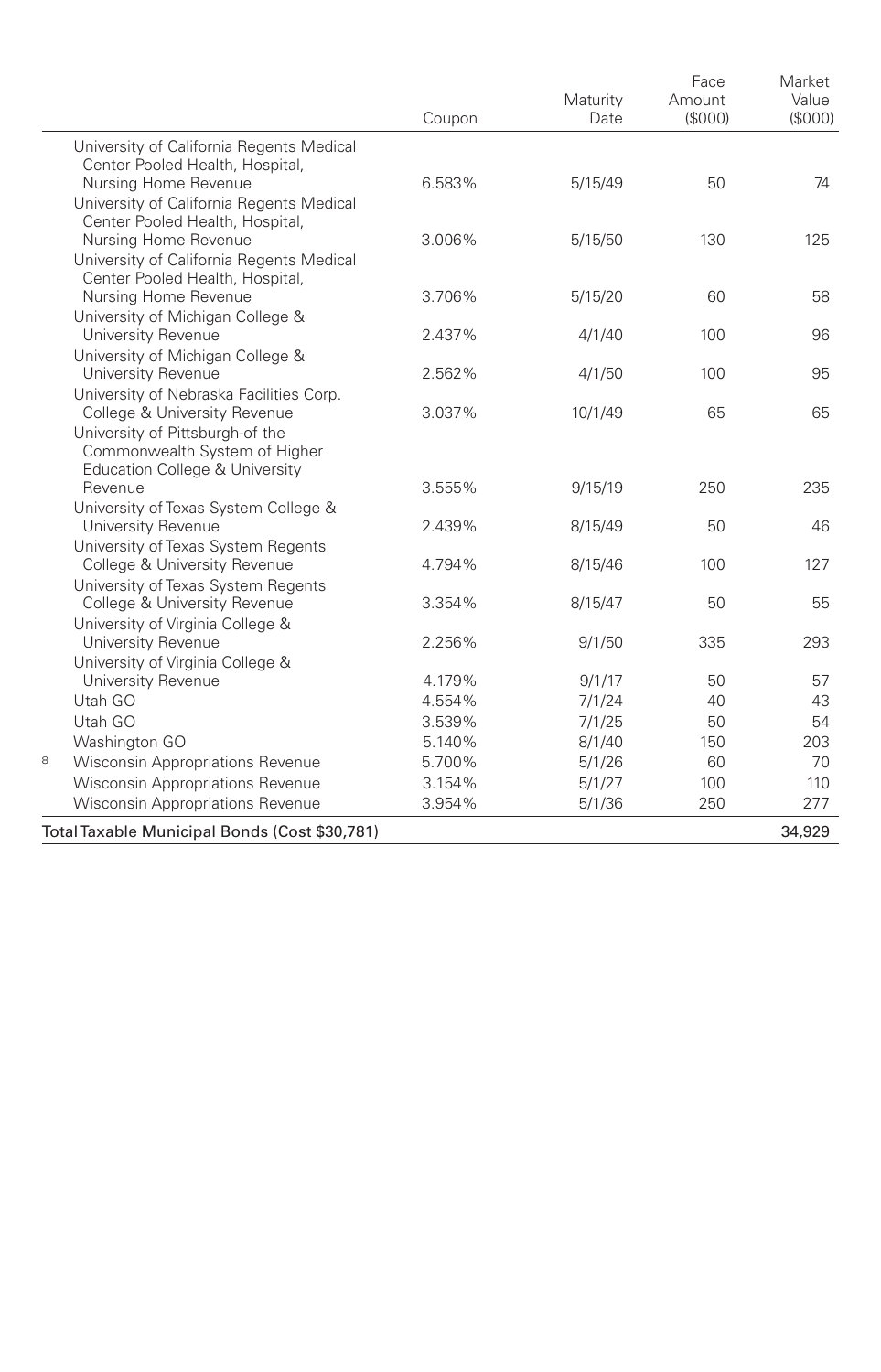|                                                                                      | Coupon | Shares    | Market<br>Value<br>(\$000) |
|--------------------------------------------------------------------------------------|--------|-----------|----------------------------|
| Temporary Cash Investments (2.9%)                                                    |        |           |                            |
| Money Market Fund (2.9%)<br>Vanguard Market Liguidity Fund<br>16<br>(Cost \$136,116) | 0.081% | 1,361,157 | 136,115                    |
| Total Investments (102.4%) (Cost \$4,716,481)                                        |        |           | 4,862,959                  |
| Other Assets and Liabilities-Net (-2.4%)                                             |        |           | (113, 799)                 |
| Net Assets (100%)                                                                    |        |           | 4,749,160                  |
| $\wedge$ $\cdots$ $\wedge$ $\wedge$                                                  |        |           |                            |

Cost is in \$000.

1 Securities with a value of \$129,000 have been segregated as collateral for certain open To Be Announced (TBA) transactions.

2 The issuer was placed under federal conservatorship in September 2008; since that time, its daily operations have been managed by the Federal Housing Finance Agency and it receives capital from the U.S. Treasury, as needed to maintain a positive net worth, in exchange for senior preferred stock.

- 3 The average or expected maturity is shorter than the final maturity shown because of the possibility of interim principal payments and prepayments or the possibility of the issue being called.
- 4 Security purchased on a when-issued or delayed-delivery basis for which the portfolio has not taken delivery as of March 31, 2021.
- 5 Variable-rate security; rate shown is effective rate at period end. Certain variable rate securities are not based on a published reference rate and spread but are determined by the issuer or agent based on current market conditions.
- 6 Security value determined using significant unobservable inputs.
- 7 Security exempt from registration under Rule 144A of the Securities Act of 1933. Such securities may be sold in transactions exempt from registration, normally to qualified institutional buyers. At March 31, 2021, the aggregate value was \$35,686,000, representing 0.8% of net assets.
- 8 Scheduled principal and interest payments are guaranteed by Assured Guaranty Municipal Corp.
- 9 Guaranteed by the Government of Canada.
- 10 U.S. government-guaranteed.
- 11 Guaranteed by the Government of Japan.
- 12 Guaranteed by the Federal Republic of Germany.
- 13 Guaranteed by the Republic of Austria.
- 14 Scheduled principal and interest payments are guaranteed by National Public Finance Guarantee Corp.
- 15 Scheduled principal and interest payments are guaranteed by Build America Mutual Assurance Co.
- 16 Affiliated money market fund available only to Vanguard funds and certain trusts and accounts managed by Vanguard. Rate shown is the 7-day yield.
	- 12M—12-month.

1YR—1-year.

6M—6-month.

- CMT—Constant Maturing Treasury Rate.
- COP—Certificate of Participation.

ETM—Escrowed to Maturity.

GO—General Obligation Bond.

LIBOR—London Interbank Offered Rate.

REIT—Real Estate Investment Trust.

UMBS—Uniform Mortgage-Backed Securities.

A. Security Valuation: Securities are valued as of the close of trading on the New York Stock Exchange (generally 4 p.m., Eastern time) on the valuation date. Bonds and temporary cash investments are valued using the latest bid prices or using valuations based on a matrix system (which considers such factors as security prices, yields, maturities, and ratings), both as furnished by independent pricing services. Structured debt securities, including mortgages and asset-backed securities, are valued using the latest bid prices or using valuations based on a matrix system that considers such factors as issuer, tranche, nominal or option-adjusted spreads, weighted average coupon, weighted average maturity, credit enhancements, and collateral. Investments in Vanguard Market Liquidity Fund are valued at that fund's net asset value. Securities for which market quotations are not readily available, or whose values have been materially affected by events occurring before the portfolio's pricing time but after the close of the securities' primary markets, are valued by methods deemed by the board of trustees to represent fair value.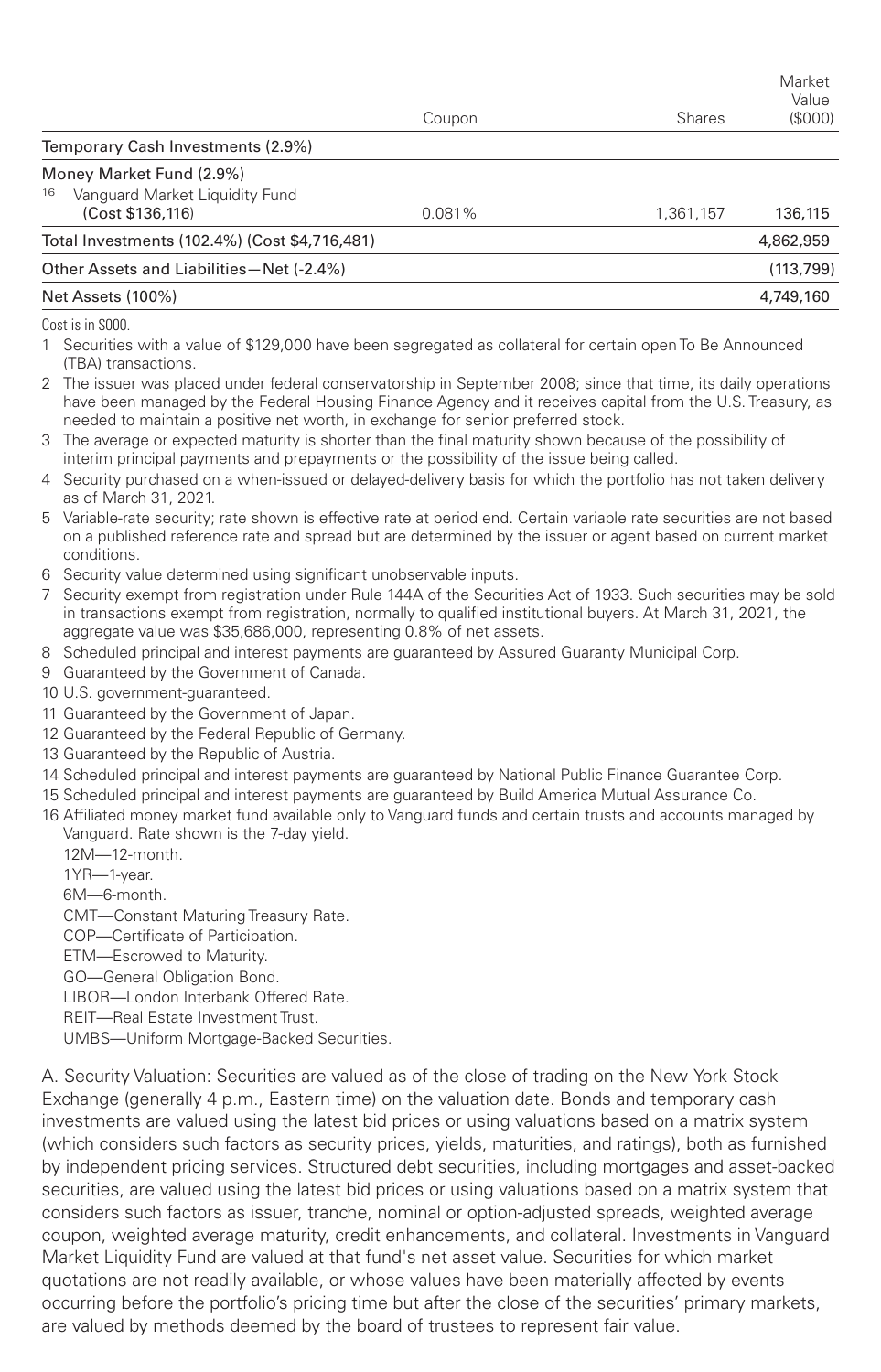B. To Be Announced (TBA) Transactions: A TBA transaction is an agreement to buy or sell mortgage-backed securities with agreed-upon characteristics (face amount, coupon, maturity) for settlement at a future date. The portfolio may be a seller of TBA transactions to reduce its exposure to the mortgage-backed securities market or in order to sell mortgage-backed securities it owns under delayed-delivery arrangements. When the portfolio is a buyer of TBA transactions, it maintains cash or short-term investments in an amount sufficient to meet the purchase price at the settlement date of the TBA transaction. The primary risk associated with TBA transactions is that a counterparty may default on its obligations. The portfolio mitigates its counterparty risk by, among other things, performing a credit analysis of counterparties, allocating transactions among numerous counterparties, and monitoring its exposure to each counterparty. The portfolio may also enter into a Master Securities Forward Transaction Agreement (MSFTA) with certain counterparties and require them to transfer collateral as security for their performance. In the absence of a default, the collateral pledged or received by the portfolio cannot be repledged, resold, or rehypothecated. Under an MSFTA, upon a counterparty default (including bankruptcy), the portfolio may terminate any TBA transactions with that counterparty, determine the net amount owed by either party in accordance with its master netting arrangements, and sell or retain any collateral held up to the net amount owed to the portfolio under the master netting arrangements.

C. Mortgage Dollar Rolls: The portfolio enters into mortgage-dollar-roll transactions, in which the portfolio sells mortgage-backed securities to a dealer and simultaneously agrees to purchase similar securities in the future at a predetermined price. The proceeds of the securities sold in mortgage-dollar-roll transactions are typically invested in high-quality short-term fixed income securities. The portfolio forgoes principal and interest paid on the securities sold, and is compensated by interest earned on the proceeds of the sale and by a lower price on the securities to be repurchased. The portfolio has also entered into mortgage-dollar-roll transactions in which the portfolio buys mortgage-backed securities from a dealer pursuant to a TBA transaction and simultaneously agrees to sell similar securities in the future at a predetermined price. The securities bought in mortgage-dollar-roll transactions are used to cover an open TBA sell position. The portfolio continues to earn interest on mortgage-backed security pools already held and receives a lower price on the securities to be sold in the future. The portfolio accounts for mortgage-dollar-roll transactions as purchases and sales; as such, these transactions may increase the portfolio's portfolio turnover rate. Amounts to be received or paid in connection with open mortgage dollar rolls are included in Receivables for Investment Securities Sold or Payables for Investment Securities Purchased.

D. Various inputs may be used to determine the value of the portfolio's investments. These inputs are summarized in three broad levels for financial statement purposes. The inputs or methodologies used to value securities are not necessarily an indication of the risk associated with investing in those securities.

Level 1—Quoted prices in active markets for identical securities.

Level 2—Other significant observable inputs (including quoted prices for similar securities, interest rates, prepayment speeds, credit risk, etc.).

Level 3—Significant unobservable inputs (including the portfolio's own assumptions used to determine the fair value of investments). Any investments valued with significant unobservable inputs are noted on the Schedule of Investments.